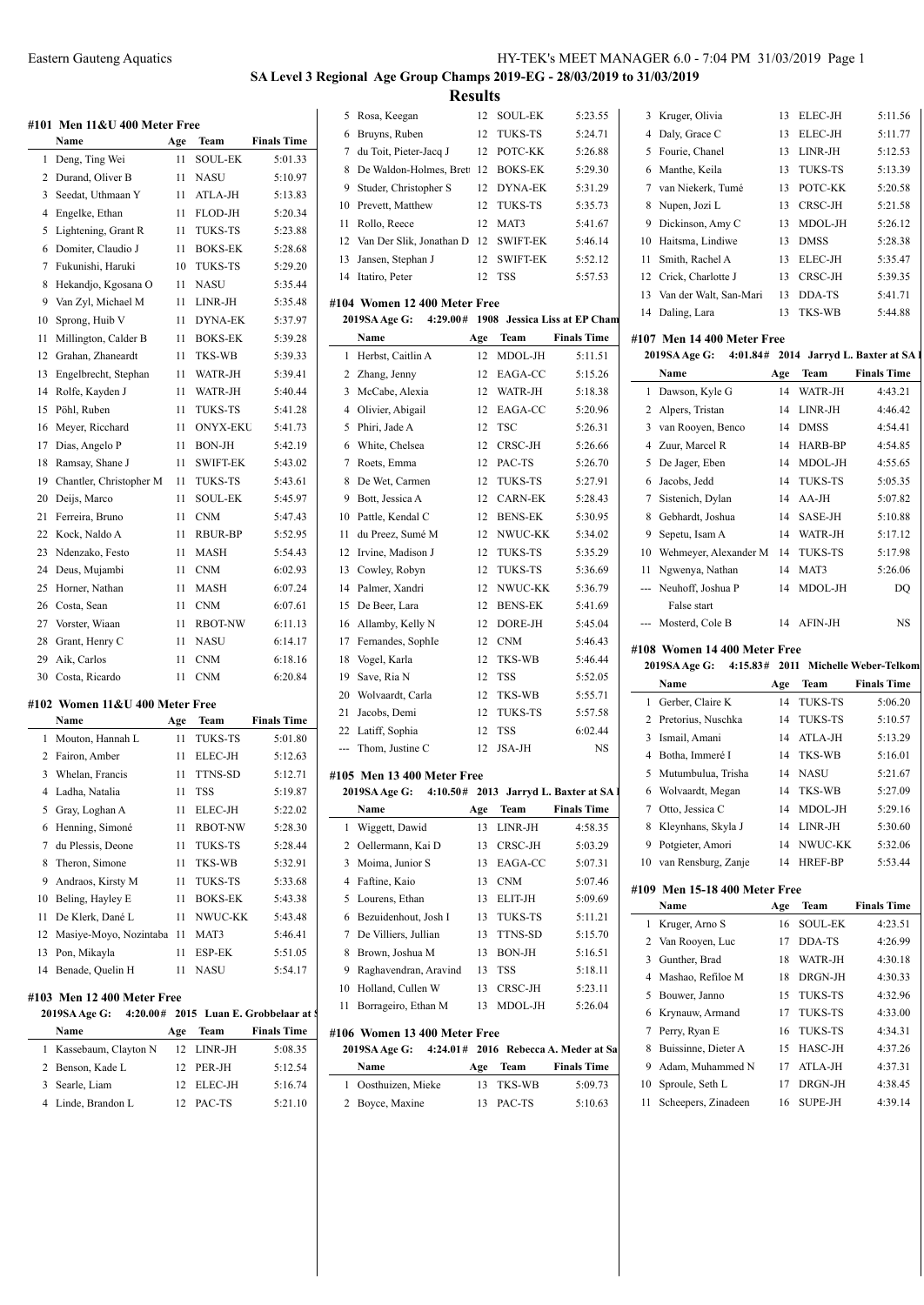# **SA Level 3 Regional Age Group Champs 2019-EG - 28/03/2019 to 31/03/2019 Results**

#### **(#109 Men 15-18 400 Meter Free)**

|    | (#109 Men 15-18 400 Meter Free) |     |                 |                    |
|----|---------------------------------|-----|-----------------|--------------------|
| 12 | Beineke, Richardt W             | 15  | TUKS-TS         | 4:40.11            |
| 13 | Catillaz, Jeanre P              | 15  | <b>TUKS-TS</b>  | 4:40.22            |
| 14 | Hill, Caelan E                  | 15  | <b>TUKS-TS</b>  | 4:40.54            |
| 15 | Bockel, Gareth D                | 17  | SASE-JH         | 4:43.22            |
| 16 | Falconer, Matthew-Ethan         | 15  | DRGN-JH         | 4:45.01            |
| 17 | De Beer, Pieter J               | 17  | TKS-WB          | 4:45.54            |
| 18 | Kim, Justin                     | 16  | WATR-JH         | 4:46.31            |
| 19 | Tebbit, Nicholas J              | 17  | MDOL-JH         | 4:46.71            |
| 20 | Helps, Matthew R                | 16  | <b>BENS-EK</b>  | 4:48.10            |
| 21 | Glover, Ruben E                 | 15  | TKS-WB          | 4:48.56            |
| 22 | Walsh, Patrick                  | 15  | <b>DMSS</b>     | 4:48.73            |
| 23 | Lindeque, Benjamin              | 15  | TUKS-TS         | 4:49.60            |
| 24 | Yona, Thabo J                   | 17  | ATLA-JH         | 4:50.48            |
| 25 | Smit, Daniel R                  | 16  | SS-MP           | 4:50.92            |
| 26 | Mynhardt, Judah S               | 16  | <b>BOKS-EK</b>  | 4:50.99            |
| 27 | Walker, Jason M                 | 17  | CRSC-JH         | 4:51.32            |
| 28 | Botha, Erno H                   | 16  | SS-MP           | 4:52.07            |
| 29 | Trollope, Jordan B              | 15  | WATR-JH         | 4:52.13            |
| 30 | Kennerley, Tristan T            | 16  | <b>BENS-EK</b>  | 4:53.66            |
| 31 | Baker, Luke R                   | 16  | <b>BENS-EK</b>  | 4:54.55            |
| 32 | Millington, Callum D            | 15  | <b>BOKS-EK</b>  | 4:57.76            |
| 33 | Bekker, Zinhle                  | 17  | <b>DMSS</b>     | 4:58.69            |
| 34 | Jardim, Tomé C                  | 17  | <b>SOUL-EK</b>  | 5:05.95            |
| 35 | De-Caris, Braden A              | 15  | ELEC-JH         | 5:09.46            |
| 36 | Duarte, Michel G                | 17  | MGSC-UG         | 5:17.57            |
| 37 |                                 |     |                 |                    |
|    |                                 |     |                 |                    |
|    | Mncube, Gift S7                 | 15  | MDOL-JH         | 7:07.22            |
|    | #110 Women 15-18 400 Meter Free |     |                 |                    |
|    | Name                            | Age | Team            | <b>Finals Time</b> |
| 1  | Neale, Ruth M                   | 16  | CRSC-JH         | 4:58.51            |
| 2  | Munks, Sydney                   | 15  | <b>BOKS-EK</b>  | 5:01.89            |
| 3  | Munks, Ashleigh F               | 17  | <b>BOKS-EK</b>  | 5:02.96            |
| 4  | Aaronson, Christen E            | 17  | HASC-JH         | 5:03.07            |
| 5  | Campbell, Tyla C                | 15  | MDOL-JH         | 5:03.58            |
| 6  | Matthews, Tselane               | 15  | <b>DMSS</b>     | 5:04.67            |
| 7  | Sinclair, Zoe A                 | 16  | TUKS-TS         | 5:05.95            |
| 8  | Lichtblau, Carla A              | 16  | <b>ONYX-EKU</b> | 5:06.93            |
| 9  | Oellermann, Kiara E             | 15  | CRSC-JH         | 5:09.78            |
| 10 | Anderson, Shaylee J             | 16  | TUKS-TS         | 5:10.10            |
| 11 | Windt, Bianca                   | 15  | RFA-TS          | 5:10.39            |
| 12 | De Beer, Marjone                | 15  | EAGA-CC         | 5:11.23            |
| 13 | Scrooby, Gabriela M             | 16  | PER-JH          | 5:11.32            |
| 14 | Pretorius, Courtney             | 17  | PER-JH          | 5:11.62            |
| 15 | Van Driel, Chloe K              | 16  | ELEC-JH         | 5:12.34            |
| 16 | Ferriman, Morgan                | 15  | MDOL-JH         | 5:12.77            |
| 17 | Letley, Kieryn J                | 16  | <b>ESTR-EK</b>  | 5:13.20            |
| 18 | Ibarra, Carolina L              | 16  | ELEC-JH         | 5:13.27            |
| 19 | Dennis, Anica                   | 16  | NWUC-KK         | 5:14.20            |
| 20 | Mbite, Christine R              | 15  | EAGA-CC         | 5:14.21            |
| 21 | Myburgh, Zanél                  | 16  | <b>TUKS-TS</b>  | 5:15.23            |
| 22 | Walker, Kyra A                  | 15  | CRSC-JH         | 5:18.57            |
| 23 | Marshoff, Lexi                  | 16  | TUKS-TS         | 5:18.89            |

Ruele, Refetse B 15 DRGN-JH 5:28.76

| #201 Men 11&U 200 Meter Free |                              |     |                 |                    |  |
|------------------------------|------------------------------|-----|-----------------|--------------------|--|
|                              | Name                         | Age | Team            | <b>Finals Time</b> |  |
| <b>Finals</b>                |                              |     |                 |                    |  |
| 1                            | Deng, Ting Wei               | 11  | <b>SOUL-EK</b>  | 2:20.23            |  |
| 2                            | Lightening, Grant R          | 11  | TUKS-TS         | 2:26.32            |  |
| 3                            | Engelke, Ethan               | 11  | FLOD-JH         | 2:27.30            |  |
| $\overline{4}$               | Seedat, Uthmaan Y            | 11  | ATLA-JH         | 2:27.55            |  |
| 5                            | Muller, Helgaard W           | 11  | TUKS-TS         | 2:29.74            |  |
| 6                            | Alberts, Mighael W           | 11  | TKS-WB          | 2:32.83            |  |
| 7                            | Durand, Oliver B             | 11  | <b>NASU</b>     | 2:34.15            |  |
| 8                            | Domiter, Claudio J           | 11  | <b>BOKS-EK</b>  | 2:39.09            |  |
| 9                            | Millington, Calder B         | 11  | <b>BOKS-EK</b>  | 2:39.46            |  |
| 10                           | Grahan, Zhaneardt            | 11  | TKS-WB          | 2:40.43            |  |
|                              |                              |     |                 |                    |  |
|                              | #201 Men 11&U 200 Meter Free |     |                 |                    |  |
|                              | Name                         | Age | Team            | <b>Prelim Time</b> |  |
|                              | <b>Preliminaries</b>         |     |                 |                    |  |
| 1                            | Deng, Ting Wei               | 11  | SOUL-EK         | 2:20.40            |  |
| 2                            | Seedat, Uthmaan Y            | 11  | ATLA-JH         | 2:27.36            |  |
| 3                            | Lightening, Grant R          | 11  | TUKS-TS         | 2:30.59            |  |
| 4                            | Engelke, Ethan               | 11  | FLOD-JH         | 2:30.94            |  |
| 5                            | Muller, Helgaard W           | 11  | TUKS-TS         | 2:31.17            |  |
| 6                            | Alberts, Mighael W           | 11  | TKS-WB          | 2:32.79            |  |
| 7                            | Durand, Oliver B             | 11  | <b>NASU</b>     | 2:33.50            |  |
| 8                            | Domiter, Claudio J           | 11  | <b>BOKS-EK</b>  | 2:36.91            |  |
| 9                            | Grahan, Zhaneardt            | 11  | TKS-WB          | 2:37.78            |  |
| 10                           | Millington, Calder B         | 11  | <b>BOKS-EK</b>  | 2:39.01            |  |
| 11                           | Els, Heinrich D              | 11  | <b>TUKS-TS</b>  | 2:39.08            |  |
| 12                           | Hekandjo, Kgosana O          | 11  | NASU            | 2:39.19            |  |
| 13                           | Sprong, Huib V               | 11  | <b>DYNA-EK</b>  | 2:40.43            |  |
| 14                           | Rolfe, Kayden J              | 11  | WATR-JH         | 2:40.73            |  |
| 15                           | Engelbrecht, Stephan         | 11  | WATR-JH         | 2:40.87            |  |
| 16                           | Dias, Angelo P               | 11  | <b>BON-JH</b>   | 2:41.12            |  |
| 17                           | Pöhl, Ruben                  | 11  | TUKS-TS         | 2:41.71            |  |
| 18                           | Chantler, Christopher M      | 11  | TUKS-TS         | 2:41.80            |  |
| 19                           | Fukunishi, Haruki            | 10  | <b>TUKS-TS</b>  | 2:41.88            |  |
| 20                           | Wessels, Marnus J            | 11  | TUKS-TS         | 2:42.82            |  |
| 21                           | Deijs, Marco                 | 11  | <b>SOUL-EK</b>  | 2:42.93            |  |
| 22                           | Kock, Naldo A                | 11  | RBUR-BP         | 2:43.25            |  |
| 23                           | Meyer, Ricchard              | 11  | <b>ONYX-EKU</b> | 2:43.48            |  |
| 24                           | Goosen, Francois G           | 11  | NWUC-KK         | 2:43.66            |  |
| 25                           | Van Zyl, Michael M           | 11  | LINR-JH         | 2:43.77            |  |
| 26                           | van Niekerk, Ruan            | 11  | POTC-KK         | 2:44.06            |  |
| 27                           | Swanepoel, Wade W            | 11  | LINR-JH         | 2:44.34            |  |
| 28                           | Ramsay, Shane J              | 11  | SWIFT-EK        | 2:44.56            |  |
| 29                           | Duff, Patrick                | 11  | MAT3            | 2:44.76            |  |
| 30                           | Ferreira, Bruno              | 11  | <b>CNM</b>      | 2:45.11            |  |
| 31                           | Mansfield, Seth              | 11  | BON-JH          | 2:45.20            |  |
| 32                           | Jervis, Robbie M             | 11  | DORE-JH         | 2:46.88            |  |
| 33                           | Popken, Menno W              | 11  | HASC-JH         | 2:46.98            |  |
| 34                           | Lundie, Michael J            | 11  | <b>DYNA-EK</b>  | 2:47.00            |  |
| 35                           | Loock, Ayden T               | 11  | <b>BENS-EK</b>  | 2:48.60            |  |
| 36                           | Macfie, Brayden              | 10  | <b>SOUL-EK</b>  | 2:48.95            |  |
| 37                           | Mladovan, Jordan C           | 11  | AEC-JH          | 2:49.08            |  |
| 38                           | Holtzhausen, Jean A          | 11  | TUKS-TS         | 2:49.37            |  |
| 39                           | Barbas, Orestis M            | 10  | DRGN-JH         | 2:50.16            |  |

| 41       | Vorster, Wiaan                         | 11       | <b>RBOT-NW</b>               | 2:51.26                                |
|----------|----------------------------------------|----------|------------------------------|----------------------------------------|
| 42       | Deus, Mujambi                          | 11       | <b>CNM</b>                   | 2:51.66                                |
| 43       | Van Rensburg, Joshua                   | 10       | DBSC-SD                      | 2:51.68                                |
|          | 44 Roos, Ruvan                         | 11       | PAC-TS                       | 2:52.06                                |
| 45       | Kumnig, Keagan M                       | 11       | <b>BON-JH</b>                | 2:53.09                                |
|          | 46 Costa, Sean                         | 11       | <b>CNM</b>                   | 2:54.02                                |
| 47       | Horsley, Tristan                       | 11       | MGSC-UG                      | 2:54.62                                |
|          | 48 North, Kyle W                       | 11       | <b>DYNA-EK</b>               | 2:57.45                                |
|          | 49 Kahl, Ryno                          | 10       | GZSA-TS                      | 2:57.58                                |
| 50       | Steyn, Fourie P                        | 11       | <b>NASU</b>                  | 2:57.67                                |
| 51       | Costa, Ricardo                         | 11       | <b>CNM</b>                   | 2:57.91                                |
|          | 52 Horner, Nathan                      | 11       | MASH                         | 2:58.05                                |
|          | 53 vd Merwe, Brendan L                 | 11       | HREF-BP                      | 2:59.89                                |
|          |                                        |          |                              |                                        |
|          | 54 Aik, Carlos                         | 11<br>10 | <b>CNM</b><br><b>TUKS-TS</b> | 3:00.59<br>3:02.42                     |
|          | 55 Loubser, Paul                       |          |                              |                                        |
|          | #201 Men 12 200 Meter Free             |          |                              |                                        |
|          | 2019SA Age G:                          |          |                              | 2:04.32# 2015 Luan E. Grobbelaar at \$ |
|          | Name                                   | Age      | Team                         | <b>Finals Time</b>                     |
| Finals   |                                        |          |                              |                                        |
| 1        | Kassebaum, Clayton N                   | 12       | LINR-JH                      | 2:26.58                                |
| 2        | Bruyns, Ruben                          | 12       | TUKS-TS                      | 2:26.59                                |
| 3        | Searle, Liam                           | 12       | ELEC-JH                      | 2:29.07                                |
|          | 4 Linde, Brandon L                     | 12       | PAC-TS                       | 2:29.12                                |
| 5        | Gurira, Gilbert S                      | 12       | <b>ONYX-EKU</b>              | 2:31.09                                |
|          | 6 Benson, Kade L                       | 12       | PER-JH                       | 2:31.34                                |
|          |                                        | 12       | <b>SOUL-EK</b>               | 2:32.25                                |
| 7        | Rosa, Keegan                           |          |                              |                                        |
| 8        | Witbooi, Reinhardt J                   | 12       | <b>NASU</b>                  | 2:33.37                                |
| 9        | Studer, Christopher S                  | 12       | DYNA-EK                      | 2:33.81                                |
| 10       | Billings, Daniel R                     | 12       | WATR-JH                      | 2:36.98                                |
|          |                                        |          |                              |                                        |
|          | #201 Men 12 200 Meter Free             |          |                              |                                        |
|          | 2019SA Age G:                          |          |                              | 2:04.32# 2015 Luan E. Grobbelaar at \$ |
|          | Name                                   | Age      | Team                         | <b>Prelim Time</b>                     |
|          | <b>Preliminaries</b>                   |          |                              |                                        |
| 1<br>2   | Kassebaum, Clayton N                   | 12<br>12 | LINR-JH                      | 2:28.08                                |
| 3        | Searle, Liam                           | 12       | ELEC-JH<br><b>ONYX-EKU</b>   | 2:30.28<br>2:30.72                     |
|          | Gurira, Gilbert S                      | 12       |                              |                                        |
| 5        | 4 Billings, Daniel R<br>Benson, Kade L | 12       | WATR-JH<br>PER-JH            | 2:30.91<br>2:31.55                     |
| 6        |                                        |          |                              | 2:32.30                                |
| 7        | Bruyns, Ruben<br>Witbooi, Reinhardt J  | 12<br>12 | TUKS-TS<br>NASU              | 2:33.28                                |
| 8        | Linde, Brandon L                       | 12       | PAC-TS                       |                                        |
|          |                                        |          |                              | 2:33.33                                |
| 9        | Studer, Christopher S                  | 12       | DYNA-EK                      | 2:33.64                                |
| 10       | Rosa, Keegan                           | 12       | SOUL-EK                      | 2:34.60                                |
| 11       | Du Toit, Xander                        | 12       | TUKS-TS                      | 2:34.73                                |
| 12       | Ndegwa, Kwame                          | 12       | ELEC-JH                      | 2:34.78                                |
| 13       | Muth, Lothar J                         | 12       | PAC-TS                       | 2:34.79                                |
| 14       | De Waldon-Holmes, Brett                | 12       | <b>BOKS-EK</b>               | 2:35.07                                |
| 15       | van Eeden, Christiaan T                | 12       | HREF-BP                      | 2:35.55                                |
| 16       | Booysen, Markus C                      | 12       | GZSA-TS                      | 2:35.80                                |
| 17       | Jacobs, Kei-Tumelo S                   | 12       | OLDE-JH                      | 2:36.11                                |
| 18       | Venter, JD D                           | 12       | TRAZ-TS                      | 2:36.76                                |
| 19       | Fry, Nicholas G                        | 12       | WATR-JH                      | 2:37.06                                |
| 20<br>21 | Mitchell, Connor T<br>Rollo, Reece     | 12<br>12 | WATR-JH<br>MAT3              | 2:38.40<br>2:38.60                     |

Esterhuysen, Christian 12 TUKS-TS 2:40.19

Ndenzako, Festo 11 MASH 2:51.01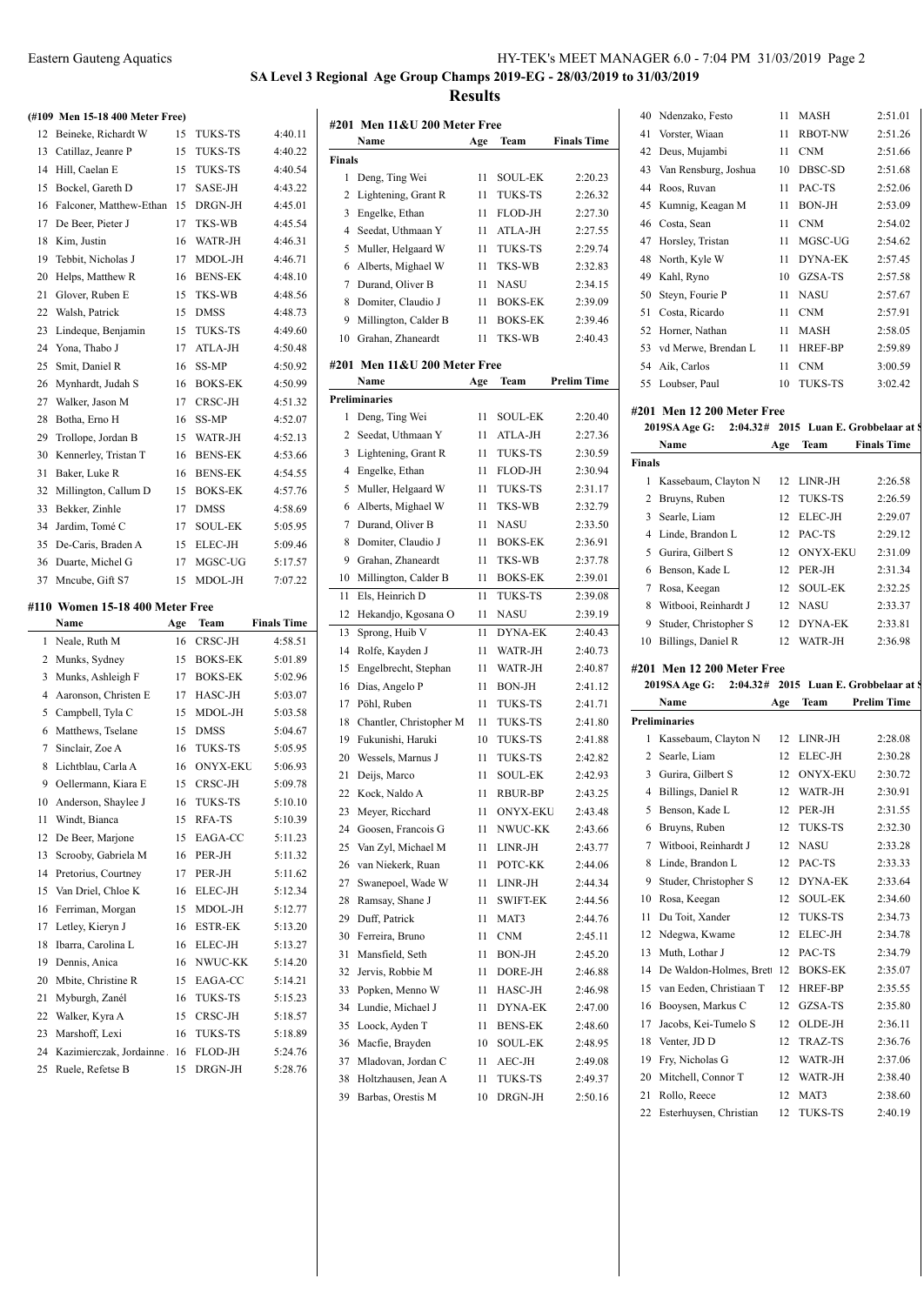**SA Level 3 Regional Age Group Champs 2019-EG - 28/03/2019 to 31/03/2019**

**Results**

|                                                                                                                                                                                                                                                                                                                                                                                                                                                                            | Preliminaries  (#201 Men 12 200 Meter Free)          |     |                               |                    |                          |
|----------------------------------------------------------------------------------------------------------------------------------------------------------------------------------------------------------------------------------------------------------------------------------------------------------------------------------------------------------------------------------------------------------------------------------------------------------------------------|------------------------------------------------------|-----|-------------------------------|--------------------|--------------------------|
| 23                                                                                                                                                                                                                                                                                                                                                                                                                                                                         | Itatiro, Peter                                       | 12  | <b>TSS</b>                    | 2:42.49            | #20                      |
| 24                                                                                                                                                                                                                                                                                                                                                                                                                                                                         | Jansen, Stephan J                                    | 12  | <b>SWIFT-EK</b>               | 2:43.00            | $\boldsymbol{z}$         |
| 25                                                                                                                                                                                                                                                                                                                                                                                                                                                                         | Muhate, Athyan                                       |     | 12 CNM                        | 2:43.56            |                          |
|                                                                                                                                                                                                                                                                                                                                                                                                                                                                            | 26 Jonker, Dewald                                    |     | 12 TUKS-TS                    | 2:44.10            | <b>Fina</b>              |
|                                                                                                                                                                                                                                                                                                                                                                                                                                                                            | 27 Verwoerd, Wilhelm J                               |     | 12 DYNA-EK                    | 2:44.55            | 1                        |
| 28                                                                                                                                                                                                                                                                                                                                                                                                                                                                         | Van Der Slik, Jonathan D                             |     | 12 SWIFT-EK                   | 2:45.78            | $\overline{c}$           |
| $\frac{1}{2} \left( \frac{1}{2} \right) \left( \frac{1}{2} \right) \left( \frac{1}{2} \right) \left( \frac{1}{2} \right) \left( \frac{1}{2} \right) \left( \frac{1}{2} \right) \left( \frac{1}{2} \right) \left( \frac{1}{2} \right) \left( \frac{1}{2} \right) \left( \frac{1}{2} \right) \left( \frac{1}{2} \right) \left( \frac{1}{2} \right) \left( \frac{1}{2} \right) \left( \frac{1}{2} \right) \left( \frac{1}{2} \right) \left( \frac{1}{2} \right) \left( \frac$ | Hufner, Bayanda J                                    | 12  | MGSC-UG                       | NS                 | 3                        |
|                                                                                                                                                                                                                                                                                                                                                                                                                                                                            |                                                      |     |                               |                    | 4                        |
|                                                                                                                                                                                                                                                                                                                                                                                                                                                                            | #201 Men 13 200 Meter Free                           |     |                               |                    | 5                        |
|                                                                                                                                                                                                                                                                                                                                                                                                                                                                            | 2019SA Age G: 1:58.34# 2013 Jarryd L. Baxter at SA 1 |     |                               |                    | $\epsilon$               |
|                                                                                                                                                                                                                                                                                                                                                                                                                                                                            | Name                                                 | Age | Team                          | <b>Finals Time</b> | 7                        |
| <b>Finals</b>                                                                                                                                                                                                                                                                                                                                                                                                                                                              |                                                      |     |                               |                    | 8                        |
| $\mathbf{1}$                                                                                                                                                                                                                                                                                                                                                                                                                                                               | Oellermann, Kai D                                    | 13  | CRSC-JH                       | 2:19.55            | ç                        |
| 2                                                                                                                                                                                                                                                                                                                                                                                                                                                                          | Arwidi, Anton A                                      | 13  | $ACT-JH$                      | 2:21.00            | 10                       |
| 3                                                                                                                                                                                                                                                                                                                                                                                                                                                                          | Lourens, Ethan                                       | 13  | ELIT-JH                       | 2:21.97            | #20                      |
| $\overline{4}$                                                                                                                                                                                                                                                                                                                                                                                                                                                             | Wiggett, Dawid                                       | 13  | LINR-JH                       | 2:23.01            | 2                        |
| 5                                                                                                                                                                                                                                                                                                                                                                                                                                                                          | Moima, Junior S                                      | 13  | EAGA-CC                       | 2:23.16            |                          |
| 6                                                                                                                                                                                                                                                                                                                                                                                                                                                                          | De Villiers, Jullian                                 | 13  | TTNS-SD                       | 2:23.17            | Prel                     |
| 7                                                                                                                                                                                                                                                                                                                                                                                                                                                                          | Faftine, Kaio                                        | 13  | <b>CNM</b>                    | 2:23.30            | 1                        |
| 8                                                                                                                                                                                                                                                                                                                                                                                                                                                                          | Brown, Joshua M                                      |     | 13 BON-JH                     | 2:24.91            | 2                        |
| 9                                                                                                                                                                                                                                                                                                                                                                                                                                                                          | Bezuidenhout, Josh I                                 | 13  | TUKS-TS                       | 2:25.15            | 3                        |
|                                                                                                                                                                                                                                                                                                                                                                                                                                                                            | 10 Du Plessis, Niel J                                | 13  | <b>VVIKS-WB</b>               | 2:27.54            | $\overline{\mathcal{L}}$ |
|                                                                                                                                                                                                                                                                                                                                                                                                                                                                            | #201 Men 13 200 Meter Free                           |     |                               |                    | 5                        |
|                                                                                                                                                                                                                                                                                                                                                                                                                                                                            | 2019SA Age G: 1:58.34#                               |     | 2013 Jarryd L. Baxter at SA I |                    | $\epsilon$               |
|                                                                                                                                                                                                                                                                                                                                                                                                                                                                            | Name                                                 | Age | Team                          | <b>Prelim Time</b> | 7                        |
|                                                                                                                                                                                                                                                                                                                                                                                                                                                                            | <b>Preliminaries</b>                                 |     |                               |                    | 8                        |
| 1                                                                                                                                                                                                                                                                                                                                                                                                                                                                          | Oellermann, Kai D                                    |     | 13 CRSC-JH                    | 2:22.02            | ç                        |
| 2                                                                                                                                                                                                                                                                                                                                                                                                                                                                          | Arwidi, Anton A                                      |     | 13 ACT-JH                     | 2:22.73            | 10                       |
| 3                                                                                                                                                                                                                                                                                                                                                                                                                                                                          | Brown, Joshua M                                      | 13  | BON-JH                        | 2:25.13            | 11                       |
| $\overline{4}$                                                                                                                                                                                                                                                                                                                                                                                                                                                             | Wiggett, Dawid                                       | 13  | LINR-JH                       | 2:25.23            | 12                       |
| 5                                                                                                                                                                                                                                                                                                                                                                                                                                                                          | Du Plessis, Niel J                                   | 13  | <b>VVIKS-WB</b>               | 2:25.25            | 13                       |
| 6                                                                                                                                                                                                                                                                                                                                                                                                                                                                          | Moima, Junior S                                      |     | 13 EAGA-CC                    | 2:25.40            | 14                       |
| 7                                                                                                                                                                                                                                                                                                                                                                                                                                                                          | Bezuidenhout, Josh I                                 | 13  | TUKS-TS                       | 2:25.50            | 15                       |
| 8                                                                                                                                                                                                                                                                                                                                                                                                                                                                          | Faftine, Kaio                                        | 13  | <b>CNM</b>                    | 2:26.06            | 16                       |
| 9                                                                                                                                                                                                                                                                                                                                                                                                                                                                          | Lourens, Ethan                                       | 13  | ELIT-JH                       | 2:26.85            | 17                       |
| 10                                                                                                                                                                                                                                                                                                                                                                                                                                                                         | De Villiers, Jullian                                 |     | 13 TTNS-SD                    | 2:27.23            | 18                       |
| 11                                                                                                                                                                                                                                                                                                                                                                                                                                                                         | Postma, Ruan                                         | 13  | <b>TUKS-TS</b>                | 2:27.47            | 19                       |
| 12                                                                                                                                                                                                                                                                                                                                                                                                                                                                         | Raghavendran, Aravind                                | 13  | <b>TSS</b>                    | 2:27.89            | 20                       |
| 13                                                                                                                                                                                                                                                                                                                                                                                                                                                                         | Godfrey, Aiden C                                     | 13  | FLOD-JH                       | 2:29.61            | 21                       |
| 14                                                                                                                                                                                                                                                                                                                                                                                                                                                                         | Toich, Jack N                                        | 13  | PAC-TS                        | 2:30.14            | 22                       |
| 15                                                                                                                                                                                                                                                                                                                                                                                                                                                                         | Botha, John-Thomas                                   | 13  | POTC-KK                       | 2:30.36            | 23                       |
| 16                                                                                                                                                                                                                                                                                                                                                                                                                                                                         | Van Rensburg, Ruan                                   | 13  | SDD-SD                        | 2:30.45            | 24                       |
| 17                                                                                                                                                                                                                                                                                                                                                                                                                                                                         | Schutte, Vian                                        | 13  | TUKS-TS                       | 2:31.31            | 25                       |
| 18                                                                                                                                                                                                                                                                                                                                                                                                                                                                         | Bosman, Jason F                                      | 13  | SS-MP                         | 2:33.18            | 26                       |
| 19                                                                                                                                                                                                                                                                                                                                                                                                                                                                         | Herz, Nahuel N                                       | 13  | TUKS-TS                       | 2:33.38            | $*27$                    |
| 20                                                                                                                                                                                                                                                                                                                                                                                                                                                                         | Holland, Cullen W                                    | 13  | CRSC-JH                       | 2:35.89            | *27                      |
| 21                                                                                                                                                                                                                                                                                                                                                                                                                                                                         | Fry, Matt D                                          | 13  | WATR-JH                       | 2:36.78            | 29                       |
| 22                                                                                                                                                                                                                                                                                                                                                                                                                                                                         | Hinckley, Oliver D                                   | 13  | <b>DYNA-EK</b>                | 2:37.13            |                          |
| 23                                                                                                                                                                                                                                                                                                                                                                                                                                                                         | Borrageiro, Ethan M                                  | 13  | MDOL-JH                       | 2:38.33            | #20                      |
| 24                                                                                                                                                                                                                                                                                                                                                                                                                                                                         | Fortune, Cole Q                                      | 13  | SASE-JH                       | 2:38.61            | $\boldsymbol{z}$         |
| 25                                                                                                                                                                                                                                                                                                                                                                                                                                                                         | Petrovic, Nicholas N                                 | 13  | MDOL-JH                       | 2:40.80            |                          |
| ---                                                                                                                                                                                                                                                                                                                                                                                                                                                                        | Feinberg, Shane                                      | 13  | HASC-JH                       | NS                 | Fina                     |
|                                                                                                                                                                                                                                                                                                                                                                                                                                                                            |                                                      |     |                               |                    | 1                        |

|        | #201 Men 14 200 Meter Free                         |          |                          |                                      | 5           |
|--------|----------------------------------------------------|----------|--------------------------|--------------------------------------|-------------|
|        | <b>2019SA Age G:</b>                               |          |                          | 1:55.06# 2012 Kyle Van Niekerk at aQ | 6           |
|        | Name                                               | Age      | Team                     | <b>Finals Time</b>                   | 7           |
| Finals |                                                    |          |                          |                                      | 8           |
|        | 1 Dawson, Kyle G                                   | 14       | WATR-JH                  | 2:11.75                              | 9           |
|        | 2 Neuhoff, Joshua P                                | 14       | MDOL-JH                  | 2:12.94                              | 10          |
|        | 3 Van Rooyen, Marseille                            |          | 14 PSC-TS                | 2:13.52                              | #201        |
|        | 4 Zuur, Marcel R                                   | 14       | HARB-BP                  | 2:14.35                              | 201         |
|        | 5 Alpers, Tristan                                  | 14       | LINR-JH                  | 2:15.01                              |             |
|        | 6 Jacobs, Jedd                                     | 14       | TUKS-TS                  | 2:17.70                              | Prelin      |
|        | 7 De Jager, Eben                                   | 14       | MDOL-JH                  | 2:18.27                              | 1           |
|        | 8 Roux, Conrad J                                   |          | 14 RFA-TS                | 2:18.65                              | 2           |
| 9      | Spangenberg, Shuan                                 |          | 14 NASU                  | 2:19.11                              | 3           |
|        | 10 Rocha, Orin L                                   |          | 14 AFIN-JH               | 2:22.91                              | 4           |
|        |                                                    |          |                          |                                      | 5           |
|        | #201 Men 14 200 Meter Free                         |          |                          |                                      | 6           |
|        | 2019SA Age G: 1:55.06# 2012 Kyle Van Niekerk at aQ |          |                          | <b>Prelim Time</b>                   | 7           |
|        | Name                                               | Age      | Team                     |                                      | 8           |
|        | <b>Preliminaries</b>                               |          |                          |                                      | 9           |
|        | 1 Dawson, Kyle G                                   | 14       | WATR-JH                  | 2:12.15                              | 10          |
|        | 2 Alpers, Tristan                                  | 14       | LINR-JH                  | 2:13.94                              | 11          |
|        | 3 Neuhoff, Joshua P                                | 14       | MDOL-JH                  | 2:14.78                              | 12          |
|        | 4 Van Rooyen, Marseille                            | 14       | PSC-TS                   | 2:17.36                              | 13          |
|        | 5 Zuur, Marcel R                                   | 14       | HARB-BP                  | 2:17.50                              | 14          |
|        | 6 Jacobs, Jedd                                     | 14       | TUKS-TS                  | 2:18.50                              | 15          |
| 7      | Spangenberg, Shuan                                 | 14       | NASU                     | 2:18.60                              | 16          |
| 8      | De Jager, Eben                                     | 14       | MDOL-JH                  | 2:18.71                              | 17          |
|        | 9 Roux, Conrad J                                   | 14       | RFA-TS                   | 2:18.86                              | 18          |
|        | 10 Rocha, Orin L                                   | 14       | AFIN-JH                  | 2:20.09                              | 19          |
| 11     | van Rooyen, Benco                                  | 14       | <b>DMSS</b>              | 2:20.40                              | 20          |
|        | 12 Buckley, Byron P                                | 14       | H2O-EK                   | 2:20.66                              | 21          |
| 13     | Williams, Warick J                                 | 14       | FLOD-JH                  | 2:20.70                              | 22          |
|        | 14 Gebhardt, Joshua                                | 14       | SASE-JH                  | 2:21.77                              | 23          |
|        | 15 Louw, Nicolas J                                 | 14       | <b>ELRAS-WB</b>          | 2:21.78                              | 24          |
|        | 16 Vujovic, Aleksandar                             |          | 14 WATR-JH               | 2:22.01                              | ---         |
|        | 17 Mosterd, Cole B                                 |          | 14 AFIN-JH<br>14 WATR-JH | 2:22.23                              |             |
| 18     | Sepetu, Isam A                                     |          |                          | 2:23.24                              | #201        |
|        | 19 Adam, Yusuf<br>20 McCabe, Tyrone                | 14       | ATLA-JH<br>WATR-JH       | 2:23.82<br>2:24.07                   |             |
|        | 21 Sistenich, Dylan                                | 14<br>14 | $AA-JH$                  | 2:24.20                              | Finals<br>1 |
|        | 22 Robberts, Gavin                                 | 14       | TUKS-TS                  | 2:25.45                              | 2           |
|        |                                                    |          | <b>TUKS-TS</b>           |                                      |             |
|        | 23 Wehmeyer, Alexander M<br>24 Ngwenya, Nathan     | 14<br>14 | MAT3                     | 2:25.63<br>2:26.03                   | 3<br>4      |
|        | 25 Rossouw, Tiaan                                  | 14       | NWUC-KK                  | 2:27.56                              | 5           |
|        |                                                    |          | <b>BENS-EK</b>           | 2:27.78                              |             |
|        | 26 Kruger, Graham N                                | 14<br>14 |                          |                                      | 6<br>7      |
|        | *27 Kisson, Kyle                                   | 14       | UNIQ-JH<br>WATR-JH       | 2:29.01<br>2:29.01                   | 8           |
| 29     | *27 Nagin, Vishay<br>Griffioen, Gerrick J          | 14       | HARB-BP                  | 2:35.95                              | 9           |
|        |                                                    |          |                          |                                      | 10          |
|        | #201 Men 15 200 Meter Free                         |          |                          |                                      |             |

|               | 2019SA Age G:      |     | 1:51.91# 2015 Jarryd L. Baxter at SA 1 |                    |  |
|---------------|--------------------|-----|----------------------------------------|--------------------|--|
|               | Name               | Age | Team                                   | <b>Finals Time</b> |  |
| <b>Finals</b> |                    |     |                                        |                    |  |
| L             | Friend, Nathanael  |     | 15 PSC-TS                              | 2:05.35            |  |
|               | 2 Bouwer, Janno    |     | 15 TUKS-TS                             | 2:06.79            |  |
| 3             | Hill, Caelan E     |     | 15 TUKS-TS                             | 2:07.05            |  |
|               | Catillaz, Jeanre P | 15. | TUKS-TS                                | 2:07.44            |  |

| 5                                                                                      | Beineke, Richardt W           | 15  | TUKS-TS        | 2:08.19            |  |  |  |
|----------------------------------------------------------------------------------------|-------------------------------|-----|----------------|--------------------|--|--|--|
| 6                                                                                      | Buissinne, Dieter A           | 15  | HASC-JH        | 2:11.96            |  |  |  |
| $\tau$                                                                                 | Millington, Callum D          | 15  | <b>BOKS-EK</b> | 2:12.78            |  |  |  |
| 8                                                                                      | Walsh, Patrick                | 15  | <b>DMSS</b>    | 2:15.27            |  |  |  |
|                                                                                        | 9 Trollope, Jordan B          | 15  | WATR-JH        | 2:15.49            |  |  |  |
| 10                                                                                     | Lindeque, Benjamin            | 15  | <b>TUKS-TS</b> | 2:18.13            |  |  |  |
|                                                                                        |                               |     |                |                    |  |  |  |
| #201 Men 15 200 Meter Free<br>2019SA Age G:<br>1:51.91#<br>2015 Jarryd L. Baxter at SA |                               |     |                |                    |  |  |  |
|                                                                                        | Name                          | Age | Team           | <b>Prelim Time</b> |  |  |  |
|                                                                                        | <b>Preliminaries</b>          |     |                |                    |  |  |  |
| $\mathbf{1}$                                                                           | Catillaz, Jeanre P            | 15  | <b>TUKS-TS</b> | 2:09.16            |  |  |  |
|                                                                                        | 2 Friend, Nathanael           | 15  | PSC-TS         | 2:09.42            |  |  |  |
| 3                                                                                      | Hill, Caelan E                | 15  | <b>TUKS-TS</b> | 2:09.72            |  |  |  |
| $\overline{4}$                                                                         | Beineke, Richardt W           | 15  | <b>TUKS-TS</b> | 2:10.40            |  |  |  |
| 5                                                                                      | Bouwer, Janno                 | 15  | <b>TUKS-TS</b> | 2:10.48            |  |  |  |
| 6                                                                                      | Buissinne, Dieter A           | 15  | HASC-JH        | 2:11.03            |  |  |  |
| 7                                                                                      | Millington, Callum D          | 15  | <b>BOKS-EK</b> | 2:12.46            |  |  |  |
| 8                                                                                      | Walsh, Patrick                | 15  | <b>DMSS</b>    | 2:14.13            |  |  |  |
| 9                                                                                      | Trollope, Jordan B            | 15  | WATR-JH        | 2:14.37            |  |  |  |
| 10                                                                                     | Lindeque, Benjamin            | 15  | <b>TUKS-TS</b> | 2:14.38            |  |  |  |
| $11 -$                                                                                 | Venables, Thomas J            | 15  | WATR-JH        | 2:14.89            |  |  |  |
|                                                                                        | 12 Gallino, Mattia L          | 15  | OLDE-JH        | 2:15.20            |  |  |  |
|                                                                                        | 13 Glover, Ruben E            | 15  | TKS-WB         | 2:15.49            |  |  |  |
| 14                                                                                     | Jacobs, Jaco C                | 15  | <b>TUKS-TS</b> | 2:16.14            |  |  |  |
| 15                                                                                     | Lutz, Aidan D                 | 15  | DORE-JH        | 2:17.01            |  |  |  |
| 16                                                                                     | Falconer, Matthew-Ethan       | 15  | DRGN-JH        | 2:17.33            |  |  |  |
|                                                                                        | 17 Pretorius, Christopher     | 15  | PAC-TS         | 2:17.85            |  |  |  |
| 18                                                                                     | Jamu, Alexander               | 15  | <b>DMSS</b>    | 2:18.24            |  |  |  |
| 19                                                                                     | Botha, Michael O              | 15  | LINR-JH        | 2:18.54            |  |  |  |
|                                                                                        | 20 Correia, Gabriel L         | 15  | CRSC-JH        | 2:21.92            |  |  |  |
| 21                                                                                     | Pretorius, Dihan F            | 15  | HILL-TS        | 2:22.79            |  |  |  |
|                                                                                        | 22 De-Caris, Braden A         | 15  | ELEC-JH        | 2:24.78            |  |  |  |
|                                                                                        | 23 Qamarana, Amkele V S1: 15  |     | MDOL-JH        | 3:12.11            |  |  |  |
|                                                                                        | 24 Mncube, Gift S7            | 15  | MDOL-JH        | 3:23.79            |  |  |  |
|                                                                                        |                               |     |                | <b>NS</b>          |  |  |  |
| ---                                                                                    | Dickson, Trent C              | 15  | UNIQ-JH        |                    |  |  |  |
|                                                                                        | #201 Men 16-18 200 Meter Free |     |                |                    |  |  |  |
|                                                                                        | Name                          | Age | Team           | <b>Finals Time</b> |  |  |  |
| <b>Finals</b>                                                                          |                               |     |                |                    |  |  |  |
| 1                                                                                      | Van Rooyen, Luc               | 17  | DDA-TS         | 2:02.90            |  |  |  |

|               | тания               | 73.ZC | теаш           | гицав типс |
|---------------|---------------------|-------|----------------|------------|
| <b>Finals</b> |                     |       |                |            |
| 1             | Van Rooyen, Luc     | 17    | DDA-TS         | 2:02.90    |
|               | 2 Kruger, Arno S    | 16    | <b>SOUL-EK</b> | 2:03.19    |
| 3             | Mashao, Refiloe M   | 18    | DRGN-JH        | 2:03.61    |
| 4             | Krynauw, Armand     | 17    | <b>TUKS-TS</b> | 2:04.51    |
| 5             | Gunther, Brad       | 18    | WATR-JH        | 2:05.49    |
| 6             | Scheepers, Zinadeen | 16    | <b>SUPE-JH</b> | 2:06.63    |
| 7             | Bockel, Gareth D    | 17    | <b>SASE-JH</b> | 2:07.09    |
| 8             | Olivier, Liam       | 17    | HILL-TS        | 2:10.77    |
| 9             | Perry, Ryan E       | 16    | <b>TUKS-TS</b> | 2:10.82    |
| 10            | Sproule, Seth L     | 17    | DRGN-JH        | 2:11.70    |
|               |                     |       |                |            |

# **#201 Men 16-18 200 Meter Free**

| Name                 | Age | Team       | <b>Prelim Time</b> |
|----------------------|-----|------------|--------------------|
| <b>Preliminaries</b> |     |            |                    |
| Van Rooyen, Luc      | 17  | DDA-TS     | 2:03.47            |
| 2 Kruger, Arno S     |     | 16 SOUL-EK | 2:03.98            |
| 3 Krynauw, Armand    | 17  | TUKS-TS    | 2:04.40            |
| Mashao, Refiloe M    | 18  | DRGN-JH    | 2:04.47            |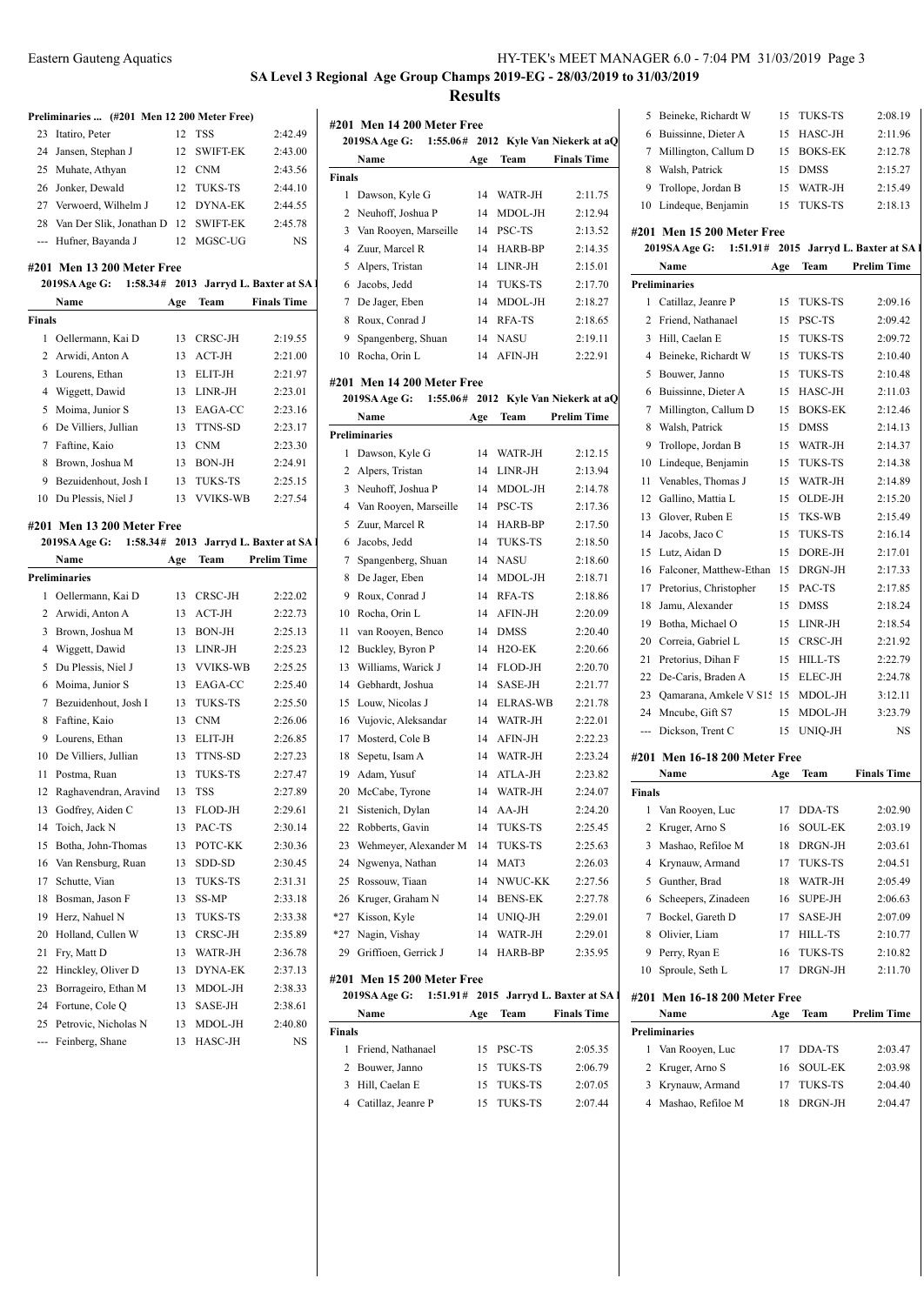# **SA Level 3 Regional Age Group Champs 2019-EG - 28/03/2019 to 31/03/2019**

**Results**

| Preliminaries  (#201 Men 16-18 200 Meter Free) |  |  |  |
|------------------------------------------------|--|--|--|

|        | Preliminaries  (#201 Men 16-18 200 Meter Free) |     |                 |                    |
|--------|------------------------------------------------|-----|-----------------|--------------------|
| 5      | Gunther, Brad                                  | 18  | WATR-JH         | 2:06.09            |
| 6      | Olivier, Liam                                  | 17  | <b>HILL-TS</b>  | 2:07.05            |
| 7      | Bockel, Gareth D                               | 17  | SASE-JH         | 2:07.52            |
| 8      | Perry, Ryan E                                  | 16  | <b>TUKS-TS</b>  | 2:08.32            |
| 9      | Scheepers, Zinadeen                            | 16  | <b>SUPE-JH</b>  | 2:08.51            |
| 10     | Sproule, Seth L                                | 17  | DRGN-JH         | 2:09.23            |
| 11     | Wolmarans, Damian C                            | 16  | MATL-KK         | 2:10.10            |
| 12     | Geyser, Hanroe G                               | 18  | <b>TRAZ-TS</b>  | 2:10.60            |
| 13     | De Beer, Pieter J                              | 17  | TKS-WB          | 2:11.56            |
| 14     | Gertze, Matthew R                              | 17  | <b>NASU</b>     | 2:11.75            |
| 15     | Tebbit, Nicholas J                             | 17  | MDOL-JH         | 2:11.78            |
| 16     | Walker, Jason M                                | 17  | CRSC-JH         | 2:11.85            |
| 17     | Stuhler, Deegan                                | 16  | WATR-JH         | 2:12.16            |
| 18     | Roets, GJ J                                    | 16  | <b>ELRAS-WB</b> | 2:12.42            |
| 19     | Verster, Ben D                                 | 16  | <b>TKS-WB</b>   | 2:12.50            |
| 20     | Adam, Muhammed N                               | 17  | ATLA-JH         | 2:12.67            |
| 21     | Botha, Erno H                                  | 16  | SS-MP           | 2:12.77            |
| 22     | Kim, Justin                                    | 16  | WATR-JH         | 2:12.81            |
| 23     | Gibberd, Gabriel K                             | 16  | <b>TUKS-TS</b>  | 2:12.83            |
| 24     | Billings, Daniel K                             | 16  | AA-JH           | 2:12.96            |
| 25     | Mynhardt, Judah S                              | 16  | <b>BOKS-EK</b>  | 2:13.35            |
| 26     | Zietsman, Joshua D                             | 16  | <b>SOUL-EK</b>  | 2:13.42            |
| 27     | Du Preez, Jandre T                             | 18  | FLOD-JH         | 2:13.98            |
| 28     | Baker, Luke R                                  | 16  | <b>BENS-EK</b>  | 2:14.58            |
| 29     | Helps, Matthew R                               | 16  | <b>BENS-EK</b>  | 2:15.06            |
| 30     | Setswammung, Tumo                              | 17  | <b>DMSS</b>     | 2:15.28            |
| 31     | Marnewick, Emile                               | 17  | FLOD-JH         | 2:15.96            |
| 32     | Yona, Thabo J                                  | 17  | ATLA-JH         | 2:16.16            |
| 33     | Bekker, Zinhle                                 | 17  | <b>DMSS</b>     | 2:16.67            |
| 34     | Melnik, Itai                                   | 16  | ELEC-JH         | 2:17.17            |
| 35     | Lissoos, Sam R                                 | 16  | OLDE-JH         | 2:18.56            |
| 36     | Fermoyle, Ryan                                 | 16  | HASC-JH         | 2:19.04            |
| 37     | Chaane, Hlalele E                              | 18  | <b>MATL-KK</b>  | 2:19.67            |
| 38     | Witbooi, Michael S                             | 17  | NASU            | 2:19.75            |
| 39     | Jardim, Tomé C                                 | 17  | <b>SOUL-EK</b>  | 2:20.71            |
| 40     | Pieterse, Ruben                                | 17  | TUKS-TS         | 2:21.53            |
| 41     | Duarte, Michel G                               | 17  | MGSC-UG         | 2:25.39            |
| 42     | O'Callaghan, Cole J                            | 17  | <b>SWIFT-EK</b> | 2:27.33            |
|        | 43 Coovadia, Muhammed Y 16                     |     | ATLA-JH         | 2:28.44            |
|        | 44 Pereira, Mario J                            | 17  | <b>SWIFT-EK</b> | 2:35.77            |
|        | #202 Women 11&U 200 Meter Free                 |     |                 |                    |
|        | Name                                           | Age | Team            | <b>Finals Time</b> |
| Finals |                                                |     |                 |                    |
| 1      | Mouton, Hannah L                               | 11  | TUKS-TS         | 2:21.77            |
| 2      | Fairon, Amber                                  | 11  | ELEC-JH         | 2:26.69            |
| 3      | Whelan, Francis                                | 11  | TTNS-SD         | 2:27.77            |
| 4      | Ladha, Natalia                                 | 11  | <b>TSS</b>      | 2:31.42            |
| 5      | Henning, Simoné                                | 11  | <b>RBOT-NW</b>  | 2:32.91            |
| 6      | Gray, Loghan A                                 | 11  | ELEC-JH         | 2:33.10            |
|        |                                                |     |                 |                    |

 Sinclair, Cassidy L 11 DRGN-JH 2:33.44 French, Sofia D 11 DORE-JH 2:34.28 Desfontaines, Isabella 11 HASC-JH 2:35.21 du Plessis, Deone 11 TUKS-TS 2:39.80

**Finals**

|                | #202 Women 11&U 200 Meter Free<br>Name |          |                                   | <b>Prelim Time</b> |
|----------------|----------------------------------------|----------|-----------------------------------|--------------------|
|                | Preliminaries                          | Age      | Team                              |                    |
| 1              | Mouton, Hannah L                       | 11       | TUKS-TS                           | 2:20.09            |
| 2              | Fairon, Amber                          | 11       | ELEC-JH                           | 2:24.61            |
| 3              | Whelan, Francis                        | 11       | TTNS-SD                           | 2:28.21            |
| $\overline{4}$ | Sinclair, Cassidy L                    | 11       | DRGN-JH                           | 2:30.58            |
| 5              | Ladha, Natalia                         | 11       | <b>TSS</b>                        | 2:30.67            |
| 6              | Henning, Simoné                        | 11       | <b>RBOT-NW</b>                    | 2:33.89            |
| 7              | Desfontaines, Isabella                 | 11       | HASC-JH                           | 2:33.94            |
| 8              | du Plessis, Deone                      | 11       | TUKS-TS                           | 2:35.62            |
| 9              | Gray, Loghan A                         | 11       | <b>ELEC-JH</b>                    | 2:35.79            |
| 10             | French, Sofia D                        | 11       | DORE-JH                           | 2:35.85            |
| 11             | Van As, Anje                           | 11       | MASH                              | 2:36.52            |
| 12             | Rose, Emma M                           | 11       | <b>ONYX-EKU</b>                   | 2:37.71            |
| 13             | Theron, Simone                         | 11       | TKS-WB                            | 2:38.22            |
| 14             | Beling, Hayley E                       | 11       | <b>BOKS-EK</b>                    | 2:39.10            |
| 15             | Neuhoff, Madison M                     |          | MDOL-JH                           |                    |
| 16             | Bouwer, Naidene                        | 11<br>11 | PAC-TS                            | 2:39.65<br>2:39.74 |
| 17             | Rossouw, Chloe                         |          | TUKS-TS                           | 2:40.15            |
|                |                                        | 11       |                                   | 2:40.29            |
| 18<br>19       | Andraos, Kirsty M<br>Hastings, Eryn L  | 11       | <b>TUKS-TS</b><br><b>ONYX-EKU</b> | 2:41.84            |
| 20             |                                        | 11       |                                   |                    |
|                | Humphrey, Jessica                      | 10       | NASU                              | 2:42.12            |
| 21             | Naudé, Danielle                        | 11       | HREF-BP<br>NWUC-KK                | 2:42.85            |
| 22             | De Klerk, Dané L                       | 11       |                                   | 2:43.72            |
| 23             | Pon, Mikayla                           | 11       | ESP-EK                            | 2:43.93            |
| 24             | Van Wyk, Annebel                       | 11       | ESP-EK                            | 2:43.98            |
| *25            | Leask, Keira C                         | 11       | DORE-JH                           | 2:44.61            |
| *25            | Maina, Kagure                          | 11       | <b>NRBCT</b>                      | 2:44.61            |
| $*25$          | Van der Vyver, Leigh-Anı               | 11       | CRSC-JH                           | 2:44.61            |
| 28             | Bornman, Anke                          | 11       | PAC-TS                            | 2:45.10            |
| 29             | Benade, Quelin H                       | 11       | <b>NASU</b>                       | 2:45.67            |
| 30             | Fourie, Anri                           | 11       | DORE-JH                           | 2:45.86            |
| 31             | Walker, Danielle                       | 11       | MDOL-JH                           | 2:46.24            |
| 32             | Maritz, Ania                           | 11       | PAC-TS                            | 2:46.74            |
| *33            | Mynhardt, Tamara G                     | 11       | <b>BOKS-EK</b>                    | 2:46.92            |
| *33            | Mahobele, Loyiso                       | 11       | MASH                              | 2:46.92            |
| 35             | Labuschagne, Alex                      | 10       | MGSC-UG                           | 2:47.08            |
| 36             | Correia, Julia P                       | 11       | PER-JH                            | 2:47.12            |
| 37             | Nortje, Mari-Zanne                     | 11       | TKS-WB                            | 2:47.22            |
| 38             | Brinkmann, Maja J                      | 11       | NASU                              | 2:47.83            |
| 39             | Lu. Keisha                             | 11       | MASH                              | 2:48.00            |
| 40             | Westerduin, Reza                       | 11       | NASU                              | 2:49.57            |
| 41             | Dredge, Ruth J                         | 10       | PAC-TS                            | 2:49.81            |
| 42             | Janse van Rensburg, Lear               | 11       | PAC-TS                            | 2:49.86            |
| 43             | Laros, Madeleine A                     | 11       | DRGN-JH                           | 2:50.71            |
| 44             | Dawe, Tori                             | 11       | <b>MASH</b>                       | 2:51.85            |
| 45             | Klein, Kaylynn J                       | 11       | <b>NASU</b>                       | 2:52.49            |
| 46             | Rigby, Hannah P                        | 11       | MDOL-JH                           | 2:52.63            |
| 47             | Herselman, Danielle                    | 11       | <b>TUKS-TS</b>                    | 2:53.19            |
| 48             | Kunene-Ferri, Sheena S                 | 11       | MDOL-JH                           | 2:53.80            |
| 49             | Burnand, Jade R                        | 10       | <b>DYNA-EK</b>                    | 2:54.87            |
| 50             | Corns, Ashley S                        | 11       | ESP-EK                            | 2:56.03            |
| 51             | Abell, Acacia- Cailyn                  | 11       | MDOL-JH                           | 2:56.58            |
| 52             | Wyrley-Birch, Nicola H                 | 11       | DDA-TS                            | 2:57.30            |
| 53             | Yates, Tamsin                          | 11       | BON-JH                            | 2:59.41            |

| 54             | Pereira, Nayara              | 11  | SWIFT-EK                    | 3:04.03            |
|----------------|------------------------------|-----|-----------------------------|--------------------|
| 55             | Brady, Kirstin A             | 11  | MDOL-JH                     | 3:06.82            |
| ---            | Thomas, Isla M               | 11  | JSA-JH                      | DQ                 |
|                | #202 Women 12 200 Meter Free |     |                             |                    |
|                | 2:09.59#<br>2019SA Age G:    |     | 2015 Rebecca A. Meder at SA |                    |
|                | Name                         | Age | Team                        | <b>Finals Time</b> |
| <b>Finals</b>  |                              |     |                             |                    |
| 1              | Lindsay, Tannah K            | 12  | <b>ONYX-EKU</b>             | 2:23.94            |
|                | 2 Fourie, Xandri             | 12  | <b>TRAZ-TS</b>              | 2:24.91            |
| 3              | Herbst, Caitlin A            | 12  | MDOL-JH                     | 2:25.08            |
| $\overline{4}$ | Olivier, Abigail             | 12  | EAGA-CC                     | 2:30.37            |
| 5              | Zhang, Jenny                 | 12  | EAGA-CC                     | 2:30.40            |
|                | 6 White, Chelsea             | 12  | CRSC-JH                     | 2:32.70            |
| 7              | McCabe, Alexia               | 12  | WATR-JH                     | 2:32.90            |
| 8              | Bott, Jessica A              |     | 12 CARN-EK                  | 2:33.79            |
|                | 9 Roets, Emma                | 12  | PAC-TS                      | 2:33.86            |
| 10             | Ditlhogo, Amaru              | 12  | <b>DMSS</b>                 | 2:39.12            |
|                | #202 Women 12 200 Meter Free |     |                             |                    |
|                | 2:09.59#<br>2019SA Age G:    |     | 2015 Rebecca A. Meder at SA |                    |
|                | Name                         | Age | Team                        | <b>Prelim Time</b> |
|                | <b>Preliminaries</b>         |     |                             |                    |
| 1              | Fourie, Xandri               | 12  | TRAZ-TS                     | 2:25.99            |
|                | 2 Lindsay, Tannah K          | 12  | <b>ONYX-EKU</b>             | 2:27.54            |
| 3              | Herbst, Caitlin A            | 12  | MDOL-JH                     | 2:29.27            |
| 5              | White, Chelsea               |     | 12 CRSC-JH                  | 2:31.37            |
| 6              | McCabe, Alexia               |     | 12 WATR-JH                  | 2:32.71            |
| 7              | Olivier, Abigail             | 12  | EAGA-CC                     | 2:33.05            |
| 8              | Zhang, Jenny                 | 12  | EAGA-CC                     | 2:33.73            |
|                | 9 Roets, Emma                | 12  | PAC-TS                      | 2:34.76            |
| 10             | Ditlhogo, Amaru              | 12  | <b>DMSS</b>                 | 2:35.39            |
| 11             | Bott, Jessica A              | 12  | <b>CARN-EK</b>              | 2:35.43            |
| 12             | Battheu, Annik S             | 12  | <b>TUKS-TS</b>              | 2:35.53            |
| 13             | Fernandes, SophIe            | 12  | <b>CNM</b>                  | 2:35.63            |
| 14             | Malan, Chanel M              | 12  | BLAE-JH                     | 2:35.66            |
| 15             | Banyard, Sarah A             | 12  | <b>TUKS-TS</b>              | 2:36.95            |
| 16             | Phiri, Jade A                | 12  | TSC                         | 2:36.98            |
| 17             | Cowley, Robyn                | 12  | <b>TUKS-TS</b>              | 2:37.19            |
| 18             | Pattle, Kendal C             | 12  | <b>BENS-EK</b>              | 2:37.86            |
|                | 19 Lin, Cleo                 | 12  | WATR-JH                     | 2:38.11            |
| 20             | De Wet, Carmen               | 12  | TUKS-TS                     | 2:38.25            |
| 21             | Reilly, Emma                 | 12  | <b>MASH</b>                 | 2:38.76            |
| 22             | Kinnaird, Brynne B           | 12  | NASU                        | 2:39.40            |
| 23             | Irvine, Madison J            | 12  | TUKS-TS                     | 2:40.25            |
| 24             | Van Der Waal, Emma L         | 12  | DORE-JH                     | 2:40.75            |
| 25             | du Preez, Sumé M             | 12  | NWUC-KK                     | 2:41.11            |
| 26             | Jacobs, Demi                 | 12  | TUKS-TS                     | 2:41.74            |
| 27             | De Boucherville, Catherir    | 12  | MDOL-JH                     | 2:42.88            |
| 28             | Meyer, Jenna S               | 12  | AQUM-JH                     | 2:43.15            |
| 29             | Wolvaardt, Carla             | 12  | TKS-WB                      | 2:43.34            |
| $*30$          | Thom, Justine C              | 12  | JSA-JH                      | 2:43.46            |
| $*30$          | Germs, Andrea E              | 12  | WATR-JH                     | 2:43.46            |
| 32             | Latiff, Sophia               | 12  | TSS                         | 2:43.71            |
| 33             | De Beer, Lara                | 12  | <b>BENS-EK</b>              | 2:44.01            |
| 34             | Fermoyle, Megan              | 12  | HASC-JH                     | 2:44.54            |
| 35             | Taljaard, Ilme               | 12  | PSC-TS                      | 2:44.95            |
| 36             | Davel, Chignet               | 12  | EAGA-CC                     | 2:45.00            |
|                |                              |     |                             |                    |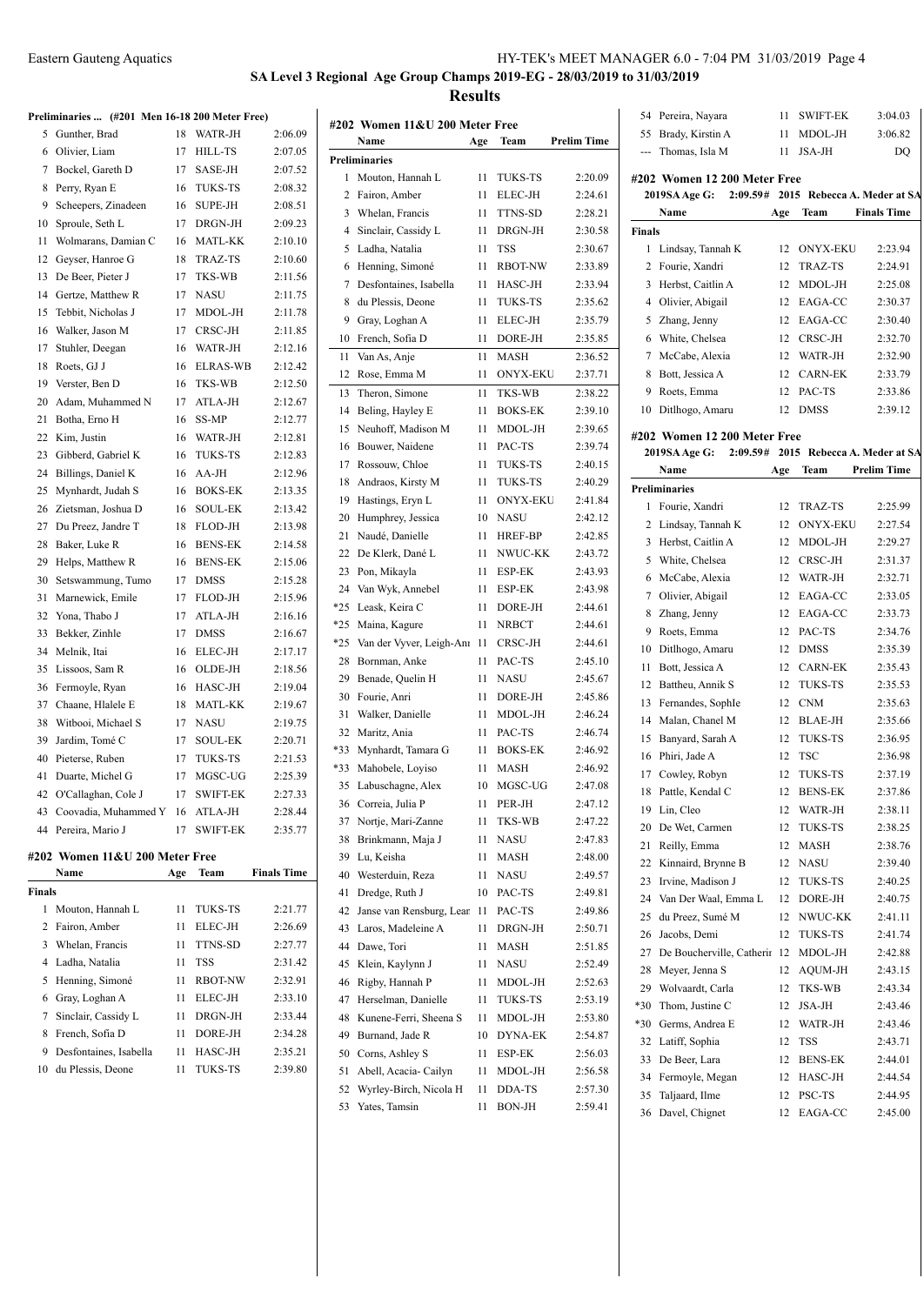## **SA Level 3 Regional Age Group Champs 2019-EG - 28/03/2019 to 31/03/2019 Results**

#### Preliminaries **... (#202 Women 12 200 Meter Free)**

| 37 Allamby, Kelly N    |    | 12 DORE-JH | 2:45.74 |
|------------------------|----|------------|---------|
| 38 Save, Ria N         | 12 | <b>TSS</b> | 2:45.84 |
| 39 Nel, Shanae A       |    | 12 LINR-JH | 2:46.05 |
| 40 Cronje, Kyra        |    | 12 FLOD-JH | 2:47.63 |
| 41 Boegman, Femke      |    | 12 TUKS-TS | 2:48.75 |
| 42 vd Walt, Janeske    |    | 12 RBUR-BP | 2:49.16 |
| 43 Nel, Carlia         |    | 12 TKS-WB  | 2:50.44 |
| 44 Salis, Kameron L    |    | 12 WATR-JH | 2:50.48 |
| 45 Rangraze, Aliyyah   |    | 12 ATLA-JH | 2:51.07 |
| 46 Mortimer, Shianne S |    | 12 CRSC-JH | 2:56.74 |

#### **#202 Women 13 200 Meter Free**

|        | <b>2019SA Age G:</b> |     |                | 2:05.72# 2016 Rebecca A. Meder at SA | 20             |
|--------|----------------------|-----|----------------|--------------------------------------|----------------|
|        | Name                 | Age | Team           | <b>Finals Time</b>                   |                |
| Finals |                      |     |                |                                      | Final          |
|        | 1 Kruger, Olivia     | 13  | ELEC-JH        | 2:22.96                              |                |
|        | 2 Manthe, Keila      | 13  | <b>TUKS-TS</b> | 2:23.45                              | 2              |
|        | 3 Oosthuizen, Mieke  | 13  | TKS-WB         | 2:24.79                              | 3              |
| 4      | Boyce, Maxine        | 13  | PAC-TS         | 2:25.29                              | $\overline{4}$ |
|        | 5 Fourie, Chanel     | 13  | LINR-JH        | 2:25.49                              | 5              |
| 6      | Gomes, Emma          | 13  | SODO-JH        | 2:26.64                              | 6              |
| 7      | Banducci, Simone     | 13  | ELEC-JH        | 2:27.17                              | 7              |
| 8      | Nupen, Jozi L        | 13  | CRSC-JH        | 2:27.95                              | 8              |
| 9      | Daly, Grace C        | 13  | ELEC-JH        | 2:28.19                              | 9              |
| 10     | Freel, Ashley Kate K | 13. | <b>TUKS-TS</b> | 2:30.66                              | 10             |

#### **#202 Women 13 200 Meter Free**

|      | 2019SA Age G:<br>2:05.72# |     |                 | 2016 Rebecca A. Meder at SA | 20             |
|------|---------------------------|-----|-----------------|-----------------------------|----------------|
|      | Name                      | Age | Team            | <b>Prelim Time</b>          |                |
|      | <b>Preliminaries</b>      |     |                 |                             | Preli          |
| 1    | Oosthuizen, Mieke         | 13  | <b>TKS-WB</b>   | 2:25.24                     | 1              |
| 2    | Gomes, Emma               | 13  | SODO-JH         | 2:25.85                     | 2              |
| $*3$ | Daly, Grace C             | 13  | ELEC-JH         | 2:26.23                     | 3              |
| $*3$ | Kruger, Olivia            | 13  | <b>ELEC-JH</b>  | 2:26.23                     | $\overline{4}$ |
| 5    | Nupen, Jozi L             | 13  | CRSC-JH         | 2:26.78                     | 5              |
| 6    | Manthe, Keila             | 13  | <b>TUKS-TS</b>  | 2:26.99                     | 6              |
| 7    | Banducci, Simone          | 13  | ELEC-JH         | 2:27.23                     | $\overline{7}$ |
| 8    | Boyce, Maxine             | 13  | PAC-TS          | 2:28.36                     | 8              |
| 9    | Freel, Ashley Kate K      | 13  | <b>TUKS-TS</b>  | 2:28.85                     | 9              |
| 10   | Fourie, Chanel            | 13  | LINR-JH         | 2:29.55                     | 10             |
| 11   | Peche, Sacha D            | 13  | <b>ONYX-EKU</b> | 2:29.59                     | 11             |
| 12   | Jack, Michelle R          | 13  | <b>TUKS-TS</b>  | 2:30.08                     | 12             |
| 13   | Haitsma, Lindiwe          | 13  | <b>DMSS</b>     | 2:33.39                     | 13             |
| 14   | Powell, Isabelle          | 13  | TSS             | 2:33.54                     | 14             |
| 15   | Guymer, Rachel O          | 13  | LINR-JH         | 2:33.55                     | 15             |
| 16   | Dickinson, Amy C          | 13  | MDOL-JH         | 2:33.70                     | 16             |
| 17   | Edwards, Gabriella R      | 13  | MDOL-JH         | 2:33.73                     | 17             |
| 18   | Gardiner, Emma J          | 13  | <b>DYNA-EK</b>  | 2:34.29                     | 18             |
| 19   | Mutie, Mutinda            | 13  | <b>DMSS</b>     | 2:34.82                     | 19             |
| 20   | Joseph, Roslyn J          | 13  | DDA-TS          | 2:35.75                     | 20             |
| 21   | Smith, Rachel A           | 13  | ELEC-JH         | 2:35.96                     | 21             |
| 22   | Mthembu, Yvonne           | 13  | ELEC-JH         | 2:36.15                     | 22             |
| 23   | Crick, Charlotte J        | 13  | CRSC-JH         | 2:36.28                     | 23             |
| 24   | Viljoen, KC C             | 13  | MDOL-JH         | 2:37.93                     | 24             |
| 25   | Daling, Lara              | 13  | <b>TKS-WB</b>   | 2:38.07                     | 25             |
| 26   | Chyvozertsev, Alice       | 13  | DRGN-JH         | 2:38.53                     | 26             |
|      |                           |     |                 |                             |                |

| 27 Van der Walt, San-Mari |     | 13 DDA-TS      | 2:39.43 |
|---------------------------|-----|----------------|---------|
| 28 van Schalkwyk, Corne   |     | $13$ AA-JH     | 2:40.13 |
| 29 Bisschops, Livia J     | 13  | CRSC-JH        | 2:40.39 |
| 30 Levin, Zelmarie        | 13. | TTNS-SD        | 2:40.42 |
| 31 Smit, Donia C          | 13. | SS-MP          | 2:40.64 |
| 32 Fourie, Amber F        | 13. | <b>FLOD-JH</b> | 2:40.84 |
| 33 Bennett, Gabriella M   |     | 13 LINR-JH     | 2:42.84 |
| 34 Alves, Joleen M        | 13. | ELEC-JH        | 2:44.10 |
| 35 Steyn, Symóne          | 13. | <b>KEIK-NM</b> | 2:45.94 |
| 36 Jacobie, Zodea         | 13. | <b>SUPE-JH</b> | 2:48.20 |
| 37 Moodley, Thea T        | 13. | DRGN-JH        | 2:48.61 |

#### **#202 Women 14 200 Meter Free**

|  |  | 2019SA Age G: 2:02.94# 2017 Rebecca A. Meder at Sa |  |
|--|--|----------------------------------------------------|--|
|  |  |                                                    |  |

|               | Name                      | Age | Team           | <b>Finals Time</b> |
|---------------|---------------------------|-----|----------------|--------------------|
| <b>Finals</b> |                           |     |                |                    |
| 1             | Pretorius, Nuschka        | 14  | TUKS-TS        | 2:22.87            |
|               | 2 Köpplinger, Tiana       | 14  | <b>TUKS-TS</b> | 2:23.78            |
| 3             | Gerber, Claire K          | 14  | TUKS-TS        | 2:24.96            |
|               | 4 Mutumbulua, Trisha      |     | 14 NASU        | 2:24.99            |
|               | 5 Van der Riet, Kara      | 14  | DDA-TS         | 2:25.40            |
|               | 6 Szejwallo-Graney, Kasia | 14  | TUKS-TS        | 2:26.50            |
|               | 7 van Rensburg, Zanje     | 14  | <b>HREF-BP</b> | 2:26.54            |
| 8             | Ismail, Amani             | 14  | ATLA-JH        | 2:27.66            |
| 9             | Fischer, Megan            | 14  | MDOL-JH        | 2:29.73            |
| 10            | Buffel, Jordyn C          | 14  | WATR-JH        | 2:32.90            |

#### **#202 Women 14 200 Meter Free**

|    | 2:02.94#<br>2019SA Age G: |     |                | 2017 Rebecca A. Meder at Sa | 5              |
|----|---------------------------|-----|----------------|-----------------------------|----------------|
|    | <b>Name</b>               | Age | Team           | <b>Prelim Time</b>          | 6              |
|    | <b>Preliminaries</b>      |     |                |                             | 7              |
| 1  | Köpplinger, Tiana         | 14  | <b>TUKS-TS</b> | 2:24.38                     | 8              |
| 2  | Pretorius, Nuschka        | 14  | <b>TUKS-TS</b> | 2:26.37                     | 9              |
| 3  | van Rensburg, Zanje       | 14  | HREF-BP        | 2:27.22                     | 10             |
| 4  | Mutumbulua, Trisha        | 14  | <b>NASU</b>    | 2:27.32                     | 11             |
| 5  | Buffel, Jordyn C          | 14  | WATR-JH        | 2:27.56                     | 12             |
| 6  | Szejwallo-Graney, Kasia   | 14  | <b>TUKS-TS</b> | 2:27.57                     | 13             |
| 7  | Ismail, Amani             | 14  | ATLA-JH        | 2:27.69                     | 14             |
| 8  | Gerber, Claire K          | 14  | <b>TUKS-TS</b> | 2:27.88                     | 15             |
| 9  | Fischer, Megan            | 14  | MDOL-JH        | 2:28.35                     | 16             |
| 10 | Van der Riet, Kara        | 14  | DDA-TS         | 2:28.57                     | 17             |
| 11 | Otto, Jessica C           | 14  | MDOL-JH        | 2:29.22                     | 18             |
| 12 | Botha, Immeré I           | 14  | TKS-WB         | 2:29.45                     | 19             |
| 13 | Dean, Jordyn K            | 14  | MDOL-JH        | 2:29.53                     | 20             |
| 14 | Botha, Jordyn             | 14  | PAC-TS         | 2:29.97                     | 21             |
| 15 | Kleynhans, Skyla J        | 14  | $LINR-JH$      | 2:30.60                     | 22             |
| 16 | Clarke, Kiannah           | 14  | RFA-TS         | 2:31.90                     | 23             |
| 17 | Vorster, Sage L           | 14  | TUKS-TS        | 2:32.13                     | 24             |
| 18 | Thelejane, Tumelo         | 14  | OLDE-JH        | 2:33.48                     | #202           |
| 19 | Meyer, Corinna            | 14  | DDA-TS         | 2:33.61                     |                |
| 20 | Wolvaardt, Megan          | 14  | TKS-WB         | 2:33.65                     | <b>Final:</b>  |
| 21 | Powell, Niamh             | 14  | <b>TSS</b>     | 2:33.71                     | 1              |
| 22 | Labuschagne, Dominique    | 14  | PSC-TS         | 2:33.85                     | 2              |
| 23 | Cronje, Megan             | 14  | WATR-JH        | 2:33.87                     | 3              |
| 24 | Potgieter, Amori          | 14  | NWUC-KK        | 2:35.16                     | $\overline{4}$ |
| 25 | Salis, Paige S            | 14  | WATR-JH        | 2:35.79                     | 5              |
| 26 | Villar, Giulia G          | 14  | DRGN-JH        | 2:36.12                     | 6              |
| 27 | Wentzel, Miyanda          | 14  | RFA-TS         | 2:36.82                     |                |
|    |                           |     |                |                             |                |

| $*28$         | Knock, Bradine T             | 14   | <b>RBOT-NW</b> | 2:39.36                        |
|---------------|------------------------------|------|----------------|--------------------------------|
| $*28$         | Barnard, Chloë               | 14   | DYNA-EK        | 2:39.36                        |
| ---           | Mayos, Madison A             | 14   | CRSC-JH        | DO                             |
|               | False start                  |      |                |                                |
|               | #202 Women 15 200 Meter Free |      |                |                                |
|               | 2019SA Age G:<br>2:02.24#    | 2018 |                | <b>Dune Coetzee at Sa Nati</b> |
|               | Name                         | Age  | Team           | <b>Finals Time</b>             |
| <b>Finals</b> |                              |      |                |                                |
| 1             | Matthews, Tselane            | 15   | <b>DMSS</b>    | 2:20.94                        |
| 2             | Campbell, Tyla C             | 15   | MDOL-JH        | 2:22.02                        |
| 3             | Windt, Bianca                | 15   | RFA-TS         | 2:22.18                        |
| 4             | Oellermann, Kiara E          | 15   | CRSC-JH        | 2:22.29                        |
| 5             | Choriatopoulos, Leila        | 15   | WATR-JH        | 2:25.47                        |
| 6             | Munks, Sydney                | 15   | <b>BOKS-EK</b> | 2:26.16                        |
| 7             | Manos, Hannah                | 15   | TRAZ-TS        | 2:26.80                        |
| 8             | De Beer, Marjone             | 15   | EAGA-CC        | 2:27.23                        |
| 9             | Ferriman, Morgan             | 15   | MDOL-JH        | 2:29.86                        |
| 10            | Uys, Zandri                  | 15   | PSC-TS         | 2:30.43                        |
|               |                              |      |                |                                |
|               | #202 Women 15 200 Meter Free |      |                |                                |
|               | 2019SA Age G:<br>2:02.24#    | 2018 |                | Dune Coetzee at Sa Nati        |
|               | Name                         | Age  | Team           | <b>Prelim Time</b>             |
|               | <b>Preliminaries</b>         |      |                |                                |
| 1             | Choriatopoulos, Leila        | 15   | WATR-JH        | 2:22.99                        |
| 2             | Campbell, Tyla C             | 15   | MDOL-JH        | 2:23.13                        |
| 3             | Matthews, Tselane            | 15   | <b>DMSS</b>    | 2:23.48                        |
| 4             | Oellermann, Kiara E          | 15   | CRSC-JH        | 2:24.01                        |
| 5             | Manos, Hannah                | 15   | TRAZ-TS        | 2:25.49                        |
| 6             | De Beer, Marjone             | 15   | EAGA-CC        | 2:26.79                        |
| 7             | Uys, Zandri                  | 15   | PSC-TS         | 2:26.83                        |
| 8             | Windt, Bianca                | 15   | <b>RFA-TS</b>  | 2:26.87                        |
| 9             | Munks, Sydney                | 15   | <b>BOKS-EK</b> | 2:27.06                        |
| 10            | Ehrich, Nina V               | 15   | DDA-TS         | 2:27.87                        |
| 11            | Ferriman, Morgan             | 15   | MDOL-JH        | 2:28.31                        |

 Gomes, Izabella A 15 SASE-JH 2:28.37 Lowman, Camryn H 15 ELEC-JH 2:29.57 14 Walker, Kyra A 15 CRSC-JH 2:29.93 Parker, Tayla L 15 SWIFT-EK 2:30.08 Dal Medico, Dani K 15 ELEC-JH 2:30.68 Reynders, Jenna C 15 BON-JH 2:30.79 Wilcocks, Jessica S 15 PAC-TS 2:30.80 Ruele, Refetse B 15 DRGN-JH 2:31.37 Steyn, Inge 15 DYNA-EK 2:31.77 Fourie, Nia 15 RFA-TS 2:31.89 Hunt, Megan P 15 WATR-JH 2:32.38 23 McCulloch, Stacey L 15 ONYX-EKU 2:32.67 Redecker, Nicole 15 NASU 2:34.83

**Name Age Team Finals Time**

 Neale, Ruth M 16 CRSC-JH 2:19.21 Greyling, Miré M 16 HREF-BP 2:20.91 Panzera, Tyla D 17 WATR-JH 2:21.37 Lichtblau, Carla A 16 ONYX-EKU 2:22.33 Pentz, Shelby R 16 DBSC-SD 2:23.99 Sinclair, Zoe A 16 TUKS-TS 2:24.23

**#202 Women 16-18 200 Meter Free**

**Finals**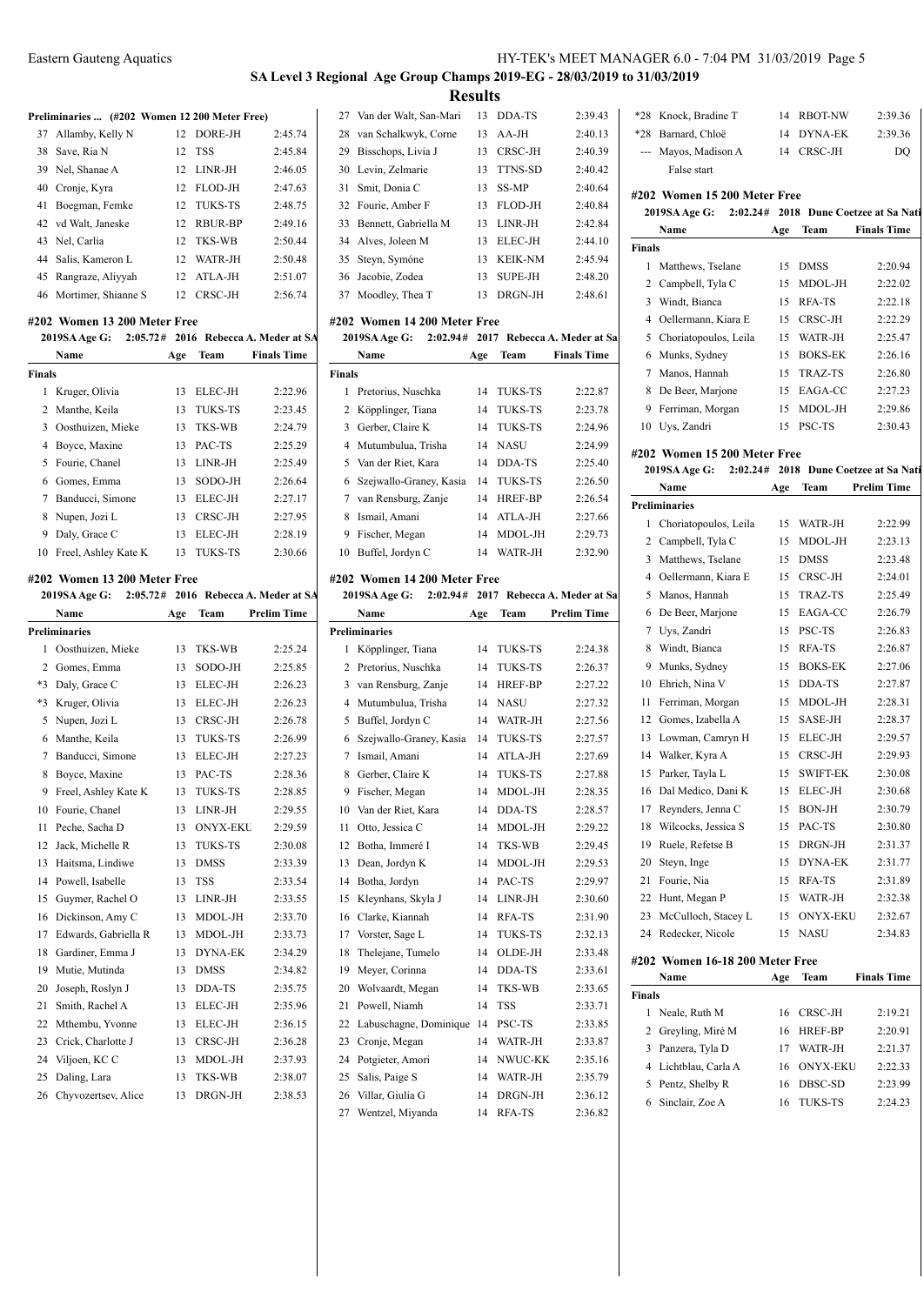# **SA Level 3 Regional Age Group Champs 2019-EG - 28/03/2019 to 31/03/2019**

**Results**

|        | Finals  (#202 Women 16-18 200 Meter Free) |     |                 |                      |
|--------|-------------------------------------------|-----|-----------------|----------------------|
| 7      | Scrooby, Gabriela M                       | 16  | PER-JH          | 2:25.23              |
| 8      | Aaronson, Christen E                      |     | 17 HASC-JH      | 2:25.58              |
| 9      | Norman, Alyssa                            | 16  | NWUC-KK         | 2:28.41              |
| 10     | Van Wyk, Jayme                            | 16  | WATR-JH         | 2:31.07              |
|        | #202 Women 16-18 200 Meter Free           |     |                 |                      |
|        | Name                                      | Age | Team            | <b>Prelim Time</b>   |
|        | Preliminaries                             |     |                 |                      |
| 1      | Neale, Ruth M                             | 16  | CRSC-JH         | 2:19.77              |
| 2      | Panzera, Tyla D                           | 17  | WATR-JH         | 2:21.23              |
| 3      | Greyling, Miré M                          | 16  | <b>HREF-BP</b>  | 2:21.58              |
| 4      | Pentz, Shelby R                           | 16  | DBSC-SD         | 2:22.38              |
| 5      | Van Wyk, Jayme                            | 16  | WATR-JH         | 2:22.69              |
| 6      | Lichtblau, Carla A                        | 16  | <b>ONYX-EKU</b> | 2:23.29              |
| 7      | Scrooby, Gabriela M                       | 16  | PER-JH          | 2:23.74              |
| 8      | Norman, Alyssa                            | 16  | NWUC-KK         | 2:24.65              |
| 9      | Aaronson, Christen E                      | 17  | HASC-JH         | 2:24.68              |
| 10     | Sinclair, Zoe A                           | 16  | <b>TUKS-TS</b>  | 2:24.94              |
| 11     | Kupfer, Marjean H                         | 16  | MDOL-JH         | 2:25.24              |
| 12     | Smith, Ashlea K                           | 16  | ACT-JH          | 2:25.85              |
| 13     | Hall, Anthea J                            | 17  | DORE-JH         | 2:26.19              |
| 14     | Van Velzen, Sarah                         | 17  | <b>SOUL-EK</b>  | 2:26.27              |
| $*15$  | Van Driel, Chloe K                        | 16  | ELEC-JH         | 2:26.38              |
| $*15$  | Pretorius, Courtney                       | 17  | PER-JH          | 2:26.38              |
| 17     | Botha, Corlia                             | 18  | <b>HILL-TS</b>  | 2:27.01              |
| 18     | Anderson, Shaylee J                       | 16  | TUKS-TS         | 2:27.60              |
| 19     | Zhu, Yuwai                                | 16  | DRGN-JH         | 2:27.73              |
| 20     | Campbell, Tarryn M                        | 18  | CRSC-JH         | 2:27.81              |
| 21     | Smith, Calynn                             | 18  | PSC-TS          | 2:28.15              |
| 22     | Sauvage, Tamika A                         | 17  | PAC-TS          | 2:28.31              |
| 23     | Coetzee, Marli                            | 16  | <b>TRAZ-TS</b>  | 2:28.32              |
| 24     | Dennis, Anica                             | 16  | NWUC-KK         | 2:28.82              |
| 25     | Myburgh, Zanél                            | 16  | <b>TUKS-TS</b>  | 2:29.00              |
| 26     | Marshoff, Lexi                            | 16  | <b>TUKS-TS</b>  | 2:29.11              |
| 27     | Kazimierczak, Jordainne                   | 16  | FLOD-JH         | 2:32.45              |
| 28     | Marx, Allison                             | 16  | PER-JH          | 2:33.44              |
|        |                                           |     |                 |                      |
|        | #203 Men 14&U 200 Meter IM Multi-Class    |     |                 |                      |
|        | Name                                      | Age | Team            | <b>Finals Time</b>   |
| Finals |                                           |     |                 |                      |
| 1      | Moss, Matthew J SM9 14 AQUA-BU            |     |                 | 3:06.85              |
|        | #203 Men 14&U 200 Meter IM Multi-Class    |     |                 |                      |
|        | Name                                      |     | Age Team        | <b>Prelim Time</b>   |
|        | <b>Preliminaries</b>                      |     |                 |                      |
|        | 1 Moss, Matthew J SM9 14 AQUA-BU          |     |                 | 3:05.85              |
|        |                                           |     |                 |                      |
|        | #203 Men 15-18 200 Meter IM Multi-Class   |     |                 |                      |
|        | Name                                      |     |                 | Age Team Finals Time |
| Finals |                                           |     |                 |                      |
|        | 2 Qamarana, Amkele V SM 15 MDOL-JH        |     |                 | 3:21.59              |
|        | 3 Zwane, Kabelo SM7 16 MDOL-JH            |     |                 | 3:35.89              |
|        |                                           |     |                 |                      |
|        |                                           |     |                 |                      |

|                | #203 Men 15-18 200 Meter IM Multi-Class |     |                 |                    |
|----------------|-----------------------------------------|-----|-----------------|--------------------|
|                | Name                                    | Age | Team            | <b>Prelim Time</b> |
|                | Preliminaries                           |     |                 |                    |
| 1              | Qamarana, Amkele V SM 15                |     | MDOL-JH         | 3:26.07            |
| 2              | Zwane, Kabelo SM7                       | 16  | MDOL-JH         | 3:35.11            |
|                | #205 Men 11&U 100 Meter Breast          |     |                 |                    |
|                | Name                                    | Age | Team            | <b>Finals Time</b> |
| Finals         |                                         |     |                 |                    |
| $\mathbf{1}$   | Durand, Oliver B                        | 11  | <b>NASU</b>     | 1:23.94            |
| 2              | Deng, Ting Wei                          | 11  | SOUL-EK         | 1:23.99            |
| 3              | Seedat, Uthmaan Y                       | 11  | ATLA-JH         | 1:26.98            |
| $\overline{4}$ | Els, Heinrich D                         | 11  | <b>TUKS-TS</b>  | 1:28.24            |
| 5              | Grahan, Zhaneardt                       | 11  | TKS-WB          | 1:32.06            |
| 6              | Niemand, Zaine                          | 11  | WATR-JH         | 1:32.89            |
| 7              | Vimba, Khaya                            | 11  | MAT3            | 1:33.26            |
| 8              | Burger, Tiaan H                         | 11  | GZSA-TS         | 1:33.41            |
| 9              | Naidoo, Jaidyn L                        | 11  | <b>TUKS-TS</b>  | 1:33.68            |
| 10             | Christoforos, Connor M                  | 11  | <b>TUKS-TS</b>  | 1:34.09            |
|                |                                         |     |                 |                    |
|                | #205 Men 11&U 100 Meter Breast          |     |                 |                    |
|                | Name                                    | Age | Team            | Prelim Time        |
|                | Preliminaries                           |     |                 |                    |
| 1              | Deng, Ting Wei                          | 11  | SOUL-EK         | 1:24.33            |
| 2              | Seedat, Uthmaan Y                       | 11  | ATLA-JH         | 1:26.39            |
| 3              | Durand, Oliver B                        | 11  | NASU            | 1:27.44            |
| $\overline{4}$ | Els, Heinrich D                         | 11  | <b>TUKS-TS</b>  | 1:30.27            |
| 5              | Grahan, Zhaneardt                       | 11  | TKS-WB          | 1:30.70            |
| 6              | Christoforos, Connor M                  | 11  | <b>TUKS-TS</b>  | 1:31.15            |
| 7              | Naidoo, Jaidyn L                        | 11  | <b>TUKS-TS</b>  | 1:31.81            |
| 8              | Niemand, Zaine                          | 11  | WATR-JH         | 1:31.83            |
| 9              | Vimba, Khaya                            | 11  | MAT3            | 1:31.91            |
| 10             | Burger, Tiaan H                         | 11  | GZSA-TS         | 1:33.16            |
| 11             | Sprong, Huib V                          | 11  | <b>DYNA-EK</b>  | 1:33.62            |
| 12             | Madamombe, Tarirai                      | 11  | <b>MASH</b>     | 1:34.16            |
| 13             | Van Der Merwe, Quan                     | 11  | <b>SWIFT-EK</b> | 1:35.99            |
| 14             | Hekandjo, Kgosana O                     | 11  | <b>NASU</b>     | 1:36.24            |
| 15             | Dreyer, Hein J                          | 11  | PAC-TS          | 1:36.60            |
| 16             | Mofokeng, Musa B                        | 11  | <b>CARN-EK</b>  | 1:36.75            |
| 17             | Macfie, Brayden                         | 10  | <b>SOUL-EK</b>  | 1:36.77            |
| 18             | Rolfe, Kayden J                         | 11  | WATR-JH         | 1:36.80            |
| 19             | Steyn, Fourie P                         | 11  | NASU            | 1:36.81            |
| 20             | Domiter, Claudio J                      | 11  | <b>BOKS-EK</b>  | 1:37.15            |
| 21             | Basson, Zeeshaan                        | 11  | AA-JH           | 1:37.34            |
| 22             | Barbas, Orestis M                       | 10  | DRGN-JH         | 1:37.43            |
| 23             | Sibanda, Nsikelelo                      | 11  | MAT3            | 1:37.64            |
| 24             | Van Rensburg, Joshua                    | 10  | DBSC-SD         | 1:37.83            |
| 25             | Naruse, Eugene                          | 11  | $AA-JH$         | 1:38.01            |
| 26             | McCabe, Michael                         | 9   | WATR-JH         | 1:38.02            |
| 27             | Millington, Calder B                    | 11  | <b>BOKS-EK</b>  | 1:38.22            |
| 28             | Ramsay, Shane J                         | 11  | <b>SWIFT-EK</b> | 1:38.26            |
| 29             | Meyer, Ricchard                         | 11  | <b>ONYX-EKU</b> | 1:38.37            |
| 30             | Lundie, Michael J                       | 11  | <b>DYNA-EK</b>  | 1:38.54            |
| 31             | Grant, Henry C                          | 11  | NASU            | 1:38.77            |
| 32             | Van Zyl, Michael M                      | 11  | LINR-JH         | 1:40.58            |
| 33             | Pretorius, Anthony                      | 11  | PAC-TS          | 1:40.65            |
|                |                                         |     |                 |                    |

|    | 34 Deijs, Marco                                      | 11 | <b>SOUL-EK</b> | 1:40.67 |
|----|------------------------------------------------------|----|----------------|---------|
|    | 35 Ford, Dawid J                                     | 11 | CSC-TS         | 1:40.92 |
|    | 36 van Niekerk, Ruan                                 | 11 | POTC-KK        | 1:40.98 |
|    | 37 Costa, Ricardo                                    | 11 | <b>CNM</b>     | 1:42.65 |
|    | 38 Dias, Angelo P                                    | 11 | <b>BON-JH</b>  | 1:44.03 |
| 39 | Gahhu, Nabeel                                        | 11 | <b>TSS</b>     | 1:44.76 |
|    | 40 Kumnig, Keagan M                                  | 11 | <b>BON-JH</b>  | 1:54.03 |
|    | --- Sibanda, Sibusiso                                | 11 | MAT3           | DO      |
|    | Leg Movements not always simultaneous and in horizor |    |                |         |

#### **#205 Men 12 100 Meter Breast**

|                              | 2019SA Age G: 1:10.71# 2013 Cameron K. Matthews a         |     |                |                    |  |  |
|------------------------------|-----------------------------------------------------------|-----|----------------|--------------------|--|--|
|                              | Name                                                      | Age | Team           | <b>Finals Time</b> |  |  |
| <b>Finals</b>                |                                                           |     |                |                    |  |  |
| 1                            | Mitchell, Connor T                                        | 12  | WATR-JH        | 1:22.86            |  |  |
| $\overline{2}$               | Toich, Nic E                                              | 12  | <b>SOUL-EK</b> | 1:27.18            |  |  |
| 3                            | Hufner, Bayanda J                                         | 12  | MGSC-UG        | 1:27.43            |  |  |
| 4                            | Welton, Jensen A                                          | 12  | HASC-JH        | 1:27.49            |  |  |
| 5                            | De Waldon-Holmes, Brett                                   | 12  | <b>BOKS-EK</b> | 1:29.78            |  |  |
| 6                            | Benson, Kade L                                            | 12  | PER-JH         | 1:31.91            |  |  |
| 7                            | Muth, Lothar J                                            | 12  | PAC-TS         | 1:32.28            |  |  |
| 8                            | Prevett, Matthew                                          | 12  | <b>TUKS-TS</b> | 1:32.42            |  |  |
| 9                            | Nel, Edmund A                                             | 12  | HARB-BP        | 1:32.74            |  |  |
|                              | Du Toit, Xander                                           | 12  | <b>TUKS-TS</b> | DO                 |  |  |
|                              | Did not touch wall with both hands simultaneously at turn |     |                |                    |  |  |
| #205 Men 12 100 Meter Breast |                                                           |     |                |                    |  |  |

|                | 2019SA Age G:                |     |                 | 1:10.71# 2013 Cameron K. Matthews:  |
|----------------|------------------------------|-----|-----------------|-------------------------------------|
|                | <b>Name</b>                  | Age | Team            | <b>Prelim Time</b>                  |
|                | <b>Preliminaries</b>         |     |                 |                                     |
| $\mathbf{1}$   | Mitchell, Connor T           | 12  | WATR-JH         | 1:24.15                             |
| $\overline{c}$ | Toich, Nic E                 | 12  | <b>SOUL-EK</b>  | 1:28.06                             |
| 3              | Nel, Edmund A                | 12  | HARB-BP         | 1:28.17                             |
| 4              | Hufner, Bayanda J            | 12  | MGSC-UG         | 1:28.46                             |
| 5.             | Welton, Jensen A             | 12  | HASC-JH         | 1:29.07                             |
| 6              | Du Toit, Xander              | 12  | <b>TUKS-TS</b>  | 1:29.33                             |
| 7              | De Waldon-Holmes, Brett 12   |     | <b>BOKS-EK</b>  | 1:30.84                             |
| 8              | Muth, Lothar J               | 12  | PAC-TS          | 1:30.88                             |
| 9              | Benson, Kade L               | 12  | PER-JH          | 1:32.39                             |
| 10             | Prevett, Matthew             | 12  | <b>TUKS-TS</b>  | 1:32.55                             |
| 11             | Hoaeane, Katlego B           | 12  | SS-MP           | 1:33.18                             |
| 12             | Witbooi, Reinhardt J         | 12  | NASU            | 1:33.73                             |
| 13             | Jansen, Stephan J            | 12  | <b>SWIFT-EK</b> | 1:38.06                             |
| 14             | Billings, Daniel R           | 12  | WATR-JH         | 1:38.96                             |
| 15             | Kassebaum, Clayton N         | 12  | LINR-JH         | 1:39.05                             |
|                | #205 Men 13 100 Meter Breast |     |                 |                                     |
|                | 2019SA Age G:                |     |                 | 1:07.79# 2014 Cameron K. Matthews a |
|                | Name                         | Age | Team            | <b>Finals Time</b>                  |
| <b>Finals</b>  |                              |     |                 |                                     |
| 1              | Deutschmann, Matthew T 13    |     | PSC-TS          | 1:16.35                             |
| 2              | Arwidi, Anton A              | 13  | $ACT-JH$        | 1:20.66                             |
| 3              | Waterson, Jay-Jay            | 13  | <b>CARN-EK</b>  | 1:21.34                             |
| 4              | Daling, Chris-Jan M          | 13  | <b>RFA-TS</b>   | 1:22.56                             |

| 6 Bosman, Jason F    | $13$ SS-MP  | 1:23.86 |
|----------------------|-------------|---------|
| 7 Mostert, Adriaan G | 13 WATR-JH  | 1:25.40 |
| 8 Du Plessis, Niel J | 13 VVIKS-WB | 1:25.89 |

5 Smith, Chris F 13 TRAZ-TS 1:23.75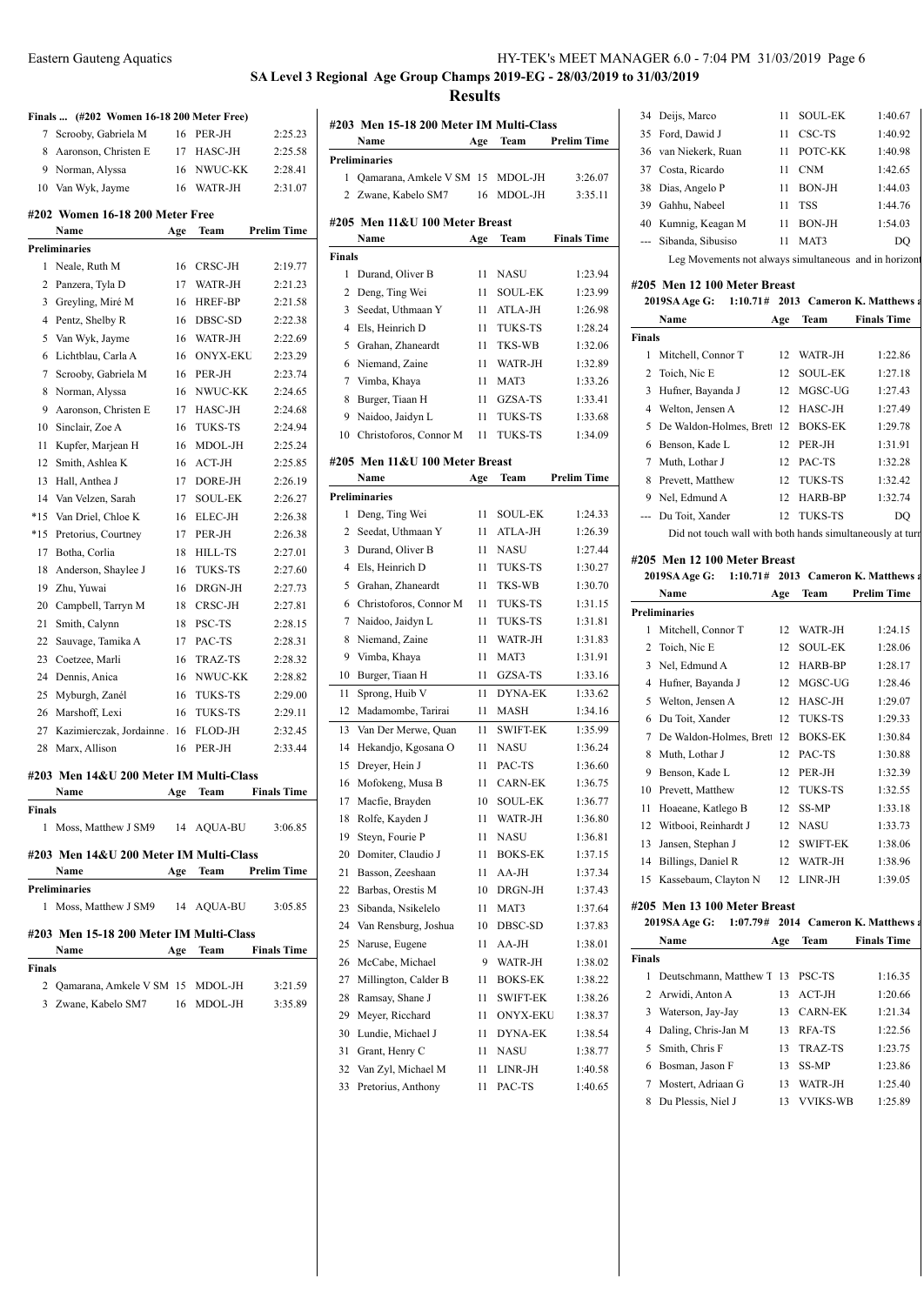# **Finals ... (#205 Men 13 100 Meter Breast)** 9 Berry, Luke D 13 SODO-JH 1:26.33 10 Pournara, Andrew J 13 CRSC-JH 1:27.11 **#205 Men 13 100 Meter Breast 2019SA Age G: 1:07.79# 2014 Cameron K. Matthews Name Age Team Prelim Time Preliminaries** 1 Deutschmann, Matthew T 13 PSC-TS 1:17.46 Arwidi, Anton A 13 ACT-JH 1:20.09 Daling, Chris-Jan M 13 RFA-TS 1:21.47 Waterson, Jay-Jay 13 CARN-EK 1:21.56 Du Plessis, Niel J 13 VVIKS-WB 1:23.15 Bosman, Jason F 13 SS-MP 1:24.29 Berry, Luke D 13 SODO-JH 1:25.08 8 Smith, Chris F 13 TRAZ-TS 1:25.32 Mostert, Adriaan G 13 WATR-JH 1:25.44 10 Pournara, Andrew J 13 CRSC-JH 1:26.16 Raghavendran, Aravind 13 TSS 1:27.17 12 Toich, Jack N 13 PAC-TS 1:27.41 13 Meintjes, Juan D 13 TASC-MP 1:27.82 14 Bezuidenhout, Josh I 13 TUKS-TS 1:28.87 15 Hinckley, Oliver D 13 DYNA-EK 1:29.42 De Villiers, Jullian 13 TTNS-SD 1:30.86 17 Brown, Joshua M 13 BON-JH 1:31.24 18 Petrovic, Nicholas N 13 MDOL-JH 1:31.54 Lourens, Ethan 13 ELIT-JH 1:32.06 **#205 Men 14 100 Meter Breast 2019SA Age G: 1:06.05# 2017 Luan E. Grobbelaar at 2017 Gra Name Age Team Finals Time Finals** 1 De Gouveia, Christian R 14 CARN-EK 1:13.78 Benbrook, Luke W 14 WATR-JH 1:15.04 Smith, Jared E 14 RBOT-NW 1:16.89 Zeiler, Gunther H 14 DORE-JH 1:16.91 Hill, Ronan K 14 DORE-JH 1:17.09

| v  | ivialaza, Oyallia w                                 | $\overline{ }$ | 153 F - DIN    | 1.1/70             | $\circ$ |  |  |  |  |
|----|-----------------------------------------------------|----------------|----------------|--------------------|---------|--|--|--|--|
| 7  | Griffioen, Gerrick J                                | 14             | HARB-BP        | 1:18.29            | 9       |  |  |  |  |
| 8  | Yates, Christian M                                  | 14             | ELEC-JH        | 1:19.03            | 10      |  |  |  |  |
| 9  | Grobler, Brayden                                    | 14             | DRGN-JH        | 1:21.76            | 11      |  |  |  |  |
| 10 | Buckley, Byron P                                    | 14             | $H2O-EK$       | 1:22.45            | 12      |  |  |  |  |
|    | 05 Men 14 100 Meter Breast                          |                |                |                    | 13      |  |  |  |  |
|    | 2019SA Age G: 1:06.05# 2017 Luan E. Grobbelaar at 2 |                |                |                    | 14      |  |  |  |  |
|    | Name                                                | Age            | Team           | <b>Prelim Time</b> | 15      |  |  |  |  |
| 16 |                                                     |                |                |                    |         |  |  |  |  |
|    | eliminaries                                         |                |                |                    | 17      |  |  |  |  |
| 1  | De Gouveia, Christian R                             | 14             | <b>CARN-EK</b> | 1:14.04            |         |  |  |  |  |
| 2  | Hill, Ronan K                                       | 14             | DORE-JH        | 1:15.56            | 18      |  |  |  |  |
| 3  | Griffioen, Gerrick J                                | 14             | HARB-BP        | 1:17.02            | 19      |  |  |  |  |
| 4  | Malaza, Oyama W                                     | 14             | <b>ESP-EK</b>  | 1:17.30            | 20      |  |  |  |  |
| 5  | Zeiler, Gunther H                                   | 14             | DORE-JH        | 1:17.71            | 21      |  |  |  |  |
| 6  | Yates, Christian M                                  | 14             | ELEC-JH        | 1:18.08            |         |  |  |  |  |
| 7  | Smith, Jared E                                      | 14             | <b>RBOT-NW</b> | 1:18.16            | #205    |  |  |  |  |
| 8  | Benbrook, Luke W                                    | 14             | WATR-JH        | 1:18.30            |         |  |  |  |  |
| 9  | Grobler, Brayden                                    | 14             | DRGN-JH        | 1:19.50            | Finals  |  |  |  |  |

 Grobler, Brayden 14 DRGN-JH 1:19.50 10 Buckley, Byron P 14 H2O-EK 1:19.56

| 4 | Waterson, Jay-Jay     | 13 | CARN-EK         | 1:21.56 |
|---|-----------------------|----|-----------------|---------|
| 5 | Du Plessis, Niel J    | 13 | <b>VVIKS-WB</b> | 1:23.15 |
| 6 | Bosman, Jason F       | 13 | SS-MP           | 1:24.29 |
| 7 | Berry, Luke D         | 13 | SODO-JH         | 1:25.08 |
| 8 | Smith, Chris F        | 13 | <b>TRAZ-TS</b>  | 1:25.32 |
| 9 | Mostert, Adriaan G    | 13 | WATR-JH         | 1:25.44 |
| 0 | Pournara, Andrew J    | 13 | CRSC-JH         | 1:26.16 |
| 1 | Raghavendran, Aravind | 13 | <b>TSS</b>      | 1:27.17 |
| 2 | Toich, Jack N         | 13 | PAC-TS          | 1:27.41 |
| 3 | Meintjes, Juan D      | 13 | <b>TASC-MP</b>  | 1:27.82 |
| 4 | Bezuidenhout, Josh I  | 13 | <b>TUKS-TS</b>  | 1:28.87 |
| 5 | Hinckley, Oliver D    | 13 | <b>DYNA-EK</b>  | 1:29.42 |
| 6 | De Villiers, Jullian  | 13 | <b>TTNS-SD</b>  | 1:30.86 |
| 7 | Brown, Joshua M       | 13 | <b>BON-JH</b>   | 1:31.24 |
| 8 | Petrovic, Nicholas N  | 13 | MDOL-JH         | 1:31.54 |
|   | 9 Lourens Ethan       | 13 | EI IT.IH        | 1.3206  |

|                | Name                         | Age | Team           | <b>Finals Time</b>                 |
|----------------|------------------------------|-----|----------------|------------------------------------|
| Finals         |                              |     |                |                                    |
| 1              | De Gouveia, Christian R      | 14  | <b>CARN-EK</b> | 1:13.78                            |
| 2              | Benbrook, Luke W             | 14  | WATR-JH        | 1:15.04                            |
| 3              | Smith, Jared E               | 14  | <b>RBOT-NW</b> | 1:16.89                            |
| 4              | Zeiler, Gunther H            | 14  | DORE-JH        | 1:16.91                            |
| 5              | Hill, Ronan K                | 14  | DORE-JH        | 1:17.09                            |
| 6              | Malaza, Oyama W              | 14  | <b>ESP-EK</b>  | 1:17.40                            |
| 7              | Griffioen, Gerrick J         | 14  | HARB-BP        | 1:18.29                            |
| 8              | Yates, Christian M           | 14  | ELEC-JH        | 1:19.03                            |
| 9              | Grobler, Brayden             | 14  | DRGN-JH        | 1:21.76                            |
| 10             | Buckley, Byron P             | 14  | $H2O-EK$       | 1:22.45                            |
|                | #205 Men 14 100 Meter Breast |     |                |                                    |
|                | <b>2019SA Age G:</b>         |     |                | 1:06.05# 2017 Luan E. Grobbelaar a |
|                | Name                         | Age | Team           | <b>Prelim Time</b>                 |
|                | <b>Preliminaries</b>         |     |                |                                    |
| 1              | De Gouveia, Christian R 14   |     | <b>CARN-EK</b> | 1:14.04                            |
| $\overline{c}$ | Hill, Ronan K                | 14  | DORE-JH        | 1:15.56                            |
|                |                              |     |                |                                    |

| Eastern Gauteng Aquatics | HY-TEK's MEET MANAGER 6.0 - 7:04 PM 31/03/2019 Page 7                   |
|--------------------------|-------------------------------------------------------------------------|
|                          | SA Level 3 Regional Age Group Champs 2019-EG - 28/03/2019 to 31/03/2019 |

**Results**

|     | 11 Lutz, Sebastian M         |    | 14 WATR-JH  | 1:19.68   |
|-----|------------------------------|----|-------------|-----------|
|     | 12 Uys, Janco                |    | 14 NWUC-KK  | 1:20.30   |
|     | 13 Tshepe, Leruo T           |    | 14 WATR-JH  | 1:20.50   |
|     | 14 Kisson, Kyle              |    | 14 UNIO-JH  | 1:21.36   |
|     | 15 Kruger, Marnus J          | 14 | SS-MP       | 1:21.54   |
|     | 16 Louw, Nicolas J           |    | 14 ELRAS-WB | 1:21.87   |
|     | 17 Spangenberg, Shuan        |    | 14 NASU     | 1:23.25   |
|     | 18 Rocha, Orin L             |    | 14 AFIN-JH  | 1:23.64   |
| 19. | Kim, Dylan                   |    | 14 WATR-JH  | 1:24.77   |
|     | --- Dyson, Bennu             |    | $14$ AA-JH  | <b>NS</b> |
|     | #205 Men 15 100 Meter Breast |    |             |           |

| 2019SA Age G: |                        | 1:03.22# 2016 Michael J. Houlie at Sa |                |                    |  |
|---------------|------------------------|---------------------------------------|----------------|--------------------|--|
|               | Name                   | Age                                   | Team           | <b>Finals Time</b> |  |
| <b>Finals</b> |                        |                                       |                |                    |  |
| 1             | Haseli, Christopher J  | 15                                    | AFIN-JH        | 1:13.96            |  |
| 2             | Pretorius, Christopher | 15                                    | PAC-TS         | 1:15.08            |  |
| 3             | Hill, Caelan E         | 15.                                   | <b>TUKS-TS</b> | 1:15.11            |  |
| 4             | Friend, Nathanael      | 15                                    | <b>PSC-TS</b>  | 1:15.27            |  |
| 5             | Catillaz, Jeanre P     | 15                                    | <b>TUKS-TS</b> | 1:15.42            |  |
| 6             | Smith, Kornel A        | 15                                    | TRAZ-TS        | 1:17.04            |  |
| 7             | De Beer, Herman        | 15                                    | <b>TUKS-TS</b> | 1:18.34            |  |
| $*8$          | Glover, Ruben E        | 15                                    | <b>TKS-WB</b>  | 1:18.72            |  |
| $*8$          | Richardson, Taine J    | 15                                    | HASC-JH        | 1:18.72            |  |
| 10            | Gomes, Ronaldo J       | 15                                    | CRSC-JH        | 1:19.06            |  |

### **#205 Men 15 100 Meter Breast**

|              | 2019SA Age G:                   |     |                     | 1:03.22# 2016 Michael J. Houlie at Sa |
|--------------|---------------------------------|-----|---------------------|---------------------------------------|
|              | Name                            | Age | Team                | <b>Prelim Time</b>                    |
|              | <b>Preliminaries</b>            |     |                     |                                       |
| 1            | Haseli, Christopher J           | 15  | AFIN-JH             | 1:14.68                               |
| 2            | Friend, Nathanael               | 15  | PSC-TS              | 1:14.90                               |
| 3            | Richardson, Taine J             | 15  | HASC-JH             | 1:15.48                               |
| 4            | Hill, Caelan E                  | 15  | <b>TUKS-TS</b>      | 1:15.56                               |
| 5            | Pretorius, Christopher          | 15  | PAC-TS              | 1:16.05                               |
| 6            | Catillaz, Jeanre P              | 15  | TUKS-TS             | 1:16.54                               |
| 7            | De Beer, Herman                 | 15  | <b>TUKS-TS</b>      | 1:16.68                               |
| 8            | Gomes, Ronaldo J                | 15  | CRSC-JH             | 1:16.73                               |
| 9            | Glover, Ruben E                 | 15  | TKS-WB              | 1:16.75                               |
| 10           | Smith, Kornel A                 | 15  | TRAZ-TS             | 1:16.82                               |
| 11           | Kruger, Connor L                | 15  | H <sub>2</sub> O-EK | 1:17.76                               |
| 12           | Rai, Tejzoravar                 | 15  | <b>BOTS</b>         | 1:17.81                               |
| 13           | Beineke, Richardt W             | 15  | TUKS-TS             | 1:18.06                               |
| 14           | Venter, Reinert A               | 15  | HILL-TS             | 1:18.22                               |
| 15           | Buissinne, Dieter A             | 15  | HASC-JH             | 1:19.64                               |
| 16           | Jacobs, Jaco C                  | 15  | TUKS-TS             | 1:19.86                               |
| 17           | Paveley, Aidan B                | 15  | PAC-TS              | 1:19.88                               |
| 18           | Botha, Michael O                | 15  | $LINR-JH$           | 1:20.46                               |
| 19           | Lutz, Aidan D                   | 15  | DORE-JH             | 1:21.48                               |
| 20           | Mkhize, Kuhlekonke              | 15  | UNIQ-JH             | 1:22.69                               |
| 21           | Gwadzoka, Graham T              | 15  | RBOT-NW             | 1:24.65                               |
| ---          | Dickson, Trent C                | 15  | UNIO-JH             | NS.                                   |
|              | #205 Men 16-18 100 Meter Breast |     |                     |                                       |
|              | Name                            | Age | Team                | <b>Finals Time</b>                    |
| Finals       |                                 |     |                     |                                       |
| $\mathbf{1}$ | Lindeque, Jeandre               | 18  | RFA-TS              | 1:10.42                               |
|              |                                 |     |                     |                                       |

| 1 Lindeque, Jeandre | 18 RFA-TS | 1:10.42 |
|---------------------|-----------|---------|
| 2 Malaza, Clayton S | 17 ESP-EK | 1:11.13 |

| 19.68 | 3 De Beer, Pieter J  | TKS-WB<br>17 | 1:12.46 |
|-------|----------------------|--------------|---------|
| 20.30 | 4 Botha, Dylan       | 16 PSC-TS    | 1:12.48 |
| 20.50 | 5 Lissoos, Sam R     | 16 OLDE-JH   | 1:13.58 |
| 21 36 | 6 Scheeners Zinadeen | SUPE-JH      | 1.1400  |

| 6             | Scheepers, Zinadeen                                       | 16  | SUPE-JH             | 1:14.00            |
|---------------|-----------------------------------------------------------|-----|---------------------|--------------------|
| 7             | Stuhler, Deegan                                           | 16  | WATR-JH             | 1:14.37            |
| 8             | Witbooi, Michael S                                        | 17  | <b>NASU</b>         | 1:15.96            |
| 9             | Chaane, Hlalele E                                         | 18  | MATL-KK             | 1:16.23            |
|               | 10 Edwards, Declan M                                      | 16  | TUKS-TS             | 1:16.83            |
|               | #205 Men 16-18 100 Meter Breast                           |     |                     |                    |
|               | Name                                                      | Age | Team                | <b>Prelim Time</b> |
|               | <b>Preliminaries</b>                                      |     |                     |                    |
| 1             | Lindeque, Jeandre                                         | 18  | RFA-TS              | 1:10.15            |
| 2             | Stuhler, Deegan                                           | 16  | WATR-JH             | 1:11.49            |
| 3             | Malaza, Clayton S                                         | 17  | ESP-EK              | 1:11.80            |
| 4             | De Beer, Pieter J                                         | 17  | TKS-WB              | 1:12.82            |
| *5            | Lissoos, Sam R                                            | 16  | OLDE-JH             | 1:13.48            |
| *5            | Botha, Dylan                                              | 16  | PSC-TS              | 1:13.48            |
| 7             | Scheepers, Zinadeen                                       | 16  | <b>SUPE-JH</b>      | 1:13.81            |
| 8             | Edwards, Declan M                                         | 16  | TUKS-TS             | 1:15.15            |
| 9             | Chaane, Hlalele E                                         | 18  | MATL-KK             | 1:15.32            |
|               | 10 Witbooi, Michael S                                     | 17  | NASU                | 1:15.35            |
| 11            | Setswammung, Tumo                                         | 17  | <b>DMSS</b>         | 1:15.57            |
| 12            | Kennerley, Tristan T                                      | 16  | <b>BENS-EK</b>      | 1:16.40            |
| 13            | Erasmus, Joshua L                                         | 16  | H <sub>2</sub> O-EK | 1:16.47            |
|               | 14 Yao, Kevin k                                           | 16  | <b>DYNA-EK</b>      | 1:16.53            |
| 15            | Schoeman, Wian                                            | 18  | <b>RBOT-NW</b>      | 1:16.62            |
| 16            | Botha, Erno H                                             | 16  | SS-MP               | 1:16.80            |
| 17            | De Klerk, Cameron J                                       | 16  | PAC-TS              | 1:16.87            |
| 18            | Botha, Werner J                                           | 18  | HILL-TS             | 1:17.80            |
| 19            | Helps, Matthew R                                          | 16  | <b>BENS-EK</b>      | 1:17.87            |
| 20            | Coovadia, Muhammed Y                                      | 16  | ATLA-JH             | 1:19.01            |
| 21            | Pieterse, Ruben                                           | 17  | <b>TUKS-TS</b>      | 1:19.31            |
| 22            | Schulz, Tom R                                             | 17  | DDA-TS              | 1:20.39            |
| 23            | Wellmann, Arkell J                                        | 16  | NASU                | 1:20.43            |
| 24            | Harris, Ethyn J                                           | 16  | WATR-JH             | 1:20.68            |
| 25            | Van Zyl, Dandre D                                         | 16  | RFA-TS              | 1:21.30            |
|               | 26 Kruger, Hanno A                                        | 16  | RFA-TS              | 1:23.26            |
|               | 27 Tebbit, Nicholas J                                     | 17  | MDOL-JH             | 1:23.50            |
| ---           | Xavier, Kelsey                                            | 16  | <b>CNM</b>          | DQ                 |
|               | Did not touch wall with both hands simultaneously at turn |     |                     |                    |
|               | #206 Women 11&U 100 Meter Breast                          |     |                     |                    |
|               | Name                                                      | Age | Team                | <b>Finals Time</b> |
| <b>Finals</b> |                                                           |     |                     |                    |
| 1             | Thompson, Jessica L                                       | 11  | ELEC-JH             | 1:22.99            |
|               | 2 Fairon Amber                                            |     | $11$ FIFC-IH        | 1.2689             |

|        | гуание                 | мес | теаш           | гшяв гше |
|--------|------------------------|-----|----------------|----------|
| Finals |                        |     |                |          |
| 1      | Thompson, Jessica L    | 11  | ELEC-JH        | 1:22.99  |
|        | 2 Fairon, Amber        | 11  | ELEC-JH        | 1:26.89  |
| 3      | Gray, Loghan A         | 11  | ELEC-JH        | 1:29.01  |
|        | 4 Mc Colgan, Athina M  | 10  | <b>JSA-JH</b>  | 1:29.37  |
| 5.     | Walker, Emily P        | 11  | ELEC-JH        | 1:30.75  |
|        | 6 Maritz, Jolaine M    | 11  | LINR-JH        | 1:30.87  |
|        | Smyth, Taya            | 11  | <b>MASH</b>    | 1:31.30  |
| 8      | Naudé, Danielle        | 11  | <b>HREF-BP</b> | 1:31.95  |
| 9      | Desfontaines, Isabella | 11  | HASC-JH        | 1:34.48  |
| 10     | Pon, Mikayla           | 11  | <b>ESP-EK</b>  | 1:35.00  |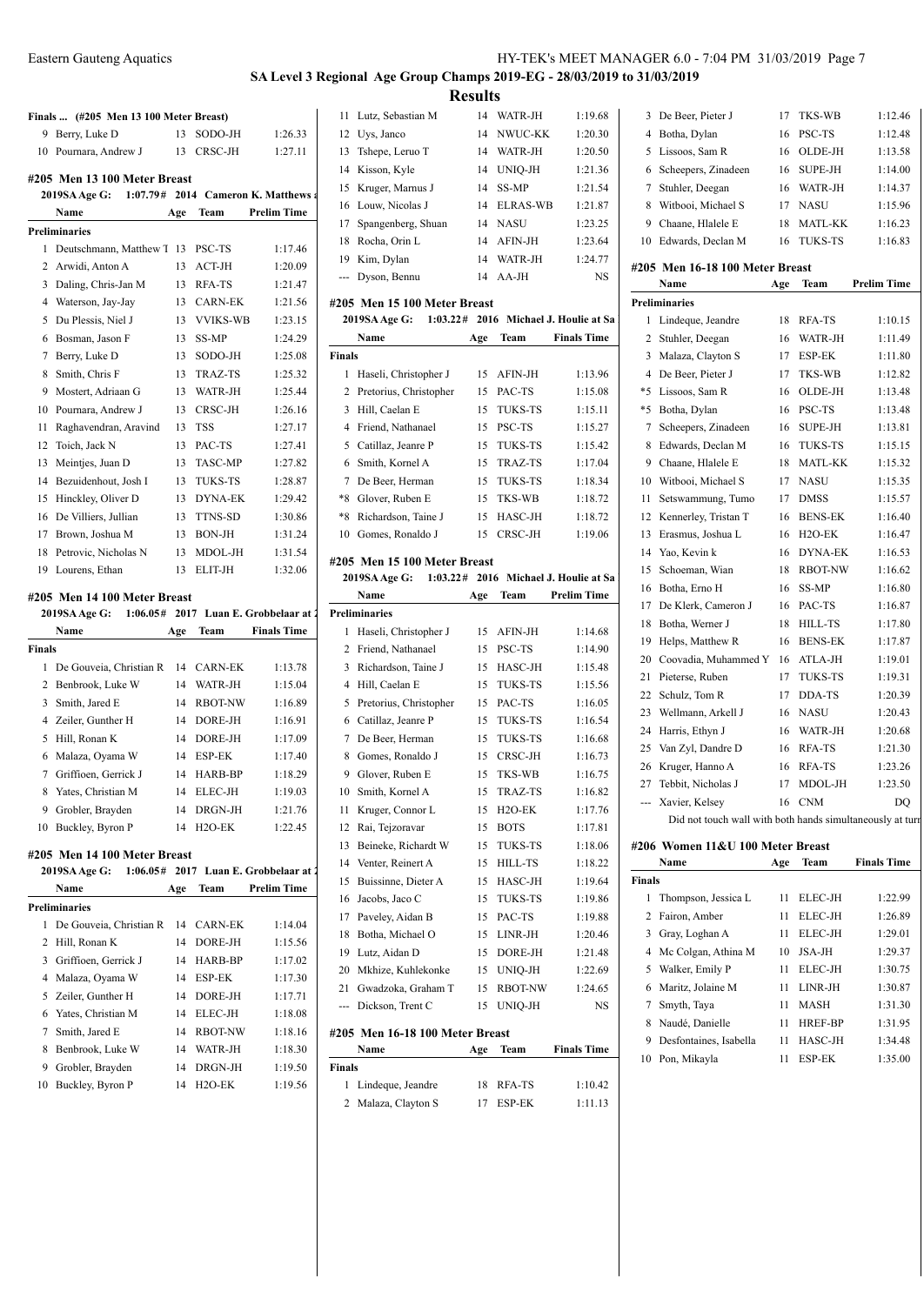**Finals**

**SA Level 3 Regional Age Group Champs 2019-EG - 28/03/2019 to 31/03/2019**

**Results**

## **#206 Women 13 100 Meter Breast**

**2019SA Age G: 1:11.92# 2009 Jessica S. Liss at Telkom Name Age Team Finals Time**

 Terblanche, Zoe 13 RFA-TS 1:21.57 2 Vermeulen, Jasmin J 13 WATR-JH 1:21.87 Robson-Garth, Amy G 13 BOKS-EK 1:22.68 Boyce, Maxine 13 PAC-TS 1:24.24 5 Foster, Erin L 13 ELEC-JH 1:24.53 Landskron, Amber 13 TUKS-TS 1:25.36 Mentz, Calista 13 PAC-TS 1:25.57 8 Greyling, Annette 13 CRSC-JH 1:26.01 Hartman, Nicola 13 RFA-TS 1:28.81 10 Daly, Grace C 13 ELEC-JH 1:29.54

|          | #206 Women 11&U 100 Meter Breast            |          |                           |                    |
|----------|---------------------------------------------|----------|---------------------------|--------------------|
|          | Name                                        | Age      | Team                      | <b>Prelim Time</b> |
|          | Preliminaries                               |          |                           |                    |
| 1        | Thompson, Jessica L                         | 11       | ELEC-JH                   | 1:24.91            |
| 2        | Fairon, Amber                               | 11       | ELEC-JH                   | 1:26.92            |
| 3        | Gray, Loghan A                              | 11       | ELEC-JH                   | 1:28.96            |
| 4        | Mc Colgan, Athina M                         | 10       | JSA-JH                    | 1:29.48            |
| 5        | Maritz, Jolaine M                           | 11       | LINR-JH                   | 1:30.35            |
| 6        | Smyth, Taya                                 | 11       | <b>MASH</b>               | 1:31.18            |
| 7        | Desfontaines, Isabella                      | 11       | HASC-JH                   | 1:31.42            |
| 8        | Walker, Emily P                             | 11       | ELEC-JH                   | 1:31.46            |
| 9        | Naudé, Danielle                             | 11       | <b>HREF-BP</b>            | 1:31.82            |
| 10       | Pon, Mikayla                                | 11       | <b>ESP-EK</b>             | 1:32.60            |
| 11       | Henning, Simoné                             | 11       | <b>RBOT-NW</b>            | 1:32.75            |
| 12       | Van Der Vyver, Kaylee                       | 11       | <b>CARN-EK</b>            | 1:32.79            |
| 13       | French, Sofia D                             | 11       | DORE-JH                   | 1:32.89            |
| 14       | Pereira, Nayara                             | 11       | <b>SWIFT-EK</b>           | 1:33.99            |
| 15       | Vogelzang, Kristin T                        | 11       | AQUA!-JH                  | 1:34.51            |
| 16       | Rose, Emma M                                | 11       | <b>ONYX-EKU</b>           | 1:35.47            |
| 17       | Theron, Simone                              | 11       | <b>TKS-WB</b>             | 1:35.58            |
| 18       | Nortje, Mari-Zanne                          | 11       | <b>TKS-WB</b>             | 1:35.93            |
| 19       | Brady, Kirstin A                            | 11       | MDOL-JH                   | 1:36.16            |
| $*20$    | Suliman, Tazmin                             | 11       | <b>TUKS-TS</b>            | 1:36.44            |
|          | Van Wyk, Annebel                            | 11       | <b>ESP-EK</b>             | 1:36.44            |
| *20      |                                             | 11       | <b>NASU</b>               | 1:37.47            |
| 22       | Busch, Kerryn L                             |          |                           |                    |
| 23<br>24 | Rossouw, Chloe                              | 11       | <b>TUKS-TS</b>            | 1:37.85            |
| 25       | Ruane, Kiera L                              | 10       | <b>TUKS-TS</b><br>ELEC-JH | 1:37.87<br>1:37.89 |
| 26       | Morris, Grace                               | 11<br>11 | PAC-TS                    | 1:38.10            |
| 27       | Maritz, Ania<br>Roff, Matilde               | 11       | <b>CNM</b>                | 1:38.28            |
| 28       | Mayende, Elizabeth V                        | 11       | <b>NRBCT</b>              | 1:38.56            |
| 29       | Abell, Acacia-Cailyn                        | 11       | MDOL-JH                   | 1:38.69            |
| 30       | Leask, Keira C                              | 11       | DORE-JH                   | 1:38.72            |
| 31       | Ladha, Natalia                              | 11       | <b>TSS</b>                | 1:38.82            |
|          |                                             |          |                           |                    |
| 32       | Wyrley-Birch, Nicola H<br>Burness, Lize     | 11       | DDA-TS<br>PAC-TS          | 1:38.95            |
| 33<br>34 |                                             | 11       |                           | 1:38.98            |
| 35       | Msimanga, Tammy                             | 11<br>11 | MASH<br><b>NASU</b>       | 1:38.99            |
| 36       | Nghifikepunye, Mpho G<br>Mynhardt, Tamara G | 11       |                           | 1:39.00<br>1:39.09 |
|          |                                             |          | <b>BOKS-EK</b>            |                    |
| 37<br>38 | Benade, Quelin H<br>Stevens, Lia C          | 11       | NASU                      | 1:39.20            |
| 39       | Beling, Hayley E                            | 11       | DRGN-JH<br><b>BOKS-EK</b> | 1:39.44            |
|          | Fourie, Anri                                | 11       | DORE-JH                   | 1:40.09            |
| 40       |                                             | 11       |                           | 1:40.13<br>1:40.22 |
| 41       | Skelton, Tyla J                             | 11       | WATR-JH                   |                    |
| 42       | Bouwer, Naidene                             | 11       | PAC-TS                    | 1:40.78            |
| 43       | Laros, Madeleine A                          | 11       | DRGN-JH<br><b>NASU</b>    | 1:40.86            |
| 44       | Humphrey, Jessica                           | 10       |                           | 1:41.19            |
| 45       | Walker, Danielle                            | 11       | MDOL-JH                   | 1:41.62            |
| 46       | Bonnema, Ankie M                            | 11       | DDA-TS                    | 1:42.11            |
| 47       | Van der Vyver, Leigh-Anr                    | 11       | CRSC-JH                   | 1:42.21            |
| 48       | Mahobele, Loyiso                            | 11       | MASH                      | 1:42.50            |
| 49       | Neuhoff, Madison M                          | 11       | MDOL-JH                   | 1:43.79            |
| 50       | Correia, Julia P                            | 11       | PER-JH                    | 1:44.52            |
| 51       | Burnand, Jade R                             | 10       | <b>DYNA-EK</b>            | 1:46.79            |
| ---      | Yates, Tamsin                               | 11       | BON-JH                    | DQ                 |

|               | #206 Women 12 100 Meter Breast |                 |                |                                       |
|---------------|--------------------------------|-----------------|----------------|---------------------------------------|
|               | <b>2019SA Age G:</b>           |                 |                | 1:11.66# 2008 Jessica Liss at Samsung |
|               | Name                           | Age             | Team           | <b>Finals Time</b>                    |
| <b>Finals</b> |                                |                 |                |                                       |
| 1.            | Fourie, Xandri                 | 12              | TRAZ-TS        | 1:25.38                               |
| 2             | Fourie, Janke                  | 12              | PAC-TS         | 1:25.48                               |
| 3             | Doida, Hanae                   | 12              | HASC-JH        | 1:27.48                               |
| 4             | Lothian, Roxanne               | 12              | FLOD-JH        | 1:28.81                               |
| 5             | Rangraze, Aliyyah              | 12              | ATLA-JH        | 1:28.85                               |
| 6             | Maske, Marie E                 | 12              | AQUA!-JH       | 1:29.19                               |
| 7             | Olivier, Abigail               | 12              | EAGA-CC        | 1:29.85                               |
| 8             | Dyson, Lene                    | 12              | $AA-JH$        | 1:30.89                               |
| 9             | Bott, Jessica A                | 12              | <b>CARN-EK</b> | 1:32.77                               |
| 10            | Ditlhogo, Amaru                | 12              | <b>DMSS</b>    | 1:33.50                               |
|               | #206 Women 12 100 Meter Breast |                 |                |                                       |
|               | <b>2019SA Age G:</b>           |                 |                | 1:11.66# 2008 Jessica Liss at Samsung |
|               | Name                           | Age             | Team           | <b>Prelim Time</b>                    |
|               | <b>Preliminaries</b>           |                 |                |                                       |
| 1             | Fourie, Xandri                 | 12              | TRAZ-TS        | 1:25.07                               |
|               | 2 Fourie, Janke                | 12              | PAC-TS         | 1:25.70                               |
| 3             | Maske, Marie E                 | 12              | AQUA!-JH       | 1:27.51                               |
| 4             | Doida, Hanae                   | 12 <sup>2</sup> | HASC-JH        | 1:27.56                               |
| 5             | Lothian, Roxanne               | 12              | FLOD-JH        | 1:28.34                               |
| 6.            | Olivier, Abigail               | 12              | EAGA-CC        | 1:28.63                               |
| 7             | Bott, Jessica A                | 12              | <b>CARN-EK</b> | 1:29.77                               |

 Dyson, Lene 12 AA-JH 1:31.16 Rangraze, Aliyyah 12 ATLA-JH 1:31.30 Ditlhogo, Amaru 12 DMSS 1:31.49 11 White, Chelsea 12 CRSC-JH 1:31.69 Scorgie, Madison 12 LINR-JH 1:32.31 Gangira, Zoe 12 MAT3 1:32.38 Mortimer, Shianne S 12 CRSC-JH 1:32.51 Vogel, Karla 12 TKS-WB 1:32.57 Kinnaird, Brynne B 12 NASU 1:32.72 Zigiriadis, Eleni 12 TUKS-TS 1:33.03 18 De Beer, Lara 12 BENS-EK 1:33.05 Clifford, Skyla T 12 MDOL-JH 1:33.69 20 Salis, Kameron L 12 WATR-JH 1:33.94 Greene, Katelyn 12 SOUL-EK 1:33.99 Fermoyle, Megan 12 HASC-JH 1:34.14 Jacobs, Demi 12 TUKS-TS 1:34.28 Boegman, Femke 12 TUKS-TS 1:34.49 Taljaard, Ilme 12 PSC-TS 1:36.24 Pascoe, Juliette 12 TUKS-TS 1:36.39 27 Germs, Andrea E 12 WATR-JH 1:37.08 Roets, Emma 12 PAC-TS 1:38.48 Wolvaardt, Carla 12 TKS-WB 1:38.81 Boegman, Marje 12 TUKS-TS 1:39.73 Latiff, Sophia 12 TSS 1:40.64 Kukkuk, Sadie S 12 DORE-JH 1:43.58 33 Save, Ria N 12 TSS 1:46.63

#### **#206 Women 13 100 Meter Breast**

#### **2019SA Age G: 1:11.92# 2009 Jessica S. Liss at Telkom**

|                | Name                      | Age | Team            | <b>Prelim Time</b> |
|----------------|---------------------------|-----|-----------------|--------------------|
|                | <b>Preliminaries</b>      |     |                 |                    |
| 1              | Terblanche, Zoe           | 13  | RFA-TS          | 1:21.68            |
| $\overline{c}$ | Vermeulen, Jasmin J       | 13  | WATR-JH         | 1:21.81            |
| 3              | Robson-Garth, Amy G       | 13  | <b>BOKS-EK</b>  | 1:22.95            |
| 4              | Foster, Erin L            | 13  | ELEC-JH         | 1:24.52            |
| 5              | Boyce, Maxine             | 13  | PAC-TS          | 1:24.82            |
| 6              | Landskron, Amber          | 13  | <b>TUKS-TS</b>  | 1:25.30            |
| $\overline{7}$ | Mentz, Calista            | 13  | PAC-TS          | 1:26.34            |
| 8              | Greyling, Annette         | 13  | CRSC-JH         | 1:26.73            |
| 9              | Hartman, Nicola           | 13  | RFA-TS          | 1:27.21            |
| 10             | Daly, Grace C             | 13  | ELEC-JH         | 1:27.40            |
| 11             | Fourie, Amber F           | 13  | FLOD-JH         | 1:28.34            |
| 12             | Bisschops, Livia J        | 13  | CRSC-JH         | 1:28.57            |
| 13             | Kruger, Olivia            | 13  | ELEC-JH         | 1:28.61            |
| 14             | Hartman, Carmia           | 13  | RFA-TS          | 1:29.10            |
| 15             | Dzanibe, Noxy             | 13  | <b>RBOT-NW</b>  | 1:30.16            |
| 16             | Peche, Sacha D            | 13  | <b>ONYX-EKU</b> | 1:30.22            |
| 17             | van Niekerk, Tumé         | 13  | POTC-KK         | 1:30.38            |
| 18             | Uys, Mia                  | 13  | PSC-TS          | 1:30.41            |
| 19             | Cope, Emma A              | 13  | ELEC-JH         | 1:30.60            |
| 20             | Morrison-Goate, Alexis Ja | 13  | AA-JH           | 1:30.62            |
| 21             | Chyvozertsev, Alice       | 13  | DRGN-JH         | 1:30.69            |
| 22             | Steele, Sharne N          | 13  | LINR-JH         | 1:30.78            |
| 23             | Joubert, Larike           | 13  | <b>TASC-MP</b>  | 1:30.93            |
| 24             | Van Papendorp, Anje       | 13  | PSC-TS          | 1:31.03            |
| 25             | Robinson, Savannah        | 13  | <b>MASH</b>     | 1:31.15            |
| 26             | Kinnaird, Neziah          | 13  | MAT3            | 1:31.16            |
| 27             | Edwards, Gabriella R      | 13  | MDOL-JH         | 1:32.13            |
| 28             | Onovo, Ngosika            | 13  | MAT3            | 1:32.37            |
| 29             | Burness, Rozelle          | 13  | PAC-TS          | 1:32.50            |
| 30             | Jacobie, Zodea            | 13  | <b>SUPE-JH</b>  | 1:33.34            |
| 31             | Helps, Sarah              | 13  | <b>BENS-EK</b>  | 1:33.63            |
| 32             | Haitsma, Lindiwe          | 13  | <b>DMSS</b>     | 1:33.65            |
| 33             | Joseph, Roslyn J          | 13  | DDA-TS          | 1:34.22            |
| 34             | Neilson, Mia C            | 13  | WATR-JH         | 1:34.23            |
| 35             | Smith, Rachel A           | 13  | ELEC-JH         | 1:34.92            |
| 36             | Levin, Zelmarie           | 13  | TTNS-SD         | 1:35.12            |
| 37             | Bennett, Gabriella M      | 13  | LINR-JH         | 1:37.81            |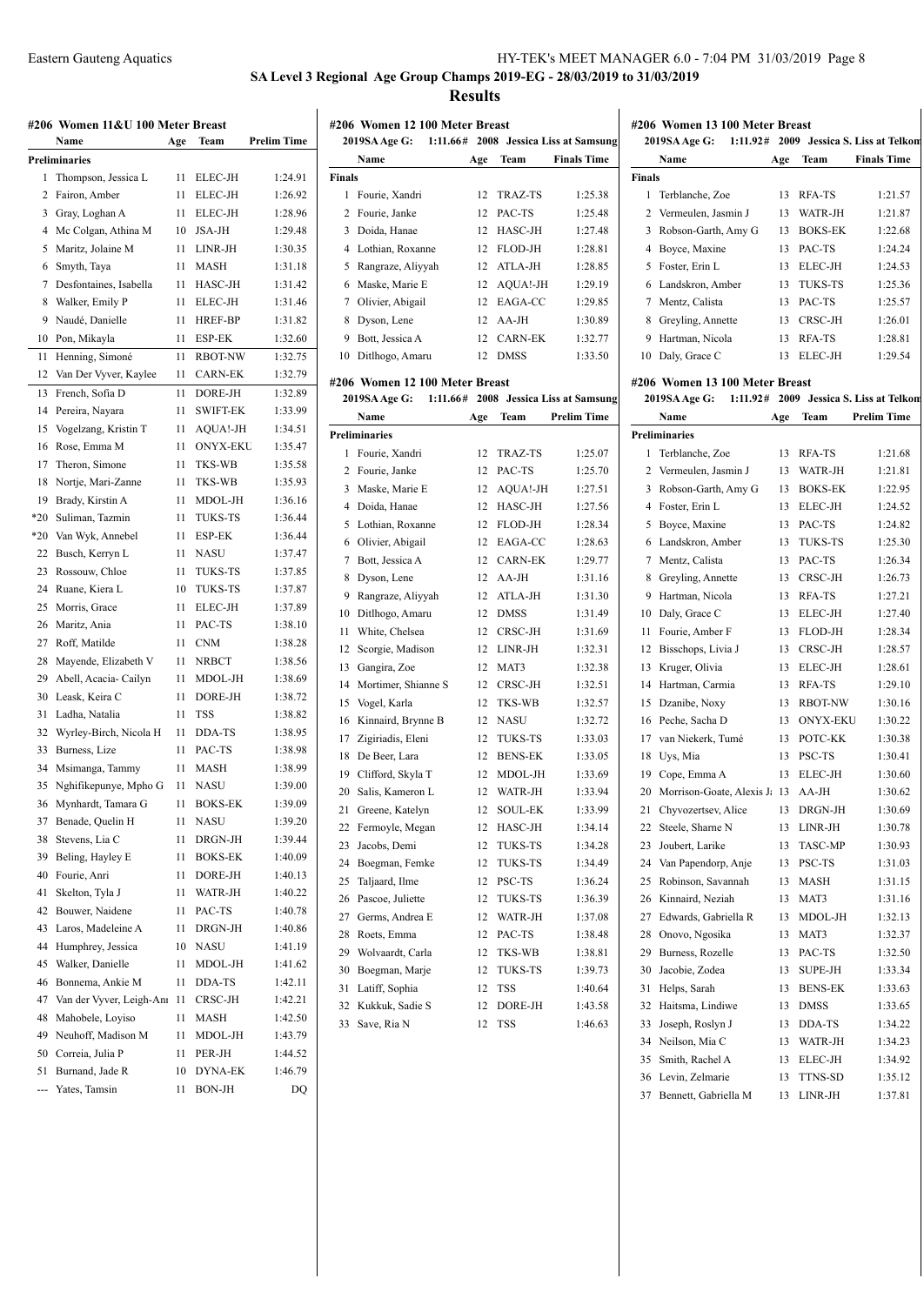**SA Level 3 Regional Age Group Champs 2019-EG - 28/03/2019 to 31/03/2019**

**Results**

|                          | Preliminaries  (#206 Women 13 100 Meter Breast)           |     |                     |                            |               |               |
|--------------------------|-----------------------------------------------------------|-----|---------------------|----------------------------|---------------|---------------|
| $\overline{\phantom{a}}$ | Powell, Isabelle                                          | 13  | <b>TSS</b>          | DO                         | #206 Wo       |               |
|                          | Did not touch wall with both hands simultaneously at turn |     |                     |                            |               | 2019SA        |
|                          |                                                           |     |                     |                            |               | Nan           |
|                          | #206 Women 14 100 Meter Breast                            |     | 1997 Sarah Poewe    |                            | Prelimina     |               |
|                          | 2019SA Age G:<br>1:10.37#<br>Name                         |     | Team                | <b>Finals Time</b>         | 1<br>2        | Mbi           |
| Finals                   |                                                           | Age |                     |                            | 3             | Watt          |
| $\mathbf{1}$             | Cronje, Megan                                             | 14  | WATR-JH             | 1:22.40                    |               | Low<br>4 Ehri |
| 2                        | Botha, Immeré I                                           | 14  | TKS-WB              | 1:24.50                    | 5             | Mais          |
| 3                        | Buffel, Jordyn C                                          | 14  | WATR-JH             | 1:25.29                    |               | 6 Ferri       |
| $\overline{4}$           | Vorster, Sage L                                           | 14  | <b>TUKS-TS</b>      | 1:25.39                    | 7             | Cam           |
| 5                        | de Beer, Gabriella                                        | 14  | <b>MATL-KK</b>      | 1:25.57                    | 8             | Claa          |
| 6                        | Powell, Niamh                                             | 14  | <b>TSS</b>          | 1:27.17                    | 9             | Hun           |
| 7                        | Potgieter, Amori                                          | 14  | NWUC-KK             | 1:28.61                    | 10            | Uys,          |
| 8                        | Malan, Elna                                               | 14  | <b>STELL-RM</b>     | 1:28.65                    | 11            | De I          |
| 9                        | Cronk, Taylin                                             | 14  | H <sub>2</sub> O-EK | 1:29.79                    |               |               |
| ---                      | Baigrie, Stephanie S                                      | 14  | PER-JH              | <b>DNF</b>                 | #206 Wo       |               |
|                          | Swimmer did not finish                                    |     |                     |                            |               | Nan           |
|                          |                                                           |     |                     |                            | <b>Finals</b> |               |
|                          | #206 Women 14 100 Meter Breast                            |     |                     |                            |               | 1 Full        |
|                          | 2019SA Age G:<br>1:10.37#                                 |     | 1997 Sarah Poewe    |                            |               | 2 Ben         |
|                          | Name                                                      | Age | Team                | <b>Prelim Time</b>         | 3             | Cam           |
|                          | <b>Preliminaries</b>                                      |     |                     |                            |               | 4 Mull        |
| 1                        | Cronje, Megan                                             | 14  | WATR-JH             | 1:20.65                    | 5             | Van           |
| $\overline{c}$           | Vorster, Sage L                                           | 14  | <b>TUKS-TS</b>      | 1:24.44                    | 6             | Sinc          |
| $*3$                     | Buffel, Jordyn C                                          | 14  | WATR-JH             | 1:24.67                    | 7             | Robl          |
| *3                       | de Beer, Gabriella                                        | 14  | <b>MATL-KK</b>      | 1:24.67                    | 8             | De v          |
| 5                        | Botha, Immeré I                                           | 14  | TKS-WB              | 1:27.10                    | 9             | Vols          |
|                          | 6 Powell, Niamh                                           | 14  | <b>TSS</b>          | 1:27.23                    | 10            | Norr          |
| 7                        | Malan, Elna                                               | 14  | <b>STELL-RM</b>     | 1:27.42                    | #206 Wo       |               |
| 8                        | Potgieter, Amori                                          | 14  | NWUC-KK             | 1:28.71                    |               | Nan           |
| 9                        | Cronk, Taylin                                             | 14  | H <sub>2</sub> O-EK | 1:29.12                    | Prelimina     |               |
| 10                       | Baigrie, Stephanie S                                      | 14  | PER-JH              | 1:29.23                    | 1             | Beni          |
| 11                       | Sherwood, Erin M                                          | 14  | PER-JH              | 1:29.33                    |               | 2 Fulle       |
| 12                       | Mutumbulua, Trisha                                        | 14  | <b>NASU</b>         | 1:29.98                    | 3             | Van           |
| 13                       | Barnard, Chloë                                            | 14  | <b>DYNA-EK</b>      | 1:30.10                    |               | 4 Mull        |
| 14                       | Knock, Bradine T                                          | 14  | <b>RBOT-NW</b>      | 1:31.12                    | 5             | De v          |
| 15                       | Botha, Jordyn                                             | 14  | PAC-TS              | 1:32.46                    | 6             | Cam           |
| 16                       | Slaughter, Nina                                           | 14  | POTC-KK             | 1:34.55                    | 7             | Sinc          |
| 17                       | Mayos, Madison A                                          | 14  | CRSC-JH             | 1:38.99                    | 8             | Norr          |
|                          | #206 Women 15 100 Meter Breast                            |     |                     |                            | 9             | Letk          |
|                          | 2019SA Age G:<br>1:10.09#                                 |     |                     | 2017 Hanim Abrahams at 6th | 10            | Robl          |
|                          | Name                                                      | Age | Team                | <b>Finals Time</b>         | 11            | Vols          |
| Finals                   |                                                           |     |                     |                            | 12            | Stoc          |
| 1                        | Mbite, Christine R                                        | 15  | EAGA-CC             | 1:21.14                    | 13            | Sear          |
| 2                        | Watts, Caitlin-Leigh                                      | 15  | CRSC-JH             | 1:21.73                    | 14            | Van           |
| 3                        | Lowman, Camryn H                                          | 15  | ELEC-JH             | 1:22.48                    | 15            | Rich          |
|                          | 4 Ferriman, Morgan                                        | 15  | MDOL-JH             | 1:23.82                    | 16            | Sanc          |
|                          | 5 Hunt, Megan P                                           | 15  | WATR-JH             | 1:24.21                    | 17            | Van           |
| 6                        | Ehrich, Nina V                                            | 15  | DDA-TS              | 1:24.50                    | 18            | Grey          |
| 7                        | Maistrellis, Siona C                                      | 15  | <b>TUKS-TS</b>      | 1:25.58                    | 19            | Mey           |
| 8                        | Uys, Zandri                                               | 15  | PSC-TS              | 1:31.88                    |               |               |
| 9                        | De Beer, Marjone                                          | 15  | EAGA-CC             | 1:35.17                    | #207 Me       | Nan           |
|                          | Claase, Kerri-Lyn                                         | 15  | DYNA-EK             | DQ                         | Finals        |               |
|                          | Did not swim stroke specified                             |     |                     |                            |               | 1 Albe        |
|                          |                                                           |     |                     |                            |               |               |

|                | #206 Women 15 100 Meter Breast    |     |                |                            |          |     |
|----------------|-----------------------------------|-----|----------------|----------------------------|----------|-----|
|                | 1:10.09#<br>2019SA Age G:         |     |                | 2017 Hanim Abrahams at 6th | 3        | Mι  |
|                | Name                              | Age | Team           | <b>Prelim Time</b>         | 4        | Jer |
|                | Preliminaries                     |     |                |                            | 5        | Lig |
| 1              | Mbite, Christine R                | 15  | EAGA-CC        | 1:20.46                    | 6        | En  |
| 2              | Watts, Caitlin-Leigh              | 15  | CRSC-JH        | 1:21.81                    | 7        | We  |
| 3              | Lowman, Camryn H                  | 15  | ELEC-JH        | 1:21.98                    | 8        | Va  |
|                | 4 Ehrich, Nina V                  | 15  | DDA-TS         | 1:22.89                    | 9        | Ko  |
| 5              | Maistrellis, Siona C              | 15  | TUKS-TS        | 1:23.35                    | 10       | Mi  |
| 6              | Ferriman, Morgan                  | 15  | MDOL-JH        | 1:23.38                    | #207 M   |     |
| 7              | Campbell, Tyla C                  | 15  | MDOL-JH        | 1:26.17                    |          | Na  |
| 8              | Claase, Kerri-Lyn                 | 15  | DYNA-EK        | 1:27.23                    | Prelimin |     |
| 9              | Hunt, Megan P                     | 15  | WATR-JH        | 1:27.88                    | 1        | All |
| 10             | Uys, Zandri                       | 15  | PSC-TS         | 1:31.35                    | 2        | Du  |
| 11             | De Beer, Marjone                  | 15  | EAGA-CC        | 1:31.87                    | 3        | Mι  |
|                |                                   |     |                |                            | 4        | En  |
|                | #206 Women 16-18 100 Meter Breast |     |                |                            | 5        | Jer |
|                | Name                              | Age | Team           | <b>Finals Time</b>         | 6        | Va  |
| Finals         |                                   |     |                |                            | 7        | Lig |
| 1              | Fuller, Jenna-Laine               | 17  | AFIN-JH        | 1:18.61                    | *8       | Mi  |
| 2              | Bennett, Elli R                   | 18  | TUKS-TS        | 1:18.81                    | *8       | We  |
| 3              | Campbell, Tarryn M                | 18  | CRSC-JH        | 1:22.23                    | 10       |     |
| $\overline{4}$ | Muller, Mieke                     | 16  | TUKS-TS        | 1:22.49                    |          | Ko  |
|                | 5 Van Wyk, Jayme                  | 16  | WATR-JH        | 1:22.83                    | 11       | Ki  |
| 6              | Sinclair, Zoe A                   | 16  | TUKS-TS        | 1:24.15                    | 12       | De  |
| 7              | Robberts, Netanya                 | 17  | <b>TUKS-TS</b> | 1:24.54                    | 13       | vai |
| 8              | De wit, Sune'                     | 16  | MGSC-UG        | 1:25.29                    | 14 Ka    |     |
| 9              | Volschenk, Nadia                  | 17  | <b>SHARK</b>   | 1:25.54                    | 15       | Mε  |
| 10             | Norman, Alyssa                    | 16  | NWUC-KK        | 1:25.79                    | 16       | Sp: |
|                |                                   |     |                |                            | 17       | En  |
|                | #206 Women 16-18 100 Meter Breast |     |                |                            | 18       | vd  |
|                | Name                              | Age | Team           | <b>Prelim Time</b>         | 19       | Do  |
|                | Preliminaries                     |     |                |                            | 20       | Di  |
| 1              | Bennett, Elli R                   | 18  | TUKS-TS        | 1:19.23                    | 21       | Ro  |
|                | 2 Fuller, Jenna- Laine            | 17  | AFIN-JH        | 1:19.57                    | 22       | Ste |
|                | 3 Van Wyk, Jayme                  | 16  | WATR-JH        | 1:20.37                    | 23       | He  |
|                | 4 Muller, Mieke                   | 16  | <b>TUKS-TS</b> | 1:21.57                    | 24       | Lu  |
| 5              | De wit, Sune'                     | 16  | MGSC-UG        | 1:22.06                    | 25       | De  |
| 6              | Campbell, Tarryn M                | 18  | CRSC-JH        | 1:22.58                    | 26       | M   |
| 7              | Sinclair, Zoe A                   | 16  | <b>TUKS-TS</b> | 1:22.69                    | 27       | Ra  |
|                | 8 Norman, Alyssa                  |     | 16 NWUC-KK     | 1:22.81                    | 28       | Ml  |
|                | 9 Letley, Kieryn J                | 16  | <b>ESTR-EK</b> | 1:23.21                    | 29       | Gr  |
| 10             | Robberts, Netanya                 | 17  | <b>TUKS-TS</b> | 1:23.60                    | 30       | Se  |
| 11             | Volschenk, Nadia                  | 17  | <b>SHARK</b>   | 1:23.94                    | 31       | Vo  |
| 12             | Stock, Ashleigh F                 | 16  | DYNA-EK        | 1:24.83                    | 32       | Ch  |
| 13             | Searle, Camika Li                 | 16  | WATR-JH        | 1:26.62                    | 33       | Gr  |
| 14             | Van Velzen, Sarah                 | 17  | <b>SOUL-EK</b> | 1:26.71                    | 34       | No  |
| 15             | Richardson, Shania C              | 18  | HASC-JH        | 1:26.76                    | 35       | Va: |
| 16             | Sandilands, Courtney              | 17  | TRAZ-TS        | 1:27.27                    | 36       | Vii |
|                | 17 Van Driel, Chloe K             | 16  | ELEC-JH        | 1:29.79                    | 37       | Sw  |
| 18             | Greyling, Miré M                  | 16  | HREF-BP        | 1:31.75                    | 38       | Ho  |
| 19             | Meyer, Janka                      | 17  | DDA-TS         | 1:31.93                    | 39       | Ho  |
|                |                                   |     |                |                            | 40       | Ba  |
|                | #207 Men 11&U 50 Meter Back       |     |                |                            | 41       | Co  |
|                | Name                              | Age | Team           | <b>Finals Time</b>         | 42       | M   |
| Finals         |                                   |     |                |                            | 43       | Ro  |
| 1              | Alberts, Mighael W                | 11  | TKS-WB         | 34.77                      |          |     |

| 2  | Durand, Oliver B            | 11  | NASU            | 34.86              |
|----|-----------------------------|-----|-----------------|--------------------|
| 3  | Muller, Helgaard W          | 11  | <b>TUKS-TS</b>  | 36.19              |
| 4  | Jervis, Robbie M            | 11  | DORE-JH         | 36.44              |
| 5  | Lightening, Grant R         | 11  | TUKS-TS         | 36.85              |
| 6  | Engelke, Ethan              | 11  | FLOD-JH         | 37.24              |
| 7  | Wessels, Marnus J           | 11  | <b>TUKS-TS</b>  | 37.34              |
| 8  | Van Heerden, Michael        | 11  | MDOL-JH         | 37.89              |
| 9  | Kock, Naldo A               | 11  | RBUR-BP         | 38.41              |
|    |                             |     | <b>BOKS-EK</b>  |                    |
| 10 | Millington, Calder B        | 11  |                 | 38.47              |
|    | #207 Men 11&U 50 Meter Back |     |                 |                    |
|    | Name                        | Age | Team            | <b>Prelim Time</b> |
|    | <b>Preliminaries</b>        |     |                 |                    |
| 1  | Alberts, Mighael W          | 11  | TKS-WB          | 34.60              |
| 2  | Durand, Oliver B            | 11  | NASU            | 35.00              |
| 3  | Muller, Helgaard W          | 11  | TUKS-TS         | 36.66              |
| 4  | Engelke, Ethan              | 11  | FLOD-JH         | 37.22              |
| 5  | Jervis, Robbie M            | 11  | DORE-JH         | 37.30              |
| 6  | Van Heerden, Michael        | 11  | MDOL-JH         | 37.64              |
| 7  | Lightening, Grant R         | 11  | <b>TUKS-TS</b>  | 37.78              |
| *8 | Millington, Calder B        | 11  | <b>BOKS-EK</b>  | 37.89              |
| *8 | Wessels, Marnus J           | 11  | <b>TUKS-TS</b>  | 37.89              |
| 10 | Kock, Naldo A               | 11  | <b>RBUR-BP</b>  | 37.91              |
| 11 | Kinnaird, Liam              | 10  | NASU            | 38.12              |
| 12 | Deus, Mujambi               | 11  | <b>CNM</b>      | 38.59              |
|    |                             |     |                 |                    |
| 13 | van Niekerk, Ruan           | 11  | POTC-KK         | 38.86              |
| 14 | Kahl, Ryno                  | 10  | GZSA-TS         | 38.91              |
| 15 | Macfie, Brayden             | 10  | <b>SOUL-EK</b>  | 39.09              |
| 16 | Sprong, Huib V              | 11  | <b>DYNA-EK</b>  | 39.26              |
| 17 | Engelbrecht, Stephan        | 11  | WATR-JH         | 39.37              |
| 18 | vd Merwe, Brendan L         | 11  | HREF-BP         | 39.49              |
| 19 | Domiter, Claudio J          | 11  | <b>BOKS-EK</b>  | 39.60              |
| 20 | Dias, Angelo P              | 11  | <b>BON-JH</b>   | 39.67              |
| 21 | Rolfe, Kayden J             | 11  | WATR-JH         | 39.79              |
| 22 | Steyn, Fourie P             | 11  | <b>NASU</b>     | 39.89              |
| 23 | Hekandjo, Kgosana O         | 11  | <b>NASU</b>     | 40.01              |
| 24 | Lundie, Michael J           | 11  | <b>DYNA-EK</b>  | 40.02              |
| 25 | Dewart, Connor              | 11  | <b>DYNA-EK</b>  | 40.05              |
| 26 | Meyer, Ricchard             | 11  | <b>ONYX-EKU</b> | 40.16              |
| 27 | Ramsay, Shane J             | 11  | <b>SWIFT-EK</b> | 40.24              |
| 28 | Mladovan, Jordan C          | 11  | AEC-JH          | 40.33              |
| 29 | Grahan, Zhaneardt           | 11  | TKS-WB          | 40.37              |
| 30 | Seedat, Uthmaan Y           | 11  | ATLA-JH         | 40.69              |
| 31 | Vorster, Wiaan              | 11  | RBOT-NW         | 40.80              |
| 32 | Christoforos, Connor M      | 11  | TUKS-TS         | 40.84              |
| 33 | Grant, Henry C              | 11  | <b>NASU</b>     | 40.87              |
| 34 | North, Kyle W               | 11  | <b>DYNA-EK</b>  | 41.28              |
| 35 | Van Der Merwe, Quan         | 11  | SWIFT-EK        | 41.68              |
| 36 | Vimba, Khaya                | 11  | MAT3            | 41.73              |
| 37 | Swanepoel, Wade W           | 11  | LINR-JH         | 41.82              |
| 38 | Holtzhausen, Jean A         | 11  | TUKS-TS         | 42.03              |
|    | Horner, Nathan              | 11  |                 |                    |
| 39 |                             |     | MASH            | 42.35              |
| 40 | Barbas, Orestis M           | 10  | DRGN-JH         | 42.38              |
| 41 | Costa, Ricardo              | 11  | <b>CNM</b>      | 42.40              |
| 42 | Mofokeng, Musa B            | 11  | <b>CARN-EK</b>  | 42.51              |
| 43 | Roos, Ruvan                 | 11  | PAC-TS          | 42.55              |
| 44 | Madamombe, Tarirai          | 11  | MASH            | 42.59              |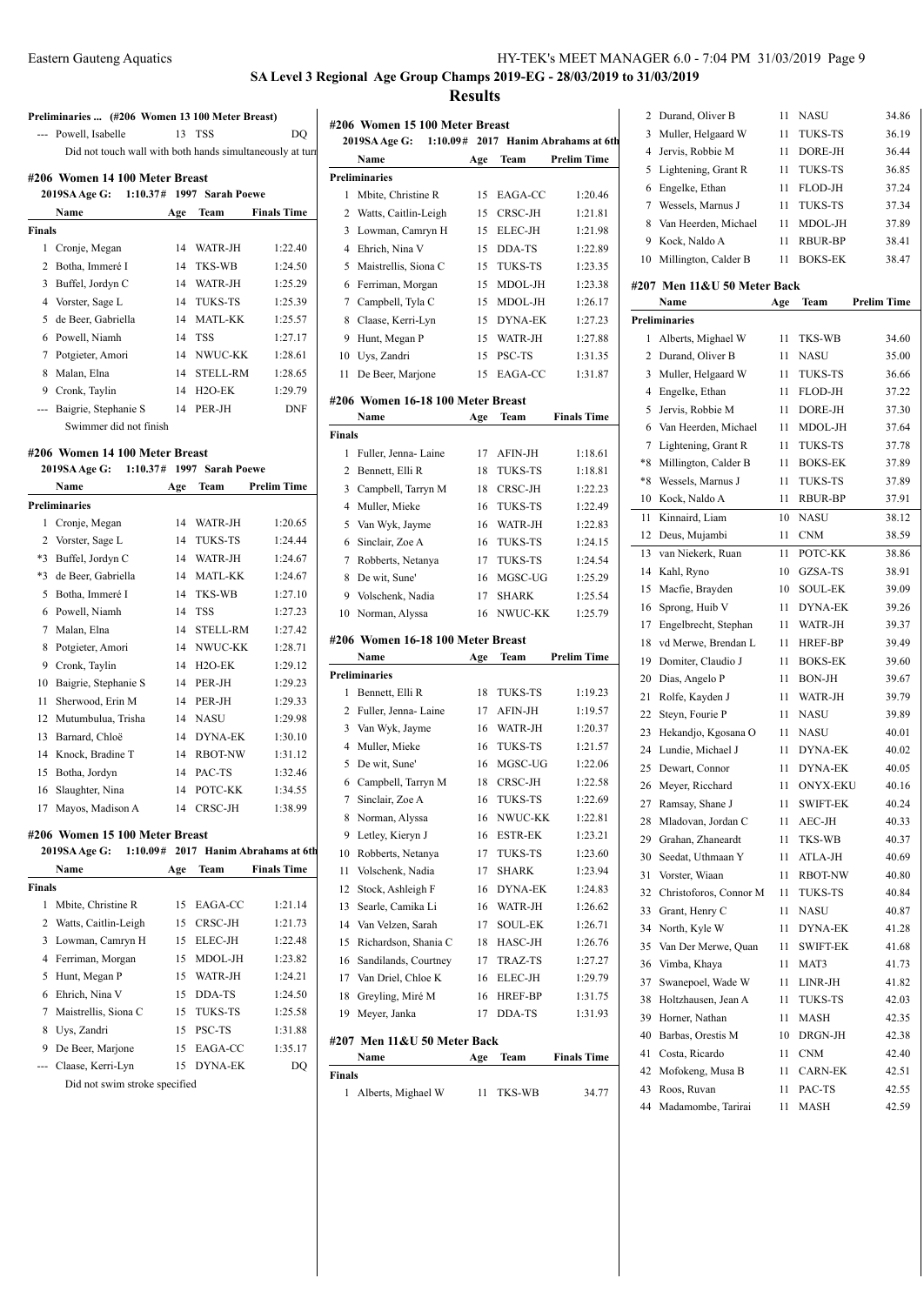# **SA Level 3 Regional Age Group Champs 2019-EG - 28/03/2019 to 31/03/2019 Results** 21 Verwoerd, Wilhelm J 12 DYNA-EK 41.22

22 Hufner, Bayanda J 12 MGSC-UG 41.38

#### Preliminaries ... (#207 Men 11&U 50 Meter Back)

|     | 45 Naidoo, Jaidyn L         | 11 | <b>TUKS-TS</b> | 42.90 |
|-----|-----------------------------|----|----------------|-------|
| *46 | Loock, Ayden T              | 11 | <b>BENS-EK</b> | 42.97 |
|     | *46 Horsley, Tristan        | 11 | MGSC-UG        | 42.97 |
| 48  | McCabe, Michael             | 9  | WATR-JH        | 43.15 |
| 49  | Aik, Carlos                 | 11 | <b>CNM</b>     | 43.26 |
| 50  | Popken, Menno W             | 11 | HASC-JH        | 43.38 |
| 51  | Njowola, Douglas            | 11 | <b>MASH</b>    | 43.50 |
|     | 52 Costa, Sean              | 11 | <b>CNM</b>     | 43.58 |
| 53  | Kumnig, Keagan M            | 11 | <b>BON-JH</b>  | 44.08 |
|     | 54 Ndenzako, Festo          | 11 | MASH           | 44.21 |
|     | 55 Ferreira, Bruno          | 11 | <b>CNM</b>     | 44.62 |
| 56  | Goosen, Francois G          | 11 | NWUC-KK        | 45.15 |
| 57  | Sibanda, Nsikelelo          | 11 | MAT3           | 46.19 |
| 58  | Gahhu, Nabeel               | 11 | <b>TSS</b>     | 46.90 |
|     | --- Chantler, Christopher M | 11 | <b>TUKS-TS</b> | NS    |
|     | --- Van Zyl, Michael M      | 11 | LINR-JH        | NS    |
|     |                             |    |                |       |

## **#207 Men 12 50 Meter Back**

|                | THE 12 JU MEEL DALK       |     |                |                                    |                                |
|----------------|---------------------------|-----|----------------|------------------------------------|--------------------------------|
|                | 2019SA Age G:             |     |                | 29.12# 2016 Luca D. Holtzhausen at | 9 H                            |
|                | Name                      | Age | Team           | <b>Finals Time</b>                 | 10 F                           |
| <b>Finals</b>  |                           |     |                |                                    | #207                           |
| $\mathbf{1}$   | Fry, Nicholas G           | 12  | WATR-JH        | 35.02                              | 2019                           |
| $\overline{c}$ | Esterhuysen, Christian    | 12  | <b>TUKS-TS</b> | 35.40                              | ľ                              |
| 3              | Bruyns, Ruben             | 12  | <b>TUKS-TS</b> | 36.07                              | Prelim                         |
| 4              | Venter, JD D              | 12  | <b>TRAZ-TS</b> | 36.19                              | $\mathbf{I}$<br>1              |
| 5              | Toich, Nic E              | 12  | <b>SOUL-EK</b> | 36.50                              | 2 <sub>t</sub>                 |
| 6              | Prevett, Matthew          | 12  | <b>TUKS-TS</b> | 36.75                              | $\overline{3}$<br>$\mathbf{I}$ |
| 7              | Rosa, Keegan              | 12  | <b>SOUL-EK</b> | 37.15                              | 4S                             |
| 8              | Kassebaum, Clayton N      | 12  | LINR-JH        | 37.17                              | $\mathbf{I}$<br>5              |
| 9              | Booysen, Markus C         | 12  | GZSA-TS        | 37.58                              | $\mathbf{I}$<br>6              |
| 10             | Benson, Kade L            | 12  | PER-JH         | 37.78                              | $\mathbf I$<br>7               |
|                | #207 Men 12 50 Meter Back |     |                |                                    | $\mathbf{I}$<br>8              |
|                | 2019SA Age G:             |     |                | 29.12# 2016 Luca D. Holtzhausen at | $\mathbf{I}$<br>9              |
|                | Name                      | Age | Team           | <b>Prelim Time</b>                 | $\mathbf{F}$<br>10             |
|                | <b>Preliminaries</b>      |     |                |                                    | 11<br>ľ                        |
| 1              | Esterhuysen, Christian    | 12  | <b>TUKS-TS</b> | 35.23                              | $\mathbf{I}$<br>12             |
| 2              | Fry, Nicholas G           | 12  | WATR-JH        | 35.32                              | $\epsilon$<br>13               |
| 3              | Venter, JD D              | 12  | TRAZ-TS        | 35.93                              | 14<br>J                        |
| 4              | Bruyns, Ruben             | 12  | <b>TUKS-TS</b> | 36.03                              | $\mathbb{I}$<br>15             |
| 5              | Rosa, Keegan              | 12  | <b>SOUL-EK</b> | 36.37                              | $\bf{I}$<br>16                 |
| 6              | Toich, Nic E              | 12  | <b>SOUL-EK</b> | 36.47                              | $\mathbf{F}$<br>17             |
| 7              | Prevett, Matthew          | 12  | <b>TUKS-TS</b> | 36.77                              | $\mathbf{I}$<br>18             |
| 8              | Booysen, Markus C         | 12  | GZSA-TS        | 36.83                              | $\mathbf I$<br>19              |
| 9              | Kassebaum, Clayton N      | 12  | LINR-JH        | 36.88                              | $\mathbf{I}$<br>20             |
| 10             | Benson, Kade L            | 12  | PER-JH         | 37.02                              | I<br>21                        |
| 11             | van Eeden, Christiaan T   | 12  | <b>HREF-BP</b> | 37.23                              | $22$ I                         |
| 12             | Nel, Edmund A             | 12  | HARB-BP        | 37.35                              | $\mathbf I$<br>23              |
|                |                           |     |                |                                    |                                |

13 Jansen, Stephan J 12 SWIFT-EK 37.52 Searle, Liam 12 ELEC-JH 38.44 Jonker, Dewald 12 TUKS-TS 38.66 16 De Waldon-Holmes, Brett 12 BOKS-EK 39.39 Itatiro, Peter 12 TSS 39.95 18 Witbooi, Reinhardt J 12 NASU 40.02 Ndegwa, Kwame 12 ELEC-JH 40.32 20 Studer, Christopher S 12 DYNA-EK 40.66

|                                                                                         | 23 Van Der Slik, Jonathan D 12 SWIFT-EK |     |                | 42.13              |  |  |  |  |
|-----------------------------------------------------------------------------------------|-----------------------------------------|-----|----------------|--------------------|--|--|--|--|
|                                                                                         | 24 Rollo, Reece                         |     | 12 MAT3        | 43.45              |  |  |  |  |
|                                                                                         | 25 Hoaeane, Katlego B                   |     | 12 SS-MP       | 43.75              |  |  |  |  |
|                                                                                         | --- Billings, Daniel R                  |     | 12 WATR-JH     | <b>NS</b>          |  |  |  |  |
| #207 Men 13 50 Meter Back<br><b>2019SA Age G:</b><br>28.75# 2012 Zane Waddell at SA Nat |                                         |     |                |                    |  |  |  |  |
|                                                                                         | Name                                    | Age | Team           | <b>Finals Time</b> |  |  |  |  |
| <b>Finals</b>                                                                           |                                         |     |                |                    |  |  |  |  |
| 1.                                                                                      | Meintjes, Juan D                        | 13. | <b>TASC-MP</b> | 33.32              |  |  |  |  |
|                                                                                         |                                         |     |                |                    |  |  |  |  |

|   | 3 Brown, Joshua M       |     | 13 BON-JH  | 34.02 |
|---|-------------------------|-----|------------|-------|
|   | 4 Faftine, Kaio         | 13  | <b>CNM</b> | 34.26 |
|   | 5 Schutte, Vian         | 13. | TUKS-TS    | 34.76 |
|   | 6 Raghavendran, Aravind | 13  | <b>TSS</b> | 34.79 |
|   | 7 Berry, Luke D         | 13. | SODO-JH    | 34.98 |
|   | 8 Borrageiro, Ethan M   | 13  | MDOL-JH    | 35.51 |
| 9 | Bosman, Jason F         | 13  | SS-MP      | 35.68 |
|   | 10 Fortune, Cole O      | 13  | SASE-JH    | 35.90 |

#### **#207 Men 13 50 Meter Back**

|                | #207   MEII 19 30 MEIEI DACK<br>2019SA Age G:<br>28.75# |     |                | 2012 Zane Waddell at SA Na |
|----------------|---------------------------------------------------------|-----|----------------|----------------------------|
|                | Name                                                    | Age | Team           | <b>Prelim Time</b>         |
|                | <b>Preliminaries</b>                                    |     |                |                            |
| 1              | Brown, Joshua M                                         | 13  | <b>BON-JH</b>  | 33.61                      |
| $\overline{2}$ | Arwidi, Anton A                                         | 13  | $ACT-JH$       | 34.02                      |
| 3              | Meintjes, Juan D                                        | 13  | <b>TASC-MP</b> | 34.17                      |
| 4              | Schutte, Vian                                           | 13  | <b>TUKS-TS</b> | 34.18                      |
| 5              | Faftine, Kaio                                           | 13  | <b>CNM</b>     | 34.29                      |
| 6              | Berry, Luke D                                           | 13  | SODO-JH        | 34.65                      |
| 7              | Borrageiro, Ethan M                                     | 13  | MDOL-JH        | 34.98                      |
| 8              | Bosman, Jason F                                         | 13  | SS-MP          | 35.28                      |
| 9              | Raghavendran, Aravind                                   | 13  | TSS            | 35.37                      |
| 10             | Fortune, Cole Q                                         | 13  | SASE-JH        | 35.47                      |
| 11             | Mace, Christopher S                                     | 13  | $AA-JH$        | 35.49                      |
| 12             | Mostert, Adriaan G                                      | 13  | WATR-JH        | 35.72                      |
| 13             | Oellermann, Kai D                                       | 13  | CRSC-JH        | 35.94                      |
|                | 14 Wiggett, Dawid                                       | 13  | $LINR-JH$      | 35.96                      |
| 15             | Toich, Jack N                                           | 13  | PAC-TS         | 36.20                      |
| 16             | Lourens, Ethan                                          | 13  | ELIT-JH        | 36.32                      |
| 17             | Botha, John-Thomas                                      | 13  | POTC-KK        | 36.50                      |
| 18             | Fry, Matt D                                             | 13  | WATR-JH        | 36.57                      |
| 19             | Daling, Chris-Jan M                                     | 13  | RFA-TS         | 36.71                      |
| 20             | Holland, Cullen W                                       | 13  | CRSC-JH        | 36.92                      |
| 21             | Herz, Nahuel N                                          | 13  | <b>TUKS-TS</b> | 36.93                      |
| 22             | De Villiers, Jullian                                    | 13  | TTNS-SD        | 37.25                      |
| 23             | Postma, Ruan                                            | 13  | TUKS-TS        | 37.29                      |
| 24             | Godfrey, Aiden C                                        | 13  | FLOD-JH        | 37.56                      |
| 25             | Petrovic, Nicholas N                                    | 13  | MDOL-JH        | 37.88                      |
| 26             | Pournara, Andrew J                                      | 13  | CRSC-JH        | 38.91                      |
| ---            | Hinckley, Oliver D                                      | 13  | DYNA-EK        | <b>NS</b>                  |

# **#207 Men 14 50 Meter Back 2019SA Age G: 27.21# 2019 Pieter Coetzé at SA National Apple 3019 Name Age Team Finals Time Finals** Rossouw, Tiaan 14 NWUC-KK 30.44 2 Zuur, Marcel R 14 HARB-BP 30.58 Dawson, Kyle G 14 WATR-JH 30.77 Hill, Ronan K 14 DORE-JH 31.37 5 Neuhoff, Joshua P 14 MDOL-JH 31.71 Benbrook, Luke W 14 WATR-JH 32.12 De Jager, Eben 14 MDOL-JH 33.31 Spangenberg, Shuan 14 NASU 33.34 Rocha, Orin L 14 AFIN-JH 33.36

#### **#207 Men 14 50 Meter Back**

#### **2019SA Age G: 27.21# 2019 Pieter Coetzé at SA Nati**

10 Naidoo, Joshua L 14 TUKS-TS 36.73

|    | Name                      | Age | Team           | <b>Prelim Time</b>             |
|----|---------------------------|-----|----------------|--------------------------------|
|    | <b>Preliminaries</b>      |     |                |                                |
| 1  | Rossouw, Tiaan            | 14  | NWUC-KK        | 30.57                          |
| 2  | Zuur, Marcel R            | 14  | HARB-BP        | 31.36                          |
| 3  | Dawson, Kyle G            | 14  | WATR-JH        | 31.60                          |
| 4  | Hill, Ronan K             | 14  | DORE-JH        | 31.76                          |
| 5  | Benbrook, Luke W          | 14  | WATR-JH        | 32.23                          |
| 6  | Rocha, Orin L             | 14  | AFIN-JH        | 32.36                          |
| 7  | Neuhoff, Joshua P         | 14  | MDOL-JH        | 32.71                          |
| 8  | Alpers, Tristan           | 14  | LINR-JH        | 33.13                          |
| 9  | Naidoo, Joshua L          | 14  | <b>TUKS-TS</b> | 33.36                          |
| 10 | De Jager, Eben            | 14  | MDOL-JH        | 33.78                          |
| 11 | Spangenberg, Shuan        | 14  | <b>NASU</b>    | 33.96                          |
| 12 | Vujovic, Aleksandar       | 14  | WATR-JH        | 34.16                          |
| 13 | Ngwenya, Nathan           | 14  | MAT3           | 34.29                          |
| 14 | Kruger, Graham N          | 14  | <b>BENS-EK</b> | 34.30                          |
| 15 | Sepetu, Isam A            | 14  | WATR-JH        | 34.52                          |
| 16 | Gebhardt, Joshua          | 14  | SASE-JH        | 34.58                          |
| 17 | Fuller, Connor J          | 14  | AFIN-JH        | 34.74                          |
| 18 | Kruger, Marnus J          | 14  | SS-MP          | 34.78                          |
| 19 | Wehmeyer, Alexander M     | 14  | TUKS-TS        | 34.80                          |
| 20 | Mosterd, Cole B           | 14  | AFIN-JH        | 35.10                          |
| 21 | Kisson, Kyle              | 14  | UNIQ-JH        | 35.13                          |
| 22 | Robberts, Gavin           | 14  | TUKS-TS        | 35.19                          |
| 23 | Kim, Dylan                | 14  | WATR-JH        | 35.88                          |
| 24 | Nagin, Vishay             | 14  | WATR-JH        | 36.01                          |
| 25 | Uys, Janco                | 14  | NWUC-KK        | 36.63                          |
| 26 | Adam, Yusuf               | 14  | ATLA-JH        | 37.70                          |
| 27 | McCabe, Tyrone            | 14  | WATR-JH        | 38.08                          |
| 28 | Malaza, Oyama W           | 14  | ESP-EK         | 39.18                          |
|    | #207 Men 15 50 Meter Back |     |                |                                |
|    | 2019SA Age G:             |     |                | 26.49# 2013 ZANE WADDELL at K. |
|    | Name                      |     | Age Team       | <b>Finals Time</b>             |

|        | Name                                 | Age | Team       | <b>Finals Time</b> |
|--------|--------------------------------------|-----|------------|--------------------|
| Finals |                                      |     |            |                    |
|        | 1 De Lange, Phillip L                |     | 15 TUKS-TS | 29.66              |
|        | 2 Venter, Reinert A                  |     | 15 HILL-TS | 30.44              |
|        | 3 Lindeque, Benjamin                 |     | 15 TUKS-TS | 30.55              |
|        | 4 Falconer, Matthew-Ethan 15 DRGN-JH |     |            | 30.91              |
|        | 5 Paveley, Aidan B                   |     | PAC-TS     | 31.11              |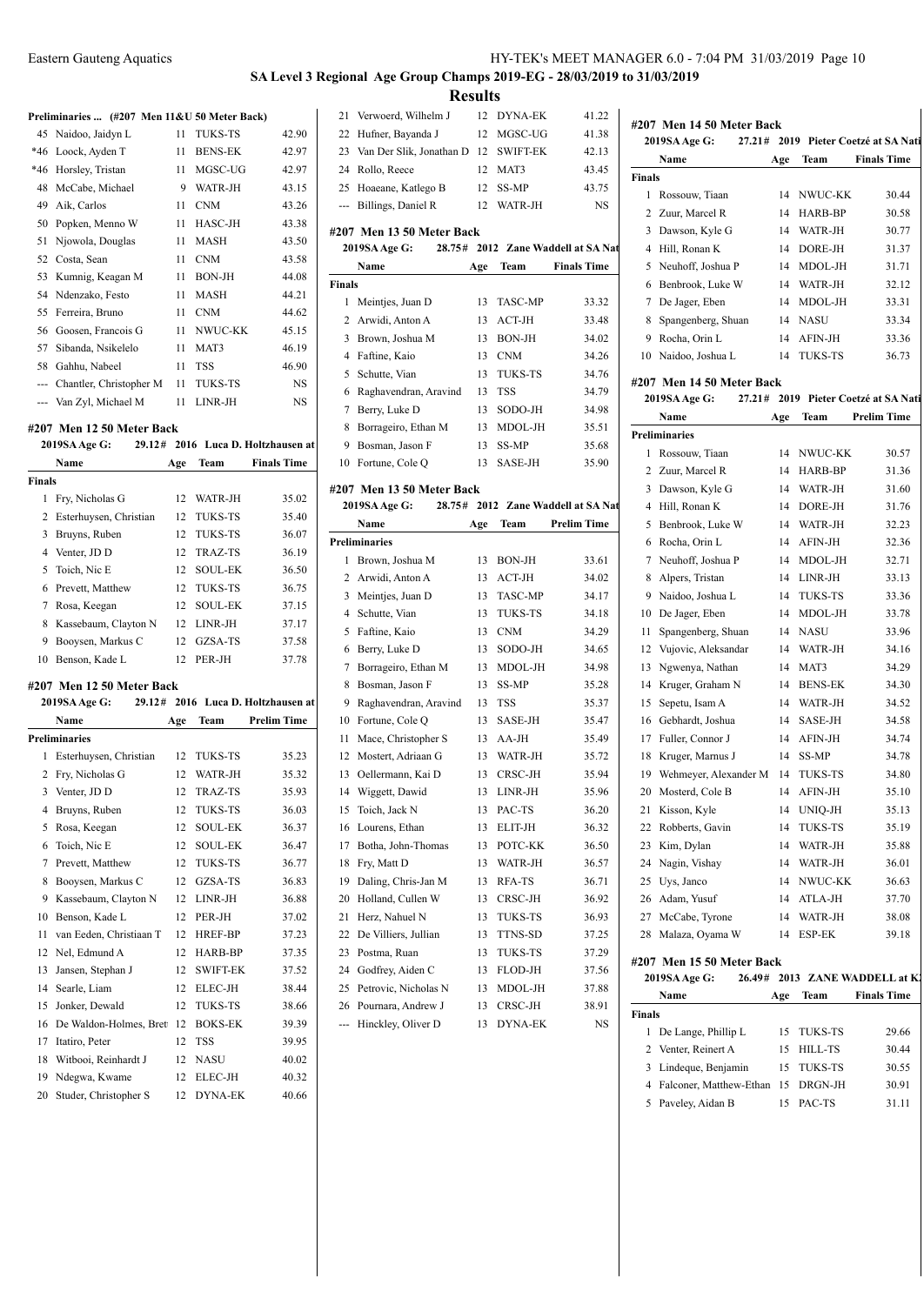**Finals ... (#207 Men 15 50 Meter Back)**

# **SA Level 3 Regional Age Group Champs 2019-EG - 28/03/2019 to 31/03/2019 Results**

|                                                                                                                                                                                                                                                                                                                                                                                                                                                                            | 6 Jamu, Alexander            | 15  | DMSS           | 31.74                          |        | 7 Lissoos, Sa        |
|----------------------------------------------------------------------------------------------------------------------------------------------------------------------------------------------------------------------------------------------------------------------------------------------------------------------------------------------------------------------------------------------------------------------------------------------------------------------------|------------------------------|-----|----------------|--------------------------------|--------|----------------------|
|                                                                                                                                                                                                                                                                                                                                                                                                                                                                            | 7 Mpofu, Jasper              | 15  | MAT3           | 31.76                          | 8      | Malan, Ste           |
|                                                                                                                                                                                                                                                                                                                                                                                                                                                                            | 8 Van der Merwe, Dale        | 15  | MDOL-JH        | 31.88                          | 9.     | Botha, Ern           |
|                                                                                                                                                                                                                                                                                                                                                                                                                                                                            | 9 Richardson, Taine J        | 15  | HASC-JH        | 32.92                          | 10     | Simpson, 0           |
|                                                                                                                                                                                                                                                                                                                                                                                                                                                                            | 10 Hill, Caelan E            | 15  | <b>TUKS-TS</b> | 33.03                          | 11     | Yao, Kevir           |
|                                                                                                                                                                                                                                                                                                                                                                                                                                                                            |                              |     |                |                                | 12     | Adam, Mu             |
|                                                                                                                                                                                                                                                                                                                                                                                                                                                                            | #207 Men 15 50 Meter Back    |     |                |                                | 13     | Marnewicl            |
|                                                                                                                                                                                                                                                                                                                                                                                                                                                                            | 2019SA Age G:                |     |                | 26.49# 2013 ZANE WADDELL at K. | 14     | Wolmaran             |
|                                                                                                                                                                                                                                                                                                                                                                                                                                                                            | Name                         | Age | Team           | <b>Prelim Time</b>             | 15     | Jardim, To           |
|                                                                                                                                                                                                                                                                                                                                                                                                                                                                            | <b>Preliminaries</b>         |     |                |                                | 16     | Malaza, Cl           |
|                                                                                                                                                                                                                                                                                                                                                                                                                                                                            | 1 De Lange, Phillip L        |     | 15 TUKS-TS     | 30.76                          | 17     | Wellmann,            |
|                                                                                                                                                                                                                                                                                                                                                                                                                                                                            | 2 Paveley, Aidan B           | 15  | PAC-TS         | 30.99                          | 18     | Perry, Rya           |
|                                                                                                                                                                                                                                                                                                                                                                                                                                                                            | *3 Lindeque, Benjamin        | 15  | <b>TUKS-TS</b> | 31.02                          | 19     |                      |
|                                                                                                                                                                                                                                                                                                                                                                                                                                                                            | *3 Jamu, Alexander           | 15  | <b>DMSS</b>    | 31.02                          |        | Kalil, Ron           |
|                                                                                                                                                                                                                                                                                                                                                                                                                                                                            | 5 Venter, Reinert A          | 15  | HILL-TS        | 31.18                          | 20     | Pulford, K           |
|                                                                                                                                                                                                                                                                                                                                                                                                                                                                            | 6 Mpofu, Jasper              | 15  | MAT3           | 31.72                          | 21     | De Klerk,            |
|                                                                                                                                                                                                                                                                                                                                                                                                                                                                            | 7 Falconer, Matthew-Ethan    | 15  | DRGN-JH        | 31.78                          | 22     | Baker, Luk           |
|                                                                                                                                                                                                                                                                                                                                                                                                                                                                            | 8 Van der Merwe, Dale        | 15  | MDOL-JH        | 31.81                          | 23     | Coetzee, L           |
|                                                                                                                                                                                                                                                                                                                                                                                                                                                                            | 9 Richardson, Taine J        | 15  | HASC-JH        | 32.12                          | $*24$  | Gertze, Ma           |
|                                                                                                                                                                                                                                                                                                                                                                                                                                                                            | 10 Hill, Caelan E            | 15  | <b>TUKS-TS</b> | 32.23                          | *24    | Kennerley,           |
| 11                                                                                                                                                                                                                                                                                                                                                                                                                                                                         | Botha, Michael O             | 15  | LINR-JH        | 32.35                          | 26     | Geyser, Ha           |
|                                                                                                                                                                                                                                                                                                                                                                                                                                                                            | 12 Kruger, Connor L          | 15  | H2O-EK         | 32.54                          | $*27$  | Moola, Uv            |
|                                                                                                                                                                                                                                                                                                                                                                                                                                                                            | 13 Bouwer, Janno             | 15  | <b>TUKS-TS</b> | 32.84                          | *27    | Chaane, H            |
|                                                                                                                                                                                                                                                                                                                                                                                                                                                                            | 14 De-Caris, Braden A        | 15  | ELEC-JH        | 33.15                          | 29     | O'Callagha           |
|                                                                                                                                                                                                                                                                                                                                                                                                                                                                            | *15 Glover, Ruben E          | 15  | TKS-WB         | 33.17                          | 30     | Mynhardt,            |
|                                                                                                                                                                                                                                                                                                                                                                                                                                                                            | *15 Correia, Gabriel L       | 15  | CRSC-JH        | 33.17                          | 31     | Zietsman,            |
|                                                                                                                                                                                                                                                                                                                                                                                                                                                                            | 17 Millington, Callum D      | 15  | <b>BOKS-EK</b> | 33.35                          | 32     | van Rensb            |
|                                                                                                                                                                                                                                                                                                                                                                                                                                                                            | 18 Rai, Tejzoravar           | 15  | <b>BOTS</b>    | 33.94                          | 33     | Witbooi, N           |
|                                                                                                                                                                                                                                                                                                                                                                                                                                                                            | 19 Lutz, Aidan D             | 15  | DORE-JH        | 34.29                          | 34     | Kruger, Ha           |
|                                                                                                                                                                                                                                                                                                                                                                                                                                                                            | 20 Trollope, Jordan B        | 15  | WATR-JH        | 34.81                          | 35     | Melnik, Ita          |
| 21                                                                                                                                                                                                                                                                                                                                                                                                                                                                         | Haseli, Christopher J        | 15  | AFIN-JH        | 36.26                          | 36     | Battaglia,           |
| 22                                                                                                                                                                                                                                                                                                                                                                                                                                                                         | Gomes, Ronaldo J             | 15  | CRSC-JH        | 37.34                          | 37     | Sproule, S           |
| $\frac{1}{2} \left( \frac{1}{2} \right) \left( \frac{1}{2} \right) \left( \frac{1}{2} \right) \left( \frac{1}{2} \right) \left( \frac{1}{2} \right) \left( \frac{1}{2} \right) \left( \frac{1}{2} \right) \left( \frac{1}{2} \right) \left( \frac{1}{2} \right) \left( \frac{1}{2} \right) \left( \frac{1}{2} \right) \left( \frac{1}{2} \right) \left( \frac{1}{2} \right) \left( \frac{1}{2} \right) \left( \frac{1}{2} \right) \left( \frac{1}{2} \right) \left( \frac$ | Dickson, Trent C             | 15  | UNIQ-JH        | NS                             | 38     | Helps, Ma            |
|                                                                                                                                                                                                                                                                                                                                                                                                                                                                            |                              |     |                |                                | 39     | Pereira, M           |
|                                                                                                                                                                                                                                                                                                                                                                                                                                                                            | #207 Men 16-18 50 Meter Back |     |                |                                | 40     | Coovadia,            |
|                                                                                                                                                                                                                                                                                                                                                                                                                                                                            | Name                         | Age | Team           | <b>Finals Time</b>             | 41     | Erasmus, J           |
| Finals                                                                                                                                                                                                                                                                                                                                                                                                                                                                     |                              |     |                |                                | $---$  | Gibberd, C           |
|                                                                                                                                                                                                                                                                                                                                                                                                                                                                            | 1 Labuschagne, Righardt      | 17  | CSC-TS         | 29.82                          |        | Did not:             |
|                                                                                                                                                                                                                                                                                                                                                                                                                                                                            | 2 Gunther, Brad              | 18  | WATR-JH        | 30.09                          |        | #208 Women           |
|                                                                                                                                                                                                                                                                                                                                                                                                                                                                            | 3 Vosloo, Michael W          | 16  | MDOL-JH        | 30.19                          |        | Name                 |
| 4                                                                                                                                                                                                                                                                                                                                                                                                                                                                          | Simpson, Callem G            | 18  | MDOL-JH        | 30.35                          | Finals |                      |
|                                                                                                                                                                                                                                                                                                                                                                                                                                                                            | 5 Kruger, Arno S             | 16  | SOUL-EK        | 30.57                          | 1      | Thompson             |
|                                                                                                                                                                                                                                                                                                                                                                                                                                                                            | 6 Moolman, Rynard            | 17  | HILL-TS        | 30.64                          | 2      | Mouton, H            |
| 7                                                                                                                                                                                                                                                                                                                                                                                                                                                                          | Botha, Erno H                | 16  | SS-MP          | 30.88                          | 3      | Cloutier, A          |
| 8                                                                                                                                                                                                                                                                                                                                                                                                                                                                          | Malan, Stephan S             | 16  | STELL-RM       | 31.26                          |        | 4 Ladha, Na          |
| 9                                                                                                                                                                                                                                                                                                                                                                                                                                                                          | Lissoos, Sam R               | 16  | OLDE-JH        | 31.45                          |        | 5 Bornman,           |
| 10                                                                                                                                                                                                                                                                                                                                                                                                                                                                         | Adam, Muhammed N             | 17  | ATLA-JH        | 32.13                          |        | 6 Whelan, F          |
|                                                                                                                                                                                                                                                                                                                                                                                                                                                                            | #207 Men 16-18 50 Meter Back |     |                |                                | 7      | Pon, Mika            |
|                                                                                                                                                                                                                                                                                                                                                                                                                                                                            | Name                         | Age | Team           | <b>Prelim Time</b>             | 8      | Labuschag            |
|                                                                                                                                                                                                                                                                                                                                                                                                                                                                            | Preliminaries                |     |                |                                | 9      | Van Wyk,             |
| 1                                                                                                                                                                                                                                                                                                                                                                                                                                                                          | Labuschagne, Righardt        | 17  | CSC-TS         | 29.69                          | 10     | Desfontain           |
| 2                                                                                                                                                                                                                                                                                                                                                                                                                                                                          | Vosloo, Michael W            | 16  | MDOL-JH        | 30.03                          |        |                      |
| 3                                                                                                                                                                                                                                                                                                                                                                                                                                                                          | Gunther, Brad                | 18  | WATR-JH        | 30.08                          |        | #208 Women           |
| 4                                                                                                                                                                                                                                                                                                                                                                                                                                                                          | Kruger, Arno S               | 16  | SOUL-EK        | 30.37                          |        | Name                 |
| 5                                                                                                                                                                                                                                                                                                                                                                                                                                                                          | Moolman, Rynard              | 17  | <b>HILL-TS</b> | 30.71                          |        | <b>Preliminaries</b> |
|                                                                                                                                                                                                                                                                                                                                                                                                                                                                            |                              |     |                |                                |        |                      |

|               | 6 Van Rooyen, Luc             | 17  | DDA-TS              | 31.16              | 3   | Mouton, Hannah L                     | 11                   | <b>TUKS-TS</b>       | 34.77          |
|---------------|-------------------------------|-----|---------------------|--------------------|-----|--------------------------------------|----------------------|----------------------|----------------|
|               | 7 Lissoos, Sam R              | 16  | OLDE-JH             | 31.29              | 4   | Whelan, Francis                      | 11                   | <b>TTNS-SD</b>       | 36.32          |
| 8             | Malan, Stephan S              | 16  | <b>STELL-RM</b>     | 31.30              | 5   | Ladha, Natalia                       | 11                   | <b>TSS</b>           | 37.03          |
| 9             | Botha, Erno H                 | 16  | SS-MP               | 31.41              | 6   | Pon, Mikayla                         | 11                   | ESP-EK               | 37.14          |
| 10            | Simpson, Callem G             | 18  | MDOL-JH             | 31.52              | 7   | Labuschagne, Alex                    | 10                   | MGSC-UG              | 37.46          |
| 11            | Yao, Kevin k                  | 16  | <b>DYNA-EK</b>      | 31.81              | 8   | Bornman, Anke                        | 11                   | PAC-TS               | 37.47          |
| 12            | Adam, Muhammed N              | 17  | ATLA-JH             | 31.93              | 9   | Desfontaines, Isabella               | 11                   | HASC-JH              | 37.75          |
| 13            | Marnewick, Emile              | 17  | FLOD-JH             | 31.95              | 10  | Van Wyk, Annebel                     | 11                   | <b>ESP-EK</b>        | 37.93          |
| 14            | Wolmarans, Damian C           | 16  | <b>MATL-KK</b>      | 31.98              | 11  | Walker, Emily P                      | 11                   | <b>ELEC-JH</b>       | 38.18          |
| 15            | Jardim, Tomé C                | 17  | <b>SOUL-EK</b>      | 32.19              | 12  | Morris, Grace                        | 11                   | ELEC-JH              | 38.28          |
| 16            | Malaza, Clayton S             | 17  | ESP-EK              | 32.26              | 13  | Humphrey, Jessica                    | 10                   | <b>NASU</b>          | 38.29          |
| 17            | Wellmann, Arkell J            | 16  | <b>NASU</b>         | 32.32              | 14  | Smyth, Taya                          | 11                   | MASH                 | 38.48          |
| 18            | Perry, Ryan E                 | 16  | <b>TUKS-TS</b>      | 32.33              | 15  | Sinclair, Cassidy L                  | 11                   | DRGN-JH              | 38.75          |
| 19            | Kalil, Ronan A                | 16  | AEC-JH              | 32.52              | 16  | Brinkmann, Maja J                    | 11                   | <b>NASU</b>          | 38.81          |
| 20            | Pulford, Keagan               | 16  | <b>ESTR-EK</b>      | 32.60              | 17  | Nortje, Mari-Zanne                   | 11                   | TKS-WB               | 39.04          |
| 21            | De Klerk, Cameron J           | 16  | PAC-TS              | 32.64              | 18  | Burnand, Jade R                      | 10                   | DYNA-EK              | 39.22          |
| 22            | Baker, Luke R                 | 16  | <b>BENS-EK</b>      | 32.72              | 19  | Theron, Simone                       | 11                   | TKS-WB               | 39.61          |
| 23            | Coetzee, Dale                 | 16  | AEC-JH              | 32.94              | 20  | Yates, Tamsin                        | 11                   | <b>BON-JH</b>        | 39.65          |
| *24           | Gertze, Matthew R             | 17  | <b>NASU</b>         | 32.98              | 21  | Hastings, Eryn L                     | 11                   | <b>ONYX-EKU</b>      | 39.72          |
| *24           | Kennerley, Tristan T          | 16  | <b>BENS-EK</b>      | 32.98              | 22  | De Klerk, Dané L                     | 11                   | NWUC-KK              | 39.88          |
| 26            | Geyser, Hanroe G              | 18  | <b>TRAZ-TS</b>      | 33.02              | 23  | Leask, Keira C                       | 11                   | DORE-JH              | 39.91          |
| *27           | Moola, Uwais M                | 16  | LENA-JH             | 33.04              | 24  | Busch, Kerryn L                      | 11                   | <b>NASU</b>          | 40.31          |
| *27           | Chaane, Hlalele E             | 18  | MATL-KK             | 33.04              | 25  | Westerduin, Reza                     | 11                   | <b>NASU</b>          | 40.43          |
| 29            | O'Callaghan, Cole J           | 17  | <b>SWIFT-EK</b>     | 33.25              | 26  | Beling, Hayley E                     | 11                   | <b>BOKS-EK</b>       | 40.64          |
| 30            | Mynhardt, Judah S             | 16  | <b>BOKS-EK</b>      | 33.48              | 27  | Correia, Julia P                     | 11                   | PER-JH               | 40.73          |
| 31            | Zietsman, Joshua D            | 16  | <b>SOUL-EK</b>      | 33.70              | 28  | Neuhoff, Madison M                   | 11                   | MDOL-JH              | 40.88          |
| 32            | van Rensburg, Darren          | 17  | GZSA-TS             | 33.80              | 29  | Van der Vyver, Leigh-Anı 11          |                      | CRSC-JH              | 40.94          |
| 33            | Witbooi, Michael S            | 17  | <b>NASU</b>         | 33.82              | *30 | Naudé, Danielle                      | 11                   | HREF-BP              | 40.95          |
| 34            | Kruger, Hanno A               | 16  | <b>RFA-TS</b>       | 33.95              | *30 | Maina, Kagure                        | 11                   | <b>NRBCT</b>         | 40.95          |
| 35            | Melnik, Itai                  | 16  | <b>ELEC-JH</b>      | 34.02              | 32  | Mynhardt, Tamara G                   | 11                   | <b>BOKS-EK</b>       | 41.11          |
| 36            | Battaglia, Jules              | 16  | <b>CNM</b>          | 34.41              | 33  | Mahobele, Loyiso                     | 11                   | MASH                 | 41.20          |
| 37            | Sproule, Seth L               | 17  | DRGN-JH             | 34.53              | 34  | Herselman, Danielle                  | 11                   | <b>TUKS-TS</b>       | 41.47          |
| 38            | Helps, Matthew R              | 16  | <b>BENS-EK</b>      | 35.01              | 35  | Burness, Lize                        | 11                   | PAC-TS               | 41.48          |
| 39            | Pereira, Mario J              | 17  | SWIFT-EK            | 35.86              | 36  | Dawe, Tori                           | 11                   | <b>MASH</b>          | 41.75          |
| 40            | Coovadia, Muhammed Y          | 16  | ATLA-JH             | 36.38              | 37  | Walker, Danielle                     | 11                   | MDOL-JH              | 41.79          |
| 41            | Erasmus, Joshua L             | 16  | H <sub>2</sub> O-EK | 40.84              | 38  | Wyrley-Birch, Nicola H               | 11                   | DDA-TS               | 41.95          |
| ---           | Gibberd, Gabriel K            | 16  | TUKS-TS             | DQ                 | *39 | Pereira, Nayara                      | 11                   | <b>SWIFT-EK</b>      | 41.96          |
|               | Did not finish on back        |     |                     |                    | *39 | Laros, Madeleine A                   | 11                   | DRGN-JH              | 41.96          |
|               | #208 Women 11&U 50 Meter Back |     |                     |                    | 41  | Janse van Rensburg, Lear 11          |                      | PAC-TS               | 41.99          |
|               | Name                          | Age | Team                | <b>Finals Time</b> |     | *42 Benade, Quelin H                 |                      | 11 NASU              | 42.20          |
| <b>Finals</b> |                               |     |                     |                    | *42 | Nghifikepunye, Mpho G                | 11                   | NASU                 | 42.20          |
|               | 1 Thompson, Jessica L         | 11  | ELEC-JH             | 33.10              | 44  | Suliman, Tazmin                      | 11                   | TUKS-TS              | 42.24          |
|               | 2 Mouton, Hannah L            | 11  | TUKS-TS             | 34.17              | 45  | Bonnema, Ankie M                     | 11                   | DDA-TS               | 42.27          |
| 3             | Cloutier, Adeline             | 11  | <b>CNM</b>          | 34.88              |     | 46 Klein, Kaylynn J                  | 11                   | <b>NASU</b>          | 42.29          |
|               | 4 Ladha, Natalia              | 11  | <b>TSS</b>          | 36.07              | 47  | Abell, Acacia-Cailyn                 | 11                   | MDOL-JH              | 42.36          |
|               | 5 Bornman, Anke               | 11  | PAC-TS              | 36.14              | 48  | Kunene-Ferri, Sheena S               | 11                   | MDOL-JH              | 42.60          |
|               | 6 Whelan, Francis             | 11  | TTNS-SD             | 36.18              | 49  | Mc Colgan, Athina M                  | 10                   | JSA-JH               | 42.68          |
|               | 7 Pon, Mikayla                | 11  | ESP-EK              | 37.56              | 50  | Skelton, Tyla J                      | 11                   | WATR-JH              | 42.88          |
|               | 8 Labuschagne, Alex           | 10  | MGSC-UG             | 37.69              | 51  | Lu, Keisha                           | 11                   | MASH                 | 43.75          |
| 9             | Van Wyk, Annebel              | 11  | ESP-EK              | 37.81              | 52  | Corns, Ashley S                      | 11                   | ESP-EK               | 43.96          |
|               | 10 Desfontaines, Isabella     | 11  | HASC-JH             | 38.17              | 53  | Mayende, Elizabeth V                 | 11                   | <b>NRBCT</b>         | 44.57          |
|               | #208 Women 11&U 50 Meter Back |     |                     |                    | 54  | Andraos, Kirsty M                    | 11                   | TUKS-TS              | 44.79          |
|               | Name                          | Age | Team                | Prelim Time        |     | 55 Roff, Matilde<br>56 Duane Kiera I | 11<br>1 <sub>0</sub> | <b>CNM</b><br>THE TR | 44.92<br>16.QQ |
|               |                               |     |                     |                    |     |                                      |                      |                      |                |

| 14    | Smyth, Taya              | 11 | MASH            | 38.48 |
|-------|--------------------------|----|-----------------|-------|
| 15    | Sinclair, Cassidy L      | 11 | DRGN-JH         | 38.75 |
| 16    | Brinkmann, Maja J        | 11 | <b>NASU</b>     | 38.81 |
| 17    | Nortje, Mari-Zanne       | 11 | <b>TKS-WB</b>   | 39.04 |
| 18    | Burnand, Jade R          | 10 | <b>DYNA-EK</b>  | 39.22 |
| 19    | Theron, Simone           | 11 | <b>TKS-WB</b>   | 39.61 |
| 20    | Yates, Tamsin            | 11 | <b>BON-JH</b>   | 39.65 |
| 21    | Hastings, Eryn L         | 11 | <b>ONYX-EKU</b> | 39.72 |
| 22    | De Klerk, Dané L         | 11 | NWUC-KK         | 39.88 |
| 23    | Leask, Keira C           | 11 | DORE-JH         | 39.91 |
| 24    | Busch, Kerryn L          | 11 | <b>NASU</b>     | 40.31 |
| 25    | Westerduin, Reza         | 11 | <b>NASU</b>     | 40.43 |
| 26    | Beling, Hayley E         | 11 | <b>BOKS-EK</b>  | 40.64 |
| 27    | Correia, Julia P         | 11 | PER-JH          | 40.73 |
| 28    | Neuhoff, Madison M       | 11 | MDOL-JH         | 40.88 |
| 29    | Van der Vyver, Leigh-Anı | 11 | $CRSC-JH$       | 40.94 |
| $*30$ | Naudé, Danielle          | 11 | HREF-BP         | 40.95 |
| *30   | Maina, Kagure            | 11 | <b>NRBCT</b>    | 40.95 |
| 32    | Mynhardt, Tamara G       | 11 | <b>BOKS-EK</b>  | 41.11 |
| 33    | Mahobele, Loyiso         | 11 | <b>MASH</b>     | 41.20 |
| 34    | Herselman, Danielle      | 11 | <b>TUKS-TS</b>  | 41.47 |
| 35    | Burness, Lize            | 11 | PAC-TS          | 41.48 |
| 36    | Dawe, Tori               | 11 | <b>MASH</b>     | 41.75 |
| 37    | Walker, Danielle         | 11 | MDOL-JH         | 41.79 |
| 38    | Wyrley-Birch, Nicola H   | 11 | DDA-TS          | 41.95 |
| *39   | Pereira, Nayara          | 11 | <b>SWIFT-EK</b> | 41.96 |
| *39   | Laros, Madeleine A       | 11 | DRGN-JH         | 41.96 |
| 41    | Janse van Rensburg, Lean | 11 | PAC-TS          | 41.99 |
| $*42$ | Benade, Quelin H         | 11 | <b>NASU</b>     | 42.20 |
| $*42$ | Nghifikepunye, Mpho G    | 11 | <b>NASU</b>     | 42.20 |
| 44    | Suliman, Tazmin          | 11 | <b>TUKS-TS</b>  | 42.24 |
| 45    | Bonnema, Ankie M         | 11 | DDA-TS          | 42.27 |
| 46    | Klein, Kaylynn J         | 11 | <b>NASU</b>     | 42.29 |
| 47    | Abell, Acacia-Cailyn     | 11 | MDOL-JH         | 42.36 |
| 48    | Kunene-Ferri, Sheena S   | 11 | MDOL-JH         | 42.60 |
| 49    | Mc Colgan, Athina M      | 10 | JSA-JH          | 42.68 |
| 50    | Skelton, Tyla J          | 11 | WATR-JH         | 42.88 |
| 51    | Lu, Keisha               | 11 | <b>MASH</b>     | 43.75 |
| 52    | Corns, Ashley S          | 11 | <b>ESP-EK</b>   | 43.96 |
| 53    | Mayende, Elizabeth V     | 11 | <b>NRBCT</b>    | 44.57 |
| 54    | Andraos, Kirsty M        | 11 | <b>TUKS-TS</b>  | 44.79 |
| 55    | Roff, Matilde            | 11 | <b>CNM</b>      | 44.92 |
| 56    | Ruane, Kiera L           | 10 | <b>TUKS-TS</b>  | 46.92 |
| 57    | Van Der Vyver, Kaylee    | 11 | <b>CARN-EK</b>  | 47.43 |

#### **#208 Women 11&U 50 Meter Back**

| Name |                       | Age | 1eam       | Prelim Time |  |
|------|-----------------------|-----|------------|-------------|--|
|      | <b>Preliminaries</b>  |     |            |             |  |
|      | 1 Thompson, Jessica L |     | 11 ELEC-JH | 33.69       |  |
|      | 2 Cloutier, Adeline   | 11  | - CNM      | 34.43       |  |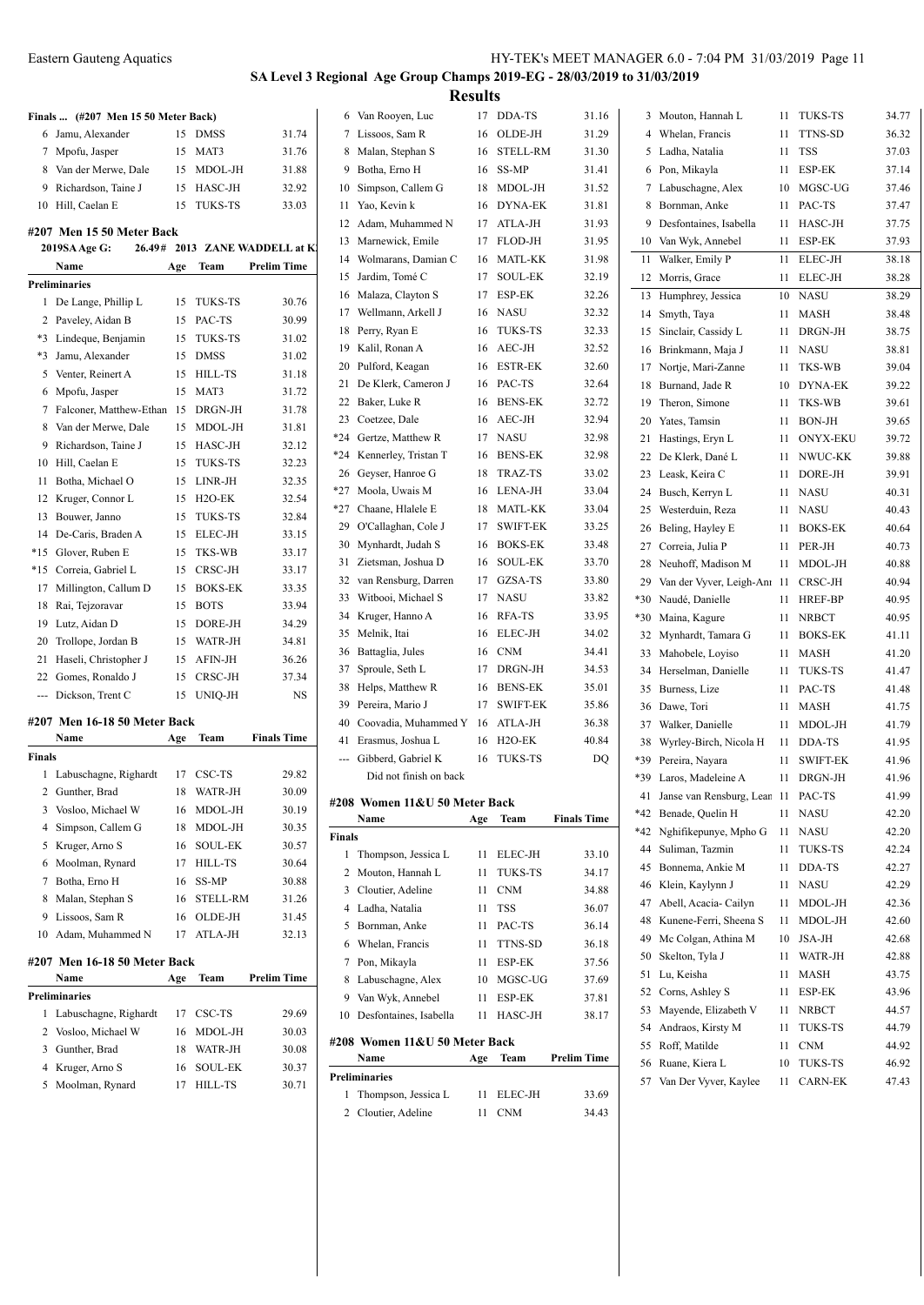# **SA Level 3 Regional Age Group Champs 2019-EG - 28/03/2019 to 31/03/2019 Results**<br><sup>12</sup> TUKS-TS

|         | Name                        | Age  | Team            | <b>Finals Time</b>     |
|---------|-----------------------------|------|-----------------|------------------------|
| Finals  |                             |      |                 |                        |
| 1       | Lindsay, Tannah K           | 12   | <b>ONYX-EKU</b> | 34.54                  |
| 2       | Mortimer, Shianne S         | 12   | CRSC-JH         | 34.91                  |
| 3       | Cowley, Robyn               | 12   | <b>TUKS-TS</b>  | 35.76                  |
| $*4$    | Germs, Andrea E             | 12   | WATR-JH         | 35.88                  |
| $*_{4}$ | Lothian, Roxanne            | 12   | FLOD-JH         | 35.88                  |
| 6       | Lin, Cleo                   | 12   | WATR-JH         | 35.90                  |
| 7       | Maske, Marie E              | 12   | AQUA!-JH        | 36.30                  |
| 8       | Malan, Chanel M             | 12   | BLAE-JH         | 36.65                  |
| 9       | Phiri, Jade A               | 12   | TSC             | 36.80                  |
| 10      | Wolvaardt, Carla            | 12   | TKS-WB          | 36.91                  |
|         |                             |      |                 |                        |
|         | #208 Women 12 50 Meter Back |      |                 |                        |
|         | 2019SA Age G:<br>30.97#     | 2011 |                 | Nathania Van Niekerk a |
|         | Name                        | Age  | Team            | <b>Prelim Time</b>     |
|         | <b>Preliminaries</b>        |      |                 |                        |
| 1       | Lindsay, Tannah K           | 12   | <b>ONYX-EKU</b> | 34.80                  |
| 2       | Mortimer, Shianne S         | 12   | CRSC-JH         | 35.65                  |
| 3       | Cowley, Robyn               | 12   | <b>TUKS-TS</b>  | 35.87                  |
| 4       | Germs, Andrea E             | 12   | WATR-JH         | 35.93                  |
| 5       | Phiri, Jade A               | 12   | <b>TSC</b>      | 36.32                  |
| 6       | Maske, Marie E              | 12   | AQUA!-JH        | 36.42                  |
| 7       | Lothian, Roxanne            | 12   | FLOD-JH         | 36.60                  |
| 8       | Malan, Chanel M             | 12   | BLAE-JH         | 36.73                  |
| 9       | Lin, Cleo                   | 12   | WATR-JH         | 36.84                  |
| 10      | Wolvaardt, Carla            | 12   | TKS-WB          | 36.92                  |
| 11      | Nel, Carlia                 | 12   | TKS-WB          | 37.07                  |
| 12      | Pringle, Amy L              | 12   | <b>ELEC-JH</b>  | 37.44                  |
| 13      | Zhang, Jenny                | 12   | EAGA-CC         | 37.48                  |
| 14      | Fourie, Janke               | 12   | PAC-TS          | 37.66                  |
| 15      | Herbst, Caitlin A           | 12   | MDOL-JH         | 37.69                  |
| 16      | De Beer, Lara               | 12   | <b>BENS-EK</b>  | 37.73                  |
| 17      | Greene, Katelyn             | 12   | SOUL-EK         | 37.75                  |
| 18      | Fernandes, SophIe           | 12   | <b>CNM</b>      | 37.93                  |
| 19      | Doida, Hanae                | 12   | HASC-JH         | 37.96                  |
| $*20$   | Day, Romy A                 | 12   | LINR-JH         | 38.21                  |
| *20     | Helberg, Gabriella          | 12   | GEMS-ZZ         | 38.21                  |
| 22      | De Boucherville, Catherir   | 12   | MDOL-JH         | 38.73                  |
| 23      | Fourie, Xandri              | 12   | TRAZ-TS         | 38.92                  |
| 24      | McCabe, Alexia              | 12   | WATR-JH         | 39.47                  |
| 25      | du Preez, Sumé M            | 12   | NWUC-KK         | 39.53                  |
| 26      | Thom, Justine C             | 12   | JSA-JH          | 39.59                  |
| 27      | Allamby, Kelly N            | 12   | DORE-JH         | 39.79                  |
| 28      | Save, Ria N                 | 12   | TSS             | 39.97                  |
| 29      | Nel, Shanae A               | 12   | LINR-JH         | 40.21                  |
| 30      | Reilly, Emma                | 12   | MASH            | 40.25                  |
| 31      | De Wet, Carmen              | 12   | <b>TUKS-TS</b>  | 40.30                  |
| 32      | White, Chelsea              | 12   | CRSC-JH         | 40.34                  |
| 33      | Salis, Kameron L            | 12   | WATR-JH         | 40.36                  |
| 34      | Pattle, Kendal C            | 12   | <b>BENS-EK</b>  | 40.50                  |
| 35      | Taljaard, Ilme              | 12   | PSC-TS          | 41.13                  |
| 36      | vd Walt, Janeske            | 12   | RBUR-BP         | 42.11                  |
| 37      | Kinnaird, Brynne B          | 12   | NASU            | 42.29                  |
|         |                             |      |                 |                        |
| 38      | Gangira, Zoe                | 12   | MAT3            | 42.73                  |

| 39             | Boegman, Femke                         | 12       | <b>TUKS-TS</b>     | 43.12                       | 35                   |
|----------------|----------------------------------------|----------|--------------------|-----------------------------|----------------------|
| 40             | Boegman, Marje                         | 12       | TUKS-TS            | 43.28                       | 36                   |
| 41             | Rangraze, Aliyyah                      | 12       | ATLA-JH            | 44.36                       | 37                   |
| ---            | Latiff, Sophia                         | 12       | <b>TSS</b>         | NS                          | 38                   |
|                | #208 Women 13 50 Meter Back            |          |                    |                             | 39                   |
|                | 2019SA Age G:<br>30.19#                |          |                    | 2013 Nathania Van Niekerk a | 40                   |
|                | Name                                   |          | Team               | <b>Finals Time</b>          | 41                   |
| <b>Finals</b>  |                                        | Age      |                    |                             | 42                   |
| 1              | Edwards, Gabriella R                   | 13       |                    | 34.33                       |                      |
| 2              |                                        |          | MDOL-JH<br>WATR-JH |                             | #208<br>$20^{\circ}$ |
| 3              | Peacock, Emma J<br>Jack, Michelle R    | 13<br>13 | TUKS-TS            | 34.80                       |                      |
| 4              |                                        |          | PAC-TS             | 34.91                       |                      |
| 5              | Mentz, Calista                         | 13       | ELEC-JH            | 34.93<br>35.16              | <b>Final:</b><br>1   |
| 6              | Banducci, Simone<br>Terblanche, Zoe    | 13<br>13 | RFA-TS             |                             | 2                    |
|                |                                        |          |                    | 35.17                       | 3                    |
| 7              | Viljoen, KC C                          | 13       | MDOL-JH            | 35.44                       | 4                    |
| 8<br>9         | Freel, Ashley Kate K<br>Kruger, Olivia | 13<br>13 | TUKS-TS<br>ELEC-JH | 35.57                       | 5                    |
|                |                                        |          | CRSC-JH            | 35.69                       |                      |
|                | 10 Crick, Charlotte J                  | 13       |                    | 36.02                       | 6                    |
|                | #208 Women 13 50 Meter Back            |          |                    |                             | 7<br>8               |
|                | 30.19#<br>2019SA Age G:                |          |                    | 2013 Nathania Van Niekerk a |                      |
|                | Name                                   | Age      | Team               | <b>Prelim Time</b>          | 9                    |
|                | <b>Preliminaries</b>                   |          |                    |                             |                      |
| 1              | Terblanche, Zoe                        | 13       | RFA-TS             | 34.92                       |                      |
| 2              | Jack, Michelle R                       | 13       | TUKS-TS            | 35.14                       | #208                 |
| 3              | Freel, Ashley Kate K                   | 13       | TUKS-TS            | 35.18                       | $20^{\circ}$         |
| $\overline{4}$ | Viljoen, KC C                          | 13       | MDOL-JH            | 35.25                       |                      |
| 5              | Mentz, Calista                         | 13       | PAC-TS             | 35.28                       | Prelir               |
| 6              | Edwards, Gabriella R                   | 13       | MDOL-JH            | 35.42                       | 1                    |
| 7              | Peacock, Emma J                        | 13       | WATR-JH            | 35.49                       | 2                    |
| 8              | Crick, Charlotte J                     | 13       | CRSC-JH            | 35.95                       | 3                    |
| 9              | Banducci, Simone                       | 13       | ELEC-JH            | 36.34                       | 4                    |
| 10             | Kruger, Olivia                         | 13       | ELEC-JH            | 36.35                       | 5                    |
| 11             | Steyn, Symóne                          | 13       | KEIK-NM            | 36.45                       | 6                    |
| 12             | Nupen, Jozi L                          | 13       | CRSC-JH            | 36.62                       | 7                    |
| 13             | Powell, Isabelle                       | 13       | TSS                | 36.80                       | *8                   |
| 14             | Da Fonseca-Hattingh, Sk                | 13       | RFA-TS             | 36.94                       | *8                   |
| 15             | Guymer, Rachel O                       | 13       | LINR-JH            | 36.95                       | 10                   |
| 16             | Oosthuizen, Mieke                      | 13       | TKS-WB             | 37.06                       | 11                   |
| 17             | Greyling, Annette                      | 13       | CRSC-JH            | 37.32                       | 12                   |
| 18             | Foster, Erin L                         | 13       | ELEC-JH            | 37.38                       | 13                   |
| 19             | Stock, Zoe E                           | 13       | DYNA-EK            | 37.39                       | 14                   |
| 20             | Manthe, Keila                          | 13       | TUKS-TS            | 37.47                       | 15                   |
| 21             | van Niekerk, Tumé                      | 13       | POTC-KK            | 37.58                       | 16                   |
| 22             | Daling, Lara                           | 13       | TKS-WB             | 37.74                       | *17                  |
| 23             | Neilson, Mia C                         | 13       | WATR-JH            | 37.90                       | *17                  |
| 24             | Alves, Joleen M                        | 13       | ELEC-JH            | 37.92                       | 19                   |
| 25             | Bisschops, Livia J                     | 13       | CRSC-JH            | 38.11                       | 20                   |
| 26             | Fourie, Chanel                         | 13       | LINR-JH            | 38.25                       | 21                   |
| 27             | Dzanibe, Noxy                          | 13       | RBOT-NW            | 38.48                       | 22                   |
| 28             | Mthembu, Yvonne                        | 13       | ELEC-JH            | 38.58                       | 23                   |
| 29             | Robson-Garth, Amy G                    | 13       | BOKS-EK            | 38.79                       | 24                   |
| 30             | Mutie, Mutinda                         | 13       | DMSS               | 38.99                       | 25                   |
| 31             | Smit, Donia C                          | 13       | SS-MP              | 39.37                       | 26                   |
| 32             | Burness, Rozelle                       | 13       | PAC-TS             | 39.54                       | 27                   |
| 33             | Joseph, Roslyn J                       | 13       | DDA-TS             | 39.61                       | 28                   |
| 34             | Spath, Mackenzie                       | 13       | NASU               | 39.71                       | 29                   |

|  | 35 Smith, Rachel A        | 13 | ELEC-JH        | 39.76 |
|--|---------------------------|----|----------------|-------|
|  | 36 Bennett, Gabriella M   | 13 | LINR-JH        | 40.00 |
|  | 37 Gardiner, Emma J       | 13 | DYNA-EK        | 40.25 |
|  | 38 Helps, Sarah           | 13 | <b>BENS-EK</b> | 40.40 |
|  | 39 Uys, Mia               | 13 | <b>PSC-TS</b>  | 40.66 |
|  | 40 Van der Walt, San-Mari | 13 | DDA-TS         | 41.21 |
|  | 41 Kinnaird, Neziah       | 13 | MAT3           | 42.29 |
|  | 42 Onovo, Ngosika         | 13 | MAT3           | 43.40 |

## **#208 Women 14 50 Meter Back**

|        | 2019SA Age G:          |     |                | 29.81# 2014 Mariella G. Venter at C |
|--------|------------------------|-----|----------------|-------------------------------------|
|        | Name                   | Age | Team           | <b>Finals Time</b>                  |
| Finals |                        |     |                |                                     |
| 1      | Sherwood, Erin M       | 14  | PER-JH         | 33.49                               |
|        | 2 van Rensburg, Zanje  | 14  | <b>HREF-BP</b> | 33.68                               |
| 3      | Steenkamp, Monet       | 14  | ELEC-JH        | 33.70                               |
|        | 4 Wolvaardt, Megan     | 14  | TKS-WB         | 34.60                               |
| 5.     | Baigrie, Stephanie S   | 14  | PER-JH         | 34.70                               |
|        | 6 Mutumbulua, Trisha   |     | 14 NASU        | 35.01                               |
| 7      | Villar, Giulia G       | 14  | DRGN-JH        | 35.27                               |
| 8      | Clarke, Kiannah        | 14  | <b>RFA-TS</b>  | 35.41                               |
| 9      | Pretorius, Nuschka     | 14  | <b>TUKS-TS</b> | 35.58                               |
|        | Mayos, Madison A       | 14  | CRSC-JH        | DQ                                  |
|        | Unsportsmanlike manner |     |                |                                     |

### **#208 Women 14 50 Meter Back**

|       | 2019SA Age G:<br>29.81# |     |                 | 2014 Mariella G. Venter at C |
|-------|-------------------------|-----|-----------------|------------------------------|
|       | Name                    | Age | Team            | <b>Prelim Time</b>           |
|       | <b>Preliminaries</b>    |     |                 |                              |
| 1     | Sherwood, Erin M        | 14  | PER-JH          | 33.46                        |
| 2     | van Rensburg, Zanje     | 14  | HREF-BP         | 33.60                        |
| 3     | Villar, Giulia G        | 14  | DRGN-JH         | 34.25                        |
| 4     | Steenkamp, Monet        | 14  | ELEC-JH         | 34.32                        |
| 5     | Wolvaardt, Megan        | 14  | TKS-WB          | 34.68                        |
| 6     | Clarke, Kiannah         | 14  | RFA-TS          | 34.85                        |
| 7     | Baigrie, Stephanie S    | 14  | PER-JH          | 34.99                        |
| $*8$  | Pretorius, Nuschka      | 14  | TUKS-TS         | 35.23                        |
| *8    | Mutumbulua, Trisha      | 14  | NASU            | 35.23                        |
| 10    | Mayos, Madison A        | 14  | CRSC-JH         | 35.55                        |
| 11    | Meyer, Corinna          | 14  | DDA-TS          | 35.66                        |
| 12    | Van der Riet, Kara      | 14  | DDA-TS          | 35.78                        |
| 13    | Potgieter, Amori        | 14  | NWUC-KK         | 35.82                        |
| 14    | Wentzel, Miyanda        | 14  | RFA-TS          | 35.96                        |
| 15    | Otto, Jessica C         | 14  | MDOL-JH         | 35.98                        |
| 16    | Kleynhans, Skyla J      | 14  | LINR-JH         | 36.10                        |
| $*17$ | Powell, Niamh           | 14  | <b>TSS</b>      | 36.22                        |
| $*17$ | Dean, Jordyn K          | 14  | MDOL-JH         | 36.22                        |
| 19    | de Beer, Gabriella      | 14  | <b>MATL-KK</b>  | 36.45                        |
| 20    | Köpplinger, Tiana       | 14  | <b>TUKS-TS</b>  | 36.50                        |
| 21    | Salis, Paige S          | 14  | WATR-JH         | 36.54                        |
| 22    | Szejwallo-Graney, Kasia | 14  | <b>TUKS-TS</b>  | 37.33                        |
| 23    | Slaughter, Nina         | 14  | POTC-KK         | 37.44                        |
| 24    | Ismail, Amani           | 14  | ATLA-JH         | 37.47                        |
| 25    | Petzer, Ferlan          | 14  | PAC-TS          | 37.87                        |
| 26    | Barnard, Chloë          | 14  | <b>DYNA-EK</b>  | 38.28                        |
| 27    | Thelejane, Tumelo       | 14  | OLDE-JH         | 38.82                        |
| 28    | Cronk, Taylin           | 14  | $H2O-EK$        | 41.55                        |
| 29    | Malan, Elna             | 14  | <b>STELL-RM</b> | 42.75                        |
|       |                         |     |                 |                              |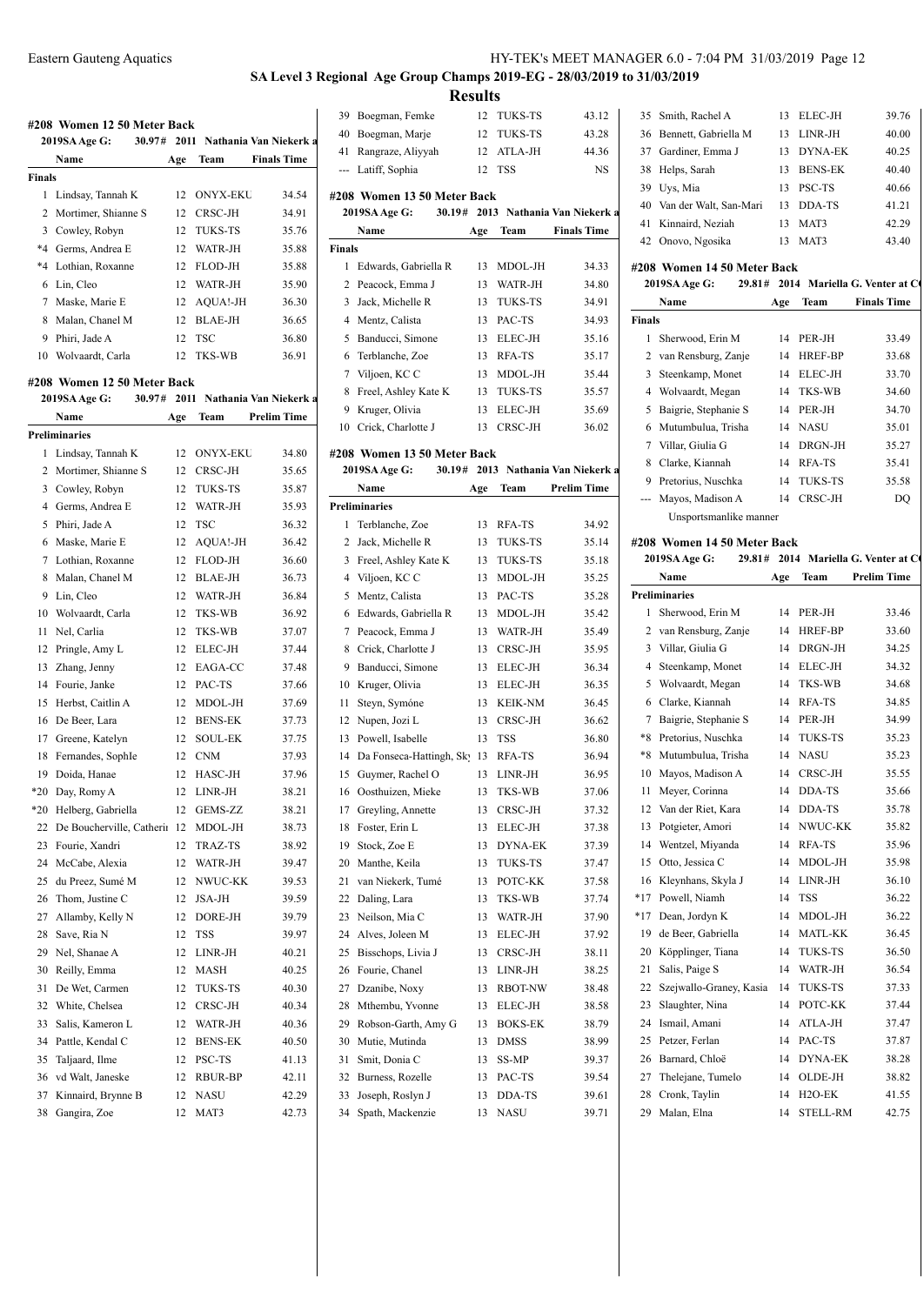# **SA Level 3 Regional Age Group Champs 2019-EG - 28/03/2019 to 31/03/2019 Results**

|                      | #208 Women 15 50 Meter Back           |     |                 |                               | #208           |
|----------------------|---------------------------------------|-----|-----------------|-------------------------------|----------------|
|                      | 28.88#<br>2019SA Age G:               |     |                 | 2015 Mariella G. Venter at 5t |                |
| Name                 |                                       | Age | Team            | <b>Finals Time</b>            | Preli          |
| <b>Finals</b>        |                                       |     |                 |                               | $\mathbf{1}$   |
| 1                    | Ehrich, Nina V                        | 15  | DDA-TS          | 33.64                         | 2              |
|                      | 2 Choriatopoulos, Leila               | 15  | WATR-JH         | 34.01                         | 3              |
| 3 Steyn, Inge        |                                       | 15  | <b>DYNA-EK</b>  | 34.49                         | $\overline{4}$ |
|                      | 4 Campbell, Tyla C                    | 15  | MDOL-JH         | 34.57                         | 5              |
|                      | *5 vd Walt, Marinet                   | 15  | RBUR-BP         | 34.58                         | 6              |
| $*5$                 | Parker, Tayla L                       | 15  | <b>SWIFT-EK</b> | 34.58                         | $\overline{7}$ |
| *7 Fourie, Nia       |                                       | 15  | RFA-TS          | 35.15                         | *8             |
|                      | *7 Windt, Bianca                      | 15  | RFA-TS          | 35.15                         | *8             |
|                      | 9 Wilcocks, Jessica S                 | 15  | PAC-TS          | 35.21                         | 10             |
|                      | 10 Dal Medico, Dani K                 |     | 15 ELEC-JH      | 35.89                         | 11             |
|                      |                                       |     |                 |                               | 12             |
|                      | #208 Women 15 50 Meter Back<br>28.88# |     |                 | 2015 Mariella G. Venter at 5t | 13             |
|                      | 2019SA Age G:                         |     |                 |                               | 14             |
| Name                 |                                       | Age | Team            | <b>Prelim Time</b>            | 15             |
| <b>Preliminaries</b> |                                       |     |                 |                               | 16             |
| 1                    | Ehrich, Nina V                        | 15  | DDA-TS          | 33.66                         | 17             |
|                      | 2 Choriatopoulos, Leila               | 15  | WATR-JH         | 33.97                         | 18             |
| 3 Steyn, Inge        |                                       | 15  | <b>DYNA-EK</b>  | 34.16                         | 19             |
|                      | 4 Matthews, Tselane                   | 15  | <b>DMSS</b>     | 34.35                         | 20             |
|                      | 5 vd Walt, Marinet                    | 15  | <b>RBUR-BP</b>  | 34.82                         | 21             |
|                      | 6 Campbell, Tyla C                    | 15  | MDOL-JH         | 34.85                         | 22             |
| 7                    | Parker, Tayla L                       | 15  | <b>SWIFT-EK</b> | 34.88                         | 23             |
| 8                    | Dal Medico, Dani K                    | 15  | ELEC-JH         | 34.91                         | 24             |
| 9                    | Fourie, Nia                           | 15  | RFA-TS          | 35.06                         | 25             |
|                      | 10 Windt, Bianca                      | 15  | RFA-TS          | 35.07                         |                |
| 11                   | Reynders, Jenna C                     | 15  | <b>BON-JH</b>   | 35.11                         | #209           |
| 12                   | Watts, Caitlin-Leigh                  | 15  | CRSC-JH         | 35.69                         |                |
| 13                   | Wilcocks, Jessica S                   | 15  | PAC-TS          | 35.75                         | Fina           |
| 14                   | Gomes, Izabella A                     | 15  | SASE-JH         | 35.89                         | $\overline{4}$ |
| 15                   | Hunt, Megan P                         | 15  | WATR-JH         | 36.05                         |                |
| 16                   | Munks, Sydney                         | 15  | <b>BOKS-EK</b>  | 36.26                         |                |
|                      | 17 Claase, Kerri-Lyn                  | 15  | <b>DYNA-EK</b>  | 36.48                         | #209           |
|                      | 18 Oellermann, Kiara E                | 15  | CRSC-JH         | 36.91                         |                |
| 19                   | Redecker, Nicole                      | 15  | <b>NASU</b>     | 36.94                         | Preli          |
| 20                   | Walker, Kyra A                        | 15  | CRSC-JH         | 37.28                         | 1              |
| 21 Uys, Zandri       |                                       | 15  | PSC-TS          | 37.73                         | 5              |
|                      | 22 Lowman, Camryn H                   | 15  | ELEC-JH         | 40.51                         |                |
|                      | #208 Women 16-18 50 Meter Back        |     |                 |                               | #209           |
| Name                 |                                       | Age | Team            | <b>Finals Time</b>            |                |
| <b>Finals</b>        |                                       |     |                 |                               | Fina           |
| 1                    | Greyling, Miré M                      | 16  | HREF-BP         | 33.93                         | 1              |
| 2                    | Young, Robyn                          | 18  | SWLAB           | 34.07                         | 2              |
| 3                    | Meyer, Janka                          | 17  | DDA-TS          | 34.24                         | 3              |
|                      | 4 Marx, Allison                       | 16  | PER-JH          | 34.46                         | #209           |
| 5                    | Sommerville, Savanna M                |     | 17 GZSA-TS      | 34.51                         |                |
|                      | 6 Kupfer, Marjean H                   | 16  | MDOL-JH         | 34.89                         | Preli          |
| 7                    | Fuller, Jenna-Laine                   | 17  | AFIN-JH         | 35.02                         | 2              |
| 8                    | Dennis, Anica                         | 16  | NWUC-KK         | 35.06                         | 3              |
| 9                    | Pentz, Shelby R                       | 16  | DBSC-SD         | 35.19                         | $\overline{4}$ |
|                      | 10 Smith, Ashlea K                    | 16  | ACT-JH          | 35.24                         |                |

| #208 Women 16-18 50 Meter Back |                                                             |     |                |                    |  |  |  |
|--------------------------------|-------------------------------------------------------------|-----|----------------|--------------------|--|--|--|
|                                | Name                                                        | Age | Team           | <b>Prelim Time</b> |  |  |  |
|                                | <b>Preliminaries</b>                                        |     |                |                    |  |  |  |
| 1                              | Meyer, Janka                                                | 17  | DDA-TS         | 33.89              |  |  |  |
| 2                              | Sommerville, Savanna M                                      | 17  | GZSA-TS        | 34.25              |  |  |  |
| 3                              | Greyling, Miré M                                            | 16  | HREF-BP        | 34.27              |  |  |  |
| 4                              | Kupfer, Marjean H                                           | 16  | MDOL-JH        | 34.30              |  |  |  |
| 5                              | Smith, Ashlea K                                             | 16  | ACT-JH         | 34.59              |  |  |  |
| 6                              | Marx, Allison                                               | 16  | PER-JH         | 34.61              |  |  |  |
| 7                              | Dennis, Anica                                               | 16  | NWUC-KK        | 34.73              |  |  |  |
| *8                             | Young, Robyn                                                | 18  | <b>SWLAB</b>   | 34.77              |  |  |  |
| $*8$                           | Fuller, Jenna-Laine                                         | 17  | AFIN-JH        | 34.77              |  |  |  |
| 10                             | Letley, Kieryn J                                            | 16  | <b>ESTR-EK</b> | 34.84              |  |  |  |
| 11                             | Pentz, Shelby R                                             | 16  | DBSC-SD        | 34.98              |  |  |  |
| 12                             | Richardson, Shania C                                        | 18  | HASC-JH        | 35.03              |  |  |  |
| 13                             | Pretorius, Courtney                                         | 17  | PER-JH         | 35.10              |  |  |  |
| 14                             | Hall, Anthea J                                              | 17  | DORE-JH        | 35.17              |  |  |  |
| 15                             | Botha, Corlia                                               | 18  | <b>HILL-TS</b> | 35.60              |  |  |  |
| 16                             | Norman, Alyssa                                              | 16  | NWUC-KK        | 35.83              |  |  |  |
| 17                             | Kazimierczak, Jordainne.                                    | 16  | FLOD-JH        | 36.21              |  |  |  |
| 18                             | Neale, Ruth M                                               | 16  | CRSC-JH        | 36.72              |  |  |  |
| 19                             | Scrooby, Gabriela M                                         | 16  | PER-JH         | 37.33              |  |  |  |
| 20                             | Smith, Calynn                                               | 18  | PSC-TS         | 37.43              |  |  |  |
| 21                             | Coetzee, Marli                                              | 16  | TRAZ-TS        | 37.51              |  |  |  |
| 22                             | Aaronson, Christen E                                        | 17  | HASC-JH        | 38.20              |  |  |  |
| 23                             | Stander, Chemone                                            | 17  | HILL-TS        | 38.62              |  |  |  |
| 24                             | Searle, Camika Li                                           | 16  | WATR-JH        | 38.69              |  |  |  |
| 25                             | Myburgh, Zanél                                              | 16  | TUKS-TS        | 38.75              |  |  |  |
|                                |                                                             |     |                |                    |  |  |  |
|                                | #209 Men 14&U 50 Meter Back Multi-Class                     |     |                |                    |  |  |  |
|                                | Name                                                        | Age | Team           | <b>Finals Time</b> |  |  |  |
| <b>Finals</b>                  |                                                             |     |                |                    |  |  |  |
|                                | 4 Adams, Moeketsi S5                                        |     | 12 MDOL-JH     | 1:12.74            |  |  |  |
| ---                            | Moss, Matthew J S9                                          | 14  | AQUA-BU        | DO                 |  |  |  |
|                                | Head did not break surface by 15 meters after start or turn |     |                |                    |  |  |  |
|                                | #209 Men 14&U 50 Meter Back Multi-Class                     |     |                |                    |  |  |  |
|                                | Name                                                        | Age | Team           | <b>Prelim Time</b> |  |  |  |
|                                | <b>Preliminaries</b>                                        |     |                |                    |  |  |  |
| 1                              | Moss, Matthew J S9                                          | 14  | <b>AQUA-BU</b> | 38.95              |  |  |  |
| 5                              | Adams, Moeketsi S5                                          | 12  | MDOL-JH        | 1:09.14            |  |  |  |
|                                |                                                             |     |                |                    |  |  |  |
|                                | #209 Men 15-18 50 Meter Back Multi-Class                    |     |                |                    |  |  |  |
|                                | Name                                                        | Age | Team           | <b>Finals Time</b> |  |  |  |
| <b>Finals</b><br>1             | Qamarana, Amkele V S1: 15 MDOL-JH                           |     |                |                    |  |  |  |
|                                |                                                             |     |                | 42.82              |  |  |  |
| 2                              | Zwane, Kabelo S7                                            |     | 16 MDOL-JH     | 46.57              |  |  |  |
| 3                              | Mncube, Gift S7                                             | 15  | MDOL-JH        | 47.13              |  |  |  |
|                                | #209 Men 15-18 50 Meter Back Multi-Class                    |     |                |                    |  |  |  |
|                                | Name                                                        | Age | Team           | <b>Prelim Time</b> |  |  |  |
|                                | <b>Preliminaries</b>                                        |     |                |                    |  |  |  |
|                                |                                                             |     |                |                    |  |  |  |
| 2                              | Qamarana, Amkele V S1: 15 MDOL-JH                           |     |                | 43.65              |  |  |  |
|                                | 3 Zwane, Kabelo S7                                          | 16  | MDOL-JH        | 46.93              |  |  |  |
|                                | 4 Mncube, Gift S7                                           | 15  | MDOL-JH        | 48.37              |  |  |  |

|                | #211 Men 11&U 100 Meter Fly |     |                 |                                      |
|----------------|-----------------------------|-----|-----------------|--------------------------------------|
|                | Name                        | Age | Team            | <b>Finals Time</b>                   |
| <b>Finals</b>  |                             |     |                 |                                      |
| 1              | Deng, Ting Wei              | 11  | SOUL-EK         | 1:08.26                              |
| 2              | Muller, Helgaard W          | 11  | TUKS-TS         | 1:12.90                              |
| 3              | Durand, Oliver B            | 11  | <b>NASU</b>     | 1:14.35                              |
| $\overline{4}$ | Domiter, Claudio J          | 11  | <b>BOKS-EK</b>  | 1:16.49                              |
| 5              | Pöhl, Ruben                 | 11  | TUKS-TS         | 1:21.51                              |
|                | 6 Van Heerden, Michael      | 11  | MDOL-JH         | 1:21.77                              |
| 7              | Kock, Naldo A               | 11  | <b>RBUR-BP</b>  | 1:22.90                              |
|                | 8 Alberts, Mighael W        | 11  | TKS-WB          | 1:25.26                              |
| 9              | Mofokeng, Musa B            | 11  | <b>CARN-EK</b>  | 1:26.40                              |
| 10             | Hekandjo, Kgosana O         | 11  | NASU            | 1:28.23                              |
|                | #211 Men 11&U 100 Meter Fly |     |                 |                                      |
|                | Name                        | Age | Team            | <b>Prelim Time</b>                   |
|                | <b>Preliminaries</b>        |     |                 |                                      |
| 1              | Deng, Ting Wei              | 11  | <b>SOUL-EK</b>  | 1:09.63                              |
| 2              | Muller, Helgaard W          | 11  | TUKS-TS         | 1:14.07                              |
|                | 3 Durand, Oliver B          | 11  | <b>NASU</b>     | 1:16.89                              |
| $\overline{4}$ | Domiter, Claudio J          | 11  | <b>BOKS-EK</b>  | 1:18.47                              |
| 5.             | Pöhl, Ruben                 | 11  | TUKS-TS         | 1:18.97                              |
| 6              | Van Heerden, Michael        | 11  | MDOL-JH         | 1:22.08                              |
| 7              | Hekandjo, Kgosana O         | 11  | <b>NASU</b>     | 1:22.42                              |
| 8              | Alberts, Mighael W          | 11  | TKS-WB          | 1:22.47                              |
| 9.             | Kock, Naldo A               | 11  | <b>RBUR-BP</b>  | 1:23.35                              |
| 10             | Mofokeng, Musa B            | 11  | <b>CARN-EK</b>  | 1:26.31                              |
| 11             | Fukunishi, Haruki           | 10  | <b>TUKS-TS</b>  | 1:26.87                              |
| 12             | Vimba, Khaya                | 11  | MAT3            | 1:27.80                              |
| 13             | Meyer, Ricchard             | 11  | <b>ONYX-EKU</b> | 1:27.90                              |
| 14             | Duff, Patrick               | 11  | MAT3            | 1:28.21                              |
| 15             | Loubser, Paul               | 10  | TUKS-TS         | 1:29.57                              |
| 16             | Lundie, Michael J           | 11  | DYNA-EK         | 1:32.56                              |
| 17             | Dreyer, Hein J              | 11  | PAC-TS          | 1:33.49                              |
| 18             | Steyn, Fourie P             | 11  | <b>NASU</b>     | 1:33.81                              |
| 19             | Kinnaird, Liam              | 10  | NASU            | 1:35.22                              |
| 20             | vd Merwe, Brendan L         | 11  | <b>HREF-BP</b>  | 1:37.76                              |
| 21             | Van Rensburg, Joshua        | 10  | DBSC-SD         | 1:38.10                              |
| 22             | Njowola, Douglas            | 11  | MASH            | 1:45.20                              |
|                | #211 Men 12 100 Meter Fly   |     |                 |                                      |
|                | 2019SA Age G:               |     |                 | 1:01.67# 2016 Luca D. Holtzhausen at |
|                | Name                        | Age | Team            | <b>Finals Time</b>                   |
| Finals         |                             |     |                 |                                      |
| 1              | Linde, Brandon L            | 12  | PAC-TS          | 1:13.29                              |
| $\overline{2}$ | Gurira, Gilbert S           | 12  | <b>ONYX-EKU</b> | 1:15.63                              |
| 3              | Billings, Daniel R          | 12  | WATR-JH         | 1:16.23                              |
| 4              | Muhate, Athyan              | 12  | <b>CNM</b>      | 1:19.16                              |
| 5              | Itatiro, Peter              | 12  | TSS             | 1:20.17                              |
|                | 6 Nel, Edmund A             | 12  | HARB-BP         | 1:22.98                              |
|                |                             |     |                 |                                      |

| і 15-10 SV мецег Баск мішц-Сіаss |     |            |                    | 5 Itatiro, Peter        | 12 TSS     | 1:20.17 |
|----------------------------------|-----|------------|--------------------|-------------------------|------------|---------|
|                                  | Age | Team       | <b>Prelim Time</b> | 6 Nel, Edmund A         | 12 HARB-BP | 1:22.98 |
| ies                              |     |            |                    | 7 Jacobs, Kei-Tumelo S  | 12 OLDE-JH | 1:23.47 |
| arana, Amkele V S1: 15 MDOL-JH   |     |            | 43.65              | 8 Ndegwa, Kwame         | 12 ELEC-JH | 1:27.11 |
| e. Kabelo S7                     |     | 16 MDOL-JH | 46.93              | 9 Studer, Christopher S | 12 DYNA-EK | 1:28.58 |
| ıbe, Gift S7                     |     | 15 MDOL-JH | 48.37              |                         |            |         |
|                                  |     |            |                    |                         |            |         |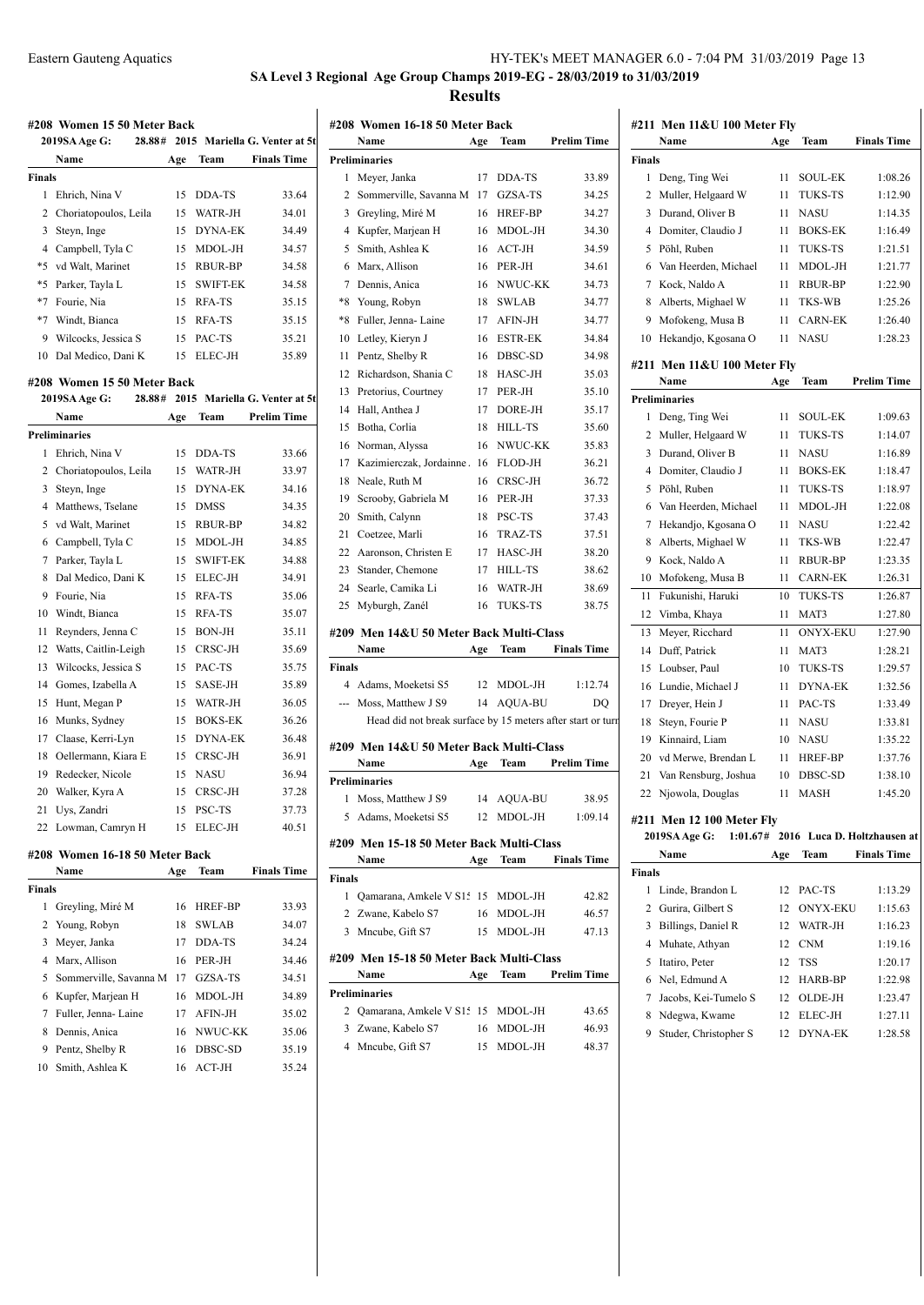# **SA Level 3 Regional Age Group Champs 2019-EG - 28/03/2019 to 31/03/2019 Results**<br>14 ELEC-JH

|                | #211 Men 12 100 Meter Fly                            |          |                           |                                      | 9       | Y              |
|----------------|------------------------------------------------------|----------|---------------------------|--------------------------------------|---------|----------------|
|                | 2019SA Age G:                                        |          |                           | 1:01.67# 2016 Luca D. Holtzhausen at | 10 V    |                |
|                | Name                                                 | Age      | Team                      | Prelim Time                          | #211 N  |                |
|                | Preliminaries                                        |          |                           |                                      | 2019:   |                |
| 1              | Linde, Brandon L                                     | 12       | PAC-TS                    | 1:13.05                              |         | N              |
|                | 2 Billings, Daniel R                                 | 12       | WATR-JH                   | 1:16.42                              | Prelimi |                |
|                | 3 Gurira, Gilbert S                                  | 12       | <b>ONYX-EKU</b>           | 1:17.16                              | 1       | N              |
|                | 4 Muhate, Athyan                                     | 12       | <b>CNM</b>                | 1:19.84                              | 2       | B <sub>1</sub> |
|                | 5 Itatiro, Peter                                     | 12       | <b>TSS</b>                | 1:20.58                              | 3       | $R_0$          |
|                | 6 Nel, Edmund A                                      | 12       | HARB-BP                   | 1:22.43                              | 4 L     |                |
|                | 7 Verwoerd, Wilhelm J                                |          | 12 DYNA-EK                | 1:24.92                              | 5A      |                |
| 8              | Jacobs, Kei-Tumelo S                                 |          | 12 OLDE-JH                | 1:24.97                              | 6 W     |                |
| 9              | Ndegwa, Kwame                                        | 12       | ELEC-JH                   | 1:26.06                              | 7 R     |                |
| 10             | Studer, Christopher S                                | 12       | <b>DYNA-EK</b>            | 1:27.48                              | 8 N     |                |
|                |                                                      |          |                           |                                      | 9 Y     |                |
|                | #211 Men 13 100 Meter Fly                            |          |                           |                                      | $10$ Va |                |
|                | 2019SA Age G:                                        |          |                           | 58.58# 2010 Mathys C Goosen-Telko    | 11      | $S_{\rm f}$    |
|                | Name                                                 | Age      | Team                      | <b>Finals Time</b>                   | 12      |                |
| Finals         |                                                      |          |                           |                                      |         | L١             |
| 1              | Faftine, Kaio                                        | 13       | <b>CNM</b>                | 1:12.31                              | 13      | D              |
| 2              | Van Rensburg, Ruan                                   | 13       | SDD-SD                    | 1:12.84                              | 14      | S <sub>I</sub> |
|                | 3 Botha, John-Thomas                                 | 13       | POTC-KK                   | 1:13.71                              | $15$ va |                |
| $\overline{4}$ | Raghavendran, Aravind                                | 13       | TSS                       | 1:15.93                              | 16 D    |                |
| 5              | Postma, Ruan                                         | 13       | <b>TUKS-TS</b>            | 1:16.85                              | 17      | $S_6$          |
| 6              | Wiggett, Dawid                                       | 13       | LINR-JH                   | 1:17.36                              | 18 M    |                |
| 7              | Mostert, Adriaan G                                   |          | 13 WATR-JH                | 1:21.02                              | 19      | Ja             |
| 8              | Oellermann, Kai D                                    | 13       | CRSC-JH                   | 1:22.81                              | $20$ Fu |                |
| 9              | Waterson, Jay-Jay                                    | 13       | <b>CARN-EK</b>            | 1:25.00                              | 21      | U              |
| 10             | Thomas, Craig                                        | 13       | MDOL-JH                   | 1:32.59                              | 22 M    |                |
|                |                                                      |          |                           |                                      | 23      | N              |
|                | #211 Men 13 100 Meter Fly<br>2019SA Age G:<br>58.58# |          |                           | 2010 Mathys C Goosen-Telko           | --- A   |                |
|                | Name                                                 | Age      | Team                      | <b>Prelim Time</b>                   |         |                |
|                | Preliminaries                                        |          |                           |                                      | #211 N  |                |
| $\mathbf{1}$   | Faftine, Kaio                                        | 13       | <b>CNM</b>                | 1:12.98                              | 2019:   |                |
|                | 2 Van Rensburg, Ruan                                 | 13       | SDD-SD                    | 1:13.79                              |         | N              |
| 3              | Raghavendran, Aravind                                | 13       | <b>TSS</b>                |                                      | Finals  |                |
| $\overline{4}$ |                                                      |          |                           | 1:14.69                              | 1       | G              |
| 5              | Botha, John-Thomas                                   | 13<br>13 | POTC-KK<br><b>TUKS-TS</b> | 1:16.39<br>1:17.76                   | $2$ B   |                |
|                | Postma, Ruan                                         |          |                           |                                      | 3       | $\mathbf{C}$   |
| 6              | Wiggett, Dawid                                       | 13       | LINR-JH                   | 1:18.02                              | 4       | M              |
| 7              | Mostert, Adriaan G                                   | 13       | WATR-JH                   | 1:20.47                              | $5$ Pa  |                |
| 8              | Oellermann, Kai D                                    | 13       | CRSC-JH                   | 1:21.16                              | 6 G     |                |
|                | 9 Waterson, Jay-Jay                                  | 13       | <b>CARN-EK</b>            | 1:24.11                              | 7 Li    |                |
| 10             | Thomas, Craig                                        | 13       | MDOL-JH                   | 1:27.80                              | 8 D     |                |
|                | #211 Men 14 100 Meter Fly                            |          |                           |                                      | 9       | V              |
|                | 55.71#<br>2019SA Age G:                              |          |                           | 2018 Matthew E. Sates at TY          | 10      | Η              |
|                | Name                                                 | Age      | Team                      | <b>Finals Time</b>                   |         |                |
| Finals         |                                                      |          |                           |                                      | #211 N  |                |
| $\mathbf{1}$   | Roux, Conrad J                                       | 14       | RFA-TS                    | 1:06.53                              | 2019:   |                |
| 2              | Ngwenya, Nathan                                      | 14       | MAT3                      | 1:06.54                              |         | N              |
| 3              | Williams, Warick J                                   | 14       | FLOD-JH                   | 1:06.63                              | Prelimi |                |
| 4              | Buckley, Byron P                                     | 14       | H <sub>2</sub> O-EK       | 1:08.28                              | 1       | G              |
| 5              | Louw, Nicolas J                                      | 14       | <b>ELRAS-WB</b>           | 1:08.35                              | 2       | $\mathbf{C}$   |
| 6              | Alpers, Tristan                                      | 14       | LINR-JH                   | 1:09.12                              | 3 M     |                |
| 7              | Rocha, Orin L                                        | 14       | <b>AFIN-JH</b>            | 1:11.40                              | $4$ Pa  |                |
| 8              | Naidoo, Joshua L                                     | 14       | <b>TUKS-TS</b>            | 1:11.54                              | 5       | G              |
|                |                                                      |          |                           |                                      | 6       | $\mathbf{B}$   |
|                |                                                      |          |                           |                                      |         |                |
|                |                                                      |          |                           |                                      |         |                |

|                | 9 Yates, Christian M                       | 14  | ELEC-JH             | 1:13.57                             | 7              | Li             |
|----------------|--------------------------------------------|-----|---------------------|-------------------------------------|----------------|----------------|
|                | 10 Van Rooyen, Marseille                   | 14  | PSC-TS              | 1:14.45                             | 8              | V              |
|                |                                            |     |                     |                                     | 9              | H              |
|                | #211 Men 14 100 Meter Flv<br>2019SA Age G: |     |                     | 55.71# 2018 Matthew E. Sates at TY  | 10             | D              |
|                | Name                                       | Age | Team                | <b>Prelim Time</b>                  | 11             | W              |
|                | <b>Preliminaries</b>                       |     |                     |                                     | 12             | Fε             |
| 1              | Ngwenya, Nathan                            | 14  | MAT3                | 1:06.85                             | 13             | V              |
| $\overline{2}$ | Buckley, Byron P                           | 14  | H <sub>2</sub> O-EK | 1:07.47                             | 14             | K              |
| 3              | Roux, Conrad J                             | 14  | RFA-TS              | 1:07.75                             | 15             | M              |
| $\overline{4}$ | Louw, Nicolas J                            | 14  | <b>ELRAS-WB</b>     | 1:08.42                             | 16             | R              |
| 5              | Alpers, Tristan                            | 14  | LINR-JH             | 1:09.14                             | 17             | P <sub>1</sub> |
| 6              | Williams, Warick J                         | 14  | <b>FLOD-JH</b>      | 1:09.36                             | 18             | M              |
| 7              | Rocha, Orin L                              | 14  | AFIN-JH             | 1:09.78                             | #211 N         |                |
| 8              | Naidoo, Joshua L                           | 14  | <b>TUKS-TS</b>      | 1:10.37                             |                | N              |
| 9              | Yates, Christian M                         | 14  | ELEC-JH             | 1:10.99                             | <b>Finals</b>  |                |
| 10             | Van Rooyen, Marseille                      | 14  | PSC-TS              | 1:11.09                             | 1              | $\circ$        |
| 11             | Spangenberg, Shuan                         | 14  | <b>NASU</b>         | 1:12.35                             | $\overline{2}$ | $\mathcal{C}$  |
| 12             | Lutz, Sebastian M                          | 14  | WATR-JH             | 1:12.94                             |                | 3 <sub>G</sub> |
| 13             | De Gouveia, Christian R                    | 14  | <b>CARN-EK</b>      | 1:13.06                             |                | 4 R            |
| 14             | Smith, Jared E                             | 14  | <b>RBOT-NW</b>      | 1:13.13                             |                | 5 V            |
| 15             | van Rooyen, Benco                          | 14  | <b>DMSS</b>         | 1:13.54                             |                | 6 V            |
| 16             | De Jager, Eben                             | 14  | MDOL-JH             | 1:13.81                             | 7              | $\mathbf{B}$   |
| 17             | Sepetu, Isam A                             | 14  | WATR-JH             | 1:13.90                             | 8              | G              |
| 18             | Mosterd, Cole B                            | 14  | AFIN-JH             | 1:14.47                             |                | 9 Li           |
| 19             | Jacobs, Jedd                               | 14  | <b>TUKS-TS</b>      | 1:14.71                             | 10             | <sup>T</sup>   |
| 20             | Fuller, Connor J                           | 14  | AFIN-JH             | 1:14.94                             | #211 N         |                |
| 21             | Uys, Janco                                 | 14  | NWUC-KK             | 1:15.19                             |                | N              |
| 22             | McCabe, Tyrone                             | 14  | WATR-JH             | 1:18.94                             | Prelimi        |                |
| 23             | Nagin, Vishay                              | 14  | WATR-JH             | 1:21.83                             | 1              | $\circ$        |
| $---$          | Adam, Yusuf                                | 14  | ATLA-JH             | DO                                  |                | $2\,C$         |
|                | False start                                |     |                     |                                     |                | $3 \sqrt{6}$   |
|                | #211 Men 15 100 Meter Fly                  |     |                     |                                     |                | $4 \text{V}$   |
|                | 2019SA Age G:                              |     |                     | 55.27# 2018 Matthew E. Sates at Fin | 5.             | G              |
|                | Name                                       | Age | Team                | <b>Finals Time</b>                  | 6              | G              |
| Finals         |                                            |     |                     |                                     | $\overline{7}$ | Li             |
| 1              | Gallino, Mattia L                          | 15  | OLDE-JH             | 1:04.73                             | 8              | T              |

| 2 Bouwer, Janno           |    | 15 TUKS-TS     | 1:04.85 |
|---------------------------|----|----------------|---------|
| 3 Correia, Gabriel L      | 15 | CRSC-JH        | 1:04.93 |
| 4 Millington, Callum D    | 15 | <b>BOKS-EK</b> | 1:05.31 |
| 5 Paveley, Aidan B        |    | 15 PAC-TS      | 1:06.34 |
| 6 Gwadzoka, Graham T      | 15 | <b>RBOT-NW</b> | 1:07.16 |
| 7 Lindeque, Benjamin      |    | 15 TUKS-TS     | 1:08.87 |
| 8 Du Toit. Pieter W       | 15 | <b>SS-MP</b>   | 1:09.35 |
| 9 Van der Merwe, Dale     | 15 | MDOL-JH        | 1:10.88 |
| 10 Haseli, Christopher J  |    | 15 AFIN-JH     | 1:11.68 |
| #211 Men 15 100 Meter Flv |    |                |         |

|   | 2019SA Age G:          |     |                | 55.27# 2018 Matthew E. Sates at Fin |
|---|------------------------|-----|----------------|-------------------------------------|
|   | Name                   | Age | Team           | <b>Prelim Time</b>                  |
|   | Preliminaries          |     |                |                                     |
| 1 | Gallino, Mattia L      | 15  | OLDE-JH        | 1:05.37                             |
|   | 2 Correia, Gabriel L   | 15  | CRSC-JH        | 1:05.41                             |
|   | 3 Millington, Callum D | 15  | <b>BOKS-EK</b> | 1:06.18                             |
| 4 | Paveley, Aidan B       | 15  | PAC-TS         | 1:06.36                             |
| 5 | Gwadzoka, Graham T     | 15  | <b>RBOT-NW</b> | 1:06.69                             |
| 6 | Bouwer, Janno          | 15  | <b>TUKS-TS</b> | 1:06.70                             |

| 8             | Van der Merwe, Dale                | 15  | MDOL-JH         | 1:08.28            |
|---------------|------------------------------------|-----|-----------------|--------------------|
| 9             | Haseli, Christopher J              | 15  | AFIN-JH         | 1:08.56            |
| 10            | Du Toit, Pieter W                  | 15  | SS-MP           | 1:09.47            |
| 11            | Walsh, Patrick                     | 15  | DMSS            | 1:09.94            |
| 12            | Falconer, Matthew-Ethan            | 15  | DRGN-JH         | 1:10.46            |
| 13            | Venables, Thomas J                 | 15  | WATR-JH         | 1:10.79            |
| 14            | Kruger, Connor L                   | 15  | $H2O-EK$        | 1:10.88            |
| 15            | Mpofu, Jasper                      | 15  | MAT3            | 1:12.34            |
| 16            | Rai, Tejzoravar                    | 15  | <b>BOTS</b>     | 1:12.52            |
| 17            | Pretorius, Dihan F                 | 15  | HILL-TS         | 1:13.19            |
| 18            | Mkhize, Kuhlekonke                 | 15  | UNIQ-JH         | 1:14.50            |
|               | #211 Men 16-18 100 Meter Fly       |     |                 |                    |
|               | Name                               | Age | Team            | <b>Finals Time</b> |
| <b>Finals</b> |                                    |     |                 |                    |
| 1             | Olivier, Liam                      | 17  | HILL-TS         | 59.57              |
| 2             | Cottle, Sage                       | 16  | WATR-JH         | 1:01.15            |
| 3             | Gericke, Kyle                      | 18  | DRGN-JH         | 1:01.31            |
| 4             | Roets, GJ J                        | 16  | <b>ELRAS-WB</b> | 1:01.72            |
| 5             | Vosloo, Michael W                  | 16  | MDOL-JH         | 1:02.12            |
| 6             | Van Rooyen, Luc                    | 17  | DDA-TS          | 1:03.17            |
| 7             | Bockel, Gareth D                   | 17  | <b>SASE-JH</b>  | 1:03.68            |
| 8             | Gunther, Brad                      | 18  | WATR-JH         | 1:03.70            |
| 9             | Lindeque, Jeandre                  | 18  | RFA-TS          | 1:04.21            |
| 10            | Theron, Ronan                      | 16  | <b>TASC-MP</b>  | 1:04.36            |
|               | #211 Men 16-18 100 Meter Fly       |     |                 |                    |
|               | Name                               | Age | Team            | Prelim Time        |
|               | <b>Preliminaries</b>               |     |                 |                    |
|               |                                    |     |                 |                    |
| 1             | Olivier, Liam                      | 17  | HILL-TS         | 1:00.10            |
| 2             | Cottle, Sage                       | 16  | WATR-JH         | 1:01.54            |
| 3             | Vosloo, Michael W                  | 16  | MDOL-JH         | 1:01.72            |
| 4             | Van Rooyen, Luc                    | 17  | DDA-TS          | 1:02.11            |
| 5             | Gunther, Brad                      | 18  | WATR-JH         | 1:02.57            |
| 6             | Gericke, Kyle                      | 18  | DRGN-JH         | 1:03.03            |
| 7             | Lindeque, Jeandre                  | 18  | RFA-TS          | 1:03.23            |
| 8             | Theron, Ronan                      | 16  | TASC-MP         | 1:03.58            |
| 9             | Roets, GJ J                        | 16  | ELRAS-WB        | 1:03.69            |
| 10            | Bockel, Gareth D                   | 17  | <b>SASE-JH</b>  | 1:04.11            |
| 11            | Malaza, Clayton S                  | 17  | ESP-EK          | 1:04.26            |
| 12            |                                    | 16  | <b>BENS-EK</b>  | 1:04.64            |
| 13            | Baker, Luke R<br>De Beer, Pieter J | 17  | TKS-WB          | 1:05.22            |
| 14            | Gibberd, Gabriel K                 | 16  | TUKS-TS         | 1:05.32            |
| 15            | Loubser, Erick                     | 18  | RFA-TS          | 1:05.81            |
| 16            | Yona, Thabo J                      | 17  | ATLA-JH         | 1:05.86            |
| 17            | Moolman, Rynard                    | 17  | HILL-TS         | 1:06.44            |
| 18            | Du Preez, Jandre T                 | 18  | FLOD-JH         | 1:06.62            |
| 19            | Chaane, Hlalele E                  | 18  | MATL-KK         | 1:06.77            |
| 20            | Verster, Ben D                     | 16  | TKS-WB          | 1:06.88            |
| 21            | Gertze, Matthew R                  | 17  | NASU            | 1:06.93            |
| 22            | Pulford, Keagan                    | 16  | ESTR-EK         | 1:07.06            |
| 23            | Harris, Ethyn J                    | 16  | WATR-JH         | 1:07.83            |
| 24            | Van Dyk, Jean Pierre               | 16  | TTNS-SD         | 1:08.24            |
| 25            | Setswammung, Tumo                  | 17  | DMSS            | 1:08.29            |
| 26            | Marnewick, Emile                   | 17  | FLOD-JH         | 1:08.49            |
| 27            | Kim, Justin                        | 16  | WATR-JH         | 1:08.50            |

Lindeque, Benjamin 15 TUKS-TS 1:08.25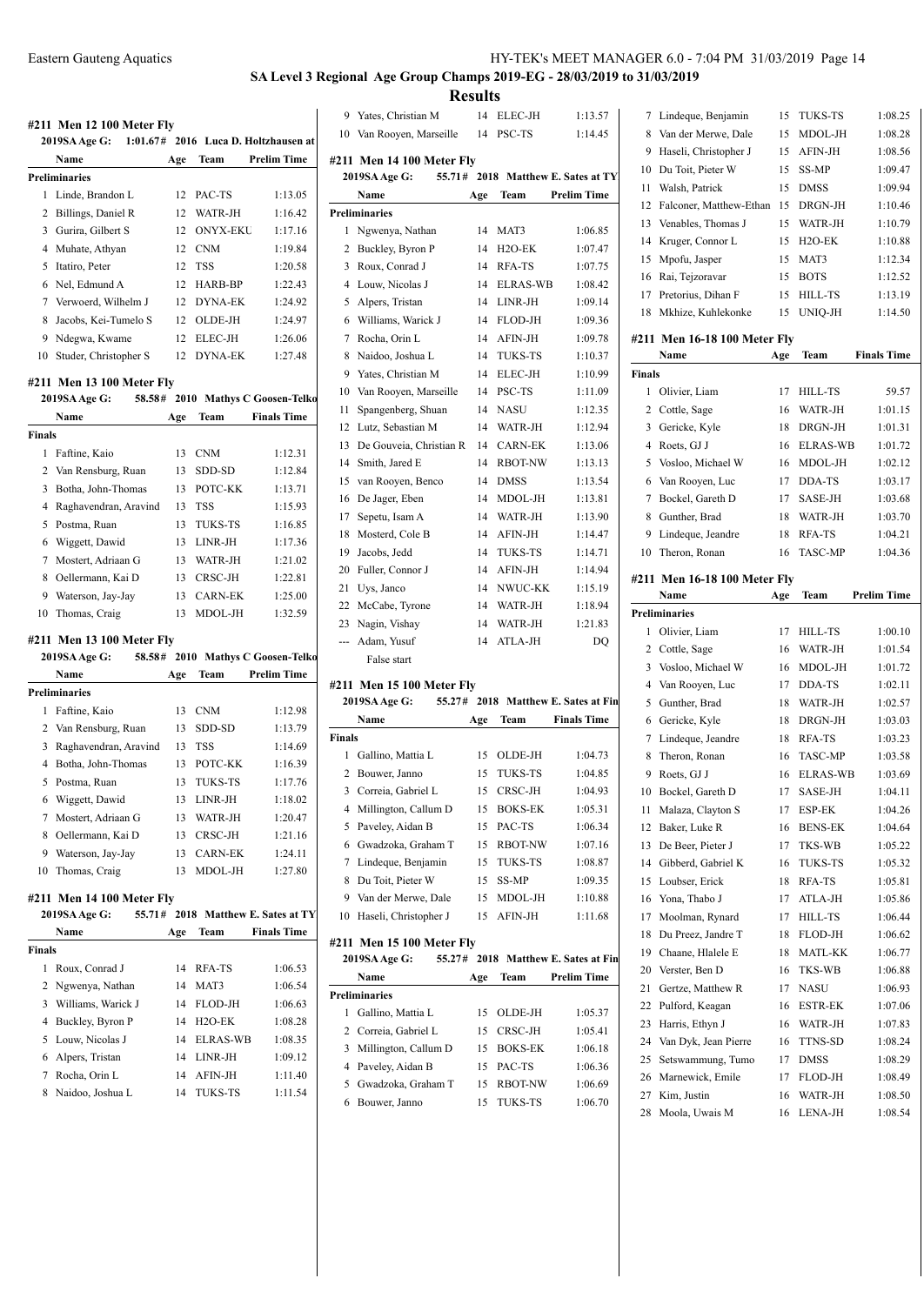# **SA Level 3 Regional Age Group Champs 2019-EG - 28/03/2019 to 31/03/2019 Results**

**Preliminaries ... (#211 Men 16-18 100 Meter Fly)**

|    | $r$ reminimaties $\left( \# 211 \right)$ intent to-to two interest fits i |    |                 |         |
|----|---------------------------------------------------------------------------|----|-----------------|---------|
| 29 | Botha, Werner J                                                           | 18 | <b>HILL-TS</b>  | 1:08.67 |
| 30 | Malan, Stephan S                                                          | 16 | <b>STELL-RM</b> | 1:08.91 |
| 31 | Geyser, Hanroe G                                                          | 18 | <b>TRAZ-TS</b>  | 1:09.20 |
| 32 | Battaglia, Jules                                                          | 16 | <b>CNM</b>      | 1:09.26 |
| 33 | Fermoyle, Ryan                                                            | 16 | HASC-JH         | 1:09.83 |
| 34 | Pereira, Mario J                                                          | 17 | <b>SWIFT-EK</b> | 1:10.02 |
| 35 | van Rensburg, Darren                                                      | 17 | GZSA-TS         | 1:10.05 |
| 36 | Tebbit, Nicholas J                                                        | 17 | MDOL-JH         | 1:10.30 |
| 37 | Jordaan, Joshua                                                           | 16 | NWUC-KK         | 1:10.37 |
| 38 | Xavier, Kelsey                                                            | 16 | <b>CNM</b>      | 1:11.00 |
| 39 | Walker, Jason M                                                           | 17 | CRSC-JH         | 1:11.95 |
| 40 | Simpson, Callem G                                                         | 18 | MDOL-JH         | 1:13.48 |
| 41 | Duarte, Michel G                                                          | 17 | MGSC-UG         | 1:13.92 |
| 42 | Schulz, Tom R                                                             | 17 | DDA-TS          | 1:17.91 |
|    | Billings, Daniel K                                                        | 16 | $AA-JH$         | DQ      |
|    | False start                                                               |    |                 |         |
|    | Wellmann, Arkell J                                                        | 16 | NASU            | DQ      |
|    | Did not bring arms forward over water                                     |    |                 |         |

### **#212 Women 11&U 100 Meter Fly**

|        | Name                  | Age | <b>Team</b>    | <b>Finals Time</b> |
|--------|-----------------------|-----|----------------|--------------------|
| Finals |                       |     |                |                    |
| 1      | Henning, Simoné       | 11  | <b>RBOT-NW</b> | 1:13.74            |
|        | 2 Thompson, Jessica L | 11  | ELEC-JH        | 1:14.99            |
|        | 3 Cloutier, Adeline   | 11  | <b>CNM</b>     | 1:15.91            |
|        | 4 du Plessis, Deone   | 11  | <b>TUKS-TS</b> | 1:17.06            |
|        | 5 Van As, Anje        | 11  | <b>MASH</b>    | 1:20.28            |
|        | 6 Whelan, Francis     | 11  | <b>TTNS-SD</b> | 1:21.01            |
|        | 7 Fairon, Amber       | 11  | ELEC-JH        | 1:21.52            |
| 8      | De Klerk, Dané L      | 11  | NWUC-KK        | 1:21.87            |
| 9      | Bonnema, Ankie M      | 11  | DDA-TS         | 1:22.28            |
| 10     | Walker, Emily P       | 11  | ELEC-JH        | 1:23.01            |

### **#212 Women 11&U 100 Meter Fly**

|                | Name                   | Age | Team           | <b>Prelim Time</b> |  |
|----------------|------------------------|-----|----------------|--------------------|--|
|                | <b>Preliminaries</b>   |     |                |                    |  |
| 1              | du Plessis, Deone      | 11  | <b>TUKS-TS</b> | 1:16.52            |  |
| 2              | Thompson, Jessica L    | 11  | ELEC-JH        | 1:16.55            |  |
| 3              | Henning, Simoné        | 11  | <b>RBOT-NW</b> | 1:16.64            |  |
| $\overline{4}$ | Cloutier, Adeline      | 11  | <b>CNM</b>     | 1:17.15            |  |
| 5              | Whelan, Francis        | 11  | TTNS-SD        | 1:20.67            |  |
| 6              | Fairon, Amber          | 11  | ELEC-JH        | 1:20.69            |  |
| 7              | De Klerk, Dané L       | 11  | NWUC-KK        | 1:20.91            |  |
| 8              | Walker, Emily P        | 11  | ELEC-JH        | 1:21.15            |  |
| 9              | Van As, Anje           | 11  | <b>MASH</b>    | 1:21.94            |  |
| 10             | Bonnema, Ankie M       | 11  | DDA-TS         | 1:23.75            |  |
| 11             | Ladha, Natalia         | 11  | <b>TSS</b>     | 1:24.00            |  |
| 12             | Dredge, Ruth J         | 10  | PAC-TS         | 1:24.34            |  |
| 13             | Pon. Mikavla           | 11  | ESP-EK         | 1:24.84            |  |
| 14             | Masiye-Moyo, Nozintaba | 11  | MAT3           | 1:24.96            |  |
| 15             | Rossouw, Chloe         | 11  | <b>TUKS-TS</b> | 1:26.07            |  |
| 16             | Van Wyk, Annebel       | 11  | ESP-EK         | 1:27.72            |  |
| 17             | Klein, Kaylynn J       | 11  | <b>NASU</b>    | 1:29.15            |  |
| 18             | Theron, Simone         | 11  | <b>TKS-WB</b>  | 1:29.73            |  |
| 19             | Walker, Danielle       | 11  | MDOL-JH        | 1:34.99            |  |
|                |                        |     |                |                    |  |

| 1:40.57<br>21<br>Nortje, Mari-Zanne<br>$11 -$<br>TKS-WB<br>7<br>22 Corns, Ashley S<br><b>ESP-EK</b><br>1:42.28<br>11<br>8<br>9<br>#212 Women 12 100 Meter Fly<br>10<br>2008 Jessica S. Liss at Telkon<br><b>2019SA Age G:</b><br>1:06.45#<br>11<br><b>Team</b> Finals Time<br>Name<br>Age<br>12<br><b>Finals</b><br>13<br>12<br>1<br>Banyard, Sarah A<br><b>TUKS-TS</b><br>1:18.26<br>14<br>2 Zhang, Jenny<br>12<br>EAGA-CC<br>1:20.47<br>15<br>3 Pringle, Amy L<br>ELEC-JH<br>12<br>1:21.66<br>16<br>4 Scorgie, Madison<br>12<br>LINR-JH<br>1:21.83<br>17<br>5 Helberg, Gabriella<br>12<br>GEMS-ZZ<br>1:23.11<br>18<br>6 Battheu, Annik S<br>1:24.86<br>12<br><b>TUKS-TS</b><br>7 White, Chelsea<br>12<br>CRSC-JH<br>1:25.22<br>#212<br>20<br>8 Bott, Jessica A<br>12<br><b>CARN-EK</b><br>1:27.02<br>9 Thom, Justine C<br>JSA-JH<br>1:29.97<br>12<br>Final<br>#212 Women 12 100 Meter Fly<br>1<br>1:06.45# 2008 Jessica S. Liss at Telkon<br>2019SA Age G:<br>$\overline{c}$<br><b>Prelim Time</b><br><b>Team</b><br>Name<br>Age<br>3<br><b>Preliminaries</b><br>4<br>1:20.89<br>1 Banyard, Sarah A<br>12<br><b>TUKS-TS</b><br>5<br>12<br>1:22.23<br>2 Zhang, Jenny<br>EAGA-CC<br>6<br>3 Helberg, Gabriella<br>12<br>GEMS-ZZ<br>1:22.72<br>ELEC-JH<br>1:22.75<br>4 Pringle, Amy L<br>12<br>#212<br>5 Battheu, Annik S<br><b>TUKS-TS</b><br>20<br>12<br>1:25.33<br>6 Thom, Justine C<br>12<br>JSA-JH<br>1:27.21<br>$\tau$<br>1:27.80<br>Scorgie, Madison<br>12<br>LINR-JH<br>Preli<br>8 Bott, Jessica A<br>12<br><b>CARN-EK</b><br>1:28.55<br>1<br>9 White, Chelsea<br>CRSC-JH<br>1:28.58<br>12<br>2<br>Clifford, Skyla T<br>$12^{\circ}$<br>MDOL-JH<br>DO<br>3<br>---<br>4<br>More than one breaststroke kick per arm pull<br>5<br>#212 Women 13 100 Meter Fly<br>6<br>1:03.31# 2016 Dune Coetzee at Sa Nati<br>2019SA Age G:<br>Team<br><b>Finals Time</b><br>Name<br>Age<br>#212<br>Finals<br>20<br>1 Oosthuizen, Mieke<br>13<br>TKS-WB<br>1:15.20<br>2 Gomes, Emma<br>13<br>SODO-JH<br>1:15.73<br>Final<br>3 Peche, Sacha D<br><b>ONYX-EKU</b><br>13<br>1:17.73<br>1<br>4 Mutie, Mutinda<br><b>DMSS</b><br>1:18.15<br>13<br>$\overline{c}$<br>PAC-TS<br>5<br>Boyce, Maxine<br>13<br>1:18.16<br>3 | 20 Busch, Kerryn L | 11 | <b>NASU</b> | 1:35.36 | 6 |
|-------------------------------------------------------------------------------------------------------------------------------------------------------------------------------------------------------------------------------------------------------------------------------------------------------------------------------------------------------------------------------------------------------------------------------------------------------------------------------------------------------------------------------------------------------------------------------------------------------------------------------------------------------------------------------------------------------------------------------------------------------------------------------------------------------------------------------------------------------------------------------------------------------------------------------------------------------------------------------------------------------------------------------------------------------------------------------------------------------------------------------------------------------------------------------------------------------------------------------------------------------------------------------------------------------------------------------------------------------------------------------------------------------------------------------------------------------------------------------------------------------------------------------------------------------------------------------------------------------------------------------------------------------------------------------------------------------------------------------------------------------------------------------------------------------------------------------------------------------------------------------------------------------------------------------------------------------------------------------------------------------------------------------------------------------------------------------------------------------------------------------------------------------------------------------------------------------|--------------------|----|-------------|---------|---|
|                                                                                                                                                                                                                                                                                                                                                                                                                                                                                                                                                                                                                                                                                                                                                                                                                                                                                                                                                                                                                                                                                                                                                                                                                                                                                                                                                                                                                                                                                                                                                                                                                                                                                                                                                                                                                                                                                                                                                                                                                                                                                                                                                                                                       |                    |    |             |         |   |
|                                                                                                                                                                                                                                                                                                                                                                                                                                                                                                                                                                                                                                                                                                                                                                                                                                                                                                                                                                                                                                                                                                                                                                                                                                                                                                                                                                                                                                                                                                                                                                                                                                                                                                                                                                                                                                                                                                                                                                                                                                                                                                                                                                                                       |                    |    |             |         |   |
|                                                                                                                                                                                                                                                                                                                                                                                                                                                                                                                                                                                                                                                                                                                                                                                                                                                                                                                                                                                                                                                                                                                                                                                                                                                                                                                                                                                                                                                                                                                                                                                                                                                                                                                                                                                                                                                                                                                                                                                                                                                                                                                                                                                                       |                    |    |             |         |   |
|                                                                                                                                                                                                                                                                                                                                                                                                                                                                                                                                                                                                                                                                                                                                                                                                                                                                                                                                                                                                                                                                                                                                                                                                                                                                                                                                                                                                                                                                                                                                                                                                                                                                                                                                                                                                                                                                                                                                                                                                                                                                                                                                                                                                       |                    |    |             |         |   |
|                                                                                                                                                                                                                                                                                                                                                                                                                                                                                                                                                                                                                                                                                                                                                                                                                                                                                                                                                                                                                                                                                                                                                                                                                                                                                                                                                                                                                                                                                                                                                                                                                                                                                                                                                                                                                                                                                                                                                                                                                                                                                                                                                                                                       |                    |    |             |         |   |
|                                                                                                                                                                                                                                                                                                                                                                                                                                                                                                                                                                                                                                                                                                                                                                                                                                                                                                                                                                                                                                                                                                                                                                                                                                                                                                                                                                                                                                                                                                                                                                                                                                                                                                                                                                                                                                                                                                                                                                                                                                                                                                                                                                                                       |                    |    |             |         |   |
|                                                                                                                                                                                                                                                                                                                                                                                                                                                                                                                                                                                                                                                                                                                                                                                                                                                                                                                                                                                                                                                                                                                                                                                                                                                                                                                                                                                                                                                                                                                                                                                                                                                                                                                                                                                                                                                                                                                                                                                                                                                                                                                                                                                                       |                    |    |             |         |   |
|                                                                                                                                                                                                                                                                                                                                                                                                                                                                                                                                                                                                                                                                                                                                                                                                                                                                                                                                                                                                                                                                                                                                                                                                                                                                                                                                                                                                                                                                                                                                                                                                                                                                                                                                                                                                                                                                                                                                                                                                                                                                                                                                                                                                       |                    |    |             |         |   |
|                                                                                                                                                                                                                                                                                                                                                                                                                                                                                                                                                                                                                                                                                                                                                                                                                                                                                                                                                                                                                                                                                                                                                                                                                                                                                                                                                                                                                                                                                                                                                                                                                                                                                                                                                                                                                                                                                                                                                                                                                                                                                                                                                                                                       |                    |    |             |         |   |
|                                                                                                                                                                                                                                                                                                                                                                                                                                                                                                                                                                                                                                                                                                                                                                                                                                                                                                                                                                                                                                                                                                                                                                                                                                                                                                                                                                                                                                                                                                                                                                                                                                                                                                                                                                                                                                                                                                                                                                                                                                                                                                                                                                                                       |                    |    |             |         |   |
|                                                                                                                                                                                                                                                                                                                                                                                                                                                                                                                                                                                                                                                                                                                                                                                                                                                                                                                                                                                                                                                                                                                                                                                                                                                                                                                                                                                                                                                                                                                                                                                                                                                                                                                                                                                                                                                                                                                                                                                                                                                                                                                                                                                                       |                    |    |             |         |   |
|                                                                                                                                                                                                                                                                                                                                                                                                                                                                                                                                                                                                                                                                                                                                                                                                                                                                                                                                                                                                                                                                                                                                                                                                                                                                                                                                                                                                                                                                                                                                                                                                                                                                                                                                                                                                                                                                                                                                                                                                                                                                                                                                                                                                       |                    |    |             |         |   |
|                                                                                                                                                                                                                                                                                                                                                                                                                                                                                                                                                                                                                                                                                                                                                                                                                                                                                                                                                                                                                                                                                                                                                                                                                                                                                                                                                                                                                                                                                                                                                                                                                                                                                                                                                                                                                                                                                                                                                                                                                                                                                                                                                                                                       |                    |    |             |         |   |
|                                                                                                                                                                                                                                                                                                                                                                                                                                                                                                                                                                                                                                                                                                                                                                                                                                                                                                                                                                                                                                                                                                                                                                                                                                                                                                                                                                                                                                                                                                                                                                                                                                                                                                                                                                                                                                                                                                                                                                                                                                                                                                                                                                                                       |                    |    |             |         |   |
|                                                                                                                                                                                                                                                                                                                                                                                                                                                                                                                                                                                                                                                                                                                                                                                                                                                                                                                                                                                                                                                                                                                                                                                                                                                                                                                                                                                                                                                                                                                                                                                                                                                                                                                                                                                                                                                                                                                                                                                                                                                                                                                                                                                                       |                    |    |             |         |   |
|                                                                                                                                                                                                                                                                                                                                                                                                                                                                                                                                                                                                                                                                                                                                                                                                                                                                                                                                                                                                                                                                                                                                                                                                                                                                                                                                                                                                                                                                                                                                                                                                                                                                                                                                                                                                                                                                                                                                                                                                                                                                                                                                                                                                       |                    |    |             |         |   |
|                                                                                                                                                                                                                                                                                                                                                                                                                                                                                                                                                                                                                                                                                                                                                                                                                                                                                                                                                                                                                                                                                                                                                                                                                                                                                                                                                                                                                                                                                                                                                                                                                                                                                                                                                                                                                                                                                                                                                                                                                                                                                                                                                                                                       |                    |    |             |         |   |
|                                                                                                                                                                                                                                                                                                                                                                                                                                                                                                                                                                                                                                                                                                                                                                                                                                                                                                                                                                                                                                                                                                                                                                                                                                                                                                                                                                                                                                                                                                                                                                                                                                                                                                                                                                                                                                                                                                                                                                                                                                                                                                                                                                                                       |                    |    |             |         |   |
|                                                                                                                                                                                                                                                                                                                                                                                                                                                                                                                                                                                                                                                                                                                                                                                                                                                                                                                                                                                                                                                                                                                                                                                                                                                                                                                                                                                                                                                                                                                                                                                                                                                                                                                                                                                                                                                                                                                                                                                                                                                                                                                                                                                                       |                    |    |             |         |   |
|                                                                                                                                                                                                                                                                                                                                                                                                                                                                                                                                                                                                                                                                                                                                                                                                                                                                                                                                                                                                                                                                                                                                                                                                                                                                                                                                                                                                                                                                                                                                                                                                                                                                                                                                                                                                                                                                                                                                                                                                                                                                                                                                                                                                       |                    |    |             |         |   |
|                                                                                                                                                                                                                                                                                                                                                                                                                                                                                                                                                                                                                                                                                                                                                                                                                                                                                                                                                                                                                                                                                                                                                                                                                                                                                                                                                                                                                                                                                                                                                                                                                                                                                                                                                                                                                                                                                                                                                                                                                                                                                                                                                                                                       |                    |    |             |         |   |
|                                                                                                                                                                                                                                                                                                                                                                                                                                                                                                                                                                                                                                                                                                                                                                                                                                                                                                                                                                                                                                                                                                                                                                                                                                                                                                                                                                                                                                                                                                                                                                                                                                                                                                                                                                                                                                                                                                                                                                                                                                                                                                                                                                                                       |                    |    |             |         |   |
|                                                                                                                                                                                                                                                                                                                                                                                                                                                                                                                                                                                                                                                                                                                                                                                                                                                                                                                                                                                                                                                                                                                                                                                                                                                                                                                                                                                                                                                                                                                                                                                                                                                                                                                                                                                                                                                                                                                                                                                                                                                                                                                                                                                                       |                    |    |             |         |   |
|                                                                                                                                                                                                                                                                                                                                                                                                                                                                                                                                                                                                                                                                                                                                                                                                                                                                                                                                                                                                                                                                                                                                                                                                                                                                                                                                                                                                                                                                                                                                                                                                                                                                                                                                                                                                                                                                                                                                                                                                                                                                                                                                                                                                       |                    |    |             |         |   |
|                                                                                                                                                                                                                                                                                                                                                                                                                                                                                                                                                                                                                                                                                                                                                                                                                                                                                                                                                                                                                                                                                                                                                                                                                                                                                                                                                                                                                                                                                                                                                                                                                                                                                                                                                                                                                                                                                                                                                                                                                                                                                                                                                                                                       |                    |    |             |         |   |
|                                                                                                                                                                                                                                                                                                                                                                                                                                                                                                                                                                                                                                                                                                                                                                                                                                                                                                                                                                                                                                                                                                                                                                                                                                                                                                                                                                                                                                                                                                                                                                                                                                                                                                                                                                                                                                                                                                                                                                                                                                                                                                                                                                                                       |                    |    |             |         |   |
|                                                                                                                                                                                                                                                                                                                                                                                                                                                                                                                                                                                                                                                                                                                                                                                                                                                                                                                                                                                                                                                                                                                                                                                                                                                                                                                                                                                                                                                                                                                                                                                                                                                                                                                                                                                                                                                                                                                                                                                                                                                                                                                                                                                                       |                    |    |             |         |   |
|                                                                                                                                                                                                                                                                                                                                                                                                                                                                                                                                                                                                                                                                                                                                                                                                                                                                                                                                                                                                                                                                                                                                                                                                                                                                                                                                                                                                                                                                                                                                                                                                                                                                                                                                                                                                                                                                                                                                                                                                                                                                                                                                                                                                       |                    |    |             |         |   |
|                                                                                                                                                                                                                                                                                                                                                                                                                                                                                                                                                                                                                                                                                                                                                                                                                                                                                                                                                                                                                                                                                                                                                                                                                                                                                                                                                                                                                                                                                                                                                                                                                                                                                                                                                                                                                                                                                                                                                                                                                                                                                                                                                                                                       |                    |    |             |         |   |
|                                                                                                                                                                                                                                                                                                                                                                                                                                                                                                                                                                                                                                                                                                                                                                                                                                                                                                                                                                                                                                                                                                                                                                                                                                                                                                                                                                                                                                                                                                                                                                                                                                                                                                                                                                                                                                                                                                                                                                                                                                                                                                                                                                                                       |                    |    |             |         |   |
|                                                                                                                                                                                                                                                                                                                                                                                                                                                                                                                                                                                                                                                                                                                                                                                                                                                                                                                                                                                                                                                                                                                                                                                                                                                                                                                                                                                                                                                                                                                                                                                                                                                                                                                                                                                                                                                                                                                                                                                                                                                                                                                                                                                                       |                    |    |             |         |   |
|                                                                                                                                                                                                                                                                                                                                                                                                                                                                                                                                                                                                                                                                                                                                                                                                                                                                                                                                                                                                                                                                                                                                                                                                                                                                                                                                                                                                                                                                                                                                                                                                                                                                                                                                                                                                                                                                                                                                                                                                                                                                                                                                                                                                       |                    |    |             |         |   |
|                                                                                                                                                                                                                                                                                                                                                                                                                                                                                                                                                                                                                                                                                                                                                                                                                                                                                                                                                                                                                                                                                                                                                                                                                                                                                                                                                                                                                                                                                                                                                                                                                                                                                                                                                                                                                                                                                                                                                                                                                                                                                                                                                                                                       |                    |    |             |         |   |
|                                                                                                                                                                                                                                                                                                                                                                                                                                                                                                                                                                                                                                                                                                                                                                                                                                                                                                                                                                                                                                                                                                                                                                                                                                                                                                                                                                                                                                                                                                                                                                                                                                                                                                                                                                                                                                                                                                                                                                                                                                                                                                                                                                                                       |                    |    |             |         |   |
|                                                                                                                                                                                                                                                                                                                                                                                                                                                                                                                                                                                                                                                                                                                                                                                                                                                                                                                                                                                                                                                                                                                                                                                                                                                                                                                                                                                                                                                                                                                                                                                                                                                                                                                                                                                                                                                                                                                                                                                                                                                                                                                                                                                                       |                    |    |             |         |   |
|                                                                                                                                                                                                                                                                                                                                                                                                                                                                                                                                                                                                                                                                                                                                                                                                                                                                                                                                                                                                                                                                                                                                                                                                                                                                                                                                                                                                                                                                                                                                                                                                                                                                                                                                                                                                                                                                                                                                                                                                                                                                                                                                                                                                       |                    |    |             |         |   |
|                                                                                                                                                                                                                                                                                                                                                                                                                                                                                                                                                                                                                                                                                                                                                                                                                                                                                                                                                                                                                                                                                                                                                                                                                                                                                                                                                                                                                                                                                                                                                                                                                                                                                                                                                                                                                                                                                                                                                                                                                                                                                                                                                                                                       |                    |    |             |         |   |
|                                                                                                                                                                                                                                                                                                                                                                                                                                                                                                                                                                                                                                                                                                                                                                                                                                                                                                                                                                                                                                                                                                                                                                                                                                                                                                                                                                                                                                                                                                                                                                                                                                                                                                                                                                                                                                                                                                                                                                                                                                                                                                                                                                                                       |                    |    |             |         |   |
|                                                                                                                                                                                                                                                                                                                                                                                                                                                                                                                                                                                                                                                                                                                                                                                                                                                                                                                                                                                                                                                                                                                                                                                                                                                                                                                                                                                                                                                                                                                                                                                                                                                                                                                                                                                                                                                                                                                                                                                                                                                                                                                                                                                                       |                    |    |             |         |   |
|                                                                                                                                                                                                                                                                                                                                                                                                                                                                                                                                                                                                                                                                                                                                                                                                                                                                                                                                                                                                                                                                                                                                                                                                                                                                                                                                                                                                                                                                                                                                                                                                                                                                                                                                                                                                                                                                                                                                                                                                                                                                                                                                                                                                       |                    |    |             |         |   |

|           | Age | Team        | <b>Finals Time</b> | #212 Wo       |
|-----------|-----|-------------|--------------------|---------------|
|           |     |             |                    | 2019SA        |
| en, Mieke |     | 13 TKS-WB   | 1:15.20            | Nan           |
| Emma      | 13  | SODO-JH     | 1:15.73            | <b>Finals</b> |
| acha D    | 13  | ONYX-EKU    | 1:17.73            | Mur           |
| lutinda   | 13  | <b>DMSS</b> | 1:18.15            | Mar           |

| 6 Viljoen, KCC                       | 13 | MDOL-JH | 1:18.78 |
|--------------------------------------|----|---------|---------|
| 7 Chyvozertsev, Alice                | 13 | DRGN-JH | 1:19.52 |
| 8 Nupen, Jozi L                      | 13 | CRSC-JH | 1:19.55 |
| 9 Dickinson, Amy C                   | 13 | MDOL-JH | 1:21.13 |
| 10 Da Fonseca-Hattingh, Sk 13 RFA-TS |    |         | 1:24.35 |

#### **#212 Women 13 100 Meter Fly**

| 1:03.31# 2016 Dune Coetzee at Sa Nati<br>2019SA Age G: |                      |     |             |                    |       |
|--------------------------------------------------------|----------------------|-----|-------------|--------------------|-------|
|                                                        | Name                 | Age | Team        | <b>Prelim Time</b> | #212  |
|                                                        | <b>Preliminaries</b> |     |             |                    | 20    |
|                                                        | Oosthuizen, Mieke    | 13  | TKS-WB      | 1:16.95            |       |
|                                                        | 2 Gomes, Emma        | 13  | SODO-JH     | 1:17.55            | Preli |
|                                                        | Viljoen, KC C        | 13  | MDOL-JH     | 1:17.84            |       |
|                                                        | 4 Nupen, Jozi L      | 13  | CRSC-JH     | 1:17.96            | 2     |
|                                                        | Mutie, Mutinda       | 13  | <b>DMSS</b> | 1:18.60            |       |

|    | 6 Dickinson, Amy C       | 13 | MDOL-JH         | 1:19.55 |
|----|--------------------------|----|-----------------|---------|
| 7  | Boyce, Maxine            | 13 | PAC-TS          | 1:20.07 |
| 8  | Peche, Sacha D           | 13 | <b>ONYX-EKU</b> | 1:20.19 |
| 9  | Chyvozertsev, Alice      | 13 | DRGN-JH         | 1:21.58 |
| 10 | Da Fonseca-Hattingh, Sky | 13 | RFA-TS          | 1:21.96 |
| 11 | van der Merwe, Jemma     | 13 | CSC-TS          | 1:23.13 |
|    | 12 Joubert, Larike       | 13 | <b>TASC-MP</b>  | 1:23.54 |
|    | 13 Powell, Isabelle      | 13 | TSS             | 1:24.27 |
|    | 14 Fourie, Chanel        | 13 | LINR-JH         | 1:24.91 |
| 15 | Stock, Zoe E             | 13 | DYNA-EK         | 1:25.96 |
| 16 | Moodley, Thea T          | 13 | DRGN-JH         | 1:31.84 |
| 17 | Steyn, Symóne            | 13 | <b>KEIK-NM</b>  | 1:32.43 |
| 18 | Van der Walt, San-Mari   | 13 | DDA-TS          | 1:33.30 |
|    |                          |    |                 |         |

#### **#212 Women 14 100 Meter Fly**

|               | 2019SA Age G:                    |     |                | 1:01.04# 2017 Dune Coetzee at Sa Nati |
|---------------|----------------------------------|-----|----------------|---------------------------------------|
|               | Name                             | Age | <b>Team</b>    | <b>Finals Time</b>                    |
| <b>Finals</b> |                                  |     |                |                                       |
| 1.            | Landman, Bianca                  |     | $14$ AA-JH     | 1:12.05                               |
|               | 2 Fischer, Megan                 | 14  | MDOL-JH        | 1:15.74                               |
|               | 3 Petzer, Ferlan                 | 14  | PAC-TS         | 1:16.35                               |
| 4             | Steenkamp, Monet                 | 14  | ELEC-JH        | 1:16.86                               |
| 5             | Knock, Bradine T                 | 14  | <b>RBOT-NW</b> | 1:18.69                               |
| 6             | Labuschagne, Dominique 14 PSC-TS |     |                | 1:19.63                               |
|               |                                  |     |                |                                       |

#### **#212 Women 14 100 Meter Fly**

|    | 2019SA Age G:                    |     |                | 1:01.04# 2017 Dune Coetzee at Sa Nati |
|----|----------------------------------|-----|----------------|---------------------------------------|
|    | Name                             | Age | <b>Team</b>    | <b>Prelim Time</b>                    |
|    | <b>Preliminaries</b>             |     |                |                                       |
| 1. | Landman, Bianca                  |     | $14$ AA-JH     | 1:12.17                               |
|    | 2 Petzer, Ferlan                 | 14  | PAC-TS         | 1:15.68                               |
| 3. | Fischer, Megan                   | 14  | MDOL-JH        | 1:16.41                               |
|    | 4 Steenkamp, Monet               | 14  | ELEC-JH        | 1:16.74                               |
| 5. | Knock, Bradine T                 | 14  | <b>RBOT-NW</b> | 1:17.88                               |
| 6  | Labuschagne, Dominique 14 PSC-TS |     |                | 1:21.13                               |
|    |                                  |     |                |                                       |

#### **amen 15 100 Meter Fly**

|        | 2019SA Age G:<br>59.72# |     |                 | 2010 Vanessa Mohr-at the 10t |
|--------|-------------------------|-----|-----------------|------------------------------|
|        | Name                    | Age | Team            | <b>Finals Time</b>           |
| Finals |                         |     |                 |                              |
| 1      | Munks, Sydney           | 15  | <b>BOKS-EK</b>  | 1:12.79                      |
|        | 2 Manos, Hannah         | 15  | TRAZ-TS         | 1:13.95                      |
| 3      | De Beer, Marjone        | 15  | EAGA-CC         | 1:14.26                      |
| 4      | Gomes, Izabella A       | 15  | <b>SASE-JH</b>  | 1:15.77                      |
| 5      | Ruele, Refetse B        | 15  | DRGN-JH         | 1:16.53                      |
| 6      | Redecker, Nicole        | 15  | <b>NASU</b>     | 1:17.15                      |
| 7      | McCulloch, Stacey L     | 15  | <b>ONYX-EKU</b> | 1:18.09                      |
| 8      | vd Walt, Marinet        | 15  | RBUR-BP         | 1:19.85                      |
| 9      | Steyn, Inge             | 15  | DYNA-EK         | 1:19.90                      |
| 10     | Campbell, Tyla C        | 15  | MDOL-JH         | 1:21.27                      |

#### **#212 Women 15 100 Meter Fly**

| 2019SA Age G:          | 59.72# |     |            | 2010 Vanessa Mohr-at the 10t |
|------------------------|--------|-----|------------|------------------------------|
| Name                   |        | Age | Team       | <b>Prelim Time</b>           |
| <b>Preliminaries</b>   |        |     |            |                              |
| Manos, Hannah          |        | 15  | TRAZ-TS    | 1:14.49                      |
| 2 Munks, Sydney        |        |     | 15 BOKS-EK | 1:14.50                      |
| De Beer, Marjone<br>3. |        | 15. | EAGA-CC    | 1:16.38                      |
|                        |        |     |            |                              |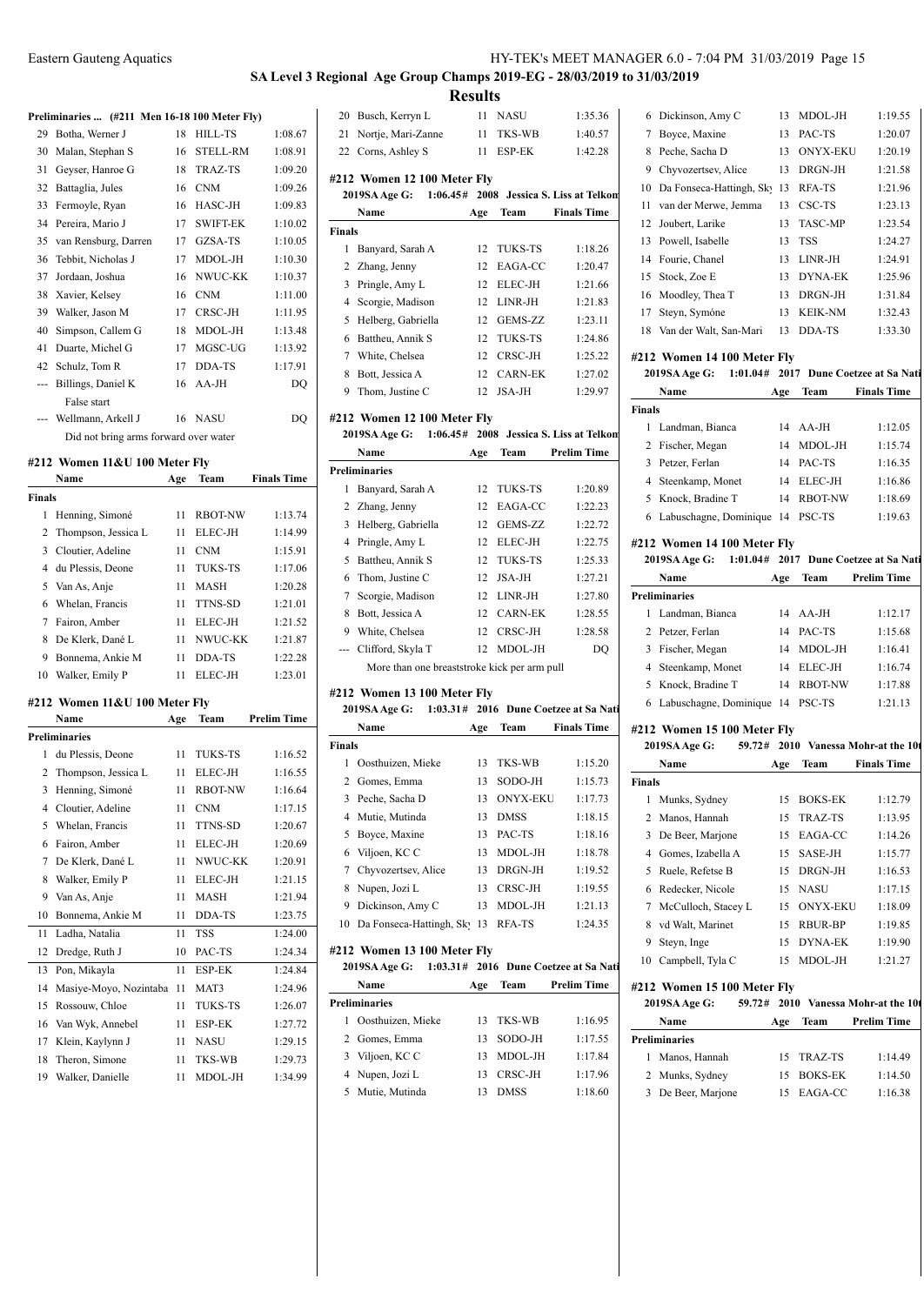# **SA Level 3 Regional Age Group Champs 2019-EG - 28/03/2019 to 31/03/2019 Results**

|               | Preliminaries  (#212 Women 15 100 Meter Fly) |          |                          |                    |
|---------------|----------------------------------------------|----------|--------------------------|--------------------|
| 4             | Ruele, Refetse B                             | 15       | DRGN-JH                  | 1:16.74            |
| 5             | Redecker, Nicole                             | 15       | <b>NASU</b>              | 1:16.96            |
| 6             | McCulloch, Stacey L                          | 15       | <b>ONYX-EKU</b>          | 1:18.84            |
| 7             | Steyn, Inge                                  | 15       | <b>DYNA-EK</b>           | 1:19.17            |
| 8             | Gomes, Izabella A                            | 15       | SASE-JH                  | 1:19.69            |
| 9             | vd Walt, Marinet                             | 15       | <b>RBUR-BP</b>           | 1:20.40            |
| 10            | Campbell, Tyla C                             | 15       | MDOL-JH                  | 1:20.53            |
|               | #212 Women 16-18 100 Meter Fly               |          |                          |                    |
|               | Name                                         | Age      | Team                     | <b>Finals Time</b> |
| <b>Finals</b> |                                              |          |                          |                    |
| 1             | Smith, Ashlea K                              | 16       | $ACT-JH$                 | 1:10.97            |
| 2             | Neale, Ruth M                                | 16       | CRSC-JH                  | 1:11.49            |
| 3             | Lichtblau, Carla A                           | 16       | <b>ONYX-EKU</b>          | 1:11.86            |
| 4             | Panzera, Tyla D                              | 17       | WATR-JH                  | 1:14.13            |
| 5             | Sauvage, Tamika A                            | 17       | PAC-TS                   | 1:14.17            |
| 6             | Sandilands, Courtney                         | 17       | <b>TRAZ-TS</b>           | 1:15.05            |
| 7             | Coetzee, Marli                               | 16       | <b>TRAZ-TS</b>           | 1:15.10            |
| 8             | Greyling, Miré M                             | 16       | HREF-BP                  | 1:15.37            |
| 9             | Kupfer, Marjean H                            | 16       | MDOL-JH                  | 1:15.76            |
| 10            | Van Velzen, Sarah                            | 17       | <b>SOUL-EK</b>           | 1:16.81            |
|               | #212 Women 16-18 100 Meter Fly               |          |                          |                    |
|               | Name                                         | Age      | Team                     | <b>Prelim Time</b> |
|               | <b>Preliminaries</b>                         |          |                          |                    |
| 1             | Lichtblau, Carla A                           | 16       | <b>ONYX-EKU</b>          | 1:10.93            |
| 2             | Greyling, Miré M                             | 16       | <b>HREF-BP</b>           | 1:11.88            |
| 3             | Smith, Ashlea K                              | 16       | ACT-JH                   | 1:12.82            |
| 4             | Neale, Ruth M                                | 16       | CRSC-JH                  | 1:13.06            |
| 5             | Panzera, Tyla D                              | 17       | WATR-JH                  | 1:13.16            |
| 6             | Sandilands, Courtney                         | 17       | <b>TRAZ-TS</b>           | 1:14.28            |
| 7             | Sauvage, Tamika A                            | 17       | PAC-TS                   | 1:14.37            |
| 8             | Van Velzen, Sarah                            | 17       | <b>SOUL-EK</b>           | 1:15.09            |
| *9            | Kupfer, Marjean H                            | 16       | MDOL-JH                  | 1:15.10            |
| *9            | Coetzee, Marli                               | 16       | <b>TRAZ-TS</b>           | 1:15.10            |
| 11            | Nel, Elisna M                                | 16       | <b>RBOT-NW</b>           | 1:15.19            |
| 12            | Stock, Ashleigh F                            | 16       | <b>DYNA-EK</b>           | 1:15.85            |
| 13            | Sinclair, Zoe A                              | 16       | <b>TUKS-TS</b>           | 1:17.89            |
| 14            | Anderson, Shaylee J                          | 16       | <b>TUKS-TS</b>           | 1:22.33            |
|               |                                              |          |                          |                    |
|               | #301 Men 11&U 100 Meter Free<br>Name         |          | Team                     | <b>Finals Time</b> |
| Finals        |                                              | Age      |                          |                    |
| 1             | Deng, Ting Wei                               | 11       | SOUL-EK                  | 1:04.89            |
| 2             | Lightening, Grant R                          | 11       | <b>TUKS-TS</b>           | 1:05.84            |
| 3             | Alberts, Mighael W                           | 11       | TKS-WB                   | 1:08.04            |
|               |                                              |          |                          |                    |
| 4             | Grahan, Zhaneardt<br>Seedat, Uthmaan Y       | 11       | TKS-WB                   | 1:08.57<br>1:09.11 |
| 5             |                                              | 11       | ATLA-JH                  |                    |
| 6             | Muller, Helgaard W                           | 11       | TUKS-TS                  | 1:09.29            |
| 7             | Burger, Tiaan H                              | 11       | GZSA-TS                  | 1:10.08            |
| 8             | Van Heerden, Michael                         | 11       | MDOL-JH                  | 1:10.43            |
| 9<br>10       | Dias, Angelo P<br>Engelke, Ethan             | 11<br>11 | <b>BON-JH</b><br>FLOD-JH | 1:10.46<br>1:11.27 |
|               |                                              |          |                          |                    |

| #301 | Men 11&U 100 Meter Free |     |                 |                    |
|------|-------------------------|-----|-----------------|--------------------|
|      | Name                    | Age | Team            | <b>Prelim Time</b> |
|      | Preliminaries           |     |                 |                    |
| 1    | Deng, Ting Wei          | 11  | <b>SOUL-EK</b>  | 1:06.01            |
| 2    | Lightening, Grant R     | 11  | TUKS-TS         | 1:07.80            |
| 3    | Muller, Helgaard W      | 11  | <b>TUKS-TS</b>  | 1:09.06            |
| 4    | Grahan, Zhaneardt       | 11  | TKS-WB          | 1:09.33            |
| 5    | Alberts, Mighael W      | 11  | TKS-WB          | 1:09.44            |
| 6    |                         |     | ATLA-JH         | 1:09.76            |
|      | Seedat, Uthmaan Y       | 11  | <b>BON-JH</b>   |                    |
| 7    | Dias, Angelo P          | 11  |                 | 1:10.79            |
| 8    | Burger, Tiaan H         | 11  | GZSA-TS         | 1:10.82            |
| 9    | Van Heerden, Michael    | 11  | MDOL-JH         | 1:10.85            |
| 10   | Engelke, Ethan          | 11  | <b>FLOD-JH</b>  | 1:11.00            |
| 11   | Durand, Oliver B        | 11  | <b>NASU</b>     | 1:11.25            |
| 12   | Sprong, Huib V          | 11  | <b>DYNA-EK</b>  | 1:11.87            |
| 13   | Els, Heinrich D         | 11  | <b>TUKS-TS</b>  | 1:12.70            |
| 14   | Engelbrecht, Stephan    | 11  | WATR-JH         | 1:12.86            |
| 15   | Domiter, Claudio J      | 11  | <b>BOKS-EK</b>  | 1:13.32            |
| 16   | Hekandjo, Kgosana O     | 11  | NASU            | 1:13.33            |
| 17   | Fukunishi, Haruki       | 10  | <b>TUKS-TS</b>  | 1:13.45            |
| 18   | Chantler, Christopher M | 11  | TUKS-TS         | 1:13.66            |
| 19   | Kock, Naldo A           | 11  | RBUR-BP         | 1:13.71            |
| 20   | Millington, Calder B    | 11  | <b>BOKS-EK</b>  | 1:13.77            |
| 21   | Pöhl, Ruben             | 11  | <b>TUKS-TS</b>  | 1:13.78            |
| 22   | Deijs, Marco            | 11  | <b>SOUL-EK</b>  | 1:13.94            |
| 23   | Wessels, Marnus J       | 11  | <b>TUKS-TS</b>  | 1:14.28            |
| 24   | Rolfe, Kayden J         | 11  | WATR-JH         | 1:14.56            |
| 25   | van Niekerk, Ruan       | 11  | POTC-KK         | 1:14.88            |
| 26   | vd Merwe, Brendan L     | 11  | <b>HREF-BP</b>  | 1:14.96            |
| 27   | Macfie, Brayden         | 10  | <b>SOUL-EK</b>  | 1:15.11            |
| 28   | Lundie, Michael J       | 11  | <b>DYNA-EK</b>  | 1:15.35            |
| 29   | Kumnig, Keagan M        | 11  | <b>BON-JH</b>   | 1:15.85            |
| 30   | Popken, Menno W         | 11  | HASC-JH         | 1:15.96            |
| 31   | Van Zyl, Michael M      | 11  | LINR-JH         | 1:15.98            |
| 32   | Dreyer, Hein J          | 11  | PAC-TS          | 1:16.36            |
| 33   | Naidoo, Jaidyn L        | 11  | TUKS-TS         | 1:16.50            |
| 34   | Holtzhausen, Jean A     |     | TUKS-TS         | 1:16.63            |
|      | Ferreira, Bruno         | 11  |                 | 1:16.72            |
| 35   |                         | 11  | <b>CNM</b>      |                    |
| 36   | Duff, Patrick           | 11  | MAT3            | 1:16.76            |
| 37   | Jervis, Robbie M        | 11  | DORE-JH         | 1:16.99            |
| 38   | Meyer, Ricchard         | 11  | <b>ONYX-EKU</b> | 1:17.18            |
| 39   | Swanepoel, Wade W       | 11  | LINR-JH         | 1:17.35            |
| 40   | Ramsay, Shane J         | 11  | <b>SWIFT-EK</b> | 1:17.61            |
| 41   | Roos, Ruvan             | 11  | PAC-TS          | 1:17.68            |
| 42   | Van Rensburg, Joshua    | 10  | DBSC-SD         | 1:17.69            |
| 43   | Deus, Mujambi           | 11  | <b>CNM</b>      | 1:17.87            |
| *44  | Mansfield, Seth         | 11  | BON-JH          | 1:18.07            |
| *44  | Nunes-Churin, Alexandra | 11  | SASE-JH         | 1:18.07            |
| 46   | Bothma, Christiaan      | 11  | HREF-BP         | 1:18.16            |
| 47   | Niemand, Zaine          | 11  | WATR-JH         | 1:18.47            |
| 48   | Vos, Rhys               | 11  | ELIT-JH         | 1:18.57            |
| 49   | Naruse, Eugene          | 11  | AA-JH           | 1:18.62            |
| 50   | Goosen, Francois G      | 11  | NWUC-KK         | 1:18.64            |
| 51   | Christoforos, Connor M  | 11  | TUKS-TS         | 1:18.68            |
| 52   | Grant, Henry C          | 11  | NASU            | 1:18.71            |
| 53   | Vorster, Wiaan          | 11  | RBOT-NW         | 1:18.89            |

| 54            |                                               |          |                 |                                    |
|---------------|-----------------------------------------------|----------|-----------------|------------------------------------|
|               | Ndenzako, Festo                               | 11       | MASH            | 1:19.08                            |
| 55            | Horsley, Tristan                              | 11       | MGSC-UG         | 1:19.11                            |
| 56            | Horner, Nathan                                | 11       | <b>MASH</b>     | 1:19.42                            |
| 57            | Kahl, Ryno                                    | 10       | GZSA-TS         | 1:19.43                            |
| 58            | Mladovan, Jordan C                            | 11       | AEC-JH          | 1:19.52                            |
| 59            | Sibanda, Sibusiso                             | 11       | MAT3            | 1:20.00                            |
| 60            | Pretorius, Anthony                            | 11       | PAC-TS          | 1:20.15                            |
| 61            |                                               |          |                 | 1:20.20                            |
|               | Loock, Ayden T                                | 11       | <b>BENS-EK</b>  |                                    |
| 62            | Steyn, Fourie P                               | 11       | <b>NASU</b>     | 1:20.41                            |
| 63            | Van Der Merwe, Quan                           | 11       | <b>SWIFT-EK</b> | 1:20.82                            |
| 64            | Costa, Sean                                   | 11       | <b>CNM</b>      | 1:20.88                            |
| 65            | Barbas, Orestis M                             | 10       | DRGN-JH         | 1:21.09                            |
| 66            | Njowola, Douglas                              | 11       | MASH            | 1:21.46                            |
| 67            | Loubser, Paul                                 | 10       | TUKS-TS         | 1:21.79                            |
| 68            | North, Kyle W                                 | 11       | DYNA-EK         | 1:21.91                            |
| 69            | Kinnaird, Liam                                | 10       | <b>NASU</b>     | 1:22.23                            |
| 70            | Dewart, Connor                                | 11       | <b>DYNA-EK</b>  | 1:22.29                            |
| 71            | Gahhu, Nabeel                                 | 11       | <b>TSS</b>      | 1:27.21                            |
|               | 72 Aik, Carlos                                | 11       | <b>CNM</b>      | 1:27.97                            |
|               | --- Costa, Ricardo                            | 11       | <b>CNM</b>      | NS                                 |
|               |                                               |          |                 |                                    |
|               | #301 Men 12 100 Meter Free                    |          |                 |                                    |
|               | 2019SA Age G:                                 |          |                 | 56.34# 2016 Luca D. Holtzhausen at |
|               | Name                                          | Age      | Team            | <b>Finals Time</b>                 |
| <b>Finals</b> |                                               |          |                 |                                    |
| 1             | Bruyns, Ruben                                 | 12       | <b>TUKS-TS</b>  | 1:05.00                            |
| 2             | Toich, Nic E                                  | 12       | <b>SOUL-EK</b>  | 1:05.76                            |
| 3             | Venter, JD D                                  | 12       | TRAZ-TS         | 1:06.45                            |
|               |                                               |          | LINR-JH         | 1:07.01                            |
| 4             | Kassebaum, Clayton N                          | 12       |                 |                                    |
| 5             | Billings, Daniel R                            | 12       | WATR-JH         | 1:07.75                            |
| 6             | Booysen, Markus C                             | 12       | GZSA-TS         | 1:07.97                            |
| 7             | Welton, Jensen A                              | 12       | HASC-JH         | 1:09.17                            |
| 8             | Searle, Liam                                  | 12       | ELEC-JH         | 1:09.36                            |
| 9             | Verwoerd, Wilhelm J                           | 12       | DYNA-EK         | 1:10.40                            |
| 10            | Jacobs, Kei-Tumelo S                          | 12       | OLDE-JH         | 1:11.47                            |
|               |                                               |          |                 |                                    |
|               | #301 Men 12 100 Meter Free                    |          |                 |                                    |
|               | 2019SA Age G:                                 |          |                 | 56.34# 2016 Luca D. Holtzhausen at |
|               | Name                                          | Age      | Team            | <b>Prelim Time</b>                 |
|               | <b>Preliminaries</b>                          |          |                 |                                    |
| 1             | Toich, Nic E                                  | 12       | <b>SOUL-EK</b>  | 1:06.85                            |
| 2             | Bruyns, Ruben                                 | 12       | TUKS-TS         | 1:07.19                            |
| 3             | Venter, JD D                                  | 12       | TRAZ-TS         | 1:08.39                            |
| 4             | Billings, Daniel R                            | 12       | WATR-JH         | 1:08.48                            |
| 5             | Booysen, Markus C                             | 12       | GZSA-TS         | 1:08.84                            |
| 6             | Welton, Jensen A                              | 12       | HASC-JH         | 1:09.17                            |
| 7             | Kassebaum, Clayton N                          | 12       | LINR-JH         | 1:09.63                            |
| 8             | Jacobs, Kei-Tumelo S                          | 12       | OLDE-JH         | 1:10.04                            |
| 9             | Searle, Liam                                  | 12       | ELEC-JH         | 1:10.11                            |
| 10            | Verwoerd, Wilhelm J                           | 12       | DYNA-EK         | 1:10.35                            |
| 11            |                                               | 12       | ELEC-JH         | 1:10.42                            |
|               | Ndegwa, Kwame                                 |          |                 |                                    |
| 12            | Gurira, Gilbert S                             | 12       | ONYX-EKU        | 1:10.67                            |
| 13            | Nel, Edmund A                                 | 12       | HARB-BP         | 1:10.72                            |
| 14            | Du Toit, Xander                               | 12       | TUKS-TS         | 1:10.75                            |
| 15            | Mitchell, Connor T                            | 12       | WATR-JH         | 1:10.76                            |
| 16            | Rosa, Keegan                                  | 12       | SOUL-EK         | 1:10.95                            |
| 17<br>18      | Witbooi, Reinhardt J<br>Studer, Christopher S | 12<br>12 | NASU<br>DYNA-EK | 1:11.01<br>1:11.02                 |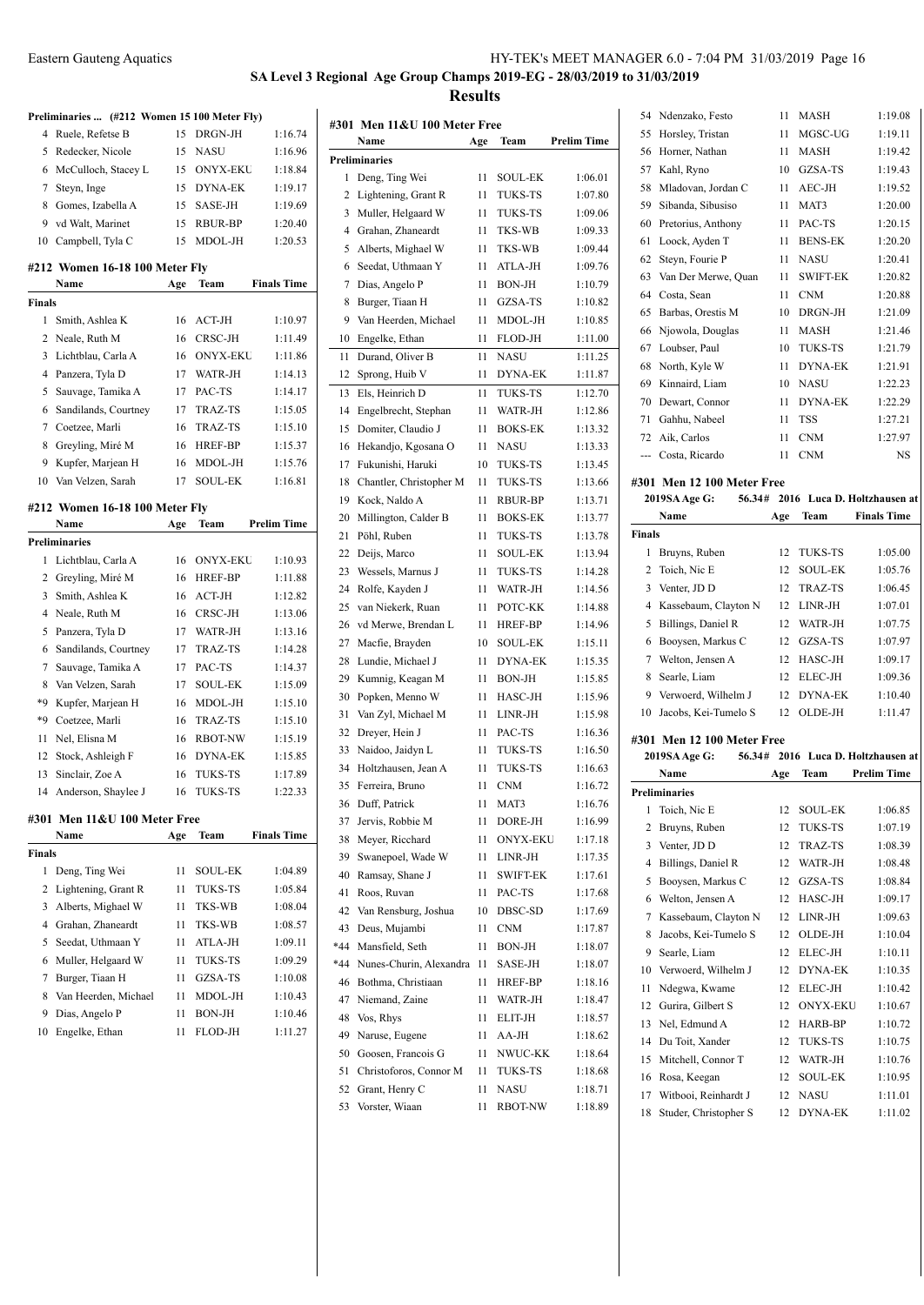# **SA Level 3 Regional Age Group Champs 2019-EG - 28/03/2019 to 31/03/2019**

**Preliminaries ... (#301 Men 12 100 Meter Free)** Fry, Nicholas G 12 WATR-JH 1:11.29 20 Benson, Kade L 12 PER-JH 1:11.47 21 Jansen, Stephan J 12 SWIFT-EK 1:11.95 Rollo, Reece 12 MAT3 1:12.30 van Eeden, Christiaan T 12 HREF-BP 1:12.49 24 Linde, Brandon L 12 PAC-TS 1:12.79 25 Muth, Lothar J 12 PAC-TS 1:13.05 26 Hufner, Bayanda J 12 MGSC-UG 1:13.26 Esterhuysen, Christian 12 TUKS-TS 1:13.61 28 Van Der Slik, Jonathan D 12 SWIFT-EK 1:14.03 29 Muhate, Athyan 12 CNM 1:14.27 30 Hill, Peet J 12 RBOT-NW 1:14.53 Jonker, Dewald 12 TUKS-TS 1:14.66 Itatiro, Peter 12 TSS 1:15.18 **#301 Men 13 100 Meter Free 2019SA Age G: 53.89# 2011 Kyle Van Niekerk at 9th Name Age Team Finals Time Finals** 1 Oellermann, Kai D 13 CRSC-JH 1:02.73 2 Brown, Joshua M 13 BON-JH 1:03.13 Arwidi, Anton A 13 ACT-JH 1:03.47 Daling, Chris-Jan M 13 RFA-TS 1:03.54 Deutschmann, Matthew T 13 PSC-TS 1:03.73 Lourens, Ethan 13 ELIT-JH 1:04.47 7 Mace, Christopher S 13 AA-JH 1:04.58 8 Van Rensburg, Ruan 13 SDD-SD 1:05.07 Postma, Ruan 13 TUKS-TS 1:06.30 10 Smit, Ruben F 13 HREF-BP 1:07.16 **#301 Men 13 100 Meter Free 2019SA Age G: 53.89# 2011 Kyle Van Niekerk at 9th Name Age Team Prelim Time Preliminaries** Deutschmann, Matthew T 13 PSC-TS 1:03.58 Arwidi, Anton A 13 ACT-JH 1:04.07 Daling, Chris-Jan M 13 RFA-TS 1:04.14 Brown, Joshua M 13 BON-JH 1:04.18 5 Oellermann, Kai D 13 CRSC-JH 1:04.36 6 Mace, Christopher S 13 AA-JH 1:04.58 Van Rensburg, Ruan 13 SDD-SD 1:04.83 8 Postma, Ruan 13 TUKS-TS 1:05.48 9 Smit, Ruben F 13 HREF-BP 1:05.74 Lourens, Ethan 13 ELIT-JH 1:06.52 11 Faftine, Kaio 13 CNM 1:06.54 12 Berry, Luke D 13 SODO-JH 1:06.59 13 Bezuidenhout, Josh I 13 TUKS-TS 1:06.62 14 Moima, Junior S 13 EAGA-CC 1:06.77 15 Toich, Jack N 13 PAC-TS 1:07.10 16 Du Plessis, Niel J 13 VVIKS-WB 1:07.37 17 Hinckley, Oliver D 13 DYNA-EK 1:07.43 18 De Villiers, Jullian 13 TTNS-SD 1:07.54 19 Bosman, Jason F 13 SS-MP 1:07.57 Wright, Clayton 13 MATL-KK 1:07.59 21 Fry, Matt D 13 WATR-JH 1:07.84 22 Godfrey, Aiden C 13 FLOD-JH 1:07.89 **Finals P** 

|                |                                      | <b>Results</b> |                                |                    |
|----------------|--------------------------------------|----------------|--------------------------------|--------------------|
| 23             | Raghavendran, Aravind                | 13             | <b>TSS</b>                     | 1:07.95            |
| 24             | Fortune, Cole O                      | 13             | SASE-JH                        | 1:08.02            |
| 25             | Holland, Cullen W                    | 13             | CRSC-JH                        | 1:08.21            |
| 26             | Meintjes, Juan D                     | 13             | TASC-MP                        | 1:08.41            |
| 27             | Schutte, Vian                        | 13             | <b>TUKS-TS</b>                 | 1:09.04            |
| 28             | Botha, John-Thomas                   | 13             | POTC-KK                        | 1:09.27            |
| 29             | Pournara, Andrew J                   | 13             | CRSC-JH                        | 1:09.74            |
| 30             | Wiggett, Dawid                       | 13             | LINR-JH                        | 1:10.11            |
| 31             | Thomas, Craig                        | 13             | MDOL-JH                        | 1:13.02            |
| 32             | Borrageiro, Ethan M                  | 13             | MDOL-JH                        | 1:14.64            |
|                |                                      |                |                                |                    |
|                | #301 Men 14 100 Meter Free<br>52.91# | 1998           |                                |                    |
|                | 2019SA Age G:<br>Name                | Age            | <b>Byron Jeffers</b><br>Team   | <b>Finals Time</b> |
| Finals         |                                      |                |                                |                    |
|                | 1 Van Rooyen, Marseille              | 14             | PSC-TS                         | 59.88              |
| 2              | Spangenberg, Shuan                   | 14             | <b>NASU</b>                    | 1:00.19            |
| 3              | Dawson, Kyle G                       | 14             | WATR-JH                        | 1:00.33            |
| $\overline{4}$ | Neuhoff, Joshua P                    | 14             | MDOL-JH                        | 1:00.74            |
| 5              | Zuur, Marcel R                       | 14             | HARB-BP                        | 1:01.04            |
| 6              |                                      | 14             | LINR-JH                        | 1:01.70            |
|                | Alpers, Tristan<br>Jacobs, Jedd      |                | <b>TUKS-TS</b>                 | 1:02.02            |
| 7              | Pretorius, Dandré P                  | 14<br>14       | DBSC-SD                        | 1:02.11            |
| 8<br>9         |                                      |                |                                | 1:02.31            |
|                | Benbrook, Luke W                     | 14<br>14       | WATR-JH<br>H <sub>2</sub> O-EK | 1:02.37            |
| 10             | Buckley, Byron P                     |                |                                |                    |
|                | #301 Men 14 100 Meter Free           |                |                                |                    |
|                | 52.91#<br>2019SA Age G:              |                | 1998 Byron Jeffers             |                    |
|                | Name                                 | Age            | Team                           | Prelim Time        |
|                | Preliminaries                        |                |                                |                    |
|                |                                      |                |                                |                    |
| 1              | Dawson, Kyle G                       | 14             | WATR-JH                        | 1:01.21            |
| 2              | Spangenberg, Shuan                   | 14             | <b>NASU</b>                    | 1:01.37            |
| 3              | Van Rooyen, Marseille                | 14             | PSC-TS                         | 1:01.38            |
| $\overline{4}$ | Pretorius, Dandré P                  | 14             | DBSC-SD                        | 1:01.40            |
| 5              | Zuur, Marcel R                       | 14             | HARB-BP                        | 1:01.65            |
| 6              | Benbrook, Luke W                     | 14             | WATR-JH                        | 1:01.68            |
| 7              | Alpers, Tristan                      | 14             | LINR-JH                        | 1:01.91            |
| 8              | Neuhoff, Joshua P                    | 14             | MDOL-JH                        | 1:01.95            |
| 9              | Jacobs, Jedd                         | 14             | TUKS-TS                        | 1:01.96            |
| 10             | Buckley, Byron P                     | 14             | H2O-EK                         | 1:02.48            |
| 11             | Roux, Conrad J                       | 14             | RFA-TS                         | 1:02.51            |
| 12             | Gebhardt, Joshua                     | 14             | SASE-JH                        | 1:02.62            |
| 13             | Mosterd, Cole B                      | 14             | AFIN-JH                        | 1:02.70            |
| 14             | Rocha, Orin L                        | 14             | AFIN-JH                        | 1:02.74            |
| 15             | Williams, Warick J                   | 14             | FLOD-JH                        | 1:02.78            |
| 16             | Vujovic, Aleksandar                  | 14             | WATR-JH                        | 1:03.00            |
| 17             | Louw, Nicolas J                      | 14             | <b>ELRAS-WB</b>                | 1:03.05            |
| 18             | Rossouw, Tiaan                       | 14             | NWUC-KK                        | 1:03.20            |
| 19             | White, Torgen                        | 14             | PER-JH                         | 1:03.22            |
| 20             | Petersen, Connor J                   | 14             | DYNA-EK                        | 1:03.28            |
| 21             | Naidoo, Joshua L                     | 14             | TUKS-TS                        | 1:03.95            |
| 22             | De Jager, Eben                       | 14             | MDOL-JH                        | 1:04.12            |
| 23             | Sistenich, Dylan                     | 14             | AA-JH                          | 1:04.13            |
| 24             | Adam, Yusuf                          | 14             | ATLA-JH                        | 1:04.22            |
| 25             | Zeiler, Gunther H                    | 14             | DORE-JH                        | 1:04.27            |
| 26             | Smith, Jared E                       | 14             | RBOT-NW                        | 1:04.45            |
| 27             | Yates, Christian M                   | 14             | <b>ELEC-JH</b>                 | 1:04.53            |
| 28             | Kruger, Marnus J                     | 14             | SS-MP                          | 1:04.57            |

| 29            | Robberts, Gavin            | 14  | <b>TUKS-TS</b> | 1:04.58                            |
|---------------|----------------------------|-----|----------------|------------------------------------|
|               | 30 Sepetu, Isam A          | 14  | WATR-JH        | 1:04.93                            |
| 31            | Kruger, Graham N           | 14  | <b>BENS-EK</b> | 1:05.33                            |
| 32            | Kisson, Kyle               | 14  | UNIQ-JH        | 1:05.37                            |
| 33            | Uys, Janco                 | 14  | NWUC-KK        | 1:05.93                            |
| 34            | Nagin, Vishay              | 14  | WATR-JH        | 1:06.14                            |
| 35            | van Rooyen, Benco          | 14  | <b>DMSS</b>    | 1:06.15                            |
| 36            | Ngwenya, Nathan            | 14  | MAT3           | 1:06.25                            |
| 37            | Malaza, Oyama W            | 14  | ESP-EK         | 1:07.11                            |
| 38            | Lutz, Sebastian M          | 14  | WATR-JH        | 1:07.24                            |
| 39            | Tshepe, Leruo T            | 14  | WATR-JH        | 1:07.27                            |
| 40            | Grobler, Brayden           | 14  | DRGN-JH        | 1:07.34                            |
| 41            | McCabe, Tyrone             | 14  | WATR-JH        | 1:07.46                            |
|               | 42 Kim, Dylan              | 14  | WATR-JH        | 1:08.00                            |
| 43            | Griffioen, Gerrick J       | 14  | HARB-BP        | 1:12.31                            |
| ---           | Fuller, Connor J           | 14  | AFIN-JH        | DQ                                 |
|               |                            |     |                |                                    |
|               | #301 Men 15 100 Meter Free |     |                |                                    |
|               | 2019SA Age G:              |     |                | 52.10# 2013 Kyle Van Niekerk at CG |
|               | Name                       | Age | Team           | <b>Finals Time</b>                 |
| <b>Finals</b> |                            |     |                |                                    |
| 1             | Friend, Nathanael          | 15  | PSC-TS         | 56.66                              |
| 2             | Catillaz, Jeanre P         | 15  | <b>TUKS-TS</b> | 56.94                              |
| 3             | Hill, Caelan E             | 15  | TUKS-TS        | 57.22                              |
|               | 4 Millington, Callum D     | 15  | <b>BOKS-EK</b> | 57.38                              |
| 5             | Kriek, Micha               | 15  | POTC-KK        | 57.76                              |
|               | 6 Walsh, Patrick           | 15  | <b>DMSS</b>    | 59.47                              |
| 7             | Buissinne, Dieter A        | 15  | HASC-JH        | 59.69                              |
|               | Beineke, Richardt W        | 15  | TUKS-TS        | 59.83                              |
| 8             |                            |     |                |                                    |
| 9             | Jamu, Alexander            | 15  | <b>DMSS</b>    | 59.86                              |
|               | 10 Venables, Thomas J      | 15  | WATR-JH        | 1:00.38                            |
|               |                            |     |                |                                    |
|               | #301 Men 15 100 Meter Free |     |                |                                    |
|               | 2019SA Age G:              |     |                | 52.10# 2013 Kyle Van Niekerk at CG |
|               | Name                       | Age | Team           | <b>Prelim Time</b>                 |
|               | <b>Preliminaries</b>       |     |                |                                    |
| 1             | Hill, Caelan E             | 15  | <b>TUKS-TS</b> | 57.43                              |
|               | 2 Friend, Nathanael        | 15  | PSC-TS         | 57.61                              |
| 3             | Kriek, Micha               | 15  | POTC-KK        | 57.80                              |
| 4             | Millington, Callum D       | 15  | <b>BOKS-EK</b> | 58.16                              |
| 5             | Catillaz, Jeanre P         | 15  | TUKS-TS        | 58.39                              |
| 6             | Buissinne, Dieter A        | 15  | HASC-JH        | 59.53                              |
| 7             | Jamu, Alexander            | 15  | <b>DMSS</b>    | 59.62                              |
| 8             | Walsh, Patrick             | 15  | DMSS           | 59.68                              |
| 9             | Beineke, Richardt W        | 15  | TUKS-TS        | 59.91                              |
| 10            | Venables, Thomas J         | 15  | WATR-JH        | 59.97                              |
| 11            | Venter, Reinert A          | 15  | <b>HILL-TS</b> | 1:00.12                            |
| 12            | Trollope, Jordan B         | 15  | WATR-JH        | 1:00.39                            |
| 13            | Haseli, Christopher J      | 15  | AFIN-JH        | 1:00.47                            |
| 14            | Lindeque, Benjamin         | 15  | TUKS-TS        | 1:00.67                            |
| 15            | Gallino, Mattia L          | 15  | OLDE-JH        | 1:00.75                            |
| 16            | De Lange, Phillip L        | 15  | TUKS-TS        | 1:00.86                            |
| 17            | Lutz, Aidan D              | 15  | DORE-JH        | 1:00.96                            |
| 18            | Jacobs, Jaco C             | 15  | TUKS-TS        | 1:01.11                            |
| 19            | Falconer, Matthew-Ethan    | 15  | DRGN-JH        | 1:01.15                            |
| 20            | Botha, Michael O           | 15  | LINR-JH        | 1:01.58                            |
| 21            | Correia, Gabriel L         | 15  | CRSC-JH        | 1:01.97                            |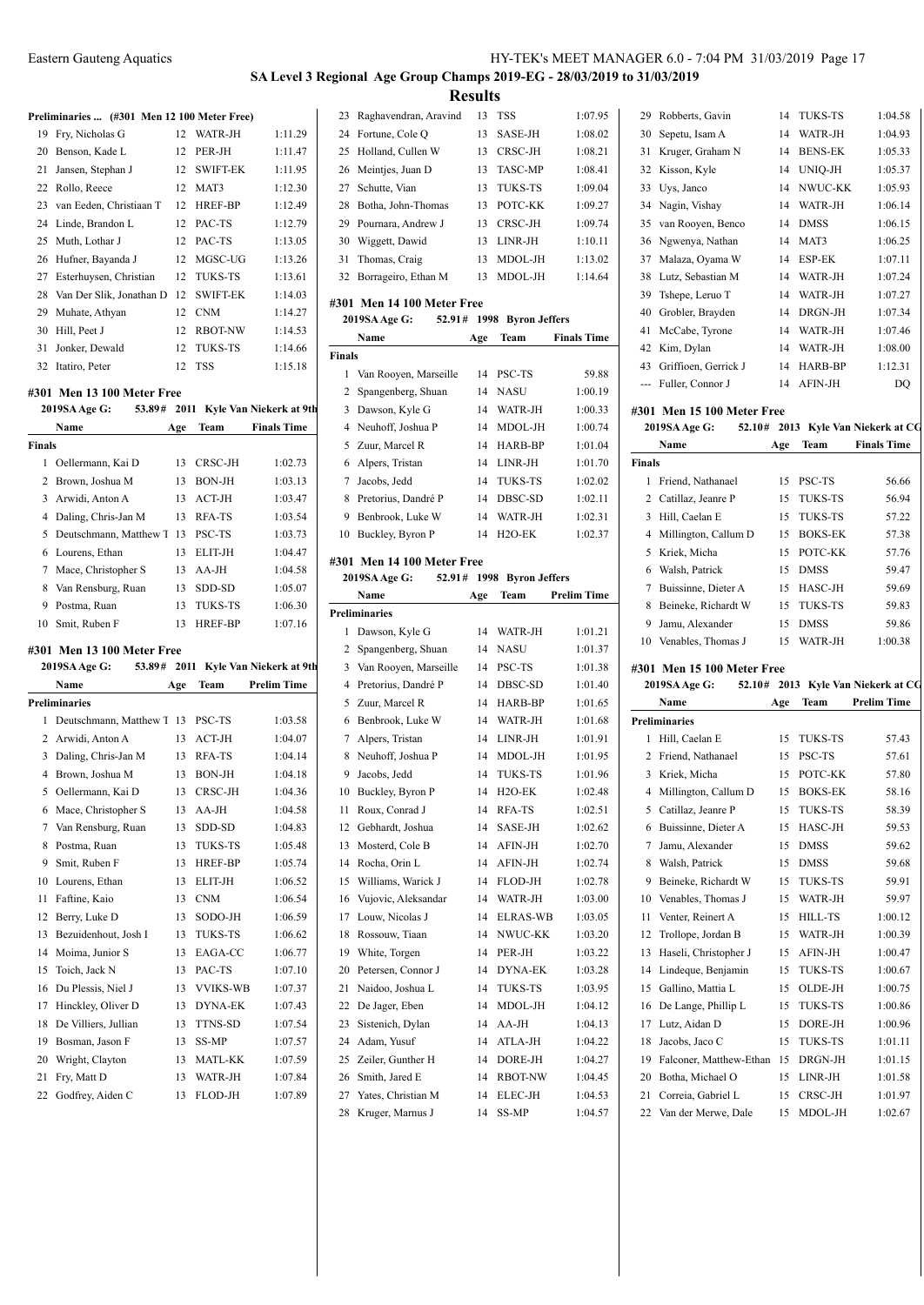| Eastern Gauteng Aquatics | HY-TEK's MEET MANAGER 6.0 - 7:04 PM 31/03/2019 Page 18 |
|--------------------------|--------------------------------------------------------|
|                          |                                                        |

# **SA Level 3 Regional Age Group Champs 2019-EG - 28/03/2019 to 31/03/2019 Results**

|        | Preliminaries  (#301 Men 15 100 Meter Free) |     |                 |                    |
|--------|---------------------------------------------|-----|-----------------|--------------------|
| 23     | Glover, Ruben E                             | 15  | TKS-WB          | 1:02.68            |
| 24     | Pretorius, Christopher                      | 15  | PAC-TS          | 1:02.79            |
| 25     | Pretorius, Dihan F                          | 15  | <b>HILL-TS</b>  | 1:03.03            |
| 26     | Mpofu, Jasper                               | 15  | MAT3            | 1:03.28            |
|        | 27 Du Toit, Pieter W                        | 15  | SS-MP           | 1:03.73            |
| 28     | De-Caris, Braden A                          | 15  | ELEC-JH         | 1:04.05            |
| 29     | Gomes, Ronaldo J                            | 15  | CRSC-JH         | 1:07.35            |
|        | #301 Men 16-18 100 Meter Free               |     |                 |                    |
|        | Name                                        | Age | Team            | <b>Finals Time</b> |
| Finals |                                             |     |                 |                    |
| 1      | Wolmarans, Damian C                         | 16  | MATL-KK         | 55.38              |
| 2      | Petersen, Bradley D                         | 17  | <b>DYNA-EK</b>  | 55.66              |
| 3      | Bockel, Gareth D                            | 17  | SASE-JH         | 55.85              |
| 4      | Gericke, Kyle                               | 18  | DRGN-JH         | 56.00              |
| 5      | Van Rooyen, Luc                             | 17  | DDA-TS          | 56.22              |
| 6      | Scheepers, Zinadeen                         | 16  | <b>SUPE-JH</b>  | 56.46              |
| 7      | Kruger, Arno S                              | 16  | SOUL-EK         | 56.57              |
| 8      | Olivier, Liam                               | 17  | <b>HILL-TS</b>  | 56.58              |
| 9      | Mashao, Refiloe M                           | 18  | DRGN-JH         | 56.62              |
| 10     | Lindeque, Jeandre                           | 18  | RFA-TS          | 57.64              |
|        |                                             |     |                 |                    |
|        | #301 Men 16-18 100 Meter Free               |     |                 |                    |
|        | Name                                        | Age | Team            | Prelim Time        |
|        | <b>Preliminaries</b>                        |     |                 |                    |
| 1      | Petersen, Bradley D                         | 17  | <b>DYNA-EK</b>  | 56.05              |
| 2      | Wolmarans, Damian C                         | 16  | <b>MATL-KK</b>  | 56.11              |
| 3      | Bockel, Gareth D                            | 17  | SASE-JH         | 56.13              |
| 4      | Mashao, Refiloe M                           | 18  | DRGN-JH         | 56.23              |
| 5      | Van Rooyen, Luc                             | 17  | DDA-TS          | 56.39              |
| 6      | Kruger, Arno S                              | 16  | SOUL-EK         | 56.41              |
| 7      | Olivier, Liam                               | 17  | <b>HILL-TS</b>  | 56.80              |
| 8      | Gericke, Kyle                               | 18  | DRGN-JH         | 56.89              |
| 9      | Lindeque, Jeandre                           | 18  | RFA-TS          | 57.07              |
| 10     | Scheepers, Zinadeen                         | 16  | <b>SUPE-JH</b>  | 57.43              |
| 11     | Billings, Daniel K                          | 16  | AA-JH           | 57.44              |
| 12     | Krynauw, Armand                             | 17  | <b>TUKS-TS</b>  | 57.49              |
| 13     | Loubser, Erick                              | 18  | RFA-TS          | 57.52              |
|        | 14 Moolman, Rynard                          | 17  | <b>HILL-TS</b>  | 57.66              |
| 15     | Walker, Jason M                             | 17  | CRSC-JH         | 57.69              |
| 16     | Cottle, Sage                                | 16  | WATR-JH         | 57.79              |
| 17     | Stuhler, Deegan                             | 16  | WATR-JH         | 57.95              |
| 18     | Gunther, Brad                               | 18  | WATR-JH         | 57.97              |
| 19     | Yao, Kevin k                                | 16  | DYNA-EK         | 58.14              |
| 20     | van Rensburg, Darren                        | 17  | GZSA-TS         | 58.39              |
| 21     | Verster, Ben D                              | 16  | TKS-WB          | 58.50              |
| 22     | Vosloo, Michael W                           | 16  | MDOL-JH         | 58.57              |
| 23     | De Klerk, Cameron J                         | 16  | PAC-TS          | 58.84              |
| 24     | Lissoos, Sam R                              | 16  | OLDE-JH         | 58.86              |
| 25     | Perry, Ryan E                               | 16  | TUKS-TS         | 59.02              |
| 26     | De Beer, Pieter J                           | 17  | TKS-WB          | 59.04              |
| 27     | Roets, GJ J                                 | 16  | <b>ELRAS-WB</b> | 59.13              |
| 28     | Sproule, Seth L                             | 17  | DRGN-JH         | 59.33              |
| 29     | Mynhardt, Judah S                           | 16  | <b>BOKS-EK</b>  | 59.38              |
| 30     | Kim, Justin                                 | 16  | WATR-JH         | 59.41              |
| 31     | Botha, Erno H                               | 16  | SS-MP           | 59.49              |

| 32           | Marnewick, Emile                         | 17       | FLOD-JH             | 59.56              |     |                                        |     |            |
|--------------|------------------------------------------|----------|---------------------|--------------------|-----|----------------------------------------|-----|------------|
| 33           | Zietsman, Joshua D                       | 16       | <b>SOUL-EK</b>      | 59.70              |     | #302 Women 11&U 100 Meter Free<br>Name |     |            |
| 34           | Du Preez, Jandre T                       | 18       | FLOD-JH             | 59.72              |     |                                        | Age | Tear       |
| 35           | Gibberd, Gabriel K                       | 16       | TUKS-TS             | 59.79              |     | <b>Preliminaries</b>                   |     |            |
| 36           | Pieterse, Ruben                          | 17       | TUKS-TS             | 59.85              | 1   | Mouton, Hannah L                       | 11  | TUK        |
| 37           | Geyser, Hanroe G                         | 18       | TRAZ-TS             | 59.87              | 2   | Thompson, Jessica L                    | 11  | <b>ELE</b> |
| 38           | Kruger, Hanno A                          | 16       | <b>RFA-TS</b>       | 59.95              | 3   | Fairon, Amber                          | 11  | <b>ELE</b> |
| 39           | Labuschagne, Righardt                    | 17       | CSC-TS              | 1:00.01            | 4   | Whelan, Francis                        | 11  | TTN:       |
| 40           | Baker, Luke R                            | 16       | <b>BENS-EK</b>      | 1:00.41            | 5   | Cloutier, Adeline                      | 11  | <b>CNM</b> |
| 41           | Melnik, Itai                             | 16       | ELEC-JH             | 1:00.43            | 6   | Desfontaines, Isabella                 | 11  | <b>HAS</b> |
| 42           | Fermoyle, Ryan                           | 16       | HASC-JH             | 1:00.55            | 7   | Gray, Loghan A                         | 11  | <b>ELE</b> |
| 43           | Malaza, Clayton S                        | 17       | ESP-EK              | 1:00.61            | 8   | Sinclair, Cassidy L                    | 11  | DRG        |
| 44           | Tebbit, Nicholas J                       | 17       | MDOL-JH             | 1:00.74            | 9   | du Plessis, Deone                      | 11  | <b>TUK</b> |
| 45           | Coetzee, Dale                            | 16       | AEC-JH              | 1:00.82            | 10  | Ladha, Natalia                         | 11  | TSS        |
| 46           | O'Callaghan, Cole J                      | 17       | SWIFT-EK            | 1:00.97            | 11  | French, Sofia D                        | 11  | DOR        |
| 47           | Jordaan, Joshua                          | 16       | NWUC-KK             | 1:01.06            | 12  | Theron, Simone                         | 11  | TKS-       |
| 48           | Adam, Muhammed N                         | 17       | ATLA-JH             | 1:01.09            | 13  | Naudé, Danielle                        | 11  | HRE        |
| 49           | Xavier, Kelsey                           | 16       | <b>CNM</b>          | 1:01.10            | 14  | Morris, Grace                          | 11  | <b>ELE</b> |
| 50           | Bekker, Zinhle                           | 17       | <b>DMSS</b>         | 1:01.58            | 15  | Rose, Emma M                           | 11  | <b>ONY</b> |
| 51           | Yona, Thabo J                            | 17       | ATLA-JH             | 1:01.69            | 16  | Rossouw, Chloe                         | 11  | <b>TUK</b> |
| 52           | Schoeman, Wian                           | 18       | <b>RBOT-NW</b>      | 1:01.82            | 17  | Dredge, Ruth J                         | 10  | PAC-       |
| 53           | Jardim, Tomé C                           | 17       |                     |                    | 18  | Rowles, Linique                        | 11  | HRE        |
|              |                                          |          | SOUL-EK             | 1:01.84            | 19  | Smyth, Taya                            | 11  | MAS        |
| 54           | Van Dyk, Jean Pierre                     | 16       | TTNS-SD             | 1:01.87            | 20  | Hastings, Eryn L                       | 11  | <b>ONY</b> |
| 55           | Botha, Werner J                          | 18       | HILL-TS             | 1:01.90            | 21  | Bouwer, Naidene                        | 11  | PAC-       |
| 56           | Gertze, Matthew R                        | 17       | <b>NASU</b>         | 1:02.01            | 22  | Henning, Simoné                        | 11  | <b>RBO</b> |
| 57           | Duarte, Michel G                         | 17       | MGSC-UG             | 1:02.11            | 23  | Laros, Madeleine A                     | 11  | <b>DRG</b> |
| 58           | Botha, Dylan                             | 16       | PSC-TS              | 1:02.26            | 24  | Van As, Anje                           | 11  | MAS        |
| 59           | Helps, Matthew R                         | 16       | <b>BENS-EK</b>      | 1:02.55            | 25  | Neuhoff, Madison M                     | 11  | <b>MDC</b> |
| 60           | Chaane, Hlalele E                        | 18       | <b>MATL-KK</b>      | 1:02.57            | 26  | De Klerk, Dané L                       | 11  | NWL        |
| 61           | Kalil, Ronan A                           | 16       | AEC-JH              | 1:02.62            | 27  | Pon, Mikayla                           | 11  | ESP-       |
| 62           | Van Zyl, Dandre D                        | 16       | <b>RFA-TS</b>       | 1:02.71            | 28  | Bonnema, Ankie M                       | 11  | <b>DDA</b> |
| 63           | Moola, Uwais M                           | 16       | LENA-JH             | 1:02.85            | 29  | Dawe, Tori                             | 11  | MAS        |
| 64           | Simpson, Callem G                        | 18       | MDOL-JH             | 1:03.11            | 30  | Nortje, Mari-Zanne                     | 11  | TKS-       |
| 65           | Malan, Stephan S                         | 16       | <b>STELL-RM</b>     | 1:03.24            | 31  | Labuschagne, Alex                      | 10  | MGS        |
| 66           | Witbooi, Michael S                       | 17       | <b>NASU</b>         | 1:03.31            | 32  | Mahobele, Loyiso                       | 11  | MAS        |
| 67           | Kennerley, Tristan T                     | 16       | <b>BENS-EK</b>      | 1:04.13            | 33  | Humphrey, Jessica                      | 10  | <b>NAS</b> |
| 68           | Battaglia, Jules                         | 16       | <b>CNM</b>          | 1:04.35            | 34  | Janse van Rensburg, Lear 11            |     | PAC-       |
| 69           | Schulz, Tom R                            | 17       | DDA-TS              | 1:04.88            | 35  | Correia, Julia P                       | 11  | PER-       |
| 70           | Coovadia, Muhammed Y                     | 16       | ATLA-JH             | 1:05.22            |     | 36 Fourie, Anri                        | 11  | <b>DOR</b> |
|              | 71 Pereira, Mario J                      | 17       | <b>SWIFT-EK</b>     | 1:05.72            | 37  | Beling, Hayley E                       | 11  | BOK        |
| 72           | Erasmus, Joshua L                        | 16       | H <sub>2</sub> O-EK | 1:06.12            | 38  | Kunene-Ferri, Sheena S                 | 11  | MDC        |
| 73           | Edwards, Declan M                        | 16       | TUKS-TS             | 1:06.91            |     | 39 Leask, Keira C                      | 11  | <b>DOR</b> |
|              | #302 Women 11&U 100 Meter Free           |          |                     |                    | *40 | Van der Vyver, Leigh-Anı 11            |     | <b>CRS</b> |
|              | Name                                     | Age      | Team                | <b>Finals Time</b> | *40 | Andraos, Kirsty M                      | 11  | TUK        |
| Finals       |                                          |          |                     |                    |     |                                        |     |            |
| $\mathbf{1}$ | Mouton, Hannah L                         | 11       | TUKS-TS             | 1:05.15            | 42  | Benade, Quelin H                       | 11  | <b>NAS</b> |
|              |                                          |          |                     |                    | 43  | Herselman, Danielle                    | 11  | TUK        |
| 2            | Cloutier, Adeline<br>Thompson, Jessica L | 11<br>11 | CNM                 | 1:06.87            | 44  | Maina, Kagure                          | 11  | NRB        |
| 3            | Fairon, Amber                            |          | ELEC-JH             | 1:06.94            | 45  | Maritz, Ania                           | 11  | PAC-       |
| 4            |                                          | 11       | ELEC-JH             | 1:07.02            | 46  | Rigby, Hannah P                        | 11  | <b>MDC</b> |
| 5            | Whelan, Francis                          | 11       | TTNS-SD             | 1:07.20            | 47  | Van Wyk, Annebel                       | 11  | ESP-       |
| 6            | Gray, Loghan A                           | 11       | ELEC-JH             | 1:09.09            | 48  | Pereira, Nayara                        | 11  | SWII       |
| 7            | Desfontaines, Isabella                   | 11       | HASC-JH             | 1:09.14            | 49  | Walker, Danielle                       | 11  | <b>MDC</b> |
| 8            | Ladha, Natalia                           | 11       | TSS                 | 1:09.84            | 50  | Msimanga, Tammy                        | 11  | MAS        |
| 9            | Sinclair, Cassidy L                      | 11       | DRGN-JH             | 1:10.12            | 51  | Mayende, Elizabeth V                   | 11  | NRB        |
|              | 10 du Plessis, Deone                     | 11       | TUKS-TS             | 1:11.87            |     | 52 Masiye-Movo, Nozintaba 11 MAT       |     |            |

|       | Name                     | Age | Team                     | Prelim Time |
|-------|--------------------------|-----|--------------------------|-------------|
|       | Preliminaries            |     |                          |             |
| 1     | Mouton, Hannah L         | 11  | <b>TUKS-TS</b>           | 1:05.79     |
| 2     | Thompson, Jessica L      | 11  | ELEC-JH                  | 1:07.92     |
| 3     | Fairon, Amber            | 11  | ELEC-JH                  | 1:08.20     |
| 4     | Whelan, Francis          | 11  | TTNS-SD                  | 1:08.25     |
| 5     | Cloutier, Adeline        | 11  | <b>CNM</b>               | 1:08.62     |
| 6     | Desfontaines, Isabella   | 11  | HASC-JH                  | 1:09.35     |
| 7     | Gray, Loghan A           | 11  | ELEC-JH                  | 1:10.29     |
| 8     | Sinclair, Cassidy L      | 11  | DRGN-JH                  | 1:10.40     |
| 9     | du Plessis, Deone        | 11  | <b>TUKS-TS</b>           | 1:10.63     |
| 10    | Ladha, Natalia           | 11  | <b>TSS</b>               | 1:11.38     |
| 11    | French, Sofia D          | 11  | DORE-JH                  | 1:11.53     |
| 12    | Theron, Simone           | 11  | TKS-WB                   | 1:11.56     |
| 13    | Naudé, Danielle          | 11  | <b>HREF-BP</b>           | 1:11.59     |
| 14    | Morris, Grace            | 11  | ELEC-JH                  | 1:11.99     |
| 15    | Rose, Emma M             | 11  | <b>ONYX-EKU</b>          | 1:12.09     |
| 16    | Rossouw, Chloe           | 11  | <b>TUKS-TS</b>           | 1:12.40     |
| 17    | Dredge, Ruth J           | 10  | PAC-TS                   | 1:12.42     |
| 18    | Rowles, Linique          | 11  | <b>HREF-BP</b>           | 1:12.51     |
| 19    | Smyth, Taya              | 11  | <b>MASH</b>              | 1:12.81     |
| 20    |                          |     | <b>ONYX-EKU</b>          |             |
| 21    | Hastings, Eryn L         | 11  |                          | 1:12.88     |
|       | Bouwer, Naidene          | 11  | PAC-TS<br><b>RBOT-NW</b> | 1:12.90     |
| 22    | Henning, Simoné          | 11  |                          | 1:12.99     |
| 23    | Laros, Madeleine A       | 11  | DRGN-JH                  | 1:13.33     |
| 24    | Van As, Anje             | 11  | <b>MASH</b>              | 1:13.64     |
| 25    | Neuhoff, Madison M       | 11  | MDOL-JH                  | 1:13.94     |
| 26    | De Klerk, Dané L         | 11  | NWUC-KK                  | 1:14.01     |
| 27    | Pon, Mikayla             | 11  | ESP-EK                   | 1:14.36     |
| 28    | Bonnema, Ankie M         | 11  | DDA-TS                   | 1:14.77     |
| 29    | Dawe, Tori               | 11  | <b>MASH</b>              | 1:14.93     |
| 30    | Nortje, Mari-Zanne       | 11  | <b>TKS-WB</b>            | 1:15.10     |
| 31    | Labuschagne, Alex        | 10  | MGSC-UG                  | 1:15.17     |
| 32    | Mahobele, Loyiso         | 11  | <b>MASH</b>              | 1:15.47     |
| 33    | Humphrey, Jessica        | 10  | <b>NASU</b>              | 1:15.49     |
| 34    | Janse van Rensburg, Lear | 11  | PAC-TS                   | 1:15.51     |
| 35    | Correia, Julia P         | 11  | PER-JH                   | 1:15.53     |
| 36    | Fourie, Anri             | 11  | DORE-JH                  | 1:15.60     |
| 37    | Beling, Hayley E         | 11  | <b>BOKS-EK</b>           | 1:15.78     |
| 38    | Kunene-Ferri, Sheena S   | 11  | MDOL-JH                  | 1:15.84     |
| 39    | Leask, Keira C           | 11  | DORE-JH                  | 1:16.08     |
| $*40$ | Van der Vyver, Leigh-Anr | 11  | CRSC-JH                  | 1:16.22     |
| $*40$ | Andraos, Kirsty M        | 11  | <b>TUKS-TS</b>           | 1:16.22     |
| 42    | Benade, Quelin H         | 11  | <b>NASU</b>              | 1:16.29     |
| 43    | Herselman, Danielle      | 11  | <b>TUKS-TS</b>           | 1:16.31     |
| 44    | Maina, Kagure            | 11  | <b>NRBCT</b>             | 1:16.36     |
| 45    | Maritz, Ania             | 11  | PAC-TS                   | 1:16.57     |
| 46    | Rigby, Hannah P          | 11  | MDOL-JH                  | 1:17.00     |
| 47    | Van Wyk, Annebel         | 11  | ESP-EK                   | 1:17.10     |
| 48    | Pereira, Nayara          | 11  | <b>SWIFT-EK</b>          | 1:17.16     |
| 49    | Walker, Danielle         | 11  | MDOL-JH                  | 1:17.21     |
| 50    | Msimanga, Tammy          | 11  | MASH                     | 1:17.45     |
| 51    | Mayende, Elizabeth V     | 11  | <b>NRBCT</b>             | 1:17.72     |
| 52    | Masiye-Moyo, Nozintaba   | 11  | MAT3                     | 1:17.78     |
| $*53$ | Wyrley-Birch, Nicola H   | 11  | DDA-TS                   | 1:18.06     |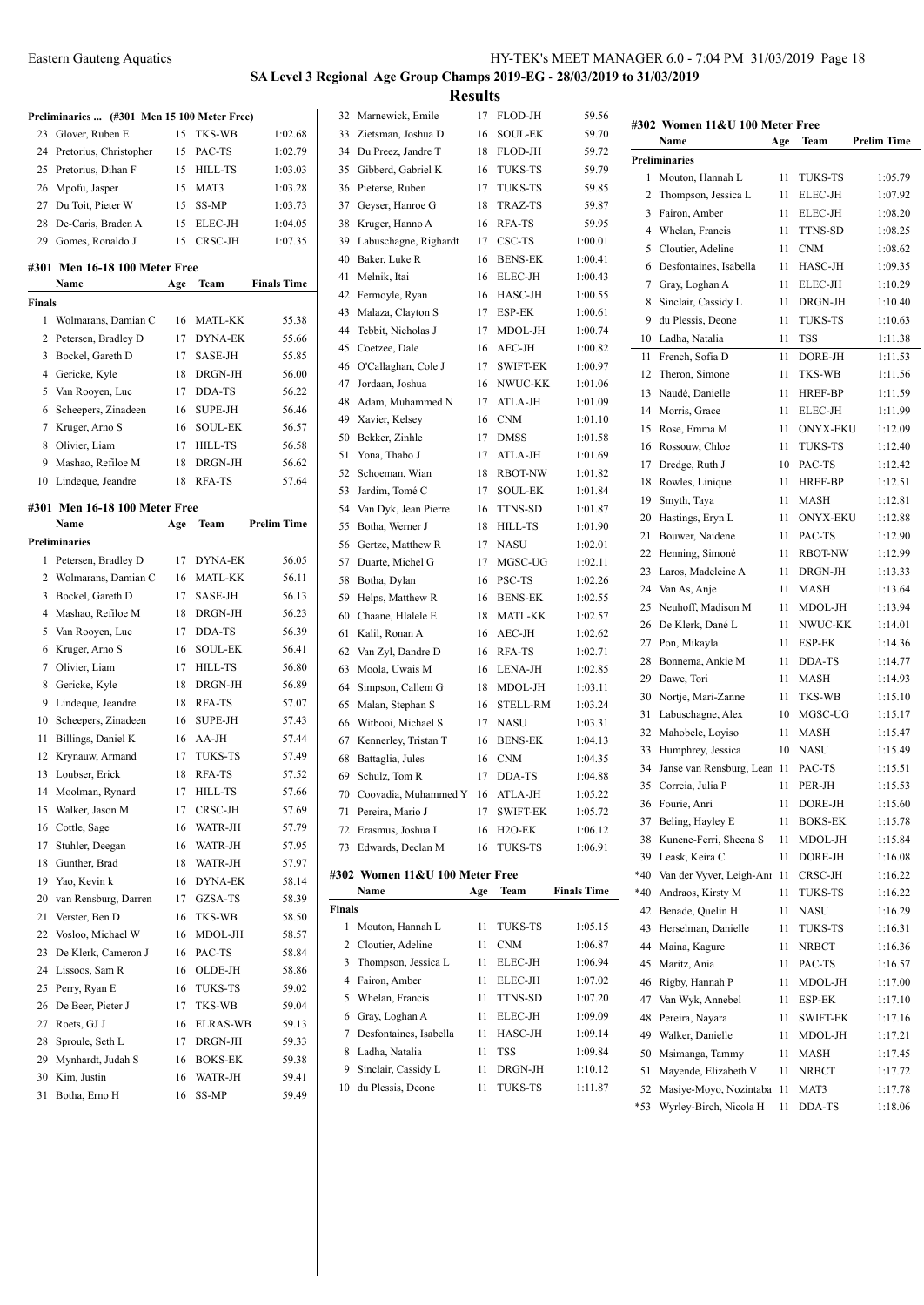$1:07.35$  $1:07.37$  $1:07.38$  $1:07.42$  $1:07.72$  $1:07.80$  $1:07.96$  $1:08.45$  $1:08.62$  $1:08.75$  $1:08.86$  $1:08.93$  $1:09.08$  $1:09.09$  $1:09.13$  $1:09.21$  $1:09.32$  $1:09.56$  $1:09.58$  $1:09.58$  $1:09.93$ 1:09.95  $1:09.97$  $1:10.11$  $1:10.45$  $1:10.59$  $1:11.16$  $1:11.17$  $1:11.18$  $1:11.25$  $1:11.27$ 1:11.38  $1:11.49$  $1:11.72$  $1:11.80$  $1:12.23$  $1:12.30$  $1:12.32$  $1:12.70$  $1:12.88$  $1:13.18$  $1:13.33$  $1:13.45$  $1:13.48$  $1:13.51$  $1:13.68$  $1:14.23$  $1:14.37$  $1:14.38$  $1:15.37$  $1:15.43$  $1:15.55$  $1:16.43$  $1:17.00$  $1:18.05$  $1:18.33$  $1:18.55$ 

#### **SA Level 3 Regional Age Group Champs 2019-EG - 28/03/2019 to 31/03/2019 Results**

|                                                 |     |                                    |                    |               | Results                                    |     |                          |                                    |       |                                                      |    |                 |
|-------------------------------------------------|-----|------------------------------------|--------------------|---------------|--------------------------------------------|-----|--------------------------|------------------------------------|-------|------------------------------------------------------|----|-----------------|
| Preliminaries  (#302 Women 11&U 100 Meter Free) |     |                                    |                    |               | 25 Zigiriadis, Eleni                       |     | 12 TUKS-TS               | 1:12.27                            |       | *4 Jack, Michelle R                                  |    | 13 TUKS-TS      |
| *53 Skelton, Tyla J                             |     | 11 WATR-JH                         | 1:18.06            |               | 26 McCabe, Alexia                          |     | 12 WATR-JH               | 1:12.30                            |       | 6 Banducci, Simone                                   |    | 13 ELEC-JH      |
| Suliman, Tazmin<br>55                           |     | 11 TUKS-TS                         | 1:18.28            |               | 27 Greene, Katelyn                         |     | 12 SOUL-EK               | 1:12.41                            |       | 7 Gomes, Emma                                        | 13 | SODO-JH         |
| Burnand, Jade R<br>56                           |     | 10 DYNA-EK                         | 1:18.53            |               | 28 Maske, Marie E                          |     | 12 AQUA!-JH              | 1:12.51                            |       | 8 Boyce, Maxine                                      |    | 13 PAC-TS       |
| Westerduin, Reza<br>57                          |     | 11 NASU                            | 1:18.94            |               | 29 Bott, Jessica A                         |     | 12 CARN-EK               | 1:12.60                            |       | 9 Peche, Sacha D                                     | 13 | <b>ONYX-EKU</b> |
| Mynhardt, Tamara G<br>58                        |     | 11 BOKS-EK                         | 1:19.35            |               | 30 Roets, Emma                             |     | 12 PAC-TS                | 1:12.65                            |       | 10 Landskron, Amber                                  | 13 | <b>TUKS-TS</b>  |
| 59<br>Brinkmann, Maja J                         |     | 11 NASU                            | 1:19.45            |               | 31 Clifford, Skyla T                       |     | 12 MDOL-JH               | 1:12.78                            |       | 11 Freel, Ashley Kate K                              | 13 | <b>TUKS-TS</b>  |
| Klein, Kaylynn J<br>60                          |     | 11 NASU                            | 1:20.13            |               | 32 Vogel, Karla                            |     | 12 TKS-WB                | 1:13.12                            |       | 12 Nupen, Jozi L                                     | 13 | CRSC-JH         |
| Haynes, Elné M<br>61                            |     | 11 SS-MP                           | 1:20.17            |               | 33 Irvine, Madison J                       |     | 12 TUKS-TS               | 1:13.16                            |       | 13 Powell, Isabelle                                  | 13 | <b>TSS</b>      |
| O'Connor, Amy<br>62                             |     | 10 WATR-JH                         | 1:20.52            |               | 34 De Beer, Lara                           |     | 12 BENS-EK               | 1:13.29                            |       | 14 Mentz, Calista                                    |    | 13 PAC-TS       |
| Nghifikepunye, Mpho G<br>63                     |     | 11 NASU                            | 1:21.67            |               | 35 De Boucherville, Catherin 12 MDOL-JH    |     |                          | 1:13.30                            |       | 15 Daly, Grace C                                     |    | 13 ELEC-JH      |
| 64 Mc Colgan, Athina M                          |     | 10 JSA-JH                          | 1:21.82            |               | 36 Battheu, Annik S                        |     | 12 TUKS-TS               | 1:13.32                            |       | 16 Fourie, Chanel                                    |    | 13 LINR-JH      |
| 65 Brady, Kirstin A                             |     | 11 MDOL-JH                         | 1:26.20            |               | 37 Pringle, Amy L                          |     | 12 ELEC-JH               | 1:13.41                            |       | 17 Crick, Charlotte J                                |    | 13 CRSC-JH      |
|                                                 |     |                                    |                    |               | 38 Germs, Andrea E                         |     | 12 WATR-JH               | 1:13.96                            |       | 18 Terblanche, Zoe                                   |    | 13 RFA-TS       |
| #302 Women 12 100 Meter Free<br>2019SA Age G:   |     | 59.69# 2016 Sune Liebenberg at KZI |                    |               | 39 Day, Romy A                             |     | 12 LINR-JH               | 1:14.16                            | 19    | Mthembu, Yvonne                                      |    | 13 ELEC-JH      |
| Name                                            |     | Team                               | <b>Finals Time</b> |               | 40 vd Walt, Janeske                        |     | 12 RBUR-BP               | 1:14.33                            | 20    | Dickinson, Amy C                                     |    | 13 MDOL-JH      |
|                                                 | Age |                                    |                    |               | 41 Gangira, Zoe                            |     | 12 MAT3                  | 1:14.68                            |       | 21 Gardiner, Emma J                                  |    | 13 DYNA-EK      |
| <b>Finals</b>                                   |     |                                    |                    |               | 42 Wolvaardt, Carla                        |     | 12 TKS-WB                | 1:14.78                            |       | 22 Oosthuizen, Mieke                                 | 13 | TKS-WB          |
| 1 Lindsay, Tannah K                             |     | 12 ONYX-EKU                        | 1:06.19            |               | 43 Davel, Chignet                          |     | 12 EAGA-CC               | 1:15.25                            | $*23$ | Bisschops, Livia J                                   | 13 | CRSC-JH         |
| 2 Herbst, Caitlin A                             |     | 12 MDOL-JH                         | 1:07.33            |               | 44 Cronje, Kyra                            |     | 12 FLOD-JH               | 1:15.52                            | *23   | van Niekerk, Tumé                                    | 13 | POTC-KK         |
| 3 Phiri, Jade A                                 |     | 12 TSC                             | 1:07.40            |               | 45 Dyson, Lene                             |     | 12 AA-JH                 | 1:15.70                            |       | 25 Cope, Emma A                                      | 13 | ELEC-JH         |
| 4 Olivier, Abigail                              |     | 12 EAGA-CC                         | 1:07.64            |               | 46 Salis, Kameron L                        |     | 12 WATR-JH               | 1:16.00                            |       | 26 Da Fonseca-Hattingh, Sk 13 RFA-TS                 |    |                 |
| 5 Fourie, Xandri                                |     | 12 TRAZ-TS                         | 1:08.16            |               | 47 Scorgie, Madison                        |     | 12 LINR-JH               | 1:16.09                            |       | 27 Daling, Lara                                      |    | 13 TKS-WB       |
| 6 Helberg, Gabriella                            |     | 12 GEMS-ZZ                         | 1:08.36            |               | 48 Thom, Justine C                         |     | 12 JSA-JH                | 1:16.11                            |       | 28 Guymer, Rachel O                                  |    | 13 LINR-JH      |
| 7 Lin, Cleo                                     |     | 12 WATR-JH                         | 1:09.52            | 49            | Taljaard, Ilme                             |     | 12 PSC-TS                | 1:16.15                            | 29    | van der Merwe, Jemma                                 |    | 13 CSC-TS       |
| 8 Malan, Chanel M                               |     | 12 BLAE-JH                         | 1:10.53            |               | 50 Save, Ria N                             |     | 12 TSS                   | 1:16.18                            |       | 30 Joseph, Roslyn J                                  |    | 13 DDA-TS       |
| 9 Ditlhogo, Amaru                               | 12  | <b>DMSS</b>                        | 1:11.16            |               | 51 Boegman, Femke                          |     | 12 TUKS-TS               | 1:16.20                            |       | 31 Helps, Sarah                                      | 13 | <b>BENS-EK</b>  |
| 10 Latiff, Sophia                               |     | 12 TSS                             | 1:12.17            |               | 52 Fermoyle, Megan                         |     | 12 HASC-JH               | 1:16.33                            |       | 32 Bennett, Gabriella M                              |    | 13 LINR-JH      |
| #302 Women 12 100 Meter Free                    |     |                                    |                    |               | 53 Kukkuk, Sadie S                         |     | 12 DORE-JH               | 1:16.64                            |       | 33 Foster, Erin L                                    |    | 13 ELEC-JH      |
| 2019SA Age G:                                   |     | 59.69# 2016 Sune Liebenberg at KZI |                    |               | 54 Kinnaird, Brynne B                      |     | 12 NASU                  | 1:17.05                            |       | 34 Steyn, Symóne                                     |    | 13 KEIK-NM      |
| Name                                            | Age | Team                               | <b>Prelim Time</b> |               | 55 Rangraze, Aliyyah                       |     | 12 ATLA-JH               | 1:17.75                            | 35    | Smith, Rachel A                                      | 13 | ELEC-JH         |
| Preliminaries                                   |     |                                    |                    |               | 56 Mortimer, Shianne S                     |     | 12 CRSC-JH               | 1:17.98                            | 36    | Chyvozertsev, Alice                                  | 13 | DRGN-JH         |
| 1 Lindsay, Tannah K                             |     | 12 ONYX-EKU                        | 1:06.78            |               | 57 Boegman, Marje                          |     | 12 TUKS-TS               | 1:20.19                            | 37    | Spath, Mackenzie                                     | 13 | NASU            |
| 2 Herbst, Caitlin A                             |     | 12 MDOL-JH                         | 1:08.16            |               | --- Nel, Carlia                            |     | 12 TKS-WB                | NS                                 | 38    | Hartman, Carmia                                      |    | 13 RFA-TS       |
| 3 Helberg, Gabriella                            |     | 12 GEMS-ZZ                         | 1:08.56            |               |                                            |     |                          |                                    | 39    | Hartman, Nicola                                      |    | 13 RFA-TS       |
| 4 Olivier, Abigail                              |     | 12 EAGA-CC                         | 1:08.61            |               | #302 Women 13 100 Meter Free               |     |                          |                                    | 40    | Viljoen, KC C                                        |    | 13 MDOL-JH      |
| 5 Fourie, Xandri                                | 12  | TRAZ-TS                            | 1:08.95            |               | 2019SA Age G:                              |     |                          | 58.54# 2018 Veronique Rossouw at S |       | 41 van Schalkwyk, Corne                              |    | 13 AA-JH        |
| 6 Phiri, Jade A                                 |     | 12 TSC                             | 1:09.26            |               | Name                                       | Age | Team                     | <b>Finals Time</b>                 |       | 42 Haitsma, Lindiwe                                  |    | 13 DMSS         |
| 7 Lin, Cleo                                     | 12  | WATR-JH                            | 1:10.19            | <b>Finals</b> |                                            |     |                          |                                    | 43    | Alves, Joleen M                                      | 13 | ELEC-JH         |
| 8 Latiff, Sophia                                | 12  | TSS                                | 1:10.52            |               | 1 Kruger, Olivia                           |     | 13 ELEC-JH               | 1:04.63                            |       | 44 Van der Walt, San-Mari                            |    | 13 DDA-TS       |
| 9 Ditlhogo, Amaru                               | 12  | DMSS                               | 1:10.62            |               | 2 Peacock, Emma J                          |     | 13 WATR-JH               | 1:06.08                            |       | 45 Joubert, Larike                                   | 13 | TASC-MP         |
| 10 Malan, Chanel M                              |     | 12 BLAE-JH                         | 1:10.79            |               | 3 Jack, Michelle R                         |     | 13 TUKS-TS               | 1:06.21                            | 46    | Steele, Sharne N                                     |    | 13 LINR-JH      |
| 11 Fernandes, SophIe                            |     | 12 CNM                             | 1:11.09            |               | 4 Boyce, Maxine                            |     | 13 PAC-TS                | 1:06.37                            | 47    | Greyling, Annette                                    | 13 | CRSC-JH         |
| 12 Zhang, Jenny                                 |     | 12 EAGA-CC                         | 1:11.33            |               | 5 Gomes, Emma                              | 13  | SODO-JH                  | 1:06.56                            | 48    | Moodley, Thea T                                      | 13 | DRGN-JH         |
| *13 Pattle, Kendal C                            |     | 12 BENS-EK                         | 1:11.34            |               | 6 Freel, Ashley Kate K                     |     | 13 TUKS-TS               | 1:06.63                            | 49    | Mutie, Mutinda                                       | 13 | DMSS            |
| *13 Nel, Shanae A                               |     | 12 LINR-JH                         | 1:11.34            |               | 7 Manthe, Keila                            |     | 13 TUKS-TS               | 1:06.76                            | 50    | Robson-Garth, Amy G                                  |    | 13 BOKS-EK      |
| White, Chelsea<br>15                            |     |                                    |                    |               | 8 Banducci, Simone                         |     | 13 ELEC-JH               | 1:07.04                            |       | 51 Levin, Zelmarie                                   |    | 13 TTNS-SD      |
| Banyard, Sarah A<br>16                          |     |                                    |                    |               |                                            |     | 13 MDOL-JH               | 1:07.46                            |       |                                                      |    | 13 CSC-TS       |
|                                                 |     | 12 CRSC-JH                         | 1:11.49            |               | 9 Edwards, Gabriella R                     |     |                          |                                    |       |                                                      |    |                 |
|                                                 |     | 12 TUKS-TS                         | 1:11.51            |               | 10 Peche, Sacha D                          |     | 13 ONYX-EKU              | 1:08.34                            |       | 52 Pretorius, Nina                                   |    |                 |
| Van Der Waal, Emma L<br>17                      |     | 12 DORE-JH                         | 1:11.58            |               |                                            |     |                          |                                    |       | 53 Neilson, Mia C                                    |    | 13 WATR-JH      |
| du Preez, Sumé M<br>18                          |     | 12 NWUC-KK                         | 1:11.68            |               | #302 Women 13 100 Meter Free               |     |                          |                                    |       | 54 Fourie, Amber F                                   |    | 13 FLOD-JH      |
| Meyer, Jenna S<br>*19                           |     | 12 AQUM-JH                         | 1:11.79            |               | 2019SA Age G:                              |     |                          | 58.54# 2018 Veronique Rossouw at S |       | 55 Kinnaird, Neziah                                  |    | 13 MAT3         |
| Lothian, Roxanne<br>*19                         |     | 12 FLOD-JH                         | 1:11.79            |               | Name                                       | Age | Team                     | <b>Prelim Time</b>                 |       | 56 Smit, Donia C                                     |    | 13 SS-MP        |
| Markovic, Eva O<br>21                           |     | 12 MATL-KK                         | 1:11.81            |               | <b>Preliminaries</b>                       |     |                          |                                    |       | 57 Jacobie, Zodea                                    | 13 | SUPE-JH         |
| *22<br>De Wet, Carmen                           |     | 12 TUKS-TS                         | 1:11.91            |               | 1 Kruger, Olivia                           |     | 13 ELEC-JH               | 1:05.87                            |       | 58 Van Papendorp, Anje                               |    | 13 PSC-TS       |
| Reilly, Emma<br>$*22$                           |     | 12 MASH                            | 1:11.91            |               | 2 Peacock, Emma J                          |     | 13 WATR-JH               | 1:07.07                            |       | 59 Stock, Zoe E                                      | 13 | DYNA-EK         |
| 24 Allamby, Kelly N                             |     | 12 DORE-JH                         | 1:12.02            |               | 3 Edwards, Gabriella R<br>*4 Manthe, Keila |     | 13 MDOL-JH<br>13 TUKS-TS | 1:07.26<br>1:07.35                 |       | 60 Uys, Mia<br>61 Morrison-Goate, Alexis J: 13 AA-JH |    | 13 PSC-TS       |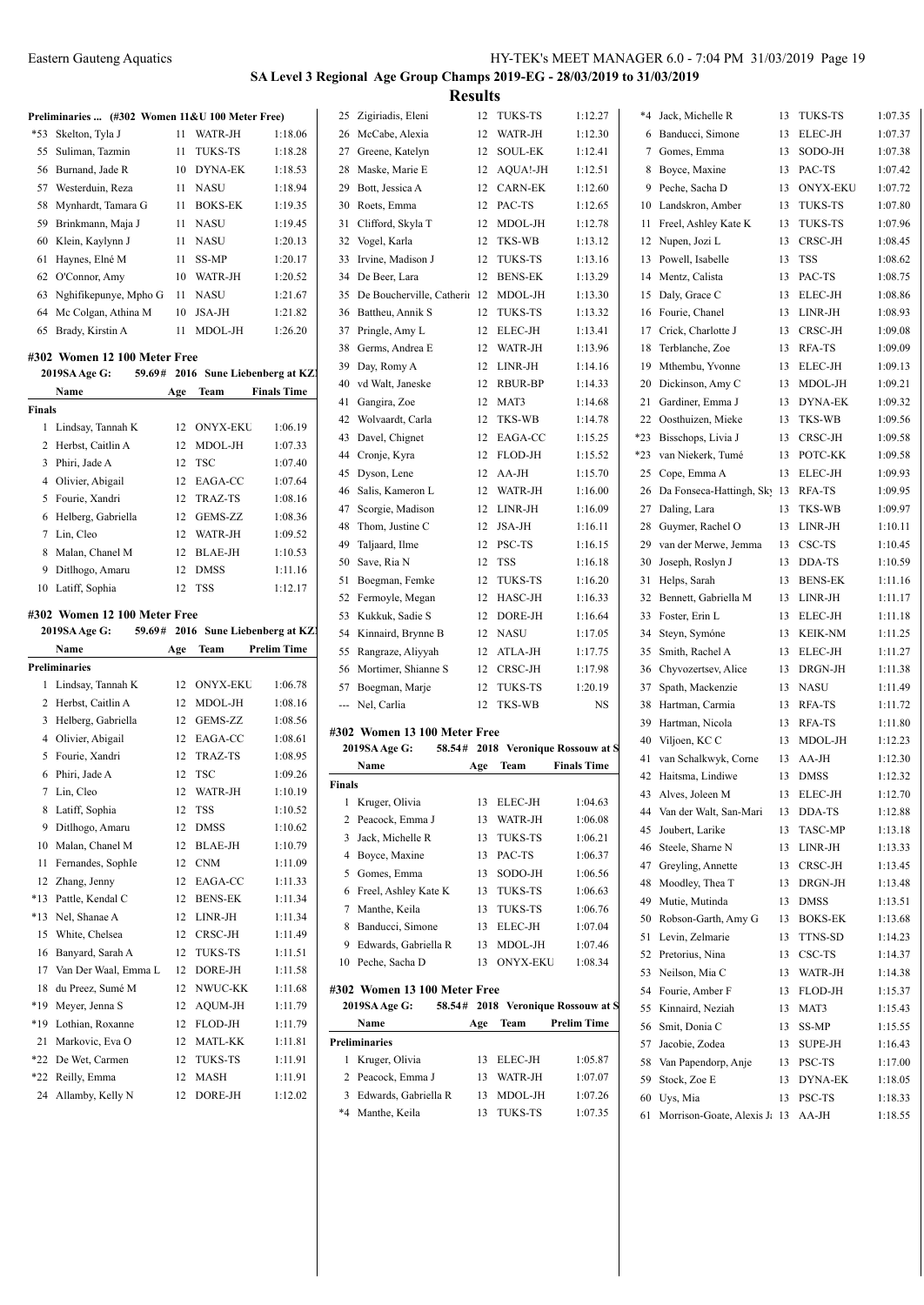# **SA Level 3 Regional Age Group Champs 2019-EG - 28/03/2019 to 31/03/2019**

**Results**<br>14 DYNA-EK

|               | 2019SA Age G:<br>57.00#<br>Name | Age | Team           | 2018 Aimee Canny at Sa Nati<br><b>Finals Time</b> |                |
|---------------|---------------------------------|-----|----------------|---------------------------------------------------|----------------|
| <b>Finals</b> |                                 |     |                |                                                   | #302<br>201    |
| 1             | Pretorius, Nuschka              | 14  | TUKS-TS        | 1:03.99                                           |                |
| 2             | Köpplinger, Tiana               | 14  | TUKS-TS        | 1:04.67                                           | <b>Finals</b>  |
| 3             | van Rensburg, Zanje             | 14  | <b>HREF-BP</b> | 1:05.32                                           | 1              |
| 4             | Henegan, Ashley M               | 14  | LINR-JH        | 1:05.34                                           | $\overline{c}$ |
| 5             | Meyer, Corinna                  | 14  | DDA-TS         | 1:05.59                                           | 3              |
| 6             | Landman, Bianca                 | 14  | AA-JH          | 1:05.94                                           | $\overline{4}$ |
| 7             | Fischer, Megan                  | 14  | MDOL-JH        | 1:06.29                                           | 5<br>-1        |
| 8             | Dean, Jordyn K                  | 14  | MDOL-JH        | 1:06.65                                           | 6              |
| 9             | Salis, Paige S                  | 14  | WATR-JH        | 1:07.22                                           | 7              |
|               | 10 Van der Riet, Kara           | 14  | DDA-TS         | 1:07.27                                           | 8              |
|               |                                 |     |                |                                                   | 9              |
|               | #302 Women 14 100 Meter Free    |     |                |                                                   | 10             |
|               | 57.00#<br>2019SA Age G:         |     |                | 2018 Aimee Canny at Sa Nati                       |                |
|               | Name                            | Age | Team           | <b>Prelim Time</b>                                | #302           |
|               | <b>Preliminaries</b>            |     |                |                                                   | 201            |
| 1             | Landman, Bianca                 | 14  | AA-JH          | 1:05.57                                           |                |
| 2             | Henegan, Ashley M               | 14  | LINR-JH        | 1:05.88                                           | Prelim         |
| 3             | Köpplinger, Tiana               | 14  | <b>TUKS-TS</b> | 1:05.94                                           | 1              |
| 4             | Fischer, Megan                  | 14  | MDOL-JH        | 1:06.08                                           | 2              |
| 5             | Pretorius, Nuschka              | 14  | <b>TUKS-TS</b> | 1:06.18                                           | 3              |
| 6             | Dean, Jordyn K                  | 14  | MDOL-JH        | 1:06.33                                           | 4              |
| 7             | Meyer, Corinna                  | 14  | DDA-TS         | 1:06.36                                           | 5              |
| 8             | Salis, Paige S                  | 14  | WATR-JH        | 1:06.64                                           | 6              |
| 9             | Van der Riet, Kara              | 14  | DDA-TS         | 1:06.93                                           | 7              |
| 10            | van Rensburg, Zanje             | 14  | <b>HREF-BP</b> | 1:06.94                                           | 8              |
| 11            | Mutumbulua, Trisha              | 14  | <b>NASU</b>    | 1:07.00                                           | 9              |
| 12            | Szejwallo-Graney, Kasia         | 14  | TUKS-TS        | 1:07.02                                           | 10             |
| 13            | Mayos, Madison A                | 14  | CRSC-JH        | 1:07.12                                           | 11             |
| 14            | Baigrie, Stephanie S            | 14  | PER-JH         | 1:07.28                                           | 12             |
| 15            | Ismail, Amani                   | 14  | ATLA-JH        | 1:07.43                                           | 13             |
| 16            | Wolvaardt, Megan                | 14  | TKS-WB         | 1:07.69                                           | 14             |
| 17            | de Beer, Gabriella              | 14  | MATL-KK        | 1:07.72                                           | 15             |
| 18            | Steenkamp, Monet                | 14  | ELEC-JH        | 1:07.73                                           | 16             |
| 19            | Potgieter, Amori                | 14  | NWUC-KK        | 1:07.84                                           | 17             |
| 20            | Petzer, Ferlan                  | 14  | PAC-TS         | 1:07.89                                           | 18             |
| 21            | Krzychylkiewicz, Cassad 14      |     | <b>ELEC-JH</b> | 1:07.95                                           | 19             |
| 22            | Otto, Jessica C                 | 14  | MDOL-JH        | 1:07.98                                           | 20             |
| 23            | Botha, Jordyn                   | 14  | PAC-TS         | 1:08.10                                           | 21             |
| *24           | Buffel, Jordyn C                | 14  | WATR-JH        | 1:08.13                                           | 22             |
| *24           | Gerber, Claire K                | 14  | <b>TUKS-TS</b> | 1:08.13                                           | 23             |
| 26            | Powell, Niamh                   | 14  | TSS            | 1:08.27                                           | 24             |
| 27            | Clarke, Kiannah                 | 14  | RFA-TS         | 1:08.72                                           | 25             |
| 28            | Vorster, Sage L                 | 14  | TUKS-TS        | 1:08.91                                           | 26             |
| 29            | Kench, Shannen A                | 14  | <b>DYNA-EK</b> | 1:09.03                                           | 27             |
| 30            | Wentzel, Miyanda                | 14  | RFA-TS         | 1:09.73                                           | 28             |
| 31            | Knock, Bradine T                | 14  | RBOT-NW        | 1:09.99                                           | #302           |
| 32            | Villar, Giulia G                | 14  | DRGN-JH        | 1:10.23                                           |                |
| 33            | Thelejane, Tumelo               | 14  | OLDE-JH        | 1:10.27                                           | Finals         |
| 34            | Labuschagne, Dominique 14       |     | PSC-TS         | 1:10.32                                           | $\mathbf{1}$   |
| 35            | Botha, Immeré I                 | 14  | TKS-WB         | 1:10.73                                           | 2              |
| 36            | Kleynhans, Skyla J              | 14  | LINR-JH        | 1:11.28                                           | 3              |
| *37           | Cronje, Megan                   | 14  | WATR-JH        | 1:11.52                                           | 4              |
| *37           | Sheppard, Kristina A            | 14  | LINR-JH        | 1:11.52                                           |                |

| 39                                                       | Barnard, Chloë                                          | 14  | DYNA-EK         | 1:12.00                       | 5              | N            |  |  |  |
|----------------------------------------------------------|---------------------------------------------------------|-----|-----------------|-------------------------------|----------------|--------------|--|--|--|
|                                                          | 40 Cronk, Taylin                                        | 14  | $H2O-EK$        | 1:18.50                       | 6              | $\mathbf k$  |  |  |  |
|                                                          | #302 Women 15 100 Meter Free                            |     |                 |                               | 7              | E            |  |  |  |
| 2014 Erin P. Gallagher at Cor<br>55.86#<br>2019SA Age G: |                                                         |     |                 |                               |                |              |  |  |  |
|                                                          | Name                                                    | Age | Team            | <b>Finals Time</b>            | 9 K            |              |  |  |  |
| <b>Finals</b>                                            |                                                         |     |                 |                               | 10             | $\mathbb I$  |  |  |  |
| $\mathbf{1}$                                             | Ehrich, Nina V                                          | 15  | DDA-TS          | 1:04.16                       | #302           |              |  |  |  |
|                                                          | 2 Choriatopoulos, Leila                                 | 15  | WATR-JH         | 1:04.48                       |                | Ŋ            |  |  |  |
|                                                          | 3 Gomes, Izabella A                                     | 15  | SASE-JH         | 1:04.87                       | Prelimi        |              |  |  |  |
|                                                          | 4 Windt, Bianca                                         | 15  | RFA-TS          | 1:04.93                       | 1 C            |              |  |  |  |
|                                                          | 5 Matthews, Tselane                                     | 15  | <b>DMSS</b>     | 1:05.02                       | 2              | $\mathbf{v}$ |  |  |  |
|                                                          | 6 Campbell, Tyla C                                      | 15  | MDOL-JH         | 1:05.23                       | 3              | J            |  |  |  |
| $\tau$                                                   | Mbite, Christine R                                      | 15  | EAGA-CC         | 1:05.84                       | $\overline{4}$ | S            |  |  |  |
| 8                                                        | McCulloch, Stacey L                                     | 15  | <b>ONYX-EKU</b> | 1:06.37                       | 5              | $\mathbf{F}$ |  |  |  |
| 9                                                        | Manos, Hannah                                           | 15  | TRAZ-TS         | 1:06.57                       | 6              | N            |  |  |  |
|                                                          | 10 Oellermann, Kiara E                                  | 15  | CRSC-JH         | 1:06.88                       | 7              | k            |  |  |  |
|                                                          |                                                         |     |                 |                               | 8              | P            |  |  |  |
|                                                          | #302 Women 15 100 Meter Free<br>55.86#<br>2019SA Age G: |     |                 | 2014 Erin P. Gallagher at Cor | 9              | J            |  |  |  |
|                                                          | Name                                                    | Age | Team            | <b>Prelim Time</b>            | 10             | ŀ            |  |  |  |
|                                                          | <b>Preliminaries</b>                                    |     |                 |                               | 11             | k            |  |  |  |
| 1                                                        | Windt, Bianca                                           | 15  | RFA-TS          | 1:04.76                       | 12             | S            |  |  |  |
|                                                          | 2 Choriatopoulos, Leila                                 | 15  | WATR-JH         | 1:05.66                       | $*13$          | $\mathbf{I}$ |  |  |  |
|                                                          | 3 Ehrich, Nina V                                        | 15  | DDA-TS          | 1:05.73                       | *13            | P            |  |  |  |
|                                                          | 4 Matthews, Tselane                                     | 15  | <b>DMSS</b>     | 1:05.77                       | 15             | P            |  |  |  |
|                                                          | 5 Campbell, Tyla C                                      | 15  | MDOL-JH         | 1:06.25                       | 16             | k            |  |  |  |
| 6                                                        | Mbite, Christine R                                      | 15  | EAGA-CC         | 1:06.27                       | 17             | S            |  |  |  |
| 7                                                        | Gomes, Izabella A                                       | 15  | SASE-JH         | 1:06.39                       | 18             | I            |  |  |  |
| 8                                                        | McCulloch, Stacey L                                     | 15  | <b>ONYX-EKU</b> | 1:06.42                       | 19             | S            |  |  |  |
| 9                                                        | Oellermann, Kiara E                                     | 15  | CRSC-JH         | 1:06.51                       | 20             | Γ            |  |  |  |
|                                                          | 10 Manos, Hannah                                        | 15  | TRAZ-TS         | 1:06.70                       | 21             | F            |  |  |  |
| 11                                                       | Walker, Kyra A                                          | 15  | CRSC-JH         | 1:06.85                       | 22             | J            |  |  |  |
| 12                                                       | Parker, Tayla L                                         | 15  | <b>SWIFT-EK</b> | 1:06.93                       | 23             | A            |  |  |  |
| 13                                                       | Dal Medico, Dani K                                      | 15  | ELEC-JH         | 1:07.21                       | 24             | F            |  |  |  |
|                                                          | 14 Uys, Zandri                                          | 15  | PSC-TS          | 1:07.35                       | 25             | Ν            |  |  |  |
| 15                                                       | Ferriman, Morgan                                        | 15  | MDOL-JH         | 1:07.42                       | 26             | Γ            |  |  |  |
| 16                                                       | Munks, Sydney                                           | 15  | <b>BOKS-EK</b>  | 1:07.83                       | 27             | Z            |  |  |  |
| 17                                                       | Hunt, Megan P                                           | 15  | WATR-JH         | 1:07.90                       | 28             | A            |  |  |  |
| 18                                                       | De Beer, Marjone                                        | 15  | EAGA-CC         | 1:08.10                       | 29             | Y            |  |  |  |
| 19                                                       | Reynders, Jenna C                                       | 15  | <b>BON-JH</b>   | 1:08.15                       | 30 S           |              |  |  |  |
| 20                                                       | Watts, Caitlin-Leigh                                    | 15  | CRSC-JH         | 1:08.16                       | 31             | F            |  |  |  |
| 21                                                       | Fourie, Nia                                             | 15  | RFA-TS          | 1:08.45                       | 32             | $\epsilon$   |  |  |  |
| 22                                                       | Steyn, Inge                                             | 15  | <b>DYNA-EK</b>  | 1:08.51                       | 33             | S            |  |  |  |
| 23                                                       | Claase, Kerri-Lyn                                       | 15  | DYNA-EK         | 1:08.64                       | 34             | C            |  |  |  |
| 24                                                       | Lowman, Camryn H                                        | 15  | ELEC-JH         | 1:08.73                       | 35             | Ν            |  |  |  |
| 25                                                       | Ruele, Refetse B                                        | 15  | DRGN-JH         | 1:08.80                       | 36             | S            |  |  |  |
|                                                          | 26 vd Walt, Marinet                                     | 15  | RBUR-BP         | 1:09.00                       | 37             | F            |  |  |  |
| 27                                                       | Van Staden, Anke                                        | 15  | GZSA-TS         | 1:09.28                       | 38             | S            |  |  |  |
| 28                                                       | Wilcocks, Jessica S                                     | 15  | PAC-TS          | 1:09.32                       | #303 1         |              |  |  |  |
|                                                          |                                                         |     |                 |                               |                | Þ            |  |  |  |
|                                                          | #302 Women 16-18 100 Meter Free                         |     |                 |                               | Finals         |              |  |  |  |

| Name                 | Age | Team        | <b>Finals Time</b> |
|----------------------|-----|-------------|--------------------|
| Finals               |     |             |                    |
| 1 Greyling, Miré M   |     | 16 HREF-BP  | 1:01.99            |
| 2 Neale, Ruth M      |     | 16 CRSC-JH  | 1:02.77            |
| Smith, Ashlea K<br>3 |     | $16$ ACT-JH | 1:03.49            |
| 4 Pentz, Shelby R    | 16  | DBSC-SD     | 1:04.00            |
|                      |     |             |                    |

| 5                               | Munks, Ashleigh F    | 17  | <b>BOKS-EK</b> | 1:04.02            |  |  |  |  |
|---------------------------------|----------------------|-----|----------------|--------------------|--|--|--|--|
| 6                               | Kleynhans, Kristen   | 18  | TUKS-TS        | 1:04.82            |  |  |  |  |
| 7                               | Bennett, Elli R      | 18  | <b>TUKS-TS</b> | 1:05.04            |  |  |  |  |
| 8                               | Van Driel, Chloe K   | 16  | ELEC-JH        | 1:05.48            |  |  |  |  |
| 9                               | Kupfer, Marjean H    | 16  | MDOL-JH        | 1:06.14            |  |  |  |  |
| 10                              | Ibarra, Carolina L   | 16  | ELEC-JH        | 1:06.15            |  |  |  |  |
| #302 Women 16-18 100 Meter Free |                      |     |                |                    |  |  |  |  |
|                                 |                      |     |                |                    |  |  |  |  |
|                                 | Name                 | Age | Team           | <b>Prelim Time</b> |  |  |  |  |
|                                 | <b>Preliminaries</b> |     |                |                    |  |  |  |  |
| 1                               | Greyling, Miré M     | 16  | <b>HREF-BP</b> | 1:03.17            |  |  |  |  |
| $\mathfrak{D}$                  | Neale, Ruth M        | 16  | CRSC-JH        | 1:03.27            |  |  |  |  |
| 3                               | Van Wyk, Jayme       | 16  | WATR-JH        | 1:03.92            |  |  |  |  |
| 4                               | Smith, Ashlea K      | 16  | $ACT-JH$       | 1:04.19            |  |  |  |  |
| 5                               | Bennett, Elli R      | 18  | <b>TUKS-TS</b> | 1:04.64            |  |  |  |  |

| ┭     | энниі, жынса қ                           | 10 | $A \cup I \cup II$ | 1.04.17 |
|-------|------------------------------------------|----|--------------------|---------|
| 5     | Bennett, Elli R                          | 18 | TUKS-TS            | 1:04.64 |
| 6     | Munks, Ashleigh F                        | 17 | <b>BOKS-EK</b>     | 1:04.89 |
| 7     | Kleynhans, Kristen                       | 18 | <b>TUKS-TS</b>     | 1:05.13 |
| 8     | Pentz, Shelby R                          | 16 | DBSC-SD            | 1:05.28 |
| 9     | Van Driel, Chloe K                       | 16 | ELEC-JH            | 1:05.38 |
| 10    | Hall, Anthea J                           | 17 | DORE-JH            | 1:05.59 |
| 11    | Kupfer, Marjean H                        | 16 | MDOL-JH            | 1:06.07 |
| 12    | Scrooby, Gabriela M                      | 16 | PER-JH             | 1:06.13 |
| $*13$ | Ibarra. Carolina L                       | 16 | ELEC-JH            | 1:06.15 |
| *13   | Panzera, Tyla D                          | 17 | WATR-JH            | 1:06.15 |
| 15    | Pretorius, Courtney                      | 17 | PER-JH             | 1:06.16 |
| 16    | Kazimierczak, Jordainne.                 | 16 | FLOD-JH            | 1:06.19 |
| 17    | Sommerville, Savanna M                   | 17 | GZSA-TS            | 1:06.22 |
| 18    | Lichtblau, Carla A                       | 16 | <b>ONYX-EKU</b>    | 1:06.23 |
| 19    | Smith, Calynn                            | 18 | PSC-TS             | 1:06.24 |
| 20    | De wit, Sune'                            | 16 | MGSC-UG            | 1:06.31 |
| 21    | Fuller, Jenna-Laine                      | 17 | AFIN-JH            | 1:06.60 |
| 22    | Van Velzen, Sarah                        | 17 | <b>SOUL-EK</b>     | 1:06.72 |
| 23    | Aaronson, Christen E                     | 17 | HASC-JH            | 1:06.78 |
| 24    | Ferreira, Marlise                        | 17 | HREF-BP            | 1:06.79 |
| 25    | Myburgh, Zanél                           | 16 | <b>TUKS-TS</b>     | 1:06.96 |
| 26    | Dennis, Anica                            | 16 | NWUC-KK            | 1:07.40 |
| 27    | Zhu, Yuwai                               | 16 | DRGN-JH            | 1:07.69 |
| 28    | Anderson, Shaylee J                      | 16 | <b>TUKS-TS</b>     | 1:07.94 |
| 29    | Young, Robyn                             | 18 | SWLAB              | 1:08.14 |
| 30    | Sandilands, Courtney                     | 17 | <b>TRAZ-TS</b>     | 1:08.19 |
| 31    | Botha, Corlia                            | 18 | HILL-TS            | 1:08.20 |
| 32    | Coetzee, Marli                           | 16 | <b>TRAZ-TS</b>     | 1:08.35 |
| 33    | Sauvage, Tamika A                        | 17 | PAC-TS             | 1:08.55 |
| 34    | Campbell, Tarryn M                       | 18 | CRSC-JH            | 1:08.74 |
| 35    | Marx, Allison                            | 16 | PER-JH             | 1:09.55 |
| 36    | Stock, Ashleigh F                        | 16 | <b>DYNA-EK</b>     | 1:11.44 |
| 37    | Robberts, Netanya                        | 17 | TUKS-TS            | 1:11.80 |
| 38    | Stander, Chemone                         | 17 | <b>HILL-TS</b>     | 1:12.16 |
|       | #303 Men 14&U 100 Meter Free Multi-Class |    |                    |         |

| Name                 | Age | Team       | <b>Finals Time</b> |
|----------------------|-----|------------|--------------------|
| Finals               |     |            |                    |
| Moss, Matthew J S9   |     | 14 AQUA-BU | 1:15.74            |
| 4 Adams, Moeketsi S5 |     | 12 MDOL-JH | 2:33.91            |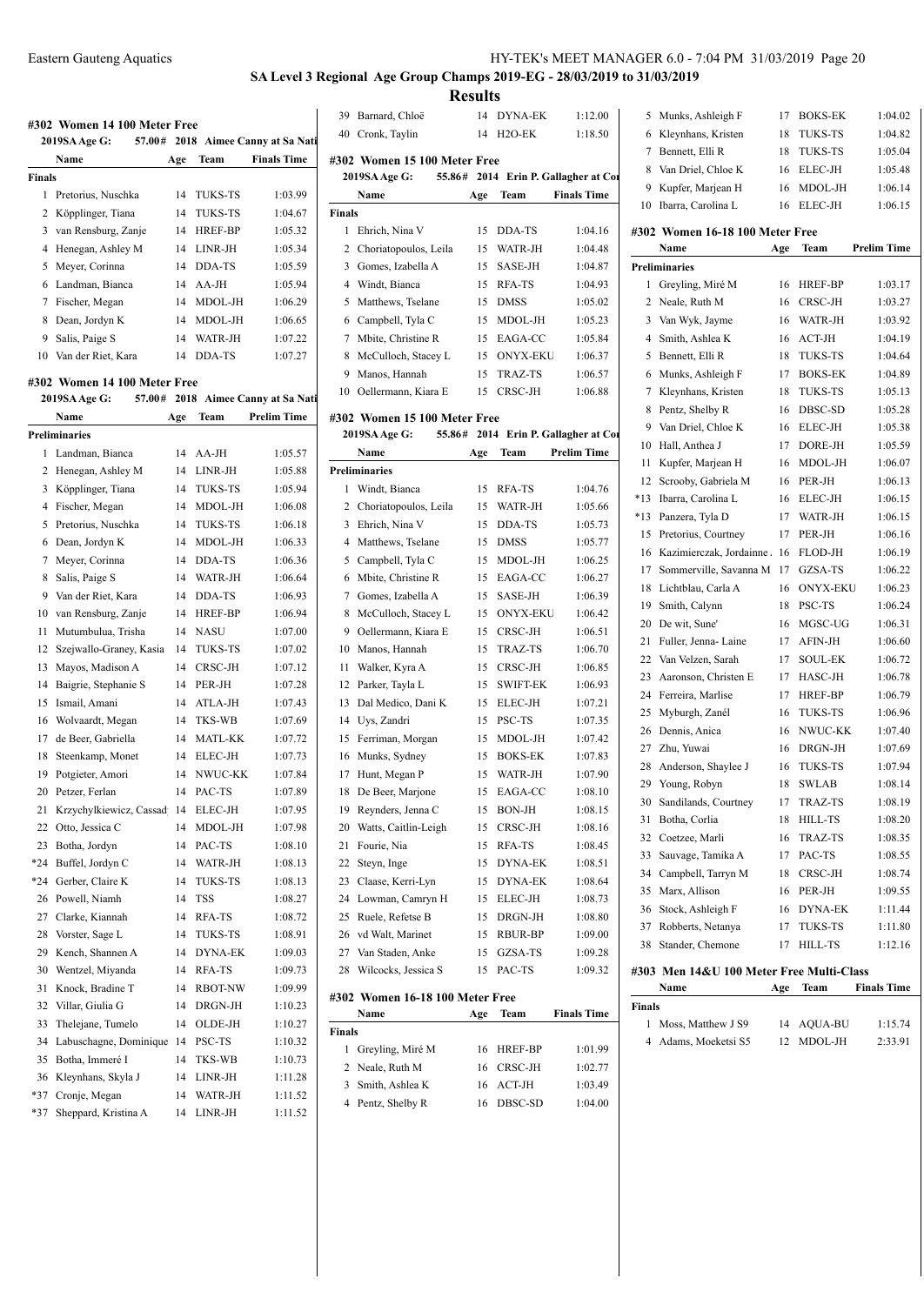# **SA Level 3 Regional Age Group Champs 2019-EG - 28/03/2019 to 31/03/2019 Results**

|        | #303 Men 14&U 100 Meter Free Multi-Class  |     |                |                    |
|--------|-------------------------------------------|-----|----------------|--------------------|
|        | Name                                      | Age | Team           | <b>Prelim Time</b> |
|        | <b>Preliminaries</b>                      |     |                |                    |
| 1      | Moss, Matthew J S9                        | 14  | <b>AQUA-BU</b> | 1:17.66            |
| 4      | Adams, Moeketsi S5                        | 12  | MDOL-JH        | 2:37.33            |
|        | #303 Men 15-18 100 Meter Free Multi-Class |     |                |                    |
|        | Name                                      | Age | Team           | <b>Finals Time</b> |
| Finals |                                           |     |                |                    |
|        | 2 Qamarana, Amkele V S15 15 MDOL-JH       |     |                | 1:19.81            |
| 3      | Mncube, Gift S7                           | 15  | MDOL-JH        | 1:23.58            |
|        |                                           |     |                |                    |
|        | #303 Men 15-18 100 Meter Free Multi-Class |     |                |                    |
|        | Name                                      | Age | Team           | <b>Prelim Time</b> |
|        | Preliminaries                             |     |                |                    |
|        | 2 Qamarana, Amkele V S15 15               |     | MDOL-JH        | 1:22.21            |
| 3      | Mncube, Gift S7                           | 15  | MDOL-JH        | 1:30.70            |
|        | #305 Men 11&U 50 Meter Breast             |     |                |                    |
|        | Name                                      | Age | Team           | <b>Finals Time</b> |
| Finals |                                           |     |                |                    |
| 1      | Durand, Oliver B                          | 11  | NASU           | 39.66              |
| 2      | Els, Heinrich D                           | 11  | <b>TUKS-TS</b> | 39.89              |
| 3      | Muller, Helgaard W                        | 11  | <b>TUKS-TS</b> | 40.84              |
| 4      | Seedat, Uthmaan Y                         | 11  | ATLA-JH        | 41.36              |
| 5      | Grahan, Zhaneardt                         | 11  | TKS-WB         | 41.47              |
| 6      | Sprong, Huib V                            | 11  | <b>DYNA-EK</b> | 41.76              |
| 7      | Alberts, Mighael W                        | 11  | TKS-WB         | 41.86              |
| 8      | Sibanda, Nsikelelo                        | 11  | MAT3           | 41.88              |
| 9      | Vimba, Khaya                              | 11  | MAT3           | 42.06              |
| 10     | Christoforos, Connor M                    | 11  | <b>TUKS-TS</b> | 42.65              |
|        |                                           |     |                |                    |
|        | #305 Men 11&U 50 Meter Breast             |     |                |                    |
|        | Name                                      | Age | Team           | <b>Prelim Time</b> |
|        | Preliminaries                             |     |                |                    |
| 1      | Els, Heinrich D                           | 11  | <b>TUKS-TS</b> | 39.05              |
| 2      | Durand, Oliver B                          | 11  | <b>NASU</b>    | 40.60              |
|        | 3 Grahan, Zhaneardt                       | 11  | TKS-WB         | 40.91              |
|        | 4 Seedat, Uthmaan Y                       | 11  | ATLA-JH        | 41.02              |
| 5      | Alberts, Mighael W                        | 11  | TKS-WB         | 41.33              |
| 6      | Christoforos, Connor M                    | 11  | <b>TUKS-TS</b> | 41.84              |
| 7      | Muller, Helgaard W                        | 11  | TUKS-TS        | 41.87              |
| 8      | Sprong, Huib V                            | 11  | <b>DYNA-EK</b> | 42.34              |
| 9      | Sibanda, Nsikelelo                        | 11  | MAT3           | 42.48              |
| 10     | Vimba, Khaya                              | 11  | MAT3           | 42.61              |
| 11     | Niemand, Zaine                            | 11  | WATR-JH        | 42.63              |
| 12     | Macfie, Brayden                           | 10  | SOUL-EK        | 42.83              |
| 13     | Steyn, Fourie P                           | 11  | <b>NASU</b>    | 42.97              |
| *14    | Pretorius, Anthony                        | 11  | PAC-TS         | 42.98              |
| $*14$  | Naidoo, Jaidyn L                          | 11  | <b>TUKS-TS</b> | 42.98              |
| 16     | Madamombe, Tarirai                        | 11  | MASH           | 43.25              |
| 17     | Dreyer, Hein J                            | 11  | PAC-TS         | 43.40              |
| 18     | Costa, Ricardo                            | 11  | <b>CNM</b>     | 43.64              |
| 19     | Sibanda, Sibusiso                         | 11  | MAT3           | 43.65              |
| 20     | Burger, Tiaan H                           | 11  | GZSA-TS        | 43.82              |
| 21     | Basson, Zeeshaan                          | 11  | AA-JH          | 44.03              |

| 22    | Vos, Rhys                                            | 11 | ELIT-JH         | 44.25 |
|-------|------------------------------------------------------|----|-----------------|-------|
| 23    | Millington, Calder B                                 | 11 | <b>BOKS-EK</b>  | 44.57 |
| 24    | Hekandjo, Kgosana O                                  | 11 | <b>NASU</b>     | 44.97 |
| 25    | Lundie, Michael J                                    | 11 | <b>DYNA-EK</b>  | 45.01 |
| 26    | McCabe, Michael                                      | 9  | WATR-JH         | 45.32 |
| 27    | Domiter, Claudio J                                   | 11 | <b>BOKS-EK</b>  | 45.35 |
| 28    | Naruse, Eugene                                       | 11 | AA-JH           | 45.43 |
| 29    | Van Der Merwe, Quan                                  | 11 | <b>SWIFT-EK</b> | 45.49 |
| $*30$ | Barbas, Orestis M                                    | 10 | DRGN-JH         | 45.67 |
| *30   | Mofokeng, Musa B                                     | 11 | <b>CARN-EK</b>  | 45.67 |
| 32    | Meyer, Ricchard                                      | 11 | <b>ONYX-EKU</b> | 46.12 |
| 33    | Kinnaird, Liam                                       | 10 | <b>NASU</b>     | 46.15 |
| 34    | Van Rensburg, Joshua                                 | 10 | DBSC-SD         | 46.40 |
| 35    | Ramsay, Shane J                                      | 11 | <b>SWIFT-EK</b> | 46.52 |
| 36    | Rolfe, Kayden J                                      | 11 | WATR-JH         | 46.53 |
| 37    | van Niekerk, Ruan                                    | 11 | POTC-KK         | 46.71 |
| 38    | Dias, Angelo P                                       | 11 | <b>BON-JH</b>   | 46.74 |
| 39    | Nunes-Churin, Alexandra                              | 11 | SASE-JH         | 47.54 |
| 40    | Goosen, Francois G                                   | 11 | NWUC-KK         | 47.69 |
| 41    | Kahl, Ryno                                           | 10 | GZSA-TS         | 47.70 |
| 42    | Botha, Jayden                                        | 11 | <b>DYNA-EK</b>  | 48.29 |
| 43    | Kumnig, Keagan M                                     | 11 | <b>BON-JH</b>   | 48.54 |
| 44    | Gahhu, Nabeel                                        | 11 | <b>TSS</b>      | 48.73 |
| 45    | Dewart, Connor                                       | 11 | <b>DYNA-EK</b>  | 50.49 |
| 46    | Bothma, Christiaan                                   | 11 | HREF-BP         | 50.55 |
| 47    | Popken, Menno W                                      | 11 | HASC-JH         | 50.69 |
| 48    | North, Kyle W                                        | 11 | <b>DYNA-EK</b>  | 51.66 |
| ---   | Grant, Henry C                                       | 11 | <b>NASU</b>     | DO    |
|       | Leg Movements not always simultaneous and in horizon |    |                 |       |

### **#305 Men 12 50 Meter Breast**

|        | 2019SA Age G:                     |                 |                | 32.75# 2015 Luan E. Grobbelaar at S | $20^{\circ}$   |
|--------|-----------------------------------|-----------------|----------------|-------------------------------------|----------------|
|        | Name                              | Age             | Team           | <b>Finals Time</b>                  |                |
| Finals |                                   |                 |                |                                     | Prelir         |
| 1.     | De Waldon-Holmes, Bret 12 BOKS-EK |                 |                | 38.15                               |                |
|        | 2 Welton, Jensen A                | 12              | HASC-JH        | 38.39                               |                |
|        | 3 Nunes, Alexander S              | 12 <sup>2</sup> | <b>JSA-JH</b>  | 39.99                               |                |
|        | 4 Du Toit, Xander                 | 12              | TUKS-TS        | 40.02                               |                |
|        | 5 Meyer, Sebastian H              | 12              | <b>RBOT-NW</b> | 40.07                               |                |
| 6      | Hoaeane, Katlego B                | 12              | SS-MP          | 40.78                               |                |
|        | Bruyns, Ruben                     | 12              | TUKS-TS        | 41.32                               |                |
| 8      | Witbooi, Reinhardt J              | 12              | NASU           | 41.44                               |                |
| 9      | Venter, JD D                      | 12              | TRAZ-TS        | 41.89                               |                |
| 10     | Toich, Nic E                      | $12-12$         | <b>SOUL-EK</b> | 43.16                               | 1 <sub>0</sub> |

### **#305 Men 12 50 Meter Breast**

|    | 2019SA Age G:<br>32.75#           |                 |                | 2015 Luan E. Grobbelaar at S | 12 |
|----|-----------------------------------|-----------------|----------------|------------------------------|----|
|    | Name                              | Age             | <b>Team</b>    | <b>Prelim Time</b>           | 13 |
|    | Preliminaries                     |                 |                |                              | 14 |
| 1. | De Waldon-Holmes, Bret 12 BOKS-EK |                 |                | 38.77                        | 15 |
|    | 2 Nunes, Alexander S              | 12 <sup>1</sup> | JSA-JH         | 38.88                        | 16 |
| 3  | Welton, Jensen A                  | 12              | HASC-JH        | 39.39                        | 17 |
| 4  | Meyer, Sebastian H                | 12              | <b>RBOT-NW</b> | 40.48                        | 18 |
| 5  | Bruyns, Ruben                     |                 | 12 TUKS-TS     | 40.49                        | 19 |
| 6  | Hoaeane, Katlego B                | 12              | SS-MP          | 40.51                        | 20 |
|    | Du Toit, Xander                   | 12.             | TUKS-TS        | 40.80                        | 21 |
| 8  | Toich, Nic E                      | 12              | <b>SOUL-EK</b> | 41.47                        | 22 |
| 9  | Muth, Lothar J                    | 12.             | PAC-TS         | 42.17                        | 23 |

| Finals |                                                          |     |                 |                                    |
|--------|----------------------------------------------------------|-----|-----------------|------------------------------------|
|        | Name                                                     | Age | Team            | <b>Finals Time</b>                 |
|        | 2019SA Age G:                                            |     |                 | 31.03# 2019 Kian Keylock at SA Nat |
|        | #305 Men 13 50 Meter Breast                              |     |                 |                                    |
|        | --- Booysen, Markus C                                    | 12  | GZSA-TS         | <b>NS</b>                          |
| ---    | Nel, Edmund A                                            | 12  | HARB-BP         | <b>NS</b>                          |
|        | Head did not break surface before hands turned inside at |     |                 |                                    |
|        | Itatiro, Peter                                           | 12  | <b>TSS</b>      | DQ                                 |
| 20     | Rollo, Reece                                             | 12  | MAT3            | 48.84                              |
| 19     | van Eeden, Christiaan T                                  | 12  | <b>HREF-BP</b>  | 45.79                              |
| 18     | Jansen, Stephan J                                        | 12  | <b>SWIFT-EK</b> | 45.74                              |
| 17     | Fry, Nicholas G                                          | 12  | WATR-JH         | 45.06                              |
| 16     | Verwoerd, Wilhelm J                                      | 12  | <b>DYNA-EK</b>  | 45.00                              |
| 15     | Studer, Christopher S                                    | 12  | <b>DYNA-EK</b>  | 44.55                              |
| 14     | Billings, Daniel R                                       | 12  | WATR-JH         | 44.32                              |
| 13     | Van Der Slik, Jonathan D                                 | 12  | <b>SWIFT-EK</b> | 43.63                              |
| 12     | Kassebaum, Clayton N                                     | 12  | $LINR-JH$       | 43.16                              |
| 11     | Venter, JD D                                             | 12  | TRAZ-TS         | 43.12                              |
| 10     | Witbooi, Reinhardt J                                     | 12  | <b>NASU</b>     | 42.87                              |
|        |                                                          |     |                 |                                    |

| †ïnals |                                  |     |                 |       |
|--------|----------------------------------|-----|-----------------|-------|
| 1.     | Deutschmann, Matthew T 13 PSC-TS |     |                 | 34.83 |
|        | 2 Smit, Ruben F                  | 13  | <b>HREF-BP</b>  | 36.33 |
| 3      | Meintjes, Juan D                 | 13  | <b>TASC-MP</b>  | 36.42 |
| 4      | Waterson, Jay-Jay                | 13. | <b>CARN-EK</b>  | 36.91 |
|        | 5 Daling, Chris-Jan M            | 13  | RFA-TS          | 37.00 |
|        | 6 Smith, Chris F                 | 13  | TRAZ-TS         | 37.55 |
|        | 7 Du Plessis, Niel J             | 13  | <b>VVIKS-WB</b> | 37.68 |
| 8      | Bezuidenhout, Josh I             | 13  | <b>TUKS-TS</b>  | 38.05 |
| 9      | Berry, Luke D                    | 13  | SODO-JH         | 38.45 |
| 10     | Bosman, Jason F                  | 13  | <b>SS-MP</b>    | 38.84 |

## **#305 Men 13 50 Meter Breast**

|    | 2019SA Age G:          |     |                 | 31.03# 2019 Kian Keylock at SA Nat |
|----|------------------------|-----|-----------------|------------------------------------|
|    | Name                   | Age | Team            | <b>Prelim Time</b>                 |
|    | <b>Preliminaries</b>   |     |                 |                                    |
| 1  | Deutschmann, Matthew T | 13  | PSC-TS          | 34.47                              |
| 2  | Daling, Chris-Jan M    | 13  | RFA-TS          | 35.97                              |
| 3  | Smit, Ruben F          | 13  | HREF-BP         | 36.34                              |
| 4  | Waterson, Jay-Jay      | 13  | <b>CARN-EK</b>  | 36.39                              |
| 5  | Smith, Chris F         | 13  | TRAZ-TS         | 37.01                              |
| 6  | Du Plessis, Niel J     | 13  | <b>VVIKS-WB</b> | 37.85                              |
| 7  | Bezuidenhout, Josh I   | 13  | <b>TUKS-TS</b>  | 38.22                              |
| 8  | Bosman, Jason F        | 13  | SS-MP           | 38.33                              |
| 9  | Meintjes, Juan D       | 13  | <b>TASC-MP</b>  | 38.74                              |
| 10 | Berry, Luke D          | 13  | SODO-JH         | 39.00                              |
| 11 | Toich, Jack N          | 13  | PAC-TS          | 39.44                              |
| 12 | Hinckley, Oliver D     | 13  | <b>DYNA-EK</b>  | 39.70                              |
| 13 | Raghavendran, Aravind  | 13  | <b>TSS</b>      | 40.43                              |
| 14 | Pournara, Andrew J     | 13  | CRSC-JH         | 40.45                              |
| 15 | Wright, Clayton        | 13  | <b>MATL-KK</b>  | 40.84                              |
| 16 | Mace, Christopher S    | 13  | $AA-JH$         | 40.90                              |
| 17 | De Villiers, Jullian   | 13  | TTNS-SD         | 40.94                              |
| 18 | Brown, Joshua M        | 13  | <b>BON-JH</b>   | 41.06                              |
| 19 | Mostert, Adriaan G     | 13  | WATR-JH         | 41.24                              |
| 20 | Petrovic, Nicholas N   | 13  | MDOL-JH         | 41.40                              |
| 21 | Lourens, Ethan         | 13  | ELIT-JH         | 41.73                              |
| 22 | Van Rensburg, Ruan     | 13  | SDD-SD          | 42.68                              |
| 23 | Fry, Matt D            | 13  | WATR-JH         | 47.59                              |
|    |                        |     |                 |                                    |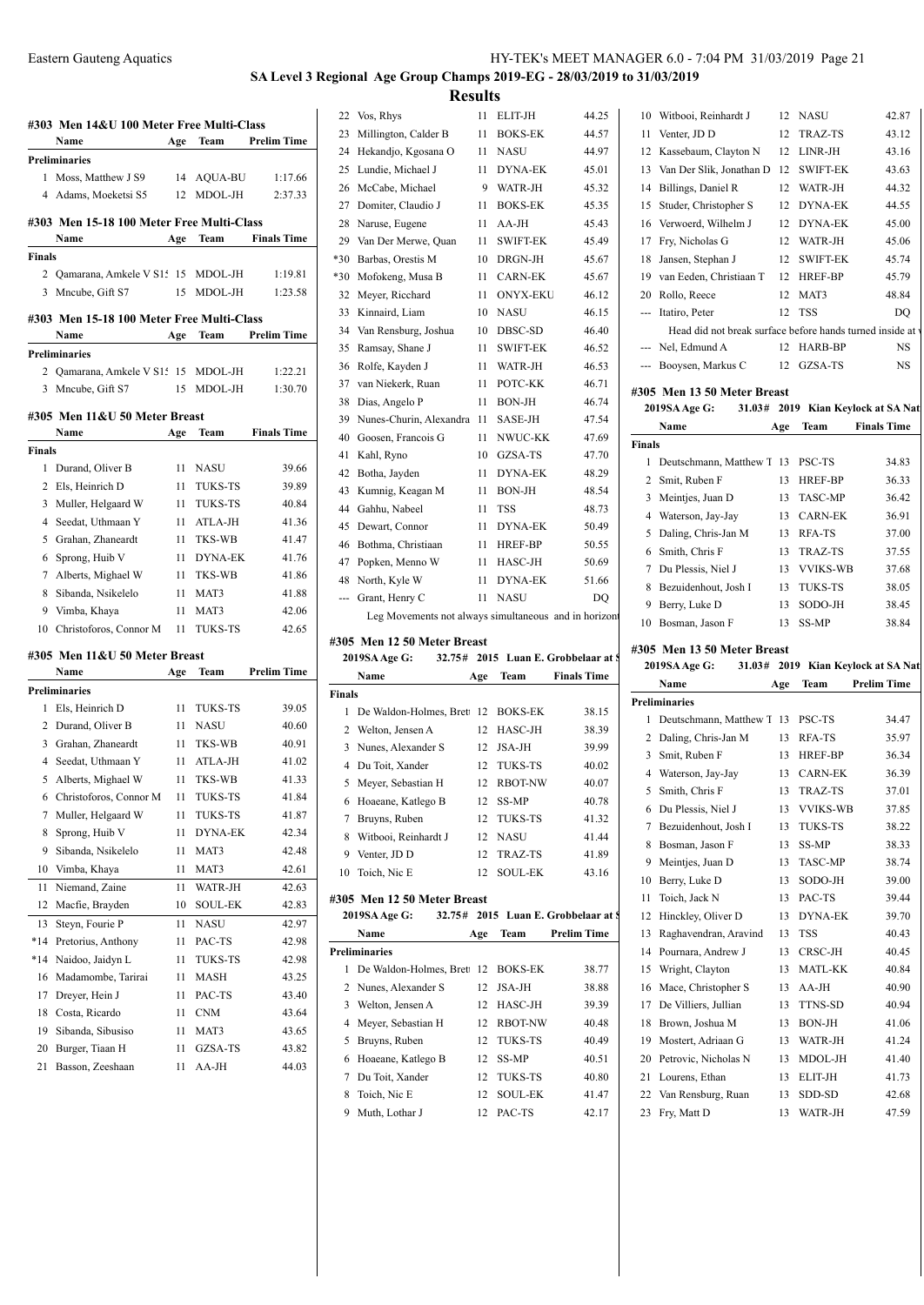# **SA Level 3 Regional Age Group Champs 2019-EG - 28/03/2019 to 31/03/2019**

**Preliminaries ... (#305 Men 13 50 Meter Breast)** 24 Fortune, Cole Q 13 SASE-JH 47.97 25 Borrageiro, Ethan M 13 MDOL-JH 55.11 **#305 Men 14 50 Meter Breast 2019SA Age G: 30.37# 2016 Joshua Hamilton at SA Name Age Team Finals Time Finals** De Gouveia, Christian R 14 CARN-EK 33.60 Lutz, Sebastian M 14 WATR-JH 33.95 Uys, Janco 14 NWUC-KK 34.18 4 Petersen, Connor J 14 DYNA-EK 34.53 Yates, Christian M 14 ELEC-JH 34.76 Zeiler, Gunther H 14 DORE-JH 34.82 Hill, Ronan K 14 DORE-JH 34.90 Malaza, Oyama W 14 ESP-EK 34.93 9 Griffioen, Gerrick J 14 HARB-BP 35.14 Grobler, Brayden 14 DRGN-JH 36.60 **#305 Men 14 50 Meter Breast 2019SA Age G: 30.37# 2016 Joshua Hamilton at SA Name Age Team Prelim Time Preliminaries** De Gouveia, Christian R 14 CARN-EK 33.58 2 Petersen, Connor J 14 DYNA-EK 33.92 Uys, Janco 14 NWUC-KK 34.92 Yates, Christian M 14 ELEC-JH 35.01 Malaza, Oyama W 14 ESP-EK 35.08 Hill, Ronan K 14 DORE-JH 35.20 Lutz, Sebastian M 14 WATR-JH 35.28 8 Griffioen, Gerrick J 14 HARB-BP 35.37 9 Zeiler, Gunther H 14 DORE-JH 35.69 Grobler, Brayden 14 DRGN-JH 35.71 Buckley, Byron P 14 H2O-EK 35.73 12 Smith, Jared E 14 RBOT-NW 35.88 Kisson, Kyle 14 UNIQ-JH 35.96 14 Tshepe, Leruo T 14 WATR-JH 36.02 15 Benbrook, Luke W 14 WATR-JH 36.55 Ngwenya, Nathan 14 MAT3 37.72 17 Louw, Nicolas J 14 ELRAS-WB 37.85 Spangenberg, Shuan 14 NASU 37.94 19 Rocha, Orin L 14 AFIN-JH 38.00 20 Naidoo, Joshua L 14 TUKS-TS 38.08 21 Kruger, Marnus J 14 SS-MP 38.16 White, Torgen 14 PER-JH 38.59 23 Mosterd, Cole B 14 AFIN-JH 38.66 Kim, Dylan 14 WATR-JH 38.70 25 Sepetu, Isam A 14 WATR-JH 40.37 26 Adam, Yusuf 14 ATLA-JH 40.38 27 Nagin, Vishay 14 WATR-JH 40.97 28 Gebhardt, Joshua 14 SASE-JH 41.19 **#305 Men 15 50 Meter Breast 2019SA Age G: 28.46# 2016 Michael J. Houlie at SA Name Age Team Finals Time**

Pretorius, Christopher 15 PAC-TS 33.26

**Finals**

|             |                                                    | <b>Results</b> |                           |                                     |
|-------------|----------------------------------------------------|----------------|---------------------------|-------------------------------------|
| 2           | Beineke, Richardt W                                | 15             | TUKS-TS                   | 33.57                               |
|             | 3 Haseli, Christopher J                            | 15             | AFIN-JH                   | 33.64                               |
|             | 4 Friend, Nathanael                                | 15             | PSC-TS                    | 33.86                               |
|             | 5 Venter, Reinert A                                | 15             | HILL-TS                   | 34.06                               |
| 6           | De Beer, Herman                                    | 15             | TUKS-TS                   | 34.15                               |
|             | 7 Richardson, Taine J                              | 15             | HASC-JH                   | 34.22                               |
|             | 8 Kriek, Micha                                     | 15             | POTC-KK                   | 34.27                               |
|             | 9 Jacobs, Jaco C                                   | 15             | TUKS-TS                   | 35.33                               |
|             | 10 Kruger, Connor L                                | 15             | H <sub>2</sub> O-EK       | 35.84                               |
|             | #305 Men 15 50 Meter Breast                        |                |                           |                                     |
|             | <b>2019SA Age G:</b>                               |                |                           | 28.46# 2016 Michael J. Houlie at SA |
|             | Name                                               | Age            | Team                      | <b>Prelim Time</b>                  |
|             | <b>Preliminaries</b>                               |                |                           |                                     |
| 1           | De Beer, Herman                                    | 15             | TUKS-TS                   | 33.55                               |
|             | 2 Pretorius, Christopher                           | 15             | PAC-TS                    | 33.59                               |
|             | 3 Haseli, Christopher J                            | 15             | AFIN-JH                   | 33.72                               |
|             | 4 Beineke, Richardt W                              | 15             | TUKS-TS                   | 33.90                               |
|             | 5 Venter, Reinert A                                | 15             | HILL-TS                   | 34.11                               |
|             | 6 Kriek, Micha                                     | 15             | POTC-KK                   | 34.33                               |
| 7           | Richardson, Taine J                                | 15             | HASC-JH                   | 34.84                               |
| 8           | Jacobs, Jaco C                                     | 15             | TUKS-TS                   | 34.90                               |
| 9           | Friend, Nathanael                                  | 15             | PSC-TS                    | 34.94                               |
| 10          | Kruger, Connor L                                   | 15             | $H2O-EK$                  | 35.47                               |
| 11          | Gomes, Ronaldo J                                   | 15             | CRSC-JH                   | 35.61                               |
|             | 12 Paveley, Aidan B                                | 15             | PAC-TS                    | 35.64                               |
| 13          | Smith, Kornel A                                    | 15             | TRAZ-TS                   | 35.90                               |
| 14          | Botha, Michael O                                   | 15             | LINR-JH                   | 35.97                               |
|             | 15 Glover, Ruben E                                 | 15             | TKS-WB                    | 36.54                               |
|             | 16 Gallino, Mattia L                               | 15             | OLDE-JH                   | 36.70                               |
|             | 17 Gwadzoka, Graham T                              | 15             | <b>RBOT-NW</b>            | 37.42                               |
|             |                                                    |                |                           |                                     |
|             | 18 Lutz, Aidan D                                   | 15             | DORE-JH                   | 37.85                               |
| 19          | Millington, Callum D<br>20 Falconer, Matthew-Ethan | 15<br>15       | <b>BOKS-EK</b><br>DRGN-JH | 38.17<br>39.33                      |
|             |                                                    |                |                           |                                     |
|             | #305 Men 16-18 50 Meter Breast                     |                |                           |                                     |
|             | Name                                               | Age            | Team                      | <b>Finals Time</b>                  |
| Finals<br>1 | Malaza, Clayton S                                  | 17             | ESP-EK                    | 31.84                               |
|             |                                                    |                |                           |                                     |
| 2<br>3      | Lissoos, Sam R                                     | 16             | OLDE-JH                   | 31.90<br>32.26                      |
|             | Lindeque, Jeandre                                  | 18             | RFA-TS                    |                                     |
| 4           | De Beer, Pieter J                                  | 17             | TKS-WB                    | 32.63                               |
| 5           | Chaane, Hlalele E                                  | 18             | <b>MATL-KK</b>            | 32.75                               |
| 6           | Edwards, Declan M                                  | 16             | TUKS-TS                   | 32.88                               |
| 7           | Scheepers, Zinadeen                                | 16             | SUPE-JH                   | 33.02                               |
| 8           | Kennerley, Tristan T                               | 16             | <b>BENS-EK</b>            | 33.60                               |
| 9           | Pulford, Keagan                                    | 16             | <b>ESTR-EK</b>            | 34.02                               |
| 10          | Coetzee, Dale                                      | 16             | AEC-JH                    | 34.21                               |
|             | #305 Men 16-18 50 Meter Breast                     |                |                           |                                     |
|             | Name                                               | Age            | Team                      | Prelim Time                         |
|             | <b>Preliminaries</b>                               |                |                           |                                     |
| 1           | Malaza, Clayton S                                  | 17             | ESP-EK                    | 31.53                               |
|             | 2 Lissoos, Sam R                                   | 16             | OLDE-JH                   | 31.69                               |
| 3           | Oreilly, Keegan                                    | 17             | <b>DYNA-EK</b>            | 32.01                               |
| 4           | Lindeque, Jeandre                                  | 18             | RFA-TS                    | 32.04                               |
| 5           | De Beer, Pieter J                                  | 17             | TKS-WB                    | 32.82                               |
| 6           | Edwards, Declan M                                  | 16             | TUKS-TS                   | 32.98                               |

| 7      | Coetzee, Dale                   | 16  | AEC-JH                    | 33.07              |
|--------|---------------------------------|-----|---------------------------|--------------------|
| 8      | Chaane, Hlalele E               | 18  | MATL-KK                   | 33.35              |
| 9      | Pulford, Keagan                 | 16  | ESTR-EK                   | 33.36              |
| 10     | Scheepers, Zinadeen             | 16  | SUPE-JH                   | 33.47              |
| 11     | Kennerley, Tristan T            | 16  | <b>BENS-EK</b>            | 33.51              |
| 12     | De Klerk, Cameron J             | 16  | PAC-TS                    | 33.65              |
| 13     | Botha, Dylan                    | 16  | PSC-TS                    | 33.82              |
| 14     | Botha, Erno H                   | 16  | SS-MP                     | 33.88              |
| 15     | Witbooi, Michael S              | 17  | <b>NASU</b>               | 33.91              |
| 16     | Setswammung, Tumo               | 17  | DMSS                      | 34.01              |
| 17     | Erasmus, Joshua L               | 16  | H <sub>2</sub> O-EK       | 34.06              |
| 18     | Kruger, Arno S                  | 16  | <b>SOUL-EK</b>            | 34.08              |
| 19     | Yao, Kevin k                    | 16  | <b>DYNA-EK</b>            | 34.11              |
| $*20$  | Van Zyl, Dandre D               | 16  | RFA-TS                    | 34.22              |
| *20    | Botha, Werner J                 | 18  | HILL-TS                   | 34.22              |
| 22     | van Rensburg, Darren            | 17  | GZSA-TS                   | 34.37              |
| 23     | Wolmarans, Damian C             | 16  | MATL-KK                   | 34.60              |
| 24     | Coovadia, Muhammed Y            | 16  | ATLA-JH                   | 34.75              |
| 25     | Schoeman, Wian                  | 18  | <b>RBOT-NW</b>            | 34.87              |
| 26     | Schulz, Tom R                   | 17  | DDA-TS                    | 34.89              |
| 27     | Harris, Ethyn J                 | 16  | WATR-JH                   | 35.61              |
| 28     | Xavier, Kelsey                  | 16  | <b>CNM</b>                | 35.79              |
| 29     | Verster, Ben D                  | 16  | TKS-WB                    | 35.83              |
| 30     | Malan, Stephan S                | 16  | STELL-RM                  | 35.91              |
| 31     | Mynhardt, Judah S               | 16  | <b>BOKS-EK</b>            | 35.95              |
| 32     | Pieterse, Ruben                 | 17  | TUKS-TS                   | 36.02              |
| 33     | Yona, Thabo J                   | 17  | ATLA-JH                   | 36.15              |
| 34     | Adam, Muhammed N                | 17  | ATLA-JH                   | 36.28              |
| 35     | Theron, Ronan                   | 16  | <b>TASC-MP</b>            | 36.29              |
| 36     | Moola, Uwais M                  | 16  | LENA-JH                   | 37.21              |
| 37     | Tebbit, Nicholas J              | 17  | MDOL-JH                   | 37.53              |
| 38     | Wellmann, Arkell J              | 16  | NASU                      | 37.72              |
| 39     | Gertze, Matthew R               | 17  | <b>NASU</b>               | 37.81              |
| 40     | Pereira, Mario J                | 17  | <b>SWIFT-EK</b>           | 38.07              |
| 41     | Bekker, Zinhle                  | 17  | <b>DMSS</b>               | 38.09              |
| 42     | Geyser, Hanroe G                | 18  | TRAZ-TS                   | 38.21              |
| 43     | Kruger, Hanno A                 | 16  | RFA-TS                    | 38.25              |
| 44     | O'Callaghan, Cole J             | 17  | <b>SWIFT-EK</b>           | 39.21              |
|        | 45 Zietsman, Joshua D           | 16  | SOUL-EK                   | 39.63              |
|        | Gibberd, Gabriel K              | 16  | TUKS-TS                   | NS                 |
|        |                                 |     |                           |                    |
|        | #306 Women 11&U 50 Meter Breast |     |                           |                    |
|        |                                 |     |                           |                    |
| Finals | Name                            | Age | Team                      | <b>Finals Time</b> |
|        |                                 |     |                           |                    |
| 1      | Thompson, Jessica L             | 11  | ELEC-JH                   | 38.65              |
| 2      | Gray, Loghan A                  | 11  | ELEC-JH                   | 39.56              |
| 3      | Mynhardt, Tamara G              | 11  | <b>BOKS-EK</b>            | 39.58              |
| 4      | Fairon, Amber                   | 11  | ELEC-JH                   | 40.12              |
| 5      | Smyth, Taya                     | 11  | MASH                      | 40.20              |
| 6      | Mc Colgan, Athina M             | 10  | JSA-JH                    | 41.00              |
| 7      | Pon, Mikayla                    | 11  | ESP-EK                    | 41.31              |
| 8      | Walker, Emily P                 | 11  | ELEC-JH                   | 41.88              |
| 9      | Van Der Vyver, Kaylee           | 11  | <b>CARN-EK</b><br>HASC-JH | 42.15              |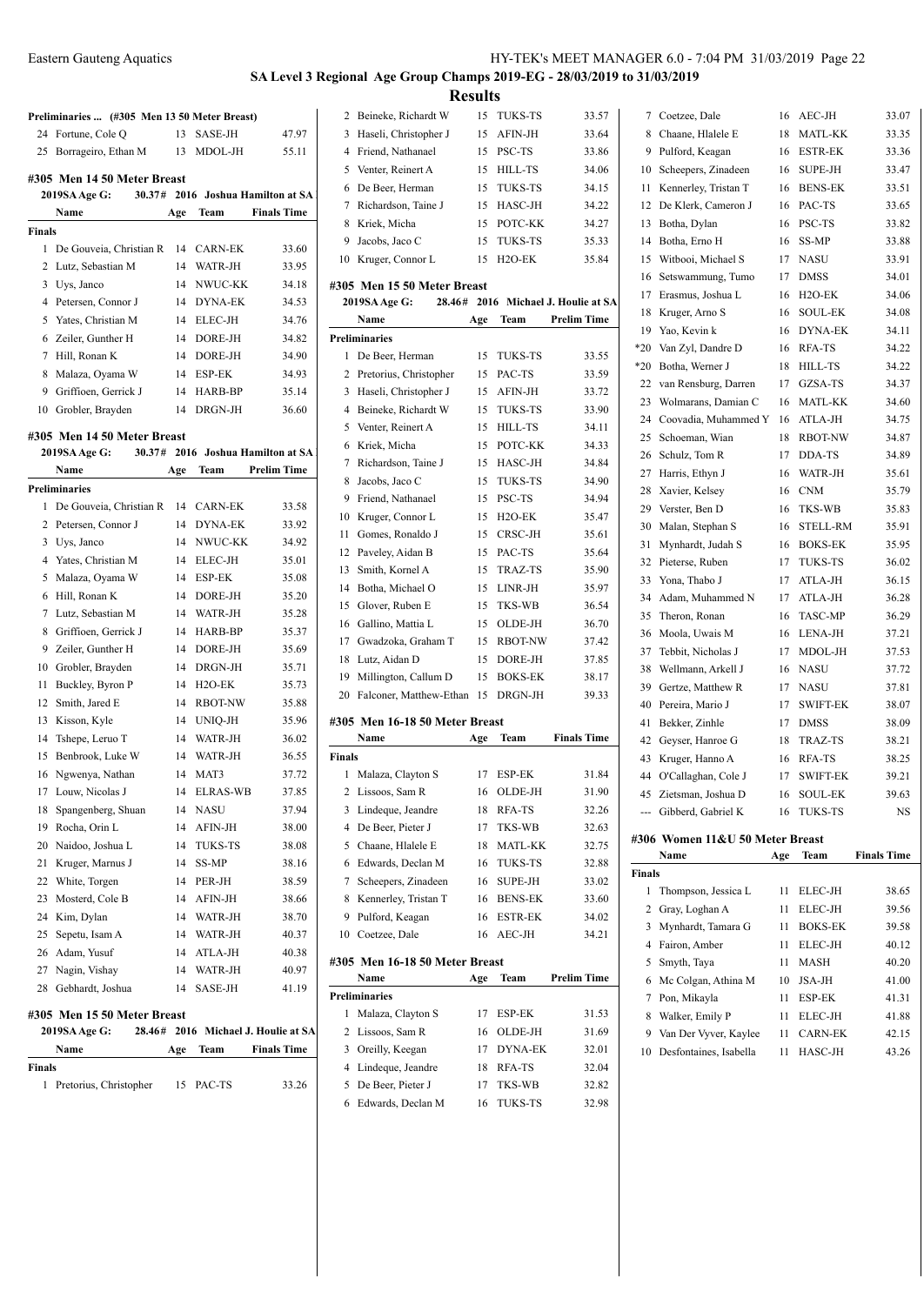| HY-TEK's MEET MANAGER 6.0 - 7:04 PM 31/03/2019 Page 23 |  |  |  |
|--------------------------------------------------------|--|--|--|
|--------------------------------------------------------|--|--|--|

# 019-EG - 28/03/2019 to 31/03/2019

|       | Labelli Ouatelly Liqu                   |     |                 |                    |               | SA Level 3 Regional Age Group Champs 2019-EG - 28/03/201 | <b>Results</b> |                                   |                    |
|-------|-----------------------------------------|-----|-----------------|--------------------|---------------|----------------------------------------------------------|----------------|-----------------------------------|--------------------|
|       |                                         |     |                 |                    |               | 54 Klein, Kaylynn J                                      |                | 11 NASU                           | 48.81              |
|       | #306 Women 11&U 50 Meter Breast<br>Name |     | Team            | <b>Prelim Time</b> | 55            | Westerduin, Reza                                         |                | 11 NASU                           | 49.69              |
|       | Preliminaries                           | Age |                 |                    |               |                                                          |                |                                   |                    |
|       | 1 Thompson, Jessica L                   | 11  | ELEC-JH         | 38.82              |               | #306 Women 12 50 Meter Breast<br>2019SA Age G:           |                | 33.90# 2016 Lara Van Niekerk at S |                    |
|       | 2 Smyth, Taya                           | 11  | MASH            | 39.77              |               | Name                                                     | Age            | Team                              | <b>Finals Time</b> |
|       | 3 Mynhardt, Tamara G                    | 11  | <b>BOKS-EK</b>  | 40.08              | <b>Finals</b> |                                                          |                |                                   |                    |
|       | *4 Van Der Vyver, Kaylee                |     | <b>CARN-EK</b>  |                    |               |                                                          |                |                                   |                    |
|       |                                         | 11  |                 | 40.93              |               | 1 Fourie, Xandri<br>Fourie, Janke                        | 12             | TRAZ-TS                           | 38.18              |
| *4    | Fairon, Amber                           | 11  | ELEC-JH         | 40.93              | 2             |                                                          | 12             | PAC-TS                            | 38.72              |
| 6     | Walker, Emily P                         | 11  | ELEC-JH         | 41.06              | 3             | Zigiriadis, Eleni                                        | 12             | TUKS-TS                           | 39.13              |
| 7     | Gray, Loghan A                          | 11  | ELEC-JH         | 41.13              |               | 4 Phiri, Jade A                                          | 12             | TSC                               | 39.50              |
| 8     | Mc Colgan, Athina M                     | 10  | <b>JSA-JH</b>   | 41.52              | 5             | Scorgie, Madison                                         |                | 12 LINR-JH                        | 39.71              |
| 9     | Pon, Mikayla                            | 11  | ESP-EK          | 41.79              | 6             | Doida, Hanae                                             | 12             | HASC-JH                           | 39.83              |
|       | 10 Desfontaines, Isabella               | 11  | HASC-JH         | 42.11              | 7             | Mortimer, Shianne S                                      | 12             | CRSC-JH                           | 39.90              |
| 11    | Theron, Simone                          | 11  | <b>TKS-WB</b>   | 42.57              | 8             | Maske, Marie E                                           | 12             | AQUA!-JH                          | 40.18              |
| 12    | Suliman, Tazmin                         | 11  | TUKS-TS         | 42.58              | 9             | Ditlhogo, Amaru                                          | 12             | <b>DMSS</b>                       | 41.59              |
| 13    | Maritz, Jolaine M                       | 11  | LINR-JH         | 42.72              | 10            | Rangraze, Aliyyah                                        | 12             | ATLA-JH                           | 42.12              |
|       | 14 Naudé, Danielle                      | 11  | HREF-BP         | 42.82              |               | #306 Women 12 50 Meter Breast                            |                |                                   |                    |
|       | 15 Morris, Grace                        | 11  | ELEC-JH         | 42.95              |               | 2019SA Age G:                                            |                | 33.90# 2016 Lara Van Niekerk at S |                    |
| $*16$ | Mouton, Hannah L                        | 11  | <b>TUKS-TS</b>  | 43.01              |               | Name                                                     | Age            | Team                              | <b>Prelim Time</b> |
| $*16$ | Vogelzang, Kristin T                    | 11  | AQUA!-JH        | 43.01              |               | <b>Preliminaries</b>                                     |                |                                   |                    |
| 18    | Busch, Kerryn L                         | 11  | <b>NASU</b>     | 43.15              | $\mathbf{1}$  | Zigiriadis, Eleni                                        | 12             | TUKS-TS                           | 39.19              |
| 19    | Wyrley-Birch, Nicola H                  | 11  | DDA-TS          | 43.29              |               | 2 Fourie, Janke                                          | 12             | PAC-TS                            | 39.25              |
| 20    | Rose, Emma M                            | 11  | <b>ONYX-EKU</b> | 43.32              | 3             | Doida, Hanae                                             |                | 12 HASC-JH                        | 39.39              |
|       | 21 Leask, Keira C                       | 11  | DORE-JH         | 43.58              | 4             | Fourie, Xandri                                           | 12             | TRAZ-TS                           | 40.09              |
| 22    | Yates, Tamsin                           | 11  | BON-JH          | 43.59              | 5             | Mortimer, Shianne S                                      | 12             | CRSC-JH                           | 40.11              |
| 23    | Mayende, Elizabeth V                    | 11  | <b>NRBCT</b>    | 43.76              | 6             | Scorgie, Madison                                         |                | 12 LINR-JH                        | 40.26              |
| 24    | Nortje, Mari-Zanne                      | 11  | <b>TKS-WB</b>   | 43.99              | 7             | Phiri, Jade A                                            | 12             | TSC                               | 40.32              |
| 25    | Pereira, Nayara                         | 11  | <b>SWIFT-EK</b> | 44.38              | 8             | Ditlhogo, Amaru                                          | 12             | <b>DMSS</b>                       | 41.13              |
| 26    | Masiye-Moyo, Nozintaba 11               |     | MAT3            | 44.43              | 9             | Maske, Marie E                                           | 12             | AQUA!-JH                          | 41.25              |
| 27    | Rowles, Linique                         | 11  | HREF-BP         | 44.44              | 10            | Rangraze, Aliyyah                                        | 12             | ATLA-JH                           | 41.49              |
| 28    | Van Wyk, Annebel                        | 11  | ESP-EK          | 44.80              |               |                                                          |                | 12 EAGA-CC                        | 41.56              |
| 29    | Maritz, Ania                            | 11  | PAC-TS          | 44.93              | 11            | Olivier, Abigail                                         |                | MATL-KK                           |                    |
| 30    | Brady, Kirstin A                        | 11  | MDOL-JH         | 45.31              | 12            | Markovic, Eva O                                          | 12             |                                   | 41.69              |
| 31    | Laros, Madeleine A                      | 11  | DRGN-JH         | 45.36              | 13            | Vogel, Karla                                             | 12             | TKS-WB                            | 41.78              |
|       | 32 Burness, Lize                        | 11  | PAC-TS          | 45.37              | 14            | White, Chelsea                                           | 12             | CRSC-JH                           | 41.99              |
|       | 33 Msimanga, Tammy                      | 11  | MASH            | 45.39              |               | 15 Jacobs, Demi                                          | 12             | <b>TUKS-TS</b>                    | 42.17              |
|       | 34 Van der Vyver, Leigh-Ant 11          |     | CRSC-JH         | 45.78              |               | 16 Greene, Katelyn                                       | 12             | <b>SOUL-EK</b>                    | 42.56              |
| 35    | Walker, Danielle                        | 11  | MDOL-JH         | 45.94              |               | 17 Boegman, Femke                                        | 12             | <b>TUKS-TS</b>                    | 42.78              |
| 36    | Ladha, Natalia                          | 11  | TSS             | 46.13              | 18            | Fermoyle, Megan                                          | 12             | HASC-JH                           | 43.47              |
| 37    | Labuschagne, Alex                       | 10  | MGSC-UG         | 46.17              | 19            | Gangira, Zoe                                             | 12             | MAT3                              | 43.52              |
| 38    | Skelton, Tyla J                         | 11  | WATR-JH         | 46.23              | 20            | De Boucherville, Catherin 12                             |                | MDOL-JH                           | 44.28              |
| 39    | Abell, Acacia- Cailyn                   | 11  | MDOL-JH         | 46.25              | 21            | Pascoe, Juliette                                         | 12             | <b>TUKS-TS</b>                    | 44.34              |
| 40    | Corns, Ashley S                         | 11  | ESP-EK          | 46.28              | 22            | Kinnaird, Brynne B                                       | 12             | <b>NASU</b>                       | 44.53              |
|       | Ruane, Kiera L                          |     | TUKS-TS         | 46.41              | 23            | Taljaard, Ilme                                           | 12             | PSC-TS                            | 44.58              |
| 41    |                                         | 10  |                 |                    | 24            | Germs, Andrea E                                          | 12             | WATR-JH                           | 45.01              |
| 42    | Humphrey, Jessica                       | 10  | NASU            | 46.44              | 25            | Irvine, Madison J                                        | 12             | <b>TUKS-TS</b>                    | 45.47              |
| 43    | Nghifikepunye, Mpho G                   | 11  | <b>NASU</b>     | 46.58              | 26            | Roets, Emma                                              | 12             | PAC-TS                            | 45.86              |
| 44    | Mahobele, Loyiso                        | 11  | MASH            | 46.99              | 27            | Nel, Carlia                                              | 12             | TKS-WB                            | 46.04              |
| 45    | Sinclair, Cassidy L                     | 11  | DRGN-JH         | 47.24              | 28            | Latiff, Sophia                                           | 12             | <b>TSS</b>                        | 46.28              |
| 46    | Bonnema, Ankie M                        | 11  | DDA-TS          | 47.57              | 29            | vd Walt, Janeske                                         | 12             | <b>RBUR-BP</b>                    | 46.80              |
| 47    | Beling, Hayley E                        | 11  | <b>BOKS-EK</b>  | 47.62              | 30            | Save, Ria N                                              | 12             | TSS                               | 48.74              |
| 48    | Benade, Quelin H                        | 11  | NASU            | 47.63              | ---           | Boegman, Marje                                           | 12             | <b>TUKS-TS</b>                    | DQ                 |
| 49    | Brinkmann, Maja J                       | 11  | NASU            | 47.65              |               | Did not touch wall with both hands simultaneously at to  |                |                                   |                    |
| 50    | Burnand, Jade R                         | 10  | DYNA-EK         | 47.73              |               |                                                          |                |                                   |                    |
| 51    | Stevens, Lia C                          | 11  | DRGN-JH         | 47.88              |               |                                                          |                |                                   |                    |
| 52    | O'Connor, Amy                           | 10  | WATR-JH         | 48.05              |               |                                                          |                |                                   |                    |
|       | 53 Rigby, Hannah P                      | 11  | MDOL-JH         | 48.67              |               |                                                          |                |                                   |                    |
|       |                                         |     |                 |                    |               |                                                          |                |                                   |                    |
|       |                                         |     |                 |                    |               |                                                          |                |                                   |                    |
|       |                                         |     |                 |                    |               |                                                          |                |                                   |                    |

|      |                                                           |     | 11 NASU        |                                    |               | #306 Women 13 50 Meter Breast     |      |              |
|------|-----------------------------------------------------------|-----|----------------|------------------------------------|---------------|-----------------------------------|------|--------------|
|      | 55 Westerduin, Reza                                       |     |                | 49.69                              |               | 2019SA Age G:<br>32.99# 2017      |      |              |
|      | 306 Women 12 50 Meter Breast                              |     |                |                                    |               | Name                              | Age  |              |
|      | 2019SA Age G:                                             |     |                | 33.90# 2016 Lara Van Niekerk at SA | <b>Finals</b> |                                   |      |              |
|      | Name                                                      | Age | Team           | <b>Finals Time</b>                 |               | 1 Terblanche, Zoe                 | 13   | R            |
| nals |                                                           |     |                |                                    | 2             | Robson-Garth, Amy G               | 13   | B            |
|      | 1 Fourie, Xandri                                          | 12  | TRAZ-TS        | 38.18                              | 3             | Greyling, Annette                 | 13   | $\epsilon$   |
|      | 2 Fourie, Janke                                           |     | 12 PAC-TS      | 38.72                              |               | 4 Vermeulen, Jasmin J             | 13   | V            |
|      | 3 Zigiriadis, Eleni                                       |     | 12 TUKS-TS     | 39.13                              |               | 5 Foster, Erin L                  | 13   | Ε            |
|      | 4 Phiri, Jade A                                           |     | 12 TSC         | 39.50                              |               | 6 Landskron, Amber                | 13   | T            |
|      | 5 Scorgie, Madison                                        |     | 12 LINR-JH     | 39.71                              |               | 7 Bisschops, Livia J              | 13   | $\epsilon$   |
|      | 6 Doida, Hanae                                            | 12  | HASC-JH        | 39.83                              |               | 8 Fourie, Amber F                 | 13   | F            |
|      | 7 Mortimer, Shianne S                                     | 12  | CRSC-JH        | 39.90                              | 9             | Daly, Grace C                     | 13   | E            |
|      | 8 Maske, Marie E                                          |     | 12 AQUA!-JH    | 40.18                              |               | 10 Onovo, Ngosika                 | 13 N |              |
|      | 9 Ditlhogo, Amaru                                         | 12  | <b>DMSS</b>    | 41.59                              |               |                                   |      |              |
|      | 10 Rangraze, Aliyyah                                      | 12  | ATLA-JH        | 42.12                              |               | #306 Women 13 50 Meter Breast     |      |              |
|      |                                                           |     |                |                                    |               | 32.99# 2017<br>2019SA Age G:      |      |              |
|      | 306 Women 12 50 Meter Breast                              |     |                |                                    |               | Name                              | Age  | ŋ            |
|      | 2019SA Age G:                                             |     |                | 33.90# 2016 Lara Van Niekerk at SA |               | <b>Preliminaries</b>              |      |              |
|      | Name                                                      | Age | Team           | <b>Prelim Time</b>                 |               | 1 Robson-Garth, Amy G             | 13   | B            |
|      | reliminaries                                              |     |                |                                    | $\mathbf{2}$  | Vermeulen, Jasmin J               | 13   | V            |
|      | 1 Zigiriadis, Eleni                                       | 12  | TUKS-TS        | 39.19                              | 3             | Terblanche, Zoe                   | 13   | $\mathbb{R}$ |
|      | 2 Fourie, Janke                                           |     | 12 PAC-TS      | 39.25                              |               | 4 Foster, Erin L                  | 13   | E            |
|      | 3 Doida, Hanae                                            |     | 12 HASC-JH     | 39.39                              |               | 5 Greyling, Annette               | 13   | $\mathsf{C}$ |
|      | 4 Fourie, Xandri                                          | 12  | TRAZ-TS        | 40.09                              |               | 6 Landskron, Amber                | 13   | T            |
|      | 5 Mortimer, Shianne S                                     | 12  | CRSC-JH        | 40.11                              |               | 7 Bisschops, Livia J              | 13   | C            |
|      | 6 Scorgie, Madison                                        |     | 12 LINR-JH     | 40.26                              |               | 8 Daly, Grace C                   | 13   | E            |
|      | 7 Phiri, Jade A                                           | 12  | <b>TSC</b>     | 40.32                              |               | 9 Onovo, Ngosika                  | 13   | N            |
|      | 8 Ditlhogo, Amaru                                         |     | 12 DMSS        | 41.13                              |               | 10 Fourie, Amber F                | 13   | F            |
|      | 9 Maske, Marie E                                          |     | 12 AQUA!-JH    | 41.25                              | 11            | van Niekerk, Tumé                 | 13   | $\mathbf{P}$ |
|      | 10 Rangraze, Aliyyah                                      |     | 12 ATLA-JH     | 41.49                              |               | 12 Kinnaird, Neziah               | 13   | N            |
| 11 - | Olivier, Abigail                                          |     | 12 EAGA-CC     | 41.56                              |               | 13 Burness, Rozelle               | 13   | P            |
|      | 12 Markovic, Eva O                                        |     | 12 MATL-KK     | 41.69                              | 14            | Hartman, Carmia                   | 13   | $\mathbb{R}$ |
| 13   | Vogel, Karla                                              |     | 12 TKS-WB      | 41.78                              |               | 15 Edwards, Gabriella R           | 13   | N            |
|      | 14 White, Chelsea                                         | 12  | CRSC-JH        | 41.99                              |               | 16 Hartman, Nicola                | 13   | $\mathbb{R}$ |
| 15   | Jacobs, Demi                                              | 12  | <b>TUKS-TS</b> | 42.17                              | 17            | Robinson, Savannah                | 13   | N            |
|      | 16 Greene, Katelyn                                        | 12  | <b>SOUL-EK</b> | 42.56                              | 18            | Joubert, Larike                   | 13   | T            |
| 17   | Boegman, Femke                                            | 12  | <b>TUKS-TS</b> | 42.78                              |               | 19 Dickinson, Amy C               | 13   | N            |
|      | 18 Fermoyle, Megan                                        | 12  | HASC-JH        | 43.47                              | 20            | Steele, Sharne N                  | 13   | L            |
|      | 19 Gangira, Zoe                                           | 12  | MAT3           | 43.52                              |               | 21 Van Papendorp, Anje            | 13   | $\mathbf{P}$ |
|      | 20 De Boucherville, Catherii 12                           |     | MDOL-JH        | 44.28                              |               | 22 Morrison-Goate, Alexis J: 13 A |      |              |
|      | 21 Pascoe, Juliette                                       | 12  | TUKS-TS        | 44.34                              | 23            | Helps, Sarah                      | 13   | B            |
|      | 22 Kinnaird, Brynne B                                     | 12  | NASU           | 44.53                              |               | 24 Haitsma, Lindiwe               | 13   | Г            |
|      | 23 Taljaard, Ilme                                         | 12  | PSC-TS         | 44.58                              | *25           | Stock, Zoe E                      | 13   | Г            |
|      | 24 Germs, Andrea E                                        | 12  | WATR-JH        | 45.01                              | *25           | Uys, Mia                          | 13   | P            |
|      | 25 Irvine, Madison J                                      | 12  | TUKS-TS        | 45.47                              | 27            | Chyvozertsev, Alice               | 13   | Г            |
|      | 26 Roets, Emma                                            | 12  | PAC-TS         | 45.86                              |               | 28 Powell, Isabelle               | 13   | T            |
|      | 27 Nel, Carlia                                            | 12  | TKS-WB         | 46.04                              | 29            | Freel, Ashley Kate K              | 13   | T            |
|      | 28 Latiff, Sophia                                         | 12  | TSS            | 46.28                              | 30            | Jacobie, Zodea                    | 13   | S            |
|      | 29 vd Walt, Janeske                                       | 12  | RBUR-BP        | 46.80                              | 31            | Viljoen, KC C                     | 13   | N            |
|      | 30 Save, Ria N                                            | 12  | TSS            | 48.74                              |               | 32 Joseph, Roslyn J               | 13   | Г            |
| ---  | Boegman, Marje                                            | 12  | TUKS-TS        | DQ                                 |               | 33 Levin, Zelmarie                | 13   | T            |
|      | Did not touch wall with both hands simultaneously at turn |     |                |                                    |               | 34 Bennett, Gabriella M           | 13   | L            |
|      |                                                           |     |                |                                    |               | 35 Gardiner, Emma J               | 13   | E            |
|      |                                                           |     |                |                                    |               | 36 Moodlev, Thea T                | 13 D |              |

|        | 2019SA Age G:                      |     |                | 32.99# 2017 Lara Van Niekerk at SA |
|--------|------------------------------------|-----|----------------|------------------------------------|
|        | Name                               | Age | Team           | <b>Finals Time</b>                 |
| Finals |                                    |     |                |                                    |
| 1      | Terblanche, Zoe                    | 13  | RFA-TS         | 36.88                              |
| 2      | Robson-Garth, Amy G                | 13  | <b>BOKS-EK</b> | 36.92                              |
| 3      | Greyling, Annette                  | 13  | CRSC-JH        | 36.98                              |
| 4      | Vermeulen, Jasmin J                | 13  | WATR-JH        | 37.45                              |
| 5      | Foster, Erin L                     | 13  | ELEC-JH        | 38.31                              |
| 6      | Landskron, Amber                   | 13  | TUKS-TS        | 38.50                              |
| 7      | Bisschops, Livia J                 | 13  | CRSC-JH        | 38.90                              |
| 8      |                                    |     |                |                                    |
|        | Fourie, Amber F                    | 13  | FLOD-JH        | 39.24                              |
| 9      | Daly, Grace C                      | 13  | ELEC-JH        | 39.75                              |
| 10     | Onovo, Ngosika                     | 13  | MAT3           | 40.62                              |
|        | #306 Women 13 50 Meter Breast      |     |                |                                    |
|        | 2019SA Age G:                      |     |                | 32.99# 2017 Lara Van Niekerk at SA |
|        | Name                               | Age | Team           | <b>Prelim Time</b>                 |
|        | <b>Preliminaries</b>               |     |                |                                    |
| 1      | Robson-Garth, Amy G                | 13  | <b>BOKS-EK</b> | 36.79                              |
|        | 2 Vermeulen, Jasmin J              | 13  | WATR-JH        | 37.08                              |
| 3      | Terblanche, Zoe                    | 13  | RFA-TS         | 37.28                              |
| 4      | Foster, Erin L                     | 13  | ELEC-JH        | 38.00                              |
| 5      | Greyling, Annette                  | 13  | CRSC-JH        | 38.14                              |
| 6      | Landskron, Amber                   | 13  | TUKS-TS        | 38.27                              |
| 7      | Bisschops, Livia J                 | 13  | CRSC-JH        | 38.98                              |
| 8      | Daly, Grace C                      | 13  | ELEC-JH        | 39.53                              |
| 9.     | Onovo, Ngosika                     | 13  | MAT3           | 39.57                              |
| 10     | Fourie, Amber F                    | 13  | FLOD-JH        | 39.71                              |
| 11     | van Niekerk, Tumé                  | 13  | POTC-KK        | 39.87                              |
| 12     | Kinnaird, Neziah                   | 13  | MAT3           | 40.07                              |
| 13     | Burness, Rozelle                   | 13  | PAC-TS         | 40.60                              |
| 14     | Hartman, Carmia                    | 13  | RFA-TS         | 40.76                              |
| 15     | Edwards, Gabriella R               | 13  | MDOL-JH        | 41.05                              |
| 16     |                                    | 13  | RFA-TS         |                                    |
| 17     | Hartman, Nicola                    |     |                | 41.20                              |
|        | Robinson, Savannah                 | 13  | MASH           | 41.30                              |
| 18     | Joubert, Larike                    | 13  | <b>TASC-MP</b> | 41.61                              |
| 19     | Dickinson, Amy C                   | 13  | MDOL-JH        | 41.65                              |
| 20     | Steele, Sharne N                   | 13  | LINR-JH        | 42.13                              |
| 21     | Van Papendorp, Anje                | 13  | PSC-TS         | 42.15                              |
| $22 -$ | Morrison-Goate, Alexis J: 13 AA-JH |     |                | 42.39                              |
| 23     | Helps, Sarah                       | 13  | <b>BENS-EK</b> | 42.42                              |
| 24     | Haitsma, Lindiwe                   | 13  | DMSS           | 42.56                              |
| *25    | Stock, Zoe E                       | 13  | DYNA-EK        | 42.64                              |
| *25    | Uys, Mia                           | 13  | PSC-TS         | 42.64                              |
| 27     | Chyvozertsev, Alice                | 13  | DRGN-JH        | 42.84                              |
| 28     | Powell, Isabelle                   | 13  | TSS            | 42.88                              |
| 29     | Freel, Ashley Kate K               | 13  | TUKS-TS        | 43.31                              |
| 30     | Jacobie, Zodea                     | 13  | SUPE-JH        | 43.45                              |
| 31     | Viljoen, KC C                      | 13  | MDOL-JH        | 43.88                              |
| 32     | Joseph, Roslyn J                   | 13  | DDA-TS         | 43.96                              |
| 33     | Levin, Zelmarie                    | 13  | TTNS-SD        | 44.32                              |
| 34     | Bennett, Gabriella M               | 13  | LINR-JH        | 44.45                              |
| 35     | Gardiner, Emma J                   | 13  | DYNA-EK        | 45.51                              |
| 36     | Moodley, Thea T                    | 13  | DRGN-JH        | 45.55                              |
| 37     | Oosthuizen, Mieke                  | 13  | TKS-WB         | 45.65                              |
| 38     | Neilson, Mia C                     | 13  | WATR-JH        | 46.08                              |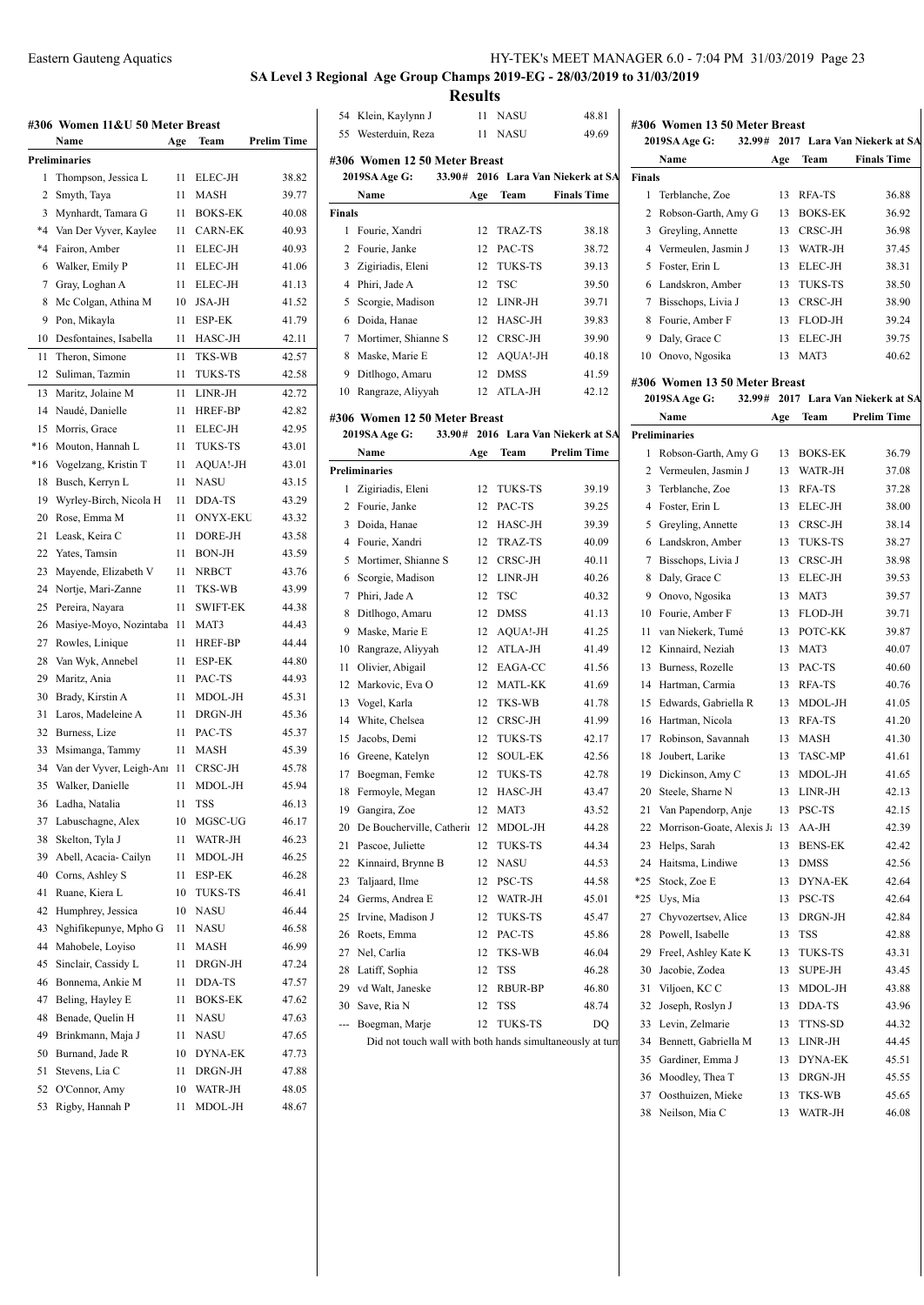# **SA Level 3 Regional Age Group Champs 2019-EG - 28/03/2019 to 31/03/2019 Results**

Redecker, Nicole 15 NASU 39.88

**Preliminaries ... (#306 Women 13 50 Meter Breast)** Spath, Mackenzie 13 NASU 47.09 --- Cope, Emma A 13 ELEC-JH DQ Head did not break surface before hands turned inside at v

### **#306 Women 14 50 Meter Breast**

|        | 2019SA Age G:    | 32.18# |     |                 | 2018 Lara Van Niekerk at Sa | 1  |
|--------|------------------|--------|-----|-----------------|-----------------------------|----|
|        | Name             |        | Age | Team            | <b>Finals Time</b>          | 2  |
| Finals |                  |        |     |                 |                             | 3  |
| 1      | Vorster, Sage L  |        | 14  | <b>TUKS-TS</b>  | 37.54                       | 4  |
| 2      | Buffel, Jordyn C |        | 14  | WATR-JH         | 37.79                       | 5  |
| 3      | Cronje, Megan    |        | 14  | WATR-JH         | 37.88                       | 6  |
| 4      | Malan, Elna      |        | 14  | <b>STELL-RM</b> | 38.02                       | 7  |
| 5      | Powell, Niamh    |        | 14  | <b>TSS</b>      | 38.52                       | 8  |
| 6      | Potgieter, Amori |        | 14  | NWUC-KK         | 39.81                       | 9  |
| 7      | Botha, Immeré I  |        | 14  | <b>TKS-WB</b>   | 40.00                       | 10 |
| 8      | Cronk, Taylin    |        | 14  | $H2O-EK$        | 40.65                       | 11 |
| 9      | Dean, Jordyn K   |        | 14  | MDOL-JH         | 40.69                       | 12 |
| 10     | Knock, Bradine T |        | 14  | <b>RBOT-NW</b>  | 41.33                       | 13 |

#### **#306 Women 14 50 Meter Breast**

|    | 2019SA Age G:<br>32.18# |     |                 | 2018 Lara Van Niekerk at Sa | 12             |
|----|-------------------------|-----|-----------------|-----------------------------|----------------|
|    | Name                    | Age | <b>Team</b>     | <b>Prelim Time</b>          | 16             |
|    | <b>Preliminaries</b>    |     |                 |                             | #306           |
| 1  | Vorster, Sage L         | 14  | <b>TUKS-TS</b>  | 36.89                       |                |
| 2  | Buffel, Jordyn C        | 14  | WATR-JH         | 38.03                       | <b>Final:</b>  |
| 3  | Powell, Niamh           | 14  | <b>TSS</b>      | 38.19                       | 1              |
| 4  | Cronje, Megan           | 14  | WATR-JH         | 38.24                       | 2              |
| 5  | Malan, Elna             | 14  | <b>STELL-RM</b> | 38.57                       | 3              |
| 6  | Cronk, Taylin           | 14  | $H2O-EK$        | 39.27                       | $\overline{4}$ |
| 7  | Knock, Bradine T        | 14  | <b>RBOT-NW</b>  | 40.46                       | 5              |
| 8  | Botha, Immeré I         | 14  | TKS-WB          | 40.49                       | 6              |
| 9  | Potgieter, Amori        | 14  | NWUC-KK         | 40.71                       | 7              |
| 10 | Dean, Jordyn K          | 14  | MDOL-JH         | 41.09                       | 8              |
| 11 | Mutumbulua, Trisha      | 14  | <b>NASU</b>     | 41.20                       | 9              |
| 12 | de Beer, Gabriella      | 14  | <b>MATL-KK</b>  | 41.56                       | 10             |
| 13 | Kench, Shannen A        | 14  | <b>DYNA-EK</b>  | 42.23                       |                |
| 14 | Barnard, Chloë          | 14  | <b>DYNA-EK</b>  | 42.43                       | #306           |
| 15 | Botha, Jordyn           | 14  | PAC-TS          | 42.79                       | Prelin         |
| 16 | Mayos, Madison A        | 14  | CRSC-JH         | 43.35                       | 1              |
| 17 | Slaughter, Nina         | 14  | POTC-KK         | 43.42                       |                |
| 18 | Gerber, Claire K        | 14  | <b>TUKS-TS</b>  | 43.67                       | 2<br>3         |
| 19 | Ismail, Amani           | 14  | ATLA-JH         | 44.97                       |                |
|    |                         |     |                 |                             | $\overline{4}$ |

# **#306 Women 15 50 Meter Breast**

|               | 2019SA Age G:<br>31.04# |     |                 | 2019 Lara Van Niekerk at SA | 6  |
|---------------|-------------------------|-----|-----------------|-----------------------------|----|
|               | Name                    | Age | <b>Team</b>     | <b>Finals Time</b>          | 7  |
| <b>Finals</b> |                         |     |                 |                             | 8  |
| 1             | Watts, Caitlin-Leigh    | 15. | CRSC-JH         | 36.45                       | 9  |
|               | 2 Mbite, Christine R    | 15  | EAGA-CC         | 36.88                       | 10 |
| 3             | Lowman, Camryn H        | 15  | ELEC-JH         | 37.12                       | 11 |
| 4             | Ferriman, Morgan        | 15. | MDOL-JH         | 38.11                       | 12 |
| 5             | Parker, Tayla L         | 15  | <b>SWIFT-EK</b> | 38.13                       | 13 |
| 6             | Maistrellis, Siona C    | 15  | TUKS-TS         | 38.18                       | 14 |
|               | Uys, Zandri             | 15  | <b>PSC-TS</b>   | 38.31                       | 15 |
| 8             | Ehrich, Nina V          | 15  | DDA-TS          | 38.39                       | 16 |
| 9             | Claase, Kerri-Lyn       | 15. | DYNA-EK         | 38.98                       | 17 |
|               |                         |     |                 |                             |    |

|               | #306 Women 15 50 Meter Breast    |     |                 |                                    | 11 J U I |
|---------------|----------------------------------|-----|-----------------|------------------------------------|----------|
|               | 2019SA Age G:                    |     |                 | 31.04# 2019 Lara Van Niekerk at SA | Finals   |
|               | Name                             | Age | Team            | <b>Prelim Time</b>                 |          |
|               | <b>Preliminaries</b>             |     |                 |                                    | #307     |
| 1             | Mbite, Christine R               | 15  | EAGA-CC         | 36.68                              |          |
| 2             | Watts, Caitlin-Leigh             | 15  | CRSC-JH         | 37.14                              | Prelin   |
| 3             | Lowman, Camryn H                 | 15  | ELEC-JH         | 37.46                              |          |
| 4             | Parker, Tayla L                  | 15  | <b>SWIFT-EK</b> | 37.82                              |          |
| 5             | Ferriman, Morgan                 | 15  | MDOL-JH         | 37.85                              | #307     |
| 6             | Ehrich, Nina V                   | 15  | DDA-TS          | 38.22                              |          |
| 7             | Maistrellis, Siona C             | 15  | <b>TUKS-TS</b>  | 38.65                              | Finals   |
| 8             | Claase, Kerri-Lyn                | 15  | <b>DYNA-EK</b>  | 39.15                              |          |
| 9             | Campbell, Tyla C                 | 15  | MDOL-JH         | 39.27                              |          |
| 10            | Uys, Zandri                      | 15  | PSC-TS          | 39.82                              | 4        |
| 11            | Redecker, Nicole                 | 15  | <b>NASU</b>     | 40.31                              | #307     |
|               | 12 Van Staden, Anke              | 15  | GZSA-TS         | 41.53                              |          |
| 13            | Dal Medico, Dani K               | 15  | ELEC-JH         | 41.67                              | Prelin   |
| 14            | Munks, Sydney                    | 15  | <b>BOKS-EK</b>  | 42.65                              |          |
|               | 15 vd Walt, Marinet              | 15  | <b>RBUR-BP</b>  | 44.04                              |          |
| 16            | Reynders, Jenna C                | 15  | BON-JH          | 44.09                              | 4        |
|               | #306 Women 16-18 50 Meter Breast |     |                 |                                    |          |
|               | Name                             | Age | Team            | <b>Finals Time</b>                 | #309     |
| <b>Finals</b> |                                  |     |                 |                                    |          |
| 1             | Bennett, Elli R                  | 18  | TUKS-TS         | 35.57                              | Finals   |
|               | 2 Fuller, Jenna- Laine           | 17  | AFIN-JH         | 35.58                              |          |
|               | 3 Campbell, Tarryn M             | 18  | CRSC-JH         | 36.26                              |          |
|               | 4 Volschenk, Nadia               | 17  | <b>SHARK</b>    | 37.25                              |          |
| 5             | Stock, Ashleigh F                | 16  | DYNA-EK         | 37.27                              |          |
| 6             | Kruger, Monique N                | 17  | <b>TUKS-TS</b>  | 37.40                              |          |
| 7             | De wit, Sune'                    | 16  | MGSC-UG         | 38.44                              |          |
| 8             | Robberts, Netanya                | 17  | <b>TUKS-TS</b>  | 38.46                              |          |
| 9             | Norman, Alyssa                   | 16  | NWUC-KK         | 38.56                              |          |
| 10            | Van Driel, Chloe K               | 16  | ELEC-JH         | 40.30                              |          |
|               |                                  |     |                 |                                    | 10       |
|               | #306 Women 16-18 50 Meter Breast |     |                 |                                    | #309     |
|               | Name                             | Age | Team            | <b>Prelim Time</b>                 |          |
|               | <b>Preliminaries</b>             |     |                 |                                    | Prelin   |
| 1             | Bennett, Elli R                  | 18  | TUKS-TS         | 35.72                              |          |
| 2             | Fuller, Jenna-Laine              | 17  | <b>AFIN-JH</b>  | 36.63                              |          |
| 3             | Campbell, Tarryn M               | 18  | CRSC-JH         | 36.70                              |          |
| 4             | Stock, Ashleigh F                | 16  | DYNA-EK         | 36.87                              |          |
| 5             | Kruger, Monique N                | 17  | <b>TUKS-TS</b>  | 37.33                              |          |
| 6             | Norman, Alyssa                   | 16  | NWUC-KK         | 38.11                              |          |
| 7             | Volschenk, Nadia                 | 17  | SHARK           | 38.14                              |          |
| 8             | Robberts, Netanya                | 17  | TUKS-TS         | 38.34                              |          |
| 9             | De wit, Sune'                    | 16  | MGSC-UG         | 38.52                              |          |
| 10            | Van Driel, Chloe K               | 16  | ELEC-JH         | 39.24                              | 10       |
| 11            | Meyer, Janka                     | 17  | DDA-TS          | 39.51                              | 11       |
| 12            | Sandilands, Courtney             | 17  | TRAZ-TS         | 39.63                              | 12       |
| 13            | Richardson, Shania C             | 18  | HASC-JH         | 39.72                              | 13       |
| 14            | Van Velzen, Sarah                | 17  | SOUL-EK         | 40.16                              | 14       |
| 15            | Kazimierczak, Jordainne.         | 16  | FLOD-JH         | 40.61                              | 15       |
| 16            | Greyling, Miré M                 | 16  | HREF-BP         | 41.43                              | 16       |
| 17            | Munks, Ashleigh F                | 17  | BOKS-EK         | 41.74                              |          |

|               | #307 Men 14&U 50 Meter Breast Multi-Class   |     |                |                    |
|---------------|---------------------------------------------|-----|----------------|--------------------|
|               | Name                                        | Age | Team           | <b>Finals Time</b> |
| Finals        |                                             |     |                |                    |
|               | 2 Moss, Matthew J SB9                       |     | 14 AQUA-BU     | 44.46              |
|               | #307 Men 14&U 50 Meter Breast Multi-Class   |     |                |                    |
|               | Name                                        | Age | Team           | <b>Prelim Time</b> |
| 1             | <b>Preliminaries</b><br>Moss, Matthew J SB9 | 14  | AQUA-BU        | 43.92              |
|               | #307 Men 15-18 50 Meter Breast Multi-Class  |     |                |                    |
|               | Name                                        | Age | Team           | <b>Finals Time</b> |
| <b>Finals</b> |                                             |     |                |                    |
| 1             | Qamarana, Amkele V SB 15                    |     | MDOL-JH        | 43.49              |
| 3             | Mncube, Gift SB7                            | 15  | MDOL-JH        | 46.67              |
|               | 4 Zwane, Kabelo SB7                         | 16  | MDOL-JH        | 47.40              |
|               | #307 Men 15-18 50 Meter Breast Multi-Class  |     |                |                    |
|               | Name                                        |     | Age Team       | <b>Prelim Time</b> |
|               | <b>Preliminaries</b>                        |     |                |                    |
| 2             | Qamarana, Amkele V SB 15                    |     | MDOL-JH        | 44.34              |
| 3             | Zwane, Kabelo SB7                           | 16  | MDOL-JH        | 48.75              |
| 4             | Mncube, Gift SB7                            | 15  | MDOL-JH        | 49.07              |
|               |                                             |     |                |                    |
|               | #309 Men 11&U 100 Meter Back                |     |                |                    |
|               | Name                                        | Age | Team           | <b>Finals Time</b> |
| <b>Finals</b> |                                             |     |                |                    |
| 1             | Deng, Ting Wei                              | 11  | <b>SOUL-EK</b> | 1:11.60            |
| 2             | Muller, Helgaard W                          | 11  | TUKS-TS        | 1:16.76            |
| 3             | Alberts, Mighael W                          | 11  | <b>TKS-WB</b>  | 1:17.04            |
| 4             | Durand, Oliver B                            | 11  | <b>NASU</b>    | 1:18.21            |
| 5             | Engelke, Ethan                              | 11  | FLOD-JH        | 1:19.92            |
| 6             | Engelbrecht, Stephan                        | 11  | WATR-JH        | 1:20.69            |
| 7             | Millington, Calder B                        | 11  | <b>BOKS-EK</b> | 1:21.51            |
| 8             | Wessels, Marnus J                           | 11  | <b>TUKS-TS</b> | 1:22.21            |
| 9             | Van Heerden, Michael                        | 11  | MDOL-JH        | 1:22.90            |
| 10            | Lightening, Grant R                         | 11  | <b>TUKS-TS</b> | 1:23.45            |
|               | #309 Men 11&U 100 Meter Back                |     |                |                    |
|               | Name                                        | Age | Team           | <b>Prelim Time</b> |
|               | <b>Preliminaries</b>                        |     |                |                    |
|               | 1 Deng, Ting Wei                            |     | 11 SOUL-EK     | 1:14.45            |
| 2             | Alberts, Mighael W                          | 11  | TKS-WB         | 1:17.55            |
| 3             | Muller, Helgaard W                          | 11  | TUKS-TS        | 1:19.16            |
| 4             | Engelke, Ethan                              | 11  | FLOD-JH        | 1:19.98            |
| 5             | Durand, Oliver B                            | 11  | NASU           | 1:20.68            |
| 6             | Millington, Calder B                        | 11  | BOKS-EK        | 1:21.06            |
| 7             | Lightening, Grant R                         | 11  | TUKS-TS        | 1:21.31            |
| 8             | Wessels, Marnus J                           | 11  | TUKS-TS        | 1:21.69            |
| 9             | Engelbrecht, Stephan                        | 11  | WATR-JH        | 1:21.77            |
| 10            | Van Heerden, Michael                        | 11  | MDOL-JH        | 1:23.71            |
| 11            | Hekandjo, Kgosana O                         | 11  | NASU           | 1:24.16            |
| 12            | Van Zyl, Michael M                          | 11  | LINR-JH        | 1:24.84            |
| 13            | Jervis, Robbie M                            | 11  | DORE-JH        | 1:25.35            |
| 14            | Ramsay, Shane J                             | 11  | SWIFT-EK       | 1:25.37            |
| 15            | Kahl, Ryno                                  | 10  | GZSA-TS        | 1:25.67            |
| 16            | Macfie, Brayden                             | 10  | SOUL-EK        | 1:26.34            |
|               |                                             |     |                |                    |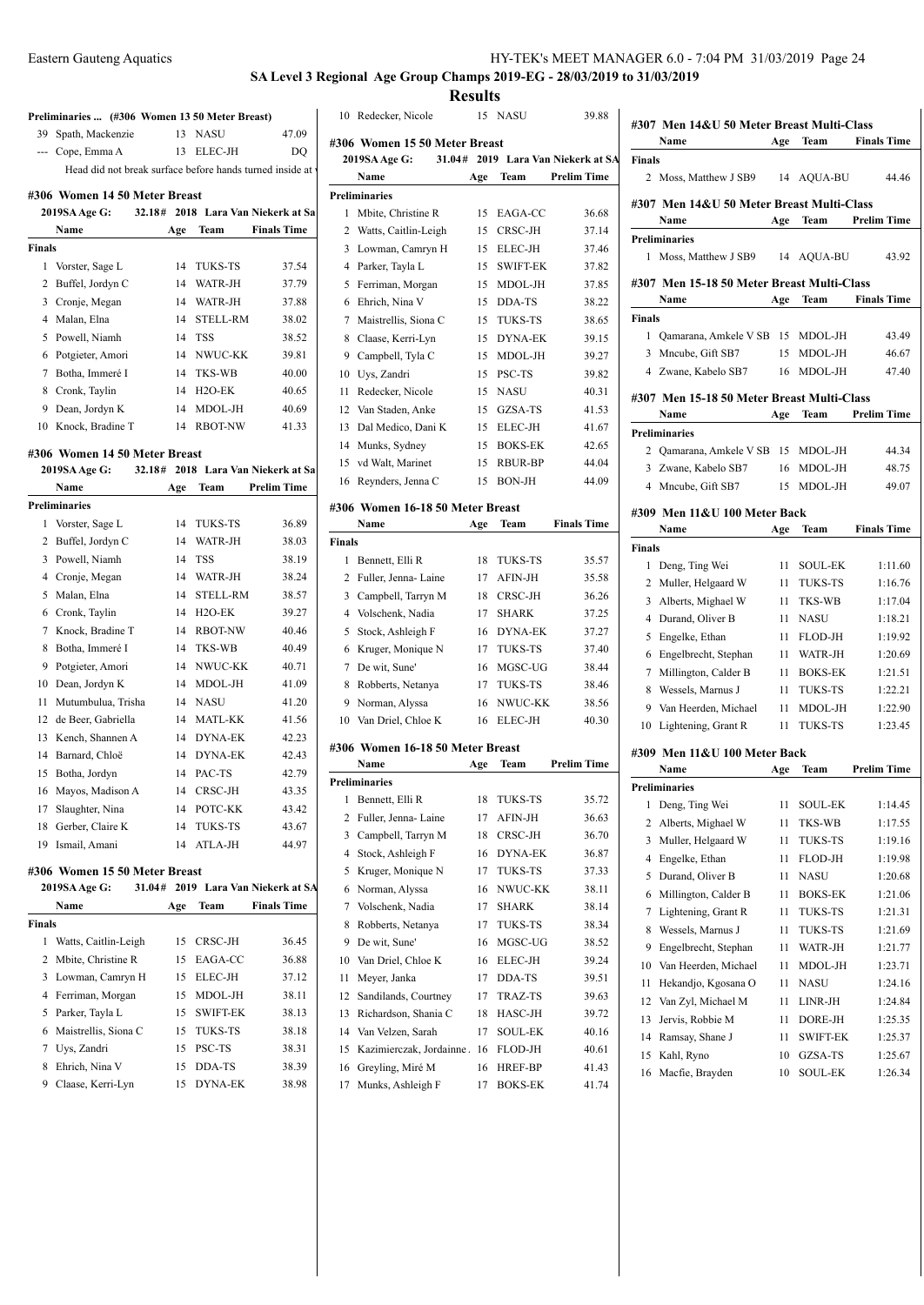**SA Level 3 Regional Age Group Champs 2019-EG - 28/03/2019 to 31/03/2019**

**Results**

**2019SA Age G: 1:03.07# 2016 Luca D. Holtzhausen at** 

**#309 Men 12 100 Meter Back**

| Preliminaries  (#309 Men 11&U 100 Meter Back) |  |  |  |  |
|-----------------------------------------------|--|--|--|--|
|                                               |  |  |  |  |

|               |                            |     |                 |                                      | #309                           |
|---------------|----------------------------|-----|-----------------|--------------------------------------|--------------------------------|
| 17            | Grant, Henry C             | 11  | NASU            | 1:26.36                              | 2019                           |
| 18            | Deus, Mujambi              | 11  | <b>CNM</b>      | 1:26.65                              | ľ                              |
| 19            | Els, Heinrich D            | 11  | <b>TUKS-TS</b>  | 1:26.66                              | Prelim                         |
| 20            | Meyer, Ricchard            | 11  | <b>ONYX-EKU</b> | 1:26.76                              | $\mathbf{F}$<br>1              |
| 21            | Seedat, Uthmaan Y          | 11  | ATLA-JH         | 1:27.05                              | $\mathbf I$<br>2               |
| 22            | vd Merwe, Brendan L        | 11  | HREF-BP         | 1:27.39                              | 3 <sub>1</sub>                 |
| 23            | Kock, Naldo A              | 11  | <b>RBUR-BP</b>  | 1:27.61                              | 4<br>ŋ                         |
| 24            | Holtzhausen, Jean A        | 11  | <b>TUKS-TS</b>  | 1:27.65                              | I<br>5                         |
| 25            | Mofokeng, Musa B           | 11  | <b>CARN-EK</b>  | 1:27.81                              | $\mathbf{J}$<br>6              |
| 26            | Sprong, Huib V             | 11  | <b>DYNA-EK</b>  | 1:28.28                              | J<br>$\overline{7}$            |
| 27            | Deijs, Marco               | 11  | <b>SOUL-EK</b>  | 1:28.32                              | I<br>8                         |
| 28            | Kinnaird, Liam             | 10  | NASU            | 1:28.35                              | $\bf I$<br>9                   |
| 29            | Chantler, Christopher M    | 11  | <b>TUKS-TS</b>  | 1:28.68                              | 10<br>N                        |
| 30            | Mladovan, Jordan C         | 11  | AEC-JH          | 1:28.89                              | Ś<br>11                        |
| 31            | Horner, Nathan             | 11  | <b>MASH</b>     | 1:28.94                              | ľ<br>12                        |
| 32            | Burger, Tiaan H            | 11  | GZSA-TS         | 1:29.33                              | 13<br>$\mathbf \zeta$          |
| 33            | Lundie, Michael J          | 11  | <b>DYNA-EK</b>  | 1:29.67                              | 14<br>ľ                        |
| 34            | Domiter, Claudio J         | 11  | <b>BOKS-EK</b>  | 1:29.80                              | Š<br>15                        |
| 35            | Loock, Ayden T             | 11  | <b>BENS-EK</b>  | 1:30.11                              |                                |
| 36            | Swanepoel, Wade W          | 11  | LINR-JH         | 1:30.20                              | #309                           |
| 37            | Bothma, Christiaan         | 11  | <b>HREF-BP</b>  | 1:30.45                              | 2019                           |
| 38            | Steyn, Fourie P            | 11  | <b>NASU</b>     | 1:30.46                              | ľ                              |
| 39            | Pretorius, Anthony         | 11  | PAC-TS          | 1:31.32                              | <b>Finals</b>                  |
| 40            | Barbas, Orestis M          | 10  | DRGN-JH         | 1:31.41                              | 1/                             |
| 41            | Dewart, Connor             | 11  | <b>DYNA-EK</b>  | 1:31.44                              | 2<br>$\mathbf{I}$              |
| 42            | Dias, Angelo P             | 11  | <b>BON-JH</b>   | 1:32.04                              | 3<br><sup>5</sup>              |
| 43            | North, Kyle W              | 11  | <b>DYNA-EK</b>  | 1:32.55                              | ŋ<br>$\overline{4}$            |
| 44            | Van Der Merwe, Quan        | 11  | <b>SWIFT-EK</b> | 1:32.67                              | 5 <sub>1</sub>                 |
| 45            | Njowola, Douglas           | 11  | <b>MASH</b>     | 1:32.76                              | $\mathbf I$<br>6               |
| 46            | Horsley, Tristan           | 11  | MGSC-UG         | 1:33.21                              | $\overline{7}$<br>٦            |
| 47            | Vimba, Khaya               | 11  | MAT3            | 1:35.48                              | 8<br>ľ                         |
| 48            | Ndenzako, Festo            | 11  | <b>MASH</b>     | 1:35.88                              | Š<br>9                         |
| 49            | Ferreira, Bruno            | 11  | <b>CNM</b>      | 1:36.06                              | 10 <sub>1</sub>                |
| 50            | Botha, Jayden              | 11  | <b>DYNA-EK</b>  | 1:36.07                              | #309                           |
| 51            | Kumnig, Keagan M           | 11  | <b>BON-JH</b>   | 1:36.18                              | 2019                           |
| 52            | Costa, Sean                | 11  | <b>CNM</b>      | 1:36.81                              | ľ                              |
| 53            | Gahhu, Nabeel              | 11  | <b>TSS</b>      | 1:46.11                              | Prelim                         |
|               | #309 Men 12 100 Meter Back |     |                 |                                      | 1<br>ł                         |
|               | 2019SA Age G:              |     |                 | 1:03.07# 2016 Luca D. Holtzhausen at | $\overline{2}$<br>$\mathbf{I}$ |
|               | Name                       | Age | Team            | <b>Finals Time</b>                   | $\mathbf I$<br>3               |
| <b>Finals</b> |                            |     |                 |                                      | $\bf I$<br>4                   |
|               | $1 \cdot Poes$ Keecan      |     | $12$ COLIL EV   | 1.1510                               | $\cdot$<br>$\mathcal{F}$       |

| Tnais |                            |     |                 |         |
|-------|----------------------------|-----|-----------------|---------|
| 1     | Rosa, Keegan               |     | 12 SOUL-EK      | 1:15.19 |
|       | 2 Fry, Nicholas G          |     | 12 WATR-JH      | 1:16.81 |
|       | 3 Esterhuysen, Christian   |     | 12 TUKS-TS      | 1:16.95 |
|       | 4 Prevett, Matthew         | 12. | TUKS-TS         | 1:17.41 |
|       | 5 Jansen, Stephan J        | 12. | <b>SWIFT-EK</b> | 1:17.53 |
|       | 6 Venter, JD D             | 12  | TRAZ-TS         | 1:18.14 |
|       | 7 Toich, Nic E             |     | 12 SOUL-EK      | 1:19.90 |
| 8     | Benson, Kade L             |     | 12 PER-JH       | 1:20.48 |
| 9     | Kassebaum, Clayton N       |     | 12 LINR-JH      | 1:22.63 |
|       | 10 van Eeden, Christiaan T | 12  | <b>HREF-BP</b>  | 1:23.61 |
|       |                            |     |                 |         |

|        | Name                                        | Age      | Team                           | <b>Prelim Time</b>                      | 20             |
|--------|---------------------------------------------|----------|--------------------------------|-----------------------------------------|----------------|
|        | <b>Preliminaries</b>                        |          |                                |                                         | 21             |
| 1      | Fry, Nicholas G                             | 12       | WATR-JH                        | 1:15.98                                 | 22             |
| 2      | Rosa, Keegan                                | 12       | <b>SOUL-EK</b>                 | 1:17.09                                 | 23             |
| 3      | Esterhuysen, Christian                      | 12       | <b>TUKS-TS</b>                 | 1:17.82                                 | 24             |
| 4      | Toich, Nic E                                | 12       | <b>SOUL-EK</b>                 | 1:18.16                                 | 25             |
| 5      | Prevett, Matthew                            | 12       | TUKS-TS                        | 1:18.30                                 | 26             |
| 6      | Jansen, Stephan J                           | 12       | <b>SWIFT-EK</b>                | 1:18.86                                 |                |
| 7      | Venter, JD D                                | 12       | TRAZ-TS                        | 1:19.22                                 | #30            |
| 8      | Benson, Kade L                              | 12       | PER-JH                         | 1:20.73                                 | $\mathbf{z}$   |
| 9      | Kassebaum, Clayton N                        | 12       | LINR-JH                        | 1:22.45                                 |                |
| 10     | van Eeden, Christiaan T                     | 12       | HREF-BP                        | 1:23.56                                 | Fina           |
| 11     | Searle, Liam                                | 12       | ELEC-JH                        | 1:23.89                                 | 1              |
| 12     | Ndegwa, Kwame                               | 12       | ELEC-JH                        | 1:26.40                                 | $\overline{c}$ |
| 13     | Gurira, Gilbert S                           | 12       | <b>ONYX-EKU</b>                | 1:26.63                                 | 3              |
|        | 14 Meyer, Sebastian H                       |          | 12 RBOT-NW                     | 1:27.52                                 | 4              |
| 15     | Studer, Christopher S                       |          | 12 DYNA-EK                     | 1:31.08                                 | 5              |
|        |                                             |          |                                |                                         | 6              |
|        | #309 Men 13 100 Meter Back                  |          |                                |                                         | 7              |
|        | 1:01.51#<br>2019SA Age G:                   |          |                                | 2015 Luan E. Grobbelaar at A            | 8              |
|        | Name                                        | Age      | Team                           | <b>Finals Time</b>                      | 9              |
| Finals |                                             |          |                                |                                         | 10             |
| 1      | Arwidi, Anton A                             | 13       | ACT-JH                         | 1:12.36                                 |                |
|        | 2 Brown, Joshua M                           | 13       | <b>BON-JH</b>                  | 1:12.82                                 | #30            |
| 3      | Smit, Ruben F                               | 13       | <b>HREF-BP</b>                 | 1:14.44                                 | $\mathbf{z}$   |
| 4      | Toich, Jack N                               | 13       | PAC-TS                         | 1:14.51                                 |                |
| 5      | Berry, Luke D                               | 13       | SODO-JH                        | 1:14.99                                 | Prel           |
| 6      | Borrageiro, Ethan M                         | 13       | MDOL-JH                        | 1:15.64                                 | 1              |
| 7      | Wiggett, Dawid                              | 13       | LINR-JH                        | 1:15.88                                 | $\overline{c}$ |
| 8      | Mostert, Adriaan G                          | 13       | WATR-JH                        | 1:17.22                                 | 3              |
| 9      | Schutte, Vian                               | 13       | <b>TUKS-TS</b>                 | 1:17.56                                 | 4              |
| 10     | Mace, Christopher S                         | 13       | AA-JH                          | 1:17.64                                 | 5              |
|        |                                             |          |                                |                                         | 6              |
|        | #309 Men 13 100 Meter Back<br>2019SA Age G: |          |                                | $1:01.51#$ 2015 Luan E. Grobbelaar at A | 7              |
|        | Name                                        | Age      | Team                           | <b>Prelim Time</b>                      | 8              |
|        | <b>Preliminaries</b>                        |          |                                |                                         | 9              |
| 1      | Arwidi, Anton A                             | 13       | ACT-JH                         | 1:13.88                                 | 10             |
|        | 2 Brown, Joshua M                           | 13       | $\operatorname{BON\text{-}JH}$ | 1:14.19                                 | 11             |
| 3      | Berry, Luke D                               | 13       | SODO-JH                        | 1:15.67                                 | 12             |
| 4      | Borrageiro, Ethan M                         | 13       | MDOL-JH                        | 1:16.27                                 | 13             |
|        | Smit, Ruben F                               |          |                                | 1:16.38                                 | 14             |
| 5      | Mostert, Adriaan G                          | 13<br>13 | HREF-BP<br>WATR-JH             | 1:16.92                                 | 15             |
| 6      |                                             |          | AA-JH                          | 1:17.18                                 | 16             |
| 7      | Mace, Christopher S                         | 13       |                                |                                         | 17             |
| 8      | Wiggett, Dawid                              | 13       | LINR-JH                        | 1:17.21                                 | 18             |
| 9      | Toich, Jack N                               | 13       | PAC-TS                         | 1:17.48                                 | 19             |
| 10     | Schutte, Vian                               | 13       | <b>TUKS-TS</b>                 | 1:17.66                                 | 20             |
| 11     | Faftine, Kaio                               | 13       | CNM                            | 1:17.77                                 | 21             |
| 12     | Bosman, Jason F                             | 13       | SS-MP                          | 1:17.90                                 |                |
| 13     | Raghavendran, Aravind                       | 13       | TSS                            | 1:18.43                                 | #30            |
| 14     | Herz, Nahuel N                              | 13       | TUKS-TS                        | 1:18.91                                 | $\mathbf{z}$   |
| 15     | De Villiers, Jullian                        | 13       | TTNS-SD                        | 1:19.25                                 |                |
| 16     | Meintjes, Juan D                            | 13       | TASC-MP                        | 1:19.27                                 | Fina           |
|        | 17 Oellermann, Kai D                        | 13       | CRSC-JH                        | 1:19.31                                 | 1              |

|    | 18 Lourens, Ethan       | 13. | ELIT-JH        | 1:19.39 |
|----|-------------------------|-----|----------------|---------|
| 19 | Fortune, Cole Q         | 13  | <b>SASE-JH</b> | 1:19.74 |
| 20 | Fry, Matt D             | 13  | WATR-JH        | 1:19.92 |
|    | 21 Petrovic, Nicholas N | 13  | MDOL-JH        | 1:20.33 |
|    | 22 Botha, John-Thomas   | 13  | POTC-KK        | 1:21.55 |
|    | 23 Holland, Cullen W    | 13  | CRSC-JH        | 1:21.93 |
|    | 24 Hinckley, Oliver D   | 13  | <b>DYNA-EK</b> | 1:23.13 |
|    | 25 Postma, Ruan         | 13  | <b>TUKS-TS</b> | 1:24.94 |
| 26 | Wright, Clayton         | 13  | <b>MATL-KK</b> | 1:25.28 |
|    | Godfrey, Aiden C        | 13  | FLOD-JH        | NS      |
|    |                         |     |                |         |

# **#309 Men 14 100 Meter Back**

|        | 2019SA Age G:<br>59.21# |     |            | 2013 ZANE WADDELL at SA |
|--------|-------------------------|-----|------------|-------------------------|
|        | Name                    | Age | Team       | <b>Finals Time</b>      |
| Finals |                         |     |            |                         |
| 1.     | Neuhoff, Joshua P       | 14  | MDOL-JH    | 1:07.17                 |
| 2      | Hill, Ronan K           | 14  | DORE-JH    | 1:07.72                 |
| 3      | Zuur, Marcel R          | 14  | HARB-BP    | 1:07.89                 |
| 4      | Rossouw, Tiaan          |     | 14 NWUC-KK | 1:08.41                 |
| 5.     | Rocha, Orin L           | 14  | AFIN-JH    | 1:10.56                 |
| 6      | Dawson, Kyle G          | 14  | WATR-JH    | 1:11.29                 |
| 7      | Pretorius, Dandré P     | 14  | DBSC-SD    | 1:11.44                 |
| 8      | De Jager, Eben          | 14  | MDOL-JH    | 1:12.81                 |
| 9      | Van Rooyen, Marseille   | 14  | PSC-TS     | 1:13.05                 |
| 10     | Benbrook, Luke W        | 14  | WATR-JH    | 1:13.35                 |
|        |                         |     |            |                         |

## **#309 Men 14 100 Meter Back**

|              | 2019SA Age G:         |     |                | 59.21# 2013 ZANE WADDELL at SA |
|--------------|-----------------------|-----|----------------|--------------------------------|
|              | Name                  | Age | <b>Team</b>    | <b>Prelim Time</b>             |
|              | <b>Preliminaries</b>  |     |                |                                |
| $\mathbf{1}$ | Neuhoff, Joshua P     | 14  | MDOL-JH        | 1:08.16                        |
| 2            | Hill, Ronan K         | 14  | DORE-JH        | 1:09.20                        |
| 3            | Dawson, Kyle G        | 14  | WATR-JH        | 1:09.65                        |
| 4            | Zuur, Marcel R        | 14  | HARB-BP        | 1:10.03                        |
| 5            | Rossouw, Tiaan        | 14  | NWUC-KK        | 1:11.15                        |
| 6            | Rocha, Orin L         | 14  | AFIN-JH        | 1:11.54                        |
| 7            | Pretorius, Dandré P   | 14  | DBSC-SD        | 1:11.56                        |
| 8            | Van Rooyen, Marseille | 14  | PSC-TS         | 1:11.74                        |
| 9            | Benbrook, Luke W      | 14  | WATR-JH        | 1:13.22                        |
| 10           | De Jager, Eben        | 14  | MDOL-JH        | 1:13.36                        |
| 11           | Jacobs, Jedd          | 14  | <b>TUKS-TS</b> | 1:14.26                        |
| 12           | Kruger, Marnus J      | 14  | SS-MP          | 1:14.65                        |
| 13           | Kruger, Graham N      | 14  | <b>BENS-EK</b> | 1:15.06                        |
| 14           | Williams, Warick J    | 14  | FLOD-JH        | 1:15.44                        |
| 15           | Vujovic, Aleksandar   | 14  | WATR-JH        | 1:15.74                        |
| 16           | Robberts, Gavin       | 14  | <b>TUKS-TS</b> | 1:15.79                        |
| 17           | Fuller, Connor J      | 14  | AFIN-JH        | 1:15.98                        |
| 18           | Spangenberg, Shuan    | 14  | <b>NASU</b>    | 1:16.00                        |
| 19           | White, Torgen         | 14  | PER-JH         | 1:16.51                        |
| 20           | Roux, Conrad J        | 14  | RFA-TS         | 1:16.53                        |
| 21           | Gebhardt, Joshua      | 14  | SASE-JH        | 1:16.81                        |
|              |                       |     |                |                                |

# **#309 Men 15 100 Meter Back**

|               | 2019SA Age G:                      |     |           | 57.83# 2005 Garth V Tune at RSA 11 |
|---------------|------------------------------------|-----|-----------|------------------------------------|
|               | Name                               | Age | Team      | <b>Finals Time</b>                 |
| <b>Finals</b> |                                    |     |           |                                    |
|               | Falconer, Matthew-Ethan 15 DRGN-JH |     |           | 1:05.82                            |
|               | 2 Paveley, Aidan B                 |     | 15 PAC-TS | 1:06.43                            |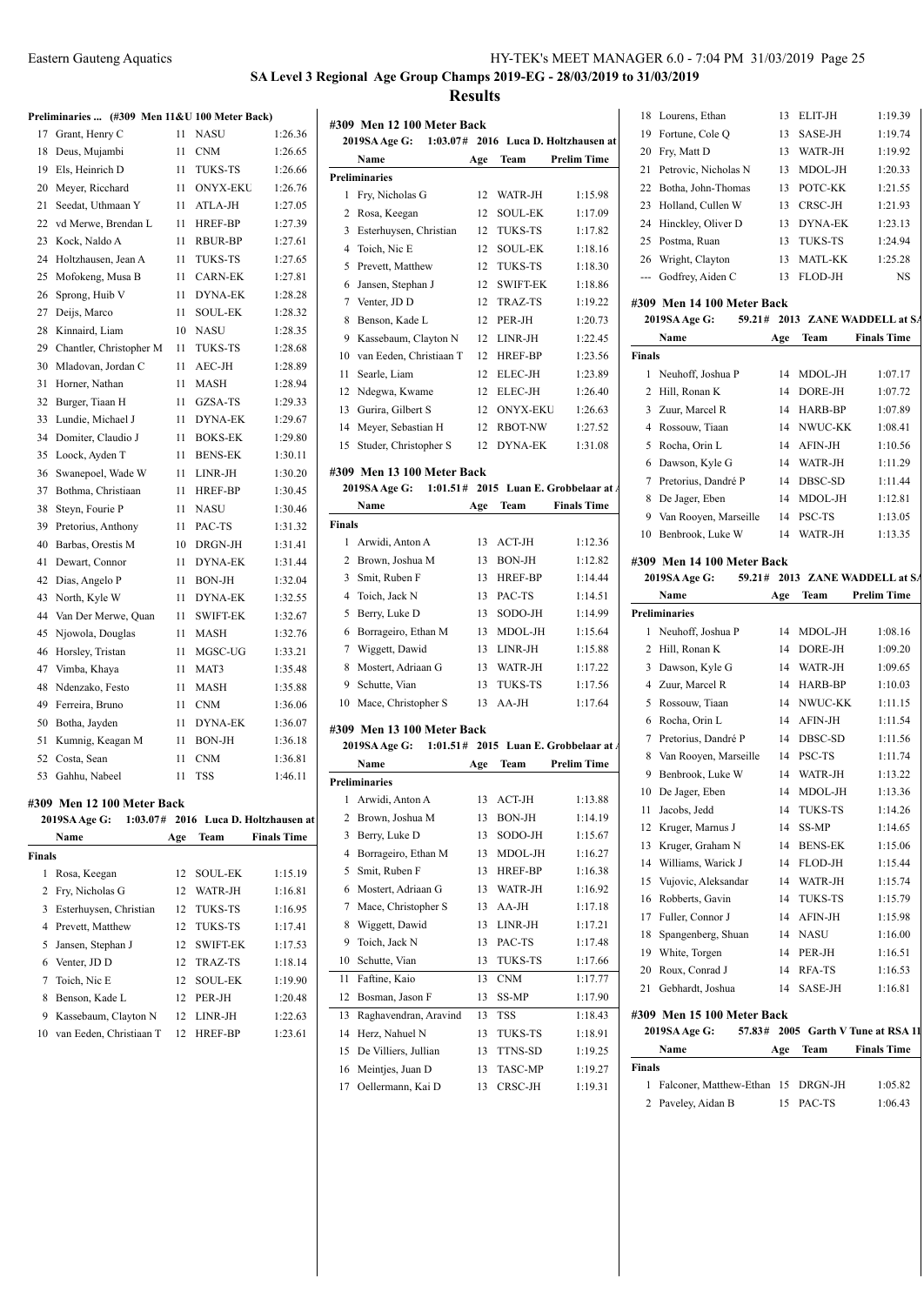# **SA Level 3 Regional Age Group Champs 2019-EG - 28/03/2019 to 31/03/2019 Results**<br>17 DDA-TS

|        | Finals  (#309 Men 15 100 Meter Back) |     |                     |                             | 8             | Van Rooyen, Lu       |
|--------|--------------------------------------|-----|---------------------|-----------------------------|---------------|----------------------|
|        | 3 Van der Merwe, Dale                | 15  | MDOL-JH             | 1:07.69                     | 9             | Moolman, Ryna        |
|        | 4 Lindeque, Benjamin                 | 15  | <b>TUKS-TS</b>      | 1:08.15                     | 10            | Simpson, Caller      |
| 5      | Jamu, Alexander                      | 15  | <b>DMSS</b>         | 1:08.84                     | 11            | Perry, Ryan E        |
|        | 6 Bouwer, Janno                      | 15  | <b>TUKS-TS</b>      | 1:09.81                     | *12           | Yao, Kevin k         |
|        | 7 Glover, Ruben E                    | 15  | TKS-WB              | 1:10.20                     | $*12$         | Wellmann, Arke       |
| 8      | Richardson, Taine J                  | 15  | HASC-JH             | 1:10.21                     | 14            | Gertze, Matthev      |
| 9      | Mpofu, Jasper                        | 15  | MAT3                | 1:10.27                     | 15            | Krynauw, Arma        |
|        | 10 Kruger, Connor L                  | 15  | H <sub>2</sub> O-EK | 1:10.74                     | 16            | Marnewick, Em        |
|        | #309 Men 15 100 Meter Back           |     |                     |                             | 17            | Adam, Muhamr         |
|        | 2019SA Age G:<br>57.83#              |     |                     | 2005 Garth V Tune at RSA 11 | 18            | Kalil, Ronan A       |
|        | Name                                 | Age | Team                | <b>Prelim Time</b>          | 19            | Lissoos, Sam R       |
|        | <b>Preliminaries</b>                 |     |                     |                             | 20            | Helps, Matthew       |
| 1      | Falconer, Matthew-Ethan              | 15  | DRGN-JH             | 1:07.73                     | 21            | Malaza, Claytor      |
|        |                                      |     | PAC-TS              |                             | 22            | Kim, Justin          |
|        | 2 Paveley, Aidan B                   | 15  |                     | 1:08.13                     | 23            | Baker, Luke R        |
|        | 3 Van der Merwe, Dale                | 15  | MDOL-JH             | 1:08.21                     | 24            | Geyser, Hanroe       |
|        | 4 Richardson, Taine J                | 15  | HASC-JH             | 1:08.60                     | 25            | Fermoyle, Ryan       |
| 5      | Lindeque, Benjamin                   | 15  | <b>TUKS-TS</b>      | 1:08.69                     | 26            | Mynhardt, Juda       |
|        | 6 Mpofu, Jasper                      | 15  | MAT3                | 1:09.80                     | 27            | Du Preez, Jandr      |
|        | 7 Jamu, Alexander                    | 15  | <b>DMSS</b>         | 1:10.05                     | 28            | Moola, Uwais N       |
| 8      | Kruger, Connor L                     | 15  | H <sub>2</sub> O-EK | 1:10.62                     | 29            | Witbooi, Micha       |
| 9      | Bouwer, Janno                        | 15  | <b>TUKS-TS</b>      | 1:10.63                     | 30            | Harris, Ethyn J      |
|        | 10 Glover, Ruben E                   | 15  | TKS-WB              | 1:11.00                     | 31            | Theron, Ronan        |
| 11     | De-Caris, Braden A                   | 15  | ELEC-JH             | 1:11.19                     | 32            | Van Dyk, Jean I      |
| 12     | Correia, Gabriel L                   | 15  | CRSC-JH             | 1:11.39                     | 33            | Scheepers, Zina      |
| 13     | Buissinne, Dieter A                  | 15  | HASC-JH             | 1:11.75                     | 34            | Sproule, Seth L      |
| 14     | Botha, Michael O                     | 15  | LINR-JH             | 1:12.24                     | 35            | O'Callaghan, Co      |
| 15     | Venables, Thomas J                   | 15  | WATR-JH             | 1:12.76                     |               | 36 Pereira, Mario J  |
| 16     | Millington, Callum D                 | 15  | <b>BOKS-EK</b>      | 1:13.21                     |               |                      |
| 17     | Gwadzoka, Graham T                   | 15  | <b>RBOT-NW</b>      | 1:18.87                     |               | #310 Women 11&       |
| 18     | Gallino, Mattia L                    | 15  | OLDE-JH             | 1:21.31                     |               | Name                 |
|        | #309 Men 16-18 100 Meter Back        |     |                     |                             | <b>Finals</b> |                      |
|        | Name                                 | Age | Team                | <b>Finals Time</b>          | 1             | Thompson, Jess       |
| Finals |                                      |     |                     |                             | 2             | Mouton, Hannal       |
|        | 1 Labuschagne, Righardt              | 17  | CSC-TS              | 1:04.93                     | 3             | Cloutier, Adelin     |
|        | 2 Kruger, Arno S                     | 16  | <b>SOUL-EK</b>      | 1:06.20                     | 4             | Ladha, Natalia       |
| 3      | Botha, Erno H                        | 16  | SS-MP               | 1:06.68                     | 5             | Bornman, Anke        |
|        | 4 Gunther, Brad                      | 18  | WATR-JH             | 1:06.84                     | 6             | Brinkmann, Ma        |
| 5      | Vosloo, Michael W                    | 16  | MDOL-JH             | 1:06.96                     | 7             | Van Wyk, Anne        |
| *6     | Simpson, Callem G                    | 18  | MDOL-JH             | 1:07.84                     | 8             | Morris, Grace        |
|        | *6 Perry, Ryan E                     | 16  | TUKS-TS             | 1:07.84                     | 9             | Desfontaines, Is     |
| 8      | Jardim, Tomé C                       | 17  | <b>SOUL-EK</b>      | 1:08.30                     |               | 10 Pon, Mikayla      |
|        | 9 Malan, Stephan S                   | 16  | <b>STELL-RM</b>     | 1:08.78                     |               | #310 Women 11&       |
| 10     | Moolman, Rynard                      | 17  | <b>HILL-TS</b>      | 1:09.02                     |               | Name                 |
|        |                                      |     |                     |                             |               | <b>Preliminaries</b> |
|        | #309 Men 16-18 100 Meter Back        |     |                     |                             | 1             | Thompson, Jess       |
|        | Name                                 | Age | Team                | <b>Prelim Time</b>          | 2             | Mouton, Hannal       |
|        | <b>Preliminaries</b>                 |     |                     |                             |               |                      |
| 1      | Labuschagne, Righardt                | 17  | CSC-TS              | 1:05.39                     | 3             | Cloutier, Adelin     |
|        | 2 Vosloo, Michael W                  | 16  | MDOL-JH             | 1:06.14                     | 4             | Ladha, Natalia       |
| 3      | Gunther, Brad                        | 18  | WATR-JH             | 1:07.38                     | 5             | Fairon, Amber        |
|        | 4 Botha, Erno H                      | 16  | SS-MP               | 1:07.47                     | 6             | Bornman, Anke        |
|        | 5 Kruger, Arno S                     | 16  | <b>SOUL-EK</b>      | 1:07.65                     | 7             | Van Wyk, Anne        |
|        | 6 Malan, Stephan S                   | 16  | STELL-RM            | 1:07.80                     | 8             | Pon, Mikayla         |
| 7      | Jardim, Tomé C                       | 17  | <b>SOUL-EK</b>      | 1:08.11                     | 9             | Brinkmann, Ma        |
|        |                                      |     |                     |                             |               | 10 Henning, Simor    |

| 8            | Van Rooyen, Luc                | 17  | DDA-TS          | 1:08.71            | 11            | Desfontaines, Isabella                               | 11       | HASC-JH                            | 1:22.62            |
|--------------|--------------------------------|-----|-----------------|--------------------|---------------|------------------------------------------------------|----------|------------------------------------|--------------------|
| 9            | Moolman, Rynard                | 17  | HILL-TS         | 1:08.78            | 12            | Morris, Grace                                        | 11       | ELEC-JH                            | 1:22.82            |
| 10           | Simpson, Callem G              | 18  | MDOL-JH         | 1:08.88            | 13            | Labuschagne, Alex                                    | 10       | MGSC-UG                            | 1:23.06            |
| 11           | Perry, Ryan E                  | 16  | TUKS-TS         | 1:09.42            | 14            | Sinclair, Cassidy L                                  | 11       | DRGN-JH                            | 1:23.07            |
| *12          | Yao, Kevin k                   | 16  | <b>DYNA-EK</b>  | 1:09.55            | 15            | French, Sofia D                                      | 11       | DORE-JH                            | 1:23.91            |
| $*12$        | Wellmann, Arkell J             | 16  | <b>NASU</b>     | 1:09.55            | 16            | Walker, Emily P                                      | 11       | ELEC-JH                            | 1:24.16            |
| 14           | Gertze, Matthew R              | 17  | <b>NASU</b>     | 1:09.61            | 17            | Humphrey, Jessica                                    | 10       | <b>NASU</b>                        | 1:24.20            |
| 15           | Krynauw, Armand                | 17  | TUKS-TS         | 1:09.74            | 18            | Hastings, Eryn L                                     | 11       | <b>ONYX-EKU</b>                    | 1:24.66            |
| 16           | Marnewick, Emile               | 17  | FLOD-JH         | 1:09.91            | 19            | Leask, Keira C                                       | 11       | DORE-JH                            | 1:24.81            |
| 17           | Adam, Muhammed N               | 17  | ATLA-JH         | 1:10.33            | 20            | Nortje, Mari-Zanne                                   | 11       | TKS-WB                             | 1:25.04            |
| 18           | Kalil, Ronan A                 | 16  | AEC-JH          | 1:10.57            | 21            | Theron, Simone                                       | 11       | TKS-WB                             | 1:25.18            |
| 19           | Lissoos, Sam R                 | 16  | OLDE-JH         | 1:10.78            | 22            | Dredge, Ruth J                                       | 10       | PAC-TS                             | 1:26.16            |
| 20           | Helps, Matthew R               | 16  | <b>BENS-EK</b>  | 1:11.16            | 23            | Westerduin, Reza                                     | 11       | <b>NASU</b>                        | 1:26.61            |
| 21           | Malaza, Clayton S              | 17  | ESP-EK          | 1:11.33            | 24            | Smyth, Taya                                          | 11       | MASH                               | 1:26.79            |
| 22           | Kim, Justin                    | 16  | WATR-JH         | 1:11.60            | 25            | Neuhoff, Madison M                                   | 11       | MDOL-JH                            | 1:27.23            |
| 23           | Baker, Luke R                  | 16  | <b>BENS-EK</b>  | 1:11.87            | 26            | Benade, Quelin H                                     | 11       | <b>NASU</b>                        | 1:27.90            |
| 24           | Geyser, Hanroe G               | 18  | TRAZ-TS         | 1:12.05            | 27            | Rossouw, Chloe                                       | 11       | <b>TUKS-TS</b>                     | 1:27.96            |
| 25           | Fermoyle, Ryan                 | 16  | HASC-JH         | 1:12.49            | 28            | Yates, Tamsin                                        | 11       | BON-JH                             | 1:27.97            |
| 26           | Mynhardt, Judah S              | 16  | <b>BOKS-EK</b>  | 1:12.92            | 29            | Herselman, Danielle                                  | 11       | <b>TUKS-TS</b>                     | 1:28.20            |
| 27           | Du Preez, Jandre T             | 18  | FLOD-JH         | 1:13.12            | 30            | Mynhardt, Tamara G                                   | 11       | <b>BOKS-EK</b>                     | 1:28.39            |
| 28           | Moola, Uwais M                 | 16  | LENA-JH         | 1:13.68            |               |                                                      | 11       | <b>BOKS-EK</b>                     | 1:28.43            |
| 29           | Witbooi, Michael S             | 17  | <b>NASU</b>     | 1:14.16            | 31            | Beling, Hayley E                                     |          |                                    |                    |
|              |                                | 16  |                 |                    | 32            | Maina, Kagure                                        | 11       | <b>NRBCT</b>                       | 1:28.85            |
| 30           | Harris, Ethyn J                |     | WATR-JH         | 1:14.57            | 33            | Janse van Rensburg, Lear                             | -11      | PAC-TS                             | 1:28.89            |
| 31           | Theron, Ronan                  | 16  | <b>TASC-MP</b>  | 1:14.83            | 34            | Busch, Kerryn L                                      | 11       | <b>NASU</b>                        | 1:28.91            |
| 32           | Van Dyk, Jean Pierre           | 16  | TTNS-SD         | 1:15.35            | 35            | Naudé, Danielle                                      | 11       | <b>HREF-BP</b>                     | 1:29.07            |
| 33           | Scheepers, Zinadeen            | 16  | <b>SUPE-JH</b>  | 1:15.51            | 36            | Stevens, Lia C                                       | 11       | DRGN-JH                            | 1:29.13            |
| 34           | Sproule, Seth L                | 17  | DRGN-JH         | 1:16.23            | 37            | Lu, Keisha                                           | 11       | <b>MASH</b>                        | 1:29.16            |
| 35           | O'Callaghan, Cole J            | 17  | <b>SWIFT-EK</b> | 1:18.33            | 38            | O'Connor, Amy                                        | 10       | WATR-JH                            | 1:30.59            |
| 36           | Pereira, Mario J               | 17  | <b>SWIFT-EK</b> | 1:21.01            | 39            | Walker, Danielle                                     | 11       | MDOL-JH                            | 1:30.72            |
|              | #310 Women 11&U 100 Meter Back |     |                 |                    | 40            | Klein, Kaylynn J                                     | 11       | <b>NASU</b>                        | 1:30.73            |
|              | Name                           | Age | Team            | <b>Finals Time</b> | 41            | Dawe, Tori                                           | 11       | <b>MASH</b>                        | 1:30.82            |
| Finals       |                                |     |                 |                    | 42            | Corns, Ashley S                                      | 11       | ESP-EK                             | 1:31.20            |
| $\mathbf{1}$ | Thompson, Jessica L            | 11  | ELEC-JH         | 1:12.69            | 43            | Kunene-Ferri, Sheena S                               | 11       | MDOL-JH                            | 1:31.21            |
| 2            | Mouton, Hannah L               | 11  | <b>TUKS-TS</b>  | 1:14.88            | 44            | Roff, Matilde                                        | 11       | <b>CNM</b>                         | 1:31.87            |
| 3            | Cloutier, Adeline              | 11  | <b>CNM</b>      | 1:16.10            | 45            | Rigby, Hannah P                                      | 11       | MDOL-JH                            | 1:32.30            |
| 4            | Ladha, Natalia                 | 11  | <b>TSS</b>      | 1:18.00            | 46            | Haynes, Elné M                                       | 11       | SS-MP                              | 1:32.53            |
| 5            | Bornman, Anke                  | 11  | PAC-TS          | 1:19.16            | 47            | Maritz, Ania                                         | 11       | PAC-TS                             | 1:33.05            |
|              | 6 Brinkmann, Maja J            | 11  | <b>NASU</b>     | 1:20.03            | 48            | Nghifikepunye, Mpho G                                | 11       | <b>NASU</b>                        | 1:33.31            |
| 7            | Van Wyk, Annebel               | 11  | <b>ESP-EK</b>   | 1:20.08            | 49            | Andraos, Kirsty M                                    | 11       | <b>TUKS-TS</b>                     | 1:33.83            |
|              | 8 Morris, Grace                |     | 11 ELEC-JH      | 1:22.17            |               | 50 Abell, Acacia-Cailyn                              | 11       | MDOL-JH                            | 1:33.86            |
|              | 9 Desfontaines, Isabella       | 11  | HASC-JH         | 1:23.17            |               | 51 Rowles, Linique                                   | 11       | HREF-BP                            | 1:34.16            |
|              | 10 Pon, Mikayla                |     | 11 ESP-EK       | 1:24.55            |               | 52 Ruane, Kiera L                                    | 10       | TUKS-TS                            | 1:39.60            |
|              |                                |     |                 |                    |               | --- Pereira, Nayara                                  | 11       | <b>SWIFT-EK</b>                    | DQ                 |
|              | #310 Women 11&U 100 Meter Back |     |                 |                    |               | Past vertical at turn: non continuous turning action |          |                                    |                    |
|              | Name                           | Age | <b>Team</b>     | <b>Prelim Time</b> |               | --- Burness, Lize                                    |          | 11 PAC-TS                          | DQ                 |
|              | Preliminaries                  |     |                 |                    |               | Past vertical at turn: non continuous turning action |          |                                    |                    |
|              | 1 Thompson, Jessica L          |     | 11 ELEC-JH      | 1:12.40            |               | --- Correia, Julia P                                 |          | 11 PER-JH                          | DQ                 |
| 2            | Mouton, Hannah L               | 11  | <b>TUKS-TS</b>  | 1:14.76            |               | Use of more than one swim suite                      |          |                                    |                    |
|              | 3 Cloutier, Adeline            | 11  | <b>CNM</b>      | 1:18.09            |               | #310 Women 12 100 Meter Back                         |          |                                    |                    |
|              | 4 Ladha, Natalia               | 11  | <b>TSS</b>      | 1:18.93            |               | 2019SA Age G:                                        |          | 1:06.09# 2011 Nathania Van Niekerl |                    |
|              | 5 Fairon, Amber                | 11  | <b>ELEC-JH</b>  | 1:19.27            |               | Name                                                 | Age      | Team                               | <b>Finals Time</b> |
|              | 6 Bornman, Anke                | 11  | PAC-TS          | 1:20.84            | <b>Finals</b> |                                                      |          |                                    |                    |
|              | 7 Van Wyk, Annebel             | 11  | ESP-EK          | 1:21.36            |               | 1 Lindsay, Tannah K                                  | 12       | ONYX-EKU                           | 1:15.46            |
|              | 8 Pon, Mikayla                 | 11  | ESP-EK          | 1:21.81            |               |                                                      |          |                                    |                    |
| 9            | Brinkmann, Maja J              | 11  | <b>NASU</b>     | 1:21.91            | 3             | 2 Cowley, Robyn<br>Malan, Chanel M                   | 12       | TUKS-TS                            | 1:17.38            |
|              | 10 Henning, Simoné             | 11  | <b>RBOT-NW</b>  | 1:22.51            | 4             | Mortimer, Shianne S                                  | 12<br>12 | BLAE-JH<br>CRSC-JH                 | 1:18.38<br>1:18.52 |
|              |                                |     |                 |                    |               |                                                      |          |                                    |                    |
|              |                                |     |                 |                    |               |                                                      |          |                                    |                    |

|          | 2019SA Age G:                                        |          | 1:06.09# 2011 Nathania Van Niekerk |                    |
|----------|------------------------------------------------------|----------|------------------------------------|--------------------|
|          | #310 Women 12 100 Meter Back                         |          |                                    |                    |
|          | Use of more than one swim suite                      |          |                                    |                    |
|          | Correia, Julia P                                     | 11       | PER-JH                             | DQ                 |
|          | Past vertical at turn: non continuous turning action |          |                                    |                    |
|          | Burness, Lize                                        | 11       | PAC-TS                             | DQ                 |
|          | Past vertical at turn: non continuous turning action |          |                                    |                    |
|          | --- Pereira, Nayara                                  | 11       | <b>SWIFT-EK</b>                    | DO                 |
|          | 52 Ruane, Kiera L                                    | 10       | <b>TUKS-TS</b>                     | 1:39.60            |
| 51       | Rowles, Linique                                      | 11       | HREF-BP                            | 1:34.16            |
| 50       | Abell, Acacia-Cailyn                                 | 11       | MDOL-JH                            | 1:33.86            |
| 49       | Andraos, Kirsty M                                    | 11       | TUKS-TS                            | 1:33.83            |
| 48       | Nghifikepunye, Mpho G                                | 11       | NASU                               | 1:33.31            |
| 47       | Maritz, Ania                                         | 11       | PAC-TS                             | 1:33.05            |
| 46       | Haynes, Elné M                                       | 11       | SS-MP                              | 1:32.53            |
| 45       | Rigby, Hannah P                                      | 11       | MDOL-JH                            | 1:32.30            |
| 44       | Roff, Matilde                                        | 11       | <b>CNM</b>                         | 1:31.87            |
| 43       | Kunene-Ferri, Sheena S                               | 11       | MDOL-JH                            | 1:31.21            |
| 42       | Corns, Ashley S                                      | 11       | ESP-EK                             | 1:31.20            |
| 41       | Dawe, Tori                                           | 11       | MASH                               | 1:30.82            |
| 40       | Klein, Kaylynn J                                     | 11       | <b>NASU</b>                        | 1:30.73            |
| 39       | Walker, Danielle                                     | 11       | MDOL-JH                            | 1:30.72            |
| 38       | O'Connor, Amy                                        | 10       | WATR-JH                            | 1:30.59            |
| 37       | Lu, Keisha                                           | 11       | MASH                               | 1:29.16            |
| 36       | Stevens, Lia C                                       | 11       | DRGN-JH                            | 1:29.13            |
| 35       | Naudé, Danielle                                      | 11       | HREF-BP                            | 1:29.07            |
| 34       | Busch, Kerryn L                                      | 11       | <b>NASU</b>                        | 1:28.91            |
| 33       | Janse van Rensburg, Lean                             | 11       | PAC-TS                             | 1:28.89            |
| 32       | Maina, Kagure                                        | 11       | <b>NRBCT</b>                       | 1:28.85            |
| 31       | Beling, Hayley E                                     | 11       | <b>BOKS-EK</b>                     | 1:28.43            |
| 30       | Mynhardt, Tamara G                                   | 11       | <b>BOKS-EK</b>                     | 1:28.39            |
| 29       | Herselman, Danielle                                  | 11       | <b>TUKS-TS</b>                     | 1:28.20            |
| 28       | Yates, Tamsin                                        | 11       | <b>BON-JH</b>                      | 1:27.97            |
| 27       | Rossouw, Chloe                                       | 11       | <b>TUKS-TS</b>                     | 1:27.96            |
| 26       | Benade, Quelin H                                     | 11       | <b>NASU</b>                        | 1:27.90            |
| 25       | Neuhoff, Madison M                                   | 11       | MDOL-JH                            | 1:27.23            |
| 24       | Smyth, Taya                                          | 11       | <b>MASH</b>                        | 1:26.79            |
| 23       | Westerduin, Reza                                     | 11       | <b>NASU</b>                        | 1:26.61            |
| 22       | Dredge, Ruth J                                       | 10       | PAC-TS                             | 1:26.16            |
| 21       | Theron, Simone                                       | 11       | TKS-WB                             | 1:25.18            |
| 20       | Nortje, Mari-Zanne                                   | 11       | TKS-WB                             | 1:25.04            |
| 19       | Leask, Keira C                                       | 11       | DORE-JH                            | 1:24.81            |
| 18       | Hastings, Eryn L                                     | 11       | <b>ONYX-EKU</b>                    | 1:24.66            |
| 17       | Humphrey, Jessica                                    | 10       | <b>NASU</b>                        | 1:24.20            |
| 16       | Walker, Emily P                                      | 11       | ELEC-JH                            | 1:24.16            |
| 15       | Sinclair, Cassidy L<br>French, Sofia D               | 11<br>11 | DORE-JH                            | 1:23.07<br>1:23.91 |
| 13<br>14 | Labuschagne, Alex                                    | 10       | MGSC-UG<br>DRGN-JH                 | 1:23.06            |
| 12       | Morris, Grace                                        | 11       | <b>ELEC-JH</b>                     | 1:22.82            |
|          |                                                      |          |                                    |                    |

|   | Name |                         | Age                                                                              | Team    | <b>Finals Time</b>                                                        |
|---|------|-------------------------|----------------------------------------------------------------------------------|---------|---------------------------------------------------------------------------|
|   |      |                         |                                                                                  |         |                                                                           |
|   |      |                         |                                                                                  |         | 1:15.46                                                                   |
|   |      |                         | 12 <sup>12</sup>                                                                 |         | 1:17.38                                                                   |
| 3 |      |                         | 12.                                                                              |         | 1:18.38                                                                   |
| 4 |      |                         | 12                                                                               | CRSC-JH | 1:18.52                                                                   |
|   |      | 2019SA Age G:<br>Finals | 1 Lindsay, Tannah K<br>2 Cowley, Robyn<br>Malan, Chanel M<br>Mortimer, Shianne S |         | 1:06.09# 2011 Nathania Van Niekerk a<br>12 ONYX-EKU<br>TUKS-TS<br>BLAE-JH |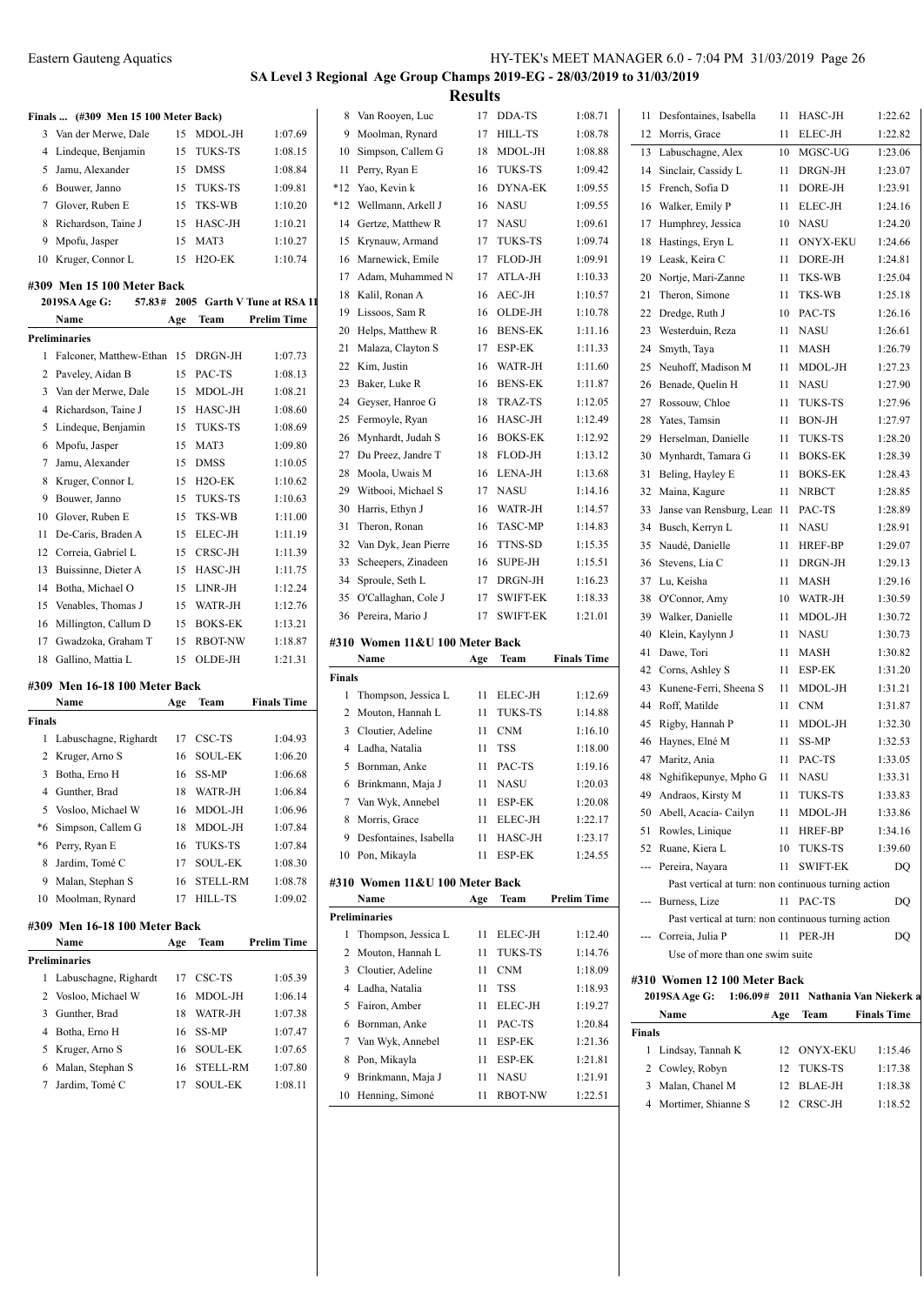**#310 Women 14 100 Meter Back**

### **SA Level 3 Regional Age Group Champs 2019-EG - 28/03/2019 to 31/03/2019 Results**

--- Day, Romy A 12 LINR-JH NS

**2019SA Age G: 1:03.28# 2013 Nathania Van Niekerk at 2013 B**

**#310 Women 13 100 Meter Back**

| Finals  (#310 Women 12 100 Meter Back) |  |  |  |  |
|----------------------------------------|--|--|--|--|
|----------------------------------------|--|--|--|--|

| 5 Zhang, Jenny       |                 | 12 EAGA-CC | 1:19.65 |
|----------------------|-----------------|------------|---------|
| 6 Lin, Cleo          | 12.             | WATR-JH    | 1:20.53 |
| 7 Germs, Andrea E    | 12 <sup>1</sup> | WATR-JH    | 1:20.89 |
| 8 Bott, Jessica A    |                 | 12 CARN-EK | 1:22.95 |
| 9 Helberg, Gabriella |                 | 12 GEMS-ZZ | 1:23.21 |
| 10 De Beer, Lara     |                 | 12 BENS-EK | 1:23.79 |

#### **#310 Women 12 100 Meter Back**

|       | 2019SA Age G:             |     |                 | 1:06.09# 2011 Nathania Van Niekerk a | 4              |
|-------|---------------------------|-----|-----------------|--------------------------------------|----------------|
|       | Name                      | Age | Team            | <b>Prelim Time</b>                   | 5              |
|       | Preliminaries             |     |                 |                                      | 6              |
| 1     | Lindsay, Tannah K         | 12  | <b>ONYX-EKU</b> | 1:15.59                              | 7              |
| 2     | Cowley, Robyn             | 12  | <b>TUKS-TS</b>  | 1:16.76                              | 8              |
| 3     | Mortimer, Shianne S       | 12  | CRSC-JH         | 1:17.83                              | 9              |
| 4     | Malan, Chanel M           | 12  | BLAE-JH         | 1:18.86                              | 10             |
| 5     | Zhang, Jenny              | 12  | EAGA-CC         | 1:19.10                              |                |
| 6     | Lin, Cleo                 | 12  | WATR-JH         | 1:19.78                              | #310           |
| 7     | Germs, Andrea E           | 12  | WATR-JH         | 1:19.83                              | 20             |
| 8     | Bott, Jessica A           | 12  | CARN-EK         | 1:20.71                              |                |
| 9     | Helberg, Gabriella        | 12  | GEMS-ZZ         | 1:21.05                              | Preli          |
| 10    | Phiri, Jade A             | 12  | <b>TSC</b>      | 1:21.46                              | 1<br>2         |
| 11    | De Beer, Lara             | 12  | <b>BENS-EK</b>  | 1:21.50                              | 3              |
| 12    | Fourie, Janke             | 12  | PAC-TS          | 1:21.93                              | $\overline{4}$ |
| 13    | Van Der Waal, Emma L      | 12  | DORE-JH         | 1:21.94                              | 5              |
| 14    | Clifford, Skyla T         | 12  | MDOL-JH         | 1:22.68                              | 6              |
| 15    | Nel, Carlia               | 12  | TKS-WB          | 1:22.85                              | 7              |
| 16    | Wolvaardt, Carla          | 12  | TKS-WB          | 1:23.23                              |                |
| $*17$ | Fourie, Xandri            | 12  | TRAZ-TS         | 1:23.24                              | 8<br>9         |
| $*17$ | Pringle, Amy L            | 12  | ELEC-JH         | 1:23.24                              |                |
| 19    | Cronje, Kyra              | 12  | FLOD-JH         | 1:23.36                              | 10<br>11       |
| 20    | Maske, Marie E            | 12  | AQUA!-JH        | 1:23.37                              | 12             |
| 21    | Pattle, Kendal C          | 12  | <b>BENS-EK</b>  | 1:23.75                              | 13             |
| 22    | Fernandes, SophIe         | 12  | <b>CNM</b>      | 1:23.88                              | 14             |
| 23    | McCabe, Alexia            | 12  | WATR-JH         | 1:23.99                              | 15             |
| 24    | Banyard, Sarah A          | 12  | TUKS-TS         | 1:24.12                              | 16             |
| 25    | Kukkuk, Sadie S           | 12  | DORE-JH         | 1:24.20                              | 17             |
| 26    | Allamby, Kelly N          | 12  | DORE-JH         | 1:25.44                              | 18             |
| 27    | Greene, Katelyn           | 12  | SOUL-EK         | 1:25.48                              | 19             |
| 28    | Scorgie, Madison          | 12  | LINR-JH         | 1:26.16                              | 20             |
| 29    | Doida, Hanae              | 12  | HASC-JH         | 1:26.53                              | 21             |
| 30    | Salis, Kameron L          | 12  | WATR-JH         | 1:26.87                              | 22             |
| 31    | du Preez, Sumé M          | 12  | NWUC-KK         | 1:26.89                              | 23             |
| 32    | De Boucherville, Catherir | 12  | MDOL-JH         | 1:26.97                              | 24             |
| 33    | Davel, Chignet            | 12  | EAGA-CC         | 1:27.07                              | 25             |
| 34    | Taljaard, Ilme            | 12  | PSC-TS          | 1:27.23                              | 26             |
| 35    | Thom, Justine C           | 12  | JSA-JH          | 1:27.40                              | 27             |
| 36    | De Wet, Carmen            | 12  | TUKS-TS         | 1:27.54                              | 28             |
| 37    | White, Chelsea            | 12  | CRSC-JH         | 1:27.79                              | 29             |
| 38    | Nel, Shanae A             | 12  | LINR-JH         | 1:27.95                              | 30             |
| 39    | Save, Ria N               | 12  | TSS             | 1:27.98                              | 31             |
| 40    | Markovic, Eva O           | 12  | MATL-KK         | 1:28.86                              | 32             |
| 41    | Reilly, Emma              | 12  | MASH            | 1:28.96                              | 33             |
| 42    | Latiff, Sophia            | 12  | TSS             | 1:30.66                              | 34             |
| 43    | vd Walt, Janeske          | 12  | RBUR-BP         | 1:33.78                              | 35             |
| ---   | Lothian, Roxanne          | 12  | FLOD-JH         | DO                                   |                |

**Name Age Team Finals Time Finals** 1 Edwards, Gabriella R 13 MDOL-JH 1:15.16 2 Viljoen, KC C 13 MDOL-JH 1:16.14 3 Peacock, Emma J 13 WATR-JH 1:16.66 4 Jack, Michelle R 13 TUKS-TS 1:16.99 5 Nupen, Jozi L 13 CRSC-JH 1:18.47 Freel, Ashley Kate K 13 TUKS-TS 1:19.15 Powell, Isabelle 13 TSS 1:19.96 8 Guymer, Rachel O 13 LINR-JH 1:20.23 9 Crick, Charlotte J 13 CRSC-JH 1:20.53 Daling, Lara 13 TKS-WB 1:21.46 **#310 Women 13 100 Meter Back 2019SA Age G: 1:03.28# 2013** Nathania Van Niekerk at **Name Age Team Prelim Time Preliminaries** 1 Edwards, Gabriella R 13 MDOL-JH 1:15.43 2 Jack, Michelle R 13 TUKS-TS 1:17.48 Viljoen, KC C 13 MDOL-JH 1:17.73 4 Peacock, Emma J 13 WATR-JH 1:19.06 5 Banducci, Simone 13 ELEC-JH 1:19.36 Powell, Isabelle 13 TSS 1:19.37 7 Crick, Charlotte J 13 CRSC-JH 1:19.52 Mentz, Calista 13 PAC-TS 1:19.54 9 Kruger, Olivia 13 ELEC-JH 1:19.55 10 Nupen, Jozi L 13 CRSC-JH 1:19.62 11 Guymer, Rachel O 13 LINR-JH 1:19.65 12 Freel, Ashley Kate K 13 TUKS-TS 1:19.82 Daling, Lara 13 TKS-WB 1:20.32 14 Manthe, Keila 13 TUKS-TS 1:20.61 15 Stock, Zoe E 13 DYNA-EK 1:21.42 Oosthuizen, Mieke 13 TKS-WB 1:21.46 17 Neilson, Mia C 13 WATR-JH 1:21.59 18 Bisschops, Livia J 13 CRSC-JH 1:21.61 Steyn, Symóne 13 KEIK-NM 1:21.78 Dzanibe, Noxy 13 RBOT-NW 1:22.72 21 Smit, Donia C 13 SS-MP 1:23.07 22 Da Fonseca-Hattingh, Sky 13 RFA-TS 1:23.85 23 Fourie, Chanel 13 LINR-JH 1:24.24 Mthembu, Yvonne 13 ELEC-JH 1:24.37 25 van Schalkwyk, Corne 13 AA-JH 1:24.99 26 Gardiner, Emma J 13 DYNA-EK 1:25.05 27 Dickinson, Amy C 13 MDOL-JH 1:25.27 28 Robson-Garth, Amy G 13 BOKS-EK 1:25.38 29 Greyling, Annette 13 CRSC-JH 1:25.57 Pretorius, Nina 13 CSC-TS 1:25.99 31 Smith, Rachel A 13 ELEC-JH 1:26.19 Helps, Sarah 13 BENS-EK 1:26.38 Van Papendorp, Anje 13 PSC-TS 1:27.09 Burness, Rozelle 13 PAC-TS 1:28.14 Spath, Mackenzie 13 NASU 1:28.19

|               | 2019SA Age G:           |     |                | $1:03.21#$ 2013 Nathania Van Niekerk a |
|---------------|-------------------------|-----|----------------|----------------------------------------|
|               | Name                    | Age | Team           | <b>Finals Time</b>                     |
| <b>Finals</b> |                         |     |                |                                        |
| 1             | van Rensburg, Zanje     | 14  | <b>HREF-BP</b> | 1:12.61                                |
| 2             | Sherwood, Erin M        | 14  | PER-JH         | 1:14.25                                |
|               | 3 Wolvaardt, Megan      | 14  | TKS-WB         | 1:14.71                                |
| 4             | Steenkamp, Monet        | 14  | ELEC-JH        | 1:14.91                                |
| 5.            | Landman, Bianca         | 14  | $AA-JH$        | 1:16.03                                |
| 6             | Krzychylkiewicz, Cassad | 14  | ELEC-JH        | 1:16.74                                |
| 7             | Potgieter, Amori        | 14  | NWUC-KK        | 1:16.90                                |
| 8             | Van der Riet, Kara      | 14  | DDA-TS         | 1:18.18                                |
| 9             | Villar, Giulia G        | 14  | DRGN-JH        | 1:18.21                                |
| 10            | Henegan, Ashley M       |     | 14 LINR-JH     | 1:19.68                                |
|               | .                       |     |                |                                        |

#### **#310 Women 14 100 Meter Back 2019SA Age G: 1:03.21# 2013 Nathania Van Niekerk at**

|                | Name                       | Age | Team           | <b>Prelim Time</b> |
|----------------|----------------------------|-----|----------------|--------------------|
|                | <b>Preliminaries</b>       |     |                |                    |
| 1              | Steenkamp, Monet           | 14  | ELEC-JH        | 1:13.98            |
| $\overline{c}$ | Sherwood, Erin M           | 14  | PER-JH         | 1:14.50            |
| 3              | Landman, Bianca            | 14  | $AA-JH$        | 1:15.66            |
| 4              | Wolvaardt, Megan           | 14  | TKS-WB         | 1:15.69            |
| 5              | Krzychylkiewicz, Cassad 14 |     | ELEC-JH        | 1:16.53            |
| 6              | Henegan, Ashley M          | 14  | LINR-JH        | 1:16.54            |
| 7              | van Rensburg, Zanje        | 14  | HREF-BP        | 1:16.60            |
| 8              | Potgieter, Amori           | 14  | NWUC-KK        | 1:16.66            |
| 9              | Van der Riet, Kara         | 14  | DDA-TS         | 1:16.96            |
| 10             | Villar, Giulia G           | 14  | DRGN-JH        | 1:17.20            |
| 11             | Kleynhans, Skyla J         | 14  | LINR-JH        | 1:18.01            |
| 12             | Clarke, Kiannah            | 14  | RFA-TS         | 1:18.10            |
| 13             | Kench, Shannen A           | 14  | <b>DYNA-EK</b> | 1:18.33            |
| 14             | Otto, Jessica C            | 14  | MDOL-JH        | 1:18.41            |
| 15             | Köpplinger, Tiana          | 14  | TUKS-TS        | 1:18.49            |
| 16             | Meyer, Corinna             | 14  | DDA-TS         | 1:19.11            |
| $*17$          | Ismail, Amani              | 14  | ATLA-JH        | 1:19.56            |
| $*17$          | Mutumbulua, Trisha         | 14  | <b>NASU</b>    | 1:19.56            |
| 19             | Salis, Paige S             | 14  | WATR-JH        | 1:19.75            |
| 20             | Pretorius, Nuschka         | 14  | <b>TUKS-TS</b> | 1:19.80            |
| 21             | Szejwallo-Graney, Kasia    | 14  | TUKS-TS        | 1:20.03            |
| 22             | Dean, Jordyn K             | 14  | MDOL-JH        | 1:20.70            |
| 23             | Wentzel, Miyanda           | 14  | RFA-TS         | 1:21.17            |
| 24             | Powell, Niamh              | 14  | <b>TSS</b>     | 1:21.53            |
| 25             | de Beer, Gabriella         | 14  | <b>MATL-KK</b> | 1:21.71            |
| 26             | Slaughter, Nina            | 14  | POTC-KK        | 1:21.92            |
| 27             | Sheppard, Kristina A       | 14  | LINR-JH        | 1:22.40            |
| 28             | Barnard, Chloë             | 14  | <b>DYNA-EK</b> | 1:24.53            |
| 29             | Thelejane, Tumelo          | 14  | OLDE-JH        | 1:25.77            |
|                |                            |     |                |                    |

#### **#310 Women 15 100 Meter Back**

**2019SA Age G: 1:01.86# 2015 Mariella G. Venter at Amsterda Name Age Team Finals Time Finals** Choriatopoulos, Leila 15 WATR-JH 1:13.73 2 Matthews, Tselane 15 DMSS 1:14.69

| 2 Maunews, iselane | 12 D.W.S.S | 1.14.09 |
|--------------------|------------|---------|
| 3 Steyn, Inge      | 15 DYNA-EK | 1:15.08 |
| 4 vd Walt, Marinet | 15 RBUR-BP | 1:15.24 |

Past vertical at turn: non continuous turning action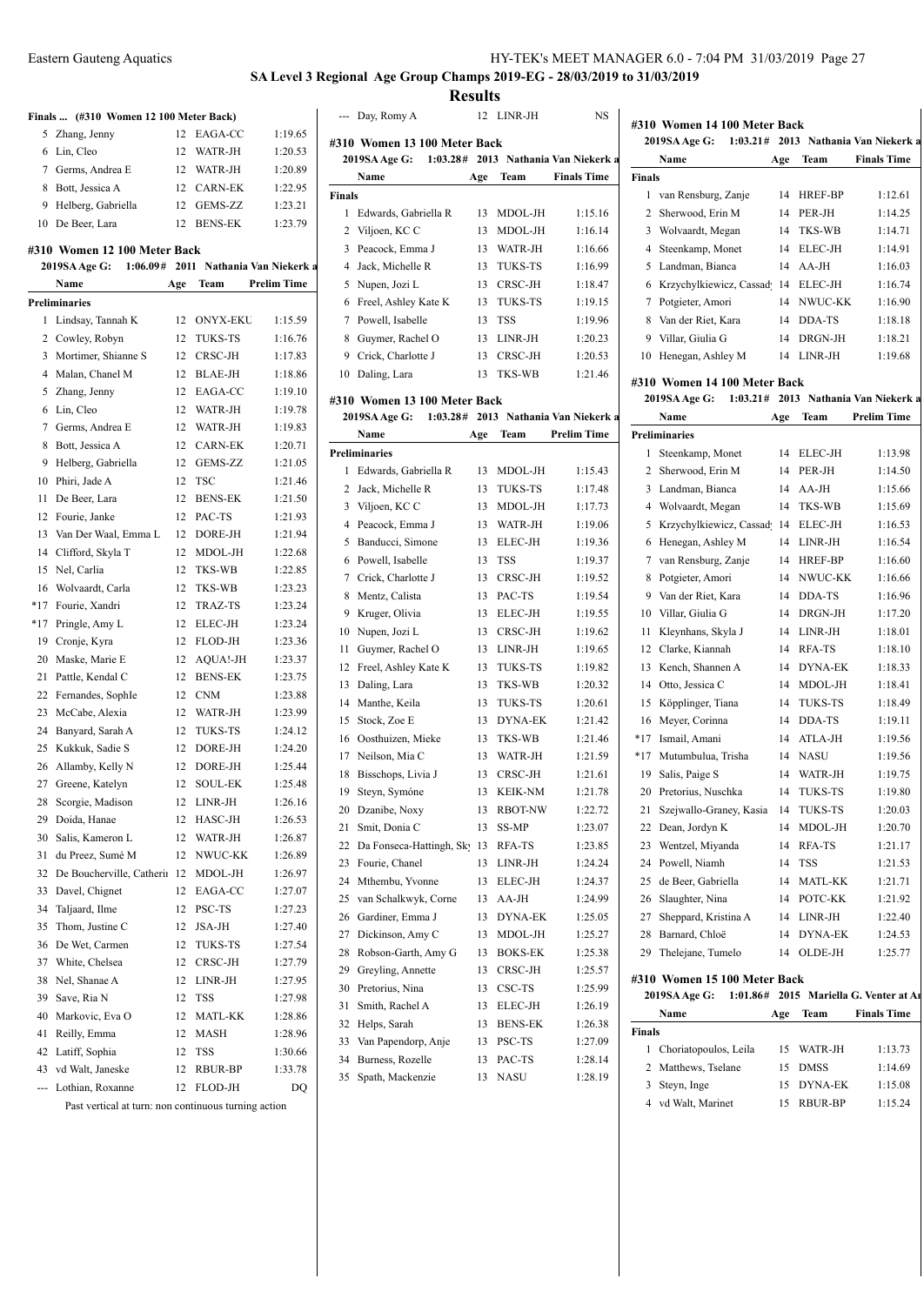# **SA Level 3 Regional Age Group Champs 2019-EG - 28/03/2019 to 31/03/2019 Results**

Meyer, Janka 17 DDA-TS 1:16.01

**Finals ... (#310 Women 15 100 Meter Back)**

| шаю  (#910   0000000 19 100 MRRI DaCK) |    |            |         |
|----------------------------------------|----|------------|---------|
| 5 Wilcocks, Jessica S                  |    | 15 PAC-TS  | 1:16.22 |
| 6 Fourie, Nia                          | 15 | RFA-TS     | 1:16.54 |
| 7 Campbell, Tyla C                     | 15 | MDOL-JH    | 1:16.78 |
| 8 Munks, Sydney                        |    | 15 BOKS-EK | 1:17.67 |
| 9 Ehrich, Nina V                       |    | 15 DDA-TS  | 1:17.80 |
| 10 Hunt, Megan P                       | 15 | WATR-JH    | 1:18.04 |

#### **#310 Women 15 100 Meter Back**

| <b>2019SA Age G:</b><br>1:01.86# 2015 Mariella G. Venter at Ar |                       |     |                 |                    |              |
|----------------------------------------------------------------|-----------------------|-----|-----------------|--------------------|--------------|
|                                                                | Name                  | Age | Team            | <b>Prelim Time</b> | 16           |
|                                                                | <b>Preliminaries</b>  |     |                 |                    | 17           |
| 1                                                              | Matthews, Tselane     | 15  | <b>DMSS</b>     | 1:12.61            | 18           |
| 2                                                              | Choriatopoulos, Leila | 15  | WATR-JH         | 1:12.92            | 19           |
| 3                                                              | Steyn, Inge           | 15  | DYNA-EK         | 1:15.09            | 20           |
| 4                                                              | vd Walt, Marinet      | 15  | <b>RBUR-BP</b>  | 1:16.16            | 21           |
| 5                                                              | Ehrich, Nina V        | 15  | DDA-TS          | 1:16.50            | 22           |
| 6                                                              | Wilcocks, Jessica S   | 15  | PAC-TS          | 1:16.62            | 23           |
| 7                                                              | Munks, Sydney         | 15  | <b>BOKS-EK</b>  | 1:16.64            | 24           |
| 8                                                              | Fourie, Nia           | 15  | RFA-TS          | 1:16.85            | 25           |
| 9                                                              | Campbell, Tyla C      | 15  | MDOL-JH         | 1:16.96            | #311         |
| 10                                                             | Hunt, Megan P         | 15  | WATR-JH         | 1:17.10            |              |
| 11                                                             | De Beer, Marjone      | 15  | EAGA-CC         | 1:17.10            | Final        |
| 12                                                             | Reynders, Jenna C     | 15  | BON-JH          | 1:17.39            | 1            |
| 13                                                             | Dal Medico, Dani K    | 15  | ELEC-JH         | 1:17.65            | 3            |
| 14                                                             | Walker, Kyra A        | 15  | CRSC-JH         | 1:17.98            |              |
| 15                                                             | Watts, Caitlin-Leigh  | 15  | CRSC-JH         | 1:18.55            | #311         |
| 16                                                             | Oellermann, Kiara E   | 15  | CRSC-JH         | 1:18.71            | Preli        |
| 17                                                             | Redecker, Nicole      | 15  | <b>NASU</b>     | 1:19.04            | $\mathbf{1}$ |
| 18                                                             | Ruele, Refetse B      | 15  | DRGN-JH         | 1:19.39            | 3            |
| 19                                                             | Parker, Tayla L       | 15  | <b>SWIFT-EK</b> | 1:19.75            |              |
| 20                                                             | Gomes, Izabella A     | 15  | SASE-JH         | 1:22.26            | #311         |
| 21                                                             | Claase, Kerri-Lyn     | 15  | <b>DYNA-EK</b>  | 1:22.92            |              |
|                                                                |                       |     |                 |                    |              |

## **#310 Women 16-18 100 Meter Back**

|                | Name                            | Age | Team           | <b>Finals Time</b> |
|----------------|---------------------------------|-----|----------------|--------------------|
| <b>Finals</b>  |                                 |     |                |                    |
| 1              | Greyling, Miré M                | 16  | <b>HREF-BP</b> | 1:13.84            |
| $\overline{c}$ | Marx, Allison                   | 16  | PER-JH         | 1:14.06            |
| 3              | Neale, Ruth M                   | 16  | CRSC-JH        | 1:14.63            |
| 4              | Sommerville, Savanna M          | 17  | GZSA-TS        | 1:15.00            |
| 5              | Dennis, Anica                   | 16  | NWUC-KK        | 1:15.31            |
| 6              | Zhu, Yuwai                      | 16  | DRGN-JH        | 1:15.43            |
| 7              | Meyer, Janka                    | 17  | DDA-TS         | 1:15.74            |
| 8              | Richardson, Shania C            | 18  | HASC-JH        | 1:16.45            |
| 9              | Smith, Ashlea K                 | 16  | $ACT-JH$       | 1:16.76            |
| 10             | Pretorius, Courtney             | 17  | PER-JH         | 1:18.61            |
|                | #310 Women 16-18 100 Meter Back |     |                |                    |
|                | Name                            | Age | Team           | <b>Prelim Time</b> |
|                | <b>Preliminaries</b>            |     |                |                    |
| 1              | Marx, Allison                   | 16  | PER-JH         | 1:13.83            |
| $\overline{c}$ | Sommerville, Savanna M          | 17  | GZSA-TS        | 1:14.51            |
| 3              | Greyling, Miré M                | 16  | <b>HREF-BP</b> | 1:14.87            |
| 4              | Zhu, Yuwai                      | 16  | DRGN-JH        | 1:15.22            |
| 5              | Neale, Ruth M                   | 16  | CRSC-JH        | 1:15.31            |

Pretorius, Courtney 17 PER-JH 1:15.88

| 6  | NWUC-KK   | 1:15.31            | Name          |
|----|-----------|--------------------|---------------|
| 6. | DRGN-JH   | 1:15.43            | <b>Finals</b> |
| 7  | DDA-TS    | 1:15.74            | 1 Deng, Ting  |
| 8  | HASC-JH   | 1:16.45            | 2 Durand, O   |
|    | 6 ACT-JH  | 1:16.76            | 3 Muller, He  |
|    | 7 PER-JH  | 1:18.61            | 4 Seedat, Ut  |
|    |           |                    |               |
|    | r Back    |                    | 5 Alberts, M  |
|    | e Team    | <b>Prelim Time</b> | 6 Hekandjo,   |
|    |           |                    | 7 Grahan, Zl  |
| 6. | PER-JH    | 1:13.83            | 8 Van Heerd   |
|    | 7 GZSA-TS | 1:14.51            | 9 Engelke, E  |
| 6  | HREF-BP   | 1:14.87            | 10 Millington |
| c  | DDCM III  | 1.15.22            |               |

| 8             | Dennis, Anica                             | 16  | NWUC-KK         | 1:16.07            |
|---------------|-------------------------------------------|-----|-----------------|--------------------|
| 9             | Richardson, Shania C                      | 18  | HASC-JH         | 1:16.08            |
| 10            | Smith, Ashlea K                           | 16  | $ACT-JH$        | 1:16.14            |
| 11            | Hall, Anthea J                            | 17  | DORE-JH         | 1:16.71            |
| 12            | Munks, Ashleigh F                         | 17  | <b>BOKS-EK</b>  | 1:16.83            |
| 13            | Botha, Corlia                             | 18  | <b>HILL-TS</b>  | 1:16.92            |
| 14            | Kruger, Monique N                         | 17  | <b>TUKS-TS</b>  | 1:16.96            |
| 15            | Marshoff, Lexi                            | 16  | <b>TUKS-TS</b>  | 1:17.57            |
| 16            | Lichtblau, Carla A                        | 16  | <b>ONYX-EKU</b> | 1:19.04            |
| 17            | Fuller, Jenna-Laine                       | 17  | AFIN-JH         | 1:19.34            |
| 18            | Scrooby, Gabriela M                       | 16  | PER-JH          | 1:19.36            |
| 19            | Young, Robyn                              | 18  | <b>SWLAB</b>    | 1:19.37            |
| 20            | Norman, Alyssa                            | 16  | NWUC-KK         | 1:19.45            |
| 21            | Kupfer, Marjean H                         | 16  | MDOL-JH         | 1:19.73            |
| 22            | Aaronson, Christen E                      | 17  | HASC-JH         | 1:20.02            |
| 23            | Pentz, Shelby R                           | 16  | DBSC-SD         | 1:20.52            |
| 24            | Kazimierczak, Jordainne. 16               |     | FLOD-JH         | 1:20.64            |
| 25            | Ferreira, Marlise                         | 17  | <b>HREF-BP</b>  | 1:22.13            |
|               |                                           |     |                 |                    |
|               | #311 Men 14&U 100 Meter Back Multi-Class  |     |                 |                    |
|               | Name                                      | Age | Team            | <b>Finals Time</b> |
| <b>Finals</b> |                                           |     |                 |                    |
| 1             | Moss, Matthew J S9                        | 14  | AQUA-BU         | 1:32.76            |
| 3             | Adams, Moeketsi S5                        | 12  | MDOL-JH         | 2:35.74            |
|               | #311 Men 14&U 100 Meter Back Multi-Class  |     |                 |                    |
|               |                                           |     |                 |                    |
|               | Name                                      | Age | Team            | <b>Prelim Time</b> |
|               | <b>Preliminaries</b>                      |     |                 |                    |
| 1             | Moss, Matthew J S9                        | 14  | AQUA-BU         | 1:30.25            |
| 3             | Adams, Moeketsi S5                        | 12  | MDOL-JH         | 2:33.42            |
|               |                                           |     |                 |                    |
|               | #311 Men 15-18 100 Meter Back Multi-Class |     |                 |                    |
|               | Name                                      | Age | Team            | <b>Finals Time</b> |
| Finals        |                                           |     |                 |                    |
|               | 2 Zwane, Kabelo S7                        | 16  | MDOL-JH         | 1:44.14            |
|               | #311 Men 15-18 100 Meter Back Multi-Class |     |                 |                    |
|               | Name                                      | Age | Team            | <b>Prelim Time</b> |
|               | <b>Preliminaries</b>                      |     |                 |                    |
|               | 2 Zwane, Kabelo S7                        |     | 16 MDOL-JH      | 1:45.13            |
|               |                                           |     |                 |                    |
|               | #313 Men 11&U 200 Meter IM<br>Name        | Age | Team            | <b>Finals Time</b> |
| <b>Finals</b> |                                           |     |                 |                    |
| 1             | Deng, Ting Wei                            | 11  | SOUL-EK         | 2:34.27            |
| 2             | Durand, Oliver B                          | 11  | NASU            | 2:41.81            |
| 3             | Muller, Helgaard W                        | 11  | TUKS-TS         | 2:44.73            |
| 4             | Seedat, Uthmaan Y                         | 11  | ATLA-JH         | 2:52.14            |
| 5             | Alberts, Mighael W                        | 11  | TKS-WB          | 2:55.36            |
| 6             | Hekandjo, Kgosana O                       | 11  | NASU            | 2:57.34            |
| 7             | Grahan, Zhaneardt                         | 11  | TKS-WB          | 2:58.35            |
| 8             | Van Heerden, Michael                      | 11  | MDOL-JH         | 3:00.26            |
| 9             | Engelke, Ethan                            | 11  | FLOD-JH         | 3:00.70            |
| 10            | Millington, Calder B                      | 11  | <b>BOKS-EK</b>  | 3:03.76            |

|       | #313 Men 11&U 200 Meter IM |     |                 |                    |  |  |  |  |
|-------|----------------------------|-----|-----------------|--------------------|--|--|--|--|
|       | Name                       | Age | Team            | Prelim Time        |  |  |  |  |
|       | <b>Preliminaries</b>       |     |                 |                    |  |  |  |  |
| 1     | Deng, Ting Wei             | 11  | <b>SOUL-EK</b>  | 2:36.28            |  |  |  |  |
| 2     | Durand, Oliver B           | 11  | <b>NASU</b>     | 2:44.07            |  |  |  |  |
| 3     | Muller, Helgaard W         | 11  | TUKS-TS         | 2:46.71            |  |  |  |  |
| 4     | Alberts, Mighael W         | 11  | TKS-WB          | 2:50.27            |  |  |  |  |
| 5     | Seedat, Uthmaan Y          | 11  | ATLA-JH         | 2:52.35            |  |  |  |  |
| 6     | Pöhl, Ruben                | 11  | <b>TUKS-TS</b>  | 2:54.30            |  |  |  |  |
| 7     | Engelke, Ethan             | 11  | FLOD-JH         | 2:55.95            |  |  |  |  |
| 8     | Van Heerden, Michael       | 11  | MDOL-JH         |                    |  |  |  |  |
|       |                            |     |                 | 2:57.13            |  |  |  |  |
| 9     | Hekandjo, Kgosana O        | 11  | NASU            | 2:58.54            |  |  |  |  |
| 10    | Millington, Calder B       | 11  | <b>BOKS-EK</b>  | 2:58.62            |  |  |  |  |
| 11    | Grahan, Zhaneardt          | 11  | TKS-WB          | 2:58.73            |  |  |  |  |
| 12    | Domiter, Claudio J         | 11  | <b>BOKS-EK</b>  | 3:01.75            |  |  |  |  |
| 13    | Sprong, Huib V             | 11  | <b>DYNA-EK</b>  | 3:01.80            |  |  |  |  |
| 14    | Niemand, Zaine             | 11  | WATR-JH         | 3:01.93            |  |  |  |  |
| 15    | Grant, Henry C             | 11  | <b>NASU</b>     | 3:02.01            |  |  |  |  |
| 16    | Lightening, Grant R        | 11  | <b>TUKS-TS</b>  | 3:04.08            |  |  |  |  |
| 17    | Meyer, Ricchard            | 11  | <b>ONYX-EKU</b> | 3:04.34            |  |  |  |  |
| 18    | Mofokeng, Musa B           | 11  | <b>CARN-EK</b>  | 3:04.84            |  |  |  |  |
| 19    | Wessels, Marnus J          | 11  | <b>TUKS-TS</b>  | 3:05.72            |  |  |  |  |
| 20    | Ramsay, Shane J            | 11  | <b>SWIFT-EK</b> | 3:06.51            |  |  |  |  |
| 21    | Lundie, Michael J          | 11  | <b>DYNA-EK</b>  | 3:08.23            |  |  |  |  |
| 22    | Van Zyl, Michael M         | 11  | LINR-JH         | 3:08.93            |  |  |  |  |
| $*23$ | Goosen, Francois G         | 11  | NWUC-KK         | 3:09.12            |  |  |  |  |
| $*23$ | Nunes-Churin, Alexandra    | 11  | SASE-JH         | 3:09.12            |  |  |  |  |
| 25    | Kock, Naldo A              | 11  | <b>RBUR-BP</b>  | 3:09.62            |  |  |  |  |
| 26    | Jervis, Robbie M           | 11  | DORE-JH         | 3:10.45            |  |  |  |  |
| 27    | Dreyer, Hein J             | 11  | PAC-TS          | 3:10.75            |  |  |  |  |
| 28    | Fukunishi, Haruki          | 10  | <b>TUKS-TS</b>  | 3:10.98            |  |  |  |  |
| 29    | Steyn, Fourie P            | 11  | <b>NASU</b>     | 3:11.03            |  |  |  |  |
| 30    | Macfie, Brayden            | 10  | <b>SOUL-EK</b>  | 3:11.66            |  |  |  |  |
| 31    | Dias, Angelo P             | 11  | <b>BON-JH</b>   | 3:12.11            |  |  |  |  |
| 32    | Van Der Merwe, Quan        | 11  | <b>SWIFT-EK</b> | 3:12.87            |  |  |  |  |
| 33    | Kinnaird, Liam             | 10  | <b>NASU</b>     | 3:13.20            |  |  |  |  |
| 34    | Bothma, Christiaan         | 11  | HREF-BP         | 3:13.59            |  |  |  |  |
|       |                            |     |                 |                    |  |  |  |  |
| 35    | Vorster, Wiaan             | 11  | <b>RBOT-NW</b>  | 3:13.88<br>3:14.13 |  |  |  |  |
| 36    | Barbas, Orestis M          | 10  | DRGN-JH         |                    |  |  |  |  |
| 37    | Van Rensburg, Joshua       | 10  | DBSC-SD         | 3:14.43            |  |  |  |  |
| 38    | Naruse, Eugene             | 11  | AA-JH           | 3:15.41            |  |  |  |  |
| 39    | Loock, Ayden T             | 11  | <b>BENS-EK</b>  | 3:15.55            |  |  |  |  |
| 40    | Madamombe, Tarirai         | 11  | <b>MASH</b>     | 3:17.11            |  |  |  |  |
| 41    | Ferreira, Bruno            | 11  | CNM             | 3:17.19            |  |  |  |  |
| 42    | vd Merwe, Brendan L        | 11  | HREF-BP         | 3:17.25            |  |  |  |  |
| 43    | Duff, Patrick              | 11  | MAT3            | 3:17.73            |  |  |  |  |
| 44    | McCabe, Michael            | 9   | WATR-JH         | 3:18.07            |  |  |  |  |
| 45    | Aik, Carlos                | 11  | <b>CNM</b>      | 3:18.14            |  |  |  |  |
| 46    | Deijs, Marco               | 11  | SOUL-EK         | 3:18.61            |  |  |  |  |
| 47    | North, Kyle W              | 11  | DYNA-EK         | 3:19.50            |  |  |  |  |
| 48    | Roos, Ruvan                | 11  | PAC-TS          | 3:20.42            |  |  |  |  |
| 49    | Sibanda, Nsikelelo         | 11  | MAT3            | 3:21.27            |  |  |  |  |
| 50    | Swanepoel, Wade W          | 11  | LINR-JH         | 3:21.59            |  |  |  |  |
| *51   | Vos, Rhys                  | 11  | ELIT-JH         | 3:21.95            |  |  |  |  |
| *51   | Deus, Mujambi              | 11  | <b>CNM</b>      | 3:21.95            |  |  |  |  |
| 53    | Mladovan, Jordan C         | 11  | AEC-JH          | 3:22.35            |  |  |  |  |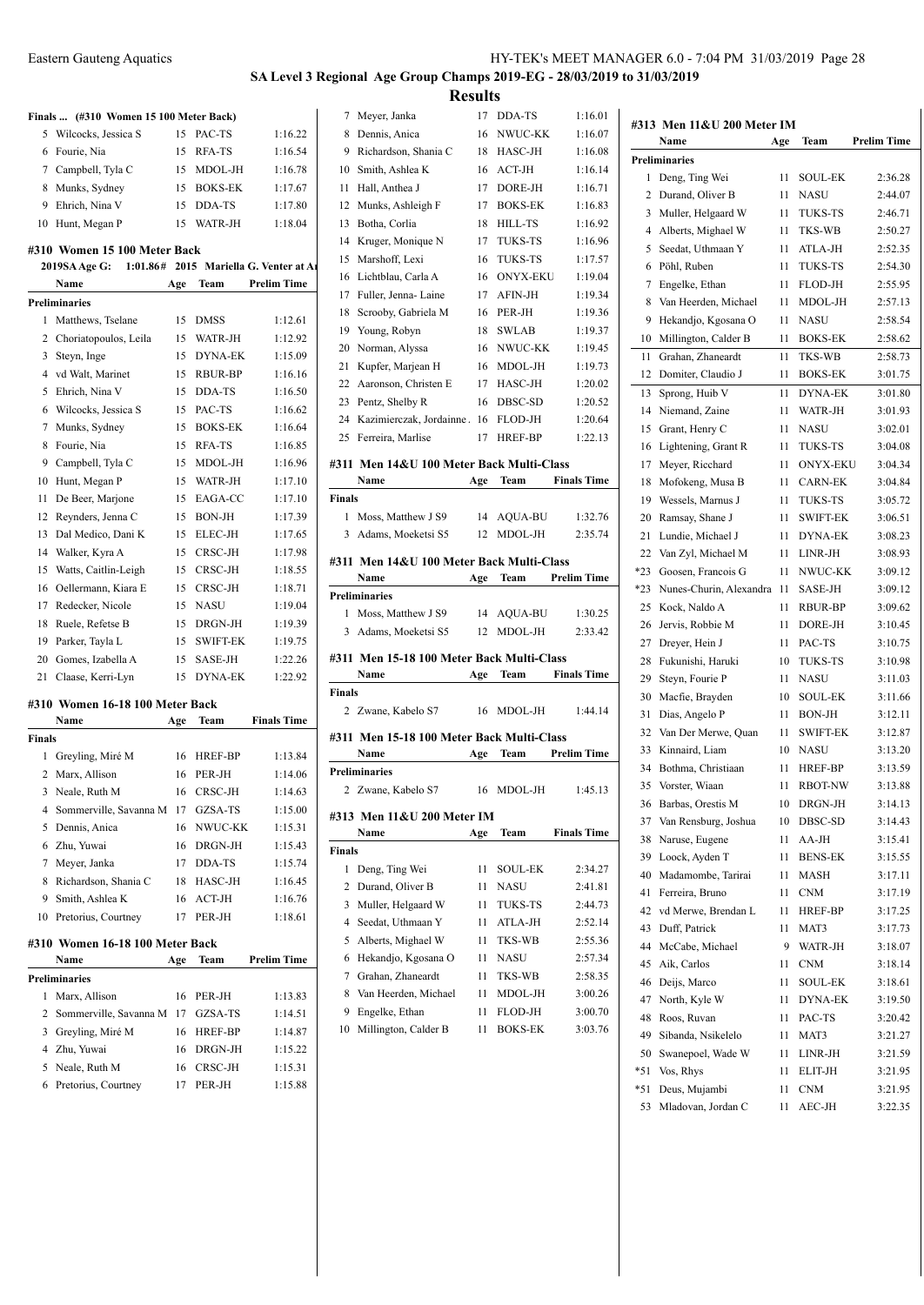# **SA Level 3 Regional Age Group Champs 2019-EG - 28/03/2019 to 31/03/2019**

|               |                                                           |     |             |                    |               |                          | <b>Results</b> |                      |                                                     |        |                            |     |             |                                                           |
|---------------|-----------------------------------------------------------|-----|-------------|--------------------|---------------|--------------------------|----------------|----------------------|-----------------------------------------------------|--------|----------------------------|-----|-------------|-----------------------------------------------------------|
|               | Preliminaries  (#313 Men 11&U 200 Meter IM)               |     |             |                    |               | 28 Hill, Peet J          |                | 12 RBOT-NW           | 3:10.62                                             |        | 9 Pretorius, Dandré P      |     | 14 DBSC-SD  | 2:41.13                                                   |
|               | 54 Sibanda, Sibusiso                                      |     | 11 MAT3     | 3:25.69            |               | --- Booysen, Markus C    |                | 12 GZSA-TS           | $_{\rm NS}$                                         |        | 10 Smith, Jared E          |     | 14 RBOT-NW  | 2:43.84                                                   |
|               | 55 Dewart, Connor                                         |     | 11 DYNA-EK  | 3:30.75            |               |                          |                |                      |                                                     |        |                            |     |             |                                                           |
|               | 56 Botha, Jayden                                          |     | 11 DYNA-EK  | 3:31.36            |               | #313 Men 13 200 Meter IM |                |                      |                                                     |        | #313 Men 14 200 Meter IM   |     |             |                                                           |
|               | --- Loubser, Paul                                         |     | 10 TUKS-TS  | DQ                 |               |                          |                |                      | 2019SA Age G: 2:10.49# 2015 Luan E. Grobbelaar at A |        |                            |     |             | 2019SA Age G: 2:06.97# 2017 Luan E. Grobbelaar at 2       |
|               | Did not touch wall with both hands simultaneously at turn |     |             |                    |               | Name                     | Age            | Team                 | <b>Finals Time</b>                                  |        | Name                       | Age | Team        | <b>Prelim Time</b>                                        |
|               | --- Chantler, Christopher M 11 TUKS-TS                    |     |             | DO                 | <b>Finals</b> |                          |                |                      |                                                     |        | <b>Preliminaries</b>       |     |             |                                                           |
|               | Did not bring arms forward and/or backward simultaneou    |     |             |                    |               | 1 Arwidi, Anton A        |                | 13 ACT-JH            | 2:38.20                                             |        | 1 Dawson, Kyle G           |     | 14 WATR-JH  | 2:34.12                                                   |
|               | --- Rolfe, Kayden J                                       |     | 11 WATR-JH  | DQ                 |               | 2 Smit, Ruben F          |                | 13 HREF-BP           | 2:40.03                                             |        | 2 Buckley, Byron P         |     | 14 H2O-EK   | 2:35.10                                                   |
|               | Did not swim stroke specified - Misc                      |     |             |                    |               | 3 Bosman, Jason F        |                | 13 SS-MP             | 2:41.95                                             |        | 3 Benbrook, Luke W         |     | 14 WATR-JH  | 2:35.86                                                   |
|               |                                                           |     |             |                    |               | 4 Berry, Luke D          |                | 13 SODO-JH           | 2:42.14                                             |        | 4 Van Rooyen, Marseille    |     | 14 PSC-TS   | 2:36.29                                                   |
|               | #313 Men 12 200 Meter IM                                  |     |             |                    |               | 5 Faftine, Kaio          |                | 13 CNM               | 2:42.88                                             |        | 5 Rocha, Orin L            |     | 14 AFIN-JH  | 2:36.71                                                   |
|               | 2019SA Age G: 2:16.43# 2015 Luan E. Grobbelaar at \$      |     |             |                    |               | 6 Oellermann, Kai D      |                | 13 CRSC-JH           | 2:46.75                                             |        | 6 Yates, Christian M       |     | 14 ELEC-JH  | 2:37.00                                                   |
|               | Name                                                      | Age | Team        | <b>Finals Time</b> |               | 7 Wiggett, Dawid         |                | 13 LINR-JH           | 2:47.52                                             |        | 7 Pretorius, Dandré P      |     | 14 DBSC-SD  | 2:38.78                                                   |
| <b>Finals</b> |                                                           |     |             |                    |               | 8 Brown, Joshua M        |                | 13 BON-JH            | 2:50.07                                             |        | 8 Mosterd, Cole B          |     | 14 AFIN-JH  | 2:38.92                                                   |
|               | 1 Toich, Nic E                                            |     | 12 SOUL-EK  | 2:44.39            |               | 9 Moima, Junior S        |                | 13 EAGA-CC           | 2:50.50                                             |        | 9 Neuhoff, Joshua P        |     | 14 MDOL-JH  | 2:39.12                                                   |
|               | 2 Rosa, Keegan                                            |     | 12 SOUL-EK  | 2:45.73            |               | 10 Mostert, Adriaan G    |                | 13 WATR-JH           | 2:52.11                                             |        | 10 Smith, Jared E          |     | 14 RBOT-NW  | 2:40.77                                                   |
|               | 3 De Waldon-Holmes, Brett 12 BOKS-EK                      |     |             | 2:50.05            |               | #313 Men 13 200 Meter IM |                |                      |                                                     |        | 11 Alpers, Tristan         |     | 14 LINR-JH  | 2:40.88                                                   |
|               | 4 Gurira, Gilbert S                                       |     | 12 ONYX-EKU | 2:50.50            |               |                          |                |                      | 2019SA Age G: 2:10.49# 2015 Luan E. Grobbelaar at A |        | 12 Tshepe, Leruo T         |     | 14 WATR-JH  | 2:42.42                                                   |
|               | 5 Benson, Kade L                                          |     | 12 PER-JH   | 2:51.43            |               | Name                     | Age            | Team                 | <b>Prelim Time</b>                                  |        | 13 Grobler, Brayden        |     | 14 DRGN-JH  | 2:42.47                                                   |
|               | 6 Linde, Brandon L                                        |     | 12 PAC-TS   | 2:54.65            |               | <b>Preliminaries</b>     |                |                      |                                                     |        | 14 Williams, Warick J      |     | 14 FLOD-JH  | 2:42.83                                                   |
|               | 7 Kassebaum, Clayton N                                    |     | 12 LINR-JH  | 2:55.70            |               | 1 Arwidi, Anton A        |                | 13 ACT-JH            | 2:38.29                                             |        | 15 De Gouveia, Christian R |     | 14 CARN-EK  | 2:43.01                                                   |
|               | 8 Bruyns, Ruben                                           |     | 12 TUKS-TS  | 2:56.94            |               | 2 Berry, Luke D          |                | 13 SODO-JH           | 2:43.07                                             |        | 16 Malaza, Oyama W         |     | 14 ESP-EK   | 2:43.14                                                   |
|               | 9 Esterhuysen, Christian                                  |     | 12 TUKS-TS  | 3:00.08            |               | 3 Bosman, Jason F        |                | 13 SS-MP             | 2:43.95                                             |        | 17 Kruger, Graham N        |     | 14 BENS-EK  | 2:43.32                                                   |
|               | 10 Billings, Daniel R                                     |     | 12 WATR-JH  | 3:04.39            |               | 4 Mace, Christopher S    |                | 13 AA-JH             | 2:45.26                                             |        | 18 Spangenberg, Shuan      |     | 14 NASU     | 2:43.68                                                   |
|               | #313 Men 12 200 Meter IM                                  |     |             |                    |               | 5 Smit, Ruben F          |                | 13 HREF-BP           | 2:45.28                                             |        | 19 Kruger, Marnus J        |     | 14 SS-MP    | 2:44.15                                                   |
|               | 2019SA Age G: 2:16.43# 2015 Luan E. Grobbelaar at \$      |     |             |                    |               | 6 Faftine, Kaio          |                | 13 CNM               | 2:45.53                                             |        | 20 White, Torgen           |     | 14 PER-JH   | 2:44.47                                                   |
|               | Name                                                      | Age | Team        | <b>Prelim Time</b> |               | 7 Brown, Joshua M        |                | 13 BON-JH            | 2:45.58                                             |        | 21 Adam, Yusuf             |     | 14 ATLA-JH  | 2:44.89                                                   |
|               | <b>Preliminaries</b>                                      |     |             |                    |               | 8 Moima, Junior S        |                | 13 EAGA-CC           | 2:45.87                                             |        | 22 Louw, Nicolas J         |     | 14 ELRAS-WB | 2:45.69                                                   |
|               | 1 Toich, Nic E                                            |     | 12 SOUL-EK  | 2:46.15            |               | 9 Wiggett, Dawid         |                | 13 LINR-JH           | 2:48.03                                             |        | 23 Ngwenya, Nathan         |     | 14 MAT3     | 2:45.75                                                   |
|               | 2 Rosa, Keegan                                            |     | 12 SOUL-EK  | 2:47.48            |               | 10 Mostert, Adriaan G    |                | 13 WATR-JH           | 2:48.18                                             |        | 24 Vujovic, Aleksandar     |     | 14 WATR-JH  | 2:46.09                                                   |
|               | 3 Benson, Kade L                                          |     | 12 PER-JH   | 2:52.45            |               |                          |                |                      |                                                     |        | 25 Kim, Dylan              |     | 14 WATR-JH  | 2:47.64                                                   |
|               | 4 De Waldon-Holmes, Brett 12 BOKS-EK                      |     |             | 2:52.80            |               | 11 Oellermann, Kai D     |                | 13 CRSC-JH           | 2:50.29                                             |        | 26 van Rooyen, Benco       |     | 14 DMSS     | 2:48.45                                                   |
|               | 5 Linde, Brandon L                                        |     | 12 PAC-TS   | 2:53.12            |               | 12 Lourens, Ethan        |                | 13 ELIT-JH<br>13 TSS | 2:50.73                                             |        | 27 Nagin, Vishay           |     | 14 WATR-JH  | 2:50.31                                                   |
|               | 6 Bruyns, Ruben                                           |     | 12 TUKS-TS  | 2:53.66            |               | 13 Raghavendran, Aravind |                |                      | 2:50.87                                             |        | 28 Robberts, Gavin         |     | 14 TUKS-TS  | 2:53.18                                                   |
|               | 7 Gurira, Gilbert S                                       |     | 12 ONYX-EKU | 2:55.24            |               | 14 Postma, Ruan          |                | 13 TUKS-TS           | 2:52.24                                             |        | 29 McCabe, Tyrone          |     | 14 WATR-JH  | 2:55.66                                                   |
|               | 8 Billings, Daniel R                                      |     | 12 WATR-JH  | 2:55.69            |               | 15 Petrovic, Nicholas N  |                | 13 MDOL-JH           | 2:52.28                                             |        | 30 Lutz, Sebastian M       |     | 14 WATR-JH  | 2:57.61                                                   |
|               |                                                           |     | 12 LINR-JH  |                    |               | 16 Botha, John-Thomas    |                | 13 POTC-KK           | 2:53.38                                             |        | --- Uys, Janco             |     | 14 NWUC-KK  | DQ                                                        |
|               | 9 Kassebaum, Clayton N                                    |     |             | 2:56.01            |               | 17 Pournara, Andrew J    |                | 13 CRSC-JH           | 2:55.16                                             |        |                            |     |             | Did not touch wall with both hands simultaneously at turn |
|               | 10 Esterhuysen, Christian                                 | 12  | TUKS-TS     | 2:56.17            |               | 18 Smith, Chris F        |                | 13 TRAZ-TS           | 2:56.83                                             |        |                            |     |             |                                                           |
|               | 11 Du Toit, Xander                                        |     | 12 TUKS-TS  | 2:56.55            |               | 19 Schutte, Vian         |                | 13 TUKS-TS           | 2:56.93                                             |        | #313 Men 15 200 Meter IM   |     |             |                                                           |
|               | 12 Mitchell, Connor T                                     |     | 12 WATR-JH  | 2:56.93            |               | 20 Waterson, Jay-Jay     |                | 13 CARN-EK           | 2:57.48                                             |        |                            |     |             | 2019SA Age G: 2:05.89# 2015 Jarryd L. Baxter at SA 1      |
|               | 13 Venter, JD D                                           |     | 12 TRAZ-TS  | 2:57.38            |               | 21 Holland, Cullen W     |                | 13 CRSC-JH           | 2:58.84                                             |        | Name                       | Age | Team        | <b>Finals Time</b>                                        |
|               | 14 Jacobs, Kei-Tumelo S                                   |     | 12 OLDE-JH  | 2:57.50            |               | 22 De Villiers, Jullian  |                | 13 TTNS-SD           | 3:01.42                                             | Finals |                            |     |             |                                                           |
|               | 15 Jansen, Stephan J                                      |     | 12 SWIFT-EK | 3:00.30            |               | 23 Wright, Clayton       |                | 13 MATL-KK           | 3:02.80                                             |        | 1 Hill, Caelan E           |     | 15 TUKS-TS  | 2:25.04                                                   |
|               | 16 Prevett, Matthew                                       |     | 12 TUKS-TS  | 3:00.52            |               | #313 Men 14 200 Meter IM |                |                      |                                                     |        | 2 Paveley, Aidan B         |     | 15 PAC-TS   | 2:25.21                                                   |
|               | 17 Searle, Liam                                           |     | 12 ELEC-JH  | 3:00.65            |               |                          |                |                      | 2019SA Age G: 2:06.97# 2017 Luan E. Grobbelaar at 2 |        | 3 Bouwer, Janno            |     | 15 TUKS-TS  | 2:25.74                                                   |
|               | 18 Welton, Jensen A                                       |     | 12 HASC-JH  | 3:00.87            |               | Name                     | Age            | <b>Team</b>          | <b>Finals Time</b>                                  |        | 4 Catillaz, Jeanre P       |     | 15 TUKS-TS  | 2:26.45                                                   |
|               | 19 Fry, Nicholas G                                        |     | 12 WATR-JH  | 3:01.77            | <b>Finals</b> |                          |                |                      |                                                     |        | 5 Buissinne, Dieter A      |     | 15 HASC-JH  | 2:28.60                                                   |
|               | 20 Nunes, Alexander S                                     |     | 12 JSA-JH   | 3:02.14            |               | 1 Dawson, Kyle G         |                | 14 WATR-JH           | 2:30.76                                             |        | 6 Falconer, Matthew-Ethan  |     | 15 DRGN-JH  | 2:28.75                                                   |
|               | 21 Muhate, Athyan                                         |     | 12 CNM      | 3:03.08            |               | 2 Yates, Christian M     |                | 14 ELEC-JH           | 2:32.84                                             |        | 7 Glover, Ruben E          |     | 15 TKS-WB   | 2:28.95                                                   |
|               | 22 Studer, Christopher S                                  |     | 12 DYNA-EK  | 3:03.21            |               | 3 Neuhoff, Joshua P      |                |                      |                                                     |        | 8 Haseli, Christopher J    |     | 15 AFIN-JH  | 2:32.19                                                   |
|               | 23 Meyer, Sebastian H                                     |     | 12 RBOT-NW  | 3:05.07            |               |                          |                | 14 MDOL-JH           | 2:33.87                                             |        | 9 Van der Merwe, Dale      |     | 15 MDOL-JH  | 2:41.34                                                   |
|               | 24 Nel, Edmund A                                          |     | 12 HARB-BP  | 3:05.72            |               | 4 Van Rooyen, Marseille  |                | 14 PSC-TS            | 2:33.95                                             |        | 10 Walsh, Patrick          |     | 15 DMSS     | 2:45.47                                                   |
|               | 25 Verwoerd, Wilhelm J                                    |     | 12 DYNA-EK  | 3:06.06            |               | 5 Benbrook, Luke W       |                | 14 WATR-JH           | 2:34.19                                             |        |                            |     |             |                                                           |
|               | 26 Van Der Slik, Jonathan D 12 SWIFT-EK                   |     |             | 3:06.91            |               | 6 Mosterd, Cole B        |                | 14 AFIN-JH           | 2:34.59                                             |        |                            |     |             |                                                           |
|               | 27 Hufner, Bayanda J                                      |     | 12 MGSC-UG  | 3:09.71            |               | 7 Buckley, Byron P       |                | 14 H2O-EK            | 2:35.73                                             |        |                            |     |             |                                                           |
|               |                                                           |     |             |                    |               | 8 Rocha, Orin L          |                | 14 AFIN-JH           | 2:36.79                                             |        |                            |     |             |                                                           |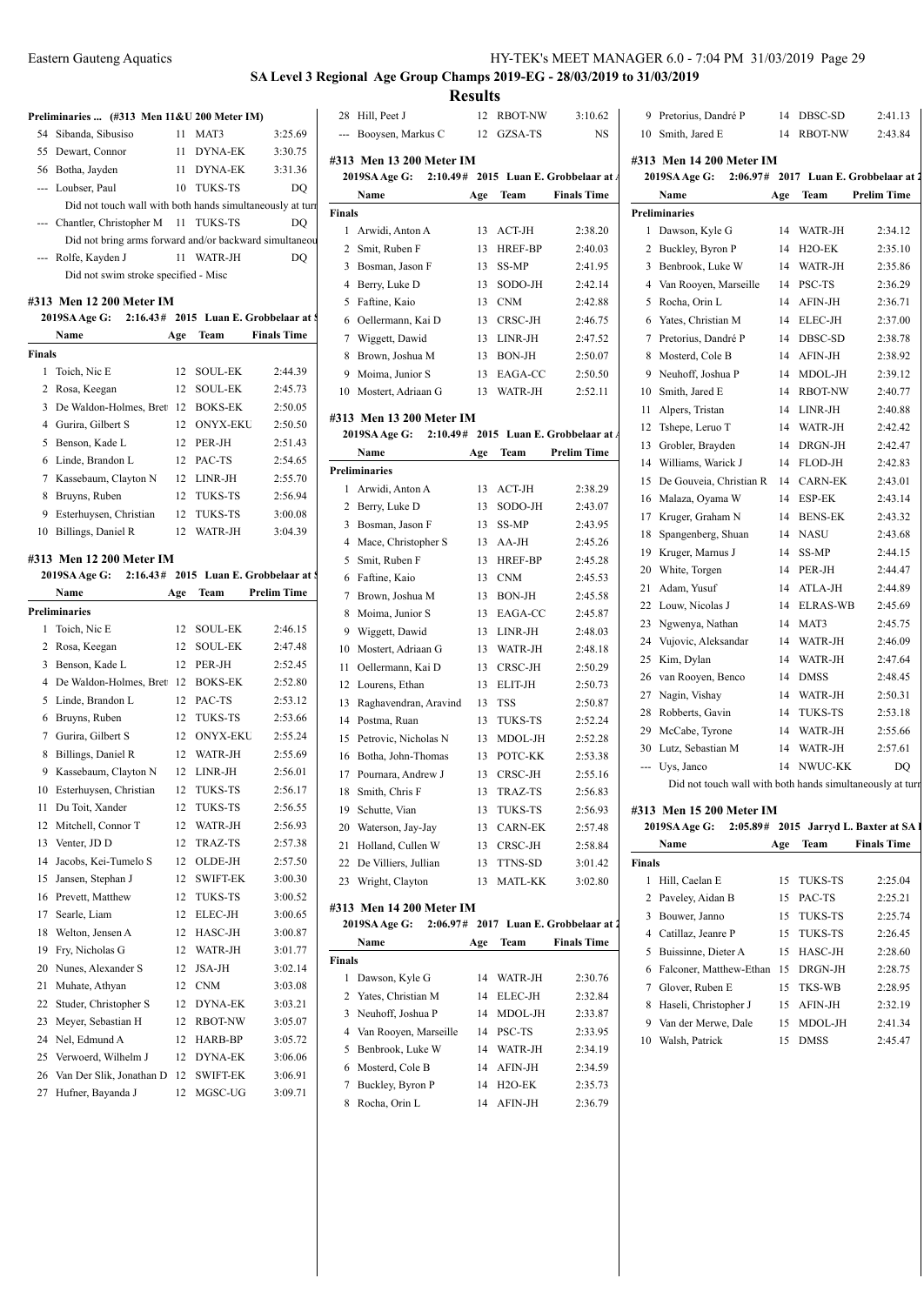## **SA Level 3 Regional Age Group Champs 2019-EG - 28/03/2019 to 31/03/2019 Results**

|               | #313 Men 15 200 Meter IM                                  |     |                |                    |               | 16 Pulford, Keagan            |     | 16 ESTR-EK  | 2:30.30            |        | 7 Walker, Emily P                                          |     | 11 ELEC-JH  | 2:55.50            |
|---------------|-----------------------------------------------------------|-----|----------------|--------------------|---------------|-------------------------------|-----|-------------|--------------------|--------|------------------------------------------------------------|-----|-------------|--------------------|
|               | 2019SA Age G: 2:05.89# 2015 Jarryd L. Baxter at SA 1      |     |                |                    |               | 17 Helps, Matthew R           |     | 16 BENS-EK  | 2:30.47            |        | 8 Gray, Loghan A                                           |     | 11 ELEC-JH  | 2:55.53            |
|               | Name                                                      | Age | Team           | <b>Prelim Time</b> |               | 18 Wellmann, Arkell J         |     | 16 NASU     | 2:30.67            |        | 9 Ladha, Natalia                                           |     | 11 TSS      | 2:56.03            |
|               | Preliminaries                                             |     |                |                    |               | 19 Botha, Erno H              |     | 16 SS-MP    | 2:31.02            |        | 10 du Plessis, Deone                                       |     | 11 TUKS-TS  | 2:56.49            |
|               | 1 Hill. Caelan E                                          |     | 15 TUKS-TS     | 2:27.62            |               | 20 Kennerley, Tristan T       |     | 16 BENS-EK  | 2:31.20            |        | 11 French, Sofia D                                         | 11  | DORE-JH     | 2:57.51            |
|               | 2 Bouwer, Janno                                           | 15  | <b>TUKS-TS</b> | 2:28.79            |               | 21 Geyser, Hanroe G           |     | 18 TRAZ-TS  | 2:31.45            |        | 12 Rose, Emma M                                            |     | 11 ONYX-EKU | 2:59.30            |
|               | 3 Buissinne, Dieter A                                     |     | 15 HASC-JH     | 2:28.95            |               | 22 Mynhardt, Judah S          |     | 16 BOKS-EK  | 2:31.84            |        | 13 Pon, Mikayla                                            |     | 11 ESP-EK   | 2:59.64            |
|               | 4 Catillaz, Jeanre P                                      |     | 15 TUKS-TS     | 2:29.01            |               | 23 Adam, Muhammed N           |     | 17 ATLA-JH  | 2:31.95            |        | 14 Beling, Hayley E                                        |     | 11 BOKS-EK  | 3:00.64            |
|               | 5 Glover, Ruben E                                         |     | 15 TKS-WB      | 2:30.28            |               | 24 Setswammung, Tumo          |     | 17 DMSS     | 2:32.38            |        | 15 Van Wyk, Annebel                                        | 11  | ESP-EK      | 3:02.34            |
|               | 6 Falconer, Matthew-Ethan                                 |     | 15 DRGN-JH     | 2:31.00            |               | 25 Botha, Werner J            |     | 18 HILL-TS  | 2:33.27            |        | 16 Van As, Anje                                            | 11  | <b>MASH</b> | 3:03.68            |
|               | 7 Friend, Nathanael                                       |     | 15 PSC-TS      | 2:31.72            |               | 26 Gibberd, Gabriel K         |     | 16 TUKS-TS  | 2:34.89            |        | 17 Bonnema, Ankie M                                        | 11  | DDA-TS      | 3:03.73            |
|               | 8 Haseli, Christopher J                                   |     | 15 AFIN-JH     | 2:31.84            |               | 27 Yona, Thabo J              |     | 17 ATLA-JH  | 2:35.01            |        | 18 Sinclair, Cassidy L                                     | 11  | DRGN-JH     | 3:03.78            |
|               | 9 Beineke, Richardt W                                     |     | 15 TUKS-TS     | 2:31.94            |               | 28 Zietsman, Joshua D         |     | 16 SOUL-EK  | 2:35.09            |        | 19 Stevens, Lia C                                          |     | 11 DRGN-JH  | 3:03.97            |
|               | 10 Paveley, Aidan B                                       |     | 15 PAC-TS      | 2:32.09            |               | 29 Sproule, Seth L            |     | 17 DRGN-JH  | 2:35.46            |        | 20 Bouwer, Naidene                                         |     | 11 PAC-TS   | 3:04.35            |
|               | 11 Walsh, Patrick                                         |     | 15 DMSS        | 2:33.76            |               | 30 Krynauw, Armand            |     | 17 TUKS-TS  | 2:35.88            |        | 21 Rossouw, Chloe                                          | 11  | TUKS-TS     | 3:05.21            |
|               | 12 Van der Merwe, Dale                                    |     | 15 MDOL-JH     | 2:34.65            |               | 31 Bockel, Gareth D           |     | 17 SASE-JH  | 2:36.10            |        | *22 Dredge, Ruth J                                         | 10  | PAC-TS      | 3:05.26            |
| 13            | Venter, Reinert A                                         |     | 15 HILL-TS     | 2:34.82            |               | 32 Harris, Ethyn J            |     | 16 WATR-JH  | 2:36.53            |        | *22 De Klerk, Dané L                                       |     | 11 NWUC-KK  | 3:05.26            |
|               | 14 Venables, Thomas J                                     | 15  | WATR-JH        | 2:36.11            |               | 33 Yao, Kevin k               |     | 16 DYNA-EK  | 2:36.54            |        | 24 Naudé, Danielle                                         | 11  | HREF-BP     | 3:05.84            |
|               | 15 Trollope, Jordan B                                     | 15  | WATR-JH        | 2:37.35            |               | 34 Gericke, Kyle              |     | 18 DRGN-JH  | 2:36.64            |        | 25 Brinkmann, Maja J                                       |     | 11 NASU     | 3:05.94            |
|               | Gwadzoka, Graham T                                        |     | 15 RBOT-NW     | 2:41.01            |               | 35 Jardim, Tomé C             |     | 17 SOUL-EK  | 2:36.67            |        | 26 Masiye-Moyo, Nozintaba 11                               |     | MAT3        | 3:07.83            |
| 16            |                                                           |     | 15 TUKS-TS     |                    |               | 36 Pieterse, Ruben            |     | 17 TUKS-TS  | 2:37.03            |        | 27 Van der Vyver, Leigh-Anr 11                             |     | CRSC-JH     | 3:08.31            |
|               | 17 Jacobs, Jaco C                                         |     |                | 2:42.15            |               | 37 Xavier, Kelsey             | 16  | <b>CNM</b>  | 2:38.92            |        | 28 Humphrey, Jessica                                       |     | 10 NASU     | 3:08.38            |
|               | 18 Richardson, Taine J                                    |     | 15 HASC-JH     | 2:42.37            |               | 38 Tebbit, Nicholas J         |     | 17 MDOL-JH  | 2:39.62            | 29     | Neuhoff, Madison M                                         |     | 11 MDOL-JH  | 3:08.42            |
|               | 19 Gomes, Ronaldo J                                       |     | 15 CRSC-JH     | 2:45.23            |               | 39 Witbooi, Michael S         |     | 17 NASU     | 2:39.72            |        | 30 Mahobele, Loyiso                                        |     | 11 MASH     | 3:08.59            |
|               | #313 Men 16-18 200 Meter IM                               |     |                |                    |               | 40 Melnik, Itai               |     | 16 ELEC-JH  | 2:39.76            |        | 31 Benade, Quelin H                                        |     | 11 NASU     | 3:08.97            |
|               | Name                                                      | Age | Team           | <b>Finals Time</b> |               | 41 Moola, Uwais M             |     | 16 LENA-JH  | 2:39.77            |        | 32 Laros, Madeleine A                                      |     | 11 DRGN-JH  | 3:10.37            |
| <b>Finals</b> |                                                           |     |                |                    |               | 42 Van Dyk, Jean Pierre       |     | 16 TTNS-SD  | 2:41.77            |        | 33 Skelton, Tyla J                                         |     | 11 WATR-JH  | 3:10.51            |
|               | 1 Gunther, Brad                                           | 18  | WATR-JH        | 2:21.70            |               | 43 Simpson, Callem G          |     | 18 MDOL-JH  | 2:42.20            |        | 34 Walker, Danielle                                        |     | 11 MDOL-JH  | 3:11.25            |
|               | 2 Van Rooyen, Luc                                         | 17  | DDA-TS         | 2:22.75            |               | 44 Battaglia, Jules           |     | 16 CNM      | 2:42.96            |        | *35 Abell, Acacia-Cailyn                                   |     | 11 MDOL-JH  | 3:11.80            |
|               | 3 Scheepers, Zinadeen                                     | 16  | <b>SUPE-JH</b> | 2:23.84            |               | 45 O'Callaghan, Cole J        |     | 17 SWIFT-EK | 2:48.01            |        | *35 Rowles, Linique                                        |     | 11 HREF-BP  | 3:11.80            |
|               | 4 Mashao, Refiloe M                                       | 18  | DRGN-JH        | 2:24.08            | 46            | Schulz, Tom R                 |     | 17 DDA-TS   | 2:48.16            |        | 37 Lu, Keisha                                              |     | 11 MASH     | 3:11.94            |
|               | 5 Stuhler, Deegan                                         | 16  | WATR-JH        | 2:24.56            |               | 47 Erasmus, Joshua L          |     | 16 H2O-EK   | 2:49.86            |        | 38 Corns, Ashley S                                         | 11  | ESP-EK      | 3:12.18            |
|               | 6 Olivier, Liam                                           |     | 17 HILL-TS     | 2:26.14            | ---           | Walker, Jason M               |     | 17 CRSC-JH  | DQ                 | 39     | Westerduin, Reza                                           | 11  | NASU        | 3:12.23            |
|               | 7 Botha, Dylan                                            |     | 16 PSC-TS      | 2:26.27            |               | Did not finish on back - back |     |             |                    | 40     | Busch, Kerryn L                                            | 11  | NASU        | 3:14.41            |
|               | 8 De Beer, Pieter J                                       |     | 17 TKS-WB      | 2:26.65            |               |                               |     |             |                    |        | 41 Nortje, Mari-Zanne                                      | 11  | TKS-WB      | 3:14.56            |
| 9             | Vosloo, Michael W                                         |     | 16 MDOL-JH     | 2:27.36            |               | #314 Women 11&U 200 Meter IM  |     |             |                    |        | 42 Klein, Kaylynn J                                        | 11  | NASU        | 3:14.84            |
|               | --- Labuschagne, Righardt                                 |     | 17 CSC-TS      | DO                 |               | Name                          | Age | Team        | <b>Finals Time</b> |        | 43 O'Connor, Amy                                           | 10  | WATR-JH     | 3:15.34            |
|               | Did not touch wall with both hands simultaneously at turn |     |                |                    | <b>Finals</b> |                               |     |             |                    |        | 44 Rigby, Hannah P                                         |     | 11 MDOL-JH  | 3:15.40            |
|               |                                                           |     |                |                    |               | 1 Fairon, Amber               |     | 11 ELEC-JH  | 2:44.76            |        | 45 Burnand, Jade R                                         |     | 10 DYNA-EK  | 3:15.52            |
|               | #313 Men 16-18 200 Meter IM                               |     |                |                    |               | 2 Mouton, Hannah L            |     | 11 TUKS-TS  | 2:46.51            |        | 46 Andraos, Kirsty M                                       |     | 11 TUKS-TS  | 3:15.75            |
|               | Name                                                      | Age | Team           | <b>Prelim Time</b> |               | 3 Henning, Simoné             |     | 11 RBOT-NW  | 2:47.91            |        | 47 Correia, Julia P                                        |     | 11 PER-JH   | 3:16.41            |
|               | <b>Preliminaries</b>                                      |     |                |                    |               | 4 Thompson, Jessica L         |     | 11 ELEC-JH  | 2:49.21            |        | 48 Hastings, Eryn L                                        |     | 11 ONYX-EKU | 3:17.75            |
|               | 1 Gunther, Brad                                           |     | 18 WATR-JH     | 2:22.66            |               | 5 Whelan, Francis             |     | 11 TTNS-SD  | 2:54.51            |        | 49 Wyrley-Birch, Nicola H                                  |     | 11 DDA-TS   | 3:19.15            |
|               | 2 Van Rooyen, Luc                                         |     | 17 DDA-TS      | 2:22.91            |               | 6 Ladha, Natalia              |     | 11 TSS      | 2:55.88            |        | 50 Yates, Tamsin                                           |     | 11 BON-JH   | 3:19.20            |
|               | 3 Stuhler, Deegan                                         |     | 16 WATR-JH     | 2:24.41            |               | 7 Walker, Emily P             |     | 11 ELEC-JH  | 2:56.09            |        | 51 Mc Colgan, Athina M                                     |     | 10 JSA-JH   | 3:21.59            |
|               | 4 Oreilly, Keegan                                         |     | 17 DYNA-EK     | 2:24.54            |               | 8 Rose, Emma M                |     | 11 ONYX-EKU | 2:56.65            |        | 52 Van Der Vyver, Kaylee                                   |     | 11 CARN-EK  | 3:23.15            |
|               | 5 Olivier, Liam                                           |     | 17 HILL-TS     | 2:25.09            |               | 9 du Plessis, Deone           |     | 11 TUKS-TS  | 2:57.72            |        | 53 Haynes, Elné M                                          |     | 11 SS-MP    | 3:23.35            |
|               | 6 Vosloo, Michael W                                       |     | 16 MDOL-JH     | 2:25.55            |               | 10 Gray, Loghan A             |     | 11 ELEC-JH  | 2:59.13            |        | --- Mynhardt, Tamara G                                     |     | 11 BOKS-EK  | DQ                 |
|               | 7 Scheepers, Zinadeen                                     |     | 16 SUPE-JH     | 2:25.63            |               | #314 Women 11&U 200 Meter IM  |     |             |                    |        | False start - Misc                                         |     |             |                    |
|               | 8 Mashao, Refiloe M                                       |     | 18 DRGN-JH     | 2:26.22            |               | Name                          |     | Age Team    | <b>Prelim Time</b> |        | --- Herselman, Danielle                                    |     | 11 TUKS-TS  | DQ                 |
|               | 9 De Beer, Pieter J                                       | 17  | TKS-WB         | 2:26.59            |               | Preliminaries                 |     |             |                    |        | Feet not turned outward during propulsive part of kick - b |     |             |                    |
|               | 10 Botha, Dylan                                           |     | 16 PSC-TS      | 2:27.26            |               | 1 Mouton, Hannah L            |     | 11 TUKS-TS  | 2:45.81            |        |                                                            |     |             |                    |
|               | 11 Labuschagne, Righardt                                  |     | 17 CSC-TS      | 2:27.38            |               | 2 Thompson, Jessica L         |     | 11 ELEC-JH  | 2:47.06            |        | #314 Women 12 200 Meter IM                                 |     |             |                    |
|               | 12 Baker, Luke R                                          |     | 16 BENS-EK     | 2:27.48            |               | 3 Henning, Simoné             |     | 11 RBOT-NW  | 2:47.12            |        | 2019SA Age G: 2:21.22# 2008 Jessica S. Liss at Telkon      |     |             |                    |
|               | 13 Kim, Justin                                            |     | 16 WATR-JH     | 2:27.99            |               | 4 Fairon, Amber               |     | 11 ELEC-JH  | 2:47.26            |        | Name                                                       | Age | Team        | <b>Finals Time</b> |
|               | 14 Malaza, Clayton S                                      |     | 17 ESP-EK      | 2:28.33            |               | 5 Cloutier, Adeline           |     | 11 CNM      | 2:51.50            | Finals |                                                            |     |             |                    |
|               | 15 Gertze, Matthew R                                      |     | 17 NASU        | 2:28.87            |               | 6 Whelan, Francis             |     | 11 TTNS-SD  | 2:53.50            |        | 1 Lindsay, Tannah K                                        |     | 12 ONYX-EKU | 2:48.26            |
|               |                                                           |     |                |                    |               |                               |     |             |                    |        |                                                            |     |             |                    |
|               |                                                           |     |                |                    |               |                               |     |             |                    |        |                                                            |     |             |                    |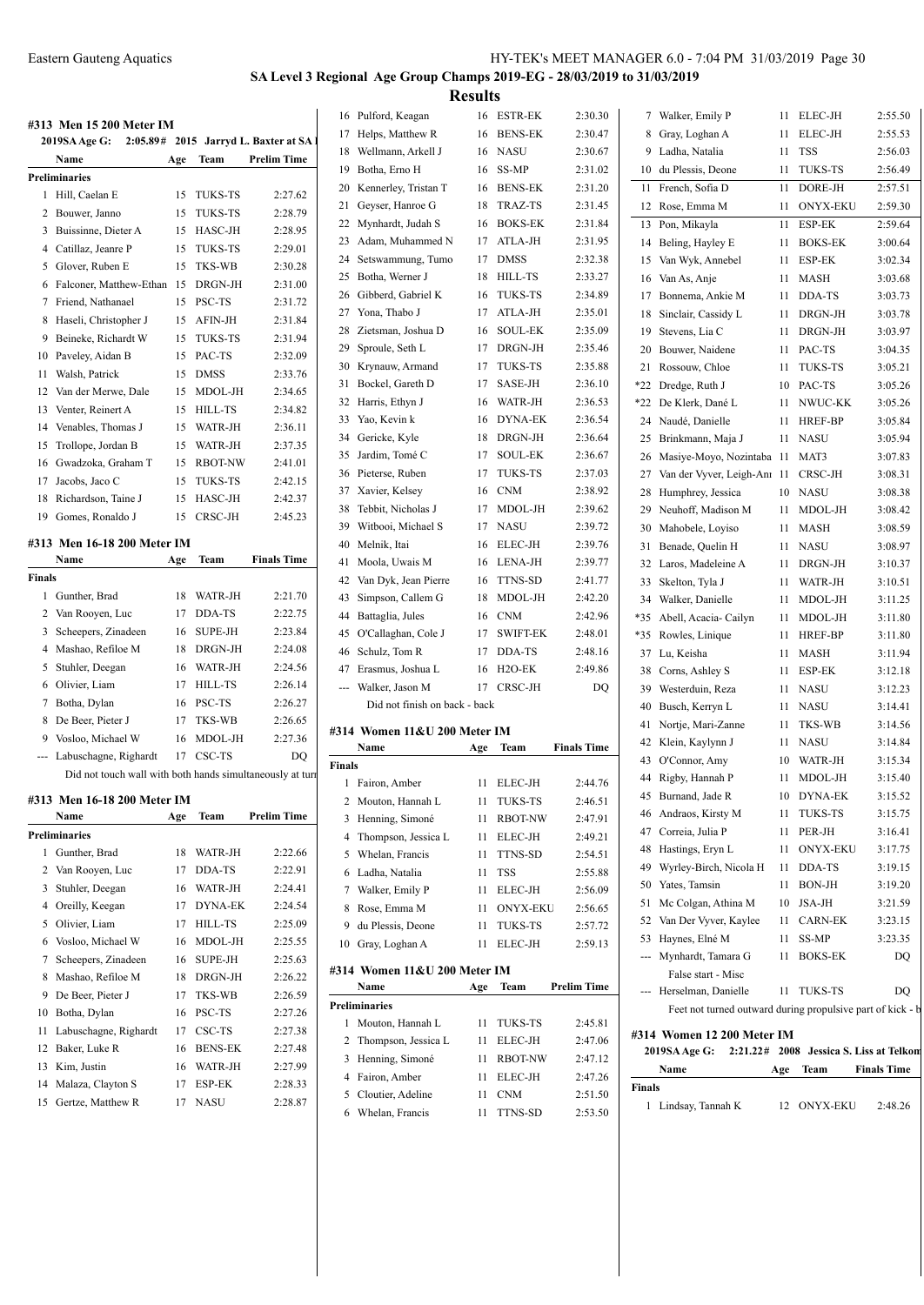### **SA Level 3 Regional Age Group Champs 2019-EG - 28/03/2019 to 31/03/2019 Results**

Nel, Shanae A 12 LINR-JH 3:12.95

**Finals ... (#314 Women 12 200 Meter IM)** Phiri, Jade A 12 TSC 2:49.48 Fourie, Xandri 12 TRAZ-TS 2:49.97 Malan, Chanel M 12 BLAE-JH 2:51.84 Herbst, Caitlin A 12 MDOL-JH 2:52.32 Zhang, Jenny 12 EAGA-CC 2:54.99 7 White, Chelsea 12 CRSC-JH 2:55.66 Olivier, Abigail 12 EAGA-CC 2:56.34 Lin, Cleo 12 WATR-JH 2:56.89 Helberg, Gabriella 12 GEMS-ZZ 2:57.32 **#314 Women 12 200 Meter IM 2019SA Age G: 2:21.22# 2008 Jessica S. Liss at Telkon Name Age Team Prelim Time Preliminaries** Lindsay, Tannah K 12 ONYX-EKU 2:49.19 Malan, Chanel M 12 BLAE-JH 2:51.71 Phiri, Jade A 12 TSC 2:52.41 Fourie, Xandri 12 TRAZ-TS 2:52.53 Olivier, Abigail 12 EAGA-CC 2:52.98 Zhang, Jenny 12 EAGA-CC 2:54.15 Lin, Cleo 12 WATR-JH 2:54.75 Helberg, Gabriella 12 GEMS-ZZ 2:54.84 White, Chelsea 12 CRSC-JH 2:56.00 Herbst, Caitlin A 12 MDOL-JH 2:56.18 Lothian, Roxanne 12 FLOD-JH 2:56.50 12 Bott, Jessica A 12 CARN-EK 2:56.51 Clifford, Skyla T 12 MDOL-JH 2:57.01 Cowley, Robyn 12 TUKS-TS 2:57.11 Ditlhogo, Amaru 12 DMSS 2:58.25 Banyard, Sarah A 12 TUKS-TS 2:58.59 17 Maske, Marie E 12 AQUA!-JH 2:58.61 Fernandes, SophIe 12 CNM 2:58.63 Scorgie, Madison 12 LINR-JH 3:00.03 20 Meyer, Jenna S 12 AQUM-JH 3:00.67 McCabe, Alexia 12 WATR-JH 3:00.69 Vogel, Karla 12 TKS-WB 3:01.27 23 De Beer, Lara 12 BENS-EK 3:01.43 Germs, Andrea E 12 WATR-JH 3:02.77 Jacobs, Demi 12 TUKS-TS 3:03.42 Roets, Emma 12 PAC-TS 3:03.74 Battheu, Annik S 12 TUKS-TS 3:03.79 Dyson, Lene 12 AA-JH 3:04.09 Allamby, Kelly N 12 DORE-JH 3:04.29 Salis, Kameron L 12 WATR-JH 3:04.35 Taljaard, Ilme 12 PSC-TS 3:04.45 du Preez, Sumé M 12 NWUC-KK 3:06.41 Markovic, Eva O 12 MATL-KK 3:06.90 Pattle, Kendal C 12 BENS-EK 3:07.26 Rangraze, Aliyyah 12 ATLA-JH 3:07.31 Wolvaardt, Carla 12 TKS-WB 3:08.19 37 Mortimer, Shianne S 12 CRSC-JH 3:09.07 Boegman, Marje 12 TUKS-TS 3:09.76 Davel, Chignet 12 EAGA-CC 3:10.34 Boegman, Femke 12 TUKS-TS 3:10.39 Nel, Carlia 12 TKS-WB 3:10.58 De Wet, Carmen 12 TUKS-TS 3:10.67

|                                                                                           | 44 Zigiriadis, Eleni                      | 12       | <b>TUKS-TS</b>                 | 3:13.84            |    |  |  |  |  |  |
|-------------------------------------------------------------------------------------------|-------------------------------------------|----------|--------------------------------|--------------------|----|--|--|--|--|--|
|                                                                                           | 45 Pascoe, Juliette                       | 12       | TUKS-TS                        | 3:27.59            |    |  |  |  |  |  |
|                                                                                           | --- Kinnaird, Brynne B                    |          | 12 NASU                        | DO                 |    |  |  |  |  |  |
|                                                                                           | Did not finish on back - back             |          |                                |                    |    |  |  |  |  |  |
|                                                                                           | --- Irvine, Madison J                     | 12       | TUKS-TS                        | <b>NS</b>          |    |  |  |  |  |  |
|                                                                                           |                                           |          |                                |                    |    |  |  |  |  |  |
| #314 Women 13 200 Meter IM<br>2009 Jessica S. Liss at Nation<br>2019SA Age G:<br>2:21.19# |                                           |          |                                |                    |    |  |  |  |  |  |
|                                                                                           | Name                                      |          |                                | <b>Finals Time</b> |    |  |  |  |  |  |
| <b>Finals</b>                                                                             |                                           | Age      | Team                           |                    |    |  |  |  |  |  |
| 1                                                                                         | Boyce, Maxine                             | 13       | PAC-TS                         | 2:44.97            |    |  |  |  |  |  |
| $\overline{2}$                                                                            | Banducci, Simone                          |          |                                |                    |    |  |  |  |  |  |
| 3                                                                                         | Kruger, Olivia                            | 13<br>13 | ELEC-JH<br>ELEC-JH             | 2:45.87<br>2:45.88 |    |  |  |  |  |  |
|                                                                                           | 4 Terblanche, Zoe                         | 13       | RFA-TS                         | 2:48.12            |    |  |  |  |  |  |
| 5                                                                                         | Nupen, Jozi L                             | 13       | CRSC-JH                        | 2:50.20            | #3 |  |  |  |  |  |
| 6                                                                                         | Fourie, Chanel                            | 13       | LINR-JH                        | 2:50.29            |    |  |  |  |  |  |
| 7                                                                                         | Peche, Sacha D                            | 13       | <b>ONYX-EKU</b>                | 2:52.49            |    |  |  |  |  |  |
|                                                                                           |                                           |          |                                |                    | Fi |  |  |  |  |  |
| 8                                                                                         | Mutie, Mutinda                            | 13       | <b>DMSS</b>                    | 2:53.83<br>2:55.13 |    |  |  |  |  |  |
| 9                                                                                         | Manthe, Keila                             | 13       | TUKS-TS                        |                    |    |  |  |  |  |  |
|                                                                                           | 10 Oosthuizen, Mieke                      | 13       | TKS-WB                         | 2:59.55            |    |  |  |  |  |  |
|                                                                                           | #314 Women 13 200 Meter IM                |          |                                |                    |    |  |  |  |  |  |
|                                                                                           | 2019SA Age G: 2:21.19#                    |          | 2009 Jessica S. Liss at Nation |                    |    |  |  |  |  |  |
|                                                                                           | Name                                      | Age      | Team                           | <b>Prelim Time</b> |    |  |  |  |  |  |
|                                                                                           | <b>Preliminaries</b>                      |          |                                |                    |    |  |  |  |  |  |
|                                                                                           | 1 Banducci, Simone                        | 13       | ELEC-JH                        | 2:45.24            |    |  |  |  |  |  |
|                                                                                           | 2 Terblanche, Zoe                         | 13       | RFA-TS                         | 2:46.63            |    |  |  |  |  |  |
| 3                                                                                         | Boyce, Maxine                             | 13       | PAC-TS                         | 2:47.99            |    |  |  |  |  |  |
|                                                                                           | 4 Kruger, Olivia                          | 13       | ELEC-JH                        | 2:48.54            |    |  |  |  |  |  |
| 5                                                                                         | Mentz, Calista                            | 13       | PAC-TS                         | 2:49.45            | #3 |  |  |  |  |  |
|                                                                                           |                                           |          |                                |                    |    |  |  |  |  |  |
| 6                                                                                         | Manthe, Keila                             | 13       | <b>TUKS-TS</b>                 | 2:51.09            |    |  |  |  |  |  |
| 7                                                                                         | Peche, Sacha D                            | 13       | <b>ONYX-EKU</b>                | 2:51.39            |    |  |  |  |  |  |
| 8                                                                                         | Mutie, Mutinda                            | 13       | DMSS                           | 2:51.67            | Pr |  |  |  |  |  |
| 9                                                                                         | Nupen, Jozi L                             | 13       | CRSC-JH                        | 2:52.00            |    |  |  |  |  |  |
|                                                                                           | 10 Gomes, Emma                            | 13       | SODO-JH                        | 2:52.20            |    |  |  |  |  |  |
| 11                                                                                        | Foster, Erin L                            | 13       | ELEC-JH                        | 2:53.11            |    |  |  |  |  |  |
|                                                                                           | 12 Oosthuizen, Mieke                      | 13       | TKS-WB                         | 2:53.14            |    |  |  |  |  |  |
| 13                                                                                        | Fourie, Chanel                            | 13       | LINR-JH                        | 2:53.62            |    |  |  |  |  |  |
| 14                                                                                        | Dzanibe, Noxy                             | 13       | <b>RBOT-NW</b>                 | 2:53.81            |    |  |  |  |  |  |
| 15                                                                                        | Viljoen, KC C                             | 13       | MDOL-JH                        | 2:54.24            |    |  |  |  |  |  |
| 16                                                                                        | Joseph, Roslyn J                          | 13       | DDA-TS                         | 2:54.73            |    |  |  |  |  |  |
| 17                                                                                        | Dickinson, Amy C                          | 13       | MDOL-JH                        | 2:54.84            |    |  |  |  |  |  |
| 18                                                                                        | Robson-Garth, Amy G                       | 13       | <b>BOKS-EK</b>                 | 2:56.27            |    |  |  |  |  |  |
| 19                                                                                        | Guymer, Rachel O                          | 13       | LINR-JH                        | 2:56.33            |    |  |  |  |  |  |
| 20                                                                                        | Landskron, Amber                          | 13       | TUKS-TS                        | 2:56.47            |    |  |  |  |  |  |
| 21                                                                                        | Cope, Emma A                              | 13       | ELEC-JH                        | 2:57.00            |    |  |  |  |  |  |
| 22                                                                                        | Daly, Grace C                             | 13       | ELEC-JH                        | 2:57.38            |    |  |  |  |  |  |
| 23                                                                                        | van Schalkwyk, Corne                      | 13       | AA-JH                          | 2:57.41            |    |  |  |  |  |  |
| 24                                                                                        | Smith, Rachel A                           | 13       | ELEC-JH                        | 2:57.53            |    |  |  |  |  |  |
| 25                                                                                        | Chyvozertsev, Alice                       | 13       | DRGN-JH                        | 2:58.37            |    |  |  |  |  |  |
| 26                                                                                        | Bisschops, Livia J                        | 13       | CRSC-JH                        | 2:59.09            |    |  |  |  |  |  |
| 27                                                                                        | Haitsma, Lindiwe                          | 13       | DMSS                           | 2:59.42            |    |  |  |  |  |  |
| 28                                                                                        | Van der Walt, San-Mari                    | 13       | DDA-TS                         | 2:59.50            |    |  |  |  |  |  |
| 29                                                                                        | Gardiner, Emma J                          | 13       | DYNA-EK                        | 2:59.70            |    |  |  |  |  |  |
| 30                                                                                        | van der Merwe, Jemma                      | 13       | CSC-TS                         | 3:00.59            |    |  |  |  |  |  |
| 31<br>32                                                                                  | Greyling, Annette<br>Edwards, Gabriella R | 13<br>13 | CRSC-JH<br>MDOL-JH             | 3:00.64<br>3:01.38 |    |  |  |  |  |  |

|     | 33 Neilson, Mia C                                         | 13 | WATR-JH        | 3:01.85 |
|-----|-----------------------------------------------------------|----|----------------|---------|
| 34  | Alves, Joleen M                                           | 13 | ELEC-JH        | 3:03.12 |
| 35  | Stock, Zoe E                                              | 13 | <b>DYNA-EK</b> | 3:03.23 |
| 36  | Robinson, Savannah                                        | 13 | MASH           | 3:03.83 |
| 37  | Moodley, Thea T                                           | 13 | DRGN-JH        | 3:05.58 |
| 38  | Daling, Lara                                              | 13 | TKS-WB         | 3:06.07 |
| 39  | Bennett, Gabriella M                                      | 13 | LINR-JH        | 3:07.07 |
| 40  | Spath, Mackenzie                                          | 13 | NASU           | 3:07.67 |
| 41  | Morrison-Goate, Alexis J: 13                              |    | AA-JH          | 3:13.27 |
| --- | Kinnaird, Neziah                                          | 13 | MAT3           | DQ      |
|     | Did not touch wall with both hands simultaneously at turn |    |                |         |
|     | Powell, Isabelle                                          |    | 13 TSS         | DO      |
|     | Did not touch wall with both hands simultaneously at turn |    |                |         |
|     | Peacock, Emma J                                           | 13 | WATR-JH        | NS      |
|     |                                                           |    |                |         |

#### **#314 Women 14 200 Meter IM**

2019SA Age G:  $2:16.24# 2017$  Rebecca A. Meder at Sa

|                                                              | Name                                 | Age | Team                | <b>Finals Time</b> |  |  |  |
|--------------------------------------------------------------|--------------------------------------|-----|---------------------|--------------------|--|--|--|
| <b>Finals</b>                                                |                                      |     |                     |                    |  |  |  |
| 1                                                            | Botha, Immeré I                      | 14  | TKS-WB              | 2:42.23            |  |  |  |
| 2                                                            | Mutumbulua, Trisha                   | 14  | <b>NASU</b>         | 2:43.32            |  |  |  |
| 3                                                            | van Rensburg, Zanje                  | 14  | HREF-BP             | 2:43.41            |  |  |  |
| 4                                                            | de Beer, Gabriella                   | 14  | MATL-KK             | 2:47.18            |  |  |  |
| 5                                                            | Cronje, Megan                        | 14  | WATR-JH             | 2:49.80            |  |  |  |
| 6                                                            | Ismail, Amani                        | 14  | ATLA-JH             | 2:50.03            |  |  |  |
| 7                                                            | Powell, Niamh                        | 14  | <b>TSS</b>          | 2:53.44            |  |  |  |
| 8                                                            | Wolvaardt, Megan                     | 14  | TKS-WB              | 2:54.03            |  |  |  |
| 9                                                            | Krzychylkiewicz, Cassad              | 14  | ELEC-JH             | 2:54.49            |  |  |  |
| 10                                                           | Buffel, Jordyn C                     | 14  | WATR-JH             | 2:55.77            |  |  |  |
|                                                              |                                      |     |                     |                    |  |  |  |
| #314 Women 14 200 Meter IM<br>2017<br>Rebecca A. Meder at Sa |                                      |     |                     |                    |  |  |  |
|                                                              | 2019SA Age G:<br>$2:16.24\#$<br>Name |     | Team                | <b>Prelim Time</b> |  |  |  |
|                                                              | <b>Preliminaries</b>                 | Age |                     |                    |  |  |  |
| $\mathbf{1}$                                                 | Botha, Immeré I                      | 14  | TKS-WB              | 2:44.24            |  |  |  |
|                                                              | 2 van Rensburg, Zanje                | 14  | HREF-BP             | 2:44.69            |  |  |  |
|                                                              | 3 Mutumbulua, Trisha                 | 14  | <b>NASU</b>         | 2:46.87            |  |  |  |
|                                                              | 4 Cronje, Megan                      | 14  | WATR-JH             | 2:48.17            |  |  |  |
| 5                                                            | Ismail, Amani                        | 14  | ATLA-JH             | 2:49.61            |  |  |  |
| 6                                                            | de Beer, Gabriella                   | 14  | <b>MATL-KK</b>      | 2:50.54            |  |  |  |
| $\tau$                                                       | Buffel, Jordyn C                     | 14  | WATR-JH             | 2:51.10            |  |  |  |
| 8                                                            | Otto, Jessica C                      | 14  | MDOL-JH             | 2:51.19            |  |  |  |
|                                                              | 9 Powell, Niamh                      | 14  | TSS                 | 2:51.92            |  |  |  |
|                                                              | 10 Krzychylkiewicz, Cassad           | 14  | ELEC-JH             | 2:52.60            |  |  |  |
| 11                                                           | Wolvaardt, Megan                     | 14  | TKS-WB              | 2:53.77            |  |  |  |
| 12                                                           | Meyer, Corinna                       | 14  | DDA-TS              | 2:53.90            |  |  |  |
| 13                                                           | Labuschagne, Dominique               | 14  | PSC-TS              | 2:54.99            |  |  |  |
| 14                                                           | Sherwood, Erin M                     | 14  | PER-JH              | 2:55.91            |  |  |  |
| 15                                                           | Knock, Bradine T                     | 14  | RBOT-NW             | 2:56.73            |  |  |  |
|                                                              | 16 Kench, Shannen A                  | 14  | <b>DYNA-EK</b>      | 2:57.55            |  |  |  |
| 17                                                           | Salis, Paige S                       | 14  | WATR-JH             | 2:57.78            |  |  |  |
|                                                              | 18 Dean, Jordyn K                    | 14  | MDOL-JH             | 2:57.82            |  |  |  |
|                                                              | 19 Barnard, Chloë                    | 14  | DYNA-EK             | 3:00.46            |  |  |  |
| 20                                                           | Petzer, Ferlan                       | 14  | PAC-TS              | 3:01.19            |  |  |  |
| 21                                                           | Cronk, Taylin                        | 14  | H <sub>2</sub> O-EK | 3:01.98            |  |  |  |
|                                                              |                                      |     |                     |                    |  |  |  |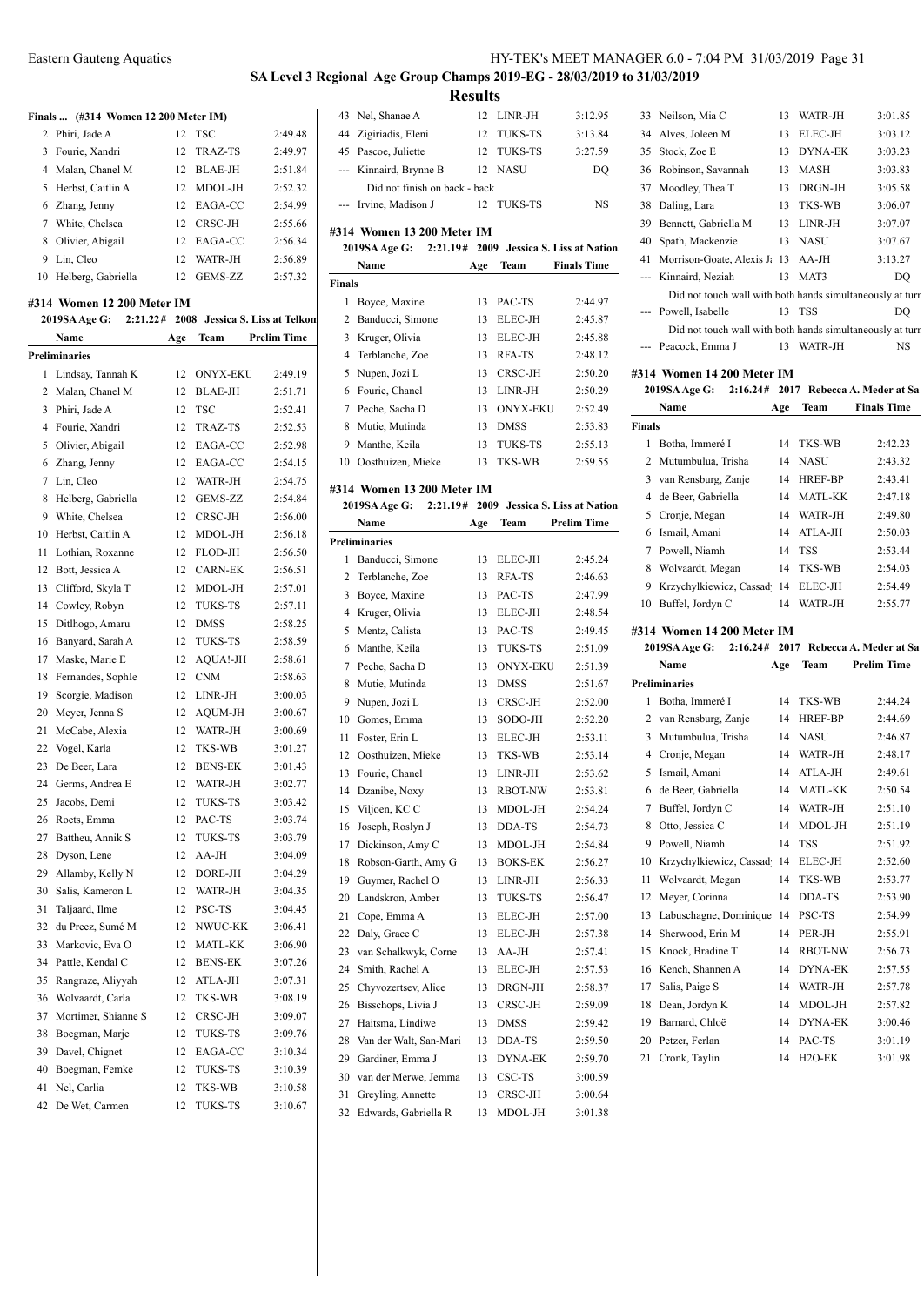### **SA Level 3 Regional Age Group Champs 2019-EG - 28/03/2019 to 31/03/2019 Results**

**#314 Women 15 200 Meter IM 2019SA Age G: 2:16.20# 2017 Rebecca A. Meder at W Name Age Team Finals Time Finals** Munks, Sydney 15 BOKS-EK 2:41.04 Redecker, Nicole 15 NASU 2:42.23 Mbite, Christine R 15 EAGA-CC 2:42.85 De Beer, Marjone 15 EAGA-CC 2:42.91 Claase, Kerri-Lyn 15 DYNA-EK 2:44.70 Hunt, Megan P 15 WATR-JH 2:45.48 Choriatopoulos, Leila 15 WATR-JH 2:47.41 Ferriman, Morgan 15 MDOL-JH 2:50.87 Manos, Hannah 15 TRAZ-TS 2:51.47 Windt, Bianca 15 RFA-TS 2:52.02 **#314 Women 15 200 Meter IM 2019SA Age G: 2:16.20# 2017 Rebecca A. Meder at W Name Age Team Prelim Time Preliminaries** Choriatopoulos, Leila 15 WATR-JH 2:44.06 Redecker, Nicole 15 NASU 2:44.23 Mbite, Christine R 15 EAGA-CC 2:44.39 Munks, Sydney 15 BOKS-EK 2:44.93 De Beer, Marjone 15 EAGA-CC 2:44.97 Claase, Kerri-Lyn 15 DYNA-EK 2:47.70 Windt, Bianca 15 RFA-TS 2:47.79 Ferriman, Morgan 15 MDOL-JH 2:48.21 Manos, Hannah 15 TRAZ-TS 2:48.38 Hunt, Megan P 15 WATR-JH 2:48.45 Watts, Caitlin-Leigh 15 CRSC-JH 2:48.88 Campbell, Tyla C 15 MDOL-JH 2:49.60 Steyn, Inge 15 DYNA-EK 2:50.87 14 Walker, Kyra A 15 CRSC-JH 2:50.97 Maistrellis, Siona C 15 TUKS-TS 2:52.42 16 Parker, Tayla L 15 SWIFT-EK 2:55.95 Reynders, Jenna C 15 BON-JH 2:56.61 18 McCulloch, Stacey L 15 ONYX-EKU 3:02.89 **#314 Women 16-18 200 Meter IM Name Age Team Finals Time Finals** Fuller, Jenna- Laine 17 AFIN-JH 2:40.21 Pentz, Shelby R 16 DBSC-SD 2:41.04 De wit, Sune' 16 MGSC-UG 2:41.53 Munks, Ashleigh F 17 BOKS-EK 2:42.44 Neale, Ruth M 16 CRSC-JH 2:45.70 Panzera, Tyla D 17 WATR-JH 2:46.14 Kruger, Monique N 17 TUKS-TS 2:49.19 Sommerville, Savanna M 17 GZSA-TS 2:50.70 Van Driel, Chloe K 16 ELEC-JH 2:52.09 --- Lichtblau, Carla A 16 ONYX-EKU DQ Did not touch wall with both hands simultaneously at turn **#314 Women 16-18 200 Meter IM Name Age Team Prelim Time Preliminaries** De wit, Sune' 16 MGSC-UG 2:38.55

| 2              | Van Wyk, Jayme                         | 16  | WATR-JH         | 2:40.29            |
|----------------|----------------------------------------|-----|-----------------|--------------------|
| 3              | Fuller, Jenna- Laine                   | 17  | AFIN-JH         | 2:40.96            |
| $\overline{4}$ | Pentz, Shelby R                        | 16  | DBSC-SD         | 2:42.45            |
| 5              | Munks, Ashleigh F                      | 17  | <b>BOKS-EK</b>  | 2:42.85            |
| 6              | Neale, Ruth M                          | 16  | CRSC-JH         | 2:43.28            |
| 7              | Van Driel, Chloe K                     | 16  | <b>ELEC-JH</b>  | 2:44.84            |
| 8              | Lichtblau, Carla A                     | 16  | <b>ONYX-EKU</b> | 2:44.87            |
| 9              | Sandilands, Courtney                   | 17  | TRAZ-TS         | 2:45.02            |
| 10             | Panzera, Tyla D                        | 17  | WATR-JH         | 2:45.59            |
| 11             | Sommerville, Savanna M                 | 17  | GZSA-TS         | 2:46.56            |
| 12             | Kruger, Monique N                      | 17  | <b>TUKS-TS</b>  | 2:46.82            |
| 13             | Pretorius, Courtney                    | 17  | PER-JH          | 2:47.32            |
| 14             | Sauvage, Tamika A                      | 17  | PAC-TS          | 2:47.58            |
| 15             | Greyling, Miré M                       | 16  | HREF-BP         | 2:49.45            |
| 16             | Van Velzen, Sarah                      | 17  | <b>SOUL-EK</b>  | 2:49.53            |
| 17             | Kazimierczak, Jordainne.               | 16  | FLOD-JH         | 2:49.55            |
| 18             | Campbell, Tarryn M                     | 18  | CRSC-JH         | 2:49.86            |
| 19             | Norman, Alyssa                         | 16  | NWUC-KK         | 2:50.44            |
| 20             | Zhu, Yuwai                             | 16  | DRGN-JH         | 2:51.64            |
| 21             | Anderson, Shaylee J                    | 16  | <b>TUKS-TS</b>  | 2:52.11            |
| 22             | Coetzee, Marli                         | 16  | TRAZ-TS         | 2:52.67            |
| 23             | Stock, Ashleigh F                      | 16  | <b>DYNA-EK</b>  | 2:54.40            |
| 24             | Robberts, Netanya                      | 17  | <b>TUKS-TS</b>  | 2:55.66            |
| 25             | Young, Robyn                           | 18  | <b>SWLAB</b>    | 3:03.07            |
| 26             | Ibarra, Carolina L                     | 16  | <b>ELEC-JH</b>  | 3:04.19            |
|                |                                        |     |                 |                    |
|                | #401 Men 11&U 50 Meter Free            |     |                 |                    |
|                | Name                                   | Age | Team            | <b>Finals Time</b> |
| Finals         |                                        |     |                 |                    |
|                |                                        |     |                 |                    |
| 1              | Deng, Ting Wei                         | 11  | <b>SOUL-EK</b>  | 28.84              |
| 2              | Lightening, Grant R                    | 11  | <b>TUKS-TS</b>  | 30.34              |
| 3              | Alberts, Mighael W                     | 11  | TKS-WB          | 30.48              |
| $\overline{4}$ | Grahan, Zhaneardt                      | 11  | TKS-WB          | 30.55              |
| 5              | Mihaylov, Kris S                       | 11  | MDOL-JH         | 30.94              |
| 6              | Donnelly, Travis S                     | 11  | MDOL-JH         | 31.00              |
| 7              | Muller, Helgaard W                     | 11  | <b>TUKS-TS</b>  | 31.24              |
| 8              | vd Merwe, Brendan L                    | 11  | HREF-BP         | 31.52              |
| 9              | Van Heerden, Michael                   | 11  | MDOL-JH         | 31.54              |
| 10             | Durand, Oliver B                       | 11  | <b>NASU</b>     | 31.88              |
|                |                                        |     |                 |                    |
|                | #401 Men 11&U 50 Meter Free<br>Name    | Age | Team            | Prelim Time        |
|                | Preliminaries                          |     |                 |                    |
| 1              | Deng, Ting Wei                         | 11  | SOUL-EK         | 29.28              |
| 2              | Lightening, Grant R                    | 11  | TUKS-TS         | 30.27              |
| 3              | Grahan, Zhaneardt                      | 11  | TKS-WB          | 30.82              |
| $\overline{4}$ | Alberts, Mighael W                     | 11  | TKS-WB          | 31.04              |
| 5              | Mihaylov, Kris S                       | 11  | MDOL-JH         | 31.22              |
| 6              | vd Merwe, Brendan L                    | 11  | HREF-BP         | 31.37              |
| 7              | Van Heerden, Michael                   | 11  | MDOL-JH         | 31.72              |
| 8              | Muller, Helgaard W                     | 11  | TUKS-TS         | 31.76              |
| 9              |                                        | 11  | MDOL-JH         | 31.82              |
| 10             | Donnelly, Travis S<br>Durand, Oliver B | 11  | NASU            | 32.06              |
| 11             | Els, Heinrich D                        | 11  | <b>TUKS-TS</b>  | 32.13              |
| 12             | Dias, Angelo P                         | 11  | BON-JH          | 32.21              |
| 13             | Seedat, Uthmaan Y                      | 11  | ATLA-JH         |                    |
| 14             | van Niekerk, Ruan                      | 11  | POTC-KK         | 32.25<br>32.32     |

| 15       | Sprong, Huib V                           | 11 | <b>DYNA-EK</b>  | 32.35 |
|----------|------------------------------------------|----|-----------------|-------|
| 16       | Burger, Tiaan H                          | 11 | GZSA-TS         | 32.65 |
| 17       | Lundie, Michael J                        | 11 | <b>DYNA-EK</b>  | 32.76 |
| 18       | Kock, Naldo A                            | 11 | <b>RBUR-BP</b>  | 32.85 |
| 19       | Wessels, Marnus J                        | 11 | <b>TUKS-TS</b>  | 33.10 |
| 20       | Engelbrecht, Stephan                     | 11 | WATR-JH         | 33.11 |
| 21       | Domiter, Claudio J                       | 11 | <b>BOKS-EK</b>  | 33.16 |
| 22       | Chantler, Christopher M                  | 11 | <b>TUKS-TS</b>  | 33.18 |
| 23       | Macfie, Brayden                          | 10 | <b>SOUL-EK</b>  | 33.21 |
| 24       | Fukunishi, Haruki                        | 10 | <b>TUKS-TS</b>  | 33.33 |
| 25       | Jervis, Robbie M                         | 11 | DORE-JH         | 33.40 |
| 26       | Grant, Henry C                           | 11 | <b>NASU</b>     | 33.52 |
| 27       | Goosen, Francois G                       | 11 | NWUC-KK         | 33.55 |
| 28       | Rolfe, Kayden J                          | 11 | WATR-JH         | 33.64 |
| 29       | Horner, Nathan                           | 11 | <b>MASH</b>     | 33.73 |
| 30       | Millington, Calder B                     | 11 | <b>BOKS-EK</b>  | 33.82 |
| 31       | Kumnig, Keagan M                         | 11 | <b>BON-JH</b>   | 34.01 |
| 32       | Holtzhausen, Jean A                      | 11 | <b>TUKS-TS</b>  | 34.07 |
| 33       | Hekandjo, Kgosana O                      | 11 | <b>NASU</b>     | 34.10 |
| 34       | Christoforos, Connor M                   | 11 | <b>TUKS-TS</b>  | 34.13 |
| 35       | Van Zyl, Michael M                       | 11 | LINR-JH         | 34.17 |
| 36       | Costa, Ricardo                           | 11 | <b>CNM</b>      | 34.20 |
| 37       | Van Rensburg, Joshua                     | 10 | DBSC-SD         | 34.31 |
| 38       | Deijs, Marco                             | 11 | <b>SOUL-EK</b>  | 34.32 |
| 39       | Steyn, Fourie P                          | 11 | <b>NASU</b>     | 34.34 |
| 40       | Vorster, Wiaan                           | 11 | <b>RBOT-NW</b>  | 34.37 |
|          |                                          | 11 | <b>CNM</b>      | 34.44 |
| 41<br>42 | Deus, Mujambi<br>Nunes-Churin, Alexandra | 11 | SASE-JH         | 34.63 |
| 43       | Mladovan, Jordan C                       | 11 | AEC-JH          | 34.67 |
| 44       | Popken, Menno W                          | 11 | HASC-JH         | 34.72 |
| 45       | Dewart, Connor                           | 11 | <b>DYNA-EK</b>  | 34.89 |
| 46       | Ferreira, Bruno                          | 11 | <b>CNM</b>      | 34.99 |
| 47       |                                          |    | <b>HREF-BP</b>  |       |
| 48       | Bothma, Christiaan                       | 11 | <b>ONYX-EKU</b> | 35.04 |
|          | Meyer, Ricchard                          | 11 |                 | 35.08 |
| 49       | Kahl, Ryno                               | 10 | GZSA-TS         | 35.09 |
| 50       | Niemand, Zaine                           | 11 | WATR-JH         | 35.20 |
| 51       | Duff, Patrick                            | 11 | MAT3            | 35.37 |
| 52       | Sibanda, Sibusiso                        | 11 | MAT3            | 35.49 |
| 53       | Swanepoel, Wade W                        | 11 | LINR-JH         | 35.53 |
| 54       | Roos, Ruvan                              | 11 | PAC-TS          | 35.60 |
| 55       | Loock, Ayden T                           | 11 | <b>BENS-EK</b>  | 35.68 |
| 56       | McCabe, Michael                          | 9  | WATR-JH         | 35.69 |
| 57       | Pretorius, Anthony                       | 11 | PAC-TS          | 35.70 |
| 58       | Horsley, Tristan                         | 11 | MGSC-UG         | 35.77 |
| 59       | Loubser, Paul                            | 10 | TUKS-TS         | 35.84 |
| 60       | Van Der Merwe, Quan                      | 11 | SWIFT-EK        | 35.86 |
| 61       | Kinnaird, Liam                           | 10 | <b>NASU</b>     | 35.92 |
| 62       | Gahhu, Nabeel                            | 11 | TSS             | 36.07 |
| 63       | Barbas, Orestis M                        | 10 | DRGN-JH         | 36.23 |
| 64       | Ramsay, Shane J                          | 11 | SWIFT-EK        | 36.27 |
| 65       | Aik, Carlos                              | 11 | <b>CNM</b>      | 36.39 |
| 66       | Costa, Sean                              | 11 | <b>CNM</b>      | 36.46 |
| 67       | Sibanda, Nsikelelo                       | 11 | MAT3            | 37.04 |
| 68       | North, Kyle W                            | 11 | DYNA-EK         | 37.06 |
| 69       | Botha, Jayden                            | 11 | DYNA-EK         | 37.12 |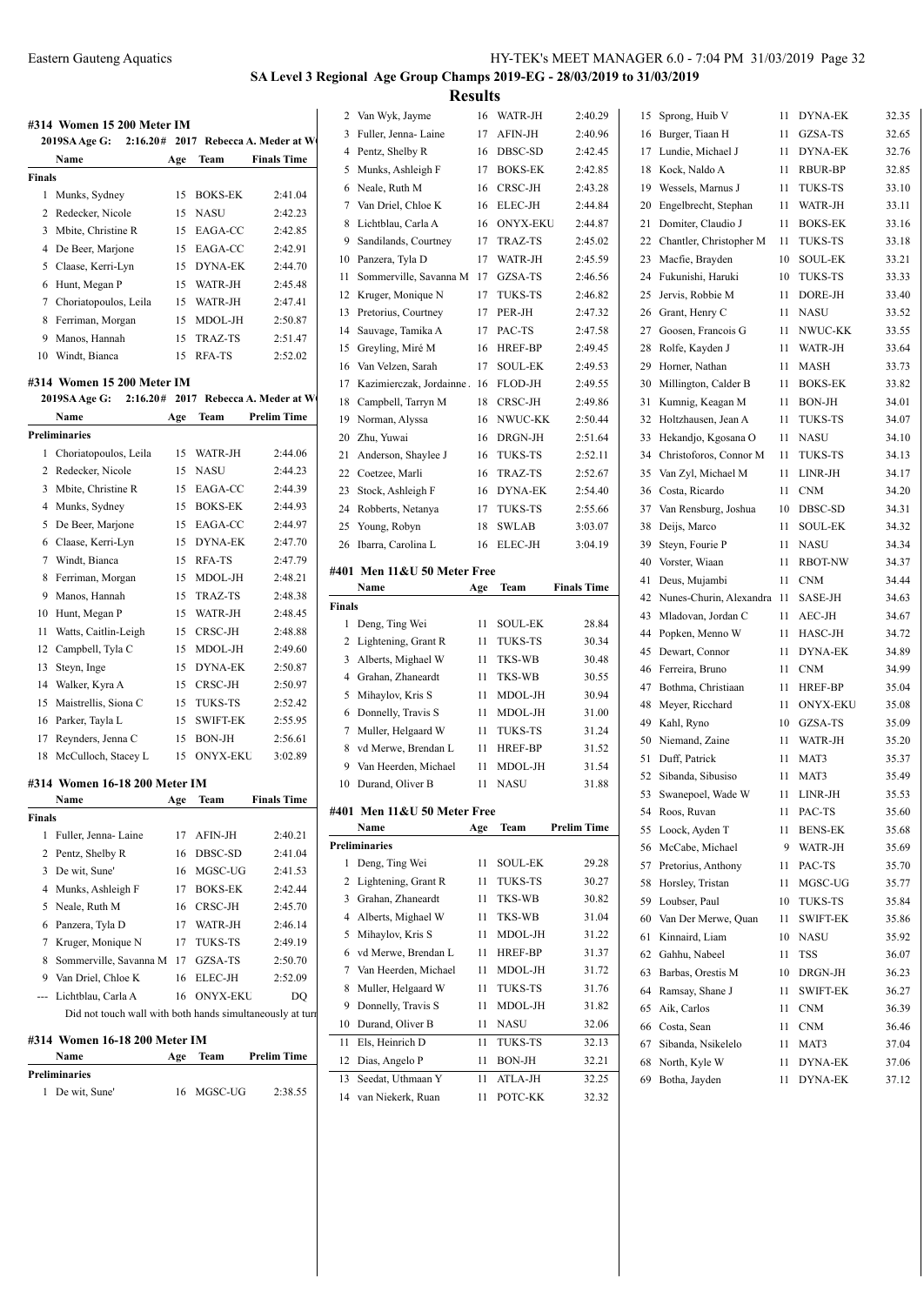**SA Level 3 Regional Age Group Champs 2019-EG - 28/03/2019 to 31/03/2019 Results**

|                                                | #401 Men 12 50 Meter Free<br>2019SA Age G: |  |          | 26.20# 2000 Gregory Widmer |                    |  |  |  |  |
|------------------------------------------------|--------------------------------------------|--|----------|----------------------------|--------------------|--|--|--|--|
|                                                | Name                                       |  | Age      | Team                       | <b>Finals Time</b> |  |  |  |  |
| <b>Finals</b>                                  |                                            |  |          |                            |                    |  |  |  |  |
| 1                                              | Nel, Edmund A                              |  | 12       | HARB-BP                    | 28.96              |  |  |  |  |
| 2                                              | Bruyns, Ruben                              |  | 12       | <b>TUKS-TS</b>             | 29.50              |  |  |  |  |
| 3                                              | Gurira, Gilbert S                          |  | 12       | <b>ONYX-EKU</b>            | 29.75              |  |  |  |  |
| 4                                              |                                            |  | 12       | <b>SOUL-EK</b>             |                    |  |  |  |  |
|                                                | Toich, Nic E                               |  |          |                            | 29.90              |  |  |  |  |
| 5                                              | Booysen, Markus C                          |  | 12       | GZSA-TS                    | 30.24              |  |  |  |  |
| 6                                              | Welton, Jensen A                           |  | 12       | HASC-JH                    | 30.71              |  |  |  |  |
| 7                                              | Mitchell, Connor T                         |  | 12       | WATR-JH                    | 31.32              |  |  |  |  |
| 8                                              | Jacobs, Kei-Tumelo S                       |  | 12       | OLDE-JH                    | 31.35              |  |  |  |  |
| 9                                              | Linde, Brandon L                           |  | 12       | PAC-TS                     | 31.81              |  |  |  |  |
| 10                                             | Du Toit, Xander                            |  | 12       | <b>TUKS-TS</b>             | 32.16              |  |  |  |  |
|                                                | #401 Men 12 50 Meter Free                  |  |          |                            |                    |  |  |  |  |
| 26.20#<br>2000 Gregory Widmer<br>2019SA Age G: |                                            |  |          |                            |                    |  |  |  |  |
|                                                | Name                                       |  | Age      | Team                       | <b>Prelim Time</b> |  |  |  |  |
|                                                | <b>Preliminaries</b>                       |  |          |                            |                    |  |  |  |  |
| 1                                              | Bruyns, Ruben                              |  | 12       | <b>TUKS-TS</b>             | 30.06              |  |  |  |  |
| 2                                              | Booysen, Markus C                          |  | 12       | GZSA-TS                    | 30.45              |  |  |  |  |
| 3                                              | Toich, Nic E                               |  | 12       | <b>SOUL-EK</b>             | 30.48              |  |  |  |  |
| 4                                              | Nel, Edmund A                              |  | 12       | HARB-BP                    | 30.82              |  |  |  |  |
| 5                                              | Gurira, Gilbert S                          |  | 12       | <b>ONYX-EKU</b>            | 30.91              |  |  |  |  |
| 6                                              | Welton, Jensen A                           |  | 12       | HASC-JH                    | 31.19              |  |  |  |  |
| 7                                              | Linde, Brandon L                           |  | 12       | PAC-TS                     | 31.34              |  |  |  |  |
| 8                                              | Mitchell, Connor T                         |  | 12       | WATR-JH                    | 31.36              |  |  |  |  |
| 9                                              | Jacobs, Kei-Tumelo S                       |  | 12       | OLDE-JH                    | 31.41              |  |  |  |  |
| 10                                             | Du Toit, Xander                            |  | 12       | TUKS-TS                    | 31.46              |  |  |  |  |
| 11                                             | Searle, Liam                               |  | 12       | ELEC-JH                    | 31.74              |  |  |  |  |
| 12                                             | Venter, JD D                               |  | 12       | TRAZ-TS                    | 31.79              |  |  |  |  |
| 13                                             | De Waldon-Holmes, Brett                    |  | 12       | <b>BOKS-EK</b>             | 31.81              |  |  |  |  |
| 14                                             | Kassebaum, Clayton N                       |  | 12       | LINR-JH                    |                    |  |  |  |  |
| 15                                             | Hill, Peet J                               |  | 12       | <b>RBOT-NW</b>             | 31.82<br>31.84     |  |  |  |  |
|                                                |                                            |  | 12       |                            |                    |  |  |  |  |
| 16                                             | Billings, Daniel R                         |  |          | WATR-JH<br>WATR-JH         | 31.87              |  |  |  |  |
| 17                                             | Fry, Nicholas G<br>Witbooi, Reinhardt J    |  | 12<br>12 | <b>NASU</b>                | 31.99              |  |  |  |  |
| 18                                             |                                            |  | 12       | <b>ELEC-JH</b>             | 32.00              |  |  |  |  |
| 19                                             | Ndegwa, Kwame<br>Nunes, Alexander S        |  | 12       |                            | 32.03              |  |  |  |  |
| 20<br>21.                                      |                                            |  |          | JSA-JH                     | 32.18              |  |  |  |  |
|                                                | Muhate, Athyan                             |  |          | 12 CNM                     | 32.22              |  |  |  |  |
| 22                                             | Meyer, Sebastian H                         |  | 12       | <b>RBOT-NW</b>             | 32.25              |  |  |  |  |
| 23                                             | Verwoerd, Wilhelm J                        |  | 12       | <b>DYNA-EK</b>             | 32.35              |  |  |  |  |
| 24                                             | Jansen, Stephan J                          |  | 12       | SWIFT-EK                   | 32.39              |  |  |  |  |
| 25                                             | Rollo, Reece                               |  | 12       | MAT3                       | 32.51              |  |  |  |  |
| 26                                             | Rosa, Keegan                               |  | 12       | SOUL-EK                    | 32.82              |  |  |  |  |
| 27                                             | Muth, Lothar J                             |  | 12       | PAC-TS                     | 32.84              |  |  |  |  |
| 28                                             | Itatiro, Peter                             |  | 12       | TSS                        | 32.97              |  |  |  |  |
| 29                                             | Benson, Kade L                             |  | 12       | PER-JH                     | 33.02              |  |  |  |  |
| $*30$                                          | Jonker, Dewald                             |  | 12       | TUKS-TS                    | 33.09              |  |  |  |  |
| $*30$                                          | van Eeden, Christiaan T                    |  | 12       | HREF-BP                    | 33.09              |  |  |  |  |
| 32                                             | Studer, Christopher S                      |  | 12       | DYNA-EK                    | 33.31              |  |  |  |  |
| 33                                             | Van Der Slik, Jonathan D                   |  | 12       | <b>SWIFT-EK</b>            | 34.72              |  |  |  |  |
| 34                                             | Hoaeane, Katlego B                         |  | 12       | SS-MP                      | 34.89              |  |  |  |  |
| ---                                            | du Toit, Pieter-Jacq J                     |  | 12       | РОТС-КК                    | NS                 |  |  |  |  |

|        | #401 Men 13 50 Meter Free                  |     |                |                                     |                 |
|--------|--------------------------------------------|-----|----------------|-------------------------------------|-----------------|
|        | 2019SA Age G:                              |     |                | 24.69# 2011 Kyle Van Niekerk at 9th | 4 P             |
|        | Name                                       | Age | Team           | <b>Finals Time</b>                  | 5 \             |
| Finals |                                            |     |                |                                     | 6 Z             |
| 1      | Meintjes, Juan D                           | 13  | <b>TASC-MP</b> | 28.14                               | 7S              |
| 2      | Berry, Luke D                              | 13  | SODO-JH        | 28.23                               | 8 V             |
|        | 3 Van Rensburg, Ruan                       | 13  | SDD-SD         | 28.97                               | 9 S             |
| 4      | Daling, Chris-Jan M                        | 13  | RFA-TS         | 29.00                               | 10 <sub>l</sub> |
| 5      | Brown, Joshua M                            | 13  | <b>BON-JH</b>  | 29.06                               | #401 1          |
| 6      | Mace, Christopher S                        | 13  | $AA-JH$        | 29.12                               | 2019            |
| 7      | Oellermann, Kai D                          | 13  | CRSC-JH        | 29.27                               | Þ               |
| 8      | Postma, Ruan                               | 13  | TUKS-TS        | 29.45                               | Prelimi         |
| 9      | Wright, Clayton                            | 13  | <b>MATL-KK</b> | 29.62                               | 1 F             |
| 10     | Deutschmann, Matthew T 13 PSC-TS           |     |                | 32.25                               | 2 P             |
|        |                                            |     |                |                                     | 3 <sup>1</sup>  |
|        | #401 Men 13 50 Meter Free<br>2019SA Age G: |     |                | 24.69# 2011 Kyle Van Niekerk at 9th | *4 V            |
|        | Name                                       | Age | Team           | <b>Prelim Time</b>                  | $*4$ P          |
|        |                                            |     |                |                                     | $\sim$ $\sim$   |

 $\overline{a}$ 

|                | Preliminaries          |    |                |       |
|----------------|------------------------|----|----------------|-------|
| 1              | Meintjes, Juan D       | 13 | <b>TASC-MP</b> | 28.82 |
| $\overline{c}$ | Deutschmann, Matthew T | 13 | PSC-TS         | 28.95 |
| 3              | Oellermann, Kai D      | 13 | CRSC-JH        | 29.19 |
| 4              | Daling, Chris-Jan M    | 13 | RFA-TS         | 29.29 |
| 5              | Mace, Christopher S    | 13 | $AA-JH$        | 29.44 |
| 6              | Brown, Joshua M        | 13 | <b>BON-JH</b>  | 29.45 |
| 7              | Postma, Ruan           | 13 | <b>TUKS-TS</b> | 29.55 |
| 8              | Wright, Clayton        | 13 | MATL-KK        | 29.72 |
| 9              | Berry, Luke D          | 13 | SODO-JH        | 29.75 |
| 10             | Van Rensburg, Ruan     | 13 | SDD-SD         | 29.76 |
| 11             | Lourens, Ethan         | 13 | ELIT-JH        | 29.88 |
| 12             | Fortune, Cole Q        | 13 | SASE-JH        | 30.42 |
| 13             | Bezuidenhout, Josh I   | 13 | TUKS-TS        | 30.44 |
| 14             | Faftine, Kaio          | 13 | <b>CNM</b>     | 30.49 |
| 15             | Holland, Cullen W      | 13 | CRSC-JH        | 30.53 |
| 16             | De Villiers, Jullian   | 13 | <b>TTNS-SD</b> | 30.63 |
| 17             | Bosman, Jason F        | 13 | SS-MP          | 30.73 |
| 18             | Godfrey, Aiden C       | 13 | FLOD-JH        | 30.76 |
| 19             | Smit, Ruben F          | 13 | HREF-BP        | 30.80 |
| 20             | Raghavendran, Aravind  | 13 | TSS            | 30.85 |
| 21             | Schutte, Vian          | 13 | TUKS-TS        | 30.91 |
| 22             | Fry, Matt D            | 13 | WATR-JH        | 30.93 |
| 23             | Hinckley, Oliver D     | 13 | <b>DYNA-EK</b> | 30.98 |
| 24             | Toich, Jack N          | 13 | PAC-TS         | 31.11 |
| 25             | Thomas, Craig          | 13 | MDOL-JH        | 31.13 |
| 26             | Smith, Chris F         | 13 | TRAZ-TS        | 32.49 |
| 27             | Petrovic, Nicholas N   | 13 | MDOL-JH        | 32.55 |
| 28             | Pournara, Andrew J     | 13 | CRSC-JH        | 32.65 |
| 29             | Borrageiro, Ethan M    | 13 | MDOL-JH        | 33.12 |
| ---            | Wiggett, Dawid         | 13 | LINR-JH        | DQ    |
|                | False start            |    |                |       |
|                |                        |    |                |       |

# **#401 Men 14 50 Meter Free**

| 2019SA Age G:  | 24.11# 2009 Morne Kemp-Telkom S |            |                    |       | Gr |
|----------------|---------------------------------|------------|--------------------|-------|----|
| Name           | Age                             | Team       | <b>Finals Time</b> |       |    |
| Finals         |                                 |            |                    |       |    |
| Rossouw, Tiaan |                                 | 14 NWUC-KK |                    | 26.50 |    |

| 2 Pretorius, Dandré P | 14 DBSC-SD | 26.76 |
|-----------------------|------------|-------|

|   | 3 Naidoo, Joshua L    | 14 | <b>TUKS-TS</b> | 27.05 |
|---|-----------------------|----|----------------|-------|
| 4 | Petersen, Connor J    | 14 | DYNA-EK        | 27.19 |
|   | 5 Vujovic, Aleksandar | 14 | WATR-JH        | 27.47 |
|   | 6 Zuur, Marcel R      | 14 | HARR-RP        | 27.67 |
|   | Sepetu, Isam A        | 14 | WATR-JH        | 27.81 |
| 8 | Williams, Warick J    | 14 | FLOD-JH        | 27.93 |
| 9 | Spangenberg, Shuan    | 14 | <b>NASU</b>    | 27.97 |
|   | Uys, Janco            | 14 | NWHC-KK        | 28.45 |
|   |                       |    |                |       |

## **#401 Men 14 50 Meter Free**

|                | 2019SA Age G:         | 24.11# |     |                     | 2009 Morne Kemp-Telkom S: |
|----------------|-----------------------|--------|-----|---------------------|---------------------------|
|                | Name                  |        | Age | Team                | <b>Prelim Time</b>        |
|                | <b>Preliminaries</b>  |        |     |                     |                           |
| 1              | Rossouw, Tiaan        |        | 14  | NWUC-KK             | 27.02                     |
| $\overline{c}$ | Pretorius, Dandré P   |        | 14  | DBSC-SD             | 27.57                     |
| 3              | Vujovic, Aleksandar   |        | 14  | WATR-JH             | 27.76                     |
| $*_{4}$        | Williams, Warick J    |        | 14  | FLOD-JH             | 27.82                     |
|                | *4 Petersen, Connor J |        | 14  | <b>DYNA-EK</b>      | 27.82                     |
| 6              | Zuur, Marcel R        |        | 14  | HARB-BP             | 27.88                     |
| $\tau$         | Naidoo, Joshua L      |        | 14  | TUKS-TS             | 27.92                     |
| 8              | Sepetu, Isam A        |        | 14  | WATR-JH             | 27.95                     |
|                | 9 Uys, Janco          |        | 14  | NWUC-KK             | 27.99                     |
| 10             | Spangenberg, Shuan    |        | 14  | <b>NASU</b>         | 28.07                     |
| 11             | Alpers, Tristan       |        | 14  | LINR-JH             | 28.20                     |
| 12             | Neuhoff, Joshua P     |        | 14  | MDOL-JH             | 28.24                     |
| 13             | Van Rooyen, Marseille |        | 14  | PSC-TS              | 28.30                     |
| 14             | White, Torgen         |        | 14  | PER-JH              | 28.37                     |
| 15             | Rocha, Orin L         |        | 14  | AFIN-JH             | 28.43                     |
| 16             | Jacobs, Jedd          |        | 14  | TUKS-TS             | 28.48                     |
| 17             | Dawson, Kyle G        |        | 14  | WATR-JH             | 28.54                     |
| 18             | Kisson, Kyle          |        | 14  | UNIQ-JH             | 28.63                     |
| 19             | Buckley, Byron P      |        | 14  | H <sub>2</sub> O-EK | 28.77                     |
| 20             | Malaza, Oyama W       |        | 14  | ESP-EK              | 28.78                     |
| 21             | Roux, Conrad J        |        | 14  | RFA-TS              | 28.81                     |
| 22             | Benbrook, Luke W      |        | 14  | WATR-JH             | 28.86                     |
| 23             | Kruger, Marnus J      |        | 14  | SS-MP               | 28.87                     |
| 24             | Hill, Ronan K         |        | 14  | DORE-JH             | 28.92                     |
| 25             | Robberts, Gavin       |        | 14  | TUKS-TS             | 29.14                     |
| 26             | Mosterd, Cole B       |        | 14  | AFIN-JH             | 29.19                     |
| 27             | Yates, Christian M    |        | 14  | ELEC-JH             | 29.21                     |
| 28             | Gebhardt, Joshua      |        | 14  | SASE-JH             | 29.31                     |
| 29             | De Jager, Eben        |        | 14  | MDOL-JH             | 29.36                     |
| 30             | van Rooyen, Benco     |        | 14  | <b>DMSS</b>         | 29.40                     |
| 31             | Lutz, Sebastian M     |        | 14  | WATR-JH             | 29.41                     |
| 32             | Tshepe, Leruo T       |        | 14  | WATR-JH             | 29.67                     |
| 33             | Kruger, Graham N      |        | 14  | <b>BENS-EK</b>      | 29.80                     |
| 34             | Grobler, Brayden      |        | 14  | DRGN-JH             | 30.05                     |
| 35             | Nagin, Vishay         |        | 14  | WATR-JH             | 30.20                     |
| 36             | McCabe, Tyrone        |        | 14  | WATR-JH             | 30.34                     |
| 37             | Dyson, Bennu          |        | 14  | AA-JH               | 30.84                     |
| 38             | Fuller, Connor J      |        | 14  | AFIN-JH             | 31.00                     |
| 39             | Kim, Dylan            |        | 14  | WATR-JH             | 31.37                     |
| 40             | Griffioen, Gerrick J  |        | 14  | HARB-BP             | 31.75                     |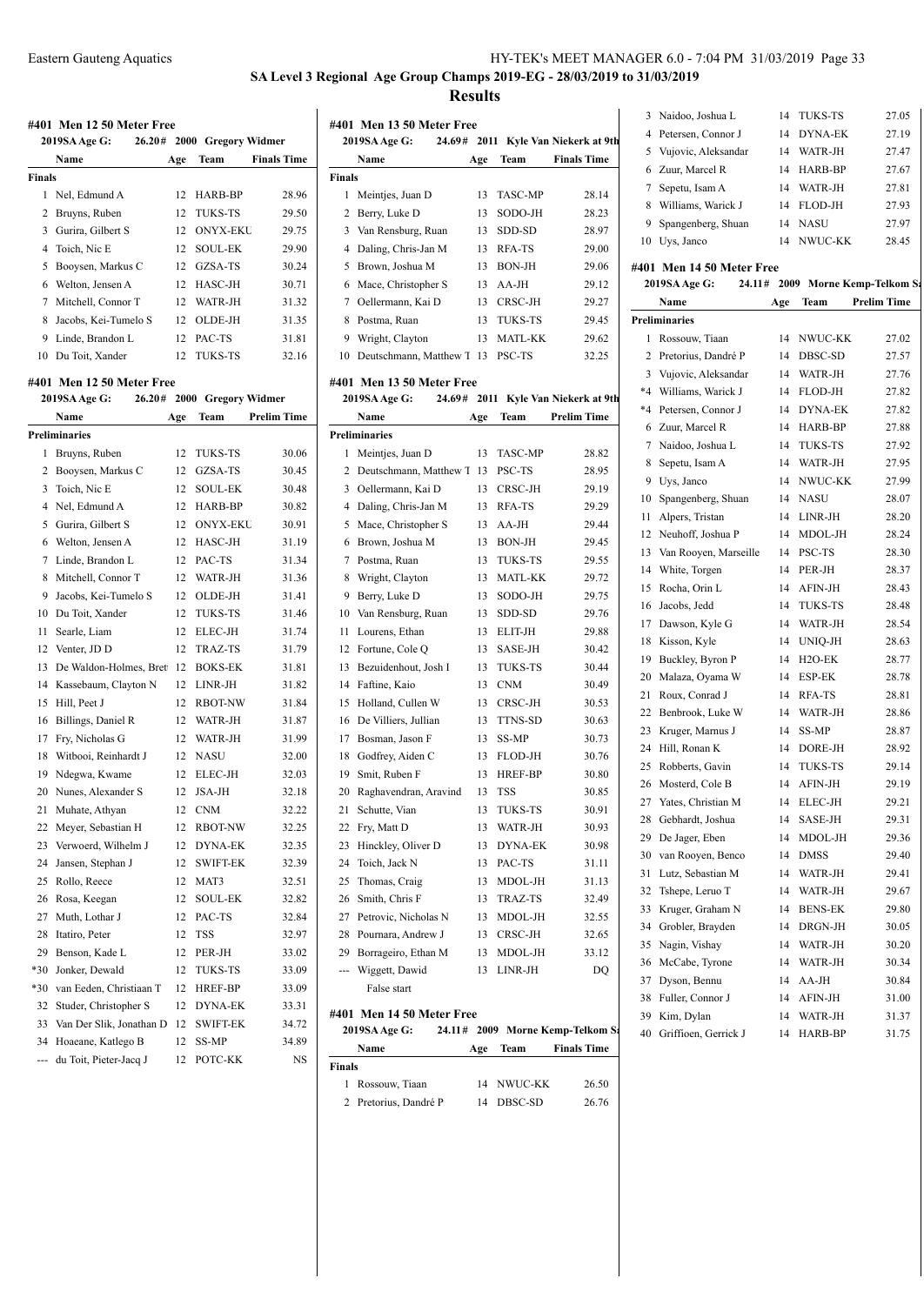# **SA Level 3 Regional Age Group Champs 2019-EG - 28/03/2019 to 31/03/2019**

**Results**

|                | #401 Men 15 50 Meter Free    |     |                     |                                   | 3      |
|----------------|------------------------------|-----|---------------------|-----------------------------------|--------|
|                | 2019SA Age G:                |     |                     | 23.63# 2008 Brett H. Walsh at KZN | 4      |
|                | Name                         | Age | Team                | <b>Finals Time</b>                | 5      |
| Finals         |                              |     |                     |                                   | 6      |
| 1              | De Lange, Phillip L          | 15  | TUKS-TS             | 25.47                             | 7      |
| 2              | Kriek, Micha                 | 15  | POTC-KK             | 25.88                             | 8      |
| 3              | Millington, Callum D         | 15  | <b>BOKS-EK</b>      | 26.02                             | 9      |
| 4              | Friend, Nathanael            | 15  | PSC-TS              | 26.36                             | 10     |
| 5              | Venter, Reinert A            | 15  | HILL-TS             | 26.41                             | #401   |
| 6              | Catillaz, Jeanre P           | 15  | <b>TUKS-TS</b>      | 26.46                             |        |
| 7              | Hill, Caelan E               | 15  | TUKS-TS             | 26.86                             | Prelin |
| 8              | Gallino, Mattia L            | 15  | OLDE-JH             | 26.96                             | 1      |
| 9              |                              | 15  | <b>DMSS</b>         | 27.03                             | 2      |
|                | Walsh, Patrick               |     |                     |                                   |        |
|                | 10 Correia, Gabriel L        | 15  | CRSC-JH             | 27.44                             | 3      |
|                | #401 Men 15 50 Meter Free    |     |                     |                                   | 4      |
|                | 23.63#<br>2019SA Age G:      |     |                     | 2008 Brett H. Walsh at KZN        | 5      |
|                | Name                         | Age | Team                | <b>Prelim Time</b>                | 6      |
|                | Preliminaries                |     |                     |                                   | 7      |
| 1              | De Lange, Phillip L          | 15  | <b>TUKS-TS</b>      | 26.15                             | 8      |
| 2              | Millington, Callum D         | 15  | <b>BOKS-EK</b>      | 26.19                             | 9      |
| 3              | Kriek, Micha                 | 15  | POTC-KK             | 26.41                             | 10     |
| $\overline{4}$ | Venter, Reinert A            | 15  | <b>HILL-TS</b>      | 26.59                             | 11     |
| 5              | Friend, Nathanael            | 15  | PSC-TS              | 26.72                             | 12     |
| *6             | Hill, Caelan E               | 15  | TUKS-TS             | 26.79                             | 13     |
| *6             | Catillaz, Jeanre P           | 15  | TUKS-TS             | 26.79                             | 14     |
| 8              | Walsh, Patrick               | 15  | <b>DMSS</b>         | 27.01                             | 15     |
| 9              | Jamu, Alexander              | 15  | <b>DMSS</b>         | 27.13                             | 16     |
| 10             | Gallino, Mattia L            | 15  | OLDE-JH             | 27.17                             | 17     |
| 11             | Correia, Gabriel L           | 15  | CRSC-JH             | 27.24                             | 18     |
| 12             | Venables, Thomas J           | 15  | WATR-JH             | 27.32                             | 19     |
| 13             | Bouwer, Ricus                | 15  | PAC-TS              | 27.39                             | 20     |
| 14             | Beineke, Richardt W          | 15  | <b>TUKS-TS</b>      | 27.50                             | 21     |
| 15             | Bouwer, Janno                | 15  | TUKS-TS             | 27.62                             | 22     |
| 16             |                              | 15  | <b>TUKS-TS</b>      | 27.64                             | 23     |
|                | Lindeque, Benjamin           |     |                     |                                   | 24     |
| 17             | Lutz, Aidan D                | 15  | DORE-JH<br>AFIN-JH  | 27.77                             | 25     |
| *18            | Haseli, Christopher J        | 15  |                     | 27.85                             | 26     |
| *18            | Mpofu, Jasper                | 15  | MAT3<br>LINR-JH     | 27.85                             | 27     |
| 20             | Botha, Michael O             | 15  |                     | 27.98                             | 28     |
| 21             | Trollope, Jordan B           | 15  | WATR-JH             | 28.32                             | 29     |
| 22             | Falconer, Matthew-Ethan      | 15  | DRGN-JH             | 28.42                             | 30     |
| 23             | Du Toit, Pieter W            | 15  | SS-MP               | 28.57                             | *31    |
| 24             | Glover, Ruben E              | 15  | TKS-WB              | 28.61                             | *31    |
| 25             | Pretorius, Christopher       | 15  | PAC-TS              | 28.63                             | 33     |
| 26             | Jacobs, Jaco C               | 15  | <b>TUKS-TS</b>      | 28.70                             | 34     |
| 27             | Paveley, Aidan B             | 15  | PAC-TS              | 29.21                             | 35     |
| 28             | Van der Merwe, Dale          | 15  | MDOL-JH             | 29.31                             | *36    |
| 29             | Kruger, Connor L             | 15  | H <sub>2</sub> O-EK | 29.46                             | *36    |
| 30             | De-Caris, Braden A           | 15  | ELEC-JH             | 29.75                             | *38    |
| 31             | Gomes, Ronaldo J             | 15  | CRSC-JH             | 30.42                             | *38    |
| 32             | Smith, Kornel A              | 15  | TRAZ-TS             | 31.67                             | 40     |
|                | #401 Men 16-18 50 Meter Free |     |                     |                                   | 41     |
|                | Name                         | Age | Team                | <b>Finals Time</b>                |        |
| Finals         |                              |     |                     |                                   | 42     |
| 1              | Petersen, Bradley D          | 17  | DYNA-EK             | 24.80                             | 43     |
| 2              | Loubser, Erick               | 18  | RFA-TS              | 25.09                             | *44    |
|                |                              |     |                     |                                   | $*44$  |
|                |                              |     |                     |                                   | 46     |

| 3   | Roets, GJ J                  | 16  | <b>ELRAS-WB</b> | 25.25              |
|-----|------------------------------|-----|-----------------|--------------------|
| 4   | Gericke, Kyle                | 18  | DRGN-JH         | 25.32              |
| 5   | Oreilly, Keegan              | 17  | <b>DYNA-EK</b>  | 25.60              |
| 6   | Wolmarans, Damian C          | 16  | <b>MATL-KK</b>  | 25.61              |
| 7   | Kruger, Arno S               | 16  | <b>SOUL-EK</b>  | 25.71              |
| 8   | van Rensburg, Darren         | 17  | GZSA-TS         | 26.05              |
| 9   | Billings, Daniel K           | 16  | AA-JH           | 26.06              |
| 10  | Van Rooyen, Luc              | 17  | DDA-TS          | 26.24              |
|     |                              |     |                 |                    |
|     | #401 Men 16-18 50 Meter Free |     |                 |                    |
|     | Name                         | Age | Team            | <b>Prelim Time</b> |
|     | <b>Preliminaries</b>         |     |                 |                    |
| 1   | Petersen, Bradley D          | 17  | DYNA-EK         | 24.94              |
| 2   | Gericke, Kyle                | 18  | DRGN-JH         | 25.53              |
| 3   | Loubser, Erick               | 18  | RFA-TS          | 25.55              |
| 4   | van Rensburg, Darren         | 17  | GZSA-TS         | 25.61              |
| 5   | Kruger, Arno S               | 16  | <b>SOUL-EK</b>  | 25.66              |
| 6   | Roets, GJ J                  | 16  | <b>ELRAS-WB</b> | 25.70              |
| 7   | Wolmarans, Damian C          | 16  | MATL-KK         | 25.76              |
| 8   | Billings, Daniel K           | 16  | $AA-JH$         | 25.84              |
| 9   | Oreilly, Keegan              | 17  | <b>DYNA-EK</b>  | 25.89              |
| 10  | Van Rooyen, Luc              | 17  | DDA-TS          | 25.94              |
| 11  | Moolman, Rynard              | 17  | <b>HILL-TS</b>  | 25.97              |
| 12  | Lindeque, Jeandre            | 18  | RFA-TS          | 26.04              |
| 13  | Olivier, Liam                | 17  | HILL-TS         | 26.08              |
| 14  | Bockel, Gareth D             | 17  | SASE-JH         | 26.16              |
| 15  | Lissoos, Sam R               | 16  | OLDE-JH         | 26.17              |
| 16  | Cottle, Sage                 | 16  | WATR-JH         | 26.18              |
| 17  | Yao, Kevin k                 | 16  | DYNA-EK         | 26.27              |
| 18  | Walker, Jason M              | 17  | CRSC-JH         | 26.53              |
| 19  | Scheepers, Zinadeen          | 16  | <b>SUPE-JH</b>  | 26.54              |
| 20  | Pulford, Keagan              | 16  | <b>ESTR-EK</b>  | 26.55              |
| 21  | Krynauw, Armand              | 17  | <b>TUKS-TS</b>  | 26.60              |
| 22  | Labuschagne, Righardt        | 17  | CSC-TS          | 26.62              |
| 23  | De Beer, Pieter J            | 17  | TKS-WB          | 26.72              |
| 24  | Marnewick, Emile             | 17  | FLOD-JH         | 26.76              |
| 25  | Stuhler, Deegan              | 16  | WATR-JH         | 26.79              |
| 26  | Jordaan, Joshua              | 16  | NWUC-KK         | 26.85              |
| 27  | De Klerk, Cameron J          | 16  | PAC-TS          | 26.92              |
|     | 28 Schoeman, Wian            | 18  | RBOT-NW         | 26.97              |
| 29  | Verster, Ben D               | 16  | TKS-WB          | 27.09              |
| 30  | Yona, Thabo J                | 17  | ATLA-JH         | 27.10              |
| *31 | Kruger, Hanno A              | 16  | RFA-TS          | 27.11              |
| *31 | Gunther, Brad                | 18  | WATR-JH         | 27.11              |
| 33  | Kim, Justin                  | 16  | WATR-JH         | 27.12              |
| 34  | Xavier, Kelsey               | 16  | CNM             | 27.15              |
| 35  | Vosloo, Michael W            | 16  | MDOL-JH         | 27.18              |
| *36 | Pieterse, Ruben              | 17  | TUKS-TS         | 27.24              |
| *36 | O'Callaghan, Cole J          | 17  | <b>SWIFT-EK</b> | 27.24              |
| *38 | Botha, Werner J              | 18  | <b>HILL-TS</b>  | 27.25              |
| *38 | Botha, Erno H                | 16  | SS-MP           | 27.25              |
| 40  | Malaza, Clayton S            | 17  | ESP-EK          | 27.28              |
| 41  | Perry, Ryan E                | 16  | TUKS-TS         | 27.34              |
| 42  | Kalil, Ronan A               | 16  | AEC-JH          | 27.35              |
| 43  | Geyser, Hanroe G             | 18  | TRAZ-TS         | 27.40              |
| *44 | Du Preez, Jandre T           | 18  | FLOD-JH         | 27.49              |
| *44 | Coetzee, Dale                | 16  | AEC-JH          | 27.49              |
| 46  | Melnik, Itai                 | 16  | <b>ELEC-JH</b>  | 27.53              |
|     |                              |     |                 |                    |

| 47            | Zietsman, Joshua D                    | 16       | <b>SOUL-EK</b>      | 27.63              |
|---------------|---------------------------------------|----------|---------------------|--------------------|
| 48            | Simpson, Callem G                     | 18       | MDOL-JH             | 27.65              |
| 49            | Baker, Luke R                         | 16       | <b>BENS-EK</b>      | 27.71              |
| 50            | Chaane, Hlalele E                     | 18       | <b>MATL-KK</b>      | 27.77              |
| 51            | Fermoyle, Ryan                        | 16       | HASC-JH             | 27.83              |
| 52            | Sproule, Seth L                       | 17       | DRGN-JH             | 27.86              |
| 53            | Mynhardt, Judah S                     | 16       | <b>BOKS-EK</b>      | 27.87              |
| 54            | Tebbit, Nicholas J                    | 17       | MDOL-JH             | 27.90              |
| 55            | Bekker, Zinhle                        | 17       | <b>DMSS</b>         | 27.91              |
| 56            | Gertze, Matthew R                     | 17       | NASU                | 27.97              |
| 57            | Witbooi, Michael S                    | 17       | NASU                | 28.00              |
| 58            | Van Dyk, Jean Pierre                  | 16       | TTNS-SD             | 28.18              |
| 59            | Duarte, Michel G                      | 17       | MGSC-UG             | 28.19              |
| 60            | Moola, Uwais M                        | 16       | LENA-JH             | 28.38              |
| 61            | Wellmann, Arkell J                    | 16       | <b>NASU</b>         | 28.49              |
| $*62$         | Van Zyl, Dandre D                     | 16       | RFA-TS              | 28.53              |
| $*62$         | Theron, Ronan                         | 16       | <b>TASC-MP</b>      | 28.53              |
| 64            | Battaglia, Jules                      | 16       | <b>CNM</b>          | 28.56              |
| 65            | Adam, Muhammed N                      | 17       | ATLA-JH             | 28.58              |
| 66            | Schulz, Tom R                         | 17       | DDA-TS              | 28.71              |
| 67            | Helps, Matthew R                      | 16       | <b>BENS-EK</b>      | 28.85              |
| 68            | Coovadia, Muhammed Y                  | 16       | ATLA-JH             | 28.89              |
| 69            | Malan, Stephan S                      | 16       | <b>STELL-RM</b>     | 28.91              |
| 70            | Harris, Ethyn J                       | 16       | WATR-JH             | 29.08              |
| 71            | Erasmus, Joshua L                     | 16       | H <sub>2</sub> O-EK | 29.29              |
| 72            | Pereira, Mario J                      | 17       | <b>SWIFT-EK</b>     | 29.45              |
|               | #402 Women 11&U 50 Meter Free<br>Name | Age      | Team                | <b>Finals Time</b> |
| <b>Finals</b> |                                       |          |                     |                    |
| 1             | Thompson, Jessica L                   | 11       | ELEC-JH             | 29.43              |
| 2             | Mouton, Hannah L                      | 11       | <b>TUKS-TS</b>      | 29.96              |
| 3             | Rowles, Linique                       | 11       | HREF-BP             | 30.25              |
| 4             | Whelan, Francis                       | 11       | TTNS-SD             | 30.30              |
| 5             | Cloutier, Adeline                     | 11       | <b>CNM</b>          | 30.44              |
| 6             | Hastings, Eryn L                      | 11       | <b>ONYX-EKU</b>     | 30.90              |
| 7             | Nortje, Mari-Zanne                    | 11       | TKS-WB              | 31.45              |
| 8             | Desfontaines, Isabella                | 11       | HASC-JH             | 31.58              |
| 9             | Theron, Simone                        | 11       | TKS-WB              | 31.98              |
| 10            | Morris, Grace                         | 11       | ELEC-JH             | 32.05              |
|               |                                       |          |                     |                    |
|               | #402 Women 11&U 50 Meter Free<br>Name | Age      | Team                | <b>Prelim Time</b> |
|               | <b>Preliminaries</b>                  |          |                     |                    |
| 1             | Mouton, Hannah L                      | 11       | <b>TUKS-TS</b>      | 29.37              |
| 2             | Thompson, Jessica L                   | 11       | ELEC-JH             | 29.90              |
| 3             | Cloutier, Adeline                     | 11       | <b>CNM</b>          | 30.43              |
| 4             | Whelan, Francis                       | 11       | TTNS-SD             | 30.99              |
| 5             |                                       | 11       | <b>HREF-BP</b>      | 31.03              |
| 6             | Rowles, Linique                       | 11       |                     |                    |
|               | Hastings, Eryn L                      |          | <b>ONYX-EKU</b>     | 31.32              |
| 7             | Desfontaines, Isabella                | 11       | HASC-JH             | 31.47              |
| 8             | Fairon, Amber                         | 11       | ELEC-JH             | 31.79              |
| 9             | Morris, Grace                         | 11       | ELEC-JH             | 31.95              |
| 10            | Ladha, Natalia                        | 11       | <b>TSS</b>          | 31.97              |
| 11            | Theron, Simone                        | 11       | <b>TKS-WB</b>       | 31.98              |
| 12<br>13      | Nortje, Mari-Zanne<br>Naudé, Danielle | 11<br>11 | TKS-WB<br>HREF-BP   | 32.00<br>32.05     |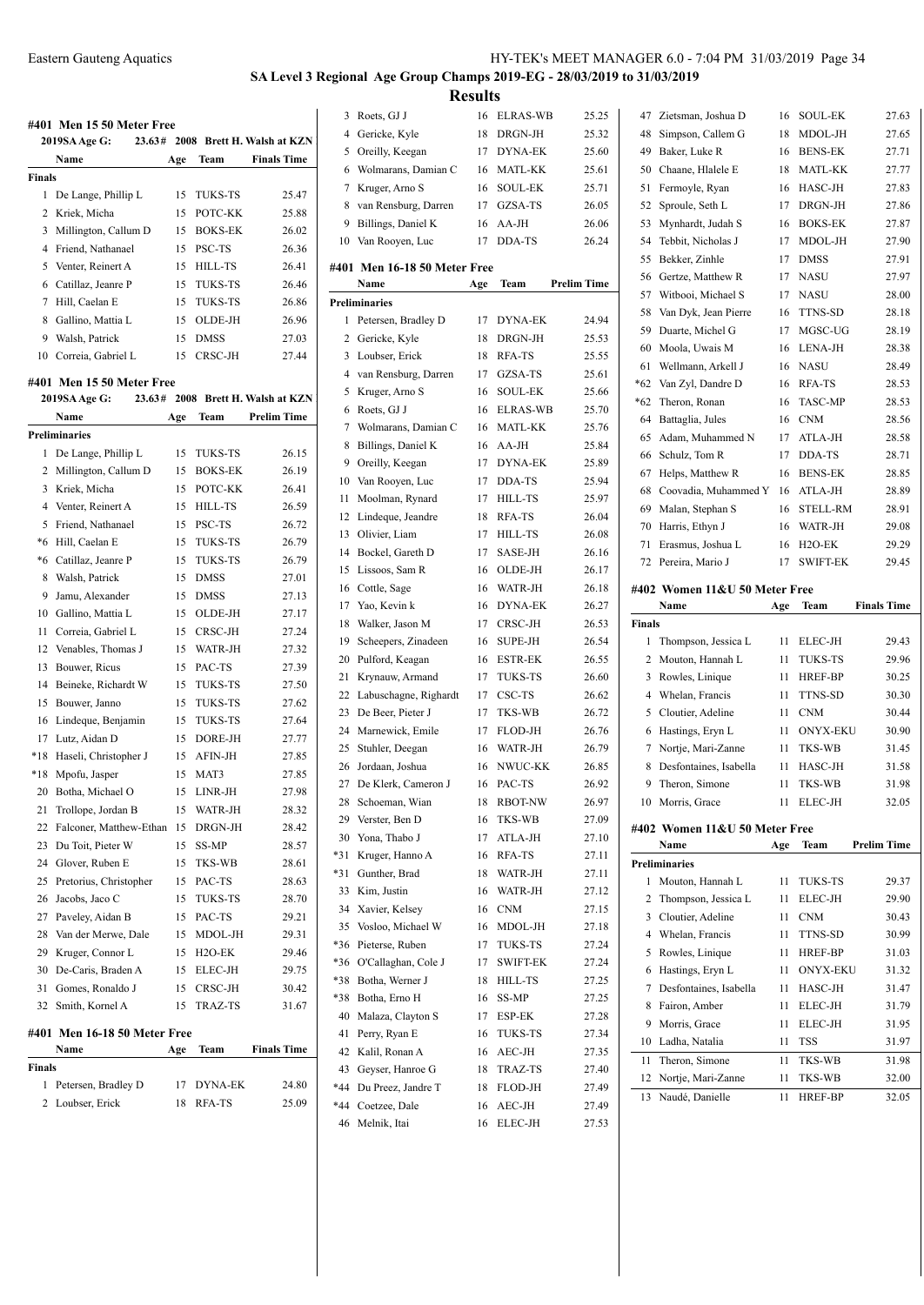#### **SA Level 3 Regional Age Group Champs 2019-EG - 28/03/2019 to 31/03/2019 Results**

**Preliminaries ... (#402 Women 11&U 50 Meter Free)** 14 Walker, Emily P 11 ELEC-JH 32.08 15 Laros, Madeleine A 11 DRGN-JH 32.14 16 du Plessis, Deone 11 TUKS-TS 32.39 17 Dredge, Ruth J 10 PAC-TS 32.49 Gray, Loghan A 11 ELEC-JH 32.67 Labuschagne, Alex 10 MGSC-UG 32.71 Smyth, Taya 11 MASH 32.81 21 Sinclair, Cassidy L 11 DRGN-JH 32.83 Henning, Simoné 11 RBOT-NW 32.86 Bouwer, Naidene 11 PAC-TS 33.01 24 Dawe, Tori 11 MASH 33.14 25 Bonnema, Ankie M 11 DDA-TS 33.17 Pon, Mikayla 11 ESP-EK 33.18 27 Rose, Emma M 11 ONYX-EKU 33.23 Bornman, Anke 11 PAC-TS 33.28 29 Mayende, Elizabeth V 11 NRBCT 33.29 Maina, Kagure 11 NRBCT 33.35 Maritz, Ania 11 PAC-TS 33.44 Van As, Anje 11 MASH 33.76 33 Neuhoff, Madison M 11 MDOL-JH 33.78 Wyrley-Birch, Nicola H 11 DDA-TS 33.79 Mahobele, Loyiso 11 MASH 33.80 \*36 De Klerk, Dané L 11 NWUC-KK 33.82 \*36 Correia, Julia P 11 PER-JH 33.82 Haynes, Elné M 11 SS-MP 33.85 Humphrey, Jessica 10 NASU 33.93 Kunene-Ferri, Sheena S 11 MDOL-JH 33.98 41 Beling, Hayley E 11 BOKS-EK 34.27 Westerduin, Reza 11 NASU 34.41 43 Walker, Danielle 11 MDOL-JH 34.69 \*44 Van der Vyver, Leigh-Ann 11 CRSC-JH 34.75 \*44 Skelton, Tyla J 11 WATR-JH 34.75 46 Masiye-Moyo, Nozintaba 11 MAT3 34.79 Suliman, Tazmin 11 TUKS-TS 34.81 48 Janse van Rensburg, Lean 11 PAC-TS 34.86 Yates, Tamsin 11 BON-JH 34.89 50 Mynhardt, Tamara G 11 BOKS-EK 34.96 \*51 Lu, Keisha 11 MASH 35.00 \*51 Rigby, Hannah P 11 MDOL-JH 35.00 Msimanga, Tammy 11 MASH 35.07 54 Mc Colgan, Athina M 10 JSA-JH 35.10 55 Andraos, Kirsty M 11 TUKS-TS 35.24 56 Burnand, Jade R 10 DYNA-EK 35.37 57 Benade, Quelin H 11 NASU 35.47 58 Olivier, Deidré L 11 NWUC-KK 35.67 Van Wyk, Annebel 11 ESP-EK 35.75 Vogelzang, Kristin T 11 AQUA!-JH 36.03 Pereira, Nayara 11 SWIFT-EK 36.14 62 Brinkmann, Maja J 11 NASU 36.16 \*63 Klein, Kaylynn J 11 NASU 36.25 \*63 Abell, Acacia- Cailyn 11 MDOL-JH 36.25 \*65 Burness, Lize 11 PAC-TS 36.62 \*65 Corns, Ashley S 11 ESP-EK 36.62 O'Connor, Amy 10 WATR-JH 36.74 Nghifikepunye, Mpho G 11 NASU 36.87 69 Busch, Kerryn L 11 NASU 37.39

|                | 70 Brady, Kirstin A                    |          | 11 MDOL-JH                   | 37.75              | 38     |
|----------------|----------------------------------------|----------|------------------------------|--------------------|--------|
|                | #402 Women 12 50 Meter Free            |          |                              |                    | 39     |
|                | 27.73#<br>2019SA Age G:                |          | 2018 Cath Royden-Turner at   |                    | 40     |
|                | Name                                   | Age      | Team                         | <b>Finals Time</b> | 41     |
| <b>Finals</b>  |                                        |          |                              |                    | 42     |
| 1              | Lindsay, Tannah K                      | 12       | <b>ONYX-EKU</b>              | 30.11              | 43     |
| 2              | Phiri, Jade A                          | 12       | <b>TSC</b>                   | 30.55              | 44     |
| 3              | Markovic, Eva O                        | 12       | <b>MATL-KK</b>               | 30.80              | 45     |
|                | 4 Fourie, Xandri                       | 12       | TRAZ-TS                      | 30.82              | 46     |
| 5              | Maske, Marie E                         | 12       | AQUA!-JH                     | 31.18              | 47     |
| 6              | Herbst, Caitlin A                      | 12       | MDOL-JH                      | 31.25              | 48     |
| 7              | Pattle, Kendal C                       | 12       | <b>BENS-EK</b>               | 31.63              | #402   |
| 8              | Fourie, Janke                          | 12       | PAC-TS                       | 32.12              | 201    |
| 9              | McCabe, Alexia                         | 12       | WATR-JH                      | 32.27              |        |
| 10             | Fernandes, SophIe                      | 12       | <b>CNM</b>                   | 32.42              | Finals |
|                |                                        |          |                              |                    | 1      |
|                | #402 Women 12 50 Meter Free            |          |                              |                    | 2      |
|                | 2019SA Age G:<br>27.73#                |          | 2018 Cath Royden-Turner at   |                    | 3      |
|                | Name                                   | Age      | Team                         | <b>Prelim Time</b> | 4      |
|                | <b>Preliminaries</b>                   |          |                              |                    | 5      |
| 1              | Lindsay, Tannah K                      | 12       | <b>ONYX-EKU</b>              | 30.46              | 6      |
| 2              | Markovic, Eva O                        | 12       | <b>MATL-KK</b>               | 30.94              | 7      |
| 3              | Phiri, Jade A                          | 12       | <b>TSC</b>                   | 30.96              | 8      |
| $\overline{4}$ | Fourie, Xandri                         | 12       | <b>TRAZ-TS</b>               | 31.24              | 9      |
| 5              | Herbst, Caitlin A                      | 12       | MDOL-JH                      | 31.38              | 10     |
| 6              | Fourie, Janke                          | 12       | PAC-TS                       | 31.43              |        |
| 7              | Pattle, Kendal C                       | 12       | <b>BENS-EK</b>               | 31.59              | #402   |
| 8              | McCabe, Alexia                         | 12       | WATR-JH                      | 31.80              | 201    |
| 9              | Maske, Marie E                         | 12       | AQUA!-JH                     | 32.00              |        |
| 10             | Fernandes, SophIe                      | 12       | <b>CNM</b>                   | 32.05              | Prelim |
| 11             | Helberg, Gabriella                     | 12       | GEMS-ZZ                      | 32.10              | 1      |
| 12             | Allamby, Kelly N                       | 12       | DORE-JH                      | 32.13              | 2      |
| 13             | Battheu, Annik S                       | 12       | <b>TUKS-TS</b><br><b>TSS</b> | 32.17              | 3<br>4 |
| 14             | Latiff, Sophia                         | 12       | <b>MASH</b>                  | 32.19              |        |
| 15             | Reilly, Emma                           | 12       |                              | 32.23              | 5      |
| 16<br>17       | Van Der Waal, Emma L<br>White, Chelsea | 12<br>12 | DORE-JH<br>CRSC-JH           | 32.42              | 6<br>7 |
| 18             | du Preez, Sumé M                       | 12       | NWUC-KK                      | 32.49<br>32.53     | 8      |
| 19             | Lothian, Roxanne                       | 12       | FLOD-JH                      |                    | 9      |
| 20             | Gangira, Zoe                           | 12       | MAT3                         | 32.57<br>32.61     | 10     |
| 21             | Ditlhogo, Amaru                        | 12       | DMSS                         | 32.62              | 11     |
| 22             | Banyard, Sarah A                       | 12       | TUKS-TS                      | 32.64              | 12     |
| 23             | Zigiriadis, Eleni                      | 12       | TUKS-TS                      | 32.66              | 13     |
| 24             | Greene, Katelyn                        | 12       | <b>SOUL-EK</b>               | 32.69              | 14     |
| 25             | De Boucherville, Catherin              | 12       | MDOL-JH                      | 32.71              | 15     |
| 26             | Lin, Cleo                              | 12       | WATR-JH                      | 32.77              | 16     |
| 27             | Mortimer, Shianne S                    | 12       | CRSC-JH                      | 32.82              | 17     |
| 28             | Zhang, Jenny                           | 12       | EAGA-CC                      | 32.83              | 18     |
| 29             | Pringle, Amy L                         | 12       | ELEC-JH                      | 32.94              | 19     |
| 30             | Roets, Emma                            | 12       | PAC-TS                       | 33.14              | 20     |
| 31             | Irvine, Madison J                      | 12       | TUKS-TS                      | 33.37              | 21     |
| 32             | De Wet, Carmen                         | 12       | TUKS-TS                      | 33.44              | 22     |
| 33             | vd Walt, Janeske                       | 12       | RBUR-BP                      | 33.51              | 23     |
| 34             | Save, Ria N                            | 12       | TSS                          | 33.55              | 24     |
| 35             | Thom, Justine C                        | 12       | JSA-JH                       | 33.64              | 25     |
| 36             | Vogel, Karla                           | 12       | TKS-WB                       | 33.69              | 26     |
| 37             | Germs, Andrea E                        | 12       | WATR-JH                      | 33.70              | 27     |
|                |                                        |          |                              |                    |        |

| 38  | Cowley, Robyn         | 12 TUKS-TS        | 33.97 |
|-----|-----------------------|-------------------|-------|
| 39. | Salis, Kameron L      | 12 WATR-JH        | 34.08 |
|     | 40 Scorgie, Madison   | 12 LINR-JH        | 34.24 |
| 41  | Dyson, Lene           | $12 \text{AA-JH}$ | 34.84 |
|     | 42 Davel, Chignet     | 12 EAGA-CC        | 35.28 |
|     | 43 Pascoe, Juliette   | 12 TUKS-TS        | 35.31 |
|     | 44 Nel, Carlia        | 12 TKS-WB         | 35.32 |
|     | 45 Boegman, Femke     | 12 TUKS-TS        | 35.68 |
|     | 46 Kinnaird, Brynne B | 12 NASU           | 35.84 |
| 47  | Rangraze, Aliyyah     | 12 ATLA-JH        | 36.04 |
| 48  | Boegman, Marje        | 12 TUKS-TS        | 36.80 |
|     |                       |                   |       |

#### **#402 Women 13 50 Meter Free**

|        | 2019SA Age G:<br>26.75# |     |                | 2016 Olivia Nel at Sa Nation: |
|--------|-------------------------|-----|----------------|-------------------------------|
|        | Name                    | Age | Team           | <b>Finals Time</b>            |
| Finals |                         |     |                |                               |
| 1      | Peacock, Emma J         | 13  | WATR-JH        | 29.55                         |
|        | Kruger, Olivia          | 13  | ELEC-JH        | 29.63                         |
| 3      | Mthembu, Yvonne         | 13  | ELEC-JH        | 29.93                         |
|        | 4 Mentz, Calista        | 13. | PAC-TS         | 30.07                         |
| 5.     | Delicado, Alexia        | 13. | POTC-KK        | 30.12                         |
|        | 6 van Niekerk, Tumé     | 13  | POTC-KK        | 30.19                         |
|        | 7 Landskron, Amber      | 13  | <b>TUKS-TS</b> | 30.29                         |
| 8      | Powell, Isabelle        | 13  | <b>TSS</b>     | 30.39                         |
| 9      | Gomes, Emma             | 13  | SODO-JH        | 30.93                         |
| 10     | Jack. Michelle R        | 13  | <b>TUKS-TS</b> | 31.40                         |
|        |                         |     |                |                               |

#### **#402 Women 13 50 Meter Free**

|    | 2019SA Age G:<br>26.75# |     |                 | 2016 Olivia Nel at Sa Nationa |
|----|-------------------------|-----|-----------------|-------------------------------|
|    | Name                    | Age | Team            | <b>Prelim Time</b>            |
|    | <b>Preliminaries</b>    |     |                 |                               |
| 1  | Kruger, Olivia          | 13  | ELEC-JH         | 29.39                         |
| 2  | Peacock, Emma J         | 13  | WATR-JH         | 29.59                         |
| 3  | Mentz, Calista          | 13  | PAC-TS          | 30.04                         |
| 4  | Delicado, Alexia        | 13  | POTC-KK         | 30.12                         |
| 5  | Landskron, Amber        | 13  | TUKS-TS         | 30.16                         |
| 6  | van Niekerk, Tumé       | 13  | POTC-KK         | 30.21                         |
| 7  | Powell, Isabelle        | 13  | <b>TSS</b>      | 30.32                         |
| 8  | Gomes, Emma             | 13  | SODO-JH         | 30.34                         |
| 9  | Mthembu, Yvonne         | 13  | ELEC-JH         | 30.37                         |
| 10 | Jack, Michelle R        | 13  | TUKS-TS         | 30.65                         |
| 11 | Bisschops, Livia J      | 13  | CRSC-JH         | 30.69                         |
| 12 | Terblanche, Zoe         | 13  | RFA-TS          | 30.95                         |
| 13 | Peche, Sacha D          | 13  | <b>ONYX-EKU</b> | 30.96                         |
| 14 | Boyce, Maxine           | 13  | PAC-TS          | 30.99                         |
| 15 | Freel, Ashley Kate K    | 13  | TUKS-TS         | 31.18                         |
| 16 | Dickinson, Amy C        | 13  | MDOL-JH         | 31.21                         |
| 17 | Nupen, Jozi L           | 13  | CRSC-JH         | 31.23                         |
| 18 | Foster, Erin L          | 13  | ELEC-JH         | 31.24                         |
| 19 | Uys, Mia                | 13  | PSC-TS          | 31.29                         |
| 20 | Gardiner, Emma J        | 13  | DYNA-EK         | 31.32                         |
| 21 | Edwards, Gabriella R    | 13  | MDOL-JH         | 31.40                         |
| 22 | Banducci, Simone        | 13  | ELEC-JH         | 31.48                         |
| 23 | Hartman, Carmia         | 13  | RFA-TS          | 31.50                         |
| 24 | Van der Walt, San-Mari  | 13  | DDA-TS          | 31.52                         |
| 25 | Cope, Emma A            | 13  | ELEC-JH         | 31.54                         |
| 26 | Vermeulen, Jasmin J     | 13  | WATR-JH         | 31.64                         |
| 27 | Manthe, Keila           | 13  | <b>TUKS-TS</b>  | 31.71                         |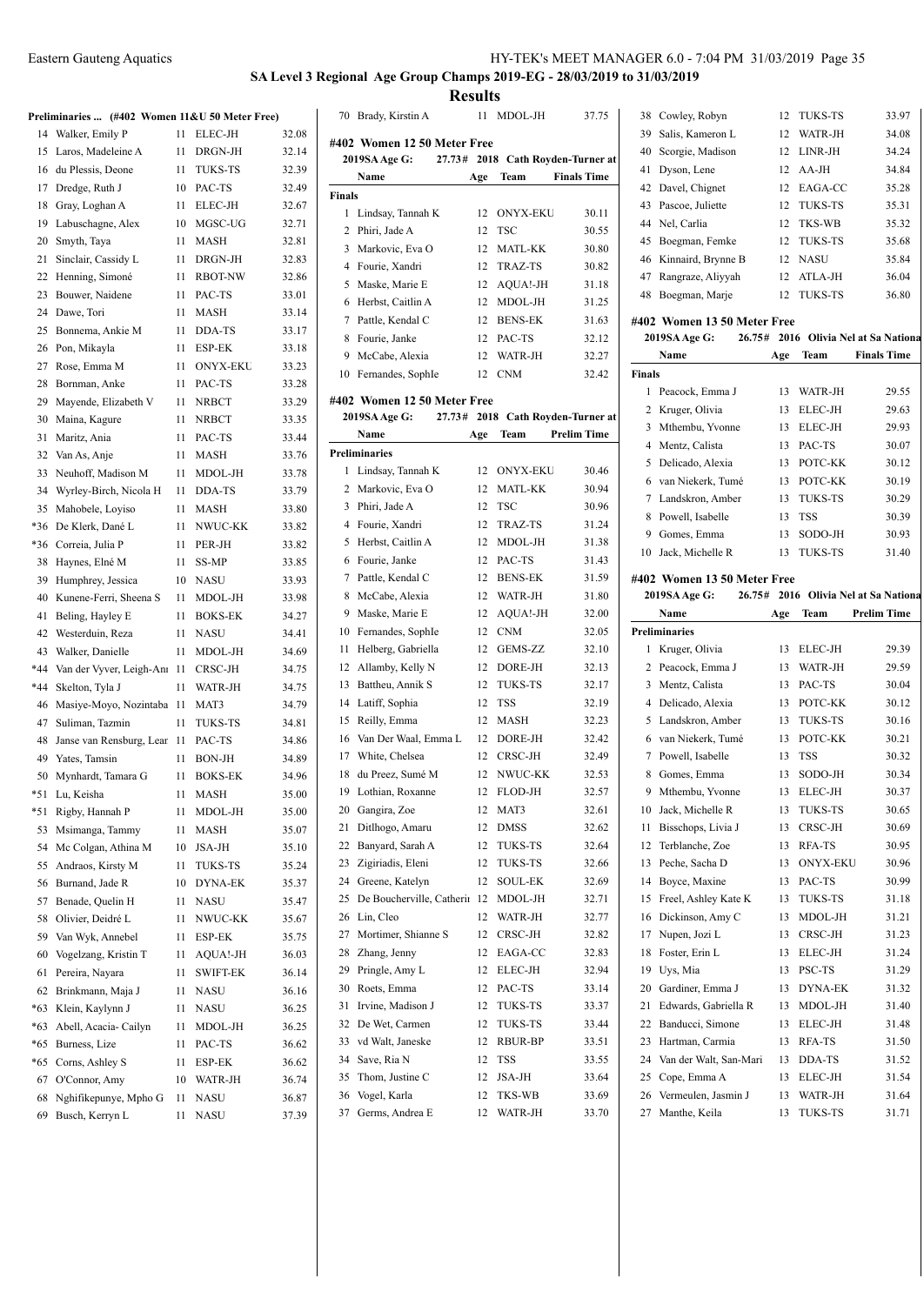# **SA Level 3 Regional Age Group Champs 2019-EG - 28/03/2019 to 31/03/2019 Results**

| Preliminaries  (#402 Women 13 50 Meter Free) |  |  |  |
|----------------------------------------------|--|--|--|

|     | reminizives $\ldots$ ( $\#$ +02 voluen 15 50 ineter Free) |    |                |       |
|-----|-----------------------------------------------------------|----|----------------|-------|
| 28  | Da Fonseca-Hattingh, Sky 13                               |    | RFA-TS         | 31.72 |
| 29  | Helps, Sarah                                              | 13 | <b>BENS-EK</b> | 31.75 |
| 30  | Guymer, Rachel O                                          | 13 | LINR-JH        | 31.77 |
| 31  | Fourie, Chanel                                            | 13 | LINR-JH        | 31.82 |
| 32  | Joseph, Roslyn J                                          | 13 | DDA-TS         | 31.84 |
| 33  | van der Merwe, Jemma                                      | 13 | CSC-TS         | 31.92 |
| 34  | Hartman, Nicola                                           | 13 | RFA-TS         | 32.00 |
| *35 | Steyn, Symóne                                             | 13 | KEIK-NM        | 32.07 |
| *35 | Daling, Lara                                              | 13 | TKS-WB         | 32.07 |
| 37  | Spath, Mackenzie                                          | 13 | <b>NASU</b>    | 32.15 |
| 38  | Bennett, Gabriella M                                      | 13 | LINR-JH        | 32.27 |
| *39 | Oosthuizen, Mieke                                         | 13 | TKS-WB         | 32.31 |
| *39 | Crick, Charlotte J                                        | 13 | CRSC-JH        | 32.31 |
| 41  | Daly, Grace C                                             | 13 | ELEC-JH        | 32.36 |
| 42  | Chyvozertsev, Alice                                       | 13 | DRGN-JH        | 32.51 |
| 43  | Smith, Rachel A                                           | 13 | ELEC-JH        | 32.60 |
| 44  | Viljoen, KC C                                             | 13 | MDOL-JH        | 32.62 |
| 45  | Van Papendorp, Anje                                       | 13 | PSC-TS         | 32.76 |
| 46  | Alves, Joleen M                                           | 13 | ELEC-JH        | 32.77 |
| 47  | van Schalkwyk, Corne                                      | 13 | $AA-JH$        | 32.86 |
| 48  | Robinson, Savannah                                        | 13 | MASH           | 32.90 |
| 49  | Greyling, Annette                                         | 13 | CRSC-JH        | 33.04 |
| 50  | Kinnaird, Neziah                                          | 13 | MAT3           | 33.28 |
| 51  | Mutie, Mutinda                                            | 13 | <b>DMSS</b>    | 33.37 |
| 52  | Smit, Donia C                                             | 13 | SS-MP          | 33.39 |
| 53  | Onovo, Ngosika                                            | 13 | MAT3           | 33.42 |
| 54  | Moodley, Thea T                                           | 13 | DRGN-JH        | 33.46 |
| 55  | Robson-Garth, Amy G                                       | 13 | <b>BOKS-EK</b> | 33.53 |
| 56  | Burness, Rozelle                                          | 13 | PAC-TS         | 33.59 |
| 57  | Pretorius, Nina                                           | 13 | CSC-TS         | 34.13 |
| 58  | Morrison-Goate, Alexis J.                                 | 13 | AA-JH          | 34.30 |
| 59  | Steele, Sharne N                                          | 13 | LINR-JH        | 34.54 |
| 60  | Neilson, Mia C                                            | 13 | WATR-JH        | 35.20 |
| 61  | Stock, Zoe E                                              | 13 | <b>DYNA-EK</b> | 35.80 |
| 62  | Jacobie, Zodea                                            | 13 | SUPE-JH        | 36.59 |

#### **#402 Women 14 50 Meter Free 2019SA Age G: 26.43# 2018 Aimee Canny at Sa National Adventure**

|        | 2019SA Age G:               |     |                | 20.43# 2018 Aimee Canny at Sa Nati |
|--------|-----------------------------|-----|----------------|------------------------------------|
|        | Name                        | Age | Team           | <b>Finals Time</b>                 |
| Finals |                             |     |                |                                    |
| 1      | Mutumbulua, Trisha          | 14  | <b>NASU</b>    | 29.37                              |
| 2      | Köpplinger, Tiana           | 14  | <b>TUKS-TS</b> | 29.65                              |
| 3      | Clarke, Kiannah             | 14  | RFA-TS         | 29.66                              |
| 4      | van Rensburg, Zanje         | 14  | <b>HREF-BP</b> | 29.86                              |
| 5      | Dean, Jordyn K              | 14  | MDOL-JH        | 29.93                              |
| 6      | Pretorius, Nuschka          | 14  | <b>TUKS-TS</b> | 30.01                              |
| 7      | Meyer, Corinna              | 14  | DDA-TS         | 30.03                              |
| 8      | Van der Riet, Kara          | 14  | DDA-TS         | 30.16                              |
| 9      | Salis, Paige S              | 14  | WATR-JH        | 30.22                              |
| 10     | Fischer, Megan              | 14  | MDOL-JH        | 30.38                              |
|        | #402 Women 14 50 Meter Free |     |                |                                    |
|        |                             |     |                |                                    |

| 7702 - 11 0111 011 1 1 20 111 001 11 100 |  |     |            |                                    |  |  |  |
|------------------------------------------|--|-----|------------|------------------------------------|--|--|--|
| <b>2019SA Age G:</b>                     |  |     |            | 26.43# 2018 Aimee Canny at Sa Nati |  |  |  |
| Name                                     |  | Age |            | Team Prelim Time                   |  |  |  |
| Preliminaries                            |  |     |            |                                    |  |  |  |
| 1 van Rensburg, Zanje                    |  |     | 14 HREF-BP | 29.72                              |  |  |  |

| 2     | Köpplinger, Tiana       | 14 | <b>TUKS-TS</b>      | 29.75 |
|-------|-------------------------|----|---------------------|-------|
| 3     | Dean, Jordyn K          | 14 | MDOL-JH             | 29.92 |
| 4     | Meyer, Corinna          | 14 | DDA-TS              | 30.22 |
| 5     | Fischer, Megan          | 14 | MDOL-JH             | 30.25 |
| 6     | Pretorius, Nuschka      | 14 | <b>TUKS-TS</b>      | 30.28 |
| 7     | Mutumbulua, Trisha      | 14 | <b>NASU</b>         | 30.29 |
| 8     | Clarke, Kiannah         | 14 | RFA-TS              | 30.39 |
| 9     | Salis, Paige S          | 14 | WATR-JH             | 30.40 |
| 10    | Van der Riet, Kara      | 14 | DDA-TS              | 30.41 |
| 11    | Otto, Jessica C         | 14 | MDOL-JH             | 30.46 |
| 12    | Landman, Bianca         | 14 | $AA-JH$             | 30.53 |
| 13    | Szejwallo-Graney, Kasia | 14 | TUKS-TS             | 30.57 |
| 14    | Vorster, Sage L         | 14 | TUKS-TS             | 30.85 |
| 15    | Mayos, Madison A        | 14 | CRSC-JH             | 30.98 |
| 16    | Gerber, Claire K        | 14 | TUKS-TS             | 31.05 |
| 17    | de Beer, Gabriella      | 14 | MATL-KK             | 31.10 |
| 18    | Potgieter, Amori        | 14 | NWUC-KK             | 31.11 |
| 19    | Krzychylkiewicz, Cassad | 14 | ELEC-JH             | 31.24 |
| 20    | Powell, Niamh           | 14 | <b>TSS</b>          | 31.25 |
| *21   | Kench, Shannen A        | 14 | <b>DYNA-EK</b>      | 31.44 |
| *21   | Buffel, Jordyn C        | 14 | WATR-JH             | 31.44 |
| *21   | Botha, Jordyn           | 14 | PAC-TS              | 31.44 |
| 24    | Wentzel, Miyanda        | 14 | RFA-TS              | 31.50 |
| 25    | Petzer, Ferlan          | 14 | PAC-TS              | 31.66 |
| 26    | Ismail, Amani           | 14 | ATLA-JH             | 31.69 |
| $*27$ | Steenkamp, Monet        | 14 | ELEC-JH             | 31.84 |
| $*27$ | Sheppard, Kristina A    | 14 | $LINR-JH$           | 31.84 |
| 29    | Sherwood, Erin M        | 14 | PER-JH              | 31.91 |
| 30    | Barnard, Chloë          | 14 | DYNA-EK             | 32.07 |
| 31    | Cronje, Megan           | 14 | WATR-JH             | 32.15 |
| 32    | Wolvaardt, Megan        | 14 | TKS-WB              | 32.17 |
| 33    | Thelejane, Tumelo       | 14 | OLDE-JH             | 32.38 |
| 34    | Kleynhans, Skyla J      | 14 | LINR-JH             | 32.96 |
| 35    | Botha, Immeré I         | 14 | TKS-WB              | 33.04 |
| 36    | Malan, Elna             | 14 | <b>STELL-RM</b>     | 33.20 |
| 37    | Cronk, Taylin           | 14 | H <sub>2</sub> O-EK | 36.17 |

#### **#402 Women 15 50 Meter Free**

|        | 2019SA Age G:         |     |               | 26.02# 2018 Aimee Canny at AUSC - | 8               |
|--------|-----------------------|-----|---------------|-----------------------------------|-----------------|
|        | Name                  | Age | Team          | <b>Finals Time</b>                | 9               |
| Finals |                       |     |               |                                   | 10 <sup>1</sup> |
| 1.     | Gomes, Izabella A     | 15  | SASE-JH       | 29.00                             | #402            |
|        | 2 Ehrich, Nina V      |     | 15 DDA-TS     | 29.11                             |                 |
| 3      | Windt, Bianca         | 15  | RFA-TS        | 29.53                             | Prelim          |
|        | 4 Oellermann, Kiara E | 15  | CRSC-JH       | 29.94                             |                 |
| 5      | Uys, Zandri           | 15  | <b>PSC-TS</b> | 29.95                             | 2<br>7          |
|        | 6 McCulloch, Stacey L |     | 15 ONYX-EKU   | 30.06                             | 3:              |
| 7      | Dal Medico, Dani K    | 15  | ELEC-JH       | 30.24                             | $4 \quad$       |
| 8      | Campbell, Tyla C      | 15  | MDOL-JH       | 30.56                             | 5 <sup>1</sup>  |
| 9      | Choriatopoulos, Leila | 15  | WATR-JH       | 30.57                             | 6               |
|        | 10 Manos, Hannah      |     | 15 TRAZ-TS    | 30.62                             | 7 <sup>1</sup>  |
|        | ---------             |     |               |                                   |                 |

#### **#402 Women 15 50 Meter Free**

| 2019SA Age G:        | 26.02# 2018 Aimee Canny at AUSC |     |           |                    |        |
|----------------------|---------------------------------|-----|-----------|--------------------|--------|
| Name                 |                                 | Age | Team      | <b>Prelim Time</b> | 10 1   |
| <b>Preliminaries</b> |                                 |     |           |                    | 11:    |
| Ehrich, Nina V       |                                 |     | 15 DDA-TS | 29.54              | $12-1$ |
| Windt, Bianca        |                                 |     | RFA-TS    | 29.63              |        |

| $*2$  | Gomes, Izabella A                                              | 15 | SASE-JH         | 29.63 |
|-------|----------------------------------------------------------------|----|-----------------|-------|
|       | 4 Uys, Zandri                                                  | 15 | PSC-TS          | 29.85 |
| 5.    | Oellermann, Kiara E                                            | 15 | CRSC-JH         | 30.01 |
| 6     | Choriatopoulos, Leila                                          | 15 | WATR-JH         | 30.15 |
| 7     | McCulloch, Stacey L                                            | 15 | <b>ONYX-EKU</b> | 30.19 |
| 8     | Dal Medico, Dani K                                             | 15 | <b>ELEC-JH</b>  | 30.45 |
| 9     | Manos, Hannah                                                  | 15 | TRAZ-TS         | 30.50 |
| 10    | Campbell, Tyla C                                               | 15 | MDOL-JH         | 30.57 |
| 11    | Mbite, Christine R                                             | 15 | EAGA-CC         | 30.67 |
| 12    | Ferriman, Morgan                                               | 15 | MDOL-JH         | 30.70 |
| 13    | Matthews, Tselane                                              | 15 | <b>DMSS</b>     | 30.76 |
| $*14$ | Ruele, Refetse B                                               | 15 | DRGN-JH         | 30.77 |
| $*14$ | Walker, Kyra A                                                 | 15 | CRSC-JH         | 30.77 |
| 16    | Van Staden, Anke                                               | 15 | GZSA-TS         | 30.89 |
| $*17$ | Lowman, Camryn H                                               | 15 | ELEC-JH         | 30.92 |
|       | *17 Munks, Sydney                                              | 15 | <b>BOKS-EK</b>  | 30.92 |
| $*17$ | Watts, Caitlin-Leigh                                           | 15 | CRSC-JH         | 30.92 |
| 20    | Parker, Tayla L                                                | 15 | <b>SWIFT-EK</b> | 30.93 |
| 21    | Reynders, Jenna C                                              | 15 | <b>BON-JH</b>   | 30.98 |
| 22    | Fourie, Nia                                                    | 15 | RFA-TS          | 31.18 |
| 23    | De Beer, Marjone                                               | 15 | EAGA-CC         | 31.28 |
| 24    | Steyn, Inge                                                    | 15 | DYNA-EK         | 31.40 |
| 25    | Claase, Kerri-Lyn                                              | 15 | <b>DYNA-EK</b>  | 31.47 |
| 26    | Hunt, Megan P                                                  | 15 | WATR-JH         | 31.62 |
| 27    | vd Walt, Marinet                                               | 15 | RBUR-BP         | 31.78 |
| 28    | Wilcocks, Jessica S                                            | 15 | PAC-TS          | 31.93 |
| 29    | Redecker, Nicole                                               | 15 | <b>NASU</b>     | 33.18 |
|       | $\mu$ 409 $\mu$ $\mu$ $\mu$<br>$\ldots$ 17 10 50 M $\ldots$ F. |    |                 |       |

### **#402 Women 16-18 50 Meter Free**

|                                | Name                   | Age | Team            | <b>Finals Time</b> |  |  |
|--------------------------------|------------------------|-----|-----------------|--------------------|--|--|
| <b>Finals</b>                  |                        |     |                 |                    |  |  |
| 1                              | Greyling, Miré M       | 16  | <b>HREF-BP</b>  | 28.70              |  |  |
| $\overline{c}$                 | Smith, Ashlea K        | 16  | $ACT-JH$        | 28.99              |  |  |
| $*3$                           | Pentz, Shelby R        | 16  | DBSC-SD         | 29.00              |  |  |
| $*3$                           | Volschenk, Nadia       | 17  | <b>SHARK</b>    | 29.00              |  |  |
| 5                              | Fuller, Jenna-Laine    | 17  | AFIN-JH         | 29.15              |  |  |
| 6                              | Munks, Ashleigh F      | 17  | <b>BOKS-EK</b>  | 29.47              |  |  |
| 7                              | Kleynhans, Kristen     | 18  | <b>TUKS-TS</b>  | 29.53              |  |  |
| 8                              | Neale, Ruth M          | 16  | CRSC-JH         | 29.68              |  |  |
| 9                              | Hall, Anthea J         | 17  | DORE-JH         | 29.86              |  |  |
| 10                             | Smith, Calynn          | 18  | PSC-TS          | 29.89              |  |  |
|                                |                        |     |                 |                    |  |  |
| #402 Women 16-18 50 Meter Free |                        |     |                 |                    |  |  |
|                                | Name                   | Age | Team            | <b>Prelim Time</b> |  |  |
|                                | <b>Preliminaries</b>   |     |                 |                    |  |  |
| 1                              | Greyling, Miré M       | 16  | <b>HREF-BP</b>  | 28.39              |  |  |
| 2                              | Volschenk, Nadia       | 17  | <b>SHARK</b>    | 29.05              |  |  |
| 3                              | Smith, Ashlea K        | 16  | $ACT-JH$        | 29.10              |  |  |
| 4                              | Pentz, Shelby R        | 16  | DBSC-SD         | 29.18              |  |  |
| 5                              | Kleynhans, Kristen     | 18  | <b>TUKS-TS</b>  | 29.26              |  |  |
| 6                              | Fuller, Jenna-Laine    | 17  | <b>AFIN-JH</b>  | 29.53              |  |  |
| 7                              | Munks, Ashleigh F      | 17  | <b>BOKS-EK</b>  | 29.57              |  |  |
| 8                              | Neale, Ruth M          | 16  | CRSC-JH         | 29.59              |  |  |
| 9                              | Smith, Calynn          | 18  | PSC-TS          | 29.64              |  |  |
| 10                             | Hall, Anthea J         | 17  | DORE-JH         | 29.73              |  |  |
| 11                             | Sommerville, Savanna M | 17  | GZSA-TS         | 29.98              |  |  |
| 12                             | Lichtblau, Carla A     | 16  | <b>ONYX-EKU</b> | 30.10              |  |  |
| 13                             | Bennett, Elli R        | 18  | <b>TUKS-TS</b>  | 30.13              |  |  |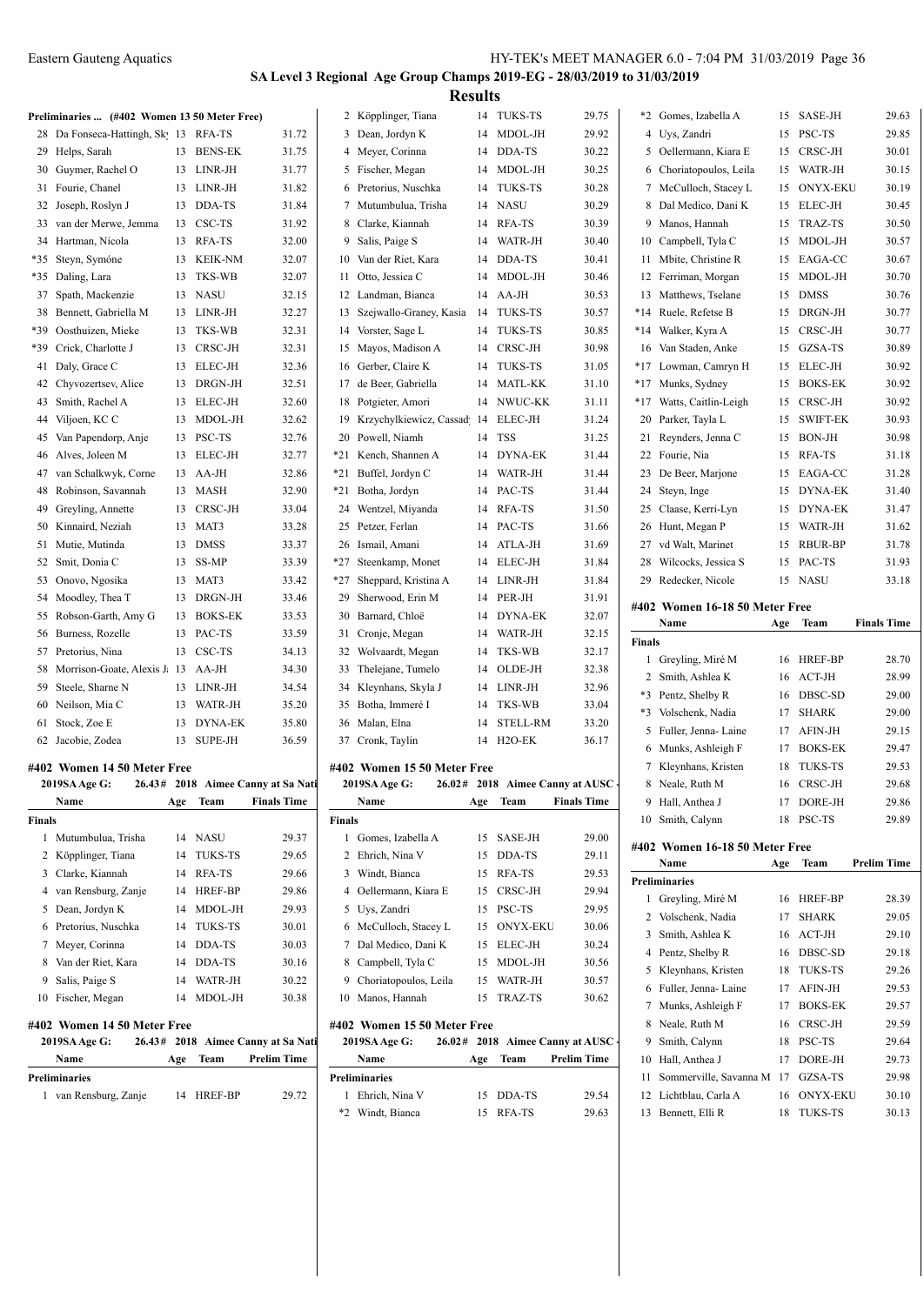#### **SA Level 3 Regional Age Group Champs 2019-EG - 28/03/2019 to 31/03/2019 Results**

|        | Preliminaries  (#402 Women 16-18 50 Meter Free)          |      |                |                    |
|--------|----------------------------------------------------------|------|----------------|--------------------|
| 14     | Ibarra, Carolina L                                       | 16   | <b>ELEC-JH</b> | 30.15              |
| 15     | De wit, Sune'                                            | 16   | MGSC-UG        | 30.49              |
| 16     | Meyer, Janka                                             | 17   | DDA-TS         | 30.53              |
| 17     | Kazimierczak, Jordainne. 16                              |      | FLOD-JH        | 30.58              |
| 18     | Ferreira, Marlise                                        | 17   | HREF-BP        | 30.59              |
| 19     | Zhu, Yuwai                                               | 16   | DRGN-JH        | 30.62              |
| 20     | Kupfer, Marjean H                                        | 16   | MDOL-JH        | 30.69              |
| $*21$  | Sinclair, Zoe A                                          | 16   | <b>TUKS-TS</b> | 30.73              |
| *21    | Van Velzen, Sarah                                        | 17   | <b>SOUL-EK</b> | 30.73              |
| 23     | Anderson, Shaylee J                                      | 16   | <b>TUKS-TS</b> | 30.76              |
| 24     | Campbell, Tarryn M                                       | 18   | CRSC-JH        | 30.80              |
| 25     | Van Driel, Chloe K                                       | 16   | <b>ELEC-JH</b> | 30.82              |
| 26     | Dennis, Anica                                            | 16   | NWUC-KK        | 30.83              |
| *27    | Aaronson, Christen E                                     | 17   | HASC-JH        | 30.84              |
| *27    | Young, Robyn                                             | 18   | <b>SWLAB</b>   | 30.84              |
| 29     | Myburgh, Zanél                                           | 16   | <b>TUKS-TS</b> | 31.31              |
| $*30$  | Botha, Corlia                                            | 18   | HILL-TS        | 31.43              |
| $*30$  | Robberts, Netanya                                        | 17   | TUKS-TS        | 31.43              |
| 32     | Coetzee, Marli                                           | 16   | <b>TRAZ-TS</b> | 31.63              |
| 33     | Marx, Allison                                            | 16   | PER-JH         | 32.11              |
| 34     | Sauvage, Tamika A                                        | 17   | PAC-TS         | 32.22              |
| 35     | Stander, Chemone                                         | 17   | HILL-TS        | 32.82              |
|        |                                                          |      |                |                    |
|        | #403 Men 14&U 50 Meter Free Multi-Class                  |      |                |                    |
|        | Name                                                     | Age  | Team           | <b>Finals Time</b> |
| Finals |                                                          |      |                |                    |
| 1      | Moss, Matthew J S9                                       | 14   | AQUA-BU        | 32.70              |
|        | 2 Adams, Moeketsi S5                                     | 12   | MDOL-JH        | 1:07.16            |
|        | #403 Men 14&U 50 Meter Free Multi-Class                  |      |                |                    |
|        | Name                                                     | Age  | Team           | <b>Prelim Time</b> |
|        | Preliminaries                                            |      |                |                    |
|        | 2 Moss, Matthew J S9                                     | 14   | AQUA-BU        | 33.06              |
|        | 5 Adams, Moeketsi S5                                     | 12   | MDOL-JH        | 1:08.76            |
|        |                                                          |      |                |                    |
|        | #403 Men 15-18 50 Meter Free Multi-Class                 |      |                |                    |
|        | Name                                                     | Age  |                |                    |
| Finals |                                                          |      | Team           | <b>Finals Time</b> |
|        |                                                          |      |                |                    |
|        | 1 Qamarana, Amkele V S15 15 MDOL-JH                      |      |                | 32.97              |
|        | 2 Mncube, Gift S7                                        |      | 15 MDOL-JH     | 35.79              |
|        | 3 Zwane, Kabelo S7                                       | 16   | MDOL-JH        | 38.52              |
|        | #403 Men 15-18 50 Meter Free Multi-Class                 |      |                |                    |
|        | Name                                                     | Age  | Team           | <b>Prelim Time</b> |
|        | Preliminaries                                            |      |                |                    |
| 1      | Qamarana, Amkele V S15 15 MDOL-JH                        |      |                | 32.84              |
|        | 3 Mncube, Gift S7                                        |      | 15 MDOL-JH     | 37.62              |
|        | 4 Zwane, Kabelo S7                                       | 16   | MDOL-JH        | 39.41              |
|        |                                                          |      |                |                    |
|        | #405 Men 11&U 200 Meter Breast                           |      |                |                    |
|        | Name                                                     | Age  | Team           | <b>Finals Time</b> |
| Finals |                                                          |      |                |                    |
| 1      | Durand, Oliver B                                         | 11   | NASU           | 2:59.06            |
|        | 2 Seedat, Uthmaan Y                                      |      | 11 ATLA-JH     | 3:05.69            |
|        | 3 Els, Heinrich D<br>4 Christoforos, Connor M 11 TUKS-TS | 11 - | TUKS-TS        | 3:07.48<br>3:14.43 |

|                |                                | results |                 |                             |                                |
|----------------|--------------------------------|---------|-----------------|-----------------------------|--------------------------------|
| 5              | Muller, Helgaard W             | 11      | TUKS-TS         | 3:14.74                     | 6 I                            |
| 6              | Niemand, Zaine                 | 11      | WATR-JH         | 3:18.93                     | 7<br>ľ                         |
| 7              | Ramsay, Shane J                | 11      | <b>SWIFT-EK</b> | 3:20.92                     | $\mathbf{l}$<br>8              |
| 8              | Grahan, Zhaneardt              | 11      | TKS-WB          | 3:23.87                     | 9 <sub>0</sub>                 |
| 9              | Deng, Ting Wei                 | 11      | SOUL-EK         | 3:24.65                     | ľ<br>---                       |
| 10             | Vimba, Khaya                   | 11      | MAT3            | 3:29.78                     |                                |
|                |                                |         |                 |                             |                                |
|                | #405 Men 11&U 200 Meter Breast |         |                 |                             | #405                           |
|                | Name                           | Age     | Team            | <b>Prelim Time</b>          | 201                            |
|                | Preliminaries                  |         |                 |                             | ľ                              |
| 1              | Deng, Ting Wei                 | 11      | <b>SOUL-EK</b>  | 3:01.06                     | Prelim                         |
| 2              | Seedat, Uthmaan Y              | 11      | ATLA-JH         | 3:06.52                     | ľ<br>1                         |
| 3              | Durand, Oliver B               | 11      | <b>NASU</b>     | 3:08.54                     | $\overline{c}$<br>$\mathbf I$  |
| $\overline{4}$ | Els, Heinrich D                | 11      | <b>TUKS-TS</b>  | 3:16.43                     | 3<br>$\mathbf I$               |
| 5              | Niemand, Zaine                 | 11      | WATR-JH         | 3:20.49                     | $\mathbf{l}$<br>$\overline{4}$ |
| 6              | Christoforos, Connor M         | 11      | <b>TUKS-TS</b>  | 3:21.74                     | J<br>5                         |
| 7              | Grahan, Zhaneardt              | 11      | TKS-WB          | 3:21.89                     | I<br>6                         |
| 8              | Muller, Helgaard W             | 11      | TUKS-TS         | 3:22.02                     | ľ<br>7                         |
| 9              | Mihaylov, Kris S               | 11      | MDOL-JH         | 3:22.89                     | ľ<br>8                         |
| 10             | Vimba, Khaya                   | 11      | MAT3            | 3:25.11                     | 9<br>I                         |
| 11             | Hekandjo, Kgosana O            | 11      | NASU            | 3:25.36                     | 10<br>$\epsilon$               |
| 12             | Ramsay, Shane J                | 11      | <b>SWIFT-EK</b> | 3:25.36                     | 11<br>I                        |
| 13             | Sibanda, Nsikelelo             | 11      | MAT3            | 3:25.93                     | #405                           |
| 14             | Barbas, Orestis M              | 10      | DRGN-JH         | 3:27.08                     | 201                            |
| 15             | Sprong, Huib V                 | 11      | <b>DYNA-EK</b>  | 3:27.32                     | ľ                              |
| 16             | Nunes-Churin, Alexandra        | -11     | SASE-JH         | 3:27.83                     | Finals                         |
| 17             | Grant, Henry C                 | 11      | <b>NASU</b>     | 3:28.17                     | 1<br>$\overline{1}$            |
| 18             | Macfie, Brayden                | 10      | <b>SOUL-EK</b>  | 3:28.35                     | 2<br>$\mathbf I$               |
| 19             | Naidoo, Jaidyn L               | 11      | TUKS-TS         | 3:29.91                     | Š<br>3                         |
| 20             | Rolfe, Kayden J                | 11      | WATR-JH         | 3:30.18                     | $\overline{4}$<br>J            |
| 21             | Mofokeng, Musa B               | 11      | <b>CARN-EK</b>  | 3:30.22                     | Š<br>5                         |
| 22             | Van Der Merwe, Quan            | 11      | <b>SWIFT-EK</b> | 3:30.88                     | I<br>6                         |
| 23             | Van Zyl, Michael M             | 11      | LINR-JH         | 3:30.97                     | 7<br>ľ                         |
| 24             | Dreyer, Hein J                 | 11      | PAC-TS          | 3:32.94                     | I<br>8                         |
| 25             | Millington, Calder B           | 11      | <b>BOKS-EK</b>  | 3:33.32                     | $\mathbf{I}$<br>9              |
| 26             | Van Rensburg, Joshua           | 10      | DBSC-SD         | 3:33.34                     | 10 <sub>l</sub>                |
| 27             | McCabe, Michael                | 9       | WATR-JH         | 3:33.87                     |                                |
| 28             | Domiter, Claudio J             | 11      | <b>BOKS-EK</b>  | 3:33.96                     | #405<br>201                    |
| 29             | Ford, Dawid J                  | 11      | CSC-TS          | 3:35.17                     |                                |
|                | 30 Madamombe, Tarirai          | 11      | MASH            | 3:35.28                     | ľ                              |
| 31             | Basson, Zeeshaan               | 11      | AA-JH           | 3:35.68                     | Prelim                         |
| 32             | Deijs, Marco                   | 11      | SOUL-EK         | 3:37.74                     | 1<br>$\overline{I}$            |
| 33             | van Niekerk, Ruan              | 11      | POTC-KK         | 3:39.78                     | 2<br>$\mathbf I$               |
| 34             | Sibanda, Sibusiso              | 11      | MAT3            | 3:40.15                     | 3<br>J                         |
| 35             | Pretorius, Anthony             | 11      | PAC-TS          | 3:48.21                     | $*4$ 1                         |
|                | 36 Costa, Ricardo              | 11      | <b>CNM</b>      | 3:48.52                     | *4 I                           |
| 37             | Botha, Jayden                  | 11      | DYNA-EK         | 3:49.53                     | $\mathbf{S}$<br>6              |
|                | #405 Men 12 200 Meter Breast   |         |                 |                             | $\mathbf l$<br>7               |
|                | 2:30.92#<br>2019SA Age G:      |         |                 | 2016 Luca D. Holtzhausen at | f.<br>8                        |
|                | Name                           | Age     | Team            | <b>Finals Time</b>          | 9 I<br>$10-1$                  |
|                |                                |         |                 |                             |                                |

 Meyer, Sebastian H 12 RBOT-NW 3:13.38 5 Witbooi, Reinhardt J 12 NASU 3:20.02

**Finals**

 $\overline{\phantom{a}}$ 

|      | 5 Niemand, Zaine              | 11  | WATR-JH         | 3:20.49                              | Meyer, Sebastian H<br>4                     | 12  |
|------|-------------------------------|-----|-----------------|--------------------------------------|---------------------------------------------|-----|
| 6    | Christoforos, Connor M        | 11  | <b>TUKS-TS</b>  | 3:21.74                              | Witbooi, Reinhardt J<br>5                   | 12  |
| 7    | Grahan, Zhaneardt             | 11  | TKS-WB          | 3:21.89                              | Hufner, Bayanda J<br>6                      | 12  |
| 8    | Muller, Helgaard W            | 11  | TUKS-TS         | 3:22.02                              | Nunes, Alexander S<br>7                     | 12  |
| 9.   | Mihaylov, Kris S              | 11  | MDOL-JH         | 3:22.89                              | Muth, Lothar J<br>8                         | 12  |
|      | 10 Vimba, Khaya               | 11  | MAT3            | 3:25.11                              | 9<br>Prevett, Matthew                       | 12  |
| 11   | Hekandjo, Kgosana O           | 11  | <b>NASU</b>     | 3:25.36                              | du Toit, Pieter-Jacq J<br>10                | 12  |
|      | 12 Ramsay, Shane J            | 11  | <b>SWIFT-EK</b> | 3:25.36                              | Benson, Kade L<br>11                        | 12  |
| 13   | Sibanda, Nsikelelo            | 11  | MAT3            | 3:25.93                              | #405 Men 13 200 Meter Breast                |     |
|      | 14 Barbas, Orestis M          | 10  | DRGN-JH         | 3:27.08                              | $2:25.97#$ 2014<br>2019SA Age G:            |     |
| 15   | Sprong, Huib V                | 11  | DYNA-EK         | 3:27.32                              | Name                                        | Age |
|      | 16 Nunes-Churin, Alexandra 11 |     | SASE-JH         | 3:27.83                              | <b>Finals</b>                               |     |
| 17   | Grant, Henry C                | 11  | <b>NASU</b>     | 3:28.17                              | Arwidi, Anton A<br>1                        | 13  |
|      | 18 Macfie, Brayden            | 10  | <b>SOUL-EK</b>  | 3:28.35                              | $\overline{2}$<br>Deutschmann, Matthew T 13 |     |
|      | 19 Naidoo, Jaidyn L           | 11  | TUKS-TS         | 3:29.91                              | Smit, Ruben F<br>3                          | 13  |
|      | 20 Rolfe, Kayden J            | 11  | WATR-JH         | 3:30.18                              | 4<br>Waterson, Jay-Jay                      | 13  |
|      | 21 Mofokeng, Musa B           | 11  | <b>CARN-EK</b>  | 3:30.22                              | Smith, Chris F<br>5                         | 13  |
|      | 22 Van Der Merwe, Quan        | 11  | <b>SWIFT-EK</b> | 3:30.88                              | Bosman, Jason F<br>6                        | 13  |
|      | 23 Van Zyl, Michael M         | 11  | LINR-JH         | 3:30.97                              | Mostert, Adriaan G<br>7                     | 13  |
|      | 24 Dreyer, Hein J             | 11  | PAC-TS          | 3:32.94                              | Pournara, Andrew J<br>8                     | 13  |
|      | 25 Millington, Calder B       | 11  | <b>BOKS-EK</b>  | 3:33.32                              | Bezuidenhout, Josh I<br>9                   | 13  |
|      | 26 Van Rensburg, Joshua       | 10  | DBSC-SD         | 3:33.34                              | De Villiers, Jullian<br>10                  | 13  |
|      | 27 McCabe, Michael            | 9   | WATR-JH         | 3:33.87                              |                                             |     |
|      | 28 Domiter, Claudio J         | 11  | <b>BOKS-EK</b>  | 3:33.96                              | #405 Men 13 200 Meter Breast                |     |
|      | 29 Ford, Dawid J              | 11  | CSC-TS          | 3:35.17                              | 2019SA Age G:<br>2:25.97# 2014              |     |
|      | 30 Madamombe, Tarirai         | 11  | MASH            | 3:35.28                              | Name                                        | Age |
|      | 31 Basson, Zeeshaan           | 11  | AA-JH           | 3:35.68                              | <b>Preliminaries</b>                        |     |
|      | 32 Deijs, Marco               | 11  | <b>SOUL-EK</b>  | 3:37.74                              | 1 Arwidi, Anton A                           | 13  |
|      | 33 van Niekerk, Ruan          | 11  | POTC-KK         | 3:39.78                              | Deutschmann, Matthew T 13<br>2              |     |
|      | 34 Sibanda, Sibusiso          | 11  | MAT3            | 3:40.15                              | 3 Waterson, Jay-Jay                         | 13  |
|      | 35 Pretorius, Anthony         | 11  | PAC-TS          | 3:48.21                              | Mostert, Adriaan G<br>*4                    | 13  |
|      | 36 Costa, Ricardo             | 11  | <b>CNM</b>      | 3:48.52                              | *4<br>Bosman, Jason F                       | 13  |
|      | 37 Botha, Jayden              | 11  | <b>DYNA-EK</b>  | 3:49.53                              | Smit, Ruben F<br>6                          | 13  |
|      |                               |     |                 |                                      | 7 Lourens, Ethan                            | 13  |
|      | 05 Men 12 200 Meter Breast    |     |                 | 2:30.92# 2016 Luca D. Holtzhausen at | Smith, Chris F<br>8                         | 13  |
|      | 2019SA Age G:                 |     |                 |                                      | Pournara, Andrew J<br>9                     | 13  |
|      | Name                          | Age | Team            | <b>Finals Time</b>                   | Bezuidenhout, Josh I<br>10                  | 13  |
| nals |                               |     |                 |                                      | De Villiers, Jullian<br>11                  | 13  |
|      | 1 Mitchell, Connor T          | 12  | WATR-JH         | 3:05.82                              | Van Rensburg, Ruan<br>---                   | 13  |
|      | 2 De Waldon-Holmes, Bret 12   |     | <b>BOKS-EK</b>  | 3:06.74                              | Did not touch wall with both                |     |
|      | 3 Du Toit, Xander             | 12  | <b>TUKS-TS</b>  | 3:08.48                              |                                             |     |

|   | 6 Benson, Kade L                                          |              | 12 PER-JH  | 3:21.68 |  |  |  |
|---|-----------------------------------------------------------|--------------|------------|---------|--|--|--|
| 7 | Muth, Lothar J                                            |              | 12 PAC-TS  | 3:22.42 |  |  |  |
|   | 8 Hufner, Bayanda J                                       |              | 12 MGSC-UG | 3:24.48 |  |  |  |
|   | 9 du Toit, Pieter-Jacq J                                  |              | 12 POTC-KK | 3:35.66 |  |  |  |
|   | --- Nunes, Alexander S                                    | $12^{\circ}$ | JSA-JH     | DO      |  |  |  |
|   | Did not touch wall with both hands simultaneously at turn |              |            |         |  |  |  |

**Name Age Team Prelim Time**

Mitchell, Connor T 12 WATR-JH 3:04.70

#### **#405 Men 12 200 Meter Breast 2019SA Age G: 2:30.92# 2016 Luca D. Holtzhausen at**

**Preliminaries**

| Name                         |    | Team | <b>Finals Time</b>                                                                                                                                                                                                                               |
|------------------------------|----|------|--------------------------------------------------------------------------------------------------------------------------------------------------------------------------------------------------------------------------------------------------|
|                              |    |      |                                                                                                                                                                                                                                                  |
|                              |    |      |                                                                                                                                                                                                                                                  |
| Benson, Kade L               |    |      | 3:26.63                                                                                                                                                                                                                                          |
| du Toit, Pieter-Jacq J<br>10 |    |      | 3:25.52                                                                                                                                                                                                                                          |
| Prevett, Matthew             |    |      | 3:25.27                                                                                                                                                                                                                                          |
| Muth, Lothar J               |    |      | 3:24.09                                                                                                                                                                                                                                          |
| Nunes, Alexander S           |    |      | 3:23.20                                                                                                                                                                                                                                          |
| Hufner, Bayanda J            |    |      | 3:21.16                                                                                                                                                                                                                                          |
| Witbooi, Reinhardt J         |    |      | 3:17.24                                                                                                                                                                                                                                          |
| Meyer, Sebastian H           | 12 |      | 3:13.44                                                                                                                                                                                                                                          |
| Du Toit, Xander              |    |      | 3:09.65                                                                                                                                                                                                                                          |
|                              |    |      | 3:09.36                                                                                                                                                                                                                                          |
|                              |    | Age  | 2 De Waldon-Holmes, Brett 12 BOKS-EK<br>12 TUKS-TS<br>RBOT-NW<br>12 NASU<br>12 MGSC-UG<br>$12$ JSA-JH<br>12 PAC-TS<br>12 TUKS-TS<br>12 POTC-KK<br>12 PER-JH<br>#405 Men 13 200 Meter Breast<br>2019SA Age G: 2:25.97# 2014 Cameron K. Matthews a |

|               |                             | $-$ |                |         |
|---------------|-----------------------------|-----|----------------|---------|
| <b>Finals</b> |                             |     |                |         |
| 1.            | Arwidi, Anton A             | 13  | ACT-JH         | 2:52.95 |
|               | 2 Deutschmann, Matthew T 13 |     | PSC-TS         | 2:54.15 |
|               | 3 Smit, Ruben F             | 13  | <b>HREF-BP</b> | 2:57.33 |
| 4             | Waterson, Jay-Jay           | 13  | CARN-EK        | 2:59.63 |
|               | 5 Smith, Chris F            |     | 13 TRAZ-TS     | 3:00.81 |
|               | 6 Bosman, Jason F           | 13  | <b>SS-MP</b>   | 3:01.36 |
|               | Mostert, Adriaan G          | 13  | WATR-JH        | 3:01.84 |
| 8             | Pournara, Andrew J          | 13  | CRSC-JH        | 3:06.29 |
| 9             | Bezuidenhout, Josh I        | 13  | <b>TUKS-TS</b> | 3:15.23 |

# 10 TTNS-SD 3:17.40

|         | 7703   MCII 1 <i>3 4</i> 00 MCICI DICASI |     |                |                                     |
|---------|------------------------------------------|-----|----------------|-------------------------------------|
|         | <b>2019SA Age G:</b>                     |     |                | 2:25.97# 2014 Cameron K. Matthews a |
|         | Name                                     | Age | Team           | <b>Prelim Time</b>                  |
|         | <b>Preliminaries</b>                     |     |                |                                     |
| 1.      | Arwidi, Anton A                          | 13  | $ACT-JH$       | 2:57.04                             |
| 2       | Deutschmann, Matthew T 13                |     | PSC-TS         | 3:00.61                             |
| 3       | Waterson, Jay-Jay                        | 13  | <b>CARN-EK</b> | 3:03.68                             |
| $*_{4}$ | Mostert, Adriaan G                       | 13  | WATR-JH        | 3:06.77                             |
| $*_{4}$ | Bosman, Jason F                          | 13  | SS-MP          | 3:06.77                             |
| 6       | Smit, Ruben F                            | 13  | HREF-BP        | 3:08.04                             |
| 7       | Lourens, Ethan                           | 13  | ELIT-JH        | 3:08.64                             |
| 8       | Smith, Chris F                           | 13  | TRAZ-TS        | 3:10.32                             |
| 9       | Pournara, Andrew J                       | 13  | CRSC-JH        | 3:10.38                             |
| 10      | Bezuidenhout, Josh I                     | 13  | <b>TUKS-TS</b> | 3:14.47                             |
| 11      | De Villiers, Jullian                     | 13  | TTNS-SD        | 3:16.69                             |
|         | --- Van Rensburg, Ruan                   | 13  | SDD-SD         | DO                                  |

hands simultaneously at turn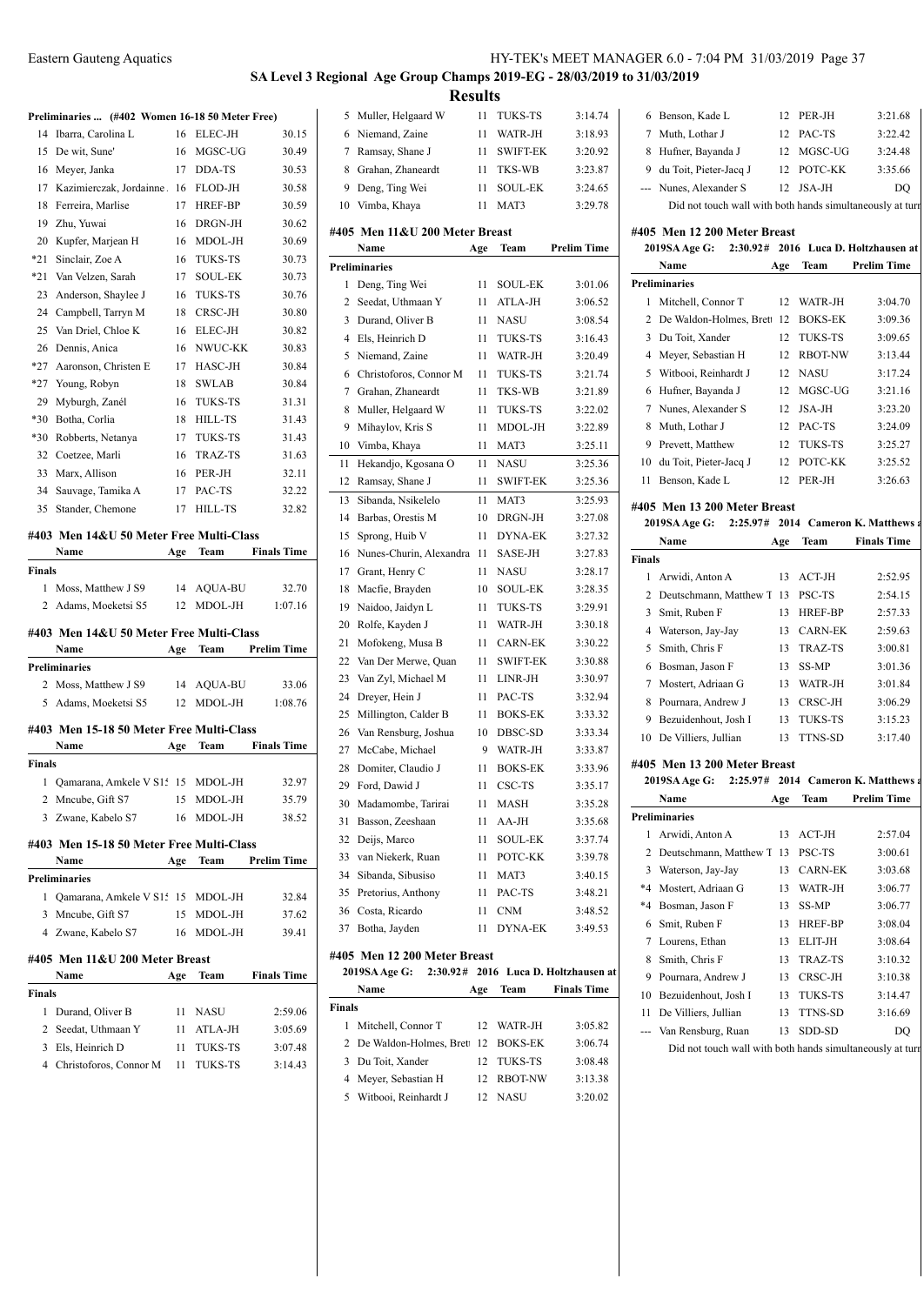# **SA Level 3 Regional Age Group Champs 2019-EG - 28/03/2019 to 31/03/2019 Results**<br>15 TKS-WB

|        | #405 Men 14 200 Meter Breast  |     |                     |                                         |               | 5 Glover, Ruben E                                        | 15  | TKS-WB              | 2:50.14            |
|--------|-------------------------------|-----|---------------------|-----------------------------------------|---------------|----------------------------------------------------------|-----|---------------------|--------------------|
|        | 2019SA Age G:                 |     |                     | 2:20.74# 2016 Luan E. Grobbelaar at A   | 6             | Pretorius, Christopher                                   | 15  | PAC-TS              | 2:50.97            |
|        | Name                          | Age | Team                | <b>Finals Time</b>                      | 7             | Beineke, Richardt W                                      | 15  | <b>TUKS-TS</b>      | 2:52.49            |
| Finals |                               |     |                     |                                         | 8             | Kruger, Connor L                                         | 15  | H <sub>2</sub> O-EK | 2:54.70            |
|        | 1 Smith, Jared E              | 14  | <b>RBOT-NW</b>      | 2:49.11                                 | 9             | Friend, Nathanael                                        | 15  | PSC-TS              | 2:57.04            |
|        |                               |     |                     |                                         | 10            | Kriek, Micha                                             | 15  | POTC-KK             | 3:00.94            |
| 2      | Griffioen, Gerrick J          | 14  | HARB-BP             | 2:49.22                                 |               |                                                          |     |                     |                    |
| 3      | Grobler, Brayden              | 14  | DRGN-JH             | 2:53.79                                 |               | #405 Men 16-18 200 Meter Breast                          |     |                     |                    |
| 4      | Zeiler, Gunther H             | 14  | DORE-JH             | 2:54.40                                 |               | Name                                                     | Age | Team                | <b>Finals Time</b> |
| *5     | Buckley, Byron P              | 14  | H <sub>2</sub> O-EK | 2:54.79                                 | <b>Finals</b> |                                                          |     |                     |                    |
| *5     | Dyson, Bennu                  | 14  | AA-JH               | 2:54.79                                 |               | 1 Botha, Dylan                                           |     | 16 PSC-TS           | 2:38.04            |
|        | 7 Yates, Christian M          | 14  | ELEC-JH             | 2:59.31                                 | 2             | Stuhler, Deegan                                          | 16  | WATR-JH             | 2:40.12            |
| 8      | Kruger, Marnus J              | 14  | SS-MP               | 3:00.56                                 | 3             | De Beer, Pieter J                                        | 17  | TKS-WB              | 2:40.38            |
| 9      | Uys, Janco                    | 14  | NWUC-KK             | 3:00.99                                 | 4             | Scheepers, Zinadeen                                      | 16  | <b>SUPE-JH</b>      | 2:41.81            |
| 10     | Malaza, Oyama W               | 14  | ESP-EK              | 3:03.66                                 | 5             | Witbooi, Michael S                                       | 17  | <b>NASU</b>         | 2:46.71            |
|        | #405 Men 14 200 Meter Breast  |     |                     |                                         | 6             | Setswammung, Tumo                                        | 17  | <b>DMSS</b>         | 2:47.57            |
|        | 2019SA Age G:                 |     |                     | $2:20.74#$ 2016 Luan E. Grobbelaar at A | 7             | Helps, Matthew R                                         | 16  | <b>BENS-EK</b>      | 2:50.33            |
|        | Name                          | Age | Team                | <b>Prelim Time</b>                      | 8             | Malaza, Clayton S                                        | 17  | ESP-EK              | 2:50.42            |
|        | Preliminaries                 |     |                     |                                         | 9             | Edwards, Declan M                                        | 16  | TUKS-TS             | 2:50.86            |
|        | 1 Smith, Jared E              | 14  | <b>RBOT-NW</b>      | 2:52.82                                 | 10            | Chaane, Hlalele E                                        | 18  | <b>MATL-KK</b>      | 2:54.73            |
|        | 2 Zeiler, Gunther H           | 14  | DORE-JH             | 2:54.89                                 |               | #405 Men 16-18 200 Meter Breast                          |     |                     |                    |
| 3      | Griffioen, Gerrick J          | 14  | HARB-BP             | 2:56.48                                 |               | Name                                                     | Age | Team                | <b>Prelim Time</b> |
| 4      | Buckley, Byron P              | 14  | H <sub>2</sub> O-EK | 2:57.67                                 |               | <b>Preliminaries</b>                                     |     |                     |                    |
| 5      | Dyson, Bennu                  | 14  | AA-JH               | 2:57.93                                 |               | 1 Botha, Dylan                                           | 16  | PSC-TS              | 2:42.23            |
| 6      | Yates, Christian M            | 14  | ELEC-JH             | 2:58.33                                 | 2             | De Beer, Pieter J                                        | 17  | TKS-WB              | 2:42.43            |
| 7      | Grobler, Brayden              | 14  | DRGN-JH             | 2:59.20                                 | 3             | Stuhler, Deegan                                          | 16  | WATR-JH             | 2:44.82            |
|        |                               |     |                     |                                         |               |                                                          |     | <b>RFA-TS</b>       |                    |
| 8      | Kruger, Marnus J              | 14  | SS-MP               | 2:59.55                                 | 4             | Lindeque, Jeandre                                        | 18  |                     | 2:46.93            |
| 9      | Malaza, Oyama W               | 14  | ESP-EK              | 3:00.39                                 | 5             | Witbooi, Michael S                                       | 17  | <b>NASU</b>         | 2:48.14            |
| 10     | Uys, Janco                    | 14  | NWUC-KK             | 3:01.31                                 | 6             | Scheepers, Zinadeen                                      | 16  | SUPE-JH             | 2:48.84            |
| 11     | Kim, Dylan                    | 14  | WATR-JH             | 3:04.21                                 | 7             | Helps, Matthew R                                         | 16  | <b>BENS-EK</b>      | 2:49.24            |
| 12     | Tshepe, Leruo T               | 14  | WATR-JH             | 3:05.47                                 | 8             | Malaza, Clayton S                                        | 17  | <b>ESP-EK</b>       | 2:51.05            |
| 13     | Kisson, Kyle                  | 14  | UNIQ-JH             | 3:07.89                                 | 9             | Setswammung, Tumo                                        | 17  | <b>DMSS</b>         | 2:51.86            |
| ---    | Lutz, Sebastian M             | 14  | WATR-JH             | DO                                      | 10            | Edwards, Declan M                                        | 16  | TUKS-TS             | 2:52.26            |
|        | Illegal downward dolphin kick |     |                     |                                         | 11            | Chaane, Hlalele E                                        | 18  | <b>MATL-KK</b>      | 2:52.63            |
|        | #405 Men 15 200 Meter Breast  |     |                     |                                         | 12            | Botha, Erno H                                            | 16  | SS-MP               | 2:54.24            |
|        | 2019SA Age G:                 |     |                     | 2:16.44# 2017 Luan E. Grobbelaar at 0   | 13            | Coovadia, Muhammed Y                                     | 16  | ATLA-JH             | 2:55.27            |
|        | Name                          | Age | Team                | <b>Finals Time</b>                      | 14            | Kennerley, Tristan T                                     | 16  | <b>BENS-EK</b>      | 2:55.31            |
| Finals |                               |     |                     |                                         | 15            | Erasmus, Joshua L                                        | 16  | H <sub>2</sub> O-EK | 2:57.00            |
|        | 1 Catillaz, Jeanre P          |     | 15 TUKS-TS          | 2:41.38                                 |               | 16 De Klerk, Cameron J                                   | 16  | PAC-TS              | 2:57.48            |
|        | 2 Haseli, Christopher J       | 15  | AFIN-JH             | 2:42.92                                 |               | 17 Wellmann, Arkell J                                    |     | 16 NASU             | 2:57.56            |
| 3      | Gomes, Ronaldo J              | 15  | CRSC-JH             | 2:46.98                                 |               | 18 Tebbit, Nicholas J                                    | 17  | MDOL-JH             | 3:09.97            |
| 4      | Smith, Kornel A               | 15  | TRAZ-TS             | 2:47.35                                 |               | --- Pulford, Keagan                                      |     | 16 ESTR-EK          | DQ                 |
| 5.     | Pretorius, Christopher        | 15  | PAC-TS              | 2:48.52                                 |               | Did not touch wall with both hands simultaneously at tur |     |                     |                    |
| 6      | Glover, Ruben E               | 15  | TKS-WB              | 2:48.66                                 |               | #406 Women 11&U 200 Meter Breast                         |     |                     |                    |
| 7      | Beineke, Richardt W           | 15  | <b>TUKS-TS</b>      | 2:51.66                                 |               | Name                                                     | Age | Team                | <b>Finals Time</b> |
|        | 8 Friend, Nathanael           | 15  | PSC-TS              | 2:51.91                                 | <b>Finals</b> |                                                          |     |                     |                    |
|        | 9 Kruger, Connor L            | 15  | H <sub>2</sub> O-EK | 2:52.76                                 |               | 1 Fairon, Amber                                          | 11  | ELEC-JH             | 3:04.95            |
|        |                               |     |                     |                                         | 2             | Mynhardt, Tamara G                                       | 11  | <b>BOKS-EK</b>      | 3:07.61            |
|        | #405 Men 15 200 Meter Breast  |     |                     |                                         | 3             | Gray, Loghan A                                           | 11  | ELEC-JH             | 3:07.77            |
|        | 2019SA Age G:                 |     |                     | 2:16.44# 2017 Luan E. Grobbelaar at 0   | 4             | Henning, Simoné                                          | 11  | <b>RBOT-NW</b>      | 3:11.70            |
|        | Name                          | Age | Team                | <b>Prelim Time</b>                      |               | Walker, Emily P                                          |     | ELEC-JH             |                    |
|        | Preliminaries                 |     |                     |                                         | 5             | French, Sofia D                                          | 11  |                     | 3:12.06            |
|        | 1 Haseli, Christopher J       | 15  | AFIN-JH             | 2:44.94                                 | 6             |                                                          | 11  | DORE-JH             | 3:12.26            |
|        | 2 Catillaz, Jeanre P          | 15  | <b>TUKS-TS</b>      | 2:46.64                                 | 7             | Mc Colgan, Athina M                                      | 10  | JSA-JH              | 3:14.94            |
| 3      | Gomes, Ronaldo J              | 15  | CRSC-JH             | 2:47.76                                 | 8             | Maritz, Jolaine M                                        | 11  | LINR-JH             | 3:15.16            |
|        | 4 Smith, Kornel A             | 15  | TRAZ-TS             | 2:49.71                                 | 9             | Vogelzang, Kristin T                                     | 11  | AQUA!-JH            | 3:18.00            |
|        |                               |     |                     |                                         |               | 10 Theron, Simone                                        | 11  | TKS-WB              | 3:25.49            |

| 6      | Pretorius, Christopher                                    | 15  | PAC-TS              | 2:50.97            | #4VV          | VV U   |
|--------|-----------------------------------------------------------|-----|---------------------|--------------------|---------------|--------|
| 7      | Beineke, Richardt W                                       | 15  | TUKS-TS             | 2:52.49            |               | Nan    |
| 8      | Kruger, Connor L                                          | 15  | H <sub>2</sub> O-EK | 2:54.70            | Prelimina     |        |
| 9      | Friend, Nathanael                                         | 15  | PSC-TS              | 2:57.04            | 1             | Fairo  |
| 10     | Kriek, Micha                                              | 15  | POTC-KK             | 3:00.94            | 2             | Gray   |
|        |                                                           |     |                     |                    | 3             | Mari   |
|        | #405 Men 16-18 200 Meter Breast                           |     |                     |                    | 4             | Myn    |
|        | Name                                                      | Age | Team                | <b>Finals Time</b> | 5             | Heni   |
| Finals |                                                           |     |                     |                    | 6             | Wall   |
| 1      | Botha, Dylan                                              | 16  | PSC-TS              | 2:38.04            | 7             | Ther   |
| 2      | Stuhler, Deegan                                           | 16  | WATR-JH             | 2:40.12            | 8             | Fren   |
| 3      | De Beer, Pieter J                                         | 17  | TKS-WB              | 2:40.38            | 9             | Mc (   |
| 4      | Scheepers, Zinadeen                                       | 16  | <b>SUPE-JH</b>      | 2:41.81            | 10            | Voge   |
| 5      | Witbooi, Michael S                                        | 17  | NASU                | 2:46.71            | 11            | Mor    |
| 6      | Setswammung, Tumo                                         | 17  | <b>DMSS</b>         | 2:47.57            | 12            | Van    |
| 7      | Helps, Matthew R                                          | 16  | <b>BENS-EK</b>      | 2:50.33            | 13            | Sulin  |
| 8      | Malaza, Clayton S                                         | 17  | ESP-EK              | 2:50.42            | 14            | Rose   |
| 9      | Edwards, Declan M                                         | 16  | TUKS-TS             | 2:50.86            | 15            | Brad   |
| 10     | Chaane, Hlalele E                                         | 18  | <b>MATL-KK</b>      | 2:54.73            | 16            | Van    |
|        | #405 Men 16-18 200 Meter Breast                           |     |                     |                    | 17            | Smy    |
|        | Name                                                      | Age | Team                | <b>Prelim Time</b> | 18            | Pon,   |
|        | Preliminaries                                             |     |                     |                    | 19            | Leas   |
| 1      | Botha, Dylan                                              | 16  | PSC-TS              | 2:42.23            | 20            | Pere   |
| 2      | De Beer, Pieter J                                         | 17  | TKS-WB              | 2:42.43            | 21            | Ruar   |
| 3      | Stuhler, Deegan                                           | 16  | WATR-JH             | 2:44.82            | 22            | Nau    |
| 4      | Lindeque, Jeandre                                         | 18  | RFA-TS              | 2:46.93            | 23            | Ladl   |
| 5      | Witbooi, Michael S                                        | 17  | NASU                | 2:48.14            | 24            | Beli   |
| 6      | Scheepers, Zinadeen                                       | 16  | SUPE-JH             | 2:48.84            | 25            | Ross   |
| 7      | Helps, Matthew R                                          | 16  | <b>BENS-EK</b>      | 2:49.24            | 26            | Wyr    |
| 8      | Malaza, Clayton S                                         | 17  | ESP-EK              | 2:51.05            | 27            | Stev   |
| 9      | Setswammung, Tumo                                         | 17  | <b>DMSS</b>         | 2:51.86            | 28            | Busc   |
| 10     | Edwards, Declan M                                         | 16  | TUKS-TS             | 2:52.26            | 29            | Bena   |
| 11     | Chaane, Hlalele E                                         | 18  | <b>MATL-KK</b>      | 2:52.63            | 30            | Wall   |
| 12     | Botha, Erno H                                             | 16  | SS-MP               | 2:54.24            | 31            | May    |
| 13     | Coovadia, Muhammed Y                                      | 16  | ATLA-JH             | 2:55.27            | 32            | Boni   |
| 14     | Kennerley, Tristan T                                      | 16  | <b>BENS-EK</b>      | 2:55.31            | 33            | Hum    |
| 15     | Erasmus, Joshua L                                         | 16  | H <sub>2</sub> O-EK | 2:57.00            | 34            | Four   |
| 16     | De Klerk, Cameron J                                       | 16  | PAC-TS              | 2:57.48            | 35            | Van    |
|        | 17 Wellmann, Arkell J                                     | 16  | <b>NASU</b>         | 2:57.56            | 36            | Msir   |
| 18     | Tebbit, Nicholas J                                        | 17  | MDOL-JH             | 3:09.97            | 37            | Yate   |
| ---    | Pulford, Keagan                                           | 16  | <b>ESTR-EK</b>      | DQ                 | ---           | Roff   |
|        | Did not touch wall with both hands simultaneously at turn |     |                     |                    |               | Di     |
|        |                                                           |     |                     |                    |               | Abel   |
|        | #406 Women 11&U 200 Meter Breast                          |     |                     |                    |               | Di     |
|        | Name                                                      | Age | Team                | <b>Finals Time</b> | #406 Wo       |        |
| Finals |                                                           |     |                     |                    |               | 2019SA |
| 1      | Fairon, Amber                                             | 11  | ELEC-JH             | 3:04.95            |               | Nan    |
| 2      | Mynhardt, Tamara G                                        | 11  | <b>BOKS-EK</b>      | 3:07.61            | <b>Finals</b> |        |
| 3      | Gray, Loghan A                                            | 11  | <b>ELEC-JH</b>      | 3:07.77            | 1             | Four   |
| 4      | Henning, Simoné                                           | 11  | <b>RBOT-NW</b>      | 3:11.70            | 2             | Oliv   |
| 5      | Walker, Emily P                                           | 11  | <b>ELEC-JH</b>      | 3:12.06            | 3             | Four   |
| 6      | French, Sofia D                                           | 11  | DORE-JH             | 3:12.26            | 4             | De E   |
| 7      | Mc Colgan, Athina M                                       | 10  | JSA-JH              | 3:14.94            | 5             | Doic   |
| 8      | Maritz, Jolaine M                                         | 11  | LINR-JH             | 3:15.16            | 6             | Bott.  |
| 9      | Vogelzang, Kristin T                                      | 11  | AQUA!-JH            | 3:18.00            | 7             | Loth   |
| 10     | Theron, Simone                                            | 11  | TKS-WB              | 3:25.49            |               |        |

|                                                                                                                                                                                                                                                                                                                                                                                                                                                                            | Name                                                      | Age | Team            | Prelim Time                             |
|----------------------------------------------------------------------------------------------------------------------------------------------------------------------------------------------------------------------------------------------------------------------------------------------------------------------------------------------------------------------------------------------------------------------------------------------------------------------------|-----------------------------------------------------------|-----|-----------------|-----------------------------------------|
|                                                                                                                                                                                                                                                                                                                                                                                                                                                                            | <b>Preliminaries</b>                                      |     |                 |                                         |
| 1                                                                                                                                                                                                                                                                                                                                                                                                                                                                          | Fairon, Amber                                             | 11  | ELEC-JH         | 3:06.26                                 |
|                                                                                                                                                                                                                                                                                                                                                                                                                                                                            | 2 Gray, Loghan A                                          | 11  | ELEC-JH         | 3:10.90                                 |
|                                                                                                                                                                                                                                                                                                                                                                                                                                                                            | 3 Maritz, Jolaine M                                       | 11  | LINR-JH         | 3:15.07                                 |
| 4                                                                                                                                                                                                                                                                                                                                                                                                                                                                          | Mynhardt, Tamara G                                        | 11  | <b>BOKS-EK</b>  | 3:16.49                                 |
| 5                                                                                                                                                                                                                                                                                                                                                                                                                                                                          | Henning, Simoné                                           | 11  | <b>RBOT-NW</b>  | 3:17.01                                 |
|                                                                                                                                                                                                                                                                                                                                                                                                                                                                            | 6 Walker, Emily P                                         | 11  | ELEC-JH         | 3:17.05                                 |
| 7                                                                                                                                                                                                                                                                                                                                                                                                                                                                          | Theron, Simone                                            | 11  | TKS-WB          | 3:17.93                                 |
| 8                                                                                                                                                                                                                                                                                                                                                                                                                                                                          | French, Sofia D                                           | 11  | DORE-JH         | 3:19.59                                 |
| 9                                                                                                                                                                                                                                                                                                                                                                                                                                                                          | Mc Colgan, Athina M                                       | 10  | JSA-JH          | 3:19.98                                 |
| 10                                                                                                                                                                                                                                                                                                                                                                                                                                                                         | Vogelzang, Kristin T                                      | 11  | AQUA!-JH        | 3:20.58                                 |
| 11                                                                                                                                                                                                                                                                                                                                                                                                                                                                         | Morris, Grace                                             | 11  | ELEC-JH         | 3:23.27                                 |
| 12                                                                                                                                                                                                                                                                                                                                                                                                                                                                         | Van Wyk, Annebel                                          | 11  | ESP-EK          | 3:23.34                                 |
| 13                                                                                                                                                                                                                                                                                                                                                                                                                                                                         | Suliman, Tazmin                                           | 11  | TUKS-TS         | 3:23.41                                 |
| 14                                                                                                                                                                                                                                                                                                                                                                                                                                                                         | Rose, Emma M                                              | 11  | ONYX-EKU        | 3:26.17                                 |
| 15                                                                                                                                                                                                                                                                                                                                                                                                                                                                         | Brady, Kirstin A                                          | 11  | MDOL-JH         | 3:26.32                                 |
| 16                                                                                                                                                                                                                                                                                                                                                                                                                                                                         | Van Der Vyver, Kaylee                                     | 11  | <b>CARN-EK</b>  | 3:26.52                                 |
| 17                                                                                                                                                                                                                                                                                                                                                                                                                                                                         | Smyth, Taya                                               | 11  | MASH            | 3:26.73                                 |
| 18                                                                                                                                                                                                                                                                                                                                                                                                                                                                         | Pon, Mikayla                                              | 11  | <b>ESP-EK</b>   | 3:26.76                                 |
| 19                                                                                                                                                                                                                                                                                                                                                                                                                                                                         | Leask, Keira C                                            | 11  | DORE-JH         | 3:27.30                                 |
| 20                                                                                                                                                                                                                                                                                                                                                                                                                                                                         | Pereira, Nayara                                           | 11  | <b>SWIFT-EK</b> | 3:28.57                                 |
| 21                                                                                                                                                                                                                                                                                                                                                                                                                                                                         | Ruane, Kiera L                                            | 10  | TUKS-TS         | 3:28.76                                 |
| 22                                                                                                                                                                                                                                                                                                                                                                                                                                                                         | Naudé, Danielle                                           | 11  | HREF-BP         | 3:28.82                                 |
| 23                                                                                                                                                                                                                                                                                                                                                                                                                                                                         | Ladha, Natalia                                            | 11  | TSS             | 3:28.95                                 |
| 24                                                                                                                                                                                                                                                                                                                                                                                                                                                                         | Beling, Hayley E                                          | 11  | BOKS-EK         | 3:29.38                                 |
| 25                                                                                                                                                                                                                                                                                                                                                                                                                                                                         | Rossouw, Chloe                                            | 11  | <b>TUKS-TS</b>  | 3:30.04                                 |
| 26                                                                                                                                                                                                                                                                                                                                                                                                                                                                         | Wyrley-Birch, Nicola H                                    | 11  | DDA-TS          | 3:30.27                                 |
| 27                                                                                                                                                                                                                                                                                                                                                                                                                                                                         | Stevens, Lia C                                            | 11  | DRGN-JH         | 3:30.80                                 |
| 28                                                                                                                                                                                                                                                                                                                                                                                                                                                                         | Busch, Kerryn L                                           | 11  | NASU            | 3:32.03                                 |
| 29                                                                                                                                                                                                                                                                                                                                                                                                                                                                         | Benade, Quelin H                                          | 11  | NASU            | 3:33.21                                 |
| 30                                                                                                                                                                                                                                                                                                                                                                                                                                                                         | Walker, Danielle                                          | 11  | MDOL-JH         | 3:33.89                                 |
| 31                                                                                                                                                                                                                                                                                                                                                                                                                                                                         | Mayende, Elizabeth V                                      | 11  | <b>NRBCT</b>    | 3:37.48                                 |
| 32                                                                                                                                                                                                                                                                                                                                                                                                                                                                         | Bonnema, Ankie M                                          | 11  | DDA-TS          | 3:38.73                                 |
| 33                                                                                                                                                                                                                                                                                                                                                                                                                                                                         | Humphrey, Jessica                                         | 10  | NASU            | 3:39.18                                 |
| 34                                                                                                                                                                                                                                                                                                                                                                                                                                                                         | Fourie, Anri                                              | 11  | DORE-JH         | 3:39.46                                 |
| 35                                                                                                                                                                                                                                                                                                                                                                                                                                                                         | Van der Vyver, Leigh-Anı                                  | 11  | CRSC-JH         | 3:40.40                                 |
| 36                                                                                                                                                                                                                                                                                                                                                                                                                                                                         | Msimanga, Tammy                                           | 11  | MASH            | 3:43.81                                 |
|                                                                                                                                                                                                                                                                                                                                                                                                                                                                            | 37 Yates, Tamsin                                          | 11  | BON-JH          | 3:43.84                                 |
| $\frac{1}{2} \left( \frac{1}{2} \right) \left( \frac{1}{2} \right) \left( \frac{1}{2} \right) \left( \frac{1}{2} \right) \left( \frac{1}{2} \right) \left( \frac{1}{2} \right) \left( \frac{1}{2} \right) \left( \frac{1}{2} \right) \left( \frac{1}{2} \right) \left( \frac{1}{2} \right) \left( \frac{1}{2} \right) \left( \frac{1}{2} \right) \left( \frac{1}{2} \right) \left( \frac{1}{2} \right) \left( \frac{1}{2} \right) \left( \frac{1}{2} \right) \left( \frac$ | Roff, Matilde                                             | 11  | <b>CNM</b>      | DQ                                      |
|                                                                                                                                                                                                                                                                                                                                                                                                                                                                            | Did not touch wall with both hands simultaneously at turn |     |                 |                                         |
|                                                                                                                                                                                                                                                                                                                                                                                                                                                                            | --- Abell, Acacia- Cailyn                                 |     | 11 MDOL-JH      | DQ                                      |
|                                                                                                                                                                                                                                                                                                                                                                                                                                                                            | Did not touch wall with both hands simultaneously at turn |     |                 |                                         |
|                                                                                                                                                                                                                                                                                                                                                                                                                                                                            | #406 Women 12 200 Meter Breast                            |     |                 |                                         |
|                                                                                                                                                                                                                                                                                                                                                                                                                                                                            | 2019SA Age G:                                             |     |                 | 2:28.55# 2008 Jessica S. Liss at Telkon |
|                                                                                                                                                                                                                                                                                                                                                                                                                                                                            | Name                                                      | Age | Team            | <b>Finals Time</b>                      |
|                                                                                                                                                                                                                                                                                                                                                                                                                                                                            | <b>Finals</b>                                             |     |                 |                                         |

|       | гуание             | Аче | теаш           | гинану типе |
|-------|--------------------|-----|----------------|-------------|
| inals |                    |     |                |             |
| 1     | Fourie, Xandri     | 12. | TRAZ-TS        | 3:08.84     |
|       | 2 Olivier, Abigail | 12  | EAGA-CC        | 3:09.27     |
|       | 3 Fourie, Janke    |     | 12 PAC-TS      | 3:11.87     |
|       | 4 De Beer, Lara    | 12. | <b>BENS-EK</b> | 3:12.16     |
| 5.    | Doida, Hanae       | 12  | HASC-JH        | 3:12.23     |
|       | Bott, Jessica A    | 12  | <b>CARN-EK</b> | 3:12.38     |
|       | Lothian, Roxanne   | 12  | FLOD-JH        | 3:12.49     |
|       |                    |     |                |             |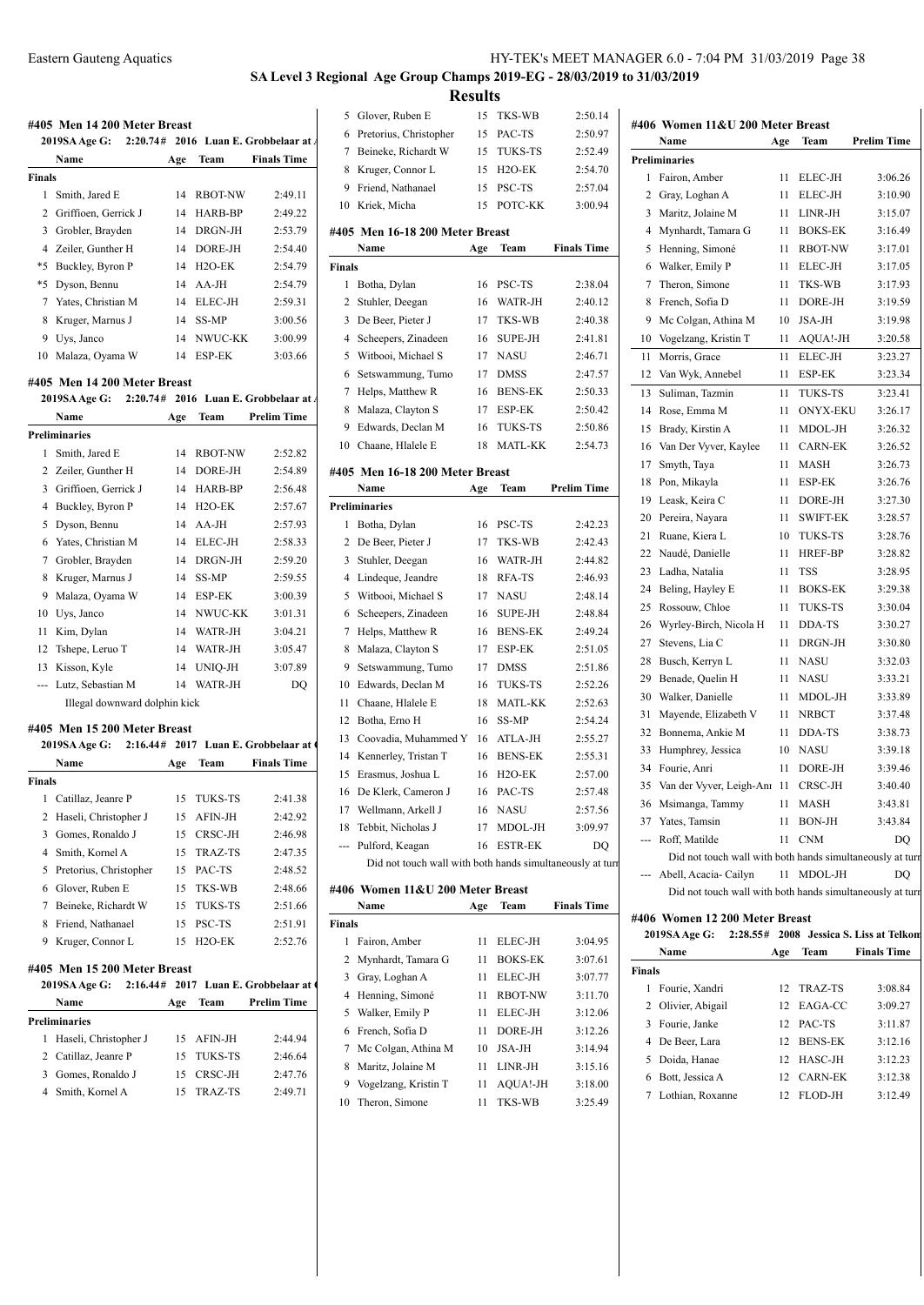3 Regional Age Group Champs 2019-EG - 28/03/2019 to 31/03/2019 **Results**

|               |                                          |     |                | <b>SA Level 3 Regio</b>                 |                |
|---------------|------------------------------------------|-----|----------------|-----------------------------------------|----------------|
|               | Finals  (#406 Women 12 200 Meter Breast) |     |                |                                         |                |
| 8             | Dyson, Lene                              | 12  | AA-JH          | 3:12.87                                 | #40            |
|               | 9 Kinnaird, Brynne B                     | 12  | <b>NASU</b>    | 3:15.08                                 | 2              |
|               | 10 Maske, Marie E                        | 12  | AQUA!-JH       | 3:16.95                                 |                |
|               | 11 Vogel, Karla                          | 12  | TKS-WB         | 3:23.57                                 | Pre            |
|               | #406 Women 12 200 Meter Breast           |     |                |                                         |                |
|               | 2019SA Age G:                            |     |                | 2:28.55# 2008 Jessica S. Liss at Telkon |                |
|               | Name                                     | Age | Team           | <b>Prelim Time</b>                      |                |
|               | <b>Preliminaries</b>                     |     |                |                                         |                |
| 1             | Fourie, Xandri                           | 12  | TRAZ-TS        | 3:04.30                                 |                |
| 2             | Doida, Hanae                             | 12  | HASC-JH        | 3:10.46                                 |                |
| 3             | Fourie, Janke                            | 12  | PAC-TS         | 3:11.27                                 |                |
|               | 4 Olivier, Abigail                       | 12  | EAGA-CC        | 3:11.70                                 |                |
| 5             | Maske, Marie E                           | 12  | AQUA!-JH       | 3:13.47                                 | $\mathbf{1}$   |
| 6             | Kinnaird, Brynne B                       | 12  | <b>NASU</b>    | 3:14.33                                 | 1              |
| 7             | De Beer, Lara                            | 12  | <b>BENS-EK</b> | 3:14.52                                 | 11             |
| 8             | Lothian, Roxanne                         | 12  | FLOD-JH        | 3:15.46                                 | 11             |
| 9.            | Bott, Jessica A                          | 12  | <b>CARN-EK</b> | 3:15.70                                 | 1.             |
|               | 10 Vogel, Karla                          | 12  | TKS-WB         | 3:15.89                                 | 1:             |
| 11            | Dyson, Lene                              | 12  | AA-JH          | 3:16.54                                 | 1              |
|               | 12 Rangraze, Aliyyah                     | 12  | ATLA-JH        | 3:16.98                                 | $1^{\prime}$   |
| 13            | Jacobs, Demi                             | 12  | <b>TUKS-TS</b> | 3:18.18                                 | $*1$           |
|               | 14 Clifford, Skyla T                     | 12  | MDOL-JH        | 3:19.25                                 | $*1$           |
|               | 15 Mortimer, Shianne S                   | 12  | CRSC-JH        | 3:19.71                                 | $\overline{2}$ |
|               | 16 Markovic, Eva O                       | 12  | MATL-KK        | 3:19.96                                 | $\overline{2}$ |
| 17            | Malan, Chanel M                          | 12  | <b>BLAE-JH</b> | 3:20.09                                 | 2.             |
| 18            | Fermoyle, Megan                          | 12  | HASC-JH        | 3:22.52                                 | $\overline{2}$ |
| 19            | Zigiriadis, Eleni                        | 12  | TUKS-TS        | 3:22.68                                 | 2.             |
|               | 20 Meyer, Jenna S                        | 12  | AQUM-JH        | 3:23.35                                 | $\overline{2}$ |
| 21            | Boegman, Femke                           | 12  | TUKS-TS        | 3:24.91                                 | $\overline{2}$ |
| 22            | Salis, Kameron L                         | 12  | WATR-JH        | 3:24.96                                 |                |
| 23            | Taljaard, Ilme                           | 12  | PSC-TS         | 3:26.49                                 |                |
|               | 24 Pascoe, Juliette                      | 12  | TUKS-TS        | 3:29.18                                 |                |
| 25            | Roets, Emma                              | 12  | PAC-TS         | 3:33.23                                 | #40            |
|               | 26 Gangira, Zoe                          | 12  | MAT3           | 3:35.25                                 | 2              |
|               | 27 Kukkuk, Sadie S                       | 12  | DORE-JH        | 3:39.79                                 |                |
| 28            | Boegman, Marje                           | 12  | TUKS-TS        | 3:40.22                                 | Fin            |
|               | #406 Women 13 200 Meter Breast           |     |                |                                         |                |
|               | 2019SA Age G:                            |     |                | 2:30.38# 2009 Jessica S.Liss at Nationa |                |
|               | Name                                     | Age | Team           | <b>Finals Time</b>                      |                |
| <b>Finals</b> |                                          |     |                |                                         |                |
| 1             | Vermeulen, Jasmin J                      | 13  | WATR-JH        | 2:55.13                                 |                |
|               | 2 Boyce, Maxine                          | 13  | PAC-TS         | 2:55.67                                 |                |
| 3             | Terblanche, Zoe                          | 13  | RFA-TS         | 2:56.13                                 |                |
|               | 4 Foster, Erin L                         | 13  | ELEC-JH        | 3:02.57                                 |                |
| 5             | Robson-Garth, Amy G                      | 13  | BOKS-EK        | 3:07.23                                 | 10             |
|               | 6 Greyling, Annette                      | 13  | CRSC-JH        | 3:07.29                                 |                |
| 7             | Dzanibe, Noxy                            | 13  | RBOT-NW        | 3:10.79                                 | #40            |
|               | 8 Daly, Grace C                          | 13  | ELEC-JH        | 3:11.68                                 | 2              |
| 9             | Fourie, Amber F                          | 13  | FLOD-JH        | 3:13.32                                 |                |
|               | 10 Uys, Mia                              | 13  | PSC-TS         | 3:19.25                                 | Pre            |
|               |                                          |     |                |                                         |                |
|               |                                          |     |                |                                         |                |

|                | #406 Women 13 200 Meter Breast                            |     |                 |                                          |                        |
|----------------|-----------------------------------------------------------|-----|-----------------|------------------------------------------|------------------------|
|                | 2019SA Age G:                                             |     |                 | 2:30.38# 2009 Jessica S.Liss at National | 7<br>de B              |
|                | Name                                                      | Age | Team            | <b>Prelim Time</b>                       | 8<br>Pow               |
|                | <b>Preliminaries</b>                                      |     |                 |                                          | 9<br>Barn              |
| 1              | Vermeulen, Jasmin J                                       | 13  | WATR-JH         | 2:56.78                                  | 10<br>Mut              |
| $\overline{c}$ | Terblanche, Zoe                                           | 13  | RFA-TS          | 2:58.48                                  | Mala<br>11             |
| 3              | Boyce, Maxine                                             | 13  | PAC-TS          | 3:03.52                                  | #406 Wo                |
| 4              | Robson-Garth, Amy G                                       | 13  | <b>BOKS-EK</b>  | 3:05.94                                  | 2019SA                 |
| 5              | Daly, Grace C                                             | 13  | ELEC-JH         | 3:07.49                                  | Nan                    |
| 6              | Foster, Erin L                                            | 13  | ELEC-JH         | 3:08.14                                  | <b>Finals</b>          |
| 7              | Greyling, Annette                                         | 13  | CRSC-JH         | 3:11.69                                  | $\mathbf{1}$<br>Low    |
| 8              | Dzanibe, Noxy                                             | 13  | <b>RBOT-NW</b>  | 3:12.80                                  | $\overline{c}$<br>Rede |
| 9              | Edwards, Gabriella R                                      | 13  | MDOL-JH         | 3:13.65                                  | 3<br>Mbi               |
| 10             | Fourie, Amber F                                           | 13  | FLOD-JH         | 3:14.25                                  | 4<br>Ferri             |
| 11             | Uys, Mia                                                  | 13  | PSC-TS          | 3:15.17                                  | 5<br>Mais              |
| 12             | Morrison-Goate, Alexis J.                                 | 13  | $AA-JH$         | 3:15.75                                  | Claa<br>6              |
| 13             | Bisschops, Livia J                                        | 13  | CRSC-JH         | 3:16.00                                  | 7<br>Hun               |
| 14             | Steele, Sharne N                                          | 13  | LINR-JH         | 3:17.27                                  | 8<br>Van               |
| 15             | Peche, Sacha D                                            | 13  | <b>ONYX-EKU</b> | 3:17.46                                  | #406 Wo                |
| 16             | Joubert, Larike                                           | 13  | TASC-MP         | 3:18.56                                  | 2019SA                 |
| 17             | Robinson, Savannah                                        | 13  | <b>MASH</b>     | 3:19.01                                  | Nan                    |
| $*18$          | Dickinson, Amy C                                          | 13  | MDOL-JH         | 3:19.16                                  | Prelimina              |
| *18            | Levin, Zelmarie                                           | 13  | <b>TTNS-SD</b>  | 3:19.16                                  | 1<br>Low               |
| 20             | Haitsma, Lindiwe                                          | 13  | <b>DMSS</b>     | 3:19.49                                  | $\overline{c}$<br>Mbit |
| 21             | Helps, Sarah                                              | 13  | <b>BENS-EK</b>  | 3:21.80                                  | 3<br>Rede              |
| 22             | Jacobie, Zodea                                            | 13  | <b>SUPE-JH</b>  | 3:25.95                                  | 4<br>Mais              |
| 23             | Onovo, Ngosika                                            | 13  | MAT3            | 3:26.44                                  | 5<br>Ferri             |
| 24             | Powell, Isabelle                                          | 13  | <b>TSS</b>      | 3:27.19                                  | Ehri<br>6              |
| 25             | Burness, Rozelle                                          | 13  | PAC-TS          | 3:27.30                                  | 7<br>Claa              |
| 26             | Cope, Emma A                                              | 13  | ELEC-JH         | 3:27.88                                  | 8<br>Hun               |
| $\overline{a}$ | Kinnaird, Neziah                                          | 13  | MAT3            | DO                                       | 9<br>Van               |
|                | Did not touch wall with both hands simultaneously at turn |     |                 |                                          |                        |
|                |                                                           |     |                 |                                          |                        |

## **#406 Women 14 200 Meter Breast**

|        | 2019SA Age G:      |     |                     | $2:31.93#$ 2018 Paige F. Brombacher at | Fina |
|--------|--------------------|-----|---------------------|----------------------------------------|------|
|        | Name               | Age | Team                | <b>Finals Time</b>                     |      |
| Finals |                    |     |                     |                                        |      |
| 1      | Vorster, Sage L    | 14  | <b>TUKS-TS</b>      | 3:01.44                                |      |
|        | 2 Cronje, Megan    | 14  | WATR-JH             | 3:01.59                                |      |
| 3      | Botha, Immeré I    | 14  | TKS-WB              | 3:04.35                                |      |
| 4      | de Beer, Gabriella | 14  | <b>MATL-KK</b>      | 3:05.06                                |      |
| 5      | Buffel, Jordyn C   | 14  | WATR-JH             | 3:07.33                                |      |
| 6      | Cronk, Taylin      | 14  | H <sub>2</sub> O-EK | 3:08.22                                |      |
|        | Botha, Jordyn      | 14  | PAC-TS              | 3:13.36                                |      |
| 8      | Powell, Niamh      | 14  | <b>TSS</b>          | 3:21.14                                |      |
| 9      | Mutumbulua, Trisha |     | 14 NASU             | 3:21.17                                |      |
| 10     | Malan, Elna        | 14  | <b>STELL-RM</b>     | 3:27.34                                | #406 |
|        |                    |     |                     |                                        |      |

### **#406 Women 14 200 Meter Breast**

|   | <b>2019SA Age G:</b> |     |               | 2:31.93# 2018 Paige F. Brombacher at |
|---|----------------------|-----|---------------|--------------------------------------|
|   | Name                 | Age | Team          | <b>Prelim Time</b>                   |
|   | Preliminaries        |     |               |                                      |
|   | 1 Cronje, Megan      | 14  | WATR-JH       | 3:05.69                              |
|   | 2 Vorster, Sage L    | 14  | TUKS-TS       | 3:06.99                              |
| 3 | Botha, Immeré I      | 14  | <b>TKS-WB</b> | 3:08.65                              |
| 4 | Cronk, Taylin        | 14  | $H2O-EK$      | 3:10.53                              |
| 5 | Buffel, Jordyn C     | 14  | WATR-JH       | 3:11.32                              |

| 7             | de Beer, Gabriella                                 | 14  | MATL-KK         | 3:14.05            |
|---------------|----------------------------------------------------|-----|-----------------|--------------------|
| 8             | Powell, Niamh                                      | 14  | <b>TSS</b>      | 3:16.30            |
| 9             | Barnard, Chloë                                     | 14  | <b>DYNA-EK</b>  | 3:18.49            |
|               | 10 Mutumbulua, Trisha                              |     | 14 NASU         | 3:20.56            |
| 11.           | Malan, Elna                                        | 14  | <b>STELL-RM</b> | 3:24.63            |
|               | #406 Women 15 200 Meter Breast                     |     |                 |                    |
|               | 2019SA Age G: 2:30.84# 2017 Rebecca A. Meder at Wo |     |                 |                    |
|               | Name                                               | Age | Team            | <b>Finals Time</b> |
| <b>Finals</b> |                                                    |     |                 |                    |
| 1             | Lowman, Camryn H                                   | 15  | ELEC-JH         | 2:55.84            |
|               | 2 Redecker, Nicole                                 | 15  | <b>NASU</b>     | 2:57.16            |
| 3             | Mbite, Christine R                                 | 15  | EAGA-CC         | 2:57.90            |

Botha, Jordyn 14 PAC-TS 3:12.82

| 5 Maistrellis, Siona C | 15 TUKS-TS | 3:02.97 |
|------------------------|------------|---------|
| 6 Claase, Kerri-Lyn    | 15 DYNA-EK | 3:07.79 |
| 7 Hunt, Megan P        | 15 WATR-JH | 3:08.90 |
| 8 Van Staden, Anke     | 15 GZSA-TS | 3:24.10 |
|                        |            |         |

## **#406 Women 15 200 Meter Breast**

**2019SA Age G: 2:30.84# 2017 Rebecca A. Meder at W** 

|   | Name                   | Age | <b>Team</b>    | <b>Prelim Time</b> |
|---|------------------------|-----|----------------|--------------------|
|   | <b>Preliminaries</b>   |     |                |                    |
| 1 | Lowman, Camryn H       | 15  | ELEC-JH        | 2:55.67            |
|   | 2 Mbite, Christine R   | 15  | EAGA-CC        | 3:00.61            |
| 3 | Redecker, Nicole       | 15  | NASU           | 3:02.36            |
|   | 4 Maistrellis, Siona C | 15  | <b>TUKS-TS</b> | 3:02.61            |
|   | 5 Ferriman, Morgan     | 15  | MDOL-JH        | 3:04.60            |
| 6 | Ehrich, Nina V         | 15  | DDA-TS         | 3:06.27            |
|   | Claase, Kerri-Lyn      | 15  | DYNA-EK        | 3:08.70            |
| 8 | Hunt, Megan P          | 15  | WATR-JH        | 3:10.15            |
| 9 | Van Staden, Anke       | 15  | GZSA-TS        | 3:25.84            |

### **#406 Women 16-18 200 Meter Breast**

|               | Name                              | Age | Team           | <b>Finals Time</b> |  |  |
|---------------|-----------------------------------|-----|----------------|--------------------|--|--|
| <b>Finals</b> |                                   |     |                |                    |  |  |
| 1             | Fuller, Jenna-Laine               | 17  | <b>AFIN-JH</b> | 2:52.08            |  |  |
| 2             | Sinclair, Zoe A                   | 16  | <b>TUKS-TS</b> | 2:56.93            |  |  |
| 3             | Campbell, Tarryn M                | 18  | CRSC-JH        | 2:57.82            |  |  |
| 4             | Bennett, Elli R                   | 18  | <b>TUKS-TS</b> | 2:59.05            |  |  |
| 5             | De wit, Sune'                     | 16  | MGSC-UG        | 3:01.84            |  |  |
| 6             | Robberts, Netanya                 | 17  | <b>TUKS-TS</b> | 3:03.64            |  |  |
| 7             | Norman, Alyssa                    | 16  | NWUC-KK        | 3:04.08            |  |  |
| 8             | Kruger, Monique N                 | 17  | <b>TUKS-TS</b> | 3:05.39            |  |  |
| 9             | Van Velzen, Sarah                 | 17  | SOUL-EK        | 3:07.53            |  |  |
| 10            | Sandilands, Courtney              | 17  | TRAZ-TS        | 3:09.53            |  |  |
|               | #406 Women 16-18 200 Meter Breast |     |                |                    |  |  |

| Name                      | Age | <b>Team</b>    | <b>Prelim Time</b> |
|---------------------------|-----|----------------|--------------------|
| <b>Preliminaries</b>      |     |                |                    |
| Fuller, Jenna- Laine<br>1 | 17  | <b>AFIN-JH</b> | 2:54.98            |
| 2 Sinclair, Zoe A         | 16  | <b>TUKS-TS</b> | 2:58.14            |
| Bennett, Elli R<br>3.     | 18  | <b>TUKS-TS</b> | 2:59.09            |
| 4 De wit, Sune'           | 16  | MGSC-UG        | 3:00.87            |
| 5 Norman, Alyssa          | 16  | NWUC-KK        | 3:03.65            |
| Robberts, Netanya<br>6    | 17  | <b>TUKS-TS</b> | 3:04.33            |
| 7 Campbell, Tarryn M      | 18  | CRSC-JH        | 3:04.42            |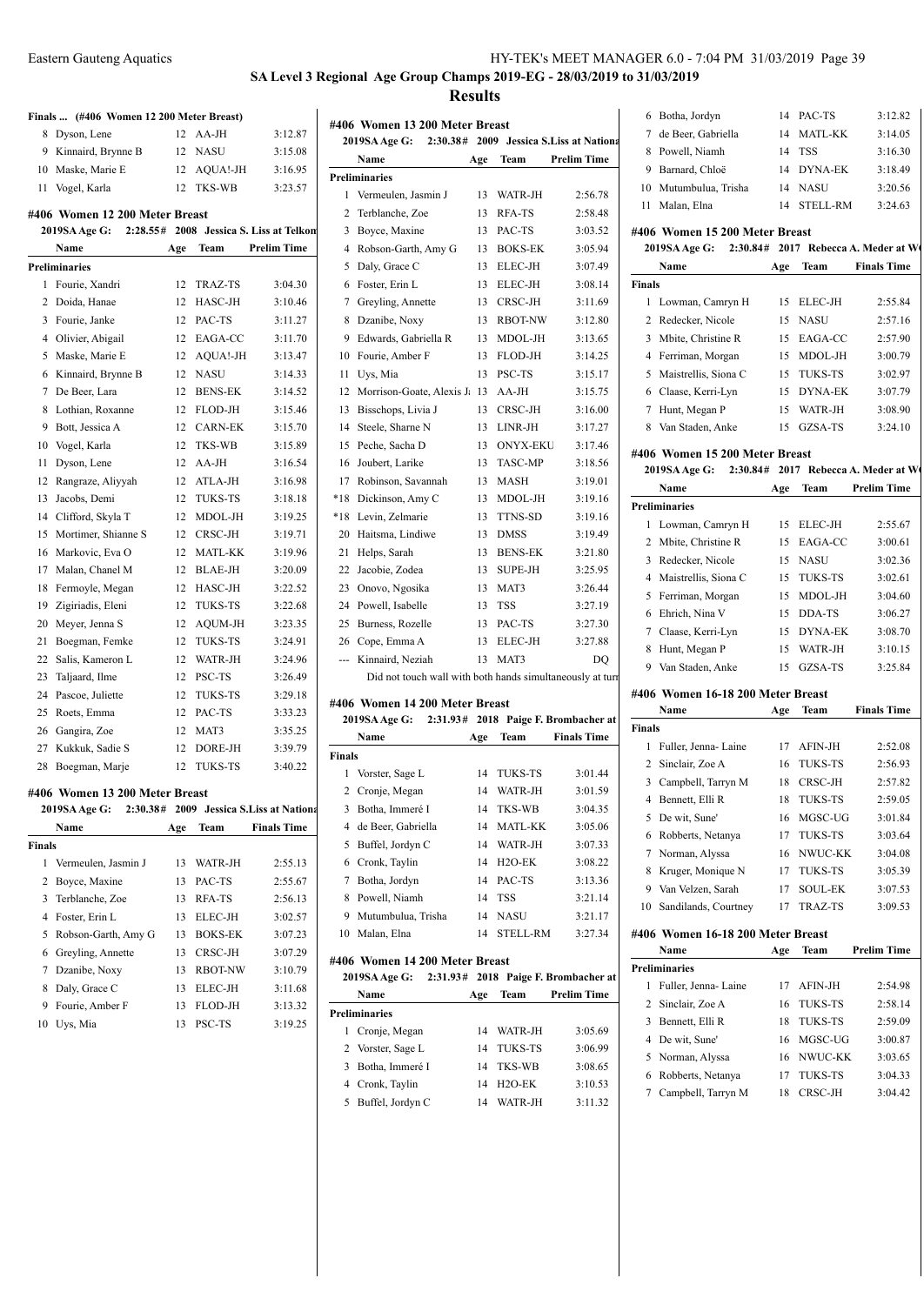|  | IY-TEK's MEET MANAGER 6.0 - 7:04 PM 31/03/2019 Page 40 |  |  |  |
|--|--------------------------------------------------------|--|--|--|
|--|--------------------------------------------------------|--|--|--|

### **SA Level 3 Regional Age Group Champs 2019-EG - 28/03/2019 to 31/03/2019**  $\mathbf{R}$

|        | Preliminaries  (#406 Women 16-18 200 Meter Breast) |     |                 |                    |
|--------|----------------------------------------------------|-----|-----------------|--------------------|
| 8      | Kruger, Monique N                                  | 17  | <b>TUKS-TS</b>  | 3:06.21            |
| 9      | Van Velzen, Sarah                                  | 17  | <b>SOUL-EK</b>  | 3:06.35            |
| 10     | Sandilands, Courtney                               | 17  | TRAZ-TS         | 3:07.71            |
| 11     | Pentz, Shelby R                                    | 16  | DBSC-SD         | 3:09.76            |
| 12     | Stock, Ashleigh F                                  | 16  | DYNA-EK         | 3:12.42            |
|        | #407 Men 14&U 100 Meter Breast Multi-Class         |     |                 |                    |
|        | Name                                               | Age | Team            | <b>Finals Time</b> |
| Finals |                                                    |     |                 |                    |
|        | 2 Moss, Matthew J SB9                              |     | 14 AQUA-BU      | 1:36.85            |
|        |                                                    |     |                 |                    |
|        | #407 Men 14&U 100 Meter Breast Multi-Class         |     | <b>Team</b>     | <b>Prelim Time</b> |
|        | Name<br>Preliminaries                              | Age |                 |                    |
|        | 1 Moss, Matthew J SB9                              |     | 14 AQUA-BU      | 1:36.12            |
|        |                                                    |     |                 |                    |
|        | #407 Men 15-18 100 Meter Breast Multi-Class        |     |                 |                    |
|        | Name                                               | Age | Team            | <b>Finals Time</b> |
| Finals |                                                    |     |                 |                    |
| 1      | Qamarana, Amkele V SB 15                           |     | MDOL-JH         | 1:34.72            |
|        | #407 Men 15-18 100 Meter Breast Multi-Class        |     |                 |                    |
|        | Name                                               | Age | Team            | <b>Prelim Time</b> |
|        | <b>Preliminaries</b>                               |     |                 |                    |
|        | 2 Qamarana, Amkele V SB 15                         |     | MDOL-JH         | 1:36.53            |
|        | 3 Zwane, Kabelo SB7                                | 16  | MDOL-JH         | 1:43.90            |
|        | #409 Men 11&U 200 Meter Back                       |     |                 |                    |
|        | Name                                               | Age | Team            | <b>Finals Time</b> |
| Finals |                                                    |     |                 |                    |
|        | 1 Deng, Ting Wei                                   | 11  | <b>SOUL-EK</b>  | 2:33.29            |
| 2      | Durand, Oliver B                                   | 11  | <b>NASU</b>     | 2:42.22            |
| 3      | Muller, Helgaard W                                 | 11  | <b>TUKS-TS</b>  | 2:44.89            |
| 4      | Alberts, Mighael W                                 | 11  | TKS-WB          | 2:47.94            |
| 5      | Mihaylov, Kris S                                   | 11  | MDOL-JH         | 2:48.02            |
| 6      | Engelbrecht, Stephan                               | 11  | WATR-JH         | 2:50.01            |
| 7      | Engelke, Ethan                                     | 11  | FLOD-JH         | 2:50.70            |
| 8      | Pöhl, Ruben                                        | 11  | <b>TUKS-TS</b>  | 2:54.26            |
| 9      | Millington, Calder B                               | 11  | <b>BOKS-EK</b>  | 2:56.79            |
| 10     | Meyer, Ricchard                                    | 11  | <b>ONYX-EKU</b> | 3:00.01            |
|        | #409 Men 11&U 200 Meter Back                       |     |                 |                    |
|        | Name                                               | Age | Team            | <b>Prelim Time</b> |
|        | Preliminaries                                      |     |                 |                    |
| 1      | Deng, Ting Wei                                     | 11  | <b>SOUL-EK</b>  | 2:38.25            |
| 2      |                                                    |     |                 |                    |
| 3      | Muller, Helgaard W                                 | 11  | TUKS-TS         | 2:44.64            |
|        | Alberts, Mighael W                                 | 11  | TKS-WB          | 2:45.47            |
| 4      | Mihaylov, Kris S                                   | 11  | MDOL-JH         | 2:50.71            |
| 5      | Pöhl, Ruben                                        | 11  | TUKS-TS         | 2:52.65            |
| 6      | Durand, Oliver B                                   | 11  | NASU            | 2:52.69            |
| 7      | Engelke, Ethan                                     | 11  | FLOD-JH         | 2:54.21            |
| 8      | Engelbrecht, Stephan                               | 11  | WATR-JH         | 2:54.28            |
| 9      | Millington, Calder B                               | 11  | <b>BOKS-EK</b>  | 2:56.19            |
| 10     | Meyer, Ricchard                                    | 11  | <b>ONYX-EKU</b> | 2:58.27            |
| 11     | Jervis, Robbie M                                   | 11  | DORE-JH         | 2:58.48            |

|                |                                                      | Results |                 |                                      |                                  |
|----------------|------------------------------------------------------|---------|-----------------|--------------------------------------|----------------------------------|
| 13             | Hekandjo, Kgosana O                                  | 11      | <b>NASU</b>     | 2:58.96                              | 6 F                              |
|                | 14 Van Zyl, Michael M                                | 11      | LINR-JH         | 2:59.11                              | J<br>7                           |
| 15             | Holtzhausen, Jean A                                  | 11      | <b>TUKS-TS</b>  | 3:00.88                              | Ċ<br>8                           |
|                | 16 Domiter, Claudio J                                | 11      | <b>BOKS-EK</b>  | 3:03.65                              | I<br>9                           |
|                | 17 Sprong, Huib V                                    | 11      | <b>DYNA-EK</b>  | 3:05.37                              | S<br>10                          |
| 18             | Bothma, Christiaan                                   | 11      | HREF-BP         | 3:05.92                              | I<br>11                          |
|                | 19 Loock, Ayden T                                    | 11      | <b>BENS-EK</b>  | 3:06.67                              | 12<br>J                          |
| 20             | Mofokeng, Musa B                                     | 11      | <b>CARN-EK</b>  | 3:06.77                              | $\mathbf{r}$<br>13               |
| 21             | Mladovan, Jordan C                                   | 11      | AEC-JH          | 3:07.18                              | --- F                            |
|                | 22 Kock, Naldo A                                     | 11      | RBUR-BP         | 3:07.42                              |                                  |
| 23             | Steyn, Fourie P                                      | 11      | NASU            | 3:07.65                              | #409                             |
| 24             | Dewart, Connor                                       | 11      | <b>DYNA-EK</b>  | 3:09.04                              | 2019                             |
| 25             | Horner, Nathan                                       | 11      | <b>MASH</b>     | 3:09.15                              | ľ                                |
|                | 26 Deus, Mujambi                                     | 11      | <b>CNM</b>      | 3:09.83                              | Finals                           |
|                | 27 Swanepoel, Wade W                                 | 11      | LINR-JH         | 3:09.89                              | 1<br>J                           |
| 28             | Deijs, Marco                                         | 11      | <b>SOUL-EK</b>  | 3:10.53                              | 2<br>ŋ                           |
|                | 29 Barbas, Orestis M                                 | 10      | DRGN-JH         | 3:11.13                              | 3<br>$\mathbf{I}$                |
|                | 30 Lundie, Michael J                                 | 11      | <b>DYNA-EK</b>  | 3:11.46                              | $\mathbf{I}$<br>$\overline{4}$   |
| 31             | North, Kyle W                                        | 11      | <b>DYNA-EK</b>  | 3:12.13                              | 5<br>$\overline{I}$              |
| 32             | Horsley, Tristan                                     | 11      | MGSC-UG         | 3:14.43                              | H<br>6                           |
| 33             | Njowola, Douglas                                     | 11      | <b>MASH</b>     | 3:14.54                              | 7<br>I                           |
| 34             | Kinnaird, Liam                                       | 10      | <b>NASU</b>     | 3:15.81                              | I<br>8                           |
| 35             | McCabe, Michael                                      | 9       | WATR-JH         | 3:16.96                              | S<br>9                           |
| 36             | Roos, Ruvan                                          | 11      | PAC-TS          | 3:18.93                              | 10 N                             |
|                | 37 Aik, Carlos                                       | 11      | <b>CNM</b>      | 3:19.32                              |                                  |
|                | 38 Ferreira, Bruno                                   | 11      | <b>CNM</b>      | 3:19.80                              | #409<br>2019                     |
|                | 39 Botha, Jayden                                     | 11      | <b>DYNA-EK</b>  | 3:20.58                              | ľ                                |
|                | 40 Costa, Sean                                       | 11      | <b>CNM</b>      | 3:23.75                              | Prelim                           |
| ---            | Ndenzako, Festo                                      | 11      | <b>MASH</b>     | DQ                                   | $\mathbf{1}$<br>J                |
|                | Past vertical at turn: non continuous turning action |         |                 |                                      | 2<br>H                           |
| ---            | Kahl, Ryno                                           | 10      | GZSA-TS         | DQ                                   | 3<br>ŋ                           |
|                | Past vertical at turn: non continuous turning action |         |                 |                                      | $\overline{4}$<br>$\overline{I}$ |
|                | #409 Men 12 200 Meter Back                           |         |                 |                                      | I<br>5                           |
|                | 2019SA Age G:                                        |         |                 | 2:18.41# 2016 Luca D. Holtzhausen at | I<br>6                           |
|                | Name                                                 | Age     | Team            | <b>Finals Time</b>                   | S<br>7                           |
| Finals         |                                                      |         |                 |                                      | I<br>8                           |
| 1              | Esterhuysen, Christian                               | 12      | TUKS-TS         | 2:44.23                              | $\mathbf{I}$<br>9                |
| $\overline{c}$ | Prevett, Matthew                                     | 12      | <b>TUKS-TS</b>  | 2:45.63                              | 10 I                             |
| 3              | Jansen, Stephan J                                    | 12      | <b>SWIFT-EK</b> | 2:46.74                              | 11 H                             |
|                | 4 Kassebaum, Clayton N                               | 12      | LINR-JH         | 2:47.64                              | 12 H                             |
| 5              | Benson, Kade L                                       | 12      | PER-JH          | 2:48.10                              | 13 I                             |
|                | 6 Fry, Nicholas G                                    | 12      | WATR-JH         | 2:51.23                              | S<br>14                          |
| 7              | Venter, JD D                                         | 12      | TRAZ-TS         | 2:51.55                              | I<br>15                          |
| 8              | Searle, Liam                                         | 12      | ELEC-JH         | 2:56.16                              | 16 N                             |
| 9              | du Toit, Pieter-Jacq J                               | 12      | POTC-KK         | 2:57.10                              | 17 F                             |
| 10             | Linde, Brandon L                                     | 12      | PAC-TS          | 2:57.79                              | 18 (                             |
|                | #409 Men 12 200 Meter Back                           |         |                 |                                      | 19 H                             |
|                | 2019SA Age G: 2:18.41# 2016 Luca D. Holtzhausen at   |         |                 |                                      |                                  |

| <b>2019SA Age G:</b> |                          |  |     | $2:18.41#$ 2016 Luca D. Holtzhausen a |                    |  |  |
|----------------------|--------------------------|--|-----|---------------------------------------|--------------------|--|--|
|                      | Name                     |  | Age | Team                                  | <b>Prelim Time</b> |  |  |
|                      | Preliminaries            |  |     |                                       |                    |  |  |
| L                    | Prevett, Matthew         |  |     | 12 TUKS-TS                            | 2:47.17            |  |  |
|                      | 2 Esterhuysen, Christian |  |     | 12 TUKS-TS                            | 2:47.67            |  |  |
|                      | 3 Jansen, Stephan J      |  |     | 12 SWIFT-EK                           | 2:47.78            |  |  |
|                      | 4 Benson, Kade L         |  | 12  | PER-JH                                | 2:49.69            |  |  |
|                      | 5 Kassebaum, Clayton N   |  | 12. | LINR-JH                               | 2:50.83            |  |  |

|    | 6 Fry, Nicholas G                                    |        | 12 WATR-JH     | 2:51.52 |  |  |
|----|------------------------------------------------------|--------|----------------|---------|--|--|
|    | Venter, JD D                                         |        | 12 TRAZ-TS     | 2:55.54 |  |  |
| 8  | du Toit, Pieter-Jacq J                               |        | 12 POTC-KK     | 2:55.83 |  |  |
|    | 9 Linde, Brandon L                                   |        | 12 PAC-TS      | 2:56.06 |  |  |
| 10 | Searle, Liam                                         | $12 -$ | ELEC-JH        | 2:57.68 |  |  |
| 11 | Billings, Daniel R                                   |        | 12 WATR-JH     | 3:02.79 |  |  |
|    | 12 van Eeden, Christiaan T                           |        | 12 HREF-BP     | 3:03.74 |  |  |
|    | 13 Ndegwa, Kwame                                     | $12 -$ | ELEC-JH        | 3:04.44 |  |  |
|    | --- Rosa, Keegan                                     | 12.    | <b>SOUL-EK</b> | DO      |  |  |
|    | Past vertical at turn: non continuous turning action |        |                |         |  |  |

## **#409 Men 13 200 Meter Back**

|                            | 2019SA Age G: 2:10.19# 2009 Christopher P. Reid at V |     |             |                    |  |  |
|----------------------------|------------------------------------------------------|-----|-------------|--------------------|--|--|
|                            | Name                                                 | Age | <b>Team</b> | <b>Finals Time</b> |  |  |
| <b>Finals</b>              |                                                      |     |             |                    |  |  |
| 1                          | Wiggett, Dawid                                       | 13  | LINR-JH     | 2:37.53            |  |  |
| 2                          | Toich, Jack N                                        | 13  | PAC-TS      | 2:37.72            |  |  |
| 3                          | Borrageiro, Ethan M                                  | 13  | MDOL-JH     | 2:39.97            |  |  |
| 4                          | Petrovic, Nicholas N                                 | 13  | MDOL-JH     | 2:40.80            |  |  |
| 5                          | Arwidi, Anton A                                      | 13  | $ACT-JH$    | 2:41.53            |  |  |
| 6                          | Bosman, Jason F                                      | 13  | SS-MP       | 2:42.00            |  |  |
| 7                          | Faftine, Kaio                                        | 13  | <b>CNM</b>  | 2:42.14            |  |  |
| 8                          | Lourens, Ethan                                       | 13  | ELIT-JH     | 2:44.75            |  |  |
| 9                          | Smit, Ruben F                                        | 13  | HREF-BP     | 2:44.90            |  |  |
| 10                         | Mace, Christopher S                                  |     | $13$ AA-JH  | 2:45.41            |  |  |
| #409 Men 13 200 Meter Back |                                                      |     |             |                    |  |  |
|                            | 2019SA Age G: 2:10.19# 2009 Christopher P. Reid at V |     |             |                    |  |  |
|                            | Name                                                 | Age | Team        | <b>Prelim Time</b> |  |  |
|                            | <b>Preliminaries</b>                                 |     |             |                    |  |  |
| 1                          | Wiggett, Dawid                                       | 13  | $LINR-JH$   | 2:39.63            |  |  |
|                            |                                                      |     |             |                    |  |  |

| 2  | Borrageiro, Ethan M  | 13 | MDOL-JH        | 2:39.88 |
|----|----------------------|----|----------------|---------|
| 3  | Toich, Jack N        | 13 | PAC-TS         | 2:42.39 |
| 4  | Arwidi, Anton A      | 13 | $ACT-JH$       | 2:42.89 |
| 5  | Petrovic, Nicholas N | 13 | MDOL-JH        | 2:43.63 |
| 6  | Bosman, Jason F      | 13 | SS-MP          | 2:44.95 |
| 7  | Smit, Ruben F        | 13 | <b>HREF-BP</b> | 2:45.14 |
| 8  | Faftine, Kaio        | 13 | <b>CNM</b>     | 2:45.88 |
| 9  | Mace, Christopher S  | 13 | $AA-JH$        | 2:45.96 |
| 10 | Lourens, Ethan       | 13 | ELIT-JH        | 2:46.26 |
| 11 | Brown, Joshua M      | 13 | <b>BON-JH</b>  | 2:47.08 |
| 12 | Herz, Nahuel N       | 13 | <b>TUKS-TS</b> | 2:47.55 |
| 13 | De Villiers, Jullian | 13 | <b>TTNS-SD</b> | 2:48.46 |
| 14 | Schutte, Vian        | 13 | TUKS-TS        | 2:48.63 |
| 15 | Fry, Matt D          | 13 | WATR-JH        | 2:51.96 |
| 16 | Mostert, Adriaan G   | 13 | WATR-JH        | 2:52.83 |
| 17 | Fortune, Cole Q      | 13 | SASE-JH        | 2:54.90 |
| 18 | Godfrey, Aiden C     | 13 | FLOD-JH        | 2:59.60 |
| 19 | Holland, Cullen W    | 13 | CRSC-JH        | 2:59.69 |

## **#409 Men 14 200 Meter Back**

|   | 2019SA Age G:           |     | $2:08.41#$ 1998 Byron Jeffers |                    |  |  |  |
|---|-------------------------|-----|-------------------------------|--------------------|--|--|--|
|   | Name                    | Age | Team                          | <b>Finals Time</b> |  |  |  |
|   | <b>Finals</b>           |     |                               |                    |  |  |  |
|   | 1 Zuur, Marcel R        | 14  | HARB-BP                       | 2:27.46            |  |  |  |
|   | 2 Dawson, Kyle G        | 14  | WATR-JH                       | 2:28.55            |  |  |  |
| 3 | Benbrook. Luke W        | 14  | WATR-JH                       | 2:31.59            |  |  |  |
|   | 4 Van Rooyen, Marseille | 14  | <b>PSC-TS</b>                 | 2:33.98            |  |  |  |
|   |                         |     |                               |                    |  |  |  |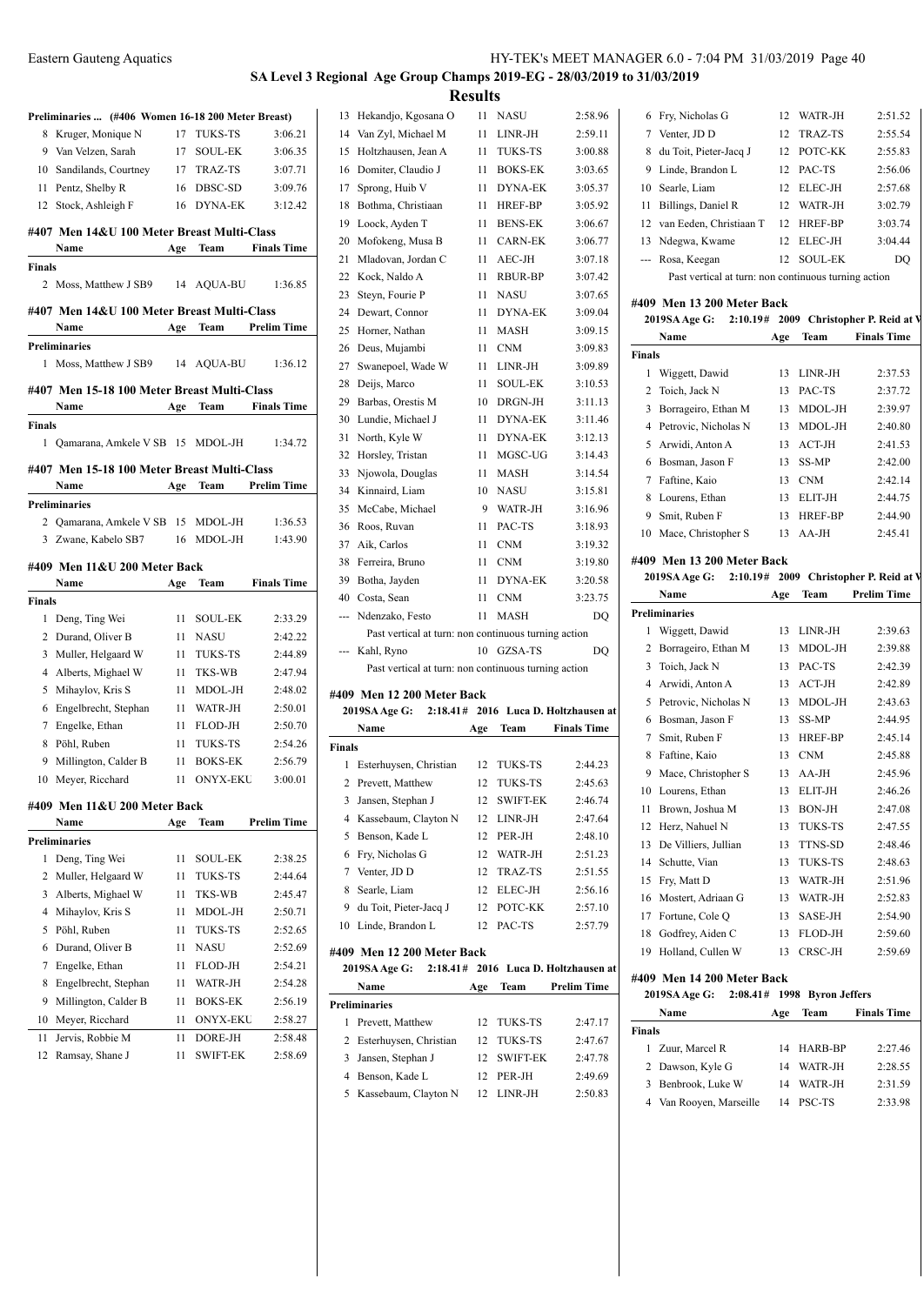## **SA Level 3 Regional Age Group Champs 2019-EG - 28/03/2019 to 31/03/2019 Results**

|                | Finals  (#409 Men 14 200 Meter Back)                    |          |                        |                              | 12 L             |
|----------------|---------------------------------------------------------|----------|------------------------|------------------------------|------------------|
| 5              | Rocha, Orin L                                           | 14       | AFIN-JH                | 2:34.83                      | #409 1           |
| 6              | Jacobs, Jedd                                            | 14       | <b>TUKS-TS</b>         | 2:36.35                      | N                |
| 7              | Pretorius, Dandré P                                     | 14       | DBSC-SD                | 2:36.64                      | Finals           |
| 8              | De Jager, Eben                                          | 14       | MDOL-JH                | 2:36.97                      | - V<br>1         |
| 9              | Alpers, Tristan                                         | 14       | LINR-JH                | 2:38.07                      | 2<br>S           |
| 10             | Sistenich, Dylan                                        | 14       | AA-JH                  | 2:39.23                      |                  |
|                |                                                         |          |                        |                              | 3<br>G<br>L<br>4 |
|                | #409 Men 14 200 Meter Back<br>2:08.41#<br>2019SA Age G: |          | 1998 Byron Jeffers     |                              | 5<br>P           |
|                | Name                                                    |          | Team                   | <b>Prelim Time</b>           |                  |
|                | <b>Preliminaries</b>                                    | Age      |                        |                              | J<br>6<br>Η<br>7 |
| 1              | Zuur, Marcel R                                          | 14       | HARB-BP                | 2:31.34                      | 8<br>G           |
| 2              | Dawson, Kyle G                                          | 14       | WATR-JH                | 2:31.62                      | 9<br>N           |
| 3              | Benbrook, Luke W                                        | 14       | WATR-JH                | 2:34.29                      | 10 K             |
| $\overline{4}$ | Rocha, Orin L                                           | 14       | AFIN-JH                | 2:34.91                      |                  |
| 5              | Van Rooyen, Marseille                                   | 14       | PSC-TS                 | 2:35.71                      | #409 1           |
| 6              | De Jager, Eben                                          | 14       | MDOL-JH                | 2:35.74                      | N                |
| 7              | Pretorius, Dandré P                                     | 14       | DBSC-SD                | 2:36.17                      | Prelimi          |
| 8              | Alpers, Tristan                                         | 14       | LINR-JH                | 2:37.31                      | -V<br>1          |
| 9              |                                                         | 14       | AA-JH                  | 2:38.44                      | 2<br>L           |
| 10             | Sistenich, Dylan                                        | 14       |                        | 2:38.89                      | 3<br>S           |
|                | Jacobs, Jedd                                            |          | TUKS-TS                |                              | 4<br>G           |
| 11<br>12       | Vujovic, Aleksandar                                     | 14<br>14 | WATR-JH<br>AFIN-JH     | 2:42.13                      | P<br>5           |
|                | Fuller, Connor J                                        |          | NWUC-KK                | 2:47.42                      | Η<br>6           |
| 13<br>14       | Rossouw, Tiaan<br>De Gouveia, Christian R               | 14       | <b>CARN-EK</b>         | 2:53.74                      | J<br>7           |
| 15             | Gebhardt, Joshua                                        | 14<br>14 | SASE-JH                | 2:53.78                      | 8<br>G           |
|                |                                                         |          |                        | 2:55.40                      | 9<br>N           |
|                | #409 Men 15 200 Meter Back                              |          |                        |                              | 10 K             |
|                | 2:04.35#<br>2019SA Age G:                               |          |                        | 2017 Luan E. Grobbelaar at 1 | A<br>11          |
|                |                                                         |          |                        |                              |                  |
|                | Name                                                    | Age      | Team                   | <b>Finals Time</b>           | 12 N             |
| <b>Finals</b>  |                                                         |          |                        |                              | S<br>13          |
| 1              | Falconer, Matthew-Ethan 15                              |          | DRGN-JH                | 2:21.94                      | K<br>14          |
| 2              | Paveley, Aidan B                                        | 15       | PAC-TS                 | 2:25.36                      | K<br>15          |
| 3              | Van der Merwe, Dale                                     | 15       | MDOL-JH                | 2:26.78                      | B<br>16          |
|                | 4 Lindeque, Benjamin                                    | 15       | <b>TUKS-TS</b>         | 2:27.96                      | K<br>17          |
| 5              | Richardson, Taine J                                     | 15       | HASC-JH                | 2:27.97                      | 18<br>L          |
| 6              | Glover, Ruben E                                         | 15       | <b>TKS-WB</b>          | 2:32.93                      | --- V            |
| 7              | Mpofu, Jasper                                           | 15       | MAT3                   | 2:35.22                      |                  |
| 8              | Lutz, Aidan D                                           | 15       | DORE-JH                | 2:37.64                      | #410 \           |
|                | 9 De-Caris, Braden A                                    | 15       | ELEC-JH                | 2:37.85                      | N                |
|                |                                                         |          |                        |                              | Finals           |
|                | #409 Men 15 200 Meter Back                              |          |                        |                              | 1<br>L           |
|                | 2019SA Age G:<br>2:04.35#                               |          |                        | 2017 Luan E. Grobbelaar at 1 | 2<br>F           |
|                | Name                                                    | Age      | Team                   | <b>Prelim Time</b>           | 3<br>B           |
|                | <b>Preliminaries</b>                                    |          |                        |                              | 4 B              |
| 1              | Falconer, Matthew-Ethan                                 | 15       | DRGN-JH                | 2:24.53                      | V<br>5           |
| 2              | Van der Merwe, Dale                                     | 15       | MDOL-JH                | 2:26.96                      | 6<br>L           |
| 3              | Richardson, Taine J                                     | 15       | HASC-JH                | 2:28.75                      | 7<br>D           |
| 4              | Paveley, Aidan B                                        | 15       | PAC-TS                 | 2:29.27                      | Η<br>8           |
| 5              | Lindeque, Benjamin                                      | 15       | TUKS-TS                | 2:29.94                      | 9<br>P           |
| 6              | Hill, Caelan E                                          | 15       | TUKS-TS                | 2:32.48                      | T<br>10          |
| 7              | De-Caris, Braden A                                      | 15       | ELEC-JH                | 2:33.62                      | #410 \           |
| 8              | Mpofu, Jasper                                           | 15       | MAT3                   | 2:33.70                      | N                |
| 9              | Glover, Ruben E                                         | 15       | TKS-WB                 | 2:35.00                      | Prelimi          |
| 10<br>11       | Jamu, Alexander<br>Trollope, Jordan B                   | 15<br>15 | <b>DMSS</b><br>WATR-JH | 2:36.66<br>2:39.28           | 1 F              |

|                | 12 Lutz, Aidan D               | 15  | DORE-JH         | 2:41.03            |
|----------------|--------------------------------|-----|-----------------|--------------------|
|                | #409 Men 16-18 200 Meter Back  |     |                 |                    |
|                | Name                           | Age | Team            | <b>Finals Time</b> |
| <b>Finals</b>  |                                |     |                 |                    |
| 1              | Vosloo, Michael W              | 16  | MDOL-JH         | 2:22.51            |
| 2              | Smit, Daniel R                 | 16  | <b>SS-MP</b>    | 2:23.35            |
| 3              | Gunther, Brad                  | 18  | WATR-JH         | 2:23.55            |
| $\overline{4}$ | Labuschagne, Righardt          | 17  | CSC-TS          | 2:24.79            |
| 5              | Perry, Ryan E                  | 16  | TUKS-TS         | 2:25.39            |
| 6              | Jardim, Tomé C                 | 17  | <b>SOUL-EK</b>  | 2:27.84            |
| 7              | Helps, Matthew R               | 16  | <b>BENS-EK</b>  | 2:28.19            |
| 8              | Gertze, Matthew R              | 17  | NASU            | 2:30.25            |
| 9              | Malan, Stephan S               | 16  | STELL-RM        | 2:31.23            |
| 10             | Kim, Justin                    | 16  | WATR-JH         | 2:32.49            |
|                | #409 Men 16-18 200 Meter Back  |     |                 |                    |
|                | Name                           | Age | Team            | Prelim Time        |
|                | <b>Preliminaries</b>           |     |                 |                    |
| 1              | Vosloo, Michael W              | 16  | MDOL-JH         | 2:24.42            |
| 2              | Labuschagne, Righardt          | 17  | CSC-TS          | 2:24.53            |
| 3              | Smit, Daniel R                 | 16  | <b>SS-MP</b>    | 2:25.74            |
| $\overline{4}$ | Gunther, Brad                  | 18  | WATR-JH         | 2:25.88            |
| 5              | Perry, Ryan E                  | 16  | <b>TUKS-TS</b>  | 2:25.94            |
| 6              | Helps, Matthew R               | 16  | <b>BENS-EK</b>  | 2:28.87            |
| 7              | Jardim, Tomé C                 | 17  | <b>SOUL-EK</b>  | 2:29.51            |
| 8              | Gertze, Matthew R              | 17  | <b>NASU</b>     | 2:29.70            |
| 9              | Malan, Stephan S               | 16  | <b>STELL-RM</b> | 2:30.05            |
| 10             | Kim, Justin                    | 16  | WATR-JH         | 2:30.30            |
| 11             | Adam, Muhammed N               | 17  | ATLA-JH         | 2:31.26            |
| 12             | Marnewick, Emile               | 17  | FLOD-JH         | 2:31.53            |
| 13             | Simpson, Callem G              | 18  | MDOL-JH         | 2:31.77            |
| 14             | Kennerley, Tristan T           | 16  | <b>BENS-EK</b>  | 2:33.60            |
| 15             | Krynauw, Armand                | 17  | TUKS-TS         | 2:35.12            |
| 16             | Baker, Luke R                  | 16  | <b>BENS-EK</b>  | 2:35.92            |
| 17             | Kalil, Ronan A                 | 16  | AEC-JH          | 2:36.45            |
| 18             | Lissoos, Sam R                 | 16  | OLDE-JH         | 2:41.25            |
| ---            | Wellmann, Arkell J             | 16  | <b>NASU</b>     | DO                 |
|                | #410 Women 11&U 200 Meter Back |     |                 |                    |
|                | Name                           | Age | Team            | <b>Finals Time</b> |
| Finals         |                                |     |                 |                    |
| $\mathbf{1}$   | Ladha, Natalia                 | 11  | TSS             | 2:43.18            |
| 2              | Fairon, Amber                  | 11  | ELEC-JH         | 2:44.47            |
| 3              | Brinkmann, Maja J              | 11  | NASU            | 2:46.91            |
| 4              | Bornman, Anke                  | 11  | PAC-TS          | 2:50.90            |
| 5              | Van Wyk, Annebel               | 11  | ESP-EK          | 2:52.67            |
| 6              | Leask, Keira C                 | 11  | DORE-JH         | 2:54.85            |
| 7              | De Klerk, Dané L               | 11  | NWUC-KK         | 2:56.46            |
| 8              | Humphrey, Jessica              | 10  | NASU            | 2:56.57            |
| 9              | Pon, Mikayla                   | 11  | ESP-EK          | 2:56.80            |
| 10             | Theron, Simone                 | 11  | TKS-WB          | 3:02.36            |
|                |                                |     |                 |                    |
|                | #410 Women 11&U 200 Meter Back |     |                 |                    |
|                | Name                           | Age | Team            | Prelim Time        |
|                | <b>Preliminaries</b>           |     |                 |                    |
| 1              | Fairon, Amber                  | 11  | ELEC-JH         | 2:47.58            |
|                | 2 Ladha, Natalia               | 11  | TSS             | 2:47.60            |

| 3     | Brinkmann, Maja J        | 11 | NASU            | 2:50.18 |
|-------|--------------------------|----|-----------------|---------|
| 4     | Bornman, Anke            | 11 | PAC-TS          | 2:53.28 |
| 5     | Van Wyk, Annebel         | 11 | ESP-EK          | 2:53.43 |
| 6     | De Klerk, Dané L         | 11 | NWUC-KK         | 2:57.38 |
| 7     | Humphrey, Jessica        | 10 | <b>NASU</b>     | 2:57.57 |
| 8     | Pon, Mikayla             | 11 | ESP-EK          | 2:58.23 |
| 9     | Theron, Simone           | 11 | TKS-WB          | 2:59.12 |
| 10    | Leask, Keira C           | 11 | DORE-JH         | 2:59.25 |
| 11    | Westerduin, Reza         | 11 | <b>NASU</b>     | 3:01.18 |
| 12    | French, Sofia D          | 11 | DORE-JH         | 3:01.67 |
| 13    | Neuhoff, Madison M       | 11 | MDOL-JH         | 3:02.02 |
| 14    | O'Connor, Amy            | 10 | WATR-JH         | 3:02.44 |
| $*15$ | Beling, Hayley E         | 11 | <b>BOKS-EK</b>  | 3:02.92 |
| $*15$ | Benade, Quelin H         | 11 | <b>NASU</b>     | 3:02.92 |
| 17    | Naudé, Danielle          | 11 | HREF-BP         | 3:03.67 |
| 18    | Correia, Julia P         | 11 | PER-JH          | 3:03.81 |
| 19    | Dredge, Ruth J           | 10 | PAC-TS          | 3:05.61 |
| 20    | Burness, Lize            | 11 | PAC-TS          | 3:05.97 |
| 21    | Van der Vyver, Leigh-Anr | 11 | CRSC-JH         | 3:06.99 |
| 22    | Klein, Kaylynn J         | 11 | <b>NASU</b>     | 3:08.10 |
| 23    | Busch, Kerryn L          | 11 | NASU            | 3:08.35 |
| 24    | Walker, Danielle         | 11 | MDOL-JH         | 3:08.73 |
| 25    | Herselman, Danielle      | 11 | <b>TUKS-TS</b>  | 3:09.03 |
| 26    | Stevens, Lia C           | 11 | DRGN-JH         | 3:09.78 |
| 27    | Corns, Ashley S          | 11 | ESP-EK          | 3:09.82 |
| 28    | Mynhardt, Tamara G       | 11 | <b>BOKS-EK</b>  | 3:10.17 |
| 29    | Burnand, Jade R          | 10 | <b>DYNA-EK</b>  | 3:10.45 |
| 30    | Lu, Keisha               | 11 | <b>MASH</b>     | 3:12.01 |
| 31    | Roff, Matilde            | 11 | <b>CNM</b>      | 3:15.08 |
| 32    | Skelton, Tyla J          | 11 | WATR-JH         | 3:15.28 |
| 33    | Nghifikepunye, Mpho G    | 11 | <b>NASU</b>     | 3:15.65 |
| 34    | Olivier, Deidré L        | 11 | NWUC-KK         | 3:16.15 |
| 35    | Abell, Acacia-Cailyn     | 11 | MDOL-JH         | 3:19.37 |
| 36    | Haynes, Elné M           | 11 | SS-MP           | 3:20.35 |
| ---   | Maina, Kagure            | 11 | NRBCT           | DQ      |
| ---   | Hastings, Eryn L         | 11 | <b>ONYX-EKU</b> | DQ      |
|       |                          |    |                 |         |

# **#410 Women 12 200 Meter Back**

|        | 2019SA Age G:        |     |                 | 2:20.72# 2011 Nathania Van Niekerk a |
|--------|----------------------|-----|-----------------|--------------------------------------|
|        | Name                 | Age | Team            | <b>Finals Time</b>                   |
| Finals |                      |     |                 |                                      |
| L      | Lindsay, Tannah K    | 12. | <b>ONYX-EKU</b> | 2:44.67                              |
|        | 2 Cowley, Robyn      | 12  | TUKS-TS         | 2:46.48                              |
| 3      | Zhang, Jenny         | 12  | EAGA-CC         | 2:47.69                              |
|        | 4 Lothian, Roxanne   | 12  | FLOD-JH         | 2:49.66                              |
|        | 5 McCabe, Alexia     |     | 12 WATR-JH      | 2:50.17                              |
| 6      | Bott, Jessica A      |     | 12 CARN-EK      | 2:50.47                              |
| 7      | Lin, Cleo            | 12  | WATR-JH         | 2:52.62                              |
| 8      | Germs, Andrea E      | 12  | WATR-JH         | 2:53.84                              |
| 9.     | Van Der Waal, Emma L | 12  | DORE-JH         | 2:54.93                              |
| 10     | Wolvaardt, Carla     | 12  | TKS-WB          | 2:55.68                              |
|        |                      |     |                 |                                      |

#### **#410 Women 12 200 Meter Back**

| 2019SA Age G: 2:20.72# 2011 Nathania Van Niekerk a |     |            |                    |
|----------------------------------------------------|-----|------------|--------------------|
| Name                                               | Age | Team       | <b>Prelim Time</b> |
| <b>Preliminaries</b>                               |     |            |                    |
| 1 Zhang, Jenny                                     |     | 12 EAGA-CC | 2:45.94            |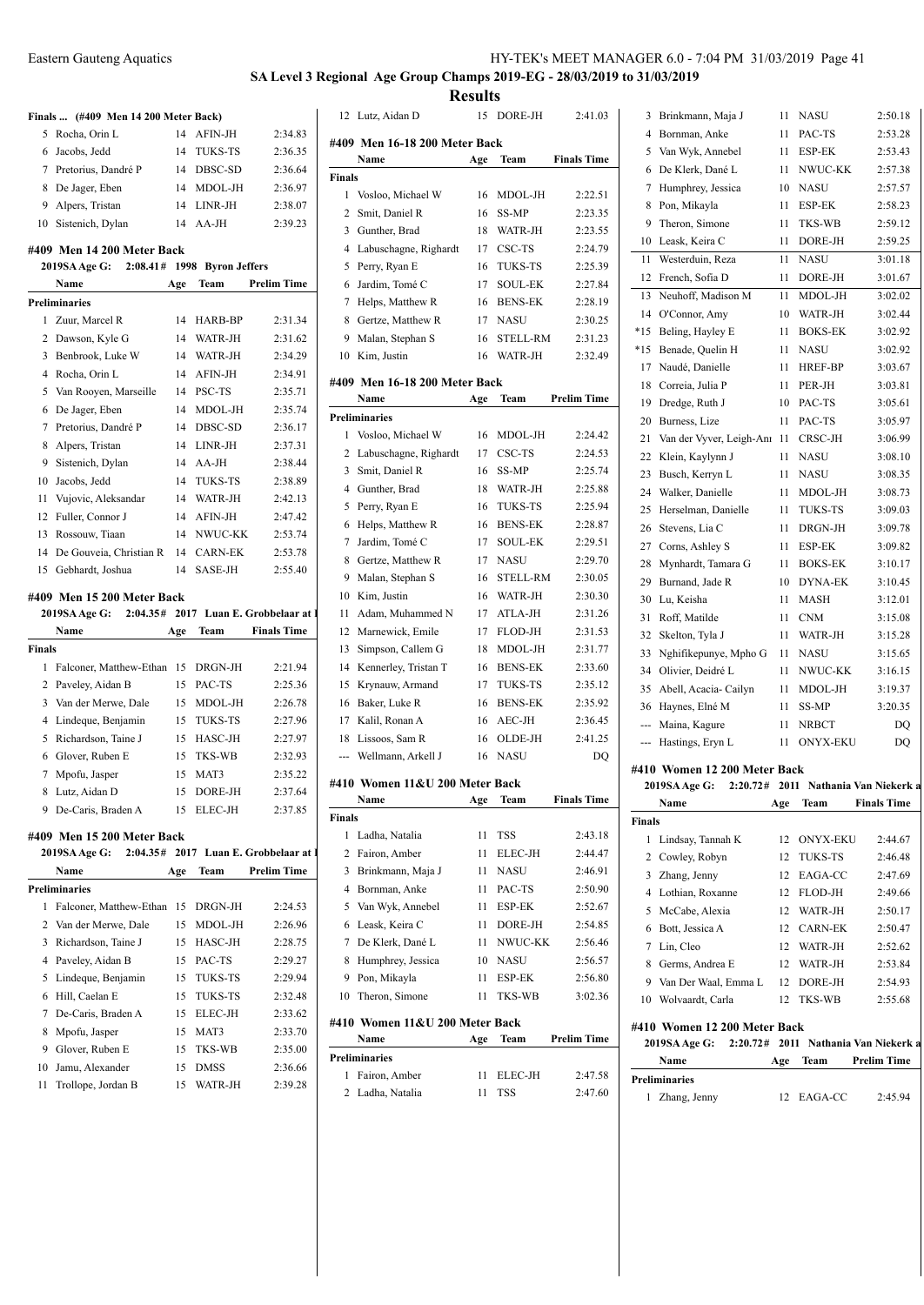# **SA Level 3 Regional Age Group Champs 2019-EG - 28/03/2019 to 31/03/2019 Results**

#### **Preliminaries ... (#410 Women 12 200 Meter Back)**

|     | Temmatics $(\pi + 10$ women 12.200 week back) |    |                 |         |
|-----|-----------------------------------------------|----|-----------------|---------|
| 2   | Lindsay, Tannah K                             | 12 | <b>ONYX-EKU</b> | 2:47.31 |
| 3   | Cowley, Robyn                                 | 12 | TUKS-TS         | 2:50.43 |
| 4   | Lothian, Roxanne                              | 12 | FLOD-JH         | 2:50.54 |
| 5   | Lin, Cleo                                     | 12 | WATR-JH         | 2:51.79 |
| 6   | McCabe, Alexia                                | 12 | WATR-JH         | 2:52.04 |
| 7   | Phiri, Jade A                                 | 12 | <b>TSC</b>      | 2:52.54 |
| 8   | Germs, Andrea E                               | 12 | WATR-JH         | 2:52.86 |
| 9   | Bott, Jessica A                               | 12 | <b>CARN-EK</b>  | 2:52.99 |
| 10  | Van Der Waal, Emma L                          | 12 | DORE-JH         | 2:54.05 |
| 11  | Wolvaardt, Carla                              | 12 | TKS-WB          | 2:54.48 |
| 12  | Scorgie, Madison                              | 12 | LINR-JH         | 2:57.99 |
| 13  | De Beer, Lara                                 | 12 | <b>BENS-EK</b>  | 2:58.26 |
| 14  | Pattle, Kendal C                              | 12 | <b>BENS-EK</b>  | 2:58.55 |
| 15  | Olivier, Abigail                              | 12 | EAGA-CC         | 2:58.58 |
| 16  | Cronje, Kyra                                  | 12 | FLOD-JH         | 3:00.25 |
| 17  | Salis, Kameron L                              | 12 | WATR-JH         | 3:00.61 |
| 18  | du Preez, Sumé M                              | 12 | NWUC-KK         | 3:01.80 |
| 19  | Save, Ria N                                   | 12 | <b>TSS</b>      | 3:01.89 |
| 20  | Allamby, Kelly N                              | 12 | DORE-JH         | 3:02.62 |
| 21  | De Boucherville, Catherir                     | 12 | MDOL-JH         | 3:03.73 |
| 22  | Davel, Chignet                                | 12 | EAGA-CC         | 3:04.19 |
| 23  | Thom, Justine C                               | 12 | $JSA-JH$        | 3:04.44 |
| 24  | Nel, Carlia                                   | 12 | TKS-WB          | 3:04.57 |
| 25  | Taljaard, Ilme                                | 12 | PSC-TS          | 3:05.64 |
| 26  | vd Walt, Janeske                              | 12 | RBUR-BP         | 3:16.38 |
| --- | Fernandes, SophIe                             | 12 | <b>CNM</b>      | DQ      |
|     |                                               |    |                 |         |

Past vertical at turn: non continuous turning action

#### **#410 Women 13 200 Meter Back**

|        | 2019SA Age G:        |     |                | 2:16.87# 2012 Nathania Van Niekerk a |
|--------|----------------------|-----|----------------|--------------------------------------|
|        | Name                 | Age | Team           | <b>Finals Time</b>                   |
| Finals |                      |     |                |                                      |
| 1      | Edwards, Gabriella R | 13  | MDOL-JH        | 2:43.19                              |
|        | 2 Oosthuizen, Mieke  | 13  | <b>TKS-WB</b>  | 2:44.84                              |
| 3      | Freel, Ashley Kate K | 13  | <b>TUKS-TS</b> | 2:46.29                              |
| 4      | Kruger, Olivia       | 13  | ELEC-JH        | 2:47.93                              |
| 5      | Neilson, Mia C       | 13  | WATR-JH        | 2:49.46                              |
| 6      | Viljoen, KC C        | 13  | MDOL-JH        | 2:50.06                              |
| 7      | Manthe, Keila        | 13  | <b>TUKS-TS</b> | 2:50.28                              |
| 8      | Peacock, Emma J      | 13  | WATR-JH        | 2:52.86                              |
| 9      | Jack, Michelle R     | 13  | <b>TUKS-TS</b> | 2:53.96                              |
| 10     | Guymer, Rachel O     | 13  | LINR-JH        | 2:54.39                              |
|        |                      |     |                |                                      |

#### **#410 Women 13 200 Meter Back**

|   | 2019SA Age G:          |     |                | 2:16.87# 2012 Nathania Van Niekerk a | 13 |
|---|------------------------|-----|----------------|--------------------------------------|----|
|   | Name                   | Age | Team           | <b>Prelim Time</b>                   | 14 |
|   | Preliminaries          |     |                |                                      | 15 |
| 1 | Oosthuizen, Mieke      | 13  | <b>TKS-WB</b>  | 2:45.44                              | 16 |
|   | 2 Freel, Ashley Kate K | 13  | <b>TUKS-TS</b> | 2:47.64                              | 17 |
| 3 | Edwards, Gabriella R   | 13  | MDOL-JH        | 2:48.33                              |    |
|   | 4 Neilson, Mia C       | 13  | WATR-JH        | 2:48.49                              |    |
| 5 | Manthe, Keila          | 13  | <b>TUKS-TS</b> | 2:50.10                              | 20 |
| 6 | Peacock, Emma J        | 13  | WATR-JH        | 2:51.04                              |    |
| 7 | Guymer, Rachel O       | 13  | LINR-JH        | 2:51.52                              |    |
| 8 | Jack, Michelle R       | 13  | <b>TUKS-TS</b> | 2:52.03                              |    |
| 9 | Viljoen, KC C          | 13  | MDOL-JH        | 2:52.05                              |    |

|    | 10 Kruger, Olivia     | 13. | ELEC-JH        | 2:52.17 |
|----|-----------------------|-----|----------------|---------|
|    | 11 Nupen, Jozi L      | 13  | CRSC-JH        | 2:52.26 |
|    | 12 Smit, Donia C      | 13. | <b>SS-MP</b>   | 2:52.54 |
| 13 | Fourie, Chanel        | 13  | LINR-JH        | 2:52.89 |
|    | 14 Crick, Charlotte J | 13  | CRSC-JH        | 2:53.75 |
|    | 15 Alves, Joleen M    | 13  | ELEC-JH        | 2:53.77 |
|    | 16 Daling, Lara       | 13  | TKS-WB         | 2:54.64 |
| 17 | Mutie, Mutinda        | 13  | <b>DMSS</b>    | 2:55.38 |
| 18 | Powell, Isabelle      | 13  | <b>TSS</b>     | 2:55.57 |
| 19 | Gardiner, Emma J      | 13  | <b>DYNA-EK</b> | 2:56.84 |
| 20 | Steyn, Symóne         | 13  | <b>KEIK-NM</b> | 2:59.53 |
| 21 | Stock, Zoe E          | 13  | DYNA-EK        | 3:00.95 |
| 22 | Spath, Mackenzie      | 13  | <b>NASU</b>    | 3:04.67 |

#### **#410 Women 14 200 Meter Back**

|        | 2019SA Age G:                      |     |            | 2:13.00# 2013 Nathania Van Niekerk a |
|--------|------------------------------------|-----|------------|--------------------------------------|
|        | Name                               | Age | Team       | <b>Finals Time</b>                   |
| Finals |                                    |     |            |                                      |
|        | 1 van Rensburg, Zanje              | 14  | HREF-BP    | 2:40.10                              |
|        | 2 Kleynhans, Skyla J               |     | 14 LINR-JH | 2:42.04                              |
|        | 3 Landman, Bianca                  |     | $14$ AA-JH | 2:42.10                              |
|        | 4 Potgieter, Amori                 |     | 14 NWUC-KK | 2:43.55                              |
|        | 5 Sherwood, Erin M                 | 14  | PER-JH     | 2:43.64                              |
| 6      | Otto, Jessica C                    | 14  | MDOL-JH    | 2:44.56                              |
| 7      | Wolvaardt, Megan                   | 14  | TKS-WB     | 2:44.73                              |
| 8      | Ismail, Amani                      | 14  | ATLA-JH    | 2:45.42                              |
| 9      | Krzychylkiewicz, Cassad 14 ELEC-JH |     |            | 2:48.62                              |
|        | 10 Mutumbulua, Trisha              |     | 14 NASU    | 2:52.34                              |

#### **#410 Women 14 200 Meter Back**

|  |  |  | 2019SA Age G: 2:13.00# 2013 Nathania Van Niekerk a |  |
|--|--|--|----------------------------------------------------|--|
|--|--|--|----------------------------------------------------|--|

| Name                    |    | Team                                                     | <b>Prelim Time</b> |
|-------------------------|----|----------------------------------------------------------|--------------------|
| Preliminaries           |    |                                                          |                    |
| van Rensburg, Zanje     | 14 | <b>HREF-BP</b>                                           | 2:43.03            |
| Landman, Bianca         | 14 | $AA-JH$                                                  | 2:44.50            |
| Kleynhans, Skyla J      | 14 | LINR-JH                                                  | 2:44.52            |
| Potgieter, Amori        | 14 | NWUC-KK                                                  | 2:44.84            |
| Ismail, Amani           | 14 | ATLA-JH                                                  | 2:45.33            |
| Wolvaardt, Megan        | 14 | <b>TKS-WB</b>                                            | 2:45.59            |
| Otto, Jessica C         | 14 | MDOL-JH                                                  | 2:46.29            |
| Sherwood, Erin M        | 14 | PER-JH                                                   | 2:47.60            |
| Van der Riet, Kara      | 14 | DDA-TS                                                   | 2:47.85            |
| Kench, Shannen A        | 14 | DYNA-EK                                                  | 2:48.06            |
|                         | 14 | ELEC-JH                                                  | 2:48.73            |
| Mutumbulua. Trisha      | 14 | <b>NASU</b>                                              | 2:49.97            |
| Steenkamp, Monet        | 14 | ELEC-JH                                                  | 2:50.52            |
| Pretorius, Nuschka      | 14 | <b>TUKS-TS</b>                                           | 2:50.58            |
| Szejwallo-Graney, Kasia | 14 | <b>TUKS-TS</b>                                           | 2:50.61            |
| Villar, Giulia G        | 14 | DRGN-JH                                                  | 2:51.14            |
| Mayos, Madison A        | 14 | CRSC-JH                                                  | 2:54.31            |
| Meyer, Corinna          | 14 | DDA-TS                                                   | 2:54.94            |
| Wentzel, Miyanda        | 14 | RFA-TS                                                   | 2:55.26            |
|                         | 14 | PSC-TS                                                   | 2:55.45            |
|                         |    | Age<br>Krzychylkiewicz, Cassad<br>Labuschagne, Dominique |                    |

# **#410 Women 15 200 Meter Back 2019SA Age G: 2:14.46# 2014 Nathania Van Niekerk at Sa National Sa National Sa National Sa National Sa National Sa National Sa National Sa National Sa National Sa National Sa National Sa National Sa National Sa Nati**

|               | Name                    | Age | Team        | <b>Finals Time</b> |
|---------------|-------------------------|-----|-------------|--------------------|
| <b>Finals</b> |                         |     |             |                    |
| 1             | Matthews, Tselane       | 15  | <b>DMSS</b> | 2:39.23            |
|               | 2 Wilcocks, Jessica S   | 15  | PAC-TS      | 2:41.35            |
|               | 3 Choriatopoulos, Leila | 15  | WATR-JH     | 2:41.75            |
|               | 4 De Beer, Marjone      | 15. | EAGA-CC     | 2:44.39            |
|               | 5 Redecker, Nicole      | 15  | <b>NASU</b> | 2:44.68            |
| 6             | Fourie, Nia             | 15  | RFA-TS      | 2:46.31            |
| 7             | Campbell, Tyla C        | 15  | MDOL-JH     | 2:49.10            |
| 8             | vd Walt, Marinet        | 15  | RBUR-BP     | 2:49.67            |
| 9             | Steyn, Inge             | 15  | DYNA-EK     | 2:52.34            |
| 10            | Ruele, Refetse B        | 15  | DRGN-JH     | 2:55.68            |
|               |                         |     |             |                    |

#### **#410 Women 15 200 Meter Back**

|    | 2019SA Age G:         |     |                 | 2:14.46# 2014 Nathania Van Niekerk: |
|----|-----------------------|-----|-----------------|-------------------------------------|
|    | Name                  | Age | Team            | <b>Prelim Time</b>                  |
|    | Preliminaries         |     |                 |                                     |
| 1  | Matthews, Tselane     | 15  | <b>DMSS</b>     | 2:37.94                             |
| 2  | Choriatopoulos, Leila | 15  | WATR-JH         | 2:40.37                             |
| 3  | Wilcocks, Jessica S   | 15  | PAC-TS          | 2:41.52                             |
| 4  | Fourie, Nia           | 15  | RFA-TS          | 2:46.13                             |
| 5  | vd Walt, Marinet      | 15  | RBUR-BP         | 2:46.52                             |
| 6  | Redecker, Nicole      | 15  | <b>NASU</b>     | 2:47.57                             |
| 7  | De Beer, Marjone      | 15  | EAGA-CC         | 2:47.88                             |
| 8  | Steyn, Inge           | 15  | DYNA-EK         | 2:48.83                             |
| 9  | Campbell, Tyla C      | 15  | MDOL-JH         | 2:49.86                             |
| 10 | Ruele, Refetse B      | 15  | DRGN-JH         | 2:50.38                             |
| 11 | Parker, Tayla L       | 15  | <b>SWIFT-EK</b> | 2:52.60                             |
| 12 | Oellermann, Kiara E   | 15  | CRSC-JH         | 2:54.84                             |
| 13 | Dal Medico, Dani K    | 15  | ELEC-JH         | 2:56.25                             |

#### **#410 Women 16-18 200 Meter Back**

|               | Name                            | Age | Team           | <b>Finals Time</b> |
|---------------|---------------------------------|-----|----------------|--------------------|
| <b>Finals</b> |                                 |     |                |                    |
| 1             | Zhu, Yuwai                      | 16  | DRGN-JH        | 2:41.60            |
| 2             | Dennis, Anica                   | 16  | NWUC-KK        | 2:42.43            |
| 3             | Greyling, Miré M                | 16  | <b>HREF-BP</b> | 2:42.56            |
| 4             | Marx, Allison                   | 16  | PER-JH         | 2:45.27            |
| 5             | Pretorius, Courtney             | 17  | PER-JH         | 2:45.71            |
| 6             | Richardson, Shania C            | 18  | HASC-JH        | 2:47.73            |
| 7             | Marshoff, Lexi                  | 16  | <b>TUKS-TS</b> | 2:49.16            |
| 8             | Aaronson, Christen E            | 17  | HASC-JH        | 2:49.54            |
| 9             | Kazimierczak, Jordainne.        | 16  | FLOD-JH        | 2:50.98            |
| 10            | Munks, Ashleigh F               | 17  | <b>BOKS-EK</b> | 2:51.62            |
|               | #410 Women 16-18 200 Meter Back |     |                |                    |
|               | Name                            | Age | Team           | <b>Prelim Time</b> |
|               | <b>Preliminaries</b>            |     |                |                    |
| 1             | Zhu, Yuwai                      | 16  | DRGN-JH        | 2:44.31            |

| .                      |    |                |         |
|------------------------|----|----------------|---------|
| Zhu, Yuwai             | 16 | DRGN-JH        | 2:44.31 |
| 2 Munks, Ashleigh F    | 17 | <b>BOKS-EK</b> | 2:45.87 |
| 3 Greyling, Miré M     | 16 | <b>HREF-BP</b> | 2:45.98 |
| 4 Marx, Allison        | 16 | PER-JH         | 2:46.04 |
| 5 Dennis, Anica        |    | 16 NWUC-KK     | 2:46.06 |
| 6 Richardson, Shania C | 18 | HASC-JH        | 2:46.43 |
| 7 Pretorius, Courtney  |    | PER-JH         | 2:46.54 |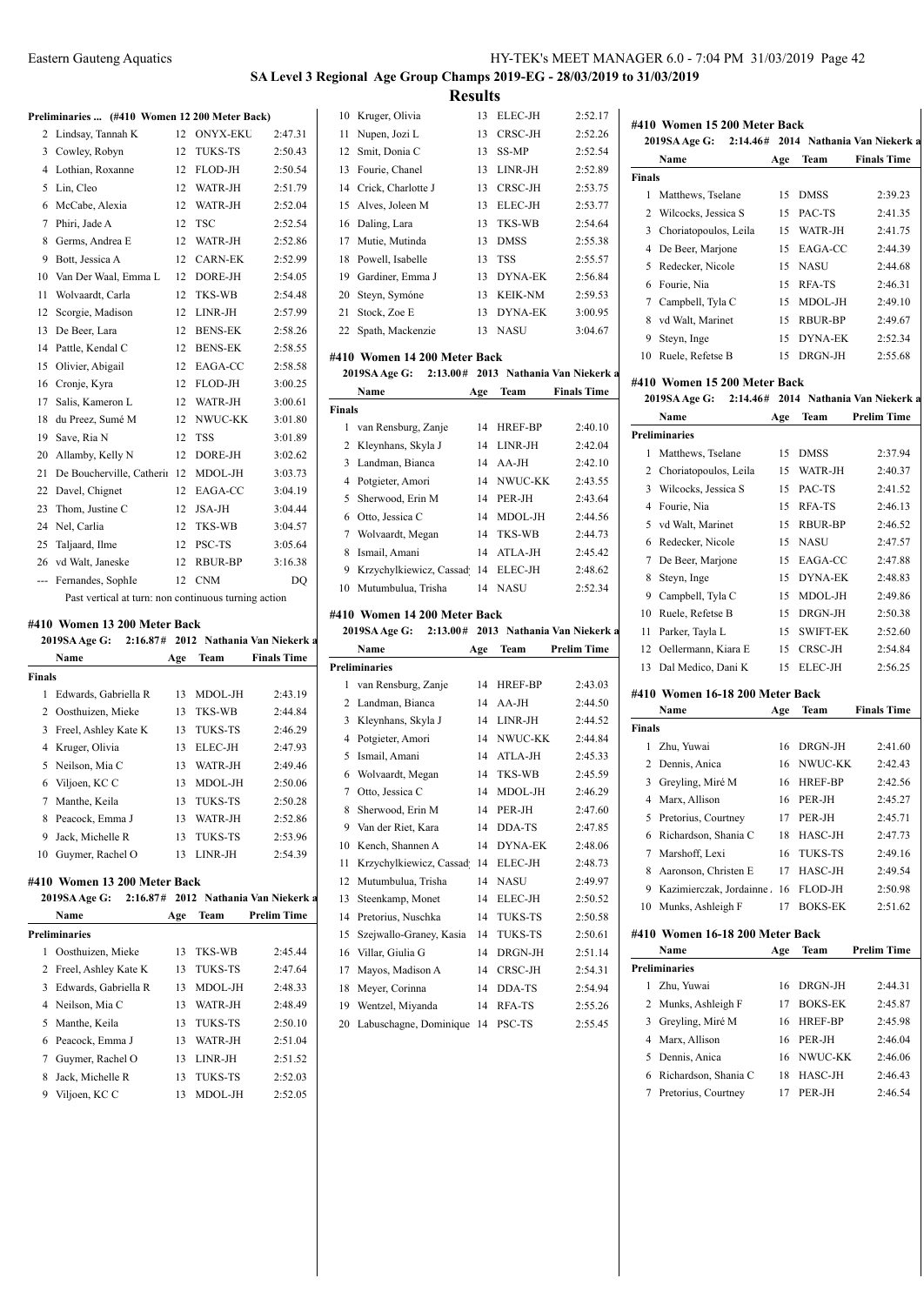9 De Waldon-Holmes, Brett 12 BOKS-EK 34.95 Muhate, Athyan 12 CNM 34.98 11 Hill, Peet J 12 RBOT-NW 35.26

## **SA Level 3 Regional Age Group Champs 2019-EG - 28/03/2019 to 31/03/2019 Results**

|        | Preliminaries  (#410 Women 16-18 200 Meter Back) |     |                |                    |
|--------|--------------------------------------------------|-----|----------------|--------------------|
| 8      | Aaronson, Christen E                             | 17  | HASC-JH        | 2:47.20            |
| 9      | Kazimierczak, Jordainne.                         | 16  | FLOD-JH        | 2:47.26            |
| 10     | Hall, Anthea J                                   | 17  | DORE-JH        | 2:47.46            |
| 11     | Marshoff, Lexi                                   | 16  | <b>TUKS-TS</b> | 2:48.36            |
| 12     | Norman, Alyssa                                   | 16  | NWUC-KK        | 2:49.53            |
| 13     | Neale, Ruth M                                    | 16  | CRSC-JH        | 2:50.33            |
|        | 14 Sinclair, Zoe A                               | 16  | <b>TUKS-TS</b> | 2:50.79            |
| 15     | Botha, Corlia                                    | 18  | HILL-TS        | 2:51.46            |
| 16     | Ferreira, Marlise                                | 17  | <b>HREF-BP</b> | 2:56.36            |
|        |                                                  |     |                |                    |
|        | #411 Men 11&U 50 Meter Fly                       |     |                |                    |
|        | Name                                             | Age | Team           | <b>Finals Time</b> |
| Finals |                                                  |     |                |                    |
| 1      | Deng, Ting Wei                                   | 11  | SOUL-EK        | 31.36              |
| 2      | Muller, Helgaard W                               | 11  | <b>TUKS-TS</b> | 31.76              |
| 3      | Durand, Oliver B                                 | 11  | <b>NASU</b>    | 32.82              |
| 4      | Pöhl, Ruben                                      | 11  | <b>TUKS-TS</b> | 33.88              |
| 5      | Van Heerden, Michael                             | 11  | MDOL-JH        | 33.90              |
| 6      | Domiter, Claudio J                               | 11  | <b>BOKS-EK</b> | 34.00              |
| 7      | Mihaylov, Kris S                                 | 11  | MDOL-JH        | 34.82              |
| 8      | Kock, Naldo A                                    | 11  | <b>RBUR-BP</b> | 35.28              |
| 9      | Millington, Calder B                             | 11  | <b>BOKS-EK</b> | 36.92              |
| 10     | van Niekerk, Ruan                                | 11  | POTC-KK        | 37.18              |
|        | #411 Men 11&U 50 Meter Fly                       |     |                |                    |
|        | Name                                             | Age | Team           | <b>Prelim Time</b> |
|        | Preliminaries                                    |     |                |                    |
| 1      | Deng, Ting Wei                                   | 11  | SOUL-EK        | 31.78              |
| 2      | Muller, Helgaard W                               | 11  | <b>TUKS-TS</b> | 32.35              |
| 3      | Durand, Oliver B                                 | 11  | <b>NASU</b>    | 34.00              |
| 4      | Pöhl, Ruben                                      | 11  | <b>TUKS-TS</b> | 34.08              |
| 5      | Mihaylov, Kris S                                 | 11  | MDOL-JH        | 34.87              |
| 6      | Kock, Naldo A                                    | 11  | RBUR-BP        | 34.92              |
| 7      | Domiter, Claudio J                               | 11  | <b>BOKS-EK</b> | 35.01              |
| 8      | Millington, Calder B                             | 11  | <b>BOKS-EK</b> | 35.04              |
| 9      | Van Heerden, Michael                             | 11  | MDOL-JH        | 35.09              |
| 10     | van Niekerk, Ruan                                | 11  | POTC-KK        | 35.12              |
| 11     | Donnelly, Travis S                               | 11  | MDOL-JH        | 35.20              |
| 12     | Alberts, Mighael W                               | 11  | <b>TKS-WB</b>  | 35.50              |
|        |                                                  |     |                |                    |
| 13     | Madamombe, Tarirai                               | 11  | MASH           | 35.75              |
| 14     | Grahan, Zhaneardt                                | 11  | TKS-WB         | 36.08              |
| 15     | Vimba, Khaya                                     | 11  | MAT3           | 36.20              |
| 16     | Lightening, Grant R                              | 11  | TUKS-TS        | 36.34              |
| 17     | Engelbrecht, Stephan                             | 11  | WATR-JH        | 36.55              |
| 18     | Steyn, Fourie P                                  | 11  | <b>NASU</b>    | 36.60              |
| 19     | Wessels, Marnus J                                | 11  | <b>TUKS-TS</b> | 36.85              |
| 20     | Hekandjo, Kgosana O                              | 11  | <b>NASU</b>    | 37.42              |
| 21     | vd Merwe, Brendan L                              | 11  | HREF-BP        | 37.52              |
| 22     | Els, Heinrich D                                  | 11  | TUKS-TS        | 37.60              |
| 23     | Lundie, Michael J                                | 11  | <b>DYNA-EK</b> | 37.74              |
| 24     | Grant, Henry C                                   | 11  | <b>NASU</b>    | 37.76              |
| 25     | Dias, Angelo P                                   | 11  | BON-JH         | 37.78              |
| 26     | Chantler, Christopher M                          | 11  | TUKS-TS        | 37.96              |
| 27     | Sprong, Huib V                                   | 11  | DYNA-EK        | 38.12              |
| *28    | Niemand, Zaine                                   | 11  | WATR-JH        | 38.27              |

| $*28$          | Seedat, Uthmaan Y                         | 11  | ATLA-JH         | 38.27                            |                | 9 I                       |
|----------------|-------------------------------------------|-----|-----------------|----------------------------------|----------------|---------------------------|
| 30             | Fukunishi, Haruki                         | 10  | <b>TUKS-TS</b>  | 38.31                            | 10 N           |                           |
| 31             | Dreyer, Hein J                            | 11  | PAC-TS          | 38.43                            | 11             | I                         |
| 32             | Goosen, Francois G                        | 11  | NWUC-KK         | 38.71                            | 12             | Ι                         |
| 33             | Loubser, Paul                             | 10  | <b>TUKS-TS</b>  | 38.72                            | 13             | F                         |
| 34             | Duff, Patrick                             | 11  | MAT3            | 38.74                            | 14             | J                         |
| 35             | Mofokeng, Musa B                          | 11  | <b>CARN-EK</b>  | 38.78                            | 15             | F                         |
| 36             | Bothma, Christiaan                        | 11  | HREF-BP         | 39.33                            | 16             | F                         |
| 37             | Meyer, Ricchard                           | 11  | <b>ONYX-EKU</b> | 39.58                            | 17             | Ŋ                         |
| 38             | Kinnaird, Liam                            | 10  | NASU            | 39.94                            | 18             | ľ                         |
| 39             | Vorster, Wiaan                            | 11  | <b>RBOT-NW</b>  | 39.97                            | 19             | J                         |
| 40             | Ndenzako, Festo                           | 11  | MASH            | 40.34                            | 20             | J                         |
| 41             | Mladovan, Jordan C                        | 11  | AEC-JH          | 40.37                            | 21             | d                         |
| 42             | North, Kyle W                             | 11  | <b>DYNA-EK</b>  | 40.99                            | 22             | ŀ                         |
| 43             | Vos, Rhys                                 | 11  | ELIT-JH         | 41.71                            | 23             | J                         |
| 44             | Macfie, Brayden                           | 10  | <b>SOUL-EK</b>  | 41.84                            | 24             | $\mathbf{F}$              |
| 45             | Popken, Menno W                           | 11  | HASC-JH         | 41.85                            | 25             | J                         |
| 46             | Njowola, Douglas                          | 11  | <b>MASH</b>     | 42.14                            | 26             | $\mathbf{I}$              |
| 47             | Ramsay, Shane J                           | 11  | <b>SWIFT-EK</b> | 42.23                            | 27             | J                         |
| 48             | Botha, Jayden                             | 11  | <b>DYNA-EK</b>  | 42.30                            | 28             | S                         |
| 49             | Van Rensburg, Joshua                      | 10  | DBSC-SD         | 42.34                            | 29             | $\overline{\mathbf{v}}$   |
| 50             | Nunes-Churin, Alexandra                   | 11  | SASE-JH         | 42.38                            | 30 H           |                           |
| 51             | Jervis, Robbie M                          | 11  | DORE-JH         | 42.42                            |                |                           |
| 52             | Swanepoel, Wade W                         | 11  | LINR-JH         | 42.58                            | #411 1<br>2019 |                           |
| 53             | McCabe, Michael                           | 9   | WATR-JH         | 43.52                            |                | ľ                         |
| 54             | Kahl, Ryno                                | 10  | GZSA-TS         | 44.18                            | <b>Finals</b>  |                           |
| 55             | Gahhu, Nabeel                             | 11  | <b>TSS</b>      | 44.76                            | 1              | Þ                         |
| 56             | Dewart, Connor                            | 11  | <b>DYNA-EK</b>  | 44.85                            | $\overline{c}$ | $\mathbf{F}$              |
|                | 57 Barbas, Orestis M                      | 10  | DRGN-JH         | 45.78                            | 3              | $\mathbf{F}$              |
|                |                                           |     |                 |                                  | $\overline{4}$ | $\boldsymbol{\mathrm{F}}$ |
|                | #411 Men 12 50 Meter Fly<br>2019SA Age G: |     |                 | 28.00# 2009 Mathys C Goosen-SA N | *5             | I                         |
|                | Name                                      | Age | Team            | <b>Finals Time</b>               | *5             | J                         |
| <b>Finals</b>  |                                           |     |                 |                                  | $\tau$         | F                         |
| $\mathbf{1}$   | Toich, Nic E                              | 12  | <b>SOUL-EK</b>  | 31.85                            | 8              | $\mathbf{A}$              |
|                | 2 Gurira, Gilbert S                       | 12  | <b>ONYX-EKU</b> | 32.24                            |                | 9 F                       |
| 3              | Du Toit, Xander                           | 12  | <b>TUKS-TS</b>  | 33.16                            | 10<            |                           |
| $\overline{4}$ | Verwoerd, Wilhelm J                       | 12  | <b>DYNA-EK</b>  | 33.44                            |                |                           |
| 5              | Linde, Brandon L                          | 12  | PAC-TS          | 33.60                            | #411 1         |                           |
|                |                                           |     | <b>TUKS-TS</b>  |                                  | 2019           |                           |
| 6              | Bruyns, Ruben                             | 12  |                 | 34.15                            |                | ľ                         |
| 7              | Muhate, Athyan                            | 12  | <b>CNM</b>      | 34.48                            |                |                           |

False start **#411 Men 12 50 Meter Fly**

**Preliminaries**

|       | 32 Goosen, Francois G               | 11  | NWUC-KK                  | 38.71                             |               | 12 Itatiro, Peter                   | 12  | TSS             | 35.28                                        |
|-------|-------------------------------------|-----|--------------------------|-----------------------------------|---------------|-------------------------------------|-----|-----------------|----------------------------------------------|
|       | 33 Loubser, Paul                    | 10  | TUKS-TS                  | 38.72                             | 13            | Esterhuysen, Christian              | 12  | <b>TUKS-TS</b>  | 35.40                                        |
|       | 34 Duff, Patrick                    | 11  | MAT3                     | 38.74                             | 14            | Jacobs, Kei-Tumelo S                | 12  | OLDE-JH         | 35.41                                        |
| 35    | Mofokeng, Musa B                    | 11  | <b>CARN-EK</b>           | 38.78                             | 15            | Fry, Nicholas G                     | 12  | WATR-JH         | 35.63                                        |
| 36    | Bothma, Christiaan                  | 11  | <b>HREF-BP</b>           | 39.33                             | 16            | Rollo, Reece                        | 12  | MAT3            | 35.68                                        |
| 37    | Meyer, Ricchard                     | 11  | <b>ONYX-EKU</b>          | 39.58                             | 17            | Muth. Lothar J                      | 12  | PAC-TS          | 35.84                                        |
| 38    | Kinnaird, Liam                      | 10  | <b>NASU</b>              | 39.94                             | 18            | Ndegwa, Kwame                       | 12  | ELEC-JH         | 35.93                                        |
| 39    | Vorster, Wiaan                      | 11  | <b>RBOT-NW</b>           | 39.97                             | 19            | Jonker, Dewald                      | 12  | <b>TUKS-TS</b>  | 36.06                                        |
| 40    | Ndenzako, Festo                     | 11  | MASH                     | 40.34                             | 20            | Venter, JD D                        | 12  | TRAZ-TS         | 36.24                                        |
| 41    | Mladovan, Jordan C                  | 11  | AEC-JH                   | 40.37                             | 21            | du Toit, Pieter-Jacq J              | 12  | POTC-KK         | 36.46                                        |
| 42    | North, Kyle W                       | 11  | DYNA-EK                  | 40.99                             | 22            | Kassebaum, Clayton N                | 12  | LINR-JH         | 36.63                                        |
| 43    | Vos, Rhys                           | 11  | ELIT-JH                  | 41.71                             | 23            | Jansen, Stephan J                   | 12  | <b>SWIFT-EK</b> | 36.91                                        |
| 44    | Macfie, Brayden                     | 10  | <b>SOUL-EK</b>           | 41.84                             | 24            | Booysen, Markus C                   | 12  | GZSA-TS         | 38.29                                        |
| 45    | Popken, Menno W                     | 11  | HASC-JH                  | 41.85                             | 25            | Witbooi, Reinhardt J                | 12  | <b>NASU</b>     | 38.60                                        |
| 46    | Njowola, Douglas                    | 11  | MASH                     | 42.14                             | 26            | Hufner, Bayanda J                   | 12  | MGSC-UG         | 38.69                                        |
| 47    | Ramsay, Shane J                     | 11  | <b>SWIFT-EK</b>          | 42.23                             | 27            | Van Der Slik, Jonathan D            | 12  | <b>SWIFT-EK</b> | 38.93                                        |
| 48    | Botha, Jayden                       | 11  | <b>DYNA-EK</b>           | 42.30                             | 28            | Studer, Christopher S               | 12  | <b>DYNA-EK</b>  | 39.91                                        |
| 49    | Van Rensburg, Joshua                | 10  | DBSC-SD                  | 42.34                             | 29            | van Eeden, Christiaan T             | 12  | HREF-BP         | 39.95                                        |
| 50    | Nunes-Churin, Alexandra 11          |     | SASE-JH                  | 42.38                             |               | 30 Hoaeane, Katlego B               |     | 12 SS-MP        | 41.59                                        |
| 51    | Jervis, Robbie M                    | 11  | DORE-JH                  | 42.42                             |               | #411 Men 13 50 Meter Fly            |     |                 |                                              |
| 52    | Swanepoel, Wade W                   | 11  | LINR-JH                  | 42.58                             |               | <b>2019SA Age G:</b>                |     |                 | 26.46# 2005 Kristopher P Matulovicl          |
| 53    | McCabe, Michael                     | 9   | WATR-JH                  | 43.52                             |               | Name                                | Age | Team            | <b>Finals Time</b>                           |
| 54    | Kahl, Ryno                          | 10  | GZSA-TS                  | 44.18                             | <b>Finals</b> |                                     |     |                 |                                              |
| 55    | Gahhu, Nabeel                       | 11  | <b>TSS</b>               | 44.76                             |               | 1 Meintjes, Juan D                  | 13  | <b>TASC-MP</b>  | 28.83                                        |
|       | 56 Dewart, Connor                   | 11  | <b>DYNA-EK</b>           | 44.85                             |               | 2 Berry, Luke D                     | 13  | SODO-JH         | 31.66                                        |
|       | 57 Barbas, Orestis M                | 10  | DRGN-JH                  | 45.78                             | 3             | Brown, Joshua M                     | 13  | <b>BON-JH</b>   | 31.71                                        |
|       | 411 Men 12 50 Meter Fly             |     |                          |                                   | 4             | Raghavendran, Aravind               | 13  | <b>TSS</b>      | 31.84                                        |
|       | 2019SA Age G:                       |     |                          | 28.00# 2009 Mathys C Goosen-SA N  | *5            | Deutschmann, Matthew T 13           |     | PSC-TS          | 31.94                                        |
|       | Name                                | Age | Team                     | <b>Finals Time</b>                | *5            | Van Rensburg, Ruan                  | 13  | SDD-SD          | 31.94                                        |
|       |                                     |     |                          |                                   | 7             | Faftine, Kaio                       | 13  | <b>CNM</b>      | 32.05                                        |
|       |                                     |     |                          |                                   |               |                                     | 13  | AA-JH           | 32.14                                        |
| inals |                                     | 12  | <b>SOUL-EK</b>           | 31.85                             | 8             |                                     |     |                 |                                              |
| 2     | 1 Toich, Nic E<br>Gurira, Gilbert S | 12  | <b>ONYX-EKU</b>          | 32.24                             | 9             | Mace, Christopher S<br>Postma, Ruan | 13  | <b>TUKS-TS</b>  | 33.56                                        |
|       |                                     | 12  | TUKS-TS                  | 33.16                             |               |                                     | 13  | CRSC-JH         |                                              |
| 4     | 3 Du Toit, Xander                   |     |                          |                                   |               | 10 Oellermann, Kai D                |     |                 | 33.97                                        |
|       | Verwoerd, Wilhelm J                 | 12  | 12 DYNA-EK               | 33.44                             |               | #411 Men 13 50 Meter Fly            |     |                 |                                              |
|       | 5 Linde, Brandon L                  | 12  | PAC-TS<br><b>TUKS-TS</b> | 33.60                             |               | <b>2019SA Age G:</b>                |     |                 |                                              |
|       | 6 Bruyns, Ruben                     |     |                          | 34.15                             |               | Name                                | Age | Team            | <b>Prelim Time</b>                           |
| 7     | Muhate, Athyan                      | 12  | <b>CNM</b>               | 34.48                             |               | <b>Preliminaries</b>                |     |                 |                                              |
|       | 8 Billings, Daniel R                | 12  | WATR-JH                  | 35.62                             |               | 1 Meintjes, Juan D                  |     | 13 TASC-MP      | 26.46# 2005 Kristopher P Matulovicl<br>29.87 |
|       | 9 De Waldon-Holmes, Bret 12 BOKS-EK |     |                          | 36.32                             | 2             | Van Rensburg, Ruan                  | 13  | SDD-SD          | 31.85                                        |
|       | --- Nel, Edmund A                   |     | 12 HARB-BP               | DQ                                |               | 3 Faftine, Kaio                     | 13  | <b>CNM</b>      | 32.08                                        |
|       | False start                         |     |                          |                                   | 4             | Mace, Christopher S                 | 13  | AA-JH           | 32.26                                        |
|       | 411 Men 12 50 Meter Fly             |     |                          |                                   | 5             | Raghavendran, Aravind               | 13  | <b>TSS</b>      | 32.40                                        |
|       | 2019SA Age G:                       |     |                          | 28.00# 2009 Mathys C Goosen-SA N: | 6             | Berry, Luke D                       | 13  | SODO-JH         | 32.45                                        |
|       | Name                                | Age | Team                     | <b>Prelim Time</b>                | 7             | Brown, Joshua M                     | 13  | BON-JH          | 32.60                                        |
|       | reliminaries                        |     |                          |                                   | 8             | Deutschmann, Matthew T 13           |     | PSC-TS          | 32.93                                        |
|       | 1 Gurira, Gilbert S                 | 12  | ONYX-EKU                 | 32.50                             | *9            | Oellermann, Kai D                   | 13  | CRSC-JH         | 33.06                                        |
|       | 2 Nel, Edmund A                     | 12  | HARB-BP                  | 32.54                             | *9            | Postma, Ruan                        | 13  | TUKS-TS         | 33.06                                        |
| 3     | Toich, Nic E                        | 12  | SOUL-EK                  | 33.83                             | 11            | Smit, Ruben F                       | 13  | HREF-BP         | 33.11                                        |
| 4     | Linde, Brandon L                    | 12  | PAC-TS                   | 34.19                             | 12            | Lourens, Ethan                      | 13  | ELIT-JH         | 33.24                                        |
| 5     | Du Toit, Xander                     | 12  | TUKS-TS                  | 34.20                             | 13            | Schutte, Vian                       | 13  | <b>TUKS-TS</b>  | 33.67                                        |
| 6     | Bruyns, Ruben                       | 12  | TUKS-TS                  | 34.37                             |               | 14 Daling, Chris-Jan M              | 13  | RFA-TS          | 33.90                                        |
| 7     | Verwoerd, Wilhelm J                 | 12  | DYNA-EK                  | 34.46                             |               | 15 Bezuidenhout, Josh I             | 13  | <b>TUKS-TS</b>  | 33.94                                        |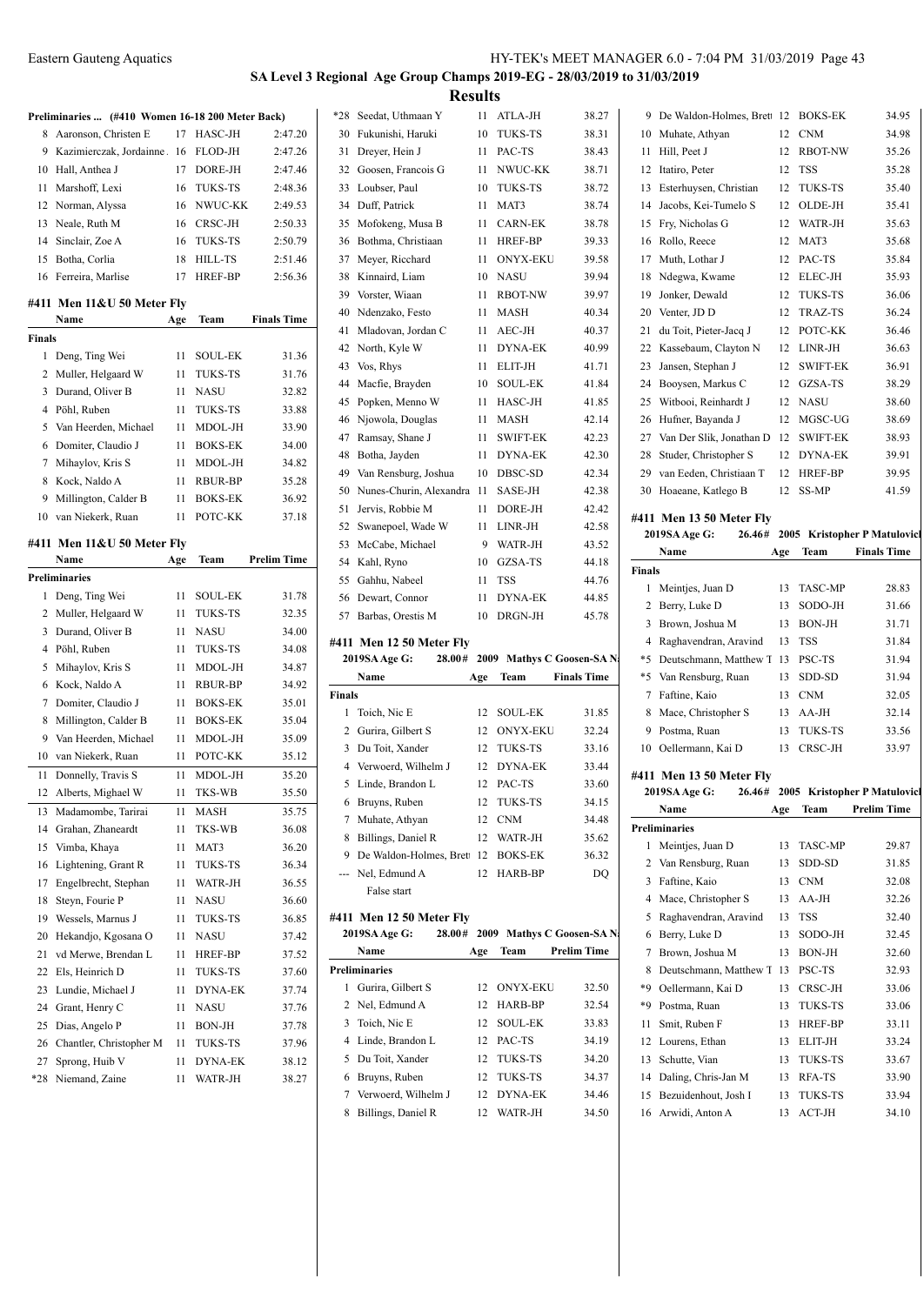# **SA Level 3 Regional Age Group Champs 2019-EG - 28/03/2019 to 31/03/2019 Results**<br>14 WATR-IH

#### **Preliminaries ... (#411 Men 13 50 Meter Fly)**

| 17 Holland, Cullen W    | 13  | CRSC-JH        | 34.34 |
|-------------------------|-----|----------------|-------|
| 18 Bosman, Jason F      | 13  | SS-MP          | 34.51 |
| 19 Mostert, Adriaan G   | 13  | WATR-JH        | 34.93 |
| 20 Petrovic, Nicholas N | 13. | MDOL-JH        | 35.39 |
| 21 Pournara, Andrew J   | 13. | CRSC-JH        | 35.53 |
| 22 Waterson, Jay-Jay    | 13. | <b>CARN-EK</b> | 35.56 |
| 23 Fry, Matt D          | 13  | WATR-JH        | 35.86 |
| 24 Thomas, Craig        | 13  | MDOL-JH        | 36.30 |
| 25 Borrageiro, Ethan M  | 13  | MDOL-JH        | 37.25 |
| 26 Hinckley, Oliver D   | 13  | <b>DYNA-EK</b> | 37.46 |
| 27 Fortune, Cole Q      | 13. | SASE-JH        | 37.81 |
| 28 De Villiers, Jullian | 13  | <b>TTNS-SD</b> | 38.00 |

#### **#411 Men 14 50 Meter Fly**

|        | 2019SA Age G:            |     |                | 25.64# 2018 Matthew E. Sates at TY | 1       | D              |
|--------|--------------------------|-----|----------------|------------------------------------|---------|----------------|
|        | Name                     | Age | Team           | <b>Finals Time</b>                 | 2       | M              |
| Finals |                          |     |                |                                    | 3       | G.             |
|        | 1 Williams, Warick J     | 14  | FLOD-JH        | 28.67                              |         | $4 \text{V}$   |
|        | 2 Buckley, Byron P       | 14  | $H2O-EK$       | 29.23                              | 5.      | $\mathbf{C}$   |
|        | 3 Ngwenya, Nathan        | 14  | MAT3           | 29.70                              | 6       | Li             |
|        | 4 Alpers, Tristan        | 14  | LINR-JH        | 29.83                              | 7       | W              |
|        | 5 Petersen, Connor J     | 14  | <b>DYNA-EK</b> | 29.89                              | 8       | K              |
|        | 6 Sistenich, Dylan       | 14  | $AA-JH$        | 30.31                              | 9       | D              |
| 7      | Roux, Conrad J           | 14  | RFA-TS         | 30.36                              | 10      | B <sub>0</sub> |
| 8      | Rocha, Orin L            | 14  | AFIN-JH        | 30.41                              | #411 N  |                |
|        | 9 Yates, Christian M     | 14  | ELEC-JH        | 31.03                              |         | 2019:          |
| 10     | Kruger, Marnus J         | 14  | SS-MP          | 31.62                              |         | N              |
|        | #411 Men 14 50 Meter Fly |     |                |                                    | Prelimi |                |
|        |                          |     |                |                                    |         |                |

|    | 2019SA Age G:<br>25.64# |     |                     | 2018 Matthew E. Sates at TY | 1     | D              |
|----|-------------------------|-----|---------------------|-----------------------------|-------|----------------|
|    | Name                    | Age | <b>Team</b>         | <b>Prelim Time</b>          | 2     | M              |
|    | Preliminaries           |     |                     |                             | 3     | G.             |
| 1  | Williams, Warick J      | 14  | FLOD-JH             | 28.26                       | 4     | K              |
| 2  | Buckley, Byron P        | 14  | H <sub>2</sub> O-EK | 29.13                       | 5     | $\mathbf{C}$   |
| 3  | Alpers, Tristan         | 14  | LINR-JH             | 29.72                       | 6     | B              |
| 4  | Ngwenya, Nathan         | 14  | MAT3                | 29.85                       | 7     | Li             |
| 5  | Sistenich, Dylan        | 14  | $AA-JH$             | 30.01                       | 8     | W              |
| 6  | Roux, Conrad J          | 14  | RFA-TS              | 30.14                       | 9     | $V_0$          |
| 7  | Rocha, Orin L           | 14  | AFIN-JH             | 30.65                       | 10    | D              |
| 8  | Kruger, Marnus J        | 14  | SS-MP               | 30.69                       | 11    | Η              |
| 9  | Petersen, Connor J      | 14  | <b>DYNA-EK</b>      | 30.71                       | 12    | G              |
| 10 | Yates, Christian M      | 14  | ELEC-JH             | 30.79                       | 13    | Ja             |
| 11 | Spangenberg, Shuan      | 14  | <b>NASU</b>         | 30.85                       | 14    | $P_{\epsilon}$ |
| 12 | Uys, Janco              | 14  | NWUC-KK             | 30.89                       | 15    | B١             |
| 13 | Hill, Ronan K           | 14  | DORE-JH             | 30.90                       | 16    | V              |
| 14 | Naidoo, Joshua L        | 14  | <b>TUKS-TS</b>      | 30.90                       | 17    | V              |
| 15 | Neuhoff, Joshua P       | 14  | MDOL-JH             | 31.02                       | 18    | L١             |
| 16 | De Gouveia, Christian R | 14  | <b>CARN-EK</b>      | 31.13                       | 19    | K              |
| 17 | Gebhardt, Joshua        | 14  | SASE-JH             | 31.30                       | $*20$ | M              |
| 18 | Sepetu, Isam A          | 14  | WATR-JH             | 31.66                       | $*20$ | Tı             |
| 19 | Tshepe, Leruo T         | 14  | WATR-JH             | 31.73                       | 22    | B              |
| 20 | Fuller, Connor J        | 14  | AFIN-JH             | 31.80                       | 23    | Fε             |
| 21 | Rossouw, Tiaan          | 14  | NWUC-KK             | 31.84                       | 24    | Н              |
| 22 | Mosterd, Cole B         | 14  | AFIN-JH             | 32.03                       | 25    | D              |
| 23 | van Rooyen, Benco       | 14  | <b>DMSS</b>         | 32.11                       | 26    | G              |
| 24 | Kruger, Graham N        | 14  | <b>BENS-EK</b>      | 32.17                       |       |                |

| 25                                                                                             | Lutz, Sebastian M                                   | 14  | WATR-JH             | 32.48                        | #411           |
|------------------------------------------------------------------------------------------------|-----------------------------------------------------|-----|---------------------|------------------------------|----------------|
|                                                                                                | 26 Smith, Jared E                                   | 14  | <b>RBOT-NW</b>      | 32.55                        |                |
| 27                                                                                             | McCabe, Tyrone                                      |     | 14 WATR-JH          | 32.70                        | Final          |
|                                                                                                | 28 Vujovic, Aleksandar                              |     | 14 WATR-JH          | 32.75                        | 1              |
|                                                                                                | 29 Malaza, Oyama W                                  |     | 14 ESP-EK           | 33.14                        | 2              |
|                                                                                                | 30 De Jager, Eben                                   |     | 14 MDOL-JH          | 33.25                        | 3              |
| 31                                                                                             | Grobler, Brayden                                    |     | 14 DRGN-JH          | 34.45                        | 4              |
|                                                                                                | 32 Kim, Dylan                                       | 14  | WATR-JH             | 35.03                        | 5              |
| $\frac{1}{2} \left( \frac{1}{2} \right) \left( \frac{1}{2} \right) \left( \frac{1}{2} \right)$ | Nagin, Vishay                                       |     | 14 WATR-JH          | DO                           | 6              |
|                                                                                                | Did not bring arms forward over water               |     |                     |                              | 7              |
|                                                                                                | #411 Men 15 50 Meter Fly                            |     |                     |                              | 8              |
|                                                                                                | 2019SA Age G:<br>25.24#                             |     |                     | 2008 Heinrich Alberts at KZN | 9              |
|                                                                                                | Name                                                | Age | Team                | <b>Finals Time</b>           | 10             |
| Finals                                                                                         |                                                     |     |                     |                              |                |
|                                                                                                | 1 De Lange, Phillip L                               | 15  | TUKS-TS             | 27.63                        | #411           |
|                                                                                                | 2 Millington, Callum D                              | 15  | <b>BOKS-EK</b>      | 27.85                        |                |
|                                                                                                | 3 Gallino, Mattia L                                 | 15  | OLDE-JH             | 28.17                        | Prelin         |
|                                                                                                | 4 Venter, Reinert A                                 | 15  | <b>HILL-TS</b>      | 28.40                        | 1              |
|                                                                                                | 5 Correia, Gabriel L                                | 15  | CRSC-JH             | 28.52                        | 2              |
|                                                                                                | 6 Lindeque, Benjamin                                | 15  | <b>TUKS-TS</b>      | 28.63                        | 3              |
|                                                                                                | 7 Walsh, Patrick                                    | 15  | <b>DMSS</b>         | 29.49                        | $\overline{4}$ |
|                                                                                                | 8 Kriek, Micha                                      | 15  | POTC-KK             | 29.51                        | *5             |
|                                                                                                | 9 Du Toit, Pieter W                                 | 15  | SS-MP               | 29.81                        | *5             |
| 10                                                                                             | Bouwer, Janno                                       | 15  | TUKS-TS             | 30.00                        | 7              |
|                                                                                                |                                                     |     |                     |                              | 8<br>*9        |
|                                                                                                | #411 Men 15 50 Meter Fly<br>25.24#<br>2019SA Age G: |     |                     | 2008 Heinrich Alberts at KZN | *9             |
|                                                                                                | Name                                                | Age | Team                | <b>Prelim Time</b>           |                |
|                                                                                                | <b>Preliminaries</b>                                |     |                     |                              | 11<br>12       |
| 1                                                                                              | De Lange, Phillip L                                 | 15  | TUKS-TS             | 27.79                        | 13             |
|                                                                                                | 2 Millington, Callum D                              | 15  | <b>BOKS-EK</b>      | 27.95                        | 14             |
| 3                                                                                              | Gallino, Mattia L                                   | 15  | OLDE-JH             | 28.74                        | 15             |
|                                                                                                | 4 Kriek, Micha                                      | 15  | POTC-KK             | 28.85                        | 16             |
| 5                                                                                              | Correia, Gabriel L                                  | 15  | CRSC-JH             | 29.11                        | $*17$          |
|                                                                                                | 6 Bouwer, Janno                                     | 15  | TUKS-TS             | 29.36                        | *17            |
|                                                                                                | 7 Lindeque, Benjamin                                | 15  | TUKS-TS             | 29.38                        | 19             |
| 8                                                                                              | Walsh, Patrick                                      | 15  | <b>DMSS</b>         | 29.43                        | 20             |
|                                                                                                | 9 Venter, Reinert A                                 | 15  | HILL-TS             | 29.48                        | 21             |
|                                                                                                | 10 Du Toit, Pieter W                                | 15  | SS-MP               | 29.62                        | 22             |
| 11                                                                                             | Hill, Caelan E                                      | 15  | <b>TUKS-TS</b>      | 29.69                        | 23             |
| 12                                                                                             | Gwadzoka, Graham T                                  | 15  | RBOT-NW             | 29.70                        | 24             |
| 13                                                                                             | Jacobs, Jaco C                                      | 15  | TUKS-TS             | 29.76                        | 25             |
| 14                                                                                             | Paveley, Aidan B                                    | 15  | PAC-TS              | 29.93                        | 26             |
| 15                                                                                             | Beineke, Richardt W                                 | 15  | TUKS-TS             | 30.00                        | 27             |
| 16                                                                                             | Van der Merwe, Dale                                 | 15  | MDOL-JH             | 30.05                        | *28            |
| 17                                                                                             | Venables, Thomas J                                  | 15  | WATR-JH             | 30.25                        | *28            |
| 18                                                                                             | Lutz, Aidan D                                       | 15  | DORE-JH             | 30.54                        | 30             |
| 19                                                                                             | Kruger, Connor L                                    | 15  | H <sub>2</sub> O-EK | 30.55                        | 31             |
| $*20$                                                                                          | Mpofu, Jasper                                       | 15  | MAT3                | 30.61                        | 32             |
| $*20$                                                                                          | Trollope, Jordan B                                  | 15  | WATR-JH             | 30.61                        | 33             |
| 22                                                                                             | Bouwer, Ricus                                       | 15  | PAC-TS              | 31.25                        | 34             |
| 23                                                                                             | Falconer, Matthew-Ethan                             | 15  | DRGN-JH             | 31.26                        | 35             |
| 24                                                                                             | Haseli, Christopher J                               | 15  | AFIN-JH             | 31.45                        | *36            |
| 25                                                                                             | De-Caris, Braden A                                  | 15  | ELEC-JH             | 32.18                        | *36            |
| 26                                                                                             | Gomes, Ronaldo J                                    | 15  | CRSC-JH             | 34.17                        | 38             |
|                                                                                                |                                                     |     |                     |                              |                |

| #411          | Men 16-18 50 Meter Fly      |     |                 |                    |
|---------------|-----------------------------|-----|-----------------|--------------------|
|               | Name                        | Age | Team            | <b>Finals Time</b> |
| <b>Finals</b> |                             |     |                 |                    |
| 1             | Gericke, Kyle               | 18  | DRGN-JH         | 27.17              |
| 2             | Olivier, Liam               | 17  | <b>HILL-TS</b>  | 27.41              |
| 3             | Billings, Daniel K          | 16  | $AA-JH$         | 27.45              |
|               |                             |     |                 | 27.51              |
| 4             | Oreilly, Keegan             | 17  | <b>DYNA-EK</b>  |                    |
| 5             | Moolman, Rynard             | 17  | <b>HILL-TS</b>  | 27.62              |
| 6             | Bockel, Gareth D            | 17  | SASE-JH         | 27.66              |
| 7             | Cottle, Sage                | 16  | WATR-JH         | 27.73              |
| 8             | Malaza, Clayton S           | 17  | <b>ESP-EK</b>   | 27.76              |
| 9             | Lindeque, Jeandre           | 18  | <b>RFA-TS</b>   | 27.85              |
| 10            | Roets, GJ J                 | 16  | <b>ELRAS-WB</b> | 27.99              |
|               |                             |     |                 |                    |
|               | #411 Men 16-18 50 Meter Fly |     |                 |                    |
|               | Name                        | Age | Team            | Prelim Time        |
|               | Preliminaries               |     |                 |                    |
| 1             | Gericke, Kyle               | 18  | DRGN-JH         | 27.32              |
| 2             | Olivier, Liam               | 17  | HILL-TS         | 27.40              |
| 3             | Billings, Daniel K          | 16  | AA-JH           | 27.43              |
| 4             | Moolman, Rynard             | 17  | <b>HILL-TS</b>  | 27.48              |
| *5            | Roets, GJ J                 | 16  | <b>ELRAS-WB</b> | 27.61              |
| *5            | Oreilly, Keegan             | 17  | <b>DYNA-EK</b>  | 27.61              |
| 7             | Bockel, Gareth D            | 17  | SASE-JH         | 27.66              |
| 8             | Cottle, Sage                | 16  | WATR-JH         | 27.68              |
| *9            | Malaza, Clayton S           | 17  | ESP-EK          | 27.78              |
| *9            | Lindeque, Jeandre           | 18  | RFA-TS          | 27.78              |
| 11            | Van Rooyen, Luc             | 17  | DDA-TS          | 27.80              |
| 12            | Theron, Ronan               | 16  | <b>TASC-MP</b>  | 27.94              |
| 13            | Scheepers, Zinadeen         | 16  | <b>SUPE-JH</b>  | 28.11              |
| 14            | Kalil, Ronan A              |     | AEC-JH          | 28.25              |
|               |                             | 16  |                 |                    |
| 15            | Vosloo, Michael W           | 16  | MDOL-JH         | 28.31              |
| 16            | Kruger, Arno S              | 16  | <b>SOUL-EK</b>  | 28.38              |
| *17           | Loubser, Erick              | 18  | RFA-TS          | 28.42              |
| $*17$         | van Rensburg, Darren        | 17  | GZSA-TS         | 28.42              |
| 19            | Schoeman, Wian              | 18  | <b>RBOT-NW</b>  | 28.46              |
| 20            | Wolmarans, Damian C         | 16  | <b>MATL-KK</b>  | 28.62              |
| 21            | De Klerk, Cameron J         | 16  | PAC-TS          | 28.77              |
| 22            | Botha, Dylan                | 16  | PSC-TS          | 28.80              |
| 23            | Yona, Thabo J               | 17  | ATLA-JH         | 28.98              |
| 24            | Baker, Luke R               | 16  | <b>BENS-EK</b>  | 29.01              |
| 25            | De Beer, Pieter J           | 17  | TKS-WB          | 29.03              |
| 26            | Yao, Kevin k                | 16  | <b>DYNA-EK</b>  | 29.14              |
| 27            | Verster, Ben D              | 16  | TKS-WB          | 29.19              |
| *28           | Van Dyk, Jean Pierre        | 16  | TTNS-SD         | 29.22              |
| *28           | Lissoos, Sam R              | 16  | OLDE-JH         | 29.22              |
| 30            | Coetzee, Dale               | 16  | AEC-JH          | 29.28              |
| 31            | Moola, Uwais M              | 16  | LENA-JH         | 29.45              |
|               |                             |     |                 |                    |
| 32            | Pulford, Keagan             | 16  | <b>ESTR-EK</b>  | 29.49              |
| 33            | Marnewick, Emile            | 17  | FLOD-JH         | 29.52              |
| 34            | Geyser, Hanroe G            | 18  | TRAZ-TS         | 29.56              |
| 35            | Setswammung, Tumo           | 17  | <b>DMSS</b>     | 29.61              |
| *36           | Harris, Ethyn J             | 16  | WATR-JH         | 29.62              |
| *36           | Gertze, Matthew R           | 17  | NASU            | 29.62              |
| 38            | Xavier, Kelsey              | 16  | <b>CNM</b>      | 29.64              |
| *39           | Fermoyle, Ryan              | 16  | HASC-JH         | 29.73              |
| *39           | Chaane, Hlalele E           | 18  | MATL-KK         | 29.73              |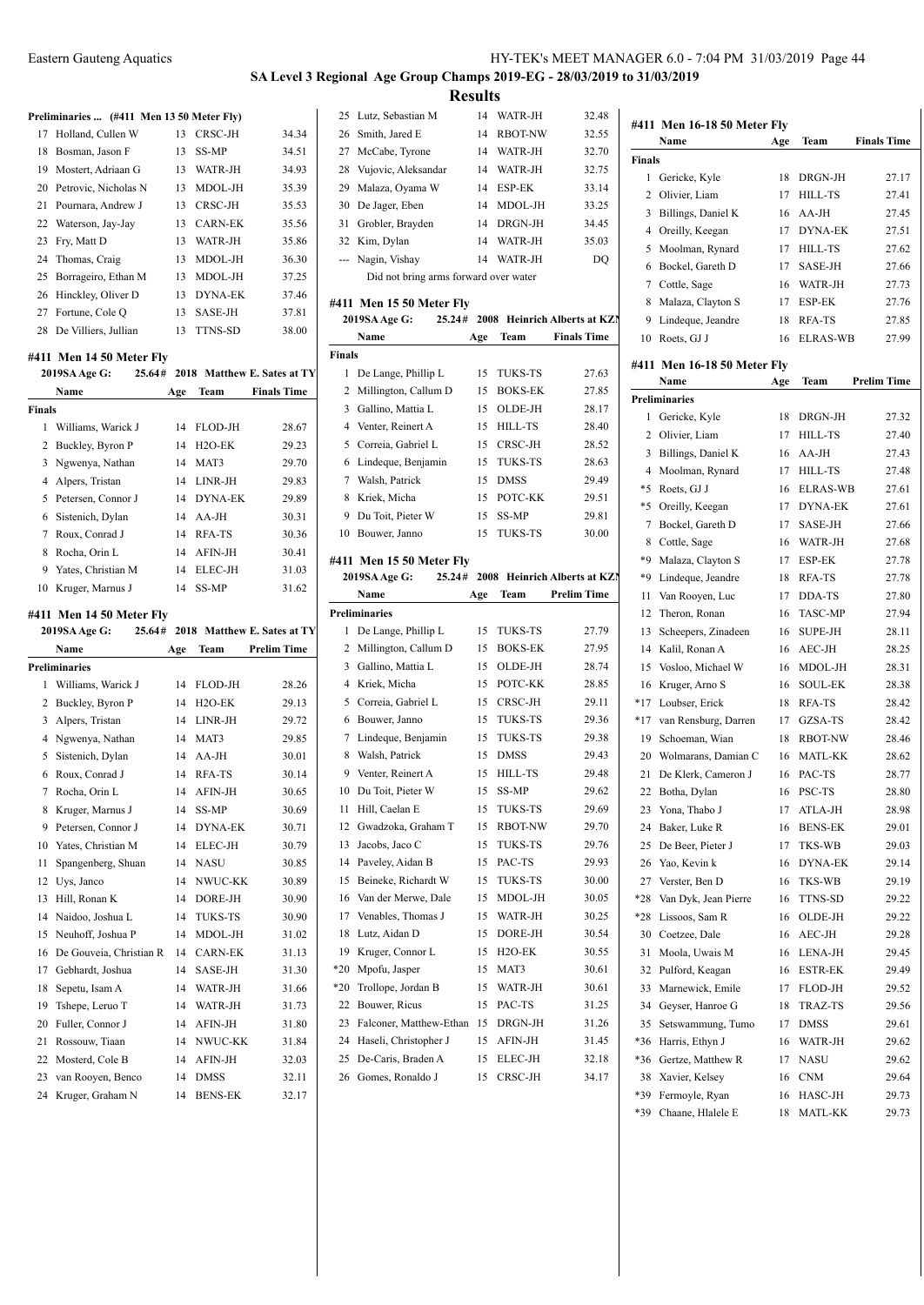# **SA Level 3 Regional Age Group Champs 2019-EG - 28/03/2019 to 31/03/2019 Results**

|        | Preliminaries  (#411 Men 16-18 50 Meter Fly) |     |                 |                    |               | 13 Nortje, Mari-Zanne                                     |     | 11 TKS-WB             | 35.88                              |        | 4 Lindsay, Tannah K          |     | 12 ONYX-EKU | 34.62                              |
|--------|----------------------------------------------|-----|-----------------|--------------------|---------------|-----------------------------------------------------------|-----|-----------------------|------------------------------------|--------|------------------------------|-----|-------------|------------------------------------|
|        | *41 Du Preez, Jandre T                       |     | 18 FLOD-JH      | 29.74              |               | 14 Naudé, Danielle                                        |     | 11 HREF-BP            | 36.03                              |        | 5 Scorgie, Madison           |     | 12 LINR-JH  | 34.90                              |
|        | *41 Wellmann, Arkell J                       |     | 16 NASU         | 29.74              |               | 15 Bornman, Anke                                          |     | 11 PAC-TS             | 36.04                              |        | 6 Pringle, Amy L             |     | 12 ELEC-JH  | 34.93                              |
|        | 43 O'Callaghan, Cole J                       |     | 17 SWIFT-EK     | 29.82              |               | 16 Rossouw, Chloe                                         |     | 11 TUKS-TS            | 36.25                              |        | 7 Gangira, Zoe               |     | 12 MAT3     | 35.31                              |
|        | 44 Walker, Jason M                           | 17  | CRSC-JH         | 29.85              |               | 17 Pon, Mikayla                                           |     | 11 ESP-EK             | 36.30                              |        | 8 Helberg, Gabriella         |     | 12 GEMS-ZZ  | 35.32                              |
|        | 45 Jordaan, Joshua                           | 16  | NWUC-KK         | 29.96              |               | 18 Mahobele, Loyiso                                       |     | 11 MASH               | 36.69                              |        | 9 Greene, Katelyn            |     | 12 SOUL-EK  | 35.91                              |
|        | 46 Battaglia, Jules                          | 16  | <b>CNM</b>      | 30.01              |               | 19 Bonnema, Ankie M                                       |     | 11 DDA-TS             | 37.09                              |        | 10 Fernandes, SophIe         |     | 12 CNM      | 35.92                              |
|        | 47 Botha, Werner J                           | 18  | <b>HILL-TS</b>  | 30.05              |               | 20 Maritz, Ania                                           |     | 11 PAC-TS             | 37.21                              |        |                              |     |             |                                    |
| 48     | Gibberd, Gabriel K                           | 16  | <b>TUKS-TS</b>  | 30.20              |               | 21 Theron, Simone                                         |     | 11 TKS-WB             | 37.48                              |        | #412 Women 12 50 Meter Fly   |     |             | 29.76# 2015 Dune Coetzee at SA Lev |
| 49     | Pieterse, Ruben                              | 17  | TUKS-TS         | 30.25              |               | 22 Yates, Tamsin                                          |     | 11 BON-JH             | 37.58                              |        | 2019SA Age G:                |     |             |                                    |
| 50     | Pereira, Mario J                             | 17  | <b>SWIFT-EK</b> | 30.28              |               | 23 Mynhardt, Tamara G                                     |     | 11 BOKS-EK            | 37.60                              |        | Name                         | Age | Team        | <b>Prelim Time</b>                 |
|        | 51 Kim, Justin                               | 16  | WATR-JH         | 30.32              |               | 24 Dawe, Tori                                             |     | 11 MASH               | 37.81                              |        | <b>Preliminaries</b>         |     |             |                                    |
|        | 52 Kruger, Hanno A                           |     | 16 RFA-TS       | 30.33              |               | 25 Sinclair, Cassidy L                                    |     | 11 DRGN-JH            | 37.90                              |        | 1 Phiri, Jade A              |     | 12 TSC      | 33.47                              |
|        | 53 Tebbit, Nicholas J                        | 17  | MDOL-JH         | 30.47              |               | 26 Westerduin, Reza                                       |     | 11 NASU               | 38.01                              |        | 2 Malan, Chanel M            |     | 12 BLAE-JH  | 33.65                              |
|        | 54 Zietsman, Joshua D                        |     | 16 SOUL-EK      | 30.50              |               | 27 Beling, Hayley E                                       |     | 11 BOKS-EK            | 38.14                              |        | 3 Helberg, Gabriella         |     | 12 GEMS-ZZ  | 34.43                              |
|        | 55 Duarte, Michel G                          |     | 17 MGSC-UG      | 30.64              |               | 28 Skelton, Tyla J                                        |     | 11 WATR-JH            | 38.20                              |        | 4 Pringle, Amy L             |     | 12 ELEC-JH  | 34.59                              |
|        | 56 Malan, Stephan S                          | 16  | <b>STELL-RM</b> | 30.96              |               | 29 Kunene-Ferri, Sheena S                                 |     | 11 MDOL-JH            | 38.24                              |        | 5 Lindsay, Tannah K          |     | 12 ONYX-EKU | 34.61                              |
|        | 57 Simpson, Callem G                         | 18  | MDOL-JH         | 31.07              |               | 30 Klein, Kaylynn J                                       |     | 11 NASU               | 38.26                              |        | 6 Scorgie, Madison           |     | 12 LINR-JH  | 34.64                              |
|        | 58 Witbooi, Michael S                        |     | 17 NASU         | 31.13              |               | 31 Masiye-Moyo, Nozintaba 11 MAT3                         |     |                       | 38.32                              |        | 7 Gangira, Zoe               |     | 12 MAT3     | 35.42                              |
|        | 59 Mynhardt, Judah S                         | 16  | <b>BOKS-EK</b>  | 31.24              |               | 32 Wyrley-Birch, Nicola H                                 |     | 11 DDA-TS             | 38.56                              |        | 8 Greene, Katelyn            |     | 12 SOUL-EK  | 35.49                              |
|        | 60 Bekker, Zinhle                            | 17  | DMSS            | 31.36              |               | 33 Haynes, Elné M                                         |     | 11 SS-MP              | 38.67                              |        | 9 Banyard, Sarah A           |     | 12 TUKS-TS  | 35.53                              |
|        | 61 Melnik, Itai                              | 16  | ELEC-JH         | 31.46              |               | *34 Bouwer, Naidene                                       |     | 11 PAC-TS             | 39.27                              |        | 10 Fernandes, SophIe         |     | 12 CNM      | 35.67                              |
|        | 62 Adam, Muhammed N                          |     | 17 ATLA-JH      | 31.54              | *34           | Laros, Madeleine A                                        |     | 11 DRGN-JH            | 39.27                              |        | 11 Cowley, Robyn             |     | 12 TUKS-TS  | 35.69                              |
| 63     | Van Zyl, Dandre D                            |     | 16 RFA-TS       | 31.74              |               | 36 Leask, Keira C                                         |     | 11 DORE-JH            | 39.54                              |        | 12 Clifford, Skyla T         |     | 12 MDOL-JH  | 35.71                              |
|        | 64 Coovadia, Muhammed Y 16 ATLA-JH           |     |                 | 33.04              |               | 37 Correia, Julia P                                       |     | 11 PER-JH             | 39.81                              |        | 13 Allamby, Kelly N          |     | 12 DORE-JH  | 35.72                              |
|        | 65 Erasmus, Joshua L                         |     | 16 H2O-EK       | 35.82              |               | 38 Janse van Rensburg, Lear 11 PAC-TS                     |     |                       | 39.94                              |        | 14 Battheu, Annik S          |     | 12 TUKS-TS  | 35.84                              |
|        |                                              |     |                 |                    | 39            | Olivier, Deidré L                                         |     | 11 NWUC-KK            | 40.11                              |        | 15 Irvine, Madison J         |     | 12 TUKS-TS  | 35.87                              |
|        | #412 Women 11&U 50 Meter Fly                 |     |                 |                    |               | 40 Corns, Ashley S                                        |     | 11 ESP-EK             | 40.13                              |        | 16 Reilly, Emma              |     | 12 MASH     | 35.91                              |
|        | Name                                         | Age | Team            | <b>Finals Time</b> |               | 41 Rowles, Linique                                        |     | 11 HREF-BP            | 40.55                              |        | 17 Lin, Cleo                 |     | 12 WATR-JH  | 36.30                              |
| Finals |                                              |     |                 |                    |               | 42 Van Wyk, Annebel                                       |     | 11 ESP-EK             | 40.61                              |        | 18 vd Walt, Janeske          |     | 12 RBUR-BP  | 36.35                              |
|        | 1 Thompson, Jessica L                        | 11  | <b>ELEC-JH</b>  | 31.75              |               | 43 Walker, Danielle                                       |     | 11 MDOL-JH            | 40.69                              |        | 19 White, Chelsea            |     | 12 CRSC-JH  | 36.42                              |
|        | 2 Cloutier, Adeline                          |     | 11 CNM          | 32.91              |               | 44 Humphrey, Jessica                                      |     | 10 NASU               | 40.93                              |        | 20 McCabe, Alexia            |     | 12 WATR-JH  | 36.46                              |
|        | 3 Mouton, Hannah L                           |     | 11 TUKS-TS      | 32.97              |               | 45 Busch, Kerryn L                                        |     | 11 NASU               | 41.05                              |        | 21 Thom, Justine C           |     | 12 JSA-JH   | 36.95                              |
|        | 4 Desfontaines, Isabella                     |     | 11 HASC-JH      | 33.29              |               | 46 O'Connor, Amy                                          |     | 10 WATR-JH            | 41.08                              |        | 22 Markovic, Eva O           |     | 12 MATL-KK  | 36.99                              |
|        | 5 Ladha, Natalia                             |     | 11 TSS          | 33.36              |               | 47 Neuhoff, Madison M                                     |     | 11 MDOL-JH            | 41.16                              |        | 23 Jacobs, Demi              |     | 12 TUKS-TS  | 37.25                              |
|        | 6 Van As, Anje                               |     | 11 MASH         | 33.58              |               | 48 Van Der Vyver, Kaylee                                  |     | 11 CARN-EK            | 41.72                              |        | 24 Latiff, Sophia            |     | 12 TSS      | 37.26                              |
|        | 7 Whelan, Francis                            |     | 11 TTNS-SD      | 33.86              |               | 49 Burnand, Jade R                                        |     | 10 DYNA-EK            | 41.74                              |        | 25 Mortimer, Shianne S       |     | 12 CRSC-JH  | 37.53                              |
|        | 8 Henning, Simoné                            | 11  | <b>RBOT-NW</b>  | 34.51              |               |                                                           |     | 11 MDOL-JH            | 42.06                              |        | 26 Bott, Jessica A           |     | 12 CARN-EK  | 37.54                              |
|        | 9 Walker, Emily P                            |     | 11 ELEC-JH      | 34.73              |               | 50 Abell, Acacia- Cailyn                                  |     |                       | 42.45                              |        | 27 Salis, Kameron L          |     | 12 WATR-JH  | 37.88                              |
|        | 10 Morris, Grace                             |     | 11 ELEC-JH      | 35.19              |               | 51 Van der Vyver, Leigh-Anı 11 CRSC-JH                    |     |                       |                                    |        | 28 Germs, Andrea E           | 12  | WATR-JH     | 38.30                              |
|        |                                              |     |                 |                    |               | 52 Benade, Quelin H                                       |     | 11 NASU<br>11 DORE-JH | 42.65                              |        | 29 Ditlhogo, Amaru           |     | 12 DMSS     | 38.44                              |
|        | #412 Women $11\&U 50$ Meter Fly<br>Name      |     | Age Team        | <b>Prelim Time</b> |               | 53 Fourie, Anri                                           |     |                       | 43.19                              |        | 30 De Wet, Carmen            |     | 12 TUKS-TS  | 38.94                              |
|        | Preliminaries                                |     |                 |                    |               | 54 Brinkmann, Maja J                                      |     | 11 NASU               | 43.26                              |        | 31 Save, Ria N               |     | 12 TSS      | 40.04                              |
|        |                                              |     | 11 ELEC-JH      |                    |               | 55 Brady, Kirstin A                                       |     | 11 MDOL-JH            | 43.64                              |        | 32 Boegman, Marje            |     | 12 TUKS-TS  | 40.42                              |
|        | 1 Thompson, Jessica L                        |     |                 | 31.33              |               | 56 Pereira, Nayara                                        |     | 11 SWIFT-EK           | 43.66                              |        | 33 De Boucherville, Catherir |     | 12 MDOL-JH  | 40.62                              |
|        | 2 Cloutier, Adeline                          |     | $11$ CNM        | 32.76              |               | 57 Stevens, Lia C                                         |     | 11 DRGN-JH            | 45.27                              |        | 34 Boegman, Femke            |     | 12 TUKS-TS  | 41.32                              |
|        | 3 Desfontaines, Isabella                     |     | 11 HASC-JH      | 33.20              |               | 58 Nghifikepunye, Mpho G                                  |     | 11 NASU               | 46.60                              |        | 35 Rangraze, Aliyyah         |     | 12 ATLA-JH  | 41.88                              |
|        | 4 Mouton, Hannah L                           |     | 11 TUKS-TS      | 33.68              |               | 59 Ruane, Kiera L                                         |     | 10 TUKS-TS            | 47.81                              |        | 36 Kinnaird, Brynne B        |     | 12 NASU     | 42.80                              |
|        | 5 Ladha, Natalia                             |     | 11 TSS          | 34.27              |               | --- Mayende, Elizabeth V                                  |     | 11 NRBCT              | DQ                                 |        | 37 Nel, Carlia               |     | 12 TKS-WB   | 43.86                              |
|        | 6 Henning, Simoné                            |     | 11 RBOT-NW      | 34.32              |               | Did not touch wall with both hands simultaneously at turn |     |                       |                                    |        |                              |     |             |                                    |
|        | 7 Van As, Anje                               | 11  | MASH            | 34.36              |               | --- Dredge, Ruth J                                        |     | 10 PAC-TS             | NS                                 |        | #412 Women 13 50 Meter Fly   |     |             |                                    |
|        | 8 Walker, Emily P                            | 11  | ELEC-JH         | 34.60              |               | #412 Women 12 50 Meter Fly                                |     |                       |                                    |        | 2019SA Age G:                |     |             | 28.50# 2018 Veronique Rossouw at S |
|        | 9 Whelan, Francis                            |     | 11 TTNS-SD      | 34.73              |               | 2019SA Age G:                                             |     |                       | 29.76# 2015 Dune Coetzee at SA Lev |        | Name                         |     | Age Team    | <b>Finals Time</b>                 |
|        | 10 Morris, Grace                             |     | 11 ELEC-JH      | 35.07              |               | Name                                                      | Age | Team                  | <b>Finals Time</b>                 | Finals |                              |     |             |                                    |
|        | 11 du Plessis, Deone                         |     | 11 TUKS-TS      | 35.74              | <b>Finals</b> |                                                           |     |                       |                                    |        | 1 Powell, Isabelle           |     | 13 TSS      | 31.66                              |
|        | 12 De Klerk, Dané L                          |     | 11 NWUC-KK      | 35.75              |               | 1 Phiri, Jade A                                           |     | 12 TSC                | 32.88                              |        | 2 Peacock, Emma J            |     | 13 WATR-JH  | 31.89                              |
|        |                                              |     |                 |                    |               | 2 Banyard, Sarah A                                        |     | 12 TUKS-TS            | 33.76                              |        | 3 Banducci, Simone           |     | 13 ELEC-JH  | 32.76                              |
|        |                                              |     |                 |                    |               |                                                           |     |                       |                                    |        | 4 Terblanche, Zoe            |     | 13 RFA-TS   | 32.85                              |

Malan, Chanel M 12 BLAE-JH 33.79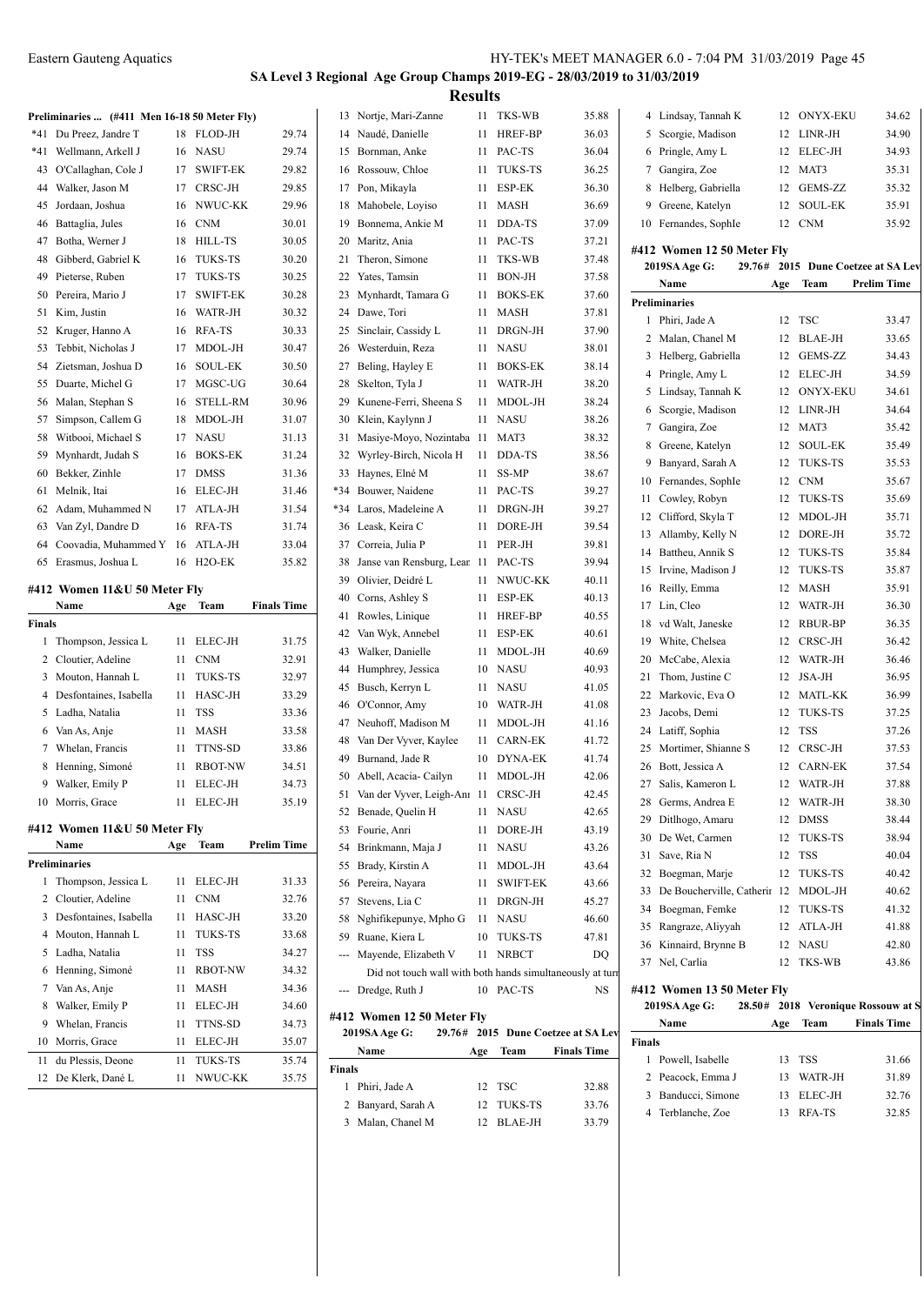| Eastern Gauteng Aquatics | HY-TEK's MEET MANAGER 6.0 - 7:04 PM 31/03/2019 Page 46 |
|--------------------------|--------------------------------------------------------|
|--------------------------|--------------------------------------------------------|

# **SA Level 3 Regional Age Group Champs 2019-EG - 28/03/2019 to 31/03/2019 Results**<br>13 MAT3

Kinnaird, Neziah 13 MAT3 40.30

### **Finals ... (#412 Women 13 50 Meter Fly)**

|   | 5 Delicado, Alexia     | 13 | POTC-KK  | 32.97 |
|---|------------------------|----|----------|-------|
|   | 6 Moodley, Thea T      | 13 | DRGN-JH  | 33.17 |
|   | 7 Guymer, Rachel O     | 13 | LINR-JH  | 33.40 |
|   | Gomes, Emma            | 13 | SODO-JH  | 33.54 |
| 9 | Peche, Sacha D         | 13 | ONYX-EKU | 33.62 |
|   | 10 Vermeulen, Jasmin J | 13 | WATR-JH  | 35.36 |
|   |                        |    |          |       |

### **#412 Women 13 50 Meter Fly**

|                | 2019SA Age G:<br>28.50#     |     |                 | 2018 Veronique Rossouw at S | 3                   |
|----------------|-----------------------------|-----|-----------------|-----------------------------|---------------------|
|                | Name                        | Age | Team            | <b>Prelim Time</b>          | $*4$                |
|                | Preliminaries               |     |                 |                             | $*4$                |
| 1              | Peacock, Emma J             | 13  | WATR-JH         | 32.23                       | 6                   |
| 2              | Powell, Isabelle            | 13  | <b>TSS</b>      | 32.24                       | 7                   |
| 3              | Delicado, Alexia            | 13  | POTC-KK         | 32.60                       | 8                   |
| $\overline{4}$ | Terblanche, Zoe             | 13  | RFA-TS          | 33.13                       | 9                   |
| 5              | Banducci, Simone            | 13  | ELEC-JH         | 33.37                       | 10                  |
| 6              | Peche, Sacha D              | 13  | <b>ONYX-EKU</b> | 33.48                       |                     |
| 7              | Moodley, Thea T             | 13  | DRGN-JH         | 33.76                       | #412<br>201         |
| 8              | Gomes, Emma                 | 13  | SODO-JH         | 33.85                       |                     |
| 9              | Guymer, Rachel O            | 13  | LINR-JH         | 33.91                       | Prelin              |
| 10             | Vermeulen, Jasmin J         | 13  | WATR-JH         | 34.08                       | 1                   |
| 11             | Oosthuizen, Mieke           | 13  | TKS-WB          | 34.15                       | 2                   |
| 12             | van Niekerk, Tumé           | 13  | POTC-KK         | 34.18                       |                     |
| $*13$          | Mentz, Calista              | 13  | PAC-TS          | 34.24                       | 3<br>$\overline{4}$ |
| $*13$          | Joubert, Larike             | 13  | <b>TASC-MP</b>  | 34.24                       |                     |
| 15             | Nupen, Jozi L               | 13  | CRSC-JH         | 34.27                       | 5                   |
| 16             | Edwards, Gabriella R        | 13  | MDOL-JH         | 34.67                       | 6                   |
| 17             | Fourie, Chanel              | 13  | LINR-JH         | 34.81                       | 7                   |
| 18             | Kruger, Olivia              | 13  | ELEC-JH         | 34.82                       | 8                   |
| 19             | Dickinson, Amy C            | 13  | MDOL-JH         | 34.85                       | 9                   |
| 20             | Chyvozertsev, Alice         | 13  | DRGN-JH         | 34.86                       | 10                  |
| 21             | Boyce, Maxine               | 13  | PAC-TS          | 34.88                       | 11                  |
| 22             | Jack, Michelle R            | 13  | <b>TUKS-TS</b>  | 34.97                       | 12                  |
| 23             | Daly, Grace C               | 13  | ELEC-JH         | 35.11                       | 13                  |
| 24             | Mutie, Mutinda              | 13  | <b>DMSS</b>     | 35.27                       | 14                  |
| 25             | Robinson, Savannah          | 13  | MASH            | 35.29                       | 15                  |
| 26             | Mthembu, Yvonne             | 13  | ELEC-JH         | 35.35                       | 16                  |
| 27             | Dzanibe, Noxy               | 13  | <b>RBOT-NW</b>  | 35.41                       | *17                 |
| 28             | Da Fonseca-Hattingh, Sky 13 |     | RFA-TS          | 35.73                       | $*17$               |
| 29             | Joseph, Roslyn J            | 13  | DDA-TS          | 35.74                       | 19                  |
| 30             | Manthe, Keila               | 13  | TUKS-TS         | 35.96                       | 20                  |
| 31             | Hartman, Nicola             | 13  | RFA-TS          | 36.06                       | 21                  |
| 32             | Viljoen, KC C               | 13  | MDOL-JH         | 36.07                       | 22                  |
| 33             | Steyn, Symóne               | 13  | KEIK-NM         | 36.26                       | 23                  |
| 34             | Crick, Charlotte J          | 13  | CRSC-JH         | 36.52                       | 24                  |
| 35             | Hartman, Carmia             | 13  | RFA-TS          | 36.61                       | 25                  |
| 36             | Spath, Mackenzie            | 13  | <b>NASU</b>     | 36.85                       | 26                  |
| 37             | Daling, Lara                | 13  | TKS-WB          | 36.98                       | 27                  |
| 38             | Van der Walt, San-Mari      | 13  | DDA-TS          | 37.22                       | 28                  |
| 39             | Stock, Zoe E                | 13  | <b>DYNA-EK</b>  | 37.27                       | 29                  |
| 40             | Smith, Rachel A             | 13  | ELEC-JH         | 37.60                       | 30                  |
| 41             | Jacobie, Zodea              | 13  | SUPE-JH         | 37.64                       | 31                  |
| 42             | Greyling, Annette           | 13  | CRSC-JH         | 37.74                       | 32                  |
| 43             | van Schalkwyk, Corne        | 13  | AA-JH           | 38.19                       |                     |
| 44             | Robson-Garth, Amy G         | 13  | <b>BOKS-EK</b>  | 38.39                       |                     |
| 45             | Gardiner, Emma J            | 13  | DYNA-EK         | 39.60                       |                     |

| 47            | Neilson, Mia C                  | 13  | WATR-JH             | 41.67                                         |                | 2019SA Age           |
|---------------|---------------------------------|-----|---------------------|-----------------------------------------------|----------------|----------------------|
|               | #412 Women 14 50 Meter Fly      |     |                     |                                               |                | Name                 |
|               | 27.73#<br>2019SA Age G:         |     |                     | 2009 VANESSA MOHR at K2                       | <b>Finals</b>  |                      |
|               | Name                            | Age | Team                | <b>Finals Time</b>                            | 1              | Gomes, Iz            |
| <b>Finals</b> |                                 |     |                     |                                               | $\overline{c}$ | Walker, K            |
| 1             | van Rensburg, Zanje             | 14  | HREF-BP             | 31.86                                         | 3              | Munks, S             |
|               | 2 Landman, Bianca               | 14  | AA-JH               | 32.47                                         | 4              | Manos, H             |
| 3             | Steenkamp, Monet                | 14  | ELEC-JH             | 32.54                                         | 5              | Ehrich, N            |
|               | *4 Powell, Niamh                | 14  | <b>TSS</b>          | 32.67                                         | 6              | vd Walt, N           |
|               | *4 Fischer, Megan               | 14  | MDOL-JH             | 32.67                                         | 7              | Hunt, Me             |
| 6             | Meyer, Corinna                  | 14  | DDA-TS              | 33.10                                         | 8              | Fourie, Ni           |
| 7             | Mutumbulua, Trisha              | 14  | <b>NASU</b>         | 33.27                                         | 9              | Windt, Bi            |
| 8             | Petzer, Ferlan                  | 14  | PAC-TS              | 33.41                                         | 10             | Reynders,            |
| 9             | Szejwallo-Graney, Kasia         | 14  | TUKS-TS             | 34.15                                         |                |                      |
| 10            | Krzychylkiewicz, Cassad 14      |     | ELEC-JH             | 34.38                                         |                | #412 Women           |
|               |                                 |     |                     |                                               |                | 2019SA Age           |
|               | #412 Women 14 50 Meter Fly      |     |                     |                                               |                | Name                 |
|               | 2019SA Age G:<br>27.73#<br>Name |     |                     | 2009 VANESSA MOHR at KJ<br><b>Prelim Time</b> |                | <b>Preliminaries</b> |
|               |                                 | Age | Team                |                                               | 1              | Munks, S             |
|               | <b>Preliminaries</b>            |     |                     |                                               | 2              | Gomes, Iz            |
| 1             | van Rensburg, Zanje             | 14  | <b>HREF-BP</b>      | 32.37                                         | 3              | Manos, H             |
|               | 2 Powell, Niamh                 | 14  | <b>TSS</b>          | 32.77                                         |                | 4 vd Walt, N         |
| 3             | Fischer, Megan                  | 14  | MDOL-JH             | 32.84                                         | 5              | Fourie, Ni           |
|               | 4 Petzer, Ferlan                | 14  | PAC-TS              | 32.91                                         | 6              | Ehrich, N            |
| 5             | Landman, Bianca                 | 14  | AA-JH               | 32.93                                         | 7              | Reynders,            |
| 6             | Mutumbulua, Trisha              | 14  | NASU                | 33.04                                         | 8              | Windt, Bi            |
| 7             | Steenkamp, Monet                | 14  | ELEC-JH             | 33.37                                         | 9              | Walker, K            |
| 8             | Szejwallo-Graney, Kasia         | 14  | TUKS-TS             | 33.49                                         | 10             | Hunt, Me             |
| 9             | Meyer, Corinna                  | 14  | DDA-TS              | 33.53                                         | 11             | De Beer, l           |
| 10            | Krzychylkiewicz, Cassad 14      |     | ELEC-JH             | 33.62                                         | 12             | Steyn, Ing           |
| 11            | Van der Riet, Kara              | 14  | DDA-TS              | 33.84                                         | 13             | Choriatop            |
| 12            | Clarke, Kiannah                 | 14  | RFA-TS              | 33.98                                         | 14             | Campbell             |
| 13            | Otto, Jessica C                 | 14  | MDOL-JH             | 34.01                                         | 15             | Parker, Ta           |
|               | 14 Dean, Jordyn K               | 14  | MDOL-JH             | 34.07                                         | 16             | McCulloc             |
| 15            | Cronje, Megan                   | 14  | WATR-JH             | 34.13                                         | 17             | Van Stade            |
|               | 16 Villar, Giulia G             | 14  | DRGN-JH             | 34.14                                         | 18             | Claase, K            |
| $*17$         | Kench, Shannen A                | 14  | <b>DYNA-EK</b>      | 34.41                                         | 19             | Maistrelli           |
| $*17$         | Buffel, Jordyn C                | 14  | WATR-JH             | 34.41                                         | 20             | Redecker,            |
| 19            | Pretorius, Nuschka              | 14  | <b>TUKS-TS</b>      | 34.72                                         | 21             | Oellerman            |
| 20            | Barnard, Chloë                  | 14  | DYNA-EK             | 35.03                                         |                | 22 Dal Medio         |
| 21            | Sherwood, Erin M                | 14  | PER-JH              | 35.04                                         |                | #412 Women           |
| 22            | Salis, Paige S                  | 14  | WATR-JH             | 35.31                                         |                | Name                 |
| 23            | Wentzel, Miyanda                | 14  | RFA-TS              | 35.62                                         | <b>Finals</b>  |                      |
| 24            | Mayos, Madison A                | 14  | CRSC-JH             | 35.69                                         | 1              | Lichtblau.           |
| 25            | Kleynhans, Skyla J              | 14  | LINR-JH             | 35.97                                         | 2              | Neale, Ru            |
| 26            | Ismail, Amani                   | 14  | ATLA-JH             | 36.25                                         | 3              | Smith, As            |
| 27            | Botha, Immeré I                 | 14  | TKS-WB              | 36.32                                         | 4              | Stock, Asl           |
| 28            | Sheppard, Kristina A            | 14  | LINR-JH             | 36.51                                         | 5              | Greyling,            |
| 29            | Malan, Elna                     | 14  | STELL-RM            | 37.92                                         | 6              | Coetzee, l           |
| 30            | Gerber, Claire K                | 14  | TUKS-TS             | 37.96                                         | 7              | Van Velze            |
| 31            | Thelejane, Tumelo               | 14  | OLDE-JH             | 38.40                                         | 8              | De wit, St           |
| 32            | Cronk, Taylin                   | 14  | H <sub>2</sub> O-EK | 39.26                                         |                |                      |

|        | #412 Women 15 50 Meter Fly            |     |                                         |                             |
|--------|---------------------------------------|-----|-----------------------------------------|-----------------------------|
|        | 26.91#<br>2019SA Age G:               |     |                                         | 2011 Vanessa Mohr-Sa Invita |
|        | Name                                  | Age | Team                                    | <b>Finals Time</b>          |
| Finals |                                       |     |                                         |                             |
| 1      | Gomes, Izabella A                     | 15  | SASE-JH                                 | 32.04                       |
|        | 2 Walker, Kyra A                      | 15  | CRSC-JH                                 | 32.05                       |
|        | 3 Munks, Sydney                       | 15  | <b>BOKS-EK</b>                          | 32.36                       |
|        | 4 Manos, Hannah                       | 15  | TRAZ-TS                                 | 32.96                       |
| 5      | Ehrich, Nina V                        | 15  | DDA-TS                                  | 33.19                       |
|        | 6 vd Walt, Marinet                    | 15  | RBUR-BP                                 | 33.48                       |
| 7      | Hunt, Megan P                         | 15  | WATR-JH                                 | 33.53                       |
| 8      | Fourie, Nia                           | 15  | RFA-TS                                  | 33.79                       |
|        | 9 Windt, Bianca                       | 15  | RFA-TS                                  | 33.92                       |
|        | 10 Reynders, Jenna C                  | 15  | BON-JH                                  | 34.08                       |
|        | #412 Women 15 50 Meter Fly            |     |                                         |                             |
|        | <b>2019SA Age G:</b><br>26.91#        |     |                                         | 2011 Vanessa Mohr-Sa Invita |
|        | Name                                  | Age | Team                                    | <b>Prelim Time</b>          |
|        | <b>Preliminaries</b>                  |     |                                         |                             |
| 1      | Munks, Sydney                         | 15  | <b>BOKS-EK</b>                          | 31.89                       |
| 2      | Gomes, Izabella A                     | 15  | SASE-JH                                 | 32.28                       |
| 3      | Manos, Hannah                         | 15  | TRAZ-TS                                 | 33.07                       |
|        | 4 vd Walt, Marinet                    | 15  | RBUR-BP                                 | 33.37                       |
| 5      | Fourie, Nia                           | 15  | RFA-TS                                  | 33.41                       |
|        | 6 Ehrich, Nina V                      | 15  | DDA-TS                                  | 33.42                       |
| 7      | Reynders, Jenna C                     | 15  | BON-JH                                  | 33.56                       |
| 8      | Windt, Bianca                         | 15  | RFA-TS                                  | 33.57                       |
| 9      | Walker, Kyra A                        | 15  | CRSC-JH                                 | 33.62                       |
|        | 10 Hunt, Megan P                      | 15  | WATR-JH                                 | 33.63                       |
| 11     | De Beer, Marjone                      | 15  | EAGA-CC                                 | 33.81                       |
| 12     | Steyn, Inge                           | 15  | DYNA-EK                                 | 33.96                       |
| 13     | Choriatopoulos, Leila                 | 15  | WATR-JH                                 | 34.00                       |
| 14     | Campbell, Tyla C                      | 15  | MDOL-JH                                 | 34.02                       |
| 15     | Parker, Tayla L                       | 15  | <b>SWIFT-EK</b>                         | 34.05                       |
|        | 16 McCulloch, Stacey L                | 15  | <b>ONYX-EKU</b>                         | 34.06                       |
|        | 17 Van Staden, Anke                   | 15  | GZSA-TS                                 | 34.28                       |
| 18     | Claase, Kerri-Lyn                     | 15  | DYNA-EK                                 | 34.47                       |
|        | 19 Maistrellis, Siona C               | 15  | TUKS-TS                                 | 35.61                       |
|        | 20 Redecker, Nicole                   | 15  | <b>NASU</b>                             | 36.52                       |
|        | 21 Oellermann, Kiara E                | 15  | CRSC-JH                                 | 36.98                       |
|        | 22 Dal Medico, Dani K                 | 15  | ELEC-JH                                 | 38.02                       |
|        |                                       |     |                                         |                             |
|        | #412 Women 16-18 50 Meter Fly<br>Name | Age | Team                                    | <b>Finals Time</b>          |
| Finals |                                       |     |                                         |                             |
|        | 1 Lichtblau, Carla A                  | 16  | ONYX-EKU                                | 30.92                       |
|        | 2 Neale, Ruth M                       |     | 16 CRSC-JH                              | 30.99                       |
|        | 3 Smith Ashlea K                      |     | $16$ $\triangle$ $CT$ <sub>-</sub> $TH$ | 3122                        |

|        | Name                | Age | <b>Team</b>     | <b>Finals Time</b> |
|--------|---------------------|-----|-----------------|--------------------|
| Finals |                     |     |                 |                    |
| 1      | Lichtblau, Carla A  | 16  | <b>ONYX-EKU</b> | 30.92              |
|        | 2 Neale, Ruth M     | 16  | CRSC-JH         | 30.99              |
| 3      | Smith, Ashlea K     |     | 16 ACT-JH       | 31.22              |
| 4      | Stock, Ashleigh F   |     | 16 DYNA-EK      | 31.43              |
|        | 5 Greyling, Miré M  | 16  | <b>HREF-BP</b>  | 31.67              |
| 6      | Coetzee, Marli      | 16  | TRAZ-TS         | 31.83              |
|        | 7 Van Velzen, Sarah | 17  | <b>SOUL-EK</b>  | 32.20              |
| 8      | De wit, Sune'       | 16  | MGSC-UG         | 32.39              |
| 9      | Pretorius, Courtney | 17  | PER-JH          | 33.09              |
| 10     | Meyer, Janka        | 17  | DDA-TS          | 33.51              |